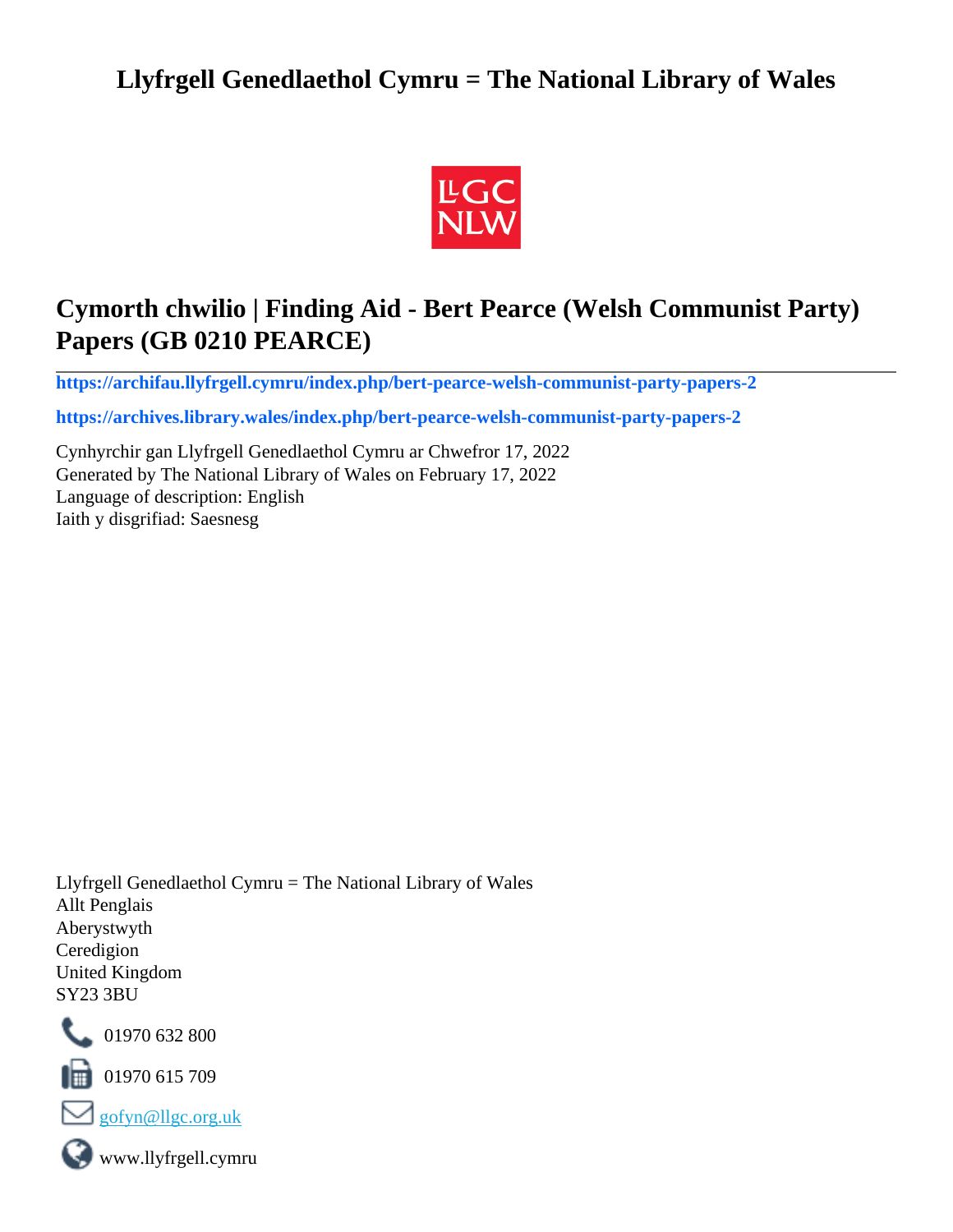# **Tabl cynnwys | Table of contents**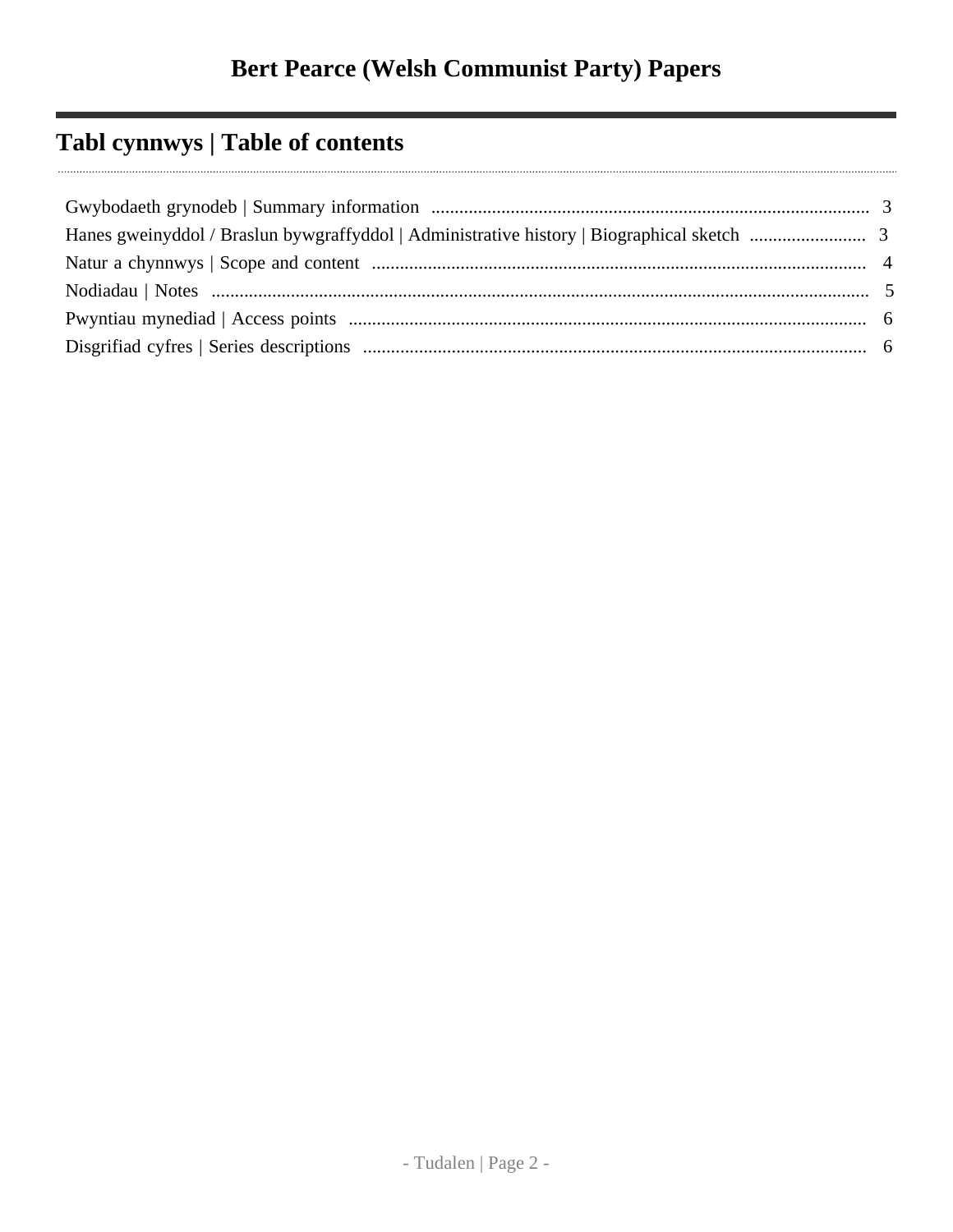## <span id="page-2-0"></span>**Crynodeb o wybodaeth | Summary of information**

| <b>Lleoliad   Repository:</b>                                                       | Llyfrgell Genedlaethol Cymru = The National Library of Wales                                                                                                                                                                                      |
|-------------------------------------------------------------------------------------|---------------------------------------------------------------------------------------------------------------------------------------------------------------------------------------------------------------------------------------------------|
| <b>Teitl   Title:</b>                                                               | Bert Pearce (Welsh Communist Party) Papers                                                                                                                                                                                                        |
| Cod cyfeirnod  <br><b>Reference code:</b>                                           | GB 0210 PEARCE                                                                                                                                                                                                                                    |
| Virtua system control<br>number [alternative]:                                      | vtls004241424                                                                                                                                                                                                                                     |
| <b>GEAC</b> system control<br>number [alternative]:                                 | (WIAbNL)0000241424                                                                                                                                                                                                                                |
| <b>Dyddiad</b>   Date:                                                              | 1884-2002 (mainly 1940-1990) (accumulated [1950]-2002, mainly<br>1960-1984) (dyddiad creu   date of creation)                                                                                                                                     |
| Disgrifiad ffisegol  <br><b>Physical description:</b>                               | 1.1 cubic metres (120 boxes)                                                                                                                                                                                                                      |
| Lleoliad ffisegol  <br><b>Physical location:</b>                                    | ARCH/MSS (GB0210)                                                                                                                                                                                                                                 |
| <b>Iaith   Language:</b>                                                            | English                                                                                                                                                                                                                                           |
| <b>Iaith   Language:</b>                                                            | Welsh                                                                                                                                                                                                                                             |
| Dyddiadau creu,<br>golygu a dileu   Dates<br>of creation, revision<br>and deletion: | May 2003                                                                                                                                                                                                                                          |
| <b>Nodyn</b>   Note<br>[generalNote]:                                               | The title of every unit of description is supplied from the contents,<br>and where known the original file title is retained. When the original<br>file title is used this will be noted on file level with the use of single<br>quotation marks. |

# <span id="page-2-1"></span>**Hanes gweinyddol / Braslun bywgraffyddol | Administrative history | Biographical sketch**

### **Nodyn | Note**

Herbert Pearce, or Bert Pearce as he was known, was the full time Welsh Secretary of the Communist Party from 1960 to 1984. He was born on 6 January 1919 in Pembroke Dock, Pembrokeshire and died on 21 August 2002 in Cardiff.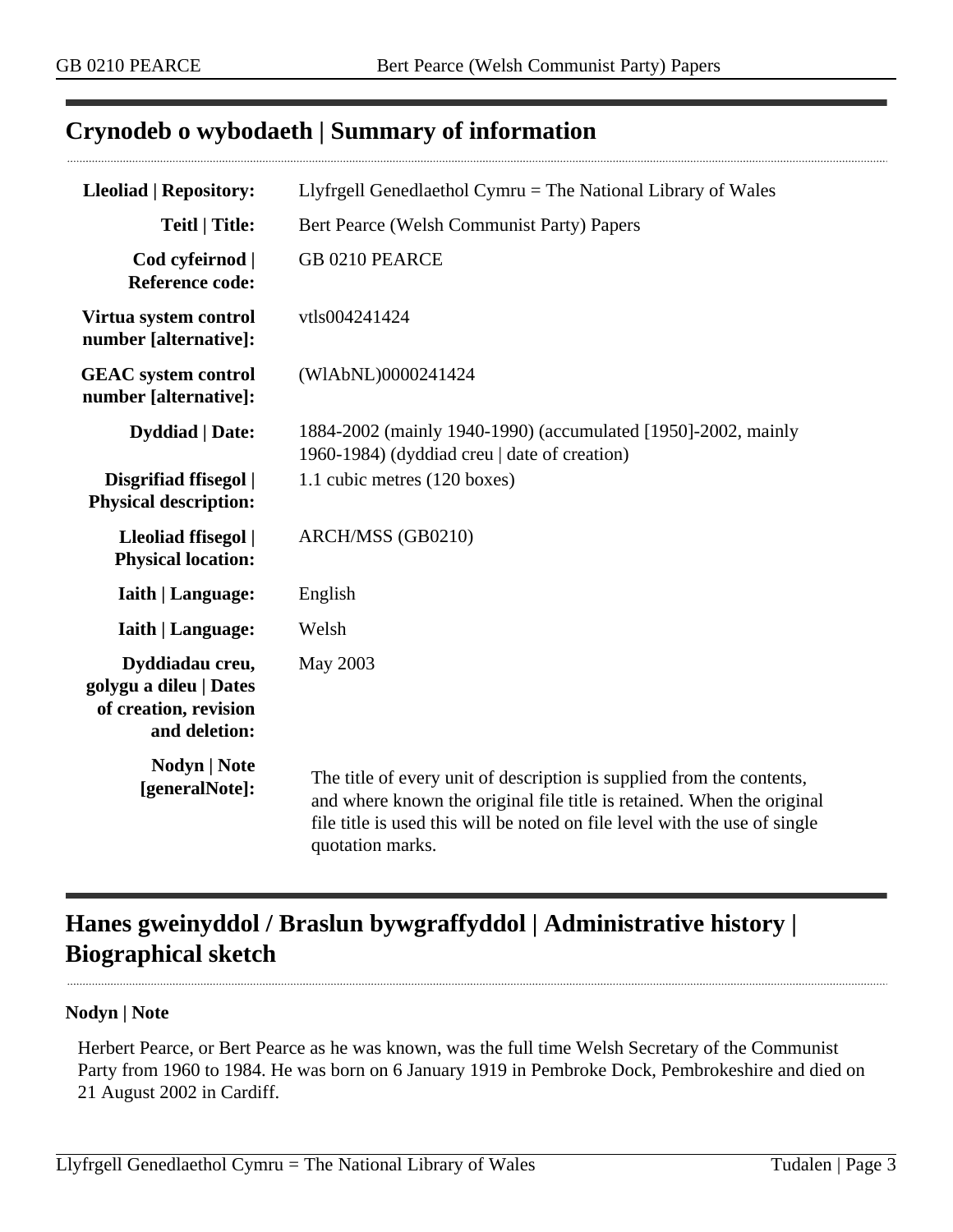Bert Pearce was educated at the Pembroke Dock County School. His father, originally from Swansea, was a county school teacher and a lay preacher, and his mother was from the South Wales valleys. They were both active Labour Party members and supporters of the peace movement, and Bert Pearce was a Labour Party member himself until he joined the Communist Party in 1938. In 1946 he married Margaret née Forbister [1918-1996] from Rhymney who was a schoolteacher and a life long socialist, with whom he had two children, David and Marian.

He became the full-time area secretary for Wolverhampton from 1938 to 1949, and was employed by the Communist Party Great Britain from then onwards. He was a member of Handsworth (Sheffield) branch, 1938-1945, Midlands District Education and Propaganda Organiser, 1938-1945, a member of the Midlands District Secretariat, 1938-1945, a member of the organisation department of the Midlands district, 1938-1949, Midlands District Industrial Officer, 1949-1952, a member of the Sparkbrook (Birmingham) branch, 1945-1949, and was Birmingham City Secretary from 1953 to 1960. He was a life-long trade unionist, being an active member of the Clerical and Administrative Workers Union, a Trades Council delegate prior to the bans being imposed by the Communist Party, and served on the Birmingham Trades Council. Later, when he worked in the South Wales Bookshop, he was a member of the Union of Shop, Distributive and Allied Workers.

He wrote and edited several pamphlets on industrial work in the Midlands, and was very interested in housing and education policy. His first mass campaign in the Party was the Birmingham Rent Strike of 1939. During his time in Birmingham he also took the lead in the movement against unemployment in the motor industry in 1952-1953, and wrote a pamphlet called 'Jobs for Midlands Workers'. He edited and introduced the first Birmingham pamphlet on the colour bar.

In the 1955 and 1959 General Election Bert Pearce contested the Perry Barr Parliamentary Constituency in Birmingham, and stood four times for the municipal elections in Birmingham. He was the Communist candidate in the Swansea East constituency by-election in March 1963, the 1970 General Election in Neath, and Cardiff South ward, May 1968.

He was a member of the Cardiff branch when he became the full time Welsh Secretary of the Communist Party. His main responsibilities were agendas and progressing of the Welsh Committee and Secretariat, the general political line, propaganda, industrial and social service issues, editing 'Party News', and Young Communist League (YCL) building campaign. He also played an active part in the struggles against unemployment, against pit and factory closures, and for economic and socialist planning for Wales. He was a strong advocate of a Trades Union Congress for Wales, and a Parliament for Wales, and was prominent in the movements for peace, in the Peoples March for Jobs, against racialism and Apartheid, and with the Democratic Left Wales.

## **Hanes Gwarchodol | Custodial history**

Bert Pearce accumulated Communist Party papers during the 1990s when various party offices closed. The collection was partly arranged by him before the papers came to the Library.

# <span id="page-3-0"></span>**Natur a chynnwys | Scope and content**

The fonds comprises papers accumulated by Bert Pearce including the minutes and papers of the Communist Party Great Britain, 1921-1998, Communist Party Wales, 1884-2002, and the Democratic Left, 1978-1999. Also included are papers relating to elections, devolution in Wales and Scotland, industry, miners strikes, anti-apartheid, international affairs, peace movement, Peoples March for Jobs,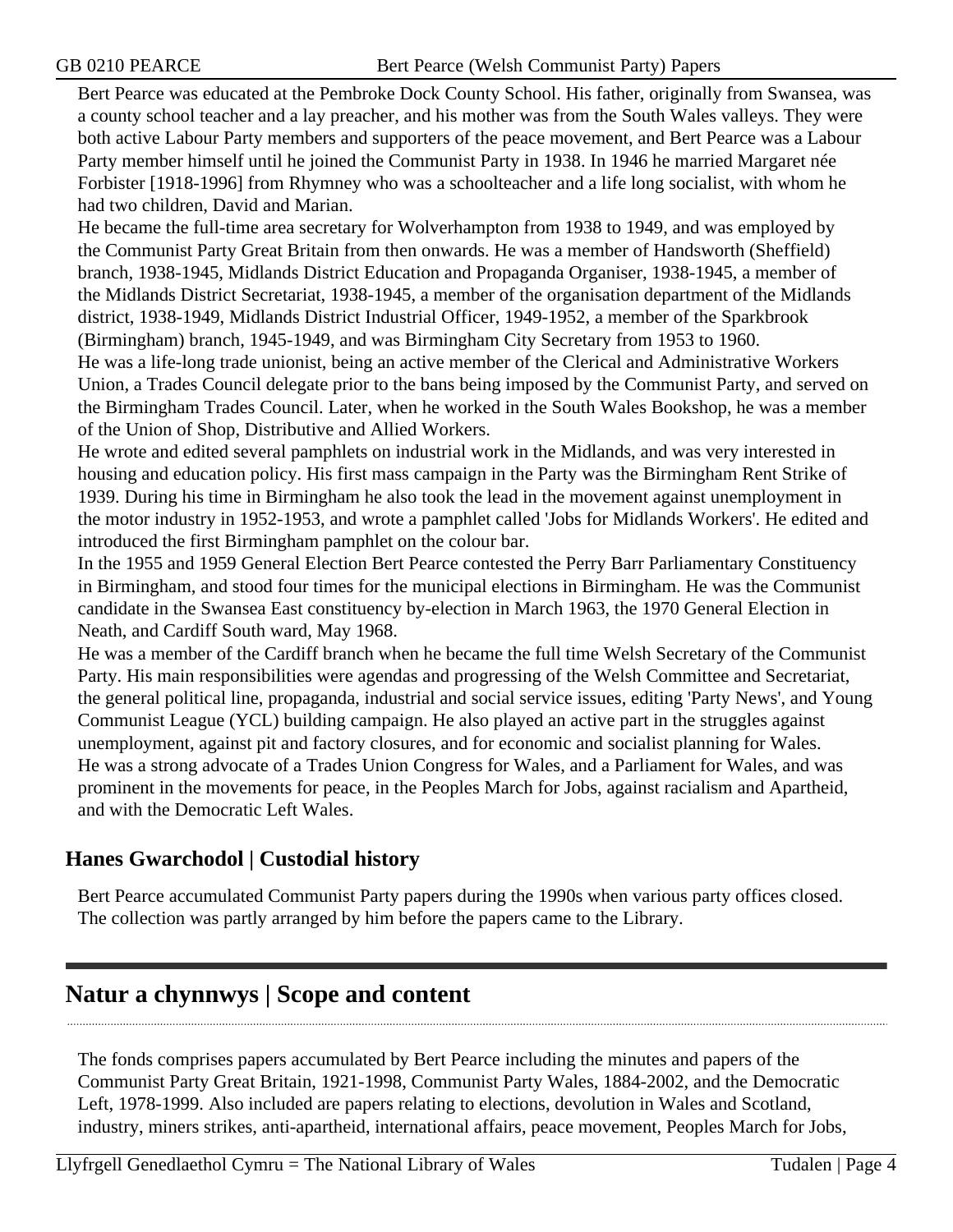and the poll tax campaign. The accumulated papers reflect Bert Pearce's life work for the Communist Party in Birmingham and Wales, as well as the active part he played in the campaigns listed above. The archive does not contain personal material.

# <span id="page-4-0"></span>**Nodiadau | Notes**

## **Nodiadau teitl | Title notes**

## **Ffynhonnell | Immediate source of acquisition**

Donated by Mr Bert Pearce, Cardiff, between 1996 and 2002, and by his daughter, Mrs Marian Darke, April 2003.; A1996/127, A1997/116, A1998/83, A2000/84, 0200204898 and 0200303702.

## **Trefniant | Arrangement**

Arranged at NLW into three groups: Communist Party Great Britain, Communist Party Wales District and Democratic Left Wales. -- In the case of the committee minutes, congress papers and election leaflets the order imposed by Bert Pearce has been retained and added to. Other parts of the archive were in disarray and were arranged at NLW so that papers similar in subject and date are described together. Two groups, namely the subject files and the party education files, are miscellaneous in subject and the most notable topics are described on file level. The order of the papers within all the files is the original order except where specified on file level.

## **Cyfyngiadau ar fynediad | Restrictions on access**

Readers consulting modern papers in the National Library of Wales are required to sign the 'Modern papers - data protection' form.

## **Amodau rheoli defnydd | Conditions governing use**

Usual copyright laws apply

## **Rhestrau cymorth | Finding aids**

A hard copy of this list is available at NLW and at the South Wales Miners Library, University College of Swansea.

## **Disgrifiadau deunydd | Related material**

Photographs are in NLW, Special Collections (0200 302 653) and a microfiche copy of Maniffesto'r Blaid Gomiwnyddol (1948) is in NLW microfiche. Communist Party publications, duplicate election leaflets and the Peoples March for Jobs banner were donated by Bert Pearce to the South Wales Miners Library, University College of Swansea, 2002. The Communist Party of Great Britian Archive, including records, 1919-1993, is in the Labour History Archive and Study Centre, Manchester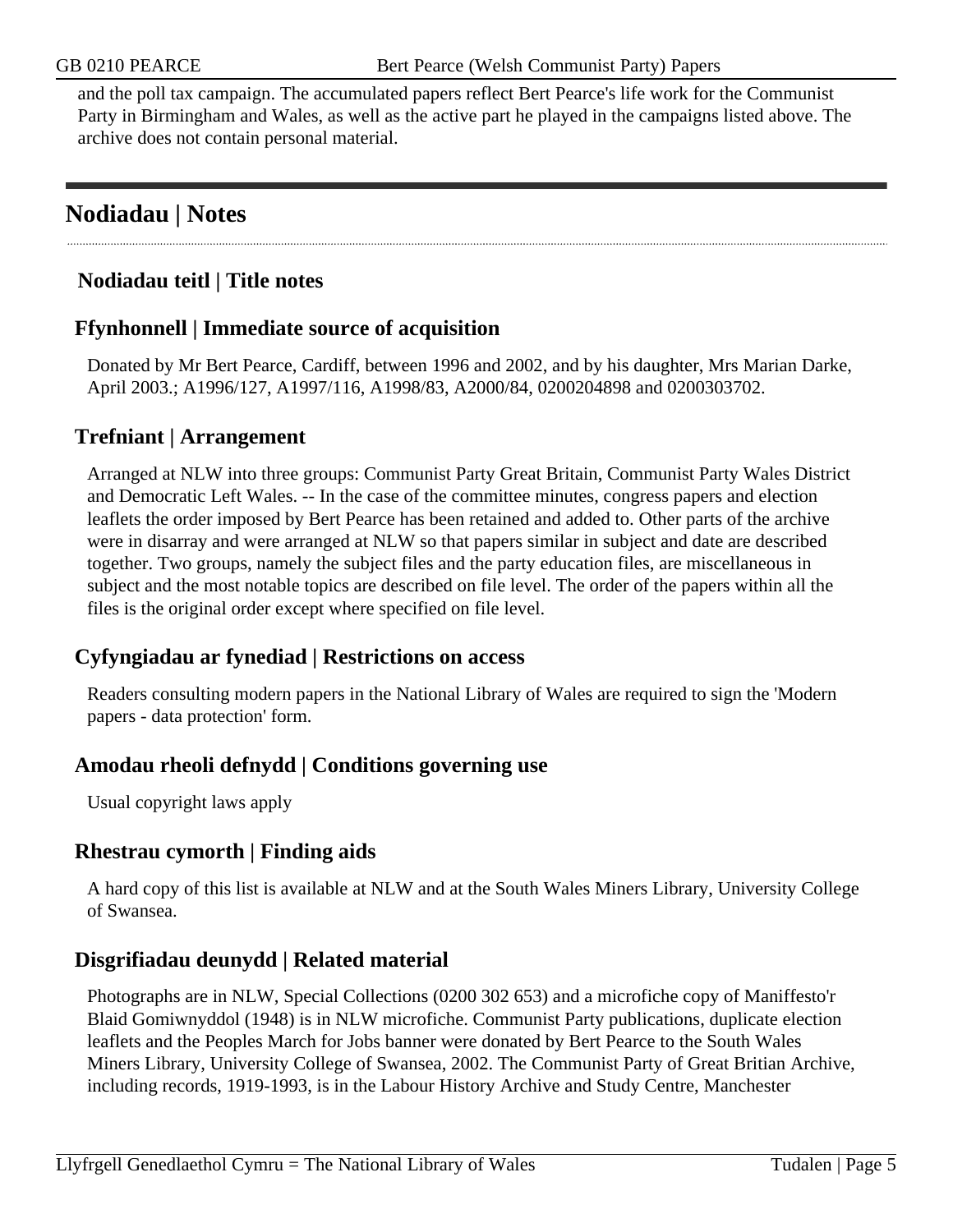University, and includes Communist Party of Great Britain: Welsh committee, reports, correspondence, membership records and other papers, 1944-79.

## **Ychwanegiadau | Accruals**

Accruals are not expected

## **Nodiadau eraill | Other notes**

## <span id="page-5-0"></span>**Pwyntiau mynediad | Access points**

- Pearce, Bert -- Archives. (pwnc) | (subject)
- Communism -- Wales (pwnc) | (subject)
- Political parties -- Wales (pwnc) | (subject)

## <span id="page-5-1"></span>**Disgrifiad cyfres | Series descriptions**

## **Is-fonds | Subfonds G vtls004273394 (WlAbNL)0000273394: Communist Party of Great Britain**

Crëwr | Creator: Communist Party of Great Britain

Dyddiad | Date: 1921-1998 (dyddiad creu) | (date of creation)

Natur a chynnwys | Scope and content:

The group consists of Communist Party of Great Britain papers relating to Congress, 1961-1991, executive and subject committees, 1949-1990, and accumulated publications, 1921-1998, with material relating to the British Road to Socialism Commission, 1958-1989, the People's Press Printing Society, 1978-1984, and the Marxism Today editorial board, 1978-1990.

Disgrifiad ffisegol | Physical description: 0.200 cubic metres (20 boxes)

Lleoliad ffisegol | Physical location: ARCH/MSS (GB0210)

Nodyn | Note [generalNote]:

Preferred citation: G

Pwyntiau mynediad | Access points:

• Communist Party of Great Britain -- Archives

#### Trefniant | Arrangement: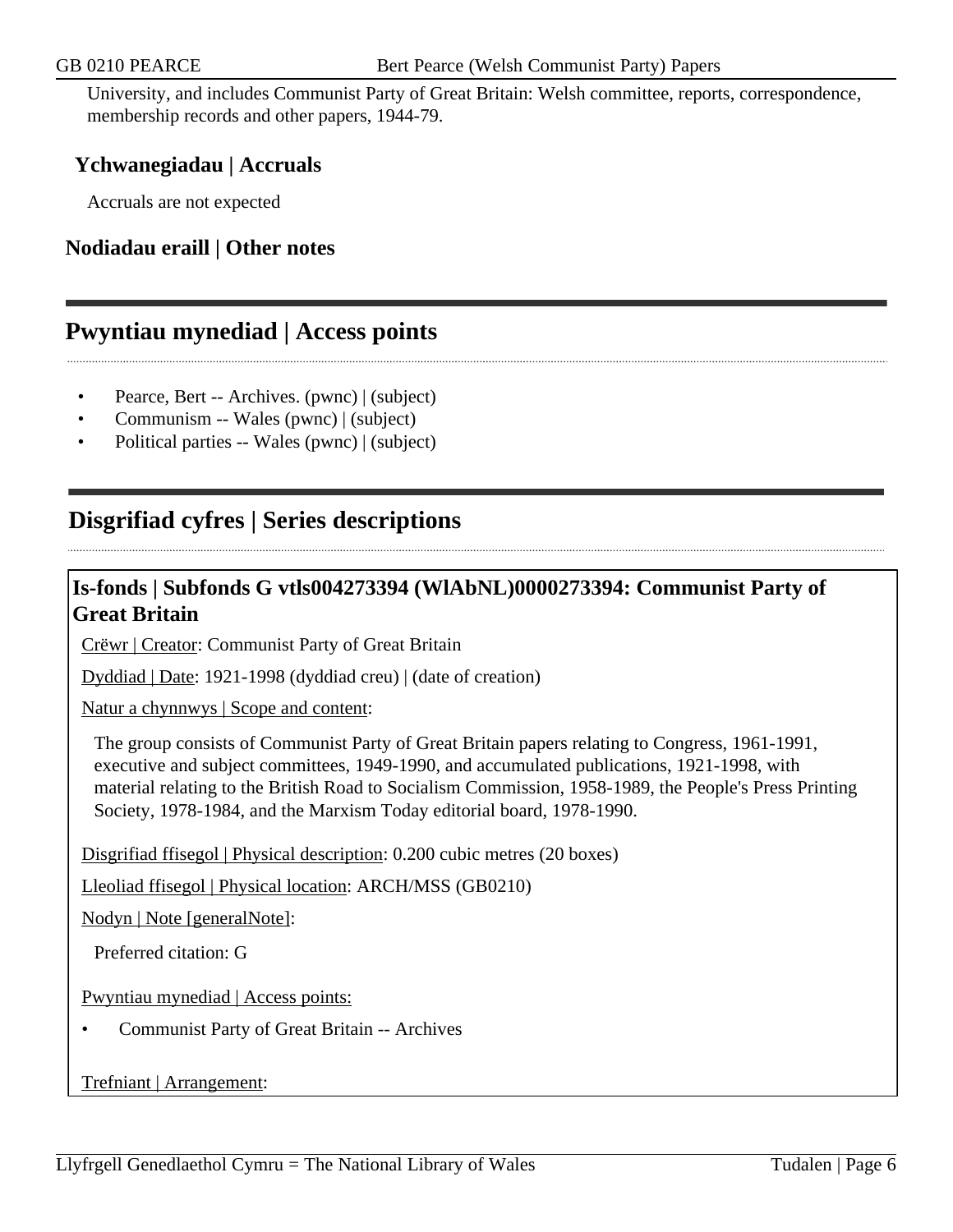|                                             | Arranged into three groups: Congress papers, committee minutes and publications.                                                                                                                                                                                                                              |                   |                                               |  |  |
|---------------------------------------------|---------------------------------------------------------------------------------------------------------------------------------------------------------------------------------------------------------------------------------------------------------------------------------------------------------------|-------------------|-----------------------------------------------|--|--|
|                                             | FFeil / rhestr eitemau   File / item list                                                                                                                                                                                                                                                                     |                   |                                               |  |  |
| Cod cyfeirnod  <br>Reference code           | Teitl   Title                                                                                                                                                                                                                                                                                                 | Dyddiadau   Dates | Disgrifiad ffisegol   Physical<br>description |  |  |
|                                             | Sub-sub-fonds GC vtls004273560 (WIAbNL)0000273560: CPGB Congress                                                                                                                                                                                                                                              |                   |                                               |  |  |
| Crëwr   Creator:                            |                                                                                                                                                                                                                                                                                                               |                   |                                               |  |  |
|                                             | $Dyddiad   Date: 1961-1991 (dyddiad creu)   (date of creation)$                                                                                                                                                                                                                                               |                   |                                               |  |  |
|                                             | Natur a chynnwys   Scope and content:                                                                                                                                                                                                                                                                         |                   |                                               |  |  |
|                                             | The group contains papers relating to the Communist Party of Great Britain Congress, nos. 27-43,<br>1961-1991, including printed congress reports, resolutions and amendments, speeches, notes by Bert<br>Pearce and related documents. The amount of material available varies from one congress to another. |                   |                                               |  |  |
|                                             | Disgrifiad ffisegol   Physical description: 14 folders                                                                                                                                                                                                                                                        |                   |                                               |  |  |
|                                             | Lleoliad ffisegol   Physical location: ARCH/MSS (GB0210)                                                                                                                                                                                                                                                      |                   |                                               |  |  |
| Nodyn   Note [generalNote]:                 |                                                                                                                                                                                                                                                                                                               |                   |                                               |  |  |
| Preferred citation: GC                      |                                                                                                                                                                                                                                                                                                               |                   |                                               |  |  |
| Trefniant   Arrangement:                    | Arranged into eleven files in chronological order.                                                                                                                                                                                                                                                            |                   |                                               |  |  |
|                                             | FFeil / rhestr eitemau   File / item list                                                                                                                                                                                                                                                                     |                   |                                               |  |  |
| Cod cyfeirnod  <br>Reference code           | Teitl   Title                                                                                                                                                                                                                                                                                                 | Dyddiadau   Dates | Disgrifiad ffisegol   Physical<br>description |  |  |
| GC/1                                        | File - 27th, 28th, and 29th Congress                                                                                                                                                                                                                                                                          | 1961, 1963, 1965  | 1 cm.                                         |  |  |
| vtls004273605<br>(WIAbNL)0000273605         |                                                                                                                                                                                                                                                                                                               |                   |                                               |  |  |
|                                             | Nodyn   Note [generalNote]:                                                                                                                                                                                                                                                                                   |                   |                                               |  |  |
|                                             | Preferred citation: GC/1                                                                                                                                                                                                                                                                                      |                   |                                               |  |  |
|                                             | Lleoliad ffisegol   Physical location:                                                                                                                                                                                                                                                                        |                   |                                               |  |  |
|                                             | ARCH/MSS (GB0210)                                                                                                                                                                                                                                                                                             |                   |                                               |  |  |
| GC/2<br>vtls004273636<br>(WIAbNL)0000273686 | <b>File - 30th Congress</b>                                                                                                                                                                                                                                                                                   | 1967              | 2 folders; 8 cm.                              |  |  |
|                                             | Nodyn   Note [generalNote]:                                                                                                                                                                                                                                                                                   |                   |                                               |  |  |
|                                             | Preferred citation: GC/2                                                                                                                                                                                                                                                                                      |                   |                                               |  |  |
|                                             | Lleoliad ffisegol   Physical location:                                                                                                                                                                                                                                                                        |                   |                                               |  |  |
|                                             | ARCH/MSS (GB0210)                                                                                                                                                                                                                                                                                             |                   |                                               |  |  |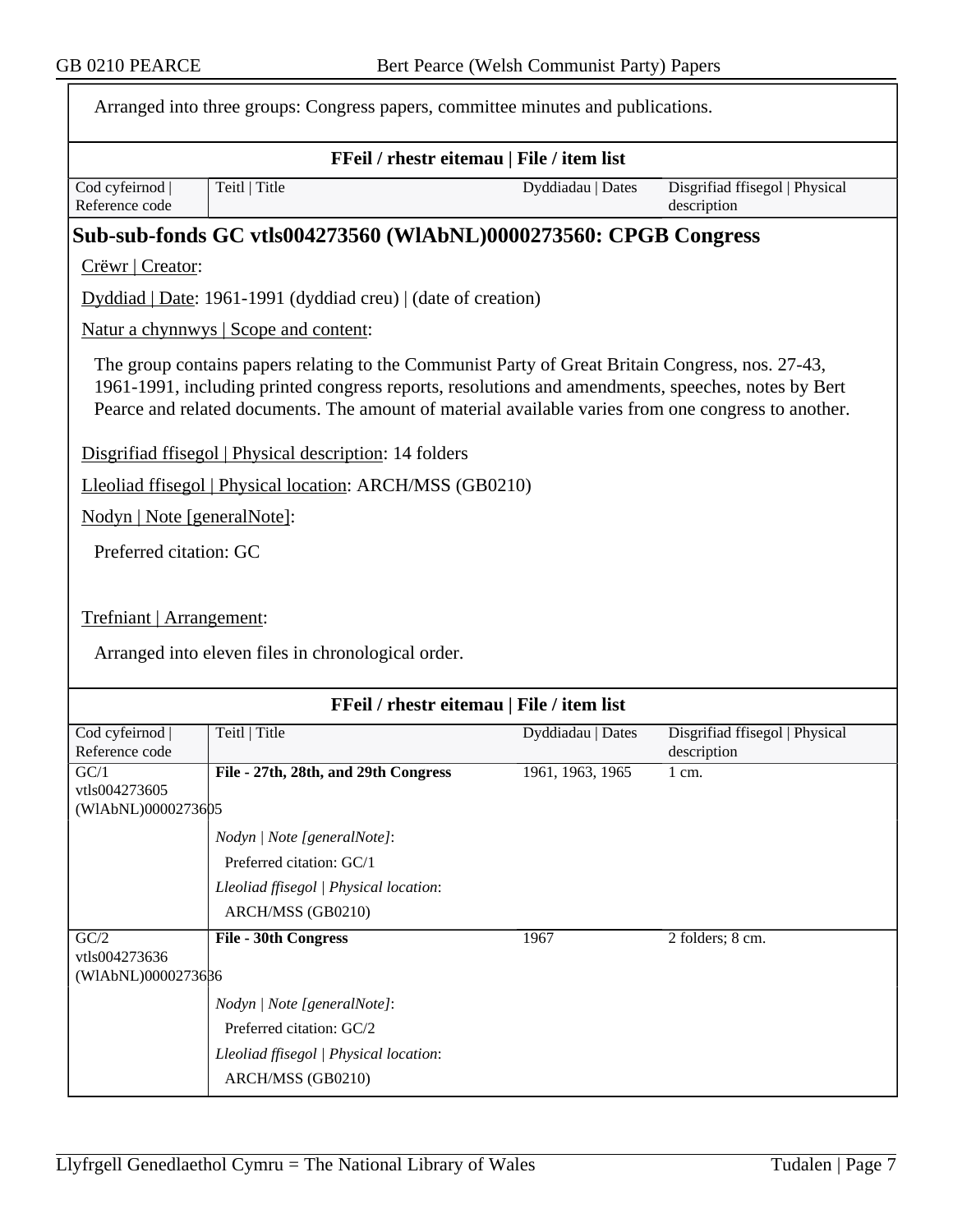| GC/3                                | File - 32nd, 33rd, 34th, and 35th Congress | 1971, 1973, 1975, | $1 \text{ cm}$ . |
|-------------------------------------|--------------------------------------------|-------------------|------------------|
| vtls004273637                       |                                            | 1977              |                  |
| (WIAbNL)0000273687                  |                                            |                   |                  |
|                                     | Nodyn   Note [generalNote]:                |                   |                  |
|                                     | Preferred citation: GC/3                   |                   |                  |
|                                     | Lleoliad ffisegol   Physical location:     |                   |                  |
|                                     | ARCH/MSS (GB0210)                          |                   |                  |
| $\overline{GC/4}$                   | <b>File - 36th Congress</b>                | 1979              | 4 cm.            |
| vtls004273611<br>(WIAbNL)0000273611 |                                            |                   |                  |
|                                     |                                            |                   |                  |
|                                     | Nodyn   Note [generalNote]:                |                   |                  |
|                                     | Preferred citation: GC/4                   |                   |                  |
|                                     | Lleoliad ffisegol   Physical location:     |                   |                  |
|                                     | ARCH/MSS (GB0210)                          |                   |                  |
| $\overline{GC/5}$<br>vtls004273645  | File - 37th Congress                       | 1981              | 3.5 cm.          |
| (WIAbNL)0000273645                  |                                            |                   |                  |
|                                     | Nodyn   Note [generalNote]:                |                   |                  |
|                                     | Preferred citation: GC/5                   |                   |                  |
|                                     | Lleoliad ffisegol   Physical location:     |                   |                  |
|                                     | ARCH/MSS (GB0210)                          |                   |                  |
| GC/6                                | <b>File - 38th Congress</b>                | 1983              | 2 folders; 6 cm. |
| vtls004273647                       |                                            |                   |                  |
| (WIAbNL)0000273647                  |                                            |                   |                  |
|                                     | Nodyn   Note [generalNote]:                |                   |                  |
|                                     | Preferred citation: GC/6                   |                   |                  |
|                                     | Lleoliad ffisegol   Physical location:     |                   |                  |
|                                     | ARCH/MSS (GB0210)                          |                   |                  |
| GC/7                                | File - 39th Congress                       | 1985              | 1.5 cm.          |
| vtls004273650<br>(WIAbNL)0000273650 |                                            |                   |                  |
|                                     |                                            |                   |                  |
|                                     | Nodyn   Note [generalNote]:                |                   |                  |
|                                     | Preferred citation: GC/7                   |                   |                  |
|                                     | Lleoliad ffisegol   Physical location:     |                   |                  |
|                                     | ARCH/MSS (GB0210)                          |                   |                  |
| GC/8<br>vtls004273654               | <b>File - 40th Congress</b>                | 1987              | 0.5 cm.          |
| (WIAbNL)0000273654                  |                                            |                   |                  |
|                                     | Nodyn   Note [generalNote]:                |                   |                  |
|                                     | Preferred citation: GC/8                   |                   |                  |
|                                     | Lleoliad ffisegol   Physical location:     |                   |                  |
|                                     | ARCH/MSS (GB0210)                          |                   |                  |
| $\overline{GC/9}$                   |                                            |                   |                  |
| vtls004273656                       | <b>File - 41st Congress</b>                | 1989              | 4 cm.            |
| (WIAbNL)0000273656                  |                                            |                   |                  |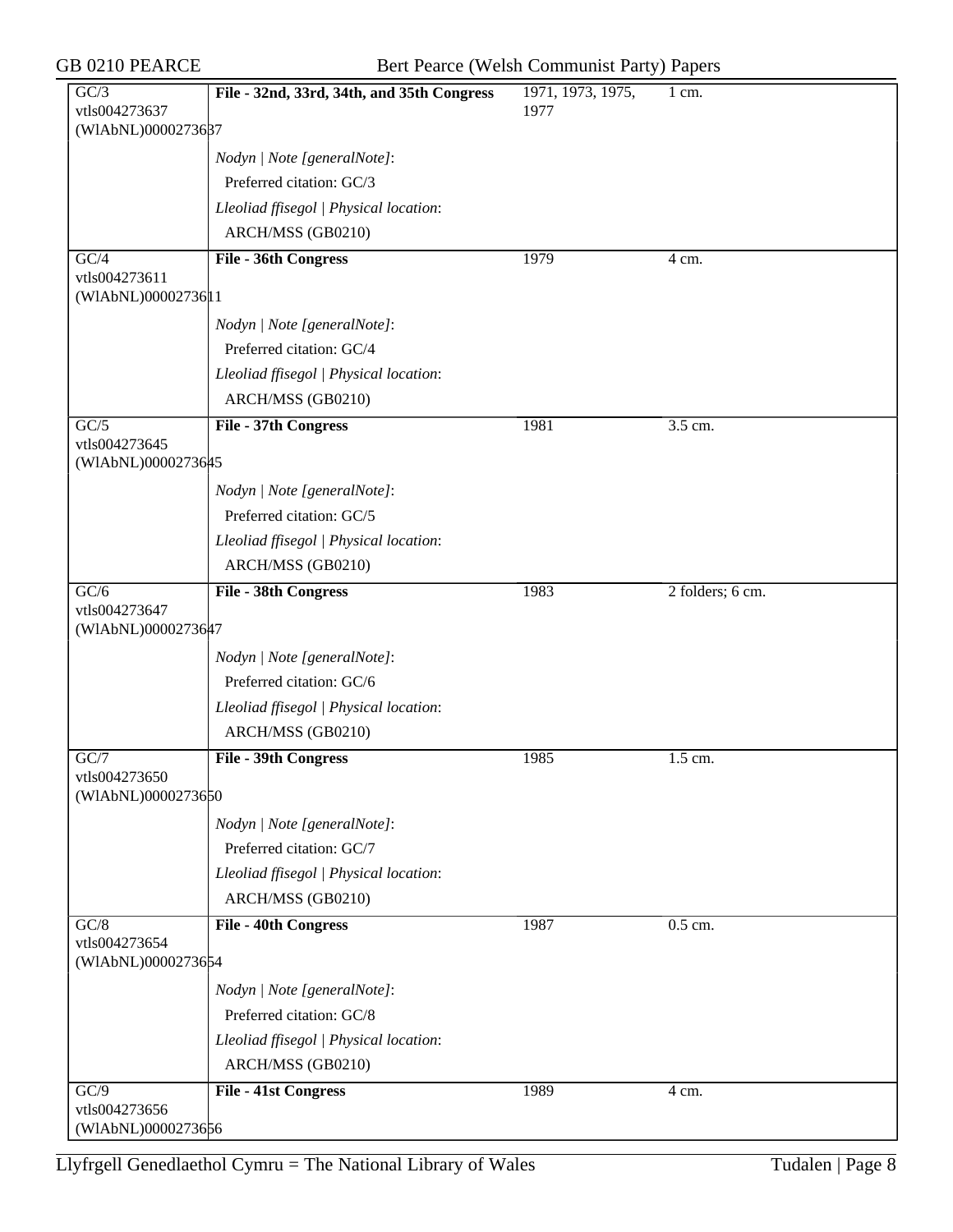|                    | Nodyn   Note [generalNote]:                               |      |                  |  |
|--------------------|-----------------------------------------------------------|------|------------------|--|
|                    | Preferred citation: GC/9                                  |      |                  |  |
|                    | Lleoliad ffisegol   Physical location:                    |      |                  |  |
|                    | ARCH/MSS (GB0210)                                         |      |                  |  |
| GC/10              | <b>File - 42nd Congress</b>                               | 1990 | $2 \text{ cm}$ . |  |
| vtls004273658      |                                                           |      |                  |  |
| (WIAbNL)0000273658 |                                                           |      |                  |  |
|                    | Nodyn   Note [generalNote]:                               |      |                  |  |
|                    | Preferred citation: GC/10                                 |      |                  |  |
|                    | Lleoliad ffisegol   Physical location:                    |      |                  |  |
|                    | ARCH/MSS (GB0210)                                         |      |                  |  |
| GC/11              | File - 43rd Congress                                      | 1991 | 2 folders; 5 cm. |  |
| vtls004273661      |                                                           |      |                  |  |
| (WIAbNL)0000273661 |                                                           |      |                  |  |
|                    | Natur a chynnwys / Scope and content:                     |      |                  |  |
|                    | The file includes the Democratic Left draft constitution. |      |                  |  |
|                    | Nodyn   Note [generalNote]:                               |      |                  |  |
|                    | Preferred citation: GC/11                                 |      |                  |  |
|                    | Lleoliad ffisegol   Physical location:                    |      |                  |  |
|                    |                                                           |      |                  |  |
|                    | ARCH/MSS (GB0210)                                         |      |                  |  |

## **Sub-sub-fonds GM vtls004273722 (WlAbNL)0000273722: CPGB Committees**

Dyddiad | Date: 1944-1990 (dyddiad creu) | (date of creation)

Natur a chynnwys | Scope and content:

The group contains papers relating to Communist Party of Great Britain Committees, 1944-1990; including the executive committee, 1967-1990, Midlands district committee, 1944-1958, political committee, 1965-1982, the inner-party democracy committee, 1979-1980, and Congress appeals committee, 1983-1985; and to party unity, 1983-1985.

Disgrifiad ffisegol | Physical description: 8 folders

Lleoliad ffisegol | Physical location: ARCH/MSS (GB0210)

Nodyn | Note [generalNote]:

Preferred citation: GM

Trefniant | Arrangement:

Arranged into two series: executive committee, and subject committees.

## **Cyfres | Series GM 1 vtls004273749 (WlAbNL)0000273749: CPGB Executive Committee**

Dyddiad | Date: 1967-1990 (dyddiad creu) | (date of creation)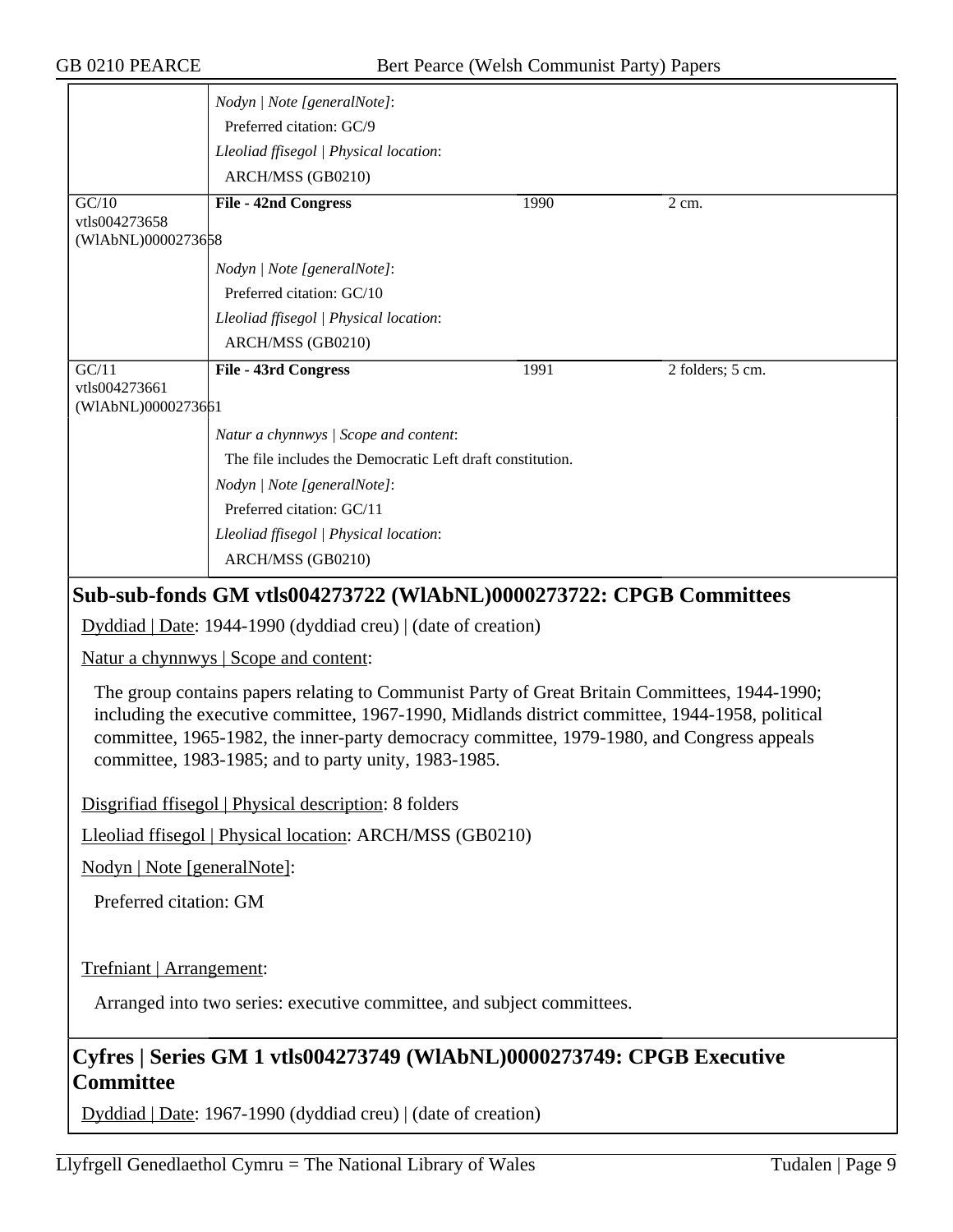### Natur a chynnwys | Scope and content:

The series consists of executive committee minutes and papers, with papers relating to district committees, the political committee, membership and events; and includes various Communist Party reports, pamphlets and leaflets.

Disgrifiad ffisegol | Physical description: 4 folders

Lleoliad ffisegol | Physical location: ARCH/MSS (GB0210)

Nodyn | Note [generalNote]:

Preferred citation: GM 1

### Trefniant | Arrangement:

Four files arranged chronologically.

| FFeil / rhestr eitemau   File / item list |                                        |                   |                                |
|-------------------------------------------|----------------------------------------|-------------------|--------------------------------|
| Cod cyfeirnod                             | Teitl   Title                          | Dyddiadau   Dates | Disgrifiad ffisegol   Physical |
| Reference code                            |                                        |                   | description                    |
| $GM$ $1/1$                                | <b>File - Minutes and papers</b>       | 1967-1968         | $2.5$ cm.                      |
| vtls004273753                             |                                        |                   |                                |
| (WIAbNL)0000273753                        |                                        |                   |                                |
|                                           | Nodyn   Note [generalNote]:            |                   |                                |
|                                           | Preferred citation: GM 1/1             |                   |                                |
|                                           | Lleoliad ffisegol   Physical location: |                   |                                |
|                                           | ARCH/MSS (GB0210)                      |                   |                                |
| GM 1/2                                    | <b>File - Minutes and papers</b>       | 1967-1990         | $\overline{5}$ cm.             |
| vtls004273756                             |                                        |                   |                                |
| (WIAbNL)0000273756                        |                                        |                   |                                |
|                                           | Nodyn   Note [generalNote]:            |                   |                                |
|                                           | Preferred citation: GM 1/2             |                   |                                |
|                                           | Lleoliad ffisegol   Physical location: |                   |                                |
|                                           | ARCH/MSS (GB0210)                      |                   |                                |
| $GM$ $1/3$                                | <b>File - Minutes and papers</b>       | 1971-1977         | $2.5$ cm.                      |
| vtls004273758                             |                                        |                   |                                |
| (WIAbNL)0000273758                        |                                        |                   |                                |
|                                           | Nodyn   Note [generalNote]:            |                   |                                |
|                                           | Preferred citation: GM 1/3             |                   |                                |
|                                           | Lleoliad ffisegol   Physical location: |                   |                                |
|                                           | ARCH/MSS (GB0210)                      |                   |                                |
| $GM$ 1/4                                  | File - Memoranda for the executive     | 1987              | 1 cm.                          |
| vtls004291103                             | committee                              |                   |                                |
| (WIAbNL)0000291103                        |                                        |                   |                                |
|                                           | Nodyn   Note [generalNote]:            |                   |                                |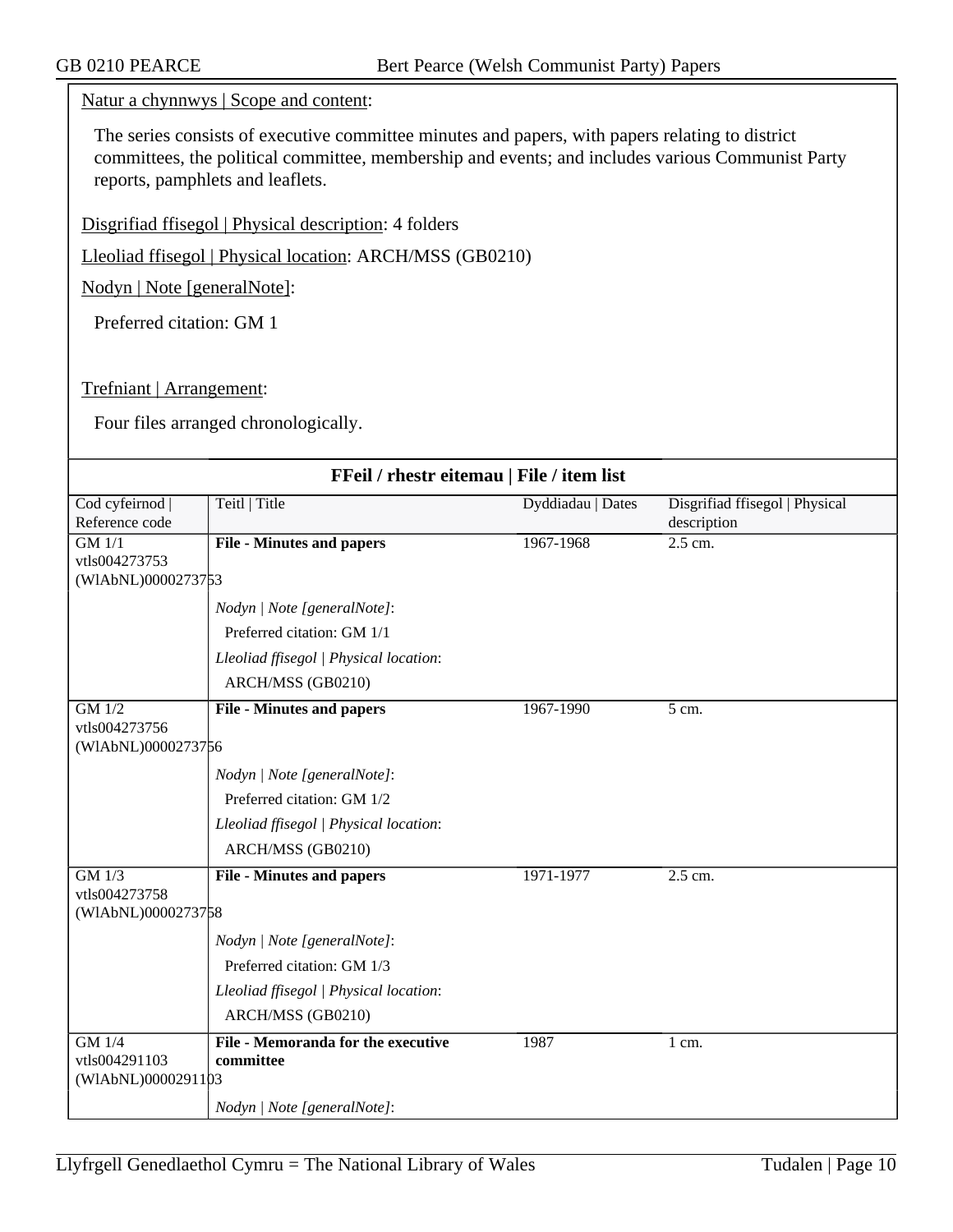Preferred citation: GM 1/4 *Lleoliad ffisegol | Physical location*: ARCH/MSS (GB0210)

## **Cyfres | Series GM 2 vtls004273776 (WlAbNL)0000273776: CPGB subject committees**

Dyddiad | Date: 1944-1985 (dyddiad creu) | (date of creation)

Natur a chynnwys | Scope and content:

The series consists of papers relating to the Midlands District committee, 1944-1958, Political Committee, 1965-1982, the Inner-party Democracy committee, 1979-1980, Congress appeals committee, 1983-1985, and to party unity, 1983-1985.

Disgrifiad ffisegol | Physical description: 5 folders

Lleoliad ffisegol | Physical location: ARCH/MSS (GB0210)

Nodyn | Note [generalNote]:

Preferred citation: GM 2

Trefniant | Arrangement:

Five files arranged chronologically.

| FFeil / rhestr eitemau   File / item list         |                                                                                                                                                                                                                        |                   |                                               |  |  |
|---------------------------------------------------|------------------------------------------------------------------------------------------------------------------------------------------------------------------------------------------------------------------------|-------------------|-----------------------------------------------|--|--|
| Cod cyfeirnod  <br>Reference code                 | Teitl   Title                                                                                                                                                                                                          | Dyddiadau   Dates | Disgrifiad ffisegol   Physical<br>description |  |  |
| GM 2/1                                            | <b>File - Midlands District</b>                                                                                                                                                                                        | 1944-1958         | $1.5$ cm.                                     |  |  |
| vtls004273812                                     |                                                                                                                                                                                                                        |                   |                                               |  |  |
| (WIAbNL)0000273812                                |                                                                                                                                                                                                                        |                   |                                               |  |  |
|                                                   | Natur a chynnwys / Scope and content:                                                                                                                                                                                  |                   |                                               |  |  |
|                                                   | The file comprises mainly the Midlands District committee bulletins, 1952-1953, congress papers, 1950,<br>and reports, 1952-1958; with Birmingham Party News, 1955, and Yorkshire District committee minutes,<br>1949. |                   |                                               |  |  |
|                                                   | Nodyn   Note [generalNote]:                                                                                                                                                                                            |                   |                                               |  |  |
|                                                   | Preferred citation: GM 2/1                                                                                                                                                                                             |                   |                                               |  |  |
|                                                   | Lleoliad ffisegol   Physical location:                                                                                                                                                                                 |                   |                                               |  |  |
|                                                   | ARCH/MSS (GB0210)                                                                                                                                                                                                      |                   |                                               |  |  |
| $GM$ $2/2$<br>vtls004273821<br>(WIAbNL)0000273821 | <b>File - Political committee</b>                                                                                                                                                                                      | 1965-1982         | 1.5 cm.                                       |  |  |
|                                                   | Natur a chynnwys / Scope and content:                                                                                                                                                                                  |                   |                                               |  |  |
|                                                   | The file comprises mainly the agenda and minutes of the political committee, 1979-1982, with some<br>copies of its weekly newsletter 1977-1979, and CPGB membership statistics for 1965-1971.                          |                   |                                               |  |  |
|                                                   | Nodyn   Note [generalNote]:                                                                                                                                                                                            |                   |                                               |  |  |
|                                                   | Preferred citation: GM 2/2                                                                                                                                                                                             |                   |                                               |  |  |
|                                                   | Lleoliad ffisegol   Physical location:                                                                                                                                                                                 |                   |                                               |  |  |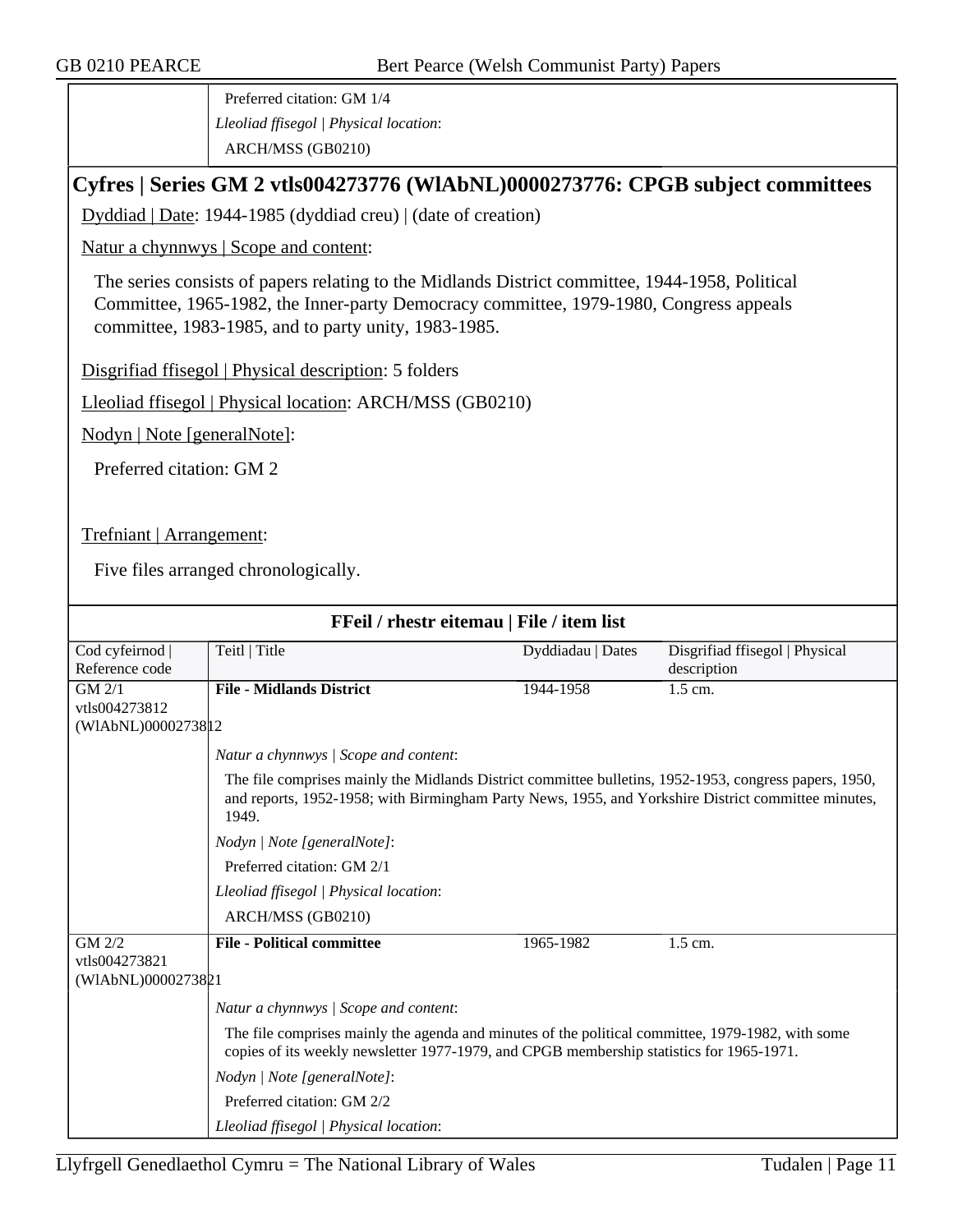|                                     | ARCH/MSS (GB0210)                                                                                                                                                                                                                                |           |           |
|-------------------------------------|--------------------------------------------------------------------------------------------------------------------------------------------------------------------------------------------------------------------------------------------------|-----------|-----------|
| GM 2/3                              | <b>File - Inner-party Democracy</b>                                                                                                                                                                                                              | 1979-1980 | 3 cm.     |
| vtls004273835                       |                                                                                                                                                                                                                                                  |           |           |
| (WIAbNL)0000273835                  |                                                                                                                                                                                                                                                  |           |           |
|                                     | Crëwr   Creator:                                                                                                                                                                                                                                 |           |           |
|                                     | Natur a chynnwys / Scope and content:                                                                                                                                                                                                            |           |           |
|                                     | The file comprises evidence to the Commission on Inner-party Democracy, printed copies of the Report<br>of Commission on Inner-party Democracy to be presented to the CPGB Congress 1979, amendments to<br>the report, and notes by Bert Pearce. |           |           |
|                                     | Nodyn   Note [generalNote]:                                                                                                                                                                                                                      |           |           |
|                                     | Preferred citation: GM 2/3                                                                                                                                                                                                                       |           |           |
|                                     | Lleoliad ffisegol   Physical location:                                                                                                                                                                                                           |           |           |
|                                     | ARCH/MSS (GB0210)                                                                                                                                                                                                                                |           |           |
| $\overline{GM\ 2/4}$                | File - Congress appeals committee                                                                                                                                                                                                                | 1983-1985 | 4.5 cm.   |
| vtls004291106<br>(WIAbNL)0000291106 |                                                                                                                                                                                                                                                  |           |           |
|                                     | Natur a chynnwys / Scope and content:                                                                                                                                                                                                            |           |           |
|                                     | The file comprises minutes and papers of the congress appeals committee, relating to disciplinary action.                                                                                                                                        |           |           |
|                                     | Nodyn   Note [generalNote]:                                                                                                                                                                                                                      |           |           |
|                                     | Preferred citation: GM 2/4                                                                                                                                                                                                                       |           |           |
|                                     | Lleoliad ffisegol   Physical location:                                                                                                                                                                                                           |           |           |
|                                     | ARCH/MSS (GB0210)                                                                                                                                                                                                                                |           |           |
| GM 2/5                              | File - 'Party unity material'                                                                                                                                                                                                                    | 1983-1985 | $2.5$ cm. |
| vtls004291109<br>(WIAbNL)0000291109 |                                                                                                                                                                                                                                                  |           |           |
|                                     | Natur a chynnwys / Scope and content:                                                                                                                                                                                                            |           |           |
|                                     | The file comprises material relating to Communist Party factions, with draft letters from Bert Pearce to<br>the editor of the Morning Star.                                                                                                      |           |           |
|                                     | Nodyn   Note [generalNote]:                                                                                                                                                                                                                      |           |           |
|                                     | Preferred citation: GM 2/5                                                                                                                                                                                                                       |           |           |
|                                     | Lleoliad ffisegol   Physical location:                                                                                                                                                                                                           |           |           |
|                                     | ARCH/MSS (GB0210)                                                                                                                                                                                                                                |           |           |
|                                     | Sub-sub-fonds GP vtls004274347 (WIAbNL)0000274347: Publications                                                                                                                                                                                  |           |           |

Dyddiad | Date: 1921-1998 (dyddiad creu) | (date of creation)

Natur a chynnwys | Scope and content:

The group contains publications and material relating to publications, including CPGB pamphlets, magazines and accumulated publications, 1921-1998, drafts of the British Road to Socialism 1958-1989, papers relating to the People's Press Printing Society, 1978-1984, and to the Marxism Today editorial board, 1978-1990.

Disgrifiad ffisegol | Physical description: 4 boxes, 12 folders, 1 bundle

Lleoliad ffisegol | Physical location: ARCH/MSS (GB0210)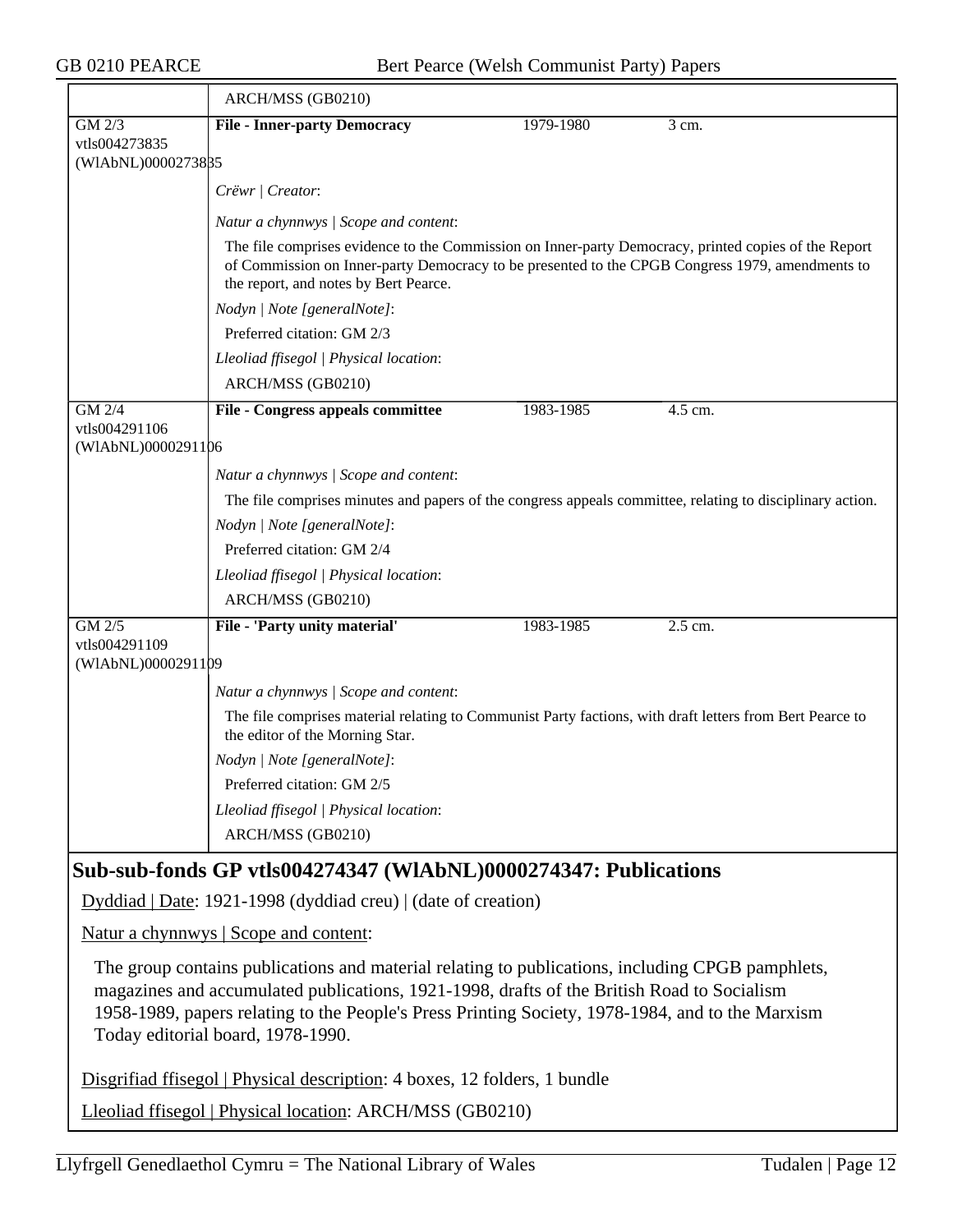Nodyn | Note [generalNote]:

Preferred citation: GP

### Trefniant | Arrangement:

Arranged into four series: accumulated publications, The British Road to Socialism, the Peoples Press Printing Society, and the Marxism Today editorial board.

Disgrifiadau deunydd | Related material:

See also Communist Party Wales District publications (WP) and Democratic Left publications (D4).

## **Cyfres | Series GP 1 vtls004274351 (WlAbNL)0000274351: Communist Party and Wales**

Dyddiad | Date: 1921-1998 (dyddiad creu) | (date of creation)

Natur a chynnwys | Scope and content:

The series comprises mainly Communist Party pamphlets, 1921-1996, publications relating to Wales, 1937-1998, and assorted Communist Party magazines, 1965-1997.

Disgrifiad ffisegol | Physical description: 7 boxes

Lleoliad ffisegol | Physical location: ARCH/MSS (GB0210)

Nodyn | Note [generalNote]:

Preferred citation: GP 1

Pwyntiau mynediad | Access points:

• Wales -- Economic conditions -- 20th century (pwnc) | (subject)

#### Trefniant | Arrangement:

The first three files have been arranged chronologically. Files 1/4-5 were received at a later date and have been placed at the end of the series.

| FFeil / rhestr eitemau   File / item list |                                                                                                                                                                                                                                                                                       |                   |                                |  |
|-------------------------------------------|---------------------------------------------------------------------------------------------------------------------------------------------------------------------------------------------------------------------------------------------------------------------------------------|-------------------|--------------------------------|--|
| Cod cyfeirnod                             | Teitl   Title                                                                                                                                                                                                                                                                         | Dyddiadau   Dates | Disgrifiad ffisegol   Physical |  |
| Reference code                            |                                                                                                                                                                                                                                                                                       |                   | description                    |  |
| GP $1/1$                                  | <b>File - CPGB pamphlets</b>                                                                                                                                                                                                                                                          | 1925-1996         | 9 cm.                          |  |
| vtls004274356                             |                                                                                                                                                                                                                                                                                       |                   |                                |  |
| (WIAbNL)0000274356                        |                                                                                                                                                                                                                                                                                       |                   |                                |  |
|                                           | Natur a chynnwys / Scope and content:<br>The file comprises nearly one hundred pamphlets and leaflets published by the Communist Party, the<br>Labour Party and Trade Unions, relating mainly to Communist policy, employment, trade unions, equal<br>opportunities, and the economy. |                   |                                |  |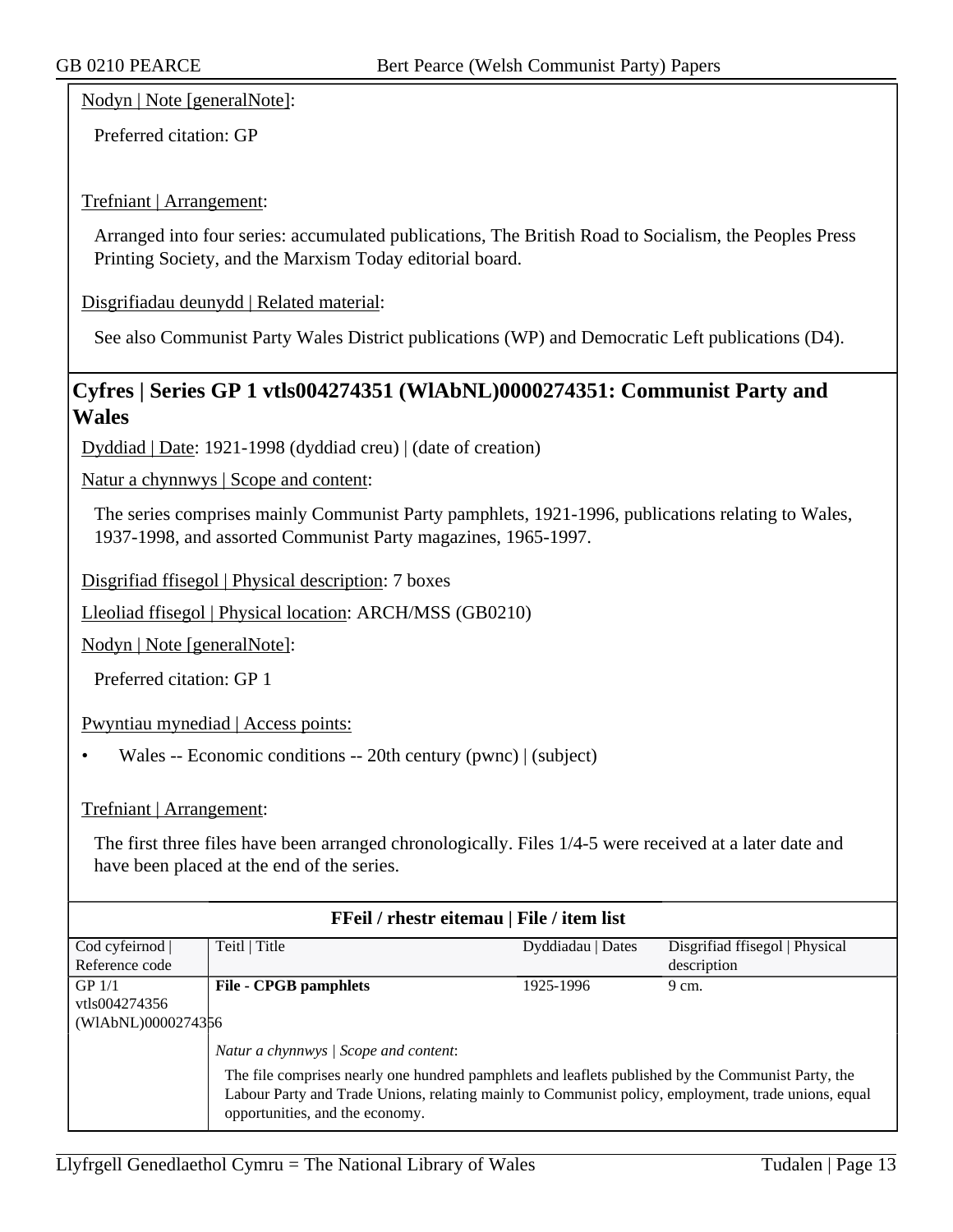|                                     | Nodyn   Note [generalNote]:                                                                                                                                                                                                                   |           |                     |
|-------------------------------------|-----------------------------------------------------------------------------------------------------------------------------------------------------------------------------------------------------------------------------------------------|-----------|---------------------|
|                                     | Preferred citation: GP 1/1                                                                                                                                                                                                                    |           |                     |
|                                     | Lleoliad ffisegol   Physical location:                                                                                                                                                                                                        |           |                     |
|                                     | ARCH/MSS (GB0210)                                                                                                                                                                                                                             |           |                     |
| $GP$ 1/2                            | <b>File - Publications relating to Wales</b>                                                                                                                                                                                                  | 1937-1998 | 8 cm.               |
| vtls004274357                       |                                                                                                                                                                                                                                               |           |                     |
| (WIAbNL)0000274357                  |                                                                                                                                                                                                                                               |           |                     |
|                                     | Natur a chynnwys / Scope and content:                                                                                                                                                                                                         |           |                     |
|                                     | The file comprises accumulated publications relating to Wales, 1937-1940, and 1959-1998, especially to<br>South Wales, Trade Unions, Socialism, poverty, and including copies of Rebecca and Radical Wales.                                   |           |                     |
|                                     | Nodyn   Note [generalNote]:                                                                                                                                                                                                                   |           |                     |
|                                     | Preferred citation: GP 1/2                                                                                                                                                                                                                    |           |                     |
|                                     | Lleoliad ffisegol   Physical location:                                                                                                                                                                                                        |           |                     |
|                                     | ARCH/MSS (GB0210)                                                                                                                                                                                                                             |           |                     |
| GP 1/3                              | <b>File - Communist magazines</b>                                                                                                                                                                                                             | 1965-1997 | 9 cm.               |
| vtls004274439<br>(WIAbNL)0000274489 |                                                                                                                                                                                                                                               |           |                     |
|                                     | Natur a chynnwys / Scope and content:                                                                                                                                                                                                         |           |                     |
|                                     | The file comprises assorted copies of magazines including News and Views, Socialist Europe, Eurored,<br>Comment, Focus, 7 days, Morning Star and Tribune.                                                                                     |           |                     |
|                                     | Nodyn   Note [generalNote]:                                                                                                                                                                                                                   |           |                     |
|                                     | Preferred citation: GP 1/3                                                                                                                                                                                                                    |           |                     |
|                                     | Lleoliad ffisegol   Physical location:                                                                                                                                                                                                        |           |                     |
|                                     | ARCH/MSS (GB0210)                                                                                                                                                                                                                             |           |                     |
| GP 1/4                              | <b>File - Communist Party Wales pamphlets</b>                                                                                                                                                                                                 | 1925-1978 | 3 boxes (6 bundles) |
| vtls004290807<br>(WIAbNL)0000290807 |                                                                                                                                                                                                                                               |           |                     |
|                                     | Crëwr / Creator:                                                                                                                                                                                                                              |           |                     |
|                                     | Pollitt, Harry                                                                                                                                                                                                                                |           |                     |
|                                     | Natur a chynnwys / Scope and content:                                                                                                                                                                                                         |           |                     |
|                                     | The file includes pamphlets published by the Communist Party Wales and the Communist Party Great<br>Britain, pamphlets relating to Wales and pamphlets by Harry Pollitt, John Gollan, Bert Ramelson,<br>William Gallacher and T. E. Nicholas. |           |                     |
|                                     | Nodyn   Note [generalNote]:                                                                                                                                                                                                                   |           |                     |
|                                     | Preferred citation: GP 1/4                                                                                                                                                                                                                    |           |                     |
|                                     | Lleoliad ffisegol   Physical location:                                                                                                                                                                                                        |           |                     |
|                                     | ARCH/MSS (GB0210)                                                                                                                                                                                                                             |           |                     |
| $GP$ 1/5<br>vtls004290998           | <b>File - Pamphlets</b>                                                                                                                                                                                                                       | 1921-1978 | 10 cm.              |
| (WIAbNL)0000290998                  |                                                                                                                                                                                                                                               |           |                     |
|                                     | Crëwr   Creator:                                                                                                                                                                                                                              |           |                     |
|                                     | Lenin, Vladimir Ilích, 1870-1924                                                                                                                                                                                                              |           |                     |
|                                     | Natur a chynnwys / Scope and content:                                                                                                                                                                                                         |           |                     |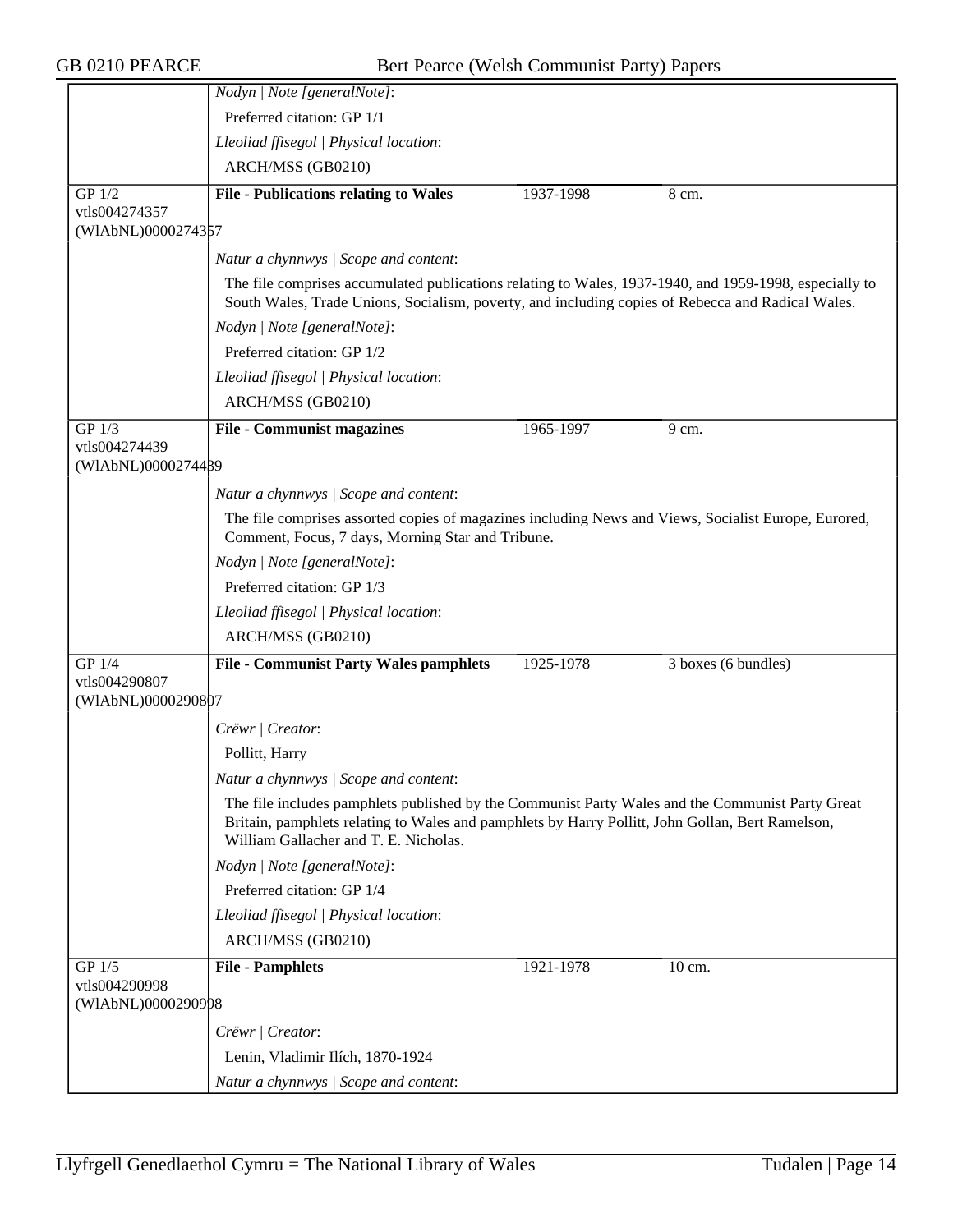| The file comprises accumulated publications, including a copy of Lenin (V. I. Ulyanov), Ogiz State<br>Publishing House of Political Literature, 1939, and Idris Cox, Y Maniffesto Comiwnyddol, 1948, with<br>various pamphlets relating to the NUM and the South Wales Miners, trade unions, and Communism. |
|-------------------------------------------------------------------------------------------------------------------------------------------------------------------------------------------------------------------------------------------------------------------------------------------------------------|
| Nodyn / Note [generalNote]:                                                                                                                                                                                                                                                                                 |
| Preferred citation: GP 1/5                                                                                                                                                                                                                                                                                  |
| Lleoliad ffisegol   Physical location:                                                                                                                                                                                                                                                                      |
| ARCH/MSS (GB0210)                                                                                                                                                                                                                                                                                           |

## **Cyfres | Series GP 2 vtls004274477 (WlAbNL)0000274477: The British Road to Socialism**

Crëwr | Creator:

Dyddiad | Date: 1958-1989 (dyddiad creu) | (date of creation)

Natur a chynnwys | Scope and content:

The series comprises drafts, correspondence relating to the drafts, and research notes.

Disgrifiad ffisegol | Physical description: 8 folders

Lleoliad ffisegol | Physical location: ARCH/MSS (GB0210)

Nodyn | Note [generalNote]:

Preferred citation: GP 2

Trefniant | Arrangement:

Arranged chronologically into two files.

Disgrifiadau deunydd | Related material:

See also material relating to the Manifesto for New Times with the Democratic Left papers (D2).

| FFeil / rhestr eitemau   File / item list |                                                                                                                                                                                                                                                                                                                                                 |                   |                                |  |
|-------------------------------------------|-------------------------------------------------------------------------------------------------------------------------------------------------------------------------------------------------------------------------------------------------------------------------------------------------------------------------------------------------|-------------------|--------------------------------|--|
| Cod cyfeirnod                             | Teitl   Title                                                                                                                                                                                                                                                                                                                                   | Dyddiadau   Dates | Disgrifiad ffisegol   Physical |  |
| Reference code                            |                                                                                                                                                                                                                                                                                                                                                 |                   | description                    |  |
| $GP$ 2/1                                  | <b>File - Research</b>                                                                                                                                                                                                                                                                                                                          | 1958-1989         | 4 cm.                          |  |
| vtls004274493                             |                                                                                                                                                                                                                                                                                                                                                 |                   |                                |  |
| (WIAbNL)0000274493                        |                                                                                                                                                                                                                                                                                                                                                 |                   |                                |  |
|                                           | Natur a chynnwys / Scope and content:<br>The file comprises earlier editions of The British Road to Socialism (1958 and 1978), a draft version<br>(1967), and articles and newspaper cuttings relating to politics.<br>Nodyn   Note [generalNote]:<br>Preferred citation: GP 2/1<br>Lleoliad ffisegol   Physical location:<br>ARCH/MSS (GB0210) |                   |                                |  |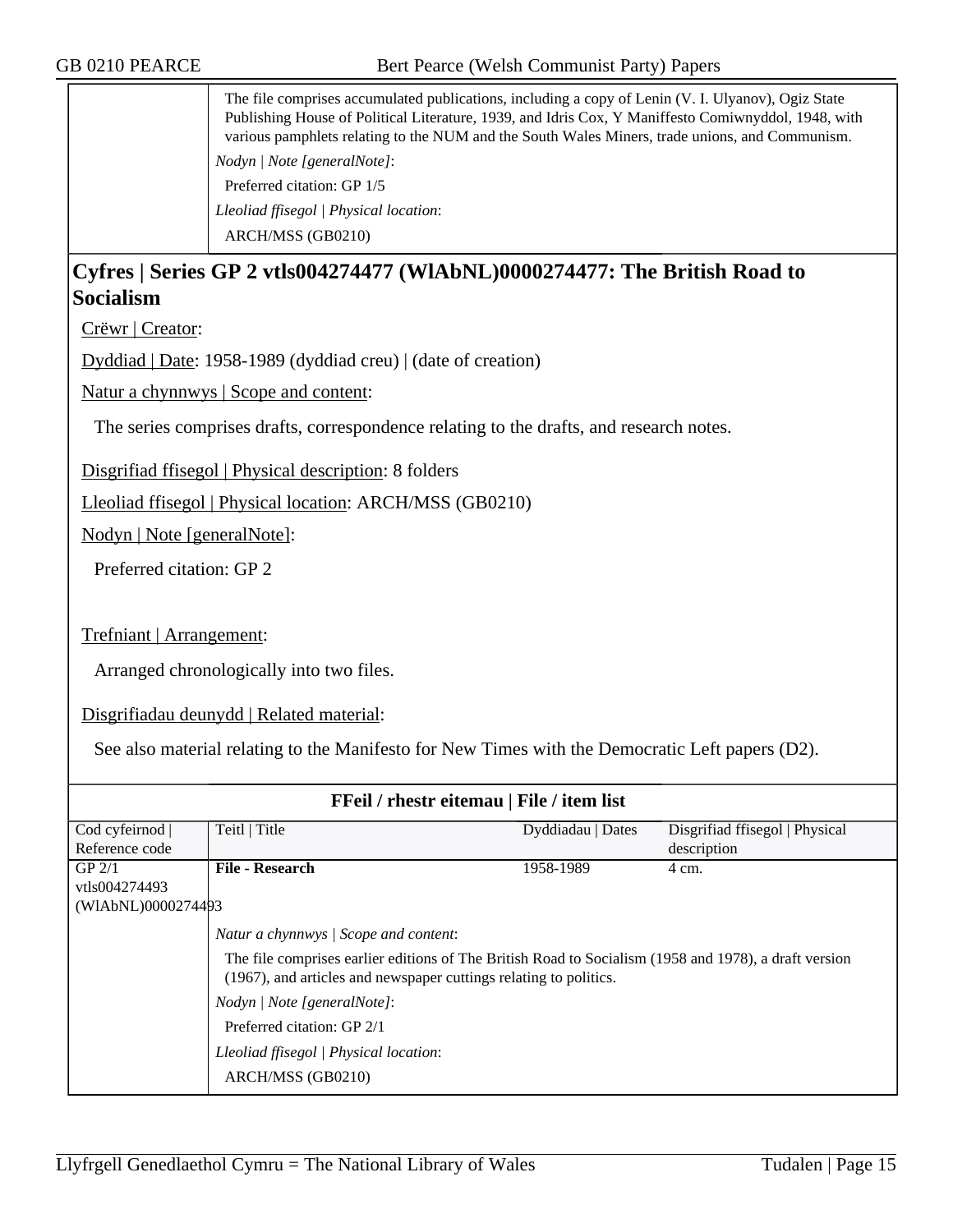| GP <sub>2/2</sub>  | <b>File - Drafts</b>                                                                                                                                                                                                                                    | 1988-1989 | 7 folders; 16 cm. |
|--------------------|---------------------------------------------------------------------------------------------------------------------------------------------------------------------------------------------------------------------------------------------------------|-----------|-------------------|
| vtls004274508      |                                                                                                                                                                                                                                                         |           |                   |
| (WIAbNL)0000274508 |                                                                                                                                                                                                                                                         |           |                   |
|                    | Natur a chynnwys / Scope and content:                                                                                                                                                                                                                   |           |                   |
|                    | The file comprises the 'first draft', drafts divided into named chapters (3 folders), the 'second draft' (2<br>folders), and the 'final draft'. Also included are notes and annotations by Bert Pearce, and correspondence<br>discussing the revisions. |           |                   |
|                    | Nodyn / Note [generalNote]:                                                                                                                                                                                                                             |           |                   |
|                    | Preferred citation: GP 2/2                                                                                                                                                                                                                              |           |                   |
|                    | Lleoliad ffisegol   Physical location:                                                                                                                                                                                                                  |           |                   |
|                    | ARCH/MSS (GB0210)                                                                                                                                                                                                                                       |           |                   |

## **Cyfres | Series GP 3 vtls004276376 (WlAbNL)0000276376: Marxism Today**

Crëwr | Creator:

Dyddiad | Date: 1967-1990 (dyddiad creu) | (date of creation)

Natur a chynnwys | Scope and content:

The series comprises select copies of Marxism Today, 1967-1988, and material relating to the Marxism Today editorial board, 1978-1990.

Disgrifiad ffisegol | Physical description: 2 folders, 1 bundle

Lleoliad ffisegol | Physical location: ARCH/MSS (GB0210)

Nodyn | Note [generalNote]:

Preferred citation: GP 3

Trefniant | Arrangement:

Arranged chronologically into three files.

| FFeil / rhestr eitemau   File / item list |                                                                                                                                                                                                                                                                                                                                                                                                                                                                                         |                   |                                |  |  |
|-------------------------------------------|-----------------------------------------------------------------------------------------------------------------------------------------------------------------------------------------------------------------------------------------------------------------------------------------------------------------------------------------------------------------------------------------------------------------------------------------------------------------------------------------|-------------------|--------------------------------|--|--|
| Cod cyfeirnod                             | Teitl   Title                                                                                                                                                                                                                                                                                                                                                                                                                                                                           | Dyddiadau   Dates | Disgrifiad ffisegol   Physical |  |  |
| Reference code                            |                                                                                                                                                                                                                                                                                                                                                                                                                                                                                         |                   | description                    |  |  |
| GP <sub>3/1</sub>                         | <b>File - Select copies</b>                                                                                                                                                                                                                                                                                                                                                                                                                                                             | 1967-1988 with    | 1 bundle; 8 cm.                |  |  |
| vtls004274618                             |                                                                                                                                                                                                                                                                                                                                                                                                                                                                                         | gaps              |                                |  |  |
| (WIAbNL)00002746 18                       |                                                                                                                                                                                                                                                                                                                                                                                                                                                                                         |                   |                                |  |  |
|                                           | Natur a chynnwys / Scope and content:<br>The file includes select copies of Marxism Today, 1967-1979, and 1988, mainly during the period Bert<br>Pearce was a member of the editorial board. Some include articles by Bert Pearce (on 'The National<br>Problem in Britain', and 'The Strategy of Socialist Revolution in Britain') and others are annotated or<br>marked copies.<br>Nodyn / Note [generalNote]:<br>Preferred citation: GP 3/1<br>Lleoliad ffisegol   Physical location: |                   |                                |  |  |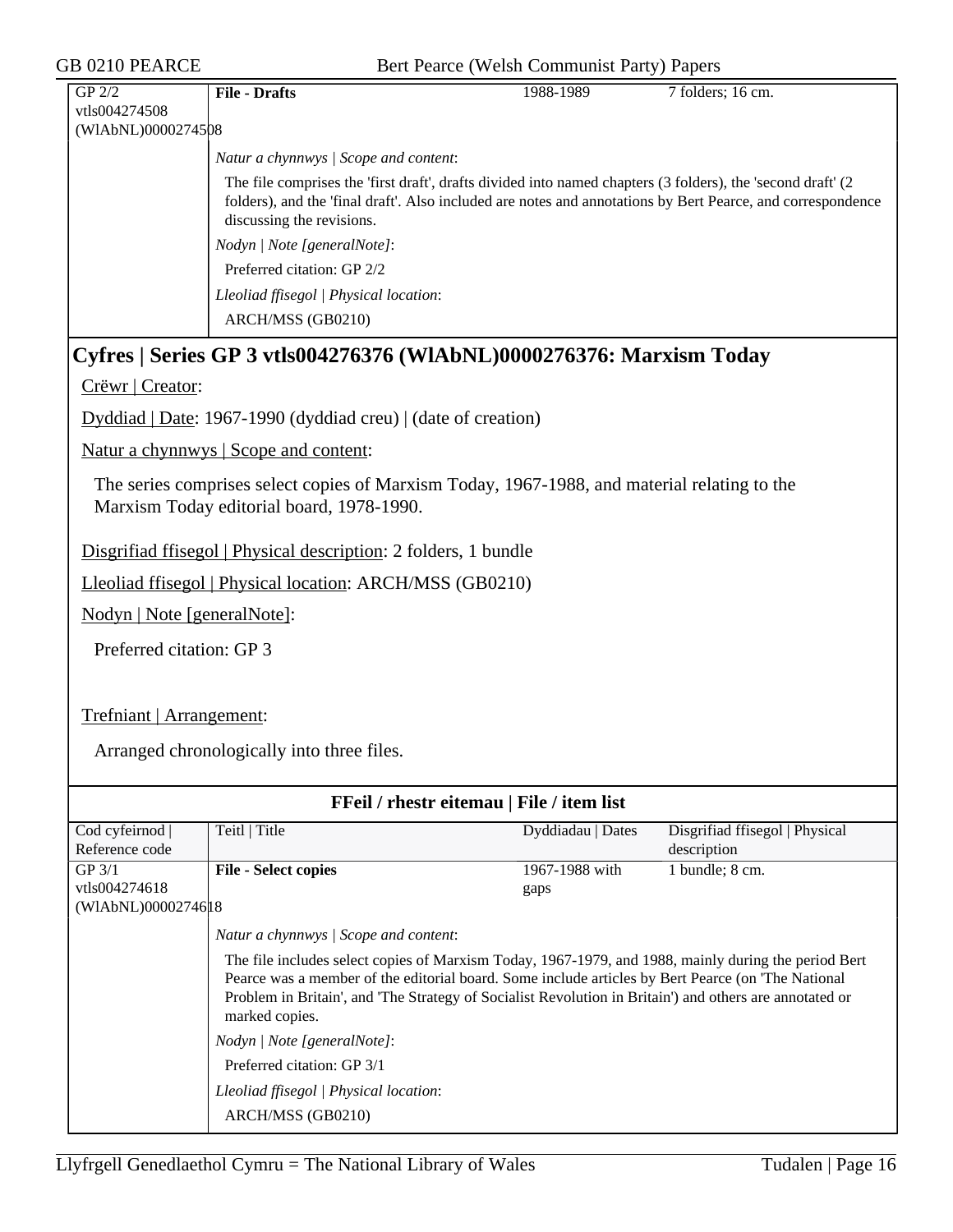| GP 3/2                                                                         | <b>File - Editorial board</b>                                                                                           | 1978-1988 | $1 \text{ cm}$ . |  |  |  |
|--------------------------------------------------------------------------------|-------------------------------------------------------------------------------------------------------------------------|-----------|------------------|--|--|--|
| vtls004274624                                                                  |                                                                                                                         |           |                  |  |  |  |
|                                                                                | (WIAbNL)0000274624                                                                                                      |           |                  |  |  |  |
|                                                                                | Natur a chynnwys / Scope and content:                                                                                   |           |                  |  |  |  |
|                                                                                | The file includes Marxism Today editorial board minutes and correspondence, with copies of articles.                    |           |                  |  |  |  |
|                                                                                | Nodyn   Note [generalNote]:                                                                                             |           |                  |  |  |  |
|                                                                                | Preferred citation: GP 3/2                                                                                              |           |                  |  |  |  |
|                                                                                | Lleoliad ffisegol   Physical location:                                                                                  |           |                  |  |  |  |
|                                                                                | ARCH/MSS (GB0210)                                                                                                       |           |                  |  |  |  |
| $GP$ 3/3                                                                       | <b>File - Editorial board</b>                                                                                           | 1978-1990 | 3.5 cm.          |  |  |  |
| vtls004274628                                                                  |                                                                                                                         |           |                  |  |  |  |
| (WIAbNL)0000274628                                                             |                                                                                                                         |           |                  |  |  |  |
|                                                                                | Natur a chynnwys / Scope and content:                                                                                   |           |                  |  |  |  |
|                                                                                | The file includes Marxism Today editorial board minutes and correspondence, notes by Bert Pearce and<br>related papers. |           |                  |  |  |  |
|                                                                                | Nodyn   Note [generalNote]:                                                                                             |           |                  |  |  |  |
|                                                                                | Preferred citation: GP 3/3                                                                                              |           |                  |  |  |  |
|                                                                                | Lleoliad ffisegol   Physical location:                                                                                  |           |                  |  |  |  |
|                                                                                | ARCH/MSS (GB0210)                                                                                                       |           |                  |  |  |  |
| Cyfres   Series GP 4 vtls004274547 (WlAbNL)0000274547: People's Press Printing |                                                                                                                         |           |                  |  |  |  |

## **Society**

Crëwr | Creator:

Dyddiad | Date: 1978-1984 (dyddiad creu) | (date of creation)

Natur a chynnwys | Scope and content:

The series comprises annual reports and papers relating to the People's Press Printing Society, and papers relating to the distribution of the Morning Star.

Disgrifiad ffisegol | Physical description: 2 folders

Lleoliad ffisegol | Physical location: ARCH/MSS (GB0210)

Nodyn | Note [generalNote]:

Preferred citation: GP 4

### Trefniant | Arrangement:

Arranged chronologically into two files.

| Freil / rhestr eitemau   File / item list |                    |                   |                                |  |
|-------------------------------------------|--------------------|-------------------|--------------------------------|--|
| Cod cyfeirnod                             | Teitl   Title      | Dyddiadau   Dates | Disgrifiad ffisegol   Physical |  |
| Reference code                            |                    |                   | description                    |  |
| GP 4/1                                    | <b>File - PPPS</b> | 1978-1983         | 2 cm.                          |  |
| vtls004274561                             |                    |                   |                                |  |
| (WIAbNL)0000274561                        |                    |                   |                                |  |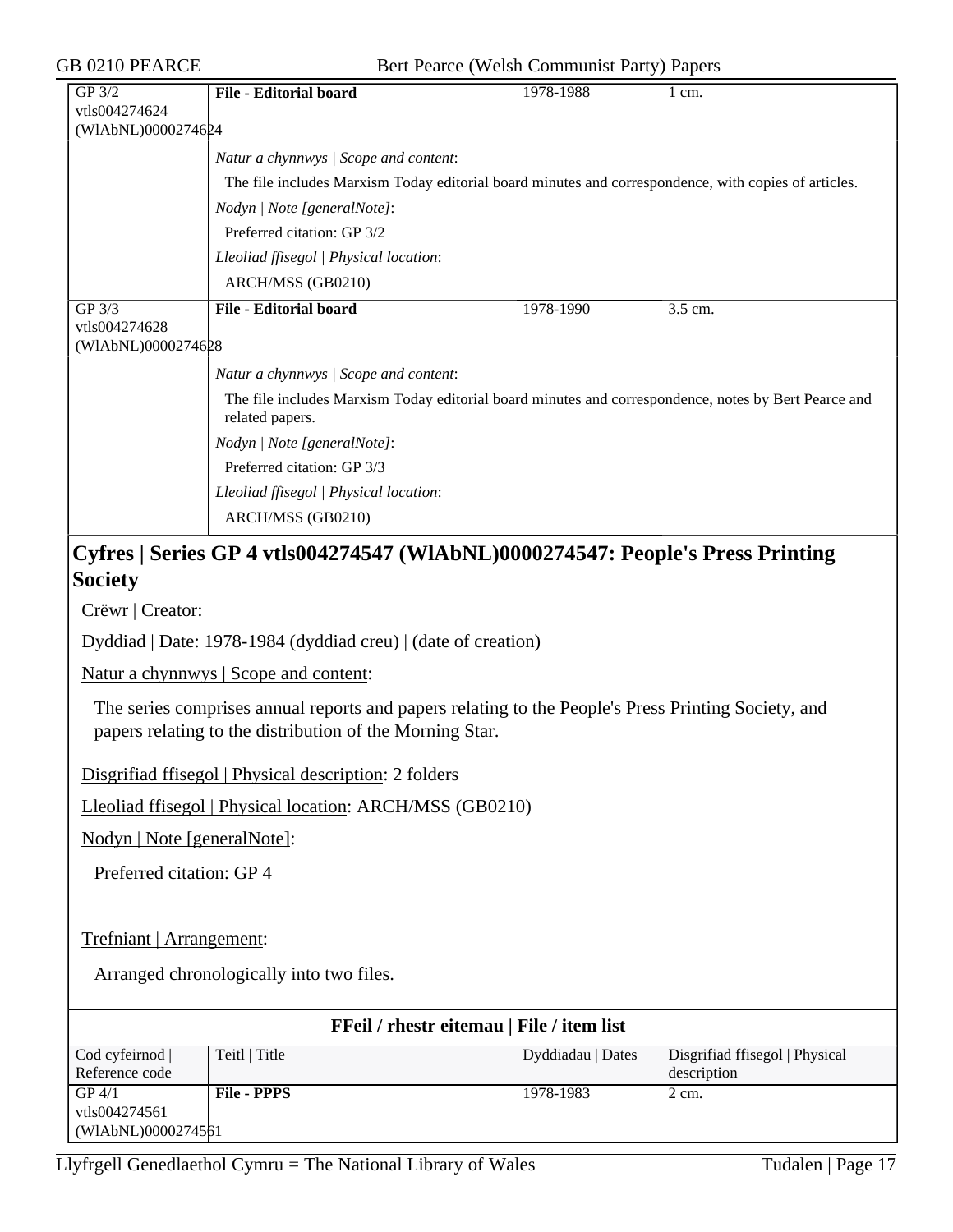|                    | Natur a chynnwys / Scope and content:<br>The file comprises annual reports, financial papers and minutes of the People's Press Printing Society,<br>1982-1983; and also papers relating to the Morning Star campaign committee and executive committee,<br>with distribution figures, and correspondence, 1978-1983. |  |  |  |  |
|--------------------|----------------------------------------------------------------------------------------------------------------------------------------------------------------------------------------------------------------------------------------------------------------------------------------------------------------------|--|--|--|--|
|                    | Nodyn   Note [generalNote]:                                                                                                                                                                                                                                                                                          |  |  |  |  |
|                    | Preferred citation: GP 4/1                                                                                                                                                                                                                                                                                           |  |  |  |  |
|                    | Lleoliad ffisegol   Physical location:                                                                                                                                                                                                                                                                               |  |  |  |  |
|                    | ARCH/MSS (GB0210)                                                                                                                                                                                                                                                                                                    |  |  |  |  |
| $GP$ 4/2           | <b>File - PPPS</b><br>1982-1984<br>$1 \text{ cm}$ .                                                                                                                                                                                                                                                                  |  |  |  |  |
| vtls004274569      |                                                                                                                                                                                                                                                                                                                      |  |  |  |  |
| (WIAbNL)0000274569 |                                                                                                                                                                                                                                                                                                                      |  |  |  |  |
|                    | Natur a chynnwys / Scope and content:                                                                                                                                                                                                                                                                                |  |  |  |  |
|                    | The file comprises papers relating to the discussion on the relationship between the Communist Party and<br>the People's Press Printing Society and the Morning Star in 1983, including reports, correspondence, and<br>the PPPS accounts, AGM papers and annual report.                                             |  |  |  |  |
|                    | Nodyn   Note [generalNote]:                                                                                                                                                                                                                                                                                          |  |  |  |  |
|                    | Preferred citation: GP 4/2                                                                                                                                                                                                                                                                                           |  |  |  |  |
|                    | Lleoliad ffisegol   Physical location:                                                                                                                                                                                                                                                                               |  |  |  |  |
|                    | ARCH/MSS (GB0210)                                                                                                                                                                                                                                                                                                    |  |  |  |  |

## **Is-fonds | Subfonds W vtls004274755 (WlAbNL)0000274755: Communist Party Wales District**

Crëwr | Creator: Horner, Arthur, 1894-1968

Dyddiad | Date: 1884-2002 (dyddiad creu) | (date of creation)

Natur a chynnwys | Scope and content:

The group consists of Communist Party Wales District papers, including papers relating to Congress, 1945-1991, the Welsh executive committee, 1958-1991, and the Wales District, 1916-2002. The group includes publications, 1884-1998, subject files, 1935-2000, and files relating to Party education, 1929-1998, devolution in Wales and Scotland, 1936-1998, industry and industrial disputes, including the miners' strikes, 1892-1998, campaigns for peace, anti-apartheid, peoples march for jobs, and the poll tax, 1919-1995, and elections, 1934-1996.

Disgrifiad ffisegol | Physical description: 0.837 cubic metres (93 boxes)

Lleoliad ffisegol | Physical location: ARCH/MSS (GB0210)

Nodyn | Note [generalNote]:

Preferred citation: W

Pwyntiau mynediad | Access points:

- Communist Party of Great Britain. Wales District -- Archives.
- Communist Party of Great Britain. Wales District
- Pollitt, Harry (pwnc) | (subject)
- Cox, Idris, (pwnc) | (subject)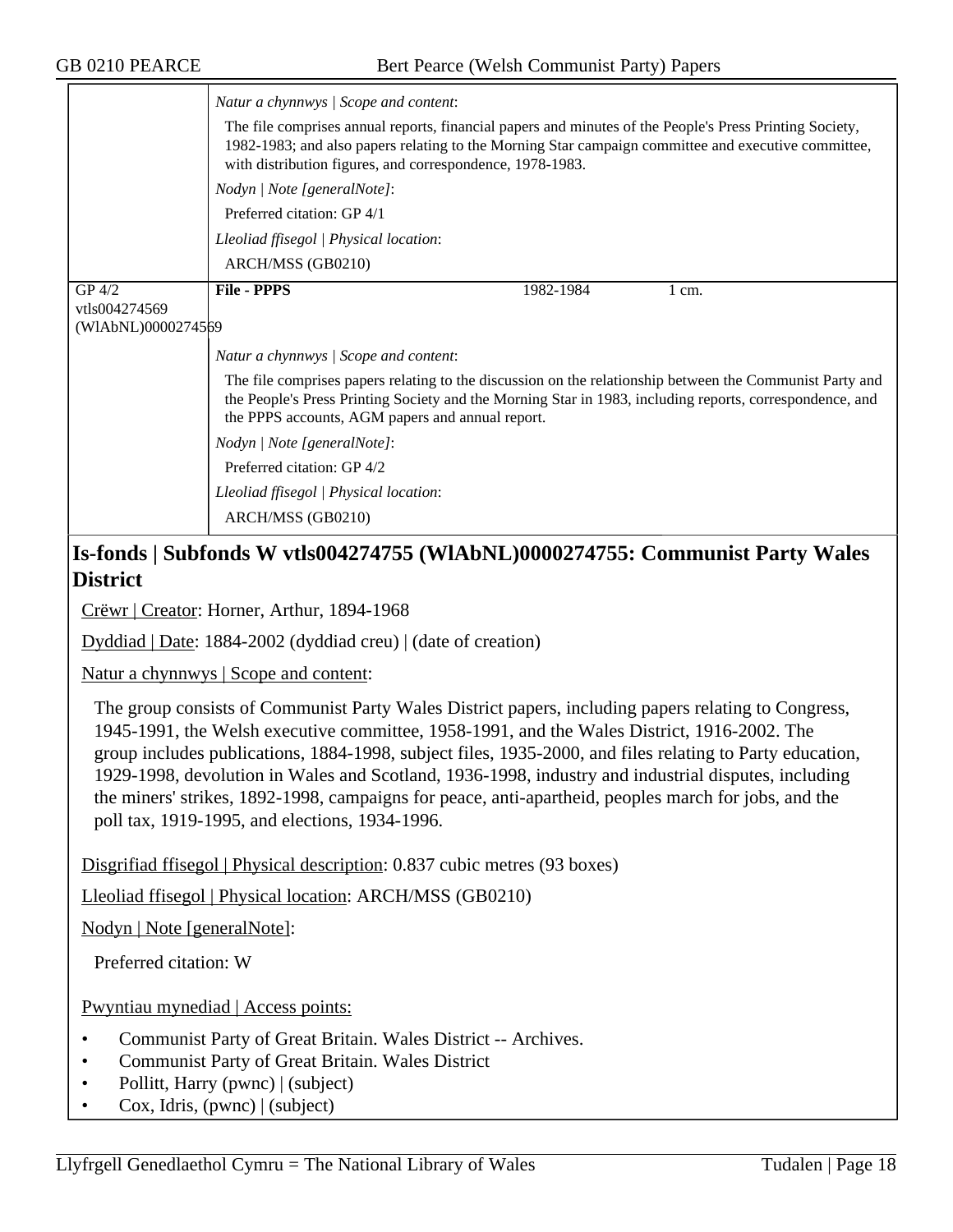• Communism -- Wales, South (pwnc) | (subject)

#### Trefniant | Arrangement:

Arranged into ten groups: congress, executive committee, district committee, elections, publications, devolution, industry, campaigns, subject files, and party education.

| <b>FFeil / rhestr eitemau   File / item list</b> |               |                   |                                |  |
|--------------------------------------------------|---------------|-------------------|--------------------------------|--|
| Cod cyfeirnod                                    | Teitl   Title | Dyddiadau   Dates | Disgrifiad ffisegol   Physical |  |
| Reference code                                   |               |                   | description                    |  |

### **Sub-sub-fonds WC vtls004274804 (WlAbNL)0000274804: Wales District Congress**

Crëwr | Creator:

Dyddiad | Date: 1945-1991 (dyddiad creu) | (date of creation)

Natur a chynnwys | Scope and content:

The group contains papers relating to the Communist Party of Great Britain Wales District Congress, from the first in 1945 to the last in 1991; including printed congress reports, resolutions and amendments, speeches, notes by Bert Pearce and related documents. The amount of material available for the period before Bert Pearce was Welsh Secretary (pre-1960) is sparse. From 1960 the Congress was held biennially, with some exceptions.

Disgrifiad ffisegol | Physical description: 18 folders

Lleoliad ffisegol | Physical location: ARCH/MSS (GB0210)

Nodyn | Note [generalNote]:

Preferred citation: WC

Pwyntiau mynediad | Access points:

- Political conventions -- Wales, South. (pwnc) | (subject)
- Wales, South. (lle) | (place)

Trefniant | Arrangement:

Arranged into eighteen files in chronological order.

| FFeil / rhestr eitemau   File / item list |                                                    |                   |                                |  |  |
|-------------------------------------------|----------------------------------------------------|-------------------|--------------------------------|--|--|
| Cod cyfeirnod                             | Teitl   Title                                      | Dyddiadau   Dates | Disgrifiad ffisegol   Physical |  |  |
| Reference code                            |                                                    |                   | description                    |  |  |
| WC/1                                      | <b>File - Congress papers</b>                      | 1945-1948, 1952,  | $1.5$ cm.                      |  |  |
| vtls004274811                             |                                                    | 1957              |                                |  |  |
| (WIAbNL)0000274811                        |                                                    |                   |                                |  |  |
|                                           | <i>Nodyn</i>   <i>Note</i> [general <i>Note</i> ]: |                   |                                |  |  |
|                                           | Preferred citation: WC/1                           |                   |                                |  |  |
|                                           | Lleoliad ffisegol   Physical location:             |                   |                                |  |  |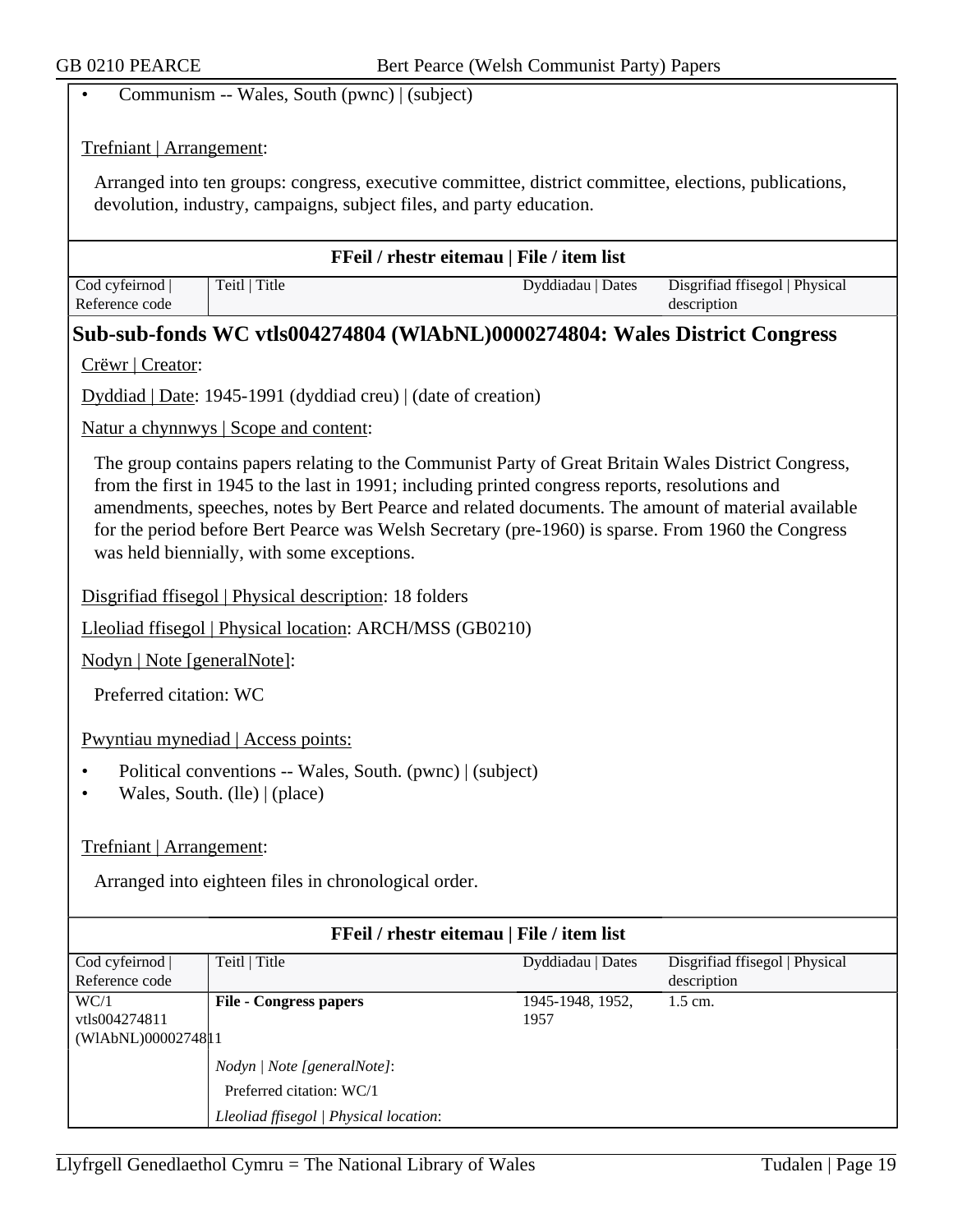|                                     | ARCH/MSS (GB0210)                                                                        |                |                    |
|-------------------------------------|------------------------------------------------------------------------------------------|----------------|--------------------|
| $\overline{WC/2}$                   | <b>File - Congress papers</b>                                                            | [c. 1950]-1991 | 1.5 cm.            |
| vtls004274814<br>(WIAbNL)0000274814 |                                                                                          |                |                    |
|                                     |                                                                                          |                |                    |
|                                     | Natur a chynnwys / Scope and content:                                                    |                |                    |
|                                     | The file includes miscellaneous, undated congress papers.<br>Nodyn   Note [generalNote]: |                |                    |
|                                     | Preferred citation: WC/2                                                                 |                |                    |
|                                     | Lleoliad ffisegol   Physical location:                                                   |                |                    |
|                                     | ARCH/MSS (GB0210)                                                                        |                |                    |
| WC/3                                | <b>File - Congress papers</b>                                                            | 1960           | $\overline{2}$ cm. |
| vtls004274816                       |                                                                                          |                |                    |
| (WIAbNL)0000274816                  |                                                                                          |                |                    |
|                                     | Nodyn   Note [generalNote]:                                                              |                |                    |
|                                     | Preferred citation: WC/3                                                                 |                |                    |
|                                     | Lleoliad ffisegol   Physical location:                                                   |                |                    |
|                                     | ARCH/MSS (GB0210)                                                                        |                |                    |
| $\overline{WC/4}$                   | <b>File - Congress papers</b>                                                            | 1962           | 2.5 cm.            |
| vtls004274817                       |                                                                                          |                |                    |
| (WIAbNL)0000274817                  |                                                                                          |                |                    |
|                                     | Nodyn   Note [generalNote]:                                                              |                |                    |
|                                     | Preferred citation: WC/4                                                                 |                |                    |
|                                     | Lleoliad ffisegol   Physical location:                                                   |                |                    |
|                                     | ARCH/MSS (GB0210)                                                                        |                |                    |
| $\overline{WC/5}$<br>vtls004274819  | <b>File - Congress papers</b>                                                            | 1964           | 1 cm.              |
| (WIAbNL)0000274819                  |                                                                                          |                |                    |
|                                     | Nodyn   Note [generalNote]:                                                              |                |                    |
|                                     | Preferred citation: WC/5                                                                 |                |                    |
|                                     | Lleoliad ffisegol   Physical location:                                                   |                |                    |
|                                     | ARCH/MSS (GB0210)                                                                        |                |                    |
| WC/6                                | <b>File - Congress papers</b>                                                            | 1966           | 3.5 cm.            |
| vtls004274820                       |                                                                                          |                |                    |
| (WIAbNL)0000274820                  |                                                                                          |                |                    |
|                                     | Nodyn   Note [generalNote]:                                                              |                |                    |
|                                     | Preferred citation: WC/6                                                                 |                |                    |
|                                     | Lleoliad ffisegol   Physical location:                                                   |                |                    |
|                                     | ARCH/MSS (GB0210)                                                                        |                |                    |
| WC/7<br>vtls004274822               | <b>File - Congress papers</b>                                                            | 1968           | 2 cm.              |
| (WIAbNL)0000274822                  |                                                                                          |                |                    |
|                                     | Nodyn   Note [generalNote]:                                                              |                |                    |
|                                     | Preferred citation: WC/7                                                                 |                |                    |
|                                     | Lleoliad ffisegol   Physical location:                                                   |                |                    |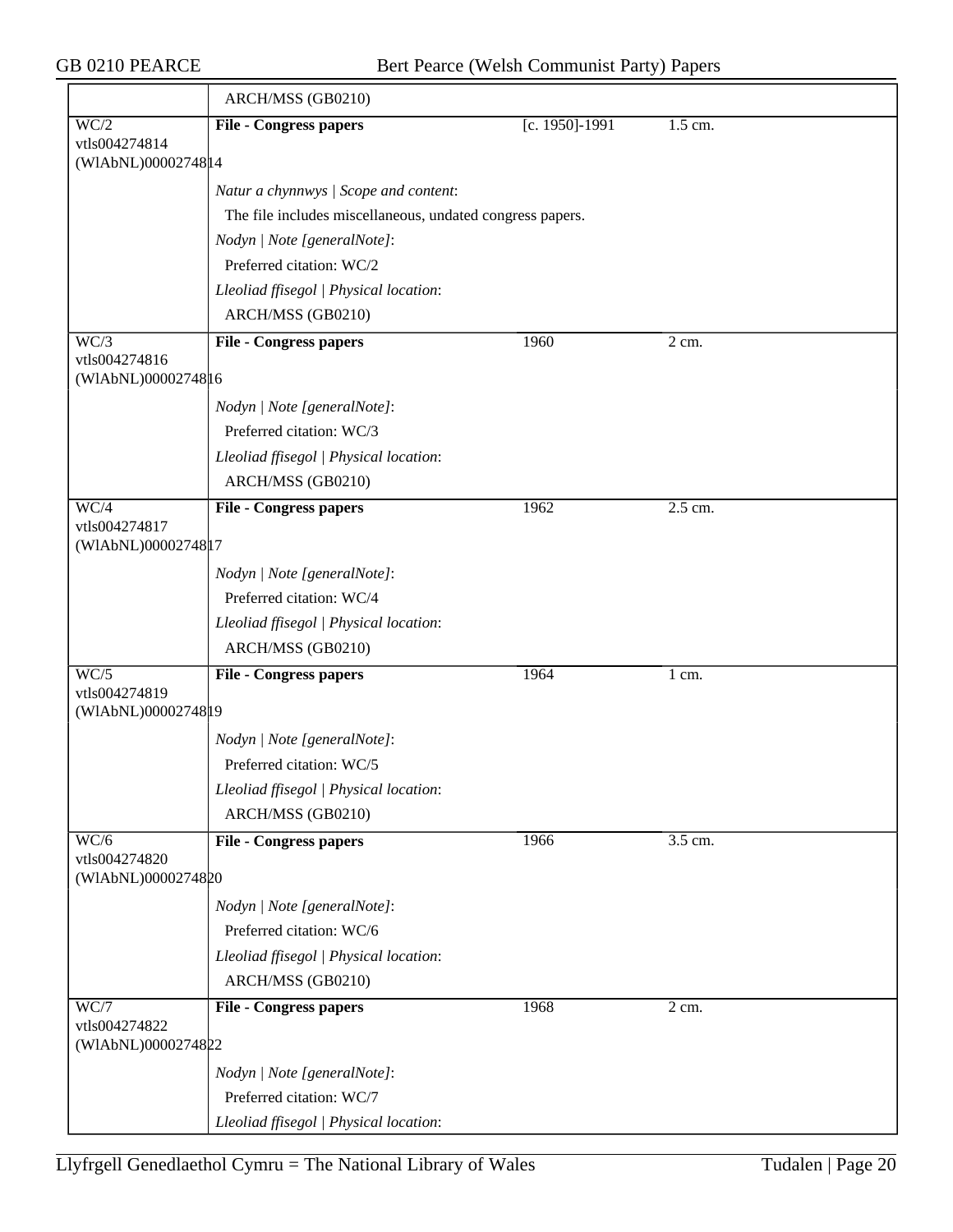|                                     | ARCH/MSS (GB0210)                      |      |                  |  |
|-------------------------------------|----------------------------------------|------|------------------|--|
| WC/8                                | <b>File - Congress papers</b>          | 1970 | 2.5 cm.          |  |
| vtls004274823<br>(WIAbNL)0000274823 |                                        |      |                  |  |
|                                     | Nodyn   Note [generalNote]:            |      |                  |  |
|                                     | Preferred citation: WC/8               |      |                  |  |
|                                     | Lleoliad ffisegol   Physical location: |      |                  |  |
|                                     | ARCH/MSS (GB0210)                      |      |                  |  |
| $\overline{WC/9}$                   | <b>File - Congress papers</b>          | 1972 | $3 \text{ cm}$ . |  |
| vtls004274824                       |                                        |      |                  |  |
| (WIAbNL)0000274824                  |                                        |      |                  |  |
|                                     | Nodyn   Note [generalNote]:            |      |                  |  |
|                                     | Preferred citation: WC/9               |      |                  |  |
|                                     | Lleoliad ffisegol   Physical location: |      |                  |  |
|                                     | ARCH/MSS (GB0210)                      |      |                  |  |
| $\overline{WC/10}$                  | <b>File - Congress papers</b>          | 1975 | 1 cm.            |  |
| vtls004274826<br>(WIAbNL)0000274826 |                                        |      |                  |  |
|                                     | Nodyn   Note [generalNote]:            |      |                  |  |
|                                     | Preferred citation: WC/10              |      |                  |  |
|                                     | Lleoliad ffisegol   Physical location: |      |                  |  |
|                                     | ARCH/MSS (GB0210)                      |      |                  |  |
| $\overline{WC/11}$                  | <b>File - Congress papers</b>          | 1976 | 2 cm.            |  |
| vtls004274829                       |                                        |      |                  |  |
| (WIAbNL)0000274829                  |                                        |      |                  |  |
|                                     | Nodyn   Note [generalNote]:            |      |                  |  |
|                                     | Preferred citation: WC/11              |      |                  |  |
|                                     | Lleoliad ffisegol   Physical location: |      |                  |  |
|                                     | ARCH/MSS (GB0210)                      |      |                  |  |
| WC/12<br>vtls004274832              | <b>File - Congress papers</b>          | 1979 | 1.5 cm.          |  |
| (WIAbNL)0000274832                  |                                        |      |                  |  |
|                                     | Nodyn   Note [generalNote]:            |      |                  |  |
|                                     | Preferred citation: WC/12              |      |                  |  |
|                                     | Lleoliad ffisegol   Physical location: |      |                  |  |
|                                     | ARCH/MSS (GB0210)                      |      |                  |  |
| WC/13                               | <b>File - Congress papers</b>          | 1980 | 3 cm.            |  |
| vtls004274836                       |                                        |      |                  |  |
| (WIAbNL)0000274886                  |                                        |      |                  |  |
|                                     | Nodyn   Note [generalNote]:            |      |                  |  |
|                                     | Preferred citation: WC/13              |      |                  |  |
|                                     | Lleoliad ffisegol   Physical location: |      |                  |  |
|                                     | ARCH/MSS (GB0210)                      |      |                  |  |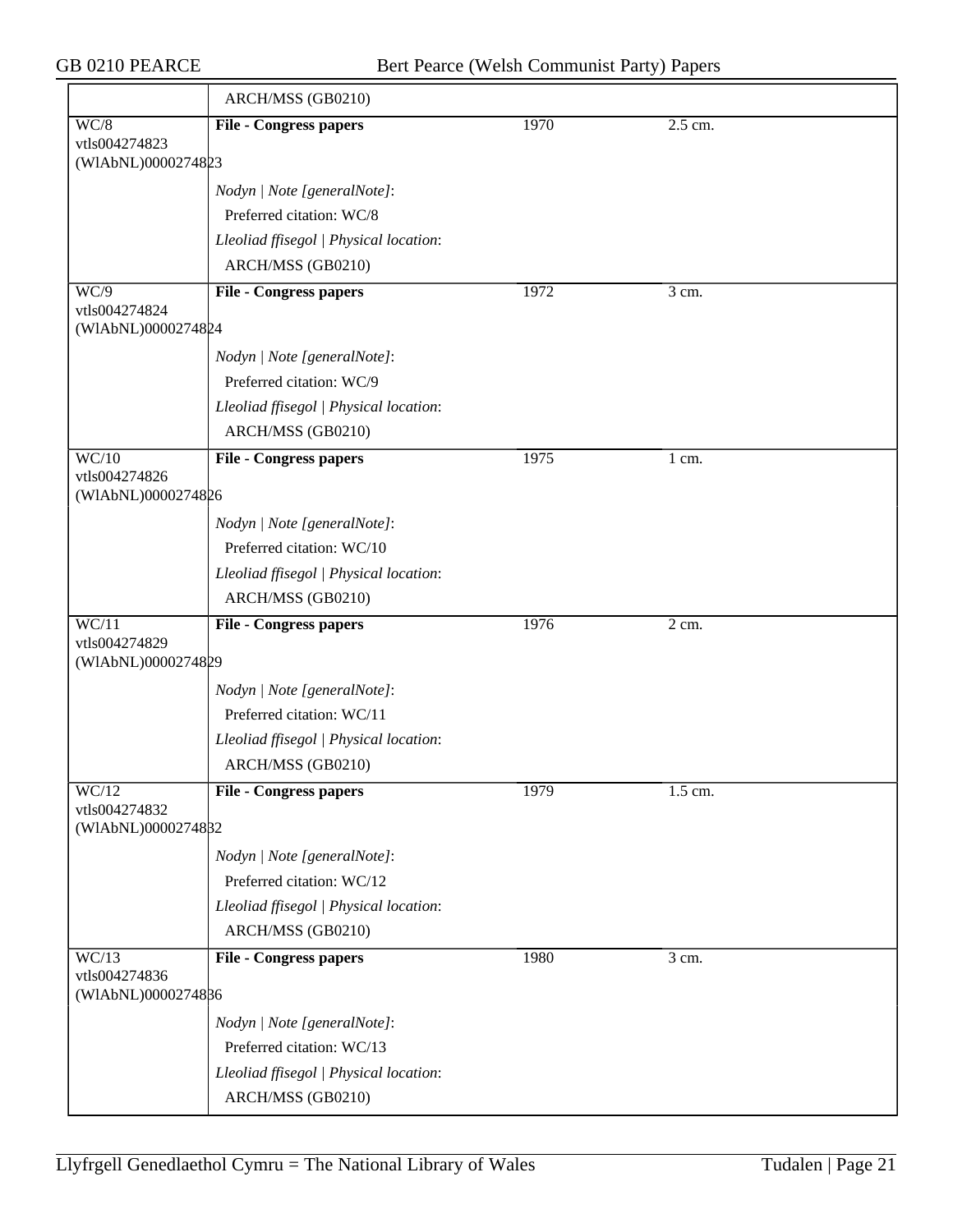| WC/14                                                                                               | <b>File - Congress papers</b>                                                                     | 1982 | 2 cm.            |  |
|-----------------------------------------------------------------------------------------------------|---------------------------------------------------------------------------------------------------|------|------------------|--|
| vtls004274838                                                                                       |                                                                                                   |      |                  |  |
| (WIAbNL)0000274838                                                                                  |                                                                                                   |      |                  |  |
|                                                                                                     | Nodyn   Note [generalNote]:                                                                       |      |                  |  |
|                                                                                                     | Preferred citation: WC/14                                                                         |      |                  |  |
|                                                                                                     | Lleoliad ffisegol   Physical location:                                                            |      |                  |  |
|                                                                                                     | ARCH/MSS (GB0210)                                                                                 |      |                  |  |
| WC/15                                                                                               | <b>File - Congress papers</b>                                                                     | 1984 | $2 \text{ cm}$ . |  |
| vtls004274840<br>(WIAbNL)0000274840                                                                 |                                                                                                   |      |                  |  |
|                                                                                                     | Nodyn   Note [generalNote]:                                                                       |      |                  |  |
|                                                                                                     | Preferred citation: WC/15                                                                         |      |                  |  |
|                                                                                                     | Lleoliad ffisegol   Physical location:                                                            |      |                  |  |
|                                                                                                     | ARCH/MSS (GB0210)                                                                                 |      |                  |  |
| $\overline{WC/16}$                                                                                  | <b>File - Congress papers</b>                                                                     | 1986 | 1 cm.            |  |
| vtls004274841                                                                                       |                                                                                                   |      |                  |  |
| (WIAbNL)0000274841                                                                                  |                                                                                                   |      |                  |  |
|                                                                                                     | Nodyn   Note [generalNote]:                                                                       |      |                  |  |
|                                                                                                     | Preferred citation: WC/16                                                                         |      |                  |  |
|                                                                                                     | Lleoliad ffisegol   Physical location:                                                            |      |                  |  |
|                                                                                                     | ARCH/MSS (GB0210)                                                                                 |      |                  |  |
| WC/17                                                                                               | <b>File - Congress papers</b>                                                                     | 1988 | 1 cm.            |  |
| vtls004274842<br>(W1AbNL)00002748#2                                                                 |                                                                                                   |      |                  |  |
|                                                                                                     |                                                                                                   |      |                  |  |
|                                                                                                     | Nodyn   Note [generalNote]:                                                                       |      |                  |  |
|                                                                                                     | Preferred citation: WC/17                                                                         |      |                  |  |
|                                                                                                     | Lleoliad ffisegol   Physical location:                                                            |      |                  |  |
|                                                                                                     | ARCH/MSS (GB0210)                                                                                 |      |                  |  |
| $\overline{WC/18}$<br>vtls004274843                                                                 | <b>File - Congress papers</b>                                                                     | 1991 | 0.5 cm.          |  |
| (W1AbNL)00002748#3                                                                                  |                                                                                                   |      |                  |  |
|                                                                                                     | Nodyn   Note [generalNote]:                                                                       |      |                  |  |
|                                                                                                     | Preferred citation: WC/18                                                                         |      |                  |  |
|                                                                                                     | Lleoliad ffisegol   Physical location:                                                            |      |                  |  |
|                                                                                                     | ARCH/MSS (GB0210)                                                                                 |      |                  |  |
|                                                                                                     |                                                                                                   |      |                  |  |
| Sub-sub-fonds WM vtls004275216 (WIAbNL)0000275216: Welsh Executive Committee                        |                                                                                                   |      |                  |  |
|                                                                                                     | Dyddiad   Date: [1958]-1991 (dyddiad creu)   (date of creation)                                   |      |                  |  |
| Natur a chynnwys   Scope and content:                                                               |                                                                                                   |      |                  |  |
|                                                                                                     | The group contains Communist Party of Great Britain Welsh Executive Committee agendas, minutes,   |      |                  |  |
|                                                                                                     | and related papers [1958]-1991; with papers relating to the Welsh Committee, to branches in South |      |                  |  |
| Wales, to the Wales District and to the Wales Secretariat. Some files include correspondence, press |                                                                                                   |      |                  |  |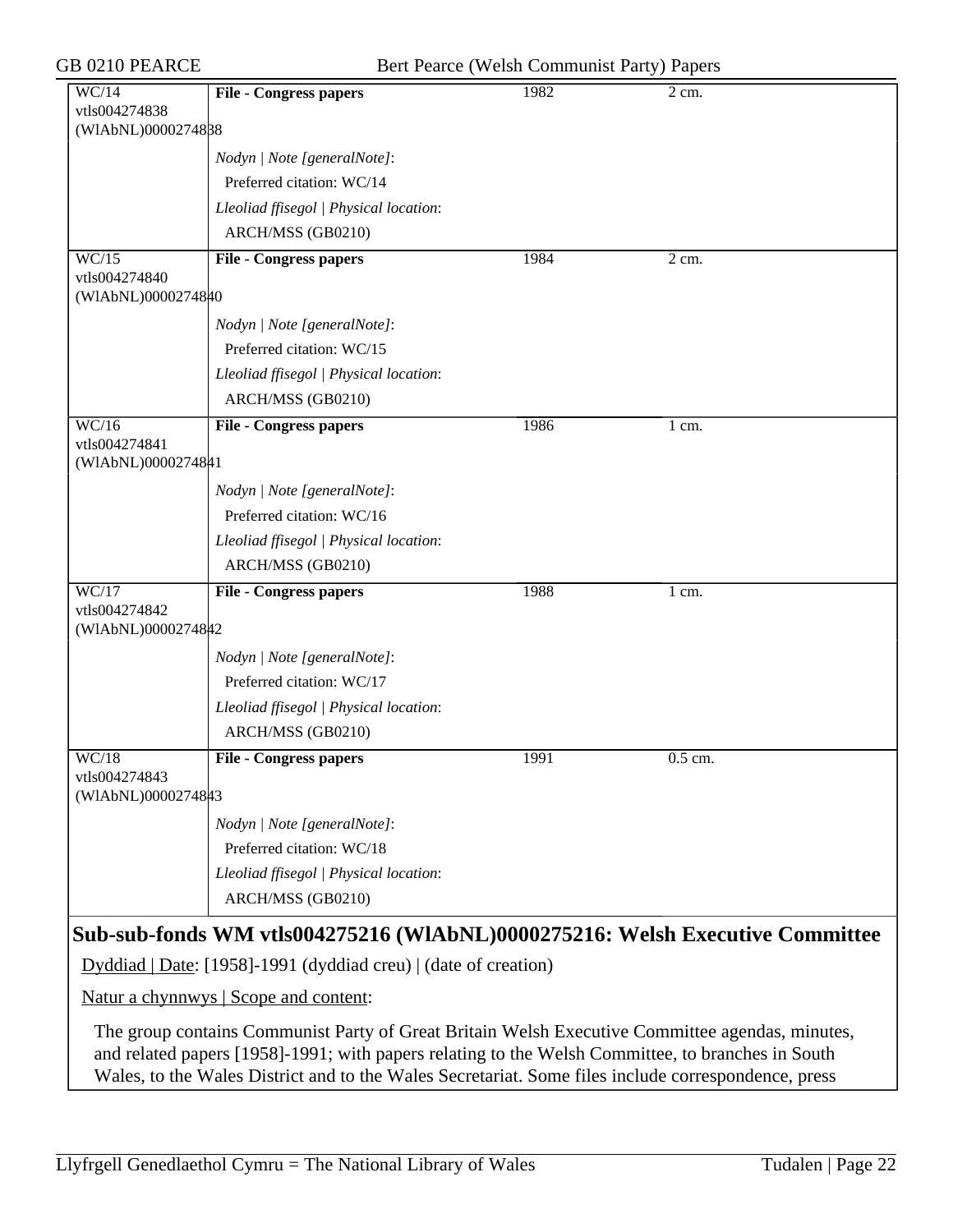releases, leaflets, material relating to elections, and party education; and occasionally material relating to membership, officers and finance.

Disgrifiad ffisegol | Physical description: 33 folders

Lleoliad ffisegol | Physical location: ARCH/MSS (GB0210)

Nodyn | Note [generalNote]:

Preferred citation: WM

Trefniant | Arrangement:

Arranged into thirty-two files in chronological order.

| FFeil / rhestr eitemau   File / item list |                                                                                                 |                   |                                |  |  |
|-------------------------------------------|-------------------------------------------------------------------------------------------------|-------------------|--------------------------------|--|--|
| Cod cyfeirnod                             | Teitl   Title                                                                                   | Dyddiadau   Dates | Disgrifiad ffisegol   Physical |  |  |
| Reference code                            |                                                                                                 |                   | description                    |  |  |
| $\overline{\text{WM}/1}$<br>vtls004275221 | <b>File - Minutes and papers</b>                                                                | [c. 1960]-1991    | $1.5$ cm.                      |  |  |
| (WIAbNL)0000275221                        |                                                                                                 |                   |                                |  |  |
|                                           | Natur a chynnwys / Scope and content:                                                           |                   |                                |  |  |
|                                           | The file includes undated minutes, agendas and papers.                                          |                   |                                |  |  |
|                                           | Nodyn   Note [generalNote]:                                                                     |                   |                                |  |  |
|                                           | Preferred citation: WM/1                                                                        |                   |                                |  |  |
|                                           | Lleoliad ffisegol   Physical location:                                                          |                   |                                |  |  |
|                                           | ARCH/MSS (GB0210)                                                                               |                   |                                |  |  |
| WM/2                                      | <b>File - Minutes and papers</b>                                                                | 1959-1960         | $0.5$ cm.                      |  |  |
| vtls004275223                             |                                                                                                 |                   |                                |  |  |
| (WIAbNL)0000275223                        |                                                                                                 |                   |                                |  |  |
|                                           | Natur a chynnwys / Scope and content:                                                           |                   |                                |  |  |
|                                           | The file includes papers relating to the Midlands District Committee, 1959, and to Wales, 1960. |                   |                                |  |  |
|                                           | Nodyn   Note [generalNote]:                                                                     |                   |                                |  |  |
|                                           | Preferred citation: WM/2                                                                        |                   |                                |  |  |
|                                           | Lleoliad ffisegol   Physical location:                                                          |                   |                                |  |  |
|                                           | ARCH/MSS (GB0210)                                                                               |                   |                                |  |  |
| WM/3                                      | <b>File - Minutes and papers</b>                                                                | 1961              | 0.5 cm.                        |  |  |
| vtls004275227<br>(WIAbNL)0000275227       |                                                                                                 |                   |                                |  |  |
|                                           |                                                                                                 |                   |                                |  |  |
|                                           | Nodyn   Note [generalNote]:                                                                     |                   |                                |  |  |
|                                           | Preferred citation: WM/3                                                                        |                   |                                |  |  |
|                                           | Lleoliad ffisegol   Physical location:                                                          |                   |                                |  |  |
|                                           | ARCH/MSS (GB0210)                                                                               |                   |                                |  |  |
| $\overline{WM/4}$                         | <b>File - Minutes and papers</b>                                                                | 1962              | 3.5 cm.                        |  |  |
| vtls004275233                             |                                                                                                 |                   |                                |  |  |
| (WIAbNL)0000275233                        |                                                                                                 |                   |                                |  |  |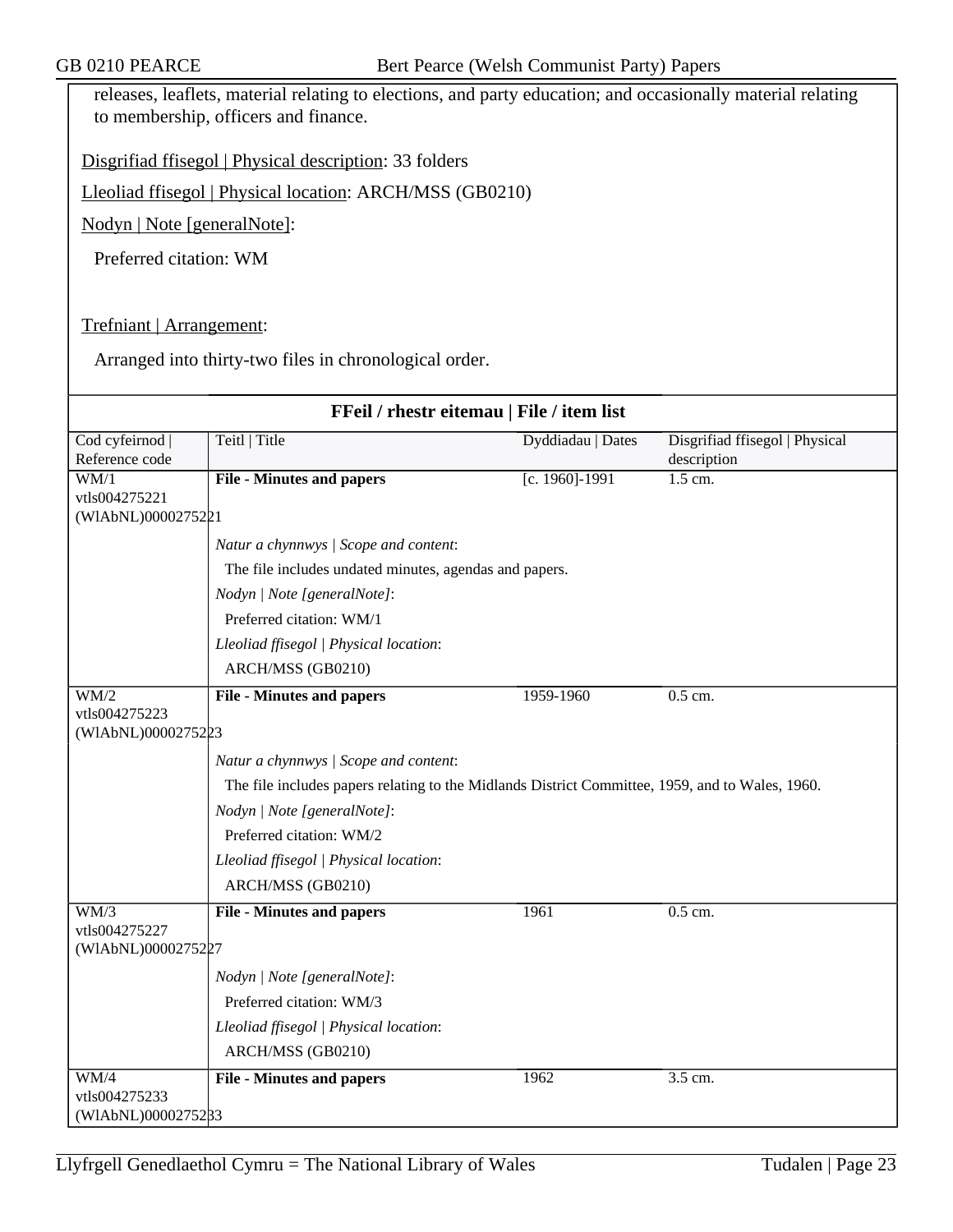|                                     | Nodyn   Note [generalNote]:                                 |      |                  |  |
|-------------------------------------|-------------------------------------------------------------|------|------------------|--|
|                                     | Preferred citation: WM/4                                    |      |                  |  |
|                                     | Lleoliad ffisegol   Physical location:                      |      |                  |  |
|                                     | ARCH/MSS (GB0210)                                           |      |                  |  |
| WM/5                                | <b>File - Minutes and papers</b>                            | 1963 | 1 cm.            |  |
| vtls004275234                       |                                                             |      |                  |  |
| (WIAbNL)0000275284                  |                                                             |      |                  |  |
|                                     | Nodyn   Note [generalNote]:                                 |      |                  |  |
|                                     | Preferred citation: WM/5                                    |      |                  |  |
|                                     | Lleoliad ffisegol   Physical location:                      |      |                  |  |
|                                     | ARCH/MSS (GB0210)                                           |      |                  |  |
| WM/6                                | <b>File - Minutes and papers</b>                            | 1964 | $1 \text{ cm}$ . |  |
| vtls004275236                       |                                                             |      |                  |  |
| (WIAbNL)0000275286                  |                                                             |      |                  |  |
|                                     | Nodyn   Note [generalNote]:                                 |      |                  |  |
|                                     | Preferred citation: WM/6                                    |      |                  |  |
|                                     | Lleoliad ffisegol   Physical location:                      |      |                  |  |
|                                     | ARCH/MSS (GB0210)                                           |      |                  |  |
| <b>WM/7</b>                         | <b>File - Minutes and papers</b>                            | 1965 | 1 cm.            |  |
| vtls004275237                       |                                                             |      |                  |  |
| (WIAbNL)0000275287                  |                                                             |      |                  |  |
|                                     | Nodyn   Note [generalNote]:                                 |      |                  |  |
|                                     | Preferred citation: WM/7                                    |      |                  |  |
|                                     | Lleoliad ffisegol   Physical location:                      |      |                  |  |
|                                     | ARCH/MSS (GB0210)                                           |      |                  |  |
| $\overline{WM/8}$                   | <b>File - Minutes and papers</b>                            | 1966 | 2 cm.            |  |
| vtls004275238                       |                                                             |      |                  |  |
| (WIAbNL)0000275288                  |                                                             |      |                  |  |
|                                     | Nodyn   Note [generalNote]:                                 |      |                  |  |
|                                     | Preferred citation: WM/8                                    |      |                  |  |
|                                     | Lleoliad ffisegol   Physical location:                      |      |                  |  |
|                                     | ARCH/MSS (GB0210)                                           |      |                  |  |
| $\overline{WM/9}$                   | <b>File - Minutes and papers</b>                            | 1967 | 2.5 cm.          |  |
| vtls004275240<br>(WIAbNL)0000275240 |                                                             |      |                  |  |
|                                     | Nodyn   Note [generalNote]:                                 |      |                  |  |
|                                     | Preferred citation: WM/9                                    |      |                  |  |
|                                     |                                                             |      |                  |  |
|                                     | Lleoliad ffisegol   Physical location:<br>ARCH/MSS (GB0210) |      |                  |  |
|                                     |                                                             |      |                  |  |
| <b>WM/10</b><br>vtls004275241       | <b>File - Minutes and papers</b>                            | 1968 | $1 \text{ cm}$ . |  |
| (WIAbNL)0000275241                  |                                                             |      |                  |  |
|                                     | Nodyn   Note [generalNote]:                                 |      |                  |  |
|                                     | Preferred citation: WM/10                                   |      |                  |  |
|                                     |                                                             |      |                  |  |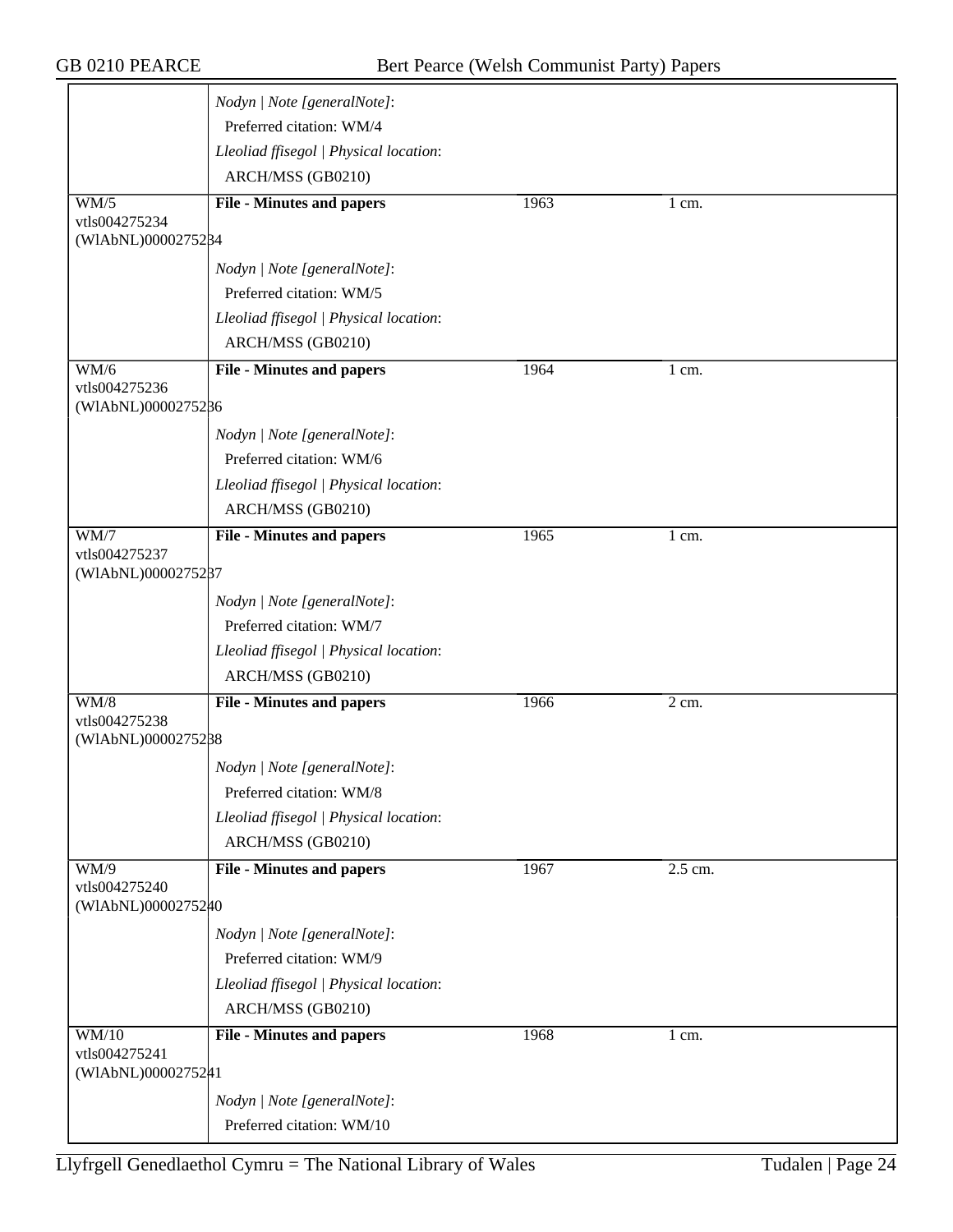|                                              | Lleoliad ffisegol   Physical location:<br>ARCH/MSS (GB0210) |      |                  |  |
|----------------------------------------------|-------------------------------------------------------------|------|------------------|--|
| WM/11                                        | <b>File - Minutes and papers</b>                            | 1969 | 2.5 cm.          |  |
| vtls004275243                                |                                                             |      |                  |  |
| (WIAbNL)0000275243                           |                                                             |      |                  |  |
|                                              | Nodyn   Note [generalNote]:                                 |      |                  |  |
|                                              | Preferred citation: WM/11                                   |      |                  |  |
|                                              | Lleoliad ffisegol   Physical location:                      |      |                  |  |
|                                              | ARCH/MSS (GB0210)                                           |      |                  |  |
| WM/12<br>vtls004275244<br>(WIAbNL)0000275244 | <b>File - Minutes and papers</b>                            | 1970 | 3 cm.            |  |
|                                              | Nodyn   Note [generalNote]:                                 |      |                  |  |
|                                              | Preferred citation: WM/12                                   |      |                  |  |
|                                              | Lleoliad ffisegol   Physical location:                      |      |                  |  |
|                                              | ARCH/MSS (GB0210)                                           |      |                  |  |
| $\overline{\text{WM}/13}$<br>vtls004275245   | <b>File - Minutes and papers</b>                            | 1971 | 2.5 cm.          |  |
| (WIAbNL)0000275245                           |                                                             |      |                  |  |
|                                              | Nodyn   Note [generalNote]:                                 |      |                  |  |
|                                              | Preferred citation: WM/13                                   |      |                  |  |
|                                              | Lleoliad ffisegol   Physical location:                      |      |                  |  |
|                                              | ARCH/MSS (GB0210)                                           |      |                  |  |
| WM/14<br>vtls004275246                       | <b>File - Minutes and papers</b>                            | 1972 | 3.5 cm.          |  |
| (WIAbNL)0000275246                           |                                                             |      |                  |  |
|                                              | Nodyn   Note [generalNote]:                                 |      |                  |  |
|                                              | Preferred citation: WM/14                                   |      |                  |  |
|                                              | Lleoliad ffisegol   Physical location:                      |      |                  |  |
|                                              | ARCH/MSS (GB0210)                                           |      |                  |  |
| $\overline{WM/15}$                           | <b>File - Minutes and papers</b>                            | 1973 | $1 \text{ cm}$ . |  |
| vtls004275247<br>(WIAbNL)0000275247          |                                                             |      |                  |  |
|                                              | Nodyn   Note [generalNote]:                                 |      |                  |  |
|                                              | Preferred citation: WM/15                                   |      |                  |  |
|                                              | Lleoliad ffisegol   Physical location:                      |      |                  |  |
|                                              | ARCH/MSS (GB0210)                                           |      |                  |  |
| WM/16                                        | <b>File - Minutes and papers</b>                            | 1974 | 1.5 cm.          |  |
| vtls004275249<br>(WIAbNL)0000275249          |                                                             |      |                  |  |
|                                              | Nodyn   Note [generalNote]:                                 |      |                  |  |
|                                              | Preferred citation: WM/16                                   |      |                  |  |
|                                              | Lleoliad ffisegol   Physical location:                      |      |                  |  |
|                                              | ARCH/MSS (GB0210)                                           |      |                  |  |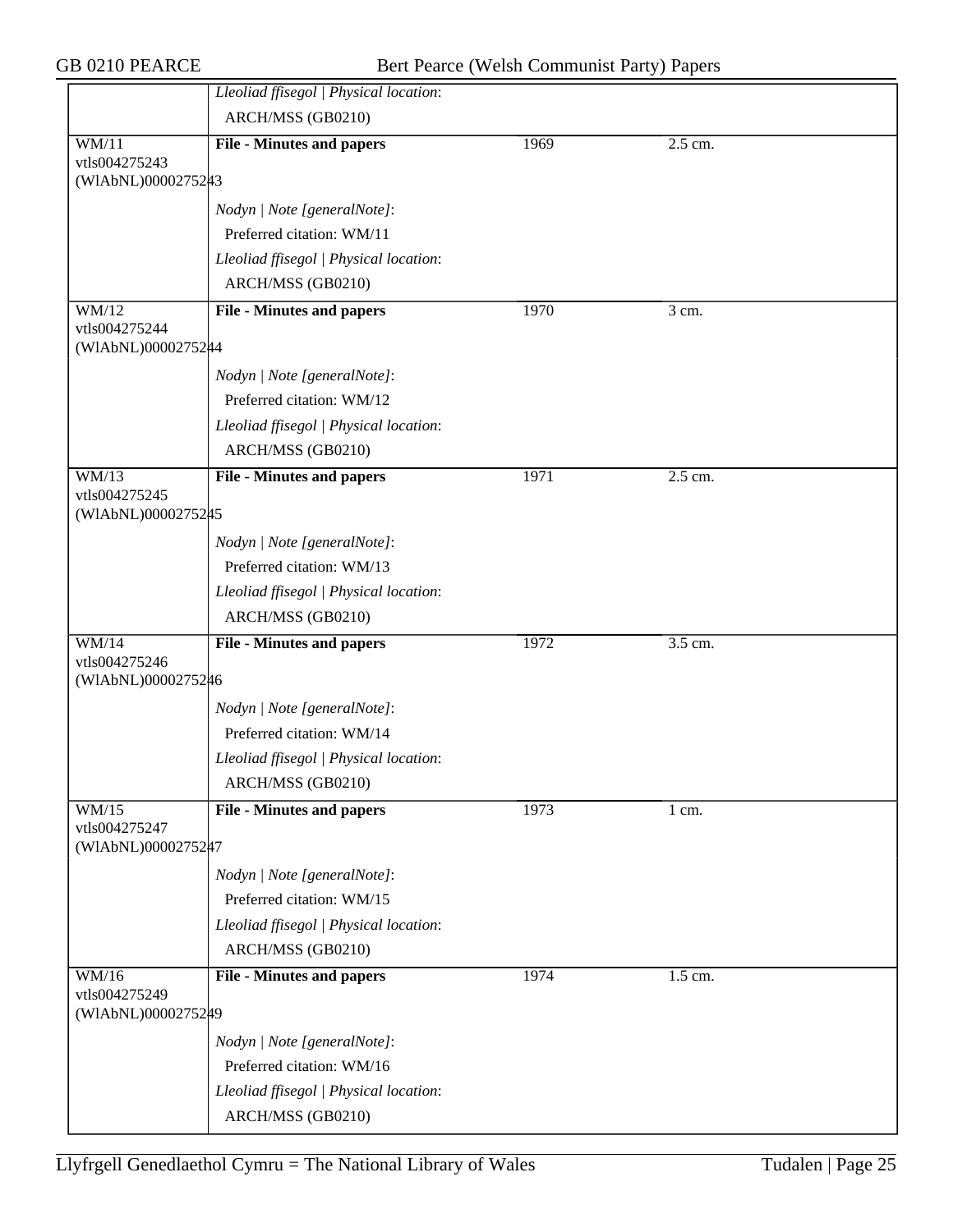|  | GB 0210 PEARCE |  |  |
|--|----------------|--|--|
|--|----------------|--|--|

| GB 0210 PEARCE<br>Bert Pearce (Welsh Communist Party) Papers |                                        |      |         |  |
|--------------------------------------------------------------|----------------------------------------|------|---------|--|
| WM/17<br>vtls004275250<br>(WIAbNL)0000275250                 | <b>File - Minutes and papers</b>       | 1975 | 1.5 cm. |  |
|                                                              | Nodyn   Note [generalNote]:            |      |         |  |
|                                                              | Preferred citation: WM/17              |      |         |  |
|                                                              | Lleoliad ffisegol   Physical location: |      |         |  |
|                                                              | ARCH/MSS (GB0210)                      |      |         |  |
| WM/18<br>vtls004275252                                       | <b>File - Minutes and papers</b>       | 1976 | 3 cm.   |  |
| (WIAbNL)0000275252                                           |                                        |      |         |  |
|                                                              | Nodyn   Note [generalNote]:            |      |         |  |
|                                                              | Preferred citation: WM/18              |      |         |  |
|                                                              | Lleoliad ffisegol   Physical location: |      |         |  |
|                                                              | ARCH/MSS (GB0210)                      |      |         |  |
| WM/19                                                        | <b>File - Minutes and papers</b>       | 1977 | 3.5 cm. |  |
| vtls004275279<br>(WIAbNL)0000275279                          |                                        |      |         |  |
|                                                              | Nodyn   Note [generalNote]:            |      |         |  |
|                                                              | Preferred citation: WM/19              |      |         |  |
|                                                              | Lleoliad ffisegol   Physical location: |      |         |  |
|                                                              | ARCH/MSS (GB0210)                      |      |         |  |
| WM/20<br>vtls004275280                                       | <b>File - Minutes and papers</b>       | 1978 | 3 cm.   |  |
| (WIAbNL)0000275280                                           |                                        |      |         |  |
|                                                              | Nodyn   Note [generalNote]:            |      |         |  |
|                                                              | Preferred citation: WM/20              |      |         |  |
|                                                              | Lleoliad ffisegol   Physical location: |      |         |  |
|                                                              | ARCH/MSS (GB0210)                      |      |         |  |
| WM/21<br>vtls004275282                                       | <b>File - Minutes and papers</b>       | 1979 | 1.5 cm. |  |
| (WIAbNL)0000275282                                           |                                        |      |         |  |
|                                                              | Nodyn   Note [generalNote]:            |      |         |  |
|                                                              | Preferred citation: WM/21              |      |         |  |
|                                                              | Lleoliad ffisegol   Physical location: |      |         |  |
|                                                              | ARCH/MSS (GB0210)                      |      |         |  |
| WM/22<br>vtls004275285<br>(WIAbNL)0000275285                 | <b>File - Minutes and papers</b>       | 1980 | 2 cm.   |  |
|                                                              | Nodyn   Note [generalNote]:            |      |         |  |
|                                                              | Preferred citation: WM/22              |      |         |  |
|                                                              | Lleoliad ffisegol   Physical location: |      |         |  |
|                                                              | ARCH/MSS (GB0210)                      |      |         |  |
| WM/23                                                        | <b>File - Minutes and papers</b>       | 1981 | 2 cm.   |  |
| vtls004275286<br>(WIAbNL)0000275286                          |                                        |      |         |  |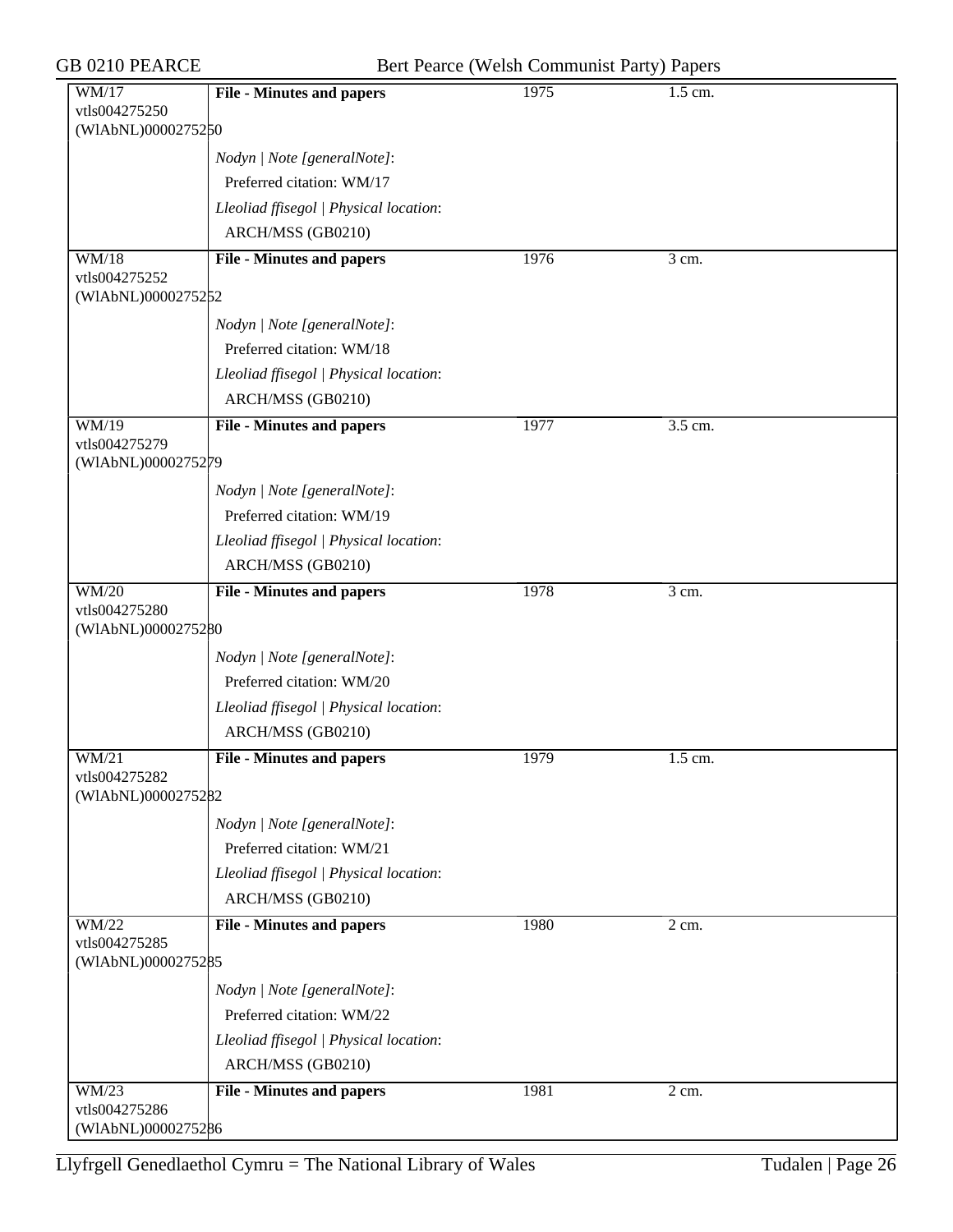|                                     | Nodyn   Note [generalNote]:            |      |                  |  |
|-------------------------------------|----------------------------------------|------|------------------|--|
|                                     | Preferred citation: WM/23              |      |                  |  |
|                                     | Lleoliad ffisegol   Physical location: |      |                  |  |
|                                     | ARCH/MSS (GB0210)                      |      |                  |  |
| WM/24                               | <b>File - Minutes and papers</b>       | 1982 | 3 cm.            |  |
| vtls004275288                       |                                        |      |                  |  |
| (WIAbNL)0000275288                  |                                        |      |                  |  |
|                                     | Nodyn   Note [generalNote]:            |      |                  |  |
|                                     | Preferred citation: WM/24              |      |                  |  |
|                                     | Lleoliad ffisegol   Physical location: |      |                  |  |
|                                     | ARCH/MSS (GB0210)                      |      |                  |  |
| WM/25                               | <b>File - Minutes and papers</b>       | 1983 | 2 cm.            |  |
| vtls004275289<br>(WIAbNL)0000275289 |                                        |      |                  |  |
|                                     | Nodyn   Note [generalNote]:            |      |                  |  |
|                                     | Preferred citation: WM/25              |      |                  |  |
|                                     | Lleoliad ffisegol   Physical location: |      |                  |  |
|                                     | ARCH/MSS (GB0210)                      |      |                  |  |
| WM/26                               | <b>File - Minutes and papers</b>       | 1984 | 2 cm.            |  |
| vtls004275291                       |                                        |      |                  |  |
| (WIAbNL)0000275291                  |                                        |      |                  |  |
|                                     | Nodyn   Note [generalNote]:            |      |                  |  |
|                                     | Preferred citation: WM/26              |      |                  |  |
|                                     | Lleoliad ffisegol   Physical location: |      |                  |  |
|                                     | ARCH/MSS (GB0210)                      |      |                  |  |
| WM/27                               | <b>File - Minutes and papers</b>       | 1985 | $1 \text{ cm}$ . |  |
| vtls004275292                       |                                        |      |                  |  |
| (WIAbNL)0000275292                  |                                        |      |                  |  |
|                                     | Nodyn   Note [generalNote]:            |      |                  |  |
|                                     | Preferred citation: WM/27              |      |                  |  |
|                                     | Lleoliad ffisegol   Physical location: |      |                  |  |
|                                     | ARCH/MSS (GB0210)                      |      |                  |  |
| <b>WM/28</b>                        | <b>File - Minutes and papers</b>       | 1986 | 1 cm.            |  |
| vtls004275294                       |                                        |      |                  |  |
| (WIAbNL)0000275294                  |                                        |      |                  |  |
|                                     | Nodyn   Note [generalNote]:            |      |                  |  |
|                                     | Preferred citation: WM/28              |      |                  |  |
|                                     | Lleoliad ffisegol   Physical location: |      |                  |  |
|                                     | ARCH/MSS (GB0210)                      |      |                  |  |
| WM/29                               | <b>File - Minutes and papers</b>       | 1987 | 1 cm.            |  |
| vtls004275295                       |                                        |      |                  |  |
| (WIAbNL)0000275295                  |                                        |      |                  |  |
|                                     | Nodyn   Note [generalNote]:            |      |                  |  |
|                                     | Preferred citation: WM/29              |      |                  |  |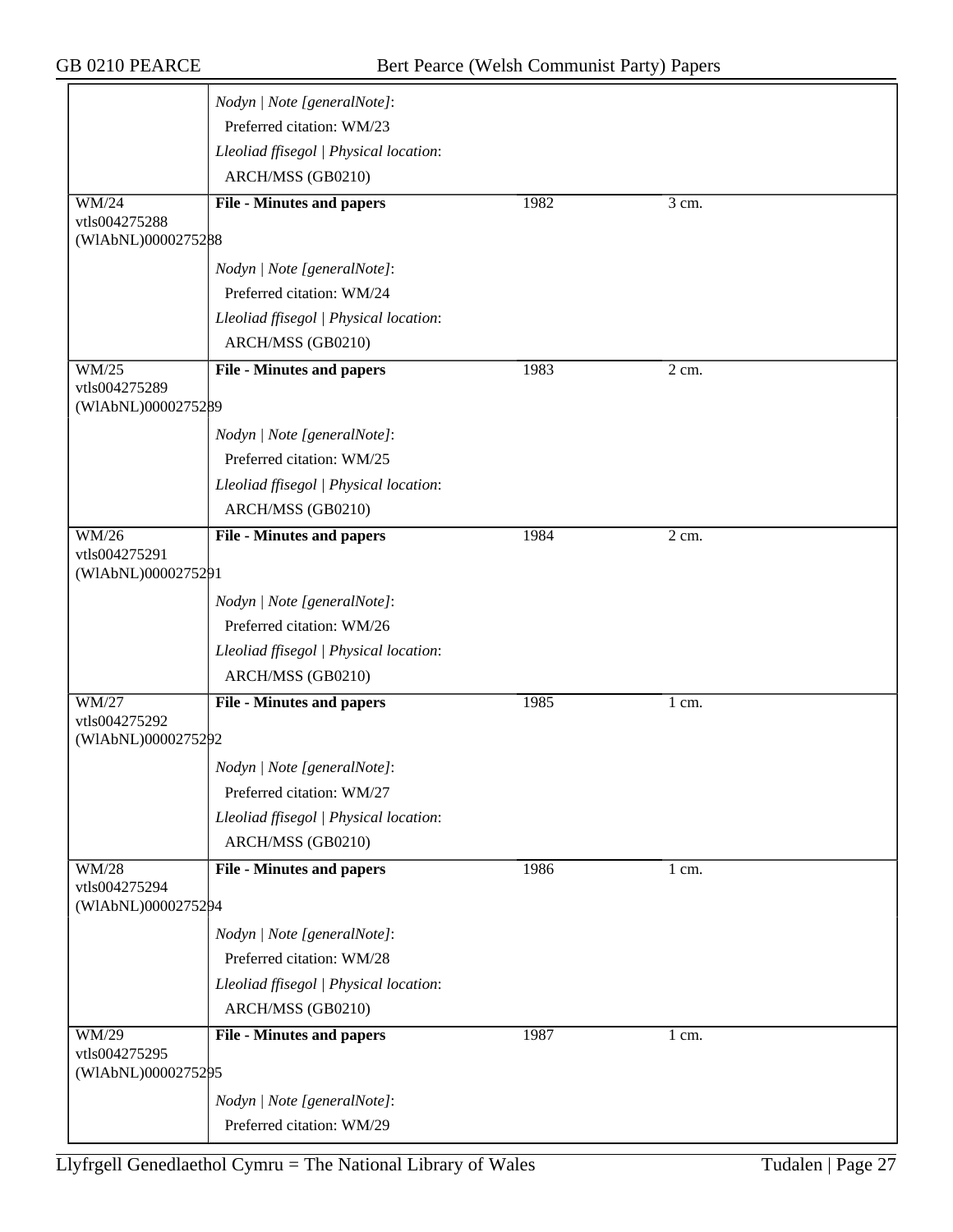|                                                                                                                                                                                                         | Lleoliad ffisegol   Physical location:                                       |           |                    |  |  |
|---------------------------------------------------------------------------------------------------------------------------------------------------------------------------------------------------------|------------------------------------------------------------------------------|-----------|--------------------|--|--|
|                                                                                                                                                                                                         | ARCH/MSS (GB0210)                                                            |           |                    |  |  |
| <b>WM/30</b>                                                                                                                                                                                            | <b>File - Minutes and papers</b>                                             | 1988-1989 | 1.5 cm.            |  |  |
| vtls004275296<br>(WIAbNL)0000275296                                                                                                                                                                     |                                                                              |           |                    |  |  |
|                                                                                                                                                                                                         |                                                                              |           |                    |  |  |
|                                                                                                                                                                                                         | Nodyn   Note [generalNote]:                                                  |           |                    |  |  |
|                                                                                                                                                                                                         | Preferred citation: WM/30                                                    |           |                    |  |  |
|                                                                                                                                                                                                         | Lleoliad ffisegol   Physical location:                                       |           |                    |  |  |
|                                                                                                                                                                                                         | ARCH/MSS (GB0210)                                                            |           |                    |  |  |
| $\overline{\text{WM}/31}$                                                                                                                                                                               | <b>File - Minutes and papers</b>                                             | 1990      | 2 folders; 5.5 cm. |  |  |
| vtls004275298<br>(WIAbNL)0000275298                                                                                                                                                                     |                                                                              |           |                    |  |  |
|                                                                                                                                                                                                         |                                                                              |           |                    |  |  |
|                                                                                                                                                                                                         | Nodyn   Note [generalNote]:                                                  |           |                    |  |  |
|                                                                                                                                                                                                         | Preferred citation: WM/31                                                    |           |                    |  |  |
|                                                                                                                                                                                                         | Lleoliad ffisegol   Physical location:                                       |           |                    |  |  |
|                                                                                                                                                                                                         | ARCH/MSS (GB0210)                                                            |           |                    |  |  |
| $\overline{\text{WM}/32}$<br>vtls004275299                                                                                                                                                              | <b>File - Minutes and papers</b>                                             | 1991      | 1 cm.              |  |  |
| (WIAbNL)0000275299                                                                                                                                                                                      |                                                                              |           |                    |  |  |
|                                                                                                                                                                                                         | Nodyn   Note [generalNote]:                                                  |           |                    |  |  |
|                                                                                                                                                                                                         | Preferred citation: WM/32                                                    |           |                    |  |  |
|                                                                                                                                                                                                         | Lleoliad ffisegol   Physical location:                                       |           |                    |  |  |
|                                                                                                                                                                                                         | ARCH/MSS (GB0210)                                                            |           |                    |  |  |
|                                                                                                                                                                                                         |                                                                              |           |                    |  |  |
|                                                                                                                                                                                                         | Sub-sub-fonds WD vtls004275370 (WIAbNL)0000275370: Wales District Papers     |           |                    |  |  |
| Dyddiad   Date: 1916-1919, 1938-2002 (dyddiad creu)   (date of creation)                                                                                                                                |                                                                              |           |                    |  |  |
| Natur a chynnwys   Scope and content:                                                                                                                                                                   |                                                                              |           |                    |  |  |
| The group consists of Wales District minutes and papers, 1916-1998, membership files, 1938-1994,<br>financial papers, 1963-1991, financial ledgers, 1950-1990, and obituaries and memorials, 1936-2002. |                                                                              |           |                    |  |  |
|                                                                                                                                                                                                         | Disgrifiad ffisegol   Physical description: 52 folders, 14 volumes, 1 bundle |           |                    |  |  |
| Lleoliad ffisegol   Physical location: ARCH/MSS (GB0210)                                                                                                                                                |                                                                              |           |                    |  |  |

Nodyn | Note [generalNote]:

Preferred citation: WD

Trefniant | Arrangement:

Arranged into five series: minutes and papers, membership, finance, financial ledgers and memorials.

## **Cyfres | Series WD 1 vtls004275381 (WlAbNL)0000275381: Minutes and papers**

Dyddiad | Date: 1916-1919, 1939-1998 (dyddiad creu) | (date of creation)

Natur a chynnwys | Scope and content: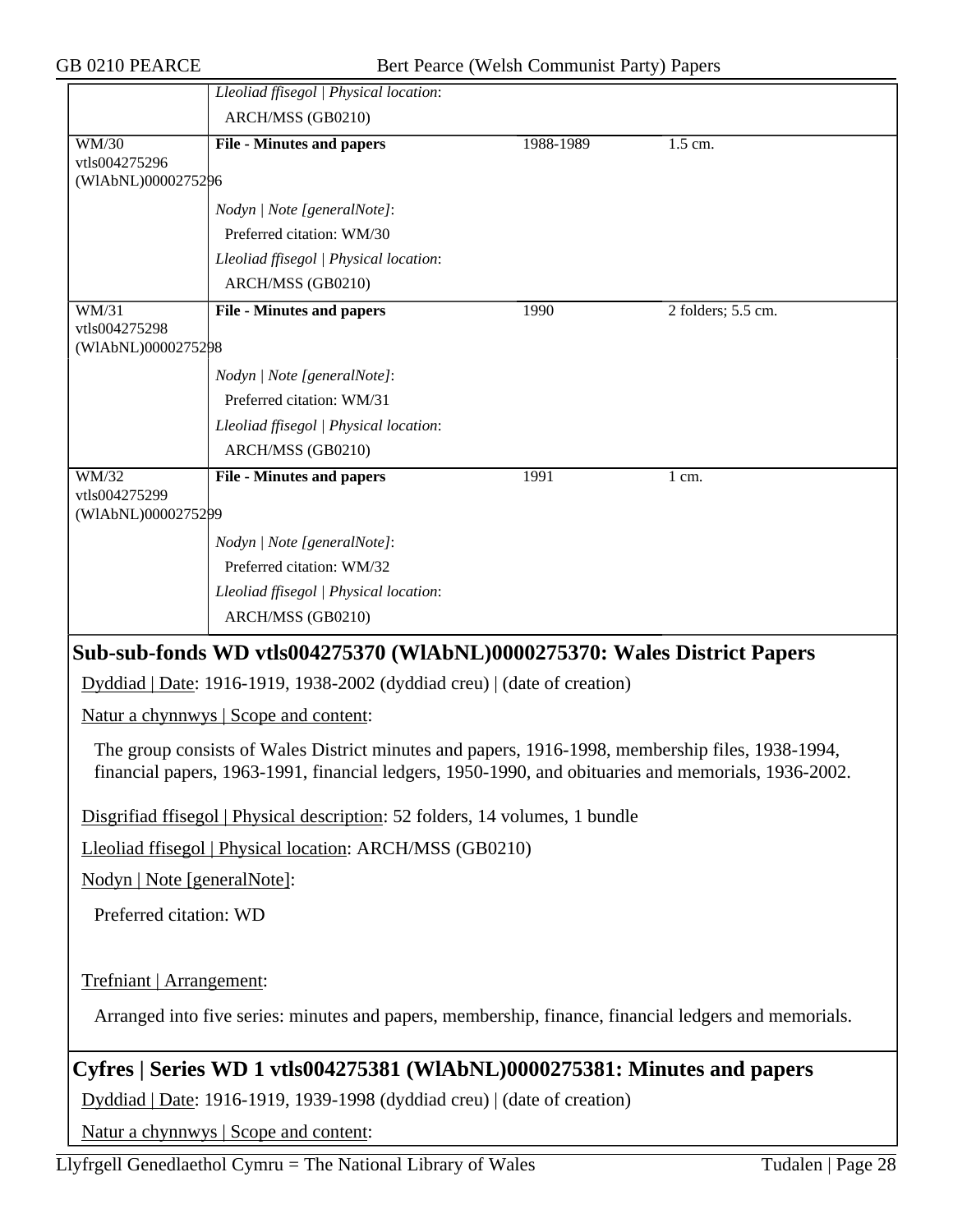The series consists of files relating to the activities of the Communist Party in Wales, including Welsh Executive Committee minutes, papers relating to devolution, local government, industry, and miscellaneous material, 1939-1998. Most files include material on a range of different subjects. Dates are wide ranging in some cases, and appear to be files that have been gathered together for a certain meeting or other purpose. Further details of the contents of the files are noted on file level when of particular importance. Some files are specifically Young Communist League, Llanelli branch, North Wales area, Secretariat and correspondence files. The minute book of the New Era Union Class, 1916-1919, is also included.

Disgrifiad ffisegol | Physical description: 29 folders

Lleoliad ffisegol | Physical location: ARCH/MSS (GB0210)

Nodyn | Note [generalNote]:

Preferred citation: WD 1

Trefniant | Arrangement:

Arranged chronologically, apart from WD 1/24-26 which were later acquisitions.

| FFeil / rhestr eitemau   File / item list |                                                                                                                                             |                   |                                |  |  |
|-------------------------------------------|---------------------------------------------------------------------------------------------------------------------------------------------|-------------------|--------------------------------|--|--|
| Cod cyfeirnod                             | Teitl   Title                                                                                                                               | Dyddiadau   Dates | Disgrifiad ffisegol   Physical |  |  |
| Reference code                            |                                                                                                                                             |                   | description                    |  |  |
| WD 1/1                                    | <b>File - 'Welsh Policy'</b>                                                                                                                | 1939, 1944-1969   | 3.5 cm.                        |  |  |
| vtls004275391                             |                                                                                                                                             |                   |                                |  |  |
| (WIAbNL)0000275391                        |                                                                                                                                             |                   |                                |  |  |
|                                           | Natur a chynnwys / Scope and content:                                                                                                       |                   |                                |  |  |
|                                           | The file includes material relating to agriculture, industry and the Royal Ordnance Factory at Pembrey.                                     |                   |                                |  |  |
|                                           | Nodyn   Note [generalNote]:                                                                                                                 |                   |                                |  |  |
|                                           | Preferred citation: WD 1/1                                                                                                                  |                   |                                |  |  |
|                                           | Lleoliad ffisegol   Physical location:                                                                                                      |                   |                                |  |  |
|                                           | ARCH/MSS (GB0210)                                                                                                                           |                   |                                |  |  |
| WD 1/2                                    | <b>File - Wales District</b>                                                                                                                | 1941-1949         | $0.5$ cm.                      |  |  |
| vtls004275396                             |                                                                                                                                             |                   |                                |  |  |
| (WIAbNL)0000275396                        |                                                                                                                                             |                   |                                |  |  |
|                                           | Natur a chynnwys / Scope and content:                                                                                                       |                   |                                |  |  |
|                                           | The file includes papers relating to the Communist Party in Birmingham and also includes a poster,<br>'Double the front - Shorten the war'. |                   |                                |  |  |
|                                           | Nodyn   Note [generalNote]:                                                                                                                 |                   |                                |  |  |
|                                           | Preferred citation: WD 1/2                                                                                                                  |                   |                                |  |  |
|                                           | Lleoliad ffisegol   Physical location:                                                                                                      |                   |                                |  |  |
|                                           | ARCH/MSS (GB0210)                                                                                                                           |                   |                                |  |  |
| WD 1/3                                    | <b>File - Wales District</b>                                                                                                                | 1944-1987         | 3 cm.                          |  |  |
| vtls004275399                             |                                                                                                                                             |                   |                                |  |  |
| (WIAbNL)0000275399                        |                                                                                                                                             |                   |                                |  |  |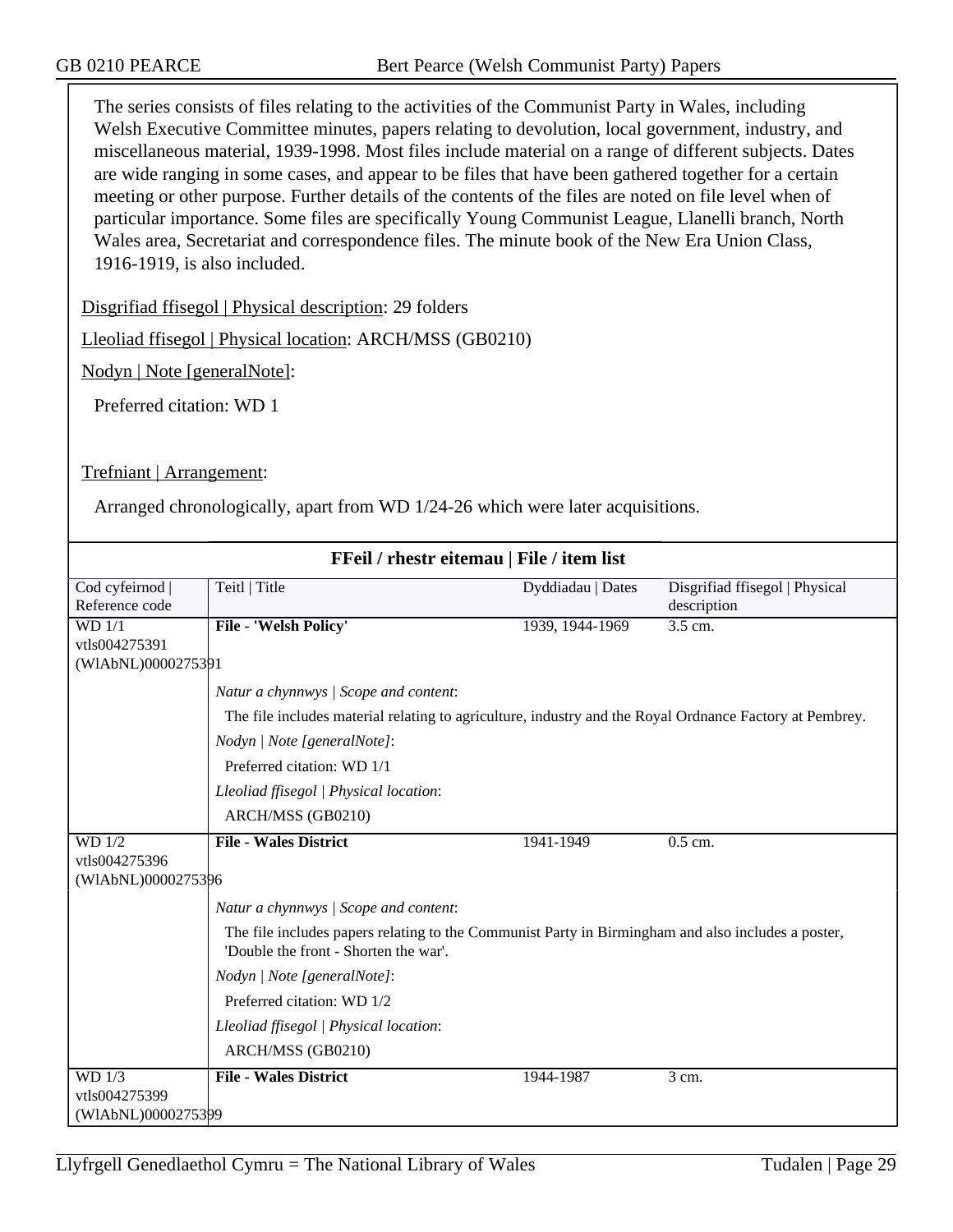|                                     | Natur a chynnwys / Scope and content:                                                                                                                                                 |                         |                      |  |  |
|-------------------------------------|---------------------------------------------------------------------------------------------------------------------------------------------------------------------------------------|-------------------------|----------------------|--|--|
|                                     | The file includes papers relating to Wales and Scotland, the Welsh Executive Committee, the Wales<br>Charter for Jobs, and includes the directors' attendance book, 1944-1987.        |                         |                      |  |  |
|                                     | Nodyn   Note [generalNote]:                                                                                                                                                           |                         |                      |  |  |
|                                     | Preferred citation: WD 1/3                                                                                                                                                            |                         |                      |  |  |
|                                     | Lleoliad ffisegol   Physical location:                                                                                                                                                |                         |                      |  |  |
|                                     | ARCH/MSS (GB0210)                                                                                                                                                                     |                         |                      |  |  |
| $WD$ 1/4                            | File - 'Welsh Committee 1950s'                                                                                                                                                        | 1947-1959               | $\overline{3}$ cm.   |  |  |
| vtls004275411<br>(WIAbNL)0000275411 |                                                                                                                                                                                       |                         |                      |  |  |
|                                     | Crëwr   Creator:                                                                                                                                                                      |                         |                      |  |  |
|                                     | Cox, Idris,                                                                                                                                                                           |                         |                      |  |  |
|                                     | Natur a chynnwys / Scope and content:                                                                                                                                                 |                         |                      |  |  |
|                                     | The file includes reports and documents of the Welsh Committee of the Communist Party, with circulars<br>from Idris Cox and Harry Pollitt.                                            |                         |                      |  |  |
|                                     | Nodyn   Note [generalNote]:                                                                                                                                                           |                         |                      |  |  |
|                                     | Preferred citation: WD 1/4                                                                                                                                                            |                         |                      |  |  |
|                                     | Lleoliad ffisegol   Physical location:                                                                                                                                                |                         |                      |  |  |
|                                     | ARCH/MSS (GB0210)                                                                                                                                                                     |                         |                      |  |  |
| $WD$ 1/5                            | <b>File - 'Secretariat documents'</b>                                                                                                                                                 | 1954-1969               | $\overline{1.5}$ cm. |  |  |
| vtls004275413<br>(WIAbNL)0000275413 |                                                                                                                                                                                       |                         |                      |  |  |
|                                     | Nodyn   Note [generalNote]:                                                                                                                                                           |                         |                      |  |  |
|                                     | Preferred citation: WD 1/5                                                                                                                                                            |                         |                      |  |  |
|                                     | Lleoliad ffisegol   Physical location:                                                                                                                                                |                         |                      |  |  |
|                                     | ARCH/MSS (GB0210)                                                                                                                                                                     |                         |                      |  |  |
| WD 1/6                              | <b>File - Llanelli branch</b>                                                                                                                                                         | 1956-1969, 1985         | $1 \text{ cm}$ .     |  |  |
| vtls004275415<br>(WIAbNL)0000275415 |                                                                                                                                                                                       |                         |                      |  |  |
|                                     | Crëwr / Creator:                                                                                                                                                                      |                         |                      |  |  |
|                                     |                                                                                                                                                                                       |                         |                      |  |  |
|                                     | Communist Party of Great Britain. Llanelli branch<br>Natur a chynnwys / Scope and content:                                                                                            |                         |                      |  |  |
|                                     |                                                                                                                                                                                       |                         |                      |  |  |
|                                     | The file includes correspondence and papers relating to the Llanelli branch, 1956-1969, and the deeds of<br>appointment of new trustees to the Llanelli Communist Party office, 1985. |                         |                      |  |  |
|                                     | Nodyn   Note [generalNote]:                                                                                                                                                           |                         |                      |  |  |
|                                     | Preferred citation: WD 1/6                                                                                                                                                            |                         |                      |  |  |
|                                     | Lleoliad ffisegol   Physical location:                                                                                                                                                |                         |                      |  |  |
|                                     | ARCH/MSS (GB0210)                                                                                                                                                                     |                         |                      |  |  |
| WD 1/7<br>vtls004275418             | <b>File - Wales District</b>                                                                                                                                                          | $[c.1960]$ - $[c.1996]$ | 2 folders; 6 cm.     |  |  |
| (WIAbNL)0000275418                  |                                                                                                                                                                                       |                         |                      |  |  |
|                                     | Natur a chynnwys / Scope and content:                                                                                                                                                 |                         |                      |  |  |
|                                     | The file includes undated, miscellaneous papers relating to the Wales District.                                                                                                       |                         |                      |  |  |
|                                     | Nodyn   Note [generalNote]:                                                                                                                                                           |                         |                      |  |  |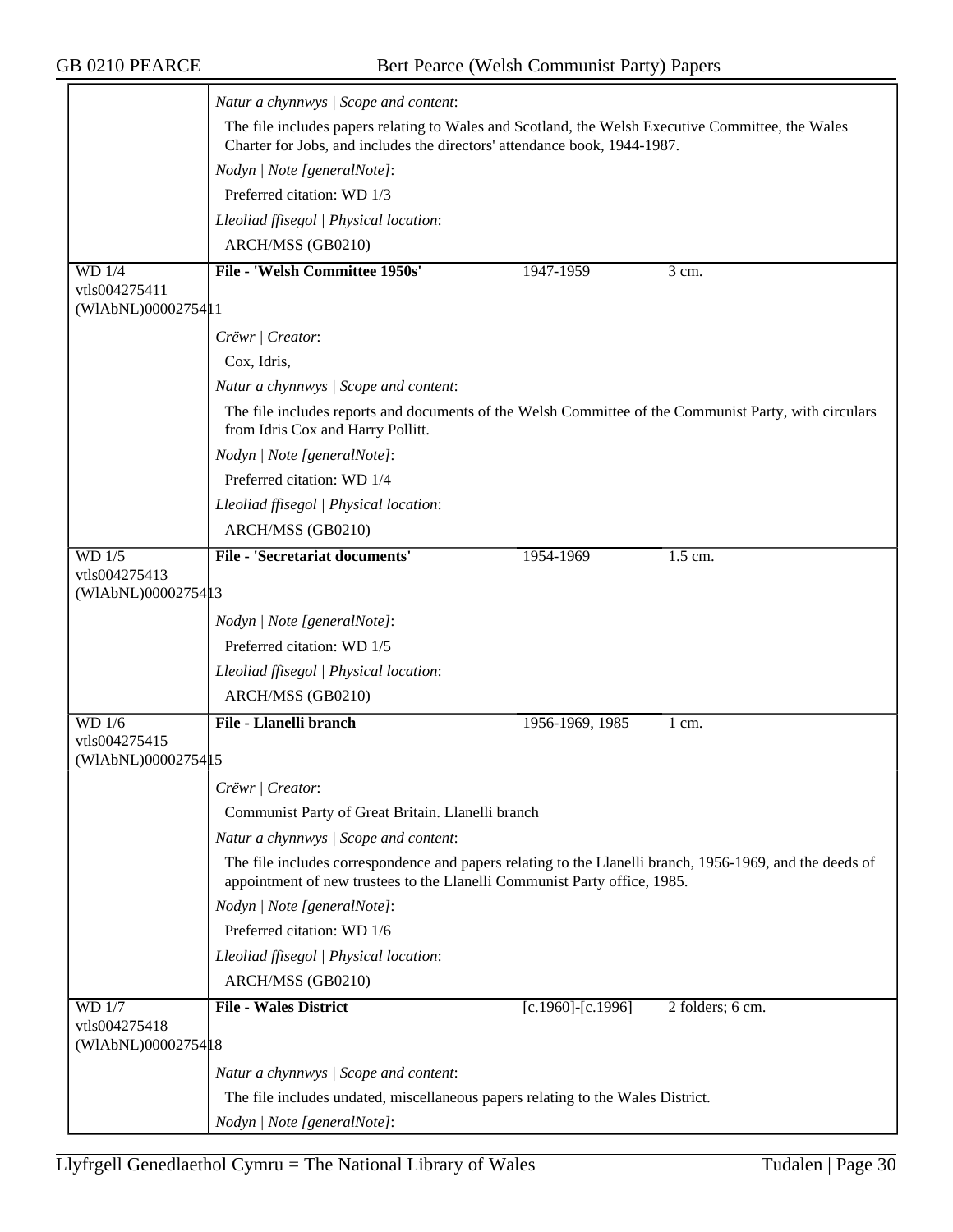|                                     | Preferred citation: WD 1/7                                                                                                             |           |                  |
|-------------------------------------|----------------------------------------------------------------------------------------------------------------------------------------|-----------|------------------|
|                                     | Lleoliad ffisegol   Physical location:                                                                                                 |           |                  |
|                                     | ARCH/MSS (GB0210)                                                                                                                      |           |                  |
| WD 1/8                              | <b>File - Young Communist League</b>                                                                                                   | 1959-1982 | $2 \text{ cm}$ . |
| vtls004275425                       |                                                                                                                                        |           |                  |
| (WIAbNL)0000275425                  |                                                                                                                                        |           |                  |
|                                     | Natur a chynnwys / Scope and content:                                                                                                  |           |                  |
|                                     | The file includes newsletters, correspondence and papers relating to the YCL Great Britain, YCL Wales,<br>and local branches in Wales. |           |                  |
|                                     | Nodyn   Note [generalNote]:                                                                                                            |           |                  |
|                                     | Preferred citation: WD 1/8                                                                                                             |           |                  |
|                                     | Lleoliad ffisegol   Physical location:                                                                                                 |           |                  |
|                                     | ARCH/MSS (GB0210)                                                                                                                      |           |                  |
| WD 1/9                              | <b>File - Welsh Committee</b>                                                                                                          | 1960-1991 | 3 cm.            |
| vtls004275427<br>(WIAbNL)0000275427 |                                                                                                                                        |           |                  |
|                                     | Nodyn   Note [generalNote]:                                                                                                            |           |                  |
|                                     | Preferred citation: WD 1/9                                                                                                             |           |                  |
|                                     | Lleoliad ffisegol   Physical location:                                                                                                 |           |                  |
|                                     | ARCH/MSS (GB0210)                                                                                                                      |           |                  |
|                                     |                                                                                                                                        |           |                  |
| <b>WD</b> 1/10<br>vtls004275428     | File - 'Welsh Communist'                                                                                                               | 1961-1978 | 3.5 cm.          |
| (WIAbNL)0000275428                  |                                                                                                                                        |           |                  |
|                                     | Crëwr   Creator:                                                                                                                       |           |                  |
|                                     | Francis, Hywel                                                                                                                         |           |                  |
|                                     | Natur a chynnwys / Scope and content:                                                                                                  |           |                  |
|                                     | The file includes a letter from Hywel Francis relating to an interview with Len Jefferies for the South<br>Wales Miners' Library.      |           |                  |
|                                     | Nodyn   Note [generalNote]:                                                                                                            |           |                  |
|                                     | Preferred citation: WD 1/10                                                                                                            |           |                  |
|                                     | Lleoliad ffisegol   Physical location:                                                                                                 |           |                  |
|                                     | ARCH/MSS (GB0210)                                                                                                                      |           |                  |
| WD 1/11                             | <b>File - Expulsions and resignations</b>                                                                                              | 1963-1987 | 2 cm.            |
| vtls004275524<br>(WIAbNL)0000275524 |                                                                                                                                        |           |                  |
|                                     | Nodyn   Note [generalNote]:                                                                                                            |           |                  |
|                                     | Preferred citation: WD 1/11                                                                                                            |           |                  |
|                                     | Lleoliad ffisegol   Physical location:                                                                                                 |           |                  |
|                                     | ARCH/MSS (GB0210)                                                                                                                      |           |                  |
| WD 1/12                             | <b>File - Wales District</b>                                                                                                           | 1964-1977 | $2.5$ cm.        |
| vtls004275528<br>(WIAbNL)0000275528 |                                                                                                                                        |           |                  |
|                                     | Natur a chynnwys / Scope and content:                                                                                                  |           |                  |
|                                     | The file includes various political reports.                                                                                           |           |                  |
|                                     |                                                                                                                                        |           |                  |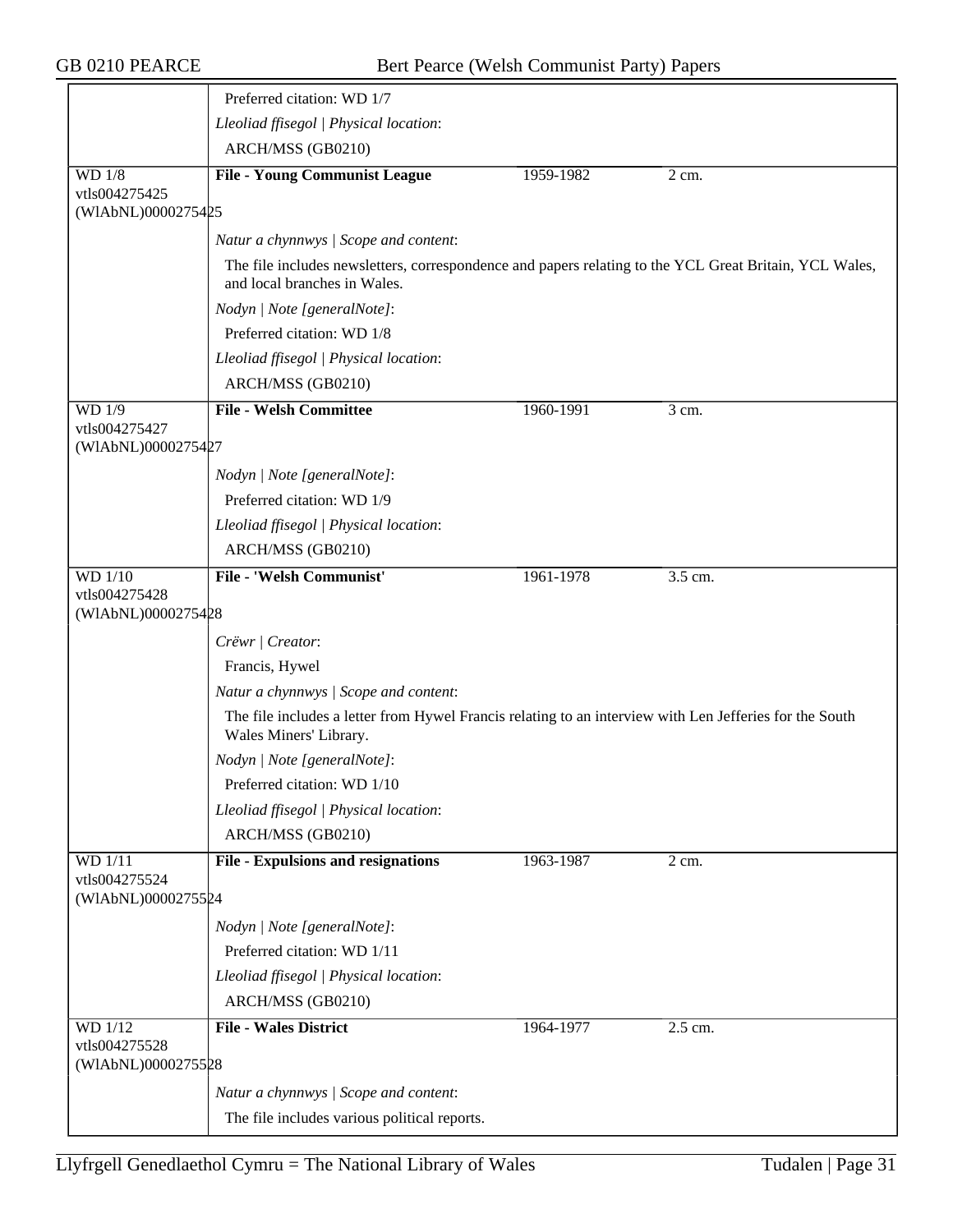|                                                | Nodyn   Note [generalNote]:                                                                                                                                                                                                  |           |           |
|------------------------------------------------|------------------------------------------------------------------------------------------------------------------------------------------------------------------------------------------------------------------------------|-----------|-----------|
|                                                | Preferred citation: WD 1/12                                                                                                                                                                                                  |           |           |
|                                                | Lleoliad ffisegol   Physical location:                                                                                                                                                                                       |           |           |
|                                                | ARCH/MSS (GB0210)                                                                                                                                                                                                            |           |           |
| <b>WD</b> 1/13                                 | File - 'Secretariat'                                                                                                                                                                                                         | 1965-1968 | 3.5 cm.   |
| vtls004275530                                  |                                                                                                                                                                                                                              |           |           |
| (WIAbNL)0000275580                             |                                                                                                                                                                                                                              |           |           |
|                                                | Nodyn   Note [generalNote]:                                                                                                                                                                                                  |           |           |
|                                                | Preferred citation: WD 1/13                                                                                                                                                                                                  |           |           |
|                                                | Lleoliad ffisegol   Physical location:                                                                                                                                                                                       |           |           |
|                                                | ARCH/MSS (GB0210)                                                                                                                                                                                                            |           |           |
| WD 1/14                                        | <b>File - Correspondence</b>                                                                                                                                                                                                 | 1965-1996 | $2.5$ cm. |
| vtls004275539                                  |                                                                                                                                                                                                                              |           |           |
| (WIAbNL)0000275589                             |                                                                                                                                                                                                                              |           |           |
|                                                | Crëwr   Creator:                                                                                                                                                                                                             |           |           |
|                                                | Williams, Gwyn A                                                                                                                                                                                                             |           |           |
|                                                | Natur a chynnwys / Scope and content:                                                                                                                                                                                        |           |           |
|                                                | The file includes letters to Bert Pearce, 1965-1996, mainly from fellow Communists in Wales, including<br>Gwyn Alf Williams, Hywel Francis, Dr Julian Tudor Hart and Idris Cox, with material relating to T. E.<br>Nicholas. |           |           |
|                                                | Nodyn   Note [generalNote]:                                                                                                                                                                                                  |           |           |
|                                                | Preferred citation: WD 1/14                                                                                                                                                                                                  |           |           |
|                                                | Lleoliad ffisegol   Physical location:                                                                                                                                                                                       |           |           |
|                                                | ARCH/MSS (GB0210)                                                                                                                                                                                                            |           |           |
| WD 1/15                                        | <b>File - 'WEC and Congress'</b>                                                                                                                                                                                             | 1967      | 2.5 cm.   |
| vtls004275559                                  |                                                                                                                                                                                                                              |           |           |
| (WIAbNL)0000275559                             |                                                                                                                                                                                                                              |           |           |
|                                                | Nodyn   Note [generalNote]:                                                                                                                                                                                                  |           |           |
|                                                | Preferred citation: WD 1/15                                                                                                                                                                                                  |           |           |
|                                                | Lleoliad ffisegol   Physical location:                                                                                                                                                                                       |           |           |
|                                                | ARCH/MSS (GB0210)                                                                                                                                                                                                            |           |           |
| WD 1/16<br>vtls004275561<br>(WIAbNL)0000275561 | <b>File - 'Welsh Committee'</b>                                                                                                                                                                                              | 1967-1968 | 2.5 cm.   |
|                                                | Nodyn   Note [generalNote]:                                                                                                                                                                                                  |           |           |
|                                                | Preferred citation: WD 1/16                                                                                                                                                                                                  |           |           |
|                                                | Lleoliad ffisegol   Physical location:                                                                                                                                                                                       |           |           |
|                                                | ARCH/MSS (GB0210)                                                                                                                                                                                                            |           |           |
| <b>WD</b> 1/17                                 | <b>File - Wales District</b>                                                                                                                                                                                                 | 1968      | 2.5 cm.   |
| vtls004275562<br>(WIAbNL)0000275562            |                                                                                                                                                                                                                              |           |           |
|                                                | Nodyn   Note [generalNote]:                                                                                                                                                                                                  |           |           |
|                                                | Preferred citation: WD 1/17                                                                                                                                                                                                  |           |           |
|                                                |                                                                                                                                                                                                                              |           |           |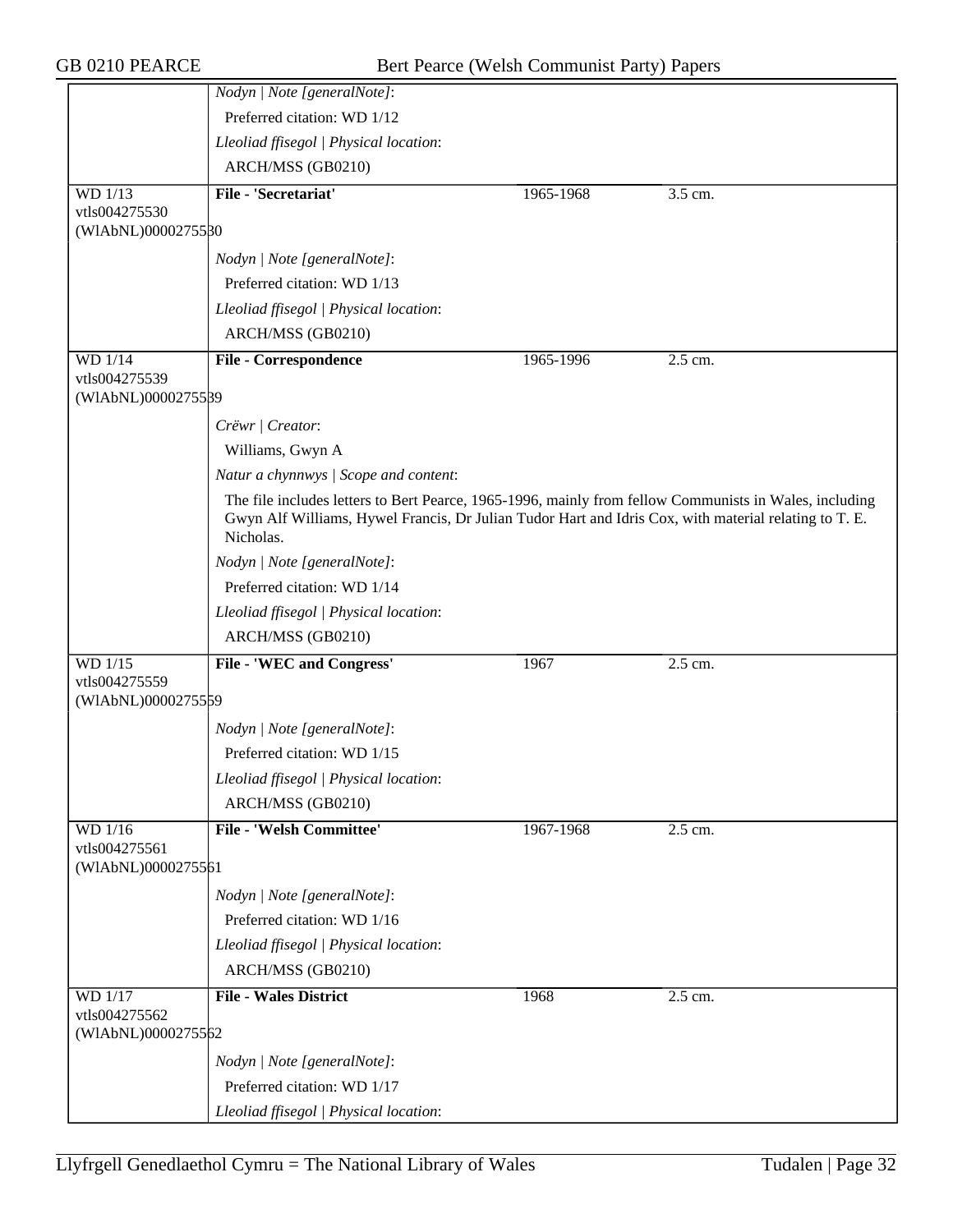|                                     | ARCH/MSS (GB0210)                                          |           |                  |
|-------------------------------------|------------------------------------------------------------|-----------|------------------|
| WD 1/18                             | <b>File - Wales District</b>                               | 1968-1989 | $2$ cm.          |
| vtls004275564<br>(WIAbNL)0000275564 |                                                            |           |                  |
|                                     |                                                            |           |                  |
|                                     | Nodyn   Note [generalNote]:<br>Preferred citation: WD 1/18 |           |                  |
|                                     | Lleoliad ffisegol   Physical location:                     |           |                  |
|                                     | ARCH/MSS (GB0210)                                          |           |                  |
| $WD$ $1/19$                         | File - 'Welsh Committee 1970s'                             | 1972-1977 | 2.5 cm.          |
| vtls004275566                       |                                                            |           |                  |
| (WIAbNL)0000275566                  |                                                            |           |                  |
|                                     | Nodyn   Note [generalNote]:                                |           |                  |
|                                     | Preferred citation: WD 1/19                                |           |                  |
|                                     | Lleoliad ffisegol   Physical location:                     |           |                  |
|                                     | ARCH/MSS (GB0210)                                          |           |                  |
| <b>WD</b> 1/20                      | <b>File - Wales District</b>                               | 1978-1979 | 2.5 cm.          |
| vtls004275568                       |                                                            |           |                  |
| (WIAbNL)0000275568                  |                                                            |           |                  |
|                                     | Nodyn   Note [generalNote]:                                |           |                  |
|                                     | Preferred citation: WD 1/20                                |           |                  |
|                                     | Lleoliad ffisegol   Physical location:                     |           |                  |
|                                     | ARCH/MSS (GB0210)                                          |           |                  |
| <b>WD</b> 1/21<br>vtls004275570     | <b>File - 'Welsh Committee'</b>                            | 1980-1985 | 1.5 cm.          |
| (WIAbNL)0000275570                  |                                                            |           |                  |
|                                     | Nodyn   Note [generalNote]:                                |           |                  |
|                                     | Preferred citation: WD 1/21                                |           |                  |
|                                     | Lleoliad ffisegol   Physical location:                     |           |                  |
|                                     | ARCH/MSS (GB0210)                                          |           |                  |
| <b>WD</b> 1/22                      | <b>File - Disciplinary action</b>                          | 1984-1985 | 1.5 cm.          |
| vtls004275571                       |                                                            |           |                  |
| (WIAbNL)0000275571                  |                                                            |           |                  |
|                                     | Nodyn   Note [generalNote]:                                |           |                  |
|                                     | Preferred citation: WD 1/22                                |           |                  |
|                                     | Lleoliad ffisegol   Physical location:                     |           |                  |
|                                     | ARCH/MSS (GB0210)                                          |           |                  |
| WD 1/23                             | <b>File - Wales District</b>                               | 1988-1991 | 2 folders; 6 cm. |
| vtls004275572<br>(WIAbNL)0000275572 |                                                            |           |                  |
|                                     |                                                            |           |                  |
|                                     | Nodyn   Note [generalNote]:                                |           |                  |
|                                     | Preferred citation: WD 1/23                                |           |                  |
|                                     | Lleoliad ffisegol   Physical location:                     |           |                  |
|                                     | ARCH/MSS (GB0210)                                          |           |                  |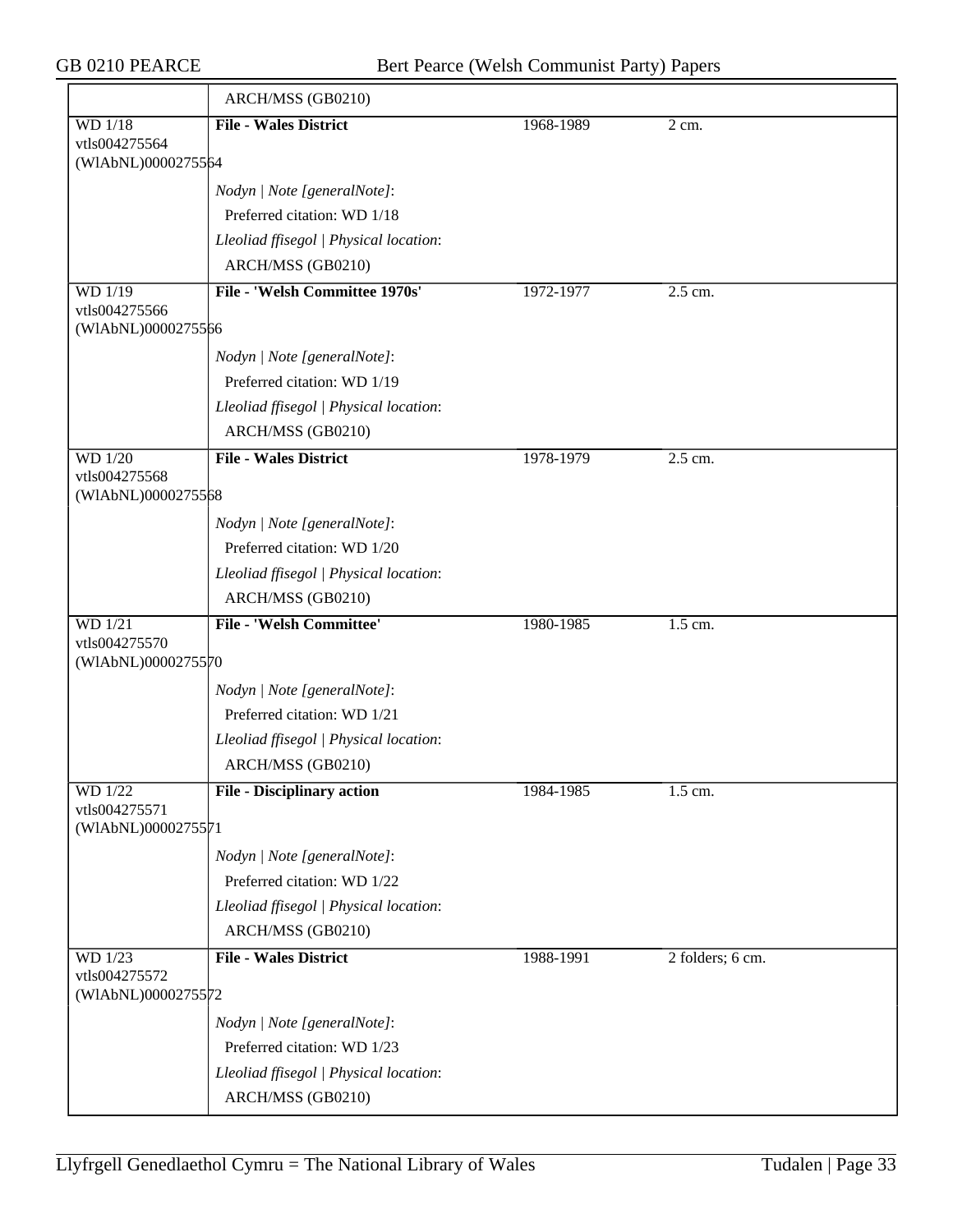| <b>GB 0210 PEARCE</b>                           | Bert Pearce (Welsh Communist Party) Papers                                                                                                                                                                                                                                                                                                                                                                                                                                                                                                                                                                                                                                                                                                                              |                 |
|-------------------------------------------------|-------------------------------------------------------------------------------------------------------------------------------------------------------------------------------------------------------------------------------------------------------------------------------------------------------------------------------------------------------------------------------------------------------------------------------------------------------------------------------------------------------------------------------------------------------------------------------------------------------------------------------------------------------------------------------------------------------------------------------------------------------------------------|-----------------|
| WD 1/24<br>vtls004291176<br>(WIAbNL)0000291176  | File - 'New, Era - Union Men's Sunday<br>1916-1919<br><b>Afternoon Class minute book 1916'</b>                                                                                                                                                                                                                                                                                                                                                                                                                                                                                                                                                                                                                                                                          | 1 volume, 2 cm. |
|                                                 | Crëwr   Creator:                                                                                                                                                                                                                                                                                                                                                                                                                                                                                                                                                                                                                                                                                                                                                        |                 |
|                                                 | Edwards, Ness, 1897-1968                                                                                                                                                                                                                                                                                                                                                                                                                                                                                                                                                                                                                                                                                                                                                |                 |
|                                                 | Natur a chynnwys / Scope and content:                                                                                                                                                                                                                                                                                                                                                                                                                                                                                                                                                                                                                                                                                                                                   |                 |
|                                                 | The file consists of a minute book, June 1916 - December 1919, of the 'New, Era - Union Men's Sunday<br>Afternoon Class', which was a class for ladies and gentlemen interested in social and industrial problems,<br>and later became a class in industrial history. The minute book also appears to record meetings of the<br>Abertillery branch of the ILP, and the Socialist Labour Party Abertillery branch, in which Ness Edwards<br>was present in 1918. Matters discussed include Rhondda Socialist Society and the Rhondda Plebs<br>League, [Abertillery] unofficial reform league, the Workers' Dreadnought edited by Sylvia Pankhurst,<br>the miners' council, anti-parliamentarianism, the Communist Party, and the People's Russian Information<br>Bureau. |                 |
|                                                 | Nodyn   Note [generalNote]:                                                                                                                                                                                                                                                                                                                                                                                                                                                                                                                                                                                                                                                                                                                                             |                 |
|                                                 | List of names and addresses, 1 item.                                                                                                                                                                                                                                                                                                                                                                                                                                                                                                                                                                                                                                                                                                                                    |                 |
|                                                 | Nodyn   Note [generalNote]:                                                                                                                                                                                                                                                                                                                                                                                                                                                                                                                                                                                                                                                                                                                                             |                 |
|                                                 | Preferred citation: WD 1/24                                                                                                                                                                                                                                                                                                                                                                                                                                                                                                                                                                                                                                                                                                                                             |                 |
|                                                 | Lleoliad ffisegol   Physical location:                                                                                                                                                                                                                                                                                                                                                                                                                                                                                                                                                                                                                                                                                                                                  |                 |
|                                                 | ARCH/MSS (GB0210)                                                                                                                                                                                                                                                                                                                                                                                                                                                                                                                                                                                                                                                                                                                                                       |                 |
| WD 1/25<br>vtls004291216<br>(WIAbNL)00002912 16 | <b>File - North Wales Area</b><br>1970-1974                                                                                                                                                                                                                                                                                                                                                                                                                                                                                                                                                                                                                                                                                                                             | 1 cm.           |
|                                                 | Natur a chynnwys / Scope and content:                                                                                                                                                                                                                                                                                                                                                                                                                                                                                                                                                                                                                                                                                                                                   |                 |
|                                                 | The file comprises letters from Communist Party members in Deeside, Abergele, and Aberystwyth, and<br>from officials of the North Wales Area Communist Party.                                                                                                                                                                                                                                                                                                                                                                                                                                                                                                                                                                                                           |                 |
|                                                 | Nodyn   Note [generalNote]:                                                                                                                                                                                                                                                                                                                                                                                                                                                                                                                                                                                                                                                                                                                                             |                 |
|                                                 | Preferred citation: WD 1/25                                                                                                                                                                                                                                                                                                                                                                                                                                                                                                                                                                                                                                                                                                                                             |                 |
|                                                 | Lleoliad ffisegol   Physical location:                                                                                                                                                                                                                                                                                                                                                                                                                                                                                                                                                                                                                                                                                                                                  |                 |
|                                                 | ARCH/MSS (GB0210)                                                                                                                                                                                                                                                                                                                                                                                                                                                                                                                                                                                                                                                                                                                                                       |                 |
| WD 1/26<br>vtls004291221<br>(WIAbNL)0000291221  | <b>File - Welsh Committee</b><br>1970-1985                                                                                                                                                                                                                                                                                                                                                                                                                                                                                                                                                                                                                                                                                                                              | 1 cm.           |
|                                                 | Nodyn   Note [generalNote]:                                                                                                                                                                                                                                                                                                                                                                                                                                                                                                                                                                                                                                                                                                                                             |                 |
|                                                 | Preferred citation: WD 1/26                                                                                                                                                                                                                                                                                                                                                                                                                                                                                                                                                                                                                                                                                                                                             |                 |
|                                                 | Lleoliad ffisegol   Physical location:                                                                                                                                                                                                                                                                                                                                                                                                                                                                                                                                                                                                                                                                                                                                  |                 |
|                                                 | ARCH/MSS (GB0210)                                                                                                                                                                                                                                                                                                                                                                                                                                                                                                                                                                                                                                                                                                                                                       |                 |
|                                                 | Cyfres   Series WD 2 vtls004275691 (WlAbNL)0000275691: Membership                                                                                                                                                                                                                                                                                                                                                                                                                                                                                                                                                                                                                                                                                                       |                 |
|                                                 | Dyddiad   Date: 1938-1994 (dyddiad creu)   (date of creation)                                                                                                                                                                                                                                                                                                                                                                                                                                                                                                                                                                                                                                                                                                           |                 |
|                                                 | Natur a chynnwys   Scope and content:                                                                                                                                                                                                                                                                                                                                                                                                                                                                                                                                                                                                                                                                                                                                   |                 |
|                                                 | The series comprises lists of names and addresses of members of the Communist Party and the<br>Democratic Left, listed by branch and area, or as committee members and congress delegates. The<br>files include membership cards, statistics and analysis, some financial papers, and the address book of<br>the Llwchwr branch members.                                                                                                                                                                                                                                                                                                                                                                                                                                |                 |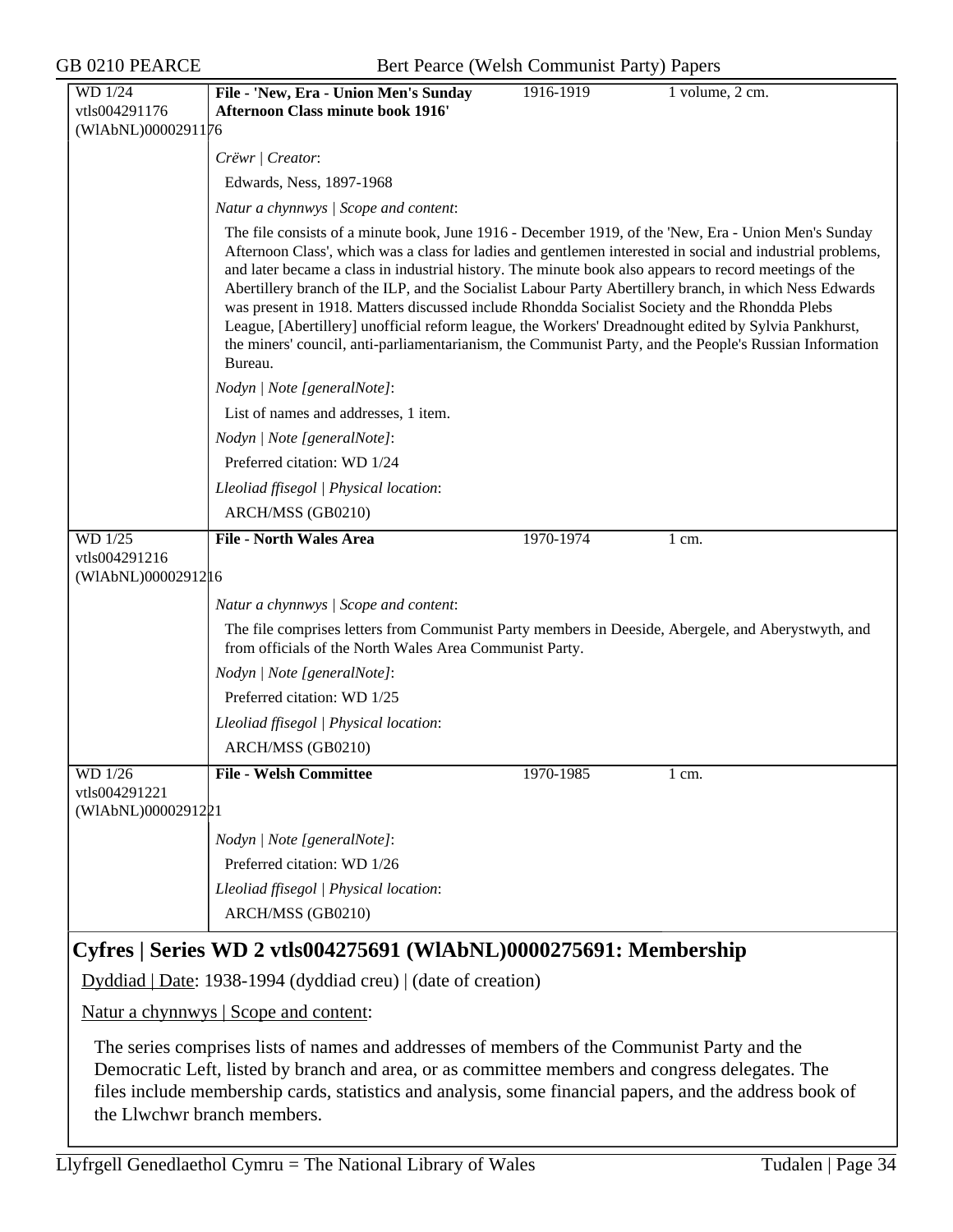Disgrifiad ffisegol | Physical description: 10 folders

Lleoliad ffisegol | Physical location: ARCH/MSS (GB0210)

Nodyn | Note [generalNote]:

Preferred citation: WD 2

Trefniant | Arrangement:

Arranged chronologically, apart from WD 2/9-10 which were later acquisitions.

Disgrifiadau deunydd | Related material:

See also Democratic Left papers and GM 2/2.

| FFeil / rhestr eitemau   File / item list |                                                                                                                                                                                         |                   |                                |  |  |
|-------------------------------------------|-----------------------------------------------------------------------------------------------------------------------------------------------------------------------------------------|-------------------|--------------------------------|--|--|
| Cod cyfeirnod                             | Teitl   Title                                                                                                                                                                           | Dyddiadau   Dates | Disgrifiad ffisegol   Physical |  |  |
| Reference code                            |                                                                                                                                                                                         |                   | description                    |  |  |
| WD 2/1                                    | <b>File - Cards</b>                                                                                                                                                                     | 1938, 1972-1992   | 1 cm.                          |  |  |
| vtls004275703<br>(WIAbNL)0000275703       |                                                                                                                                                                                         |                   |                                |  |  |
|                                           |                                                                                                                                                                                         |                   |                                |  |  |
|                                           | Crëwr   Creator:                                                                                                                                                                        |                   |                                |  |  |
|                                           | Union of Shop, Distributive and Allied Workers (Great Britain)                                                                                                                          |                   |                                |  |  |
|                                           | Natur a chynnwys / Scope and content:                                                                                                                                                   |                   |                                |  |  |
|                                           | The file contains mainly Bert Pearce's membership cards of the CPGB, 1976-1991 (with gaps), and of the<br>Union of Shop, Distributive and Allied Workers, USDAW, 1972-1992 (with gaps). |                   |                                |  |  |
|                                           | Nodyn   Note [generalNote]:                                                                                                                                                             |                   |                                |  |  |
|                                           | Preferred citation: WD 2/1                                                                                                                                                              |                   |                                |  |  |
|                                           | Lleoliad ffisegol   Physical location:                                                                                                                                                  |                   |                                |  |  |
|                                           | ARCH/MSS (GB0210)                                                                                                                                                                       |                   |                                |  |  |
| $WD$ 2/2                                  | <b>File - Lists and papers</b>                                                                                                                                                          | 1957-1988         | $1.5$ cm.                      |  |  |
| vtls004275705                             |                                                                                                                                                                                         |                   |                                |  |  |
| (WIAbNL)0000275705                        |                                                                                                                                                                                         |                   |                                |  |  |
|                                           | Nodyn   Note [generalNote]:                                                                                                                                                             |                   |                                |  |  |
|                                           | Preferred citation: WD 2/2                                                                                                                                                              |                   |                                |  |  |
|                                           | Lleoliad ffisegol   Physical location:                                                                                                                                                  |                   |                                |  |  |
|                                           | ARCH/MSS (GB0210)                                                                                                                                                                       |                   |                                |  |  |
| $WD$ $2/3$                                | <b>File - Lists and papers</b>                                                                                                                                                          | 1958-1979         | $\overline{2}$ cm.             |  |  |
| vtls004275709                             |                                                                                                                                                                                         |                   |                                |  |  |
| (WIAbNL)0000275709                        |                                                                                                                                                                                         |                   |                                |  |  |
|                                           | Nodyn   Note [generalNote]:                                                                                                                                                             |                   |                                |  |  |
|                                           | Preferred citation: WD 2/3                                                                                                                                                              |                   |                                |  |  |
|                                           | Lleoliad ffisegol   Physical location:                                                                                                                                                  |                   |                                |  |  |
|                                           | ARCH/MSS (GB0210)                                                                                                                                                                       |                   |                                |  |  |
|                                           |                                                                                                                                                                                         |                   |                                |  |  |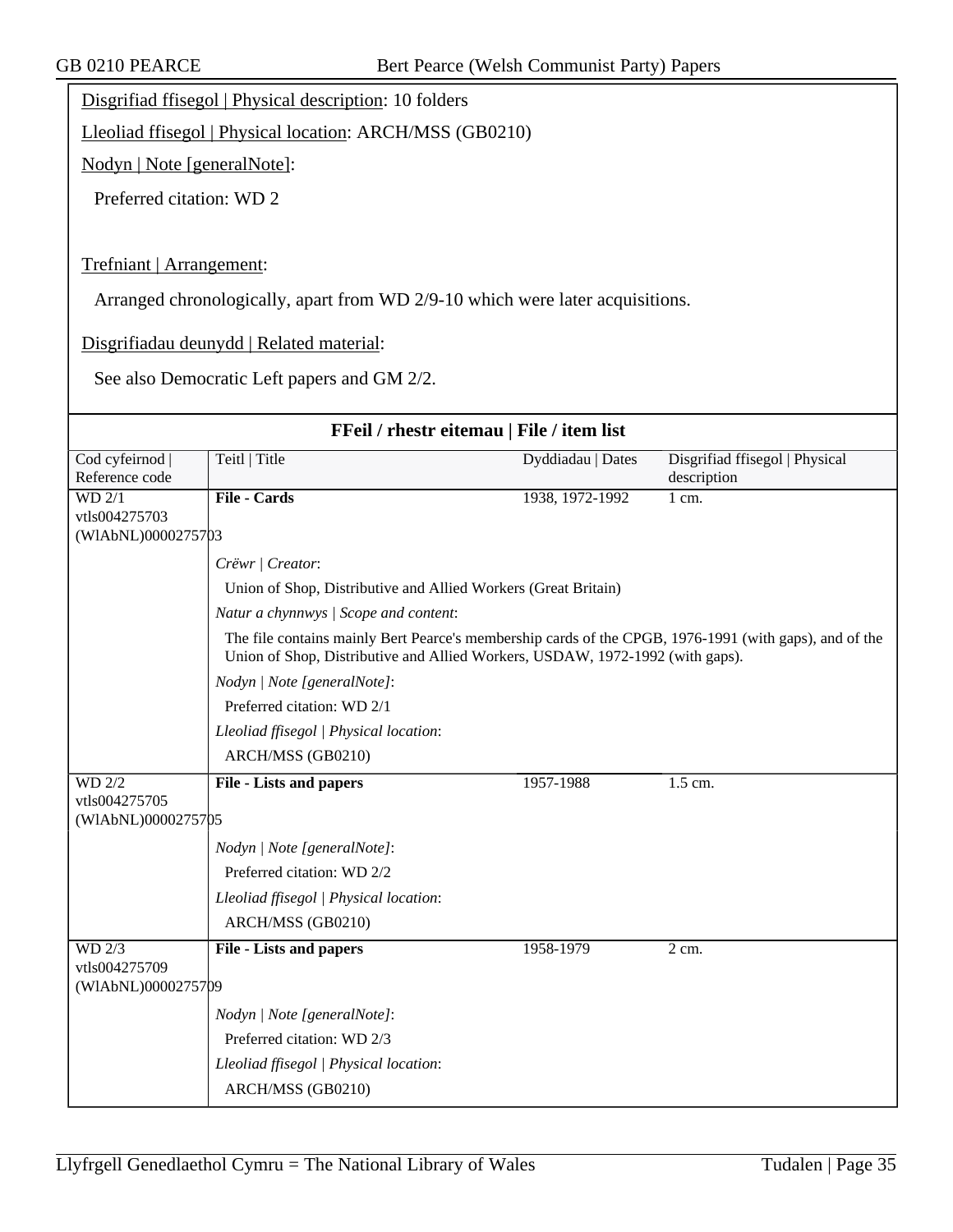| <b>WD 2/4</b><br>vtls004275711      | <b>File - Lists and papers</b>                                                                                                                                                   | 1960-1986 | $\overline{3}$ cm. |
|-------------------------------------|----------------------------------------------------------------------------------------------------------------------------------------------------------------------------------|-----------|--------------------|
| (WIAbNL)0000275711                  |                                                                                                                                                                                  |           |                    |
|                                     | Nodyn   Note [generalNote]:                                                                                                                                                      |           |                    |
|                                     | Preferred citation: WD 2/4                                                                                                                                                       |           |                    |
|                                     | Lleoliad ffisegol   Physical location:                                                                                                                                           |           |                    |
|                                     | ARCH/MSS (GB0210)                                                                                                                                                                |           |                    |
| WD 2/5                              | <b>File - Lists and papers</b>                                                                                                                                                   | 1962-1989 | 2 cm.              |
| vtls004275713<br>(WIAbNL)0000275713 |                                                                                                                                                                                  |           |                    |
|                                     | Nodyn   Note [generalNote]:                                                                                                                                                      |           |                    |
|                                     | Preferred citation: WD 2/5                                                                                                                                                       |           |                    |
|                                     | Lleoliad ffisegol   Physical location:                                                                                                                                           |           |                    |
|                                     | ARCH/MSS (GB0210)                                                                                                                                                                |           |                    |
| <b>WD 2/6</b>                       | <b>File - Lists and papers</b>                                                                                                                                                   | 1964-1968 | 3 cm.              |
| vtls004275716                       |                                                                                                                                                                                  |           |                    |
| (WIAbNL)00002757 16                 |                                                                                                                                                                                  |           |                    |
|                                     | Nodyn   Note [generalNote]:                                                                                                                                                      |           |                    |
|                                     | Preferred citation: WD 2/6                                                                                                                                                       |           |                    |
|                                     | Lleoliad ffisegol   Physical location:                                                                                                                                           |           |                    |
|                                     | ARCH/MSS (GB0210)                                                                                                                                                                |           |                    |
| <b>WD 2/7</b>                       | <b>File - Lists and papers</b>                                                                                                                                                   | 1982-1985 | 1.5 cm.            |
| vtls004275718<br>(WIAbNL)0000275718 |                                                                                                                                                                                  |           |                    |
|                                     |                                                                                                                                                                                  |           |                    |
|                                     | Nodyn   Note [generalNote]:<br>Preferred citation: WD 2/7                                                                                                                        |           |                    |
|                                     | Lleoliad ffisegol   Physical location:                                                                                                                                           |           |                    |
|                                     |                                                                                                                                                                                  |           |                    |
|                                     | ARCH/MSS (GB0210)                                                                                                                                                                |           |                    |
| <b>WD 2/8</b><br>vtls004275720      | <b>File - Lists and papers</b>                                                                                                                                                   | 1986-1994 | 1.5 cm.            |
| (WIAbNL)0000275720                  |                                                                                                                                                                                  |           |                    |
|                                     | Nodyn   Note [generalNote]:                                                                                                                                                      |           |                    |
|                                     | Preferred citation: WD 2/8                                                                                                                                                       |           |                    |
|                                     | Lleoliad ffisegol   Physical location:                                                                                                                                           |           |                    |
|                                     | ARCH/MSS (GB0210)                                                                                                                                                                |           |                    |
| WD 2/9                              | <b>File - Llwchwr branch</b>                                                                                                                                                     | 1943-1944 | 1 volume, 2 cm.    |
| vtls004291235                       |                                                                                                                                                                                  |           |                    |
| (WIAbNL)0000291285                  |                                                                                                                                                                                  |           |                    |
|                                     | Crëwr   Creator:                                                                                                                                                                 |           |                    |
|                                     | Communist Party of Great Britain. Llwchwr branch                                                                                                                                 |           |                    |
|                                     | Natur a chynnwys / Scope and content:                                                                                                                                            |           |                    |
|                                     | The file constitutes an address book alphabetically listing the names and addresses of members and<br>officials of the Communist Party Great Britain, Llwchwr branch, 1943-1944. |           |                    |
|                                     | Nodyn   Note [generalNote]:                                                                                                                                                      |           |                    |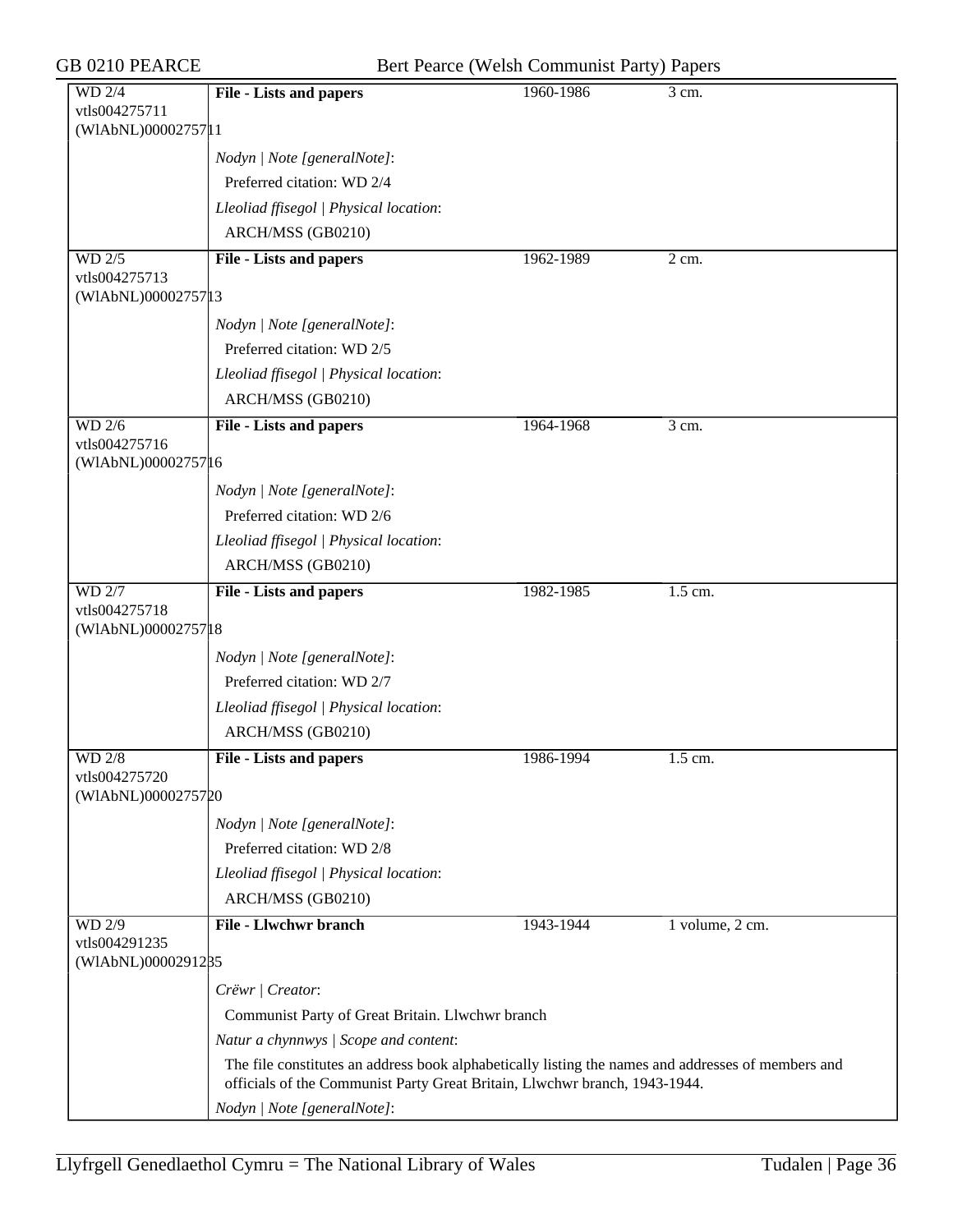|                                     | Preferred citation: WD 2/9                                                                                                                                                                       |                   |                                |  |
|-------------------------------------|--------------------------------------------------------------------------------------------------------------------------------------------------------------------------------------------------|-------------------|--------------------------------|--|
|                                     |                                                                                                                                                                                                  |                   |                                |  |
|                                     | Lleoliad ffisegol   Physical location:                                                                                                                                                           |                   |                                |  |
|                                     | ARCH/MSS (GB0210)                                                                                                                                                                                |                   |                                |  |
| <b>WD 2/10</b>                      | <b>File - Lists and papers</b>                                                                                                                                                                   | 1949-1964,        | $\overline{1}$ cm.             |  |
| vtls004291241<br>(WIAbNL)0000291241 |                                                                                                                                                                                                  | 1979-1983         |                                |  |
|                                     |                                                                                                                                                                                                  |                   |                                |  |
|                                     | Natur a chynnwys / Scope and content:                                                                                                                                                            |                   |                                |  |
|                                     | The file includes membership analysis.                                                                                                                                                           |                   |                                |  |
|                                     | Nodyn   Note [generalNote]:                                                                                                                                                                      |                   |                                |  |
|                                     | Preferred citation: WD 2/10                                                                                                                                                                      |                   |                                |  |
|                                     | Lleoliad ffisegol   Physical location:                                                                                                                                                           |                   |                                |  |
|                                     | ARCH/MSS (GB0210)                                                                                                                                                                                |                   |                                |  |
|                                     | Cyfres   Series WD 3 vtls004275695 (WIAbNL)0000275695: Finance and membership<br>Dyddiad   Date: 1963-1991 (dyddiad creu)   (date of creation)                                                   |                   |                                |  |
|                                     | Natur a chynnwys   Scope and content:                                                                                                                                                            |                   |                                |  |
| 1988-1991.                          | The series comprises finance and membership papers including statement of accounts, 1963-88,<br>the Northern Star football lottery accounts, 1974-1975, and papers of the finance working group, |                   |                                |  |
|                                     | Disgrifiad ffisegol   Physical description: 6 folders                                                                                                                                            |                   |                                |  |
|                                     | Lleoliad ffisegol   Physical location: ARCH/MSS (GB0210)                                                                                                                                         |                   |                                |  |
| Nodyn   Note [generalNote]:         |                                                                                                                                                                                                  |                   |                                |  |
| Preferred citation: WD 3            |                                                                                                                                                                                                  |                   |                                |  |
|                                     |                                                                                                                                                                                                  |                   |                                |  |
| Trefniant   Arrangement:            |                                                                                                                                                                                                  |                   |                                |  |
|                                     | Arranged chronologically, apart from WD 3/6 which was a later acquisition.                                                                                                                       |                   |                                |  |
|                                     | Disgrifiadau deunydd   Related material:                                                                                                                                                         |                   |                                |  |
|                                     | For related material see also Democratic Left membership and finance, D3.                                                                                                                        |                   |                                |  |
|                                     | FFeil / rhestr eitemau   File / item list                                                                                                                                                        |                   |                                |  |
| Cod cyfeirnod                       | Teitl   Title                                                                                                                                                                                    | Dyddiadau   Dates | Disgrifiad ffisegol   Physical |  |
| Reference code                      |                                                                                                                                                                                                  |                   | description                    |  |
| WD 3/1                              | File - 'Finance etc.'                                                                                                                                                                            | 1963-1983         | 0.5 cm.                        |  |
| vtls004275743<br>(WIAbNL)0000275743 |                                                                                                                                                                                                  |                   |                                |  |
|                                     |                                                                                                                                                                                                  |                   |                                |  |
|                                     | Nodyn   Note [generalNote]:                                                                                                                                                                      |                   |                                |  |
|                                     | Preferred citation: WD 3/1                                                                                                                                                                       |                   |                                |  |
|                                     | Lleoliad ffisegol   Physical location:                                                                                                                                                           |                   |                                |  |
|                                     | ARCH/MSS (GB0210)                                                                                                                                                                                |                   |                                |  |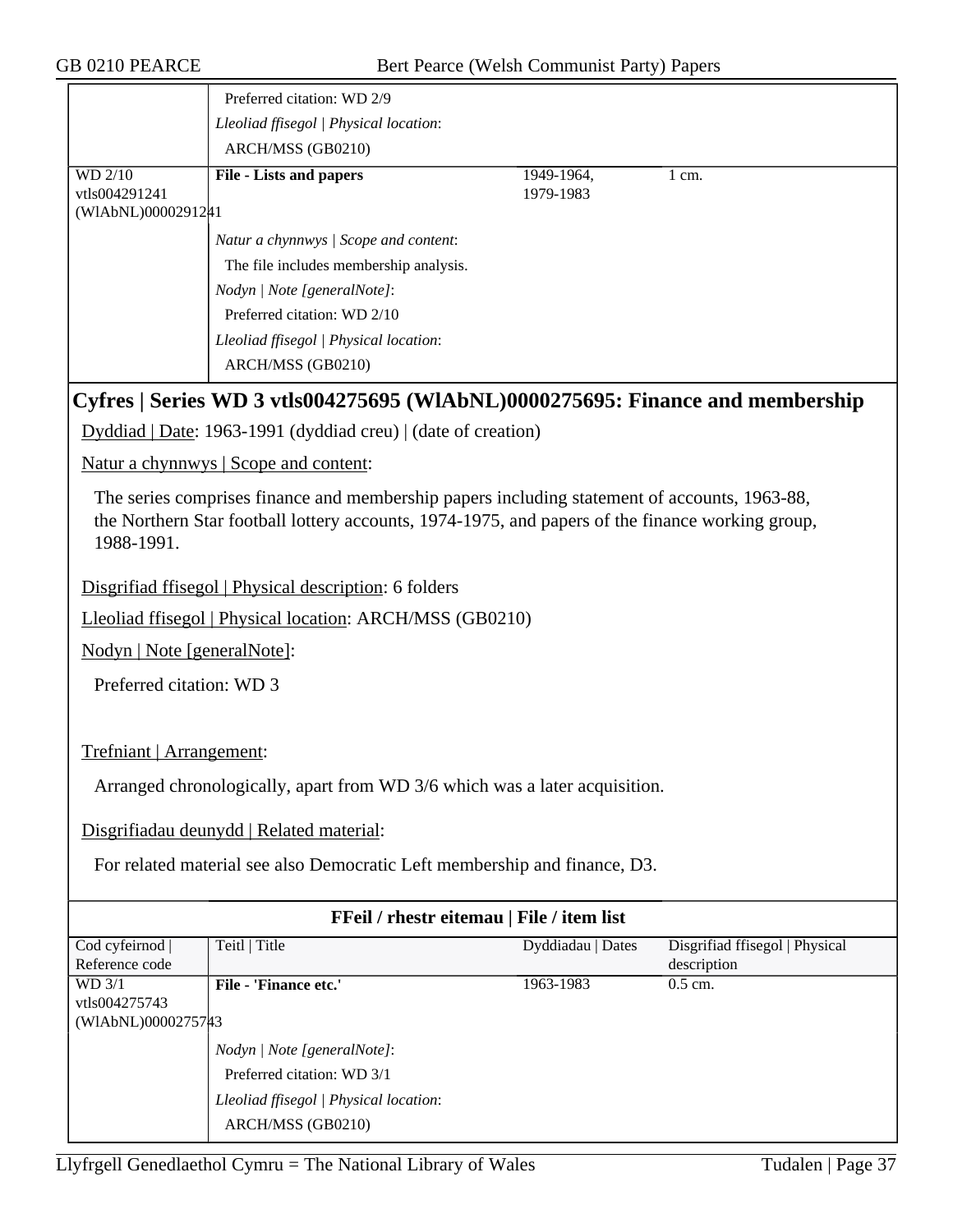GB 0210 PEARCE Bert Pearce (Welsh Communist Party) Papers

| WD 3/2                                                        | <b>File - 'Finance and National Funds'</b>                                                         | 1963-1988 | 2 cm.                |  |
|---------------------------------------------------------------|----------------------------------------------------------------------------------------------------|-----------|----------------------|--|
| vtls004275744<br>(WIAbNL)0000275744                           |                                                                                                    |           |                      |  |
|                                                               |                                                                                                    |           |                      |  |
|                                                               | Nodyn   Note [generalNote]:<br>Preferred citation: WD 3/2                                          |           |                      |  |
|                                                               |                                                                                                    |           |                      |  |
|                                                               | Lleoliad ffisegol   Physical location:                                                             |           |                      |  |
|                                                               | ARCH/MSS (GB0210)                                                                                  |           |                      |  |
| <b>WD 3/3</b><br>vtls004275745                                | <b>File - Northern Star Football Lottery</b>                                                       | 1974-1975 | 0.5 cm.              |  |
| (WIAbNL)0000275745                                            | accounts                                                                                           |           |                      |  |
|                                                               | Nodyn   Note [generalNote]:                                                                        |           |                      |  |
|                                                               | Preferred citation: WD 3/3                                                                         |           |                      |  |
|                                                               |                                                                                                    |           |                      |  |
|                                                               | Lleoliad ffisegol   Physical location:                                                             |           |                      |  |
|                                                               | ARCH/MSS (GB0210)                                                                                  |           |                      |  |
| WD 3/4<br>vtls004275747                                       | <b>File - 'Finance 1987-88'</b>                                                                    | 1983-1988 | $1 \text{ cm}$ .     |  |
| (WIAbNL)0000275747                                            |                                                                                                    |           |                      |  |
|                                                               | Nodyn   Note [generalNote]:                                                                        |           |                      |  |
|                                                               | Preferred citation: WD 3/4                                                                         |           |                      |  |
|                                                               | Lleoliad ffisegol   Physical location:                                                             |           |                      |  |
|                                                               | ARCH/MSS (GB0210)                                                                                  |           |                      |  |
| WD 3/5                                                        | File - 'Finance working group'                                                                     | 1988-1991 | 3 cm.                |  |
| vtls004275748                                                 |                                                                                                    |           |                      |  |
| (WIAbNL)0000275748                                            |                                                                                                    |           |                      |  |
|                                                               | Nodyn   Note [generalNote]:                                                                        |           |                      |  |
|                                                               | Preferred citation: WD 3/5                                                                         |           |                      |  |
|                                                               | Lleoliad ffisegol   Physical location:                                                             |           |                      |  |
|                                                               | ARCH/MSS (GB0210)                                                                                  |           |                      |  |
| WD 3/6                                                        | <b>File - Bequests</b>                                                                             | 1964-1985 | $\overline{1.5}$ cm. |  |
| vtls004291391                                                 |                                                                                                    |           |                      |  |
| (WIAbNL)0000291391                                            |                                                                                                    |           |                      |  |
|                                                               | Natur a chynnwys / Scope and content:                                                              |           |                      |  |
|                                                               | The file includes details of a financial bequest to the Communist Party, 1983, and related papers. |           |                      |  |
|                                                               | Nodyn   Note [generalNote]:                                                                        |           |                      |  |
|                                                               | Preferred citation: WD 3/6                                                                         |           |                      |  |
|                                                               | Lleoliad ffisegol   Physical location:                                                             |           |                      |  |
|                                                               | ARCH/MSS (GB0210)                                                                                  |           |                      |  |
|                                                               |                                                                                                    |           |                      |  |
|                                                               | Cyfres   Series WD 4 vtls004290628 (WIAbNL)0000290628: Financial ledgers                           |           |                      |  |
| Dyddiad   Date: 1950-1990 (dyddiad creu)   (date of creation) |                                                                                                    |           |                      |  |
| Natur a chynnwys   Scope and content:                         |                                                                                                    |           |                      |  |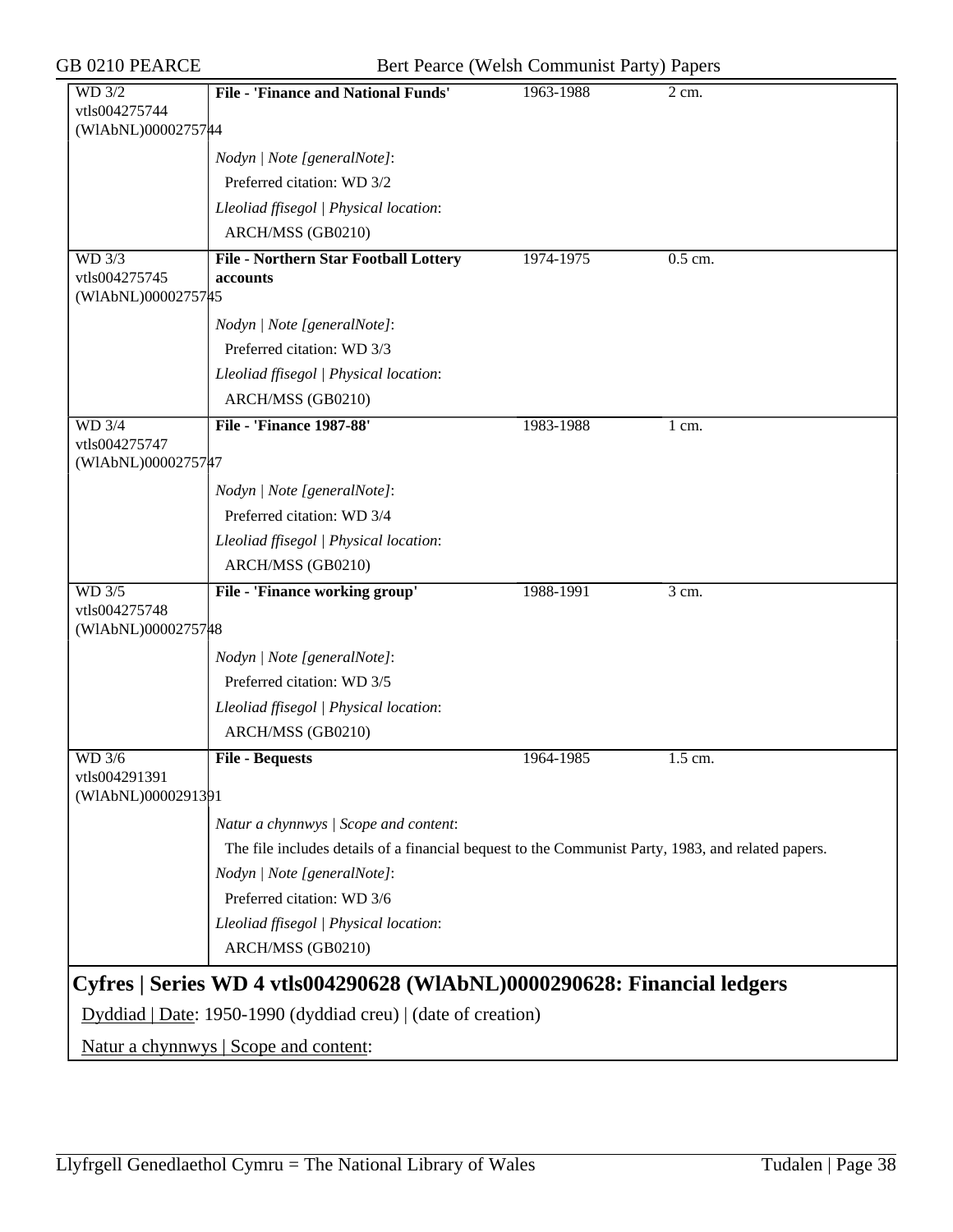The series consists of financial ledgers detailing income from membership dues, branch contributions, donations, and sales of publications through the South Wales Bookshop, and the expenditure of the Communist Party on organisers' wages, and administrative costs.

Disgrifiad ffisegol | Physical description: 9 volumes, 1 bundle

Lleoliad ffisegol | Physical location: ARCH/MSS (GB0210)

Nodyn | Note [generalNote]:

Preferred citation: WD 4

Trefniant | Arrangement:

Arranged chronologically

Disgrifiadau deunydd | Related material:

See also Production and sale of publications (WP3), and South Wales Bookshop Ltd papers (WP4).

| FFeil / rhestr eitemau   File / item list            |                                                                                                                          |                   |                                               |
|------------------------------------------------------|--------------------------------------------------------------------------------------------------------------------------|-------------------|-----------------------------------------------|
| Cod cyfeirnod  <br>Reference code                    | Teitl   Title                                                                                                            | Dyddiadau   Dates | Disgrifiad ffisegol   Physical<br>description |
| WD 4/1<br>vtls004290630<br>(WIAbNL)0000290680        | <b>File - Expenditure</b>                                                                                                | 1950-1960         | 1 volume, 2 cm.                               |
|                                                      | Nodyn   Note [generalNote]:<br>Preferred citation: WD 4/1<br>Lleoliad ffisegol   Physical location:<br>ARCH/MSS (GB0210) |                   |                                               |
| WD 4/2<br>vtls004290632<br>(WIAbNL)0000290632        | <b>File - Income</b>                                                                                                     | 1951-1960         | 1 volume, 2 cm. Many leaves torn<br>out.      |
|                                                      | Nodyn / Note [generalNote]:<br>Preferred citation: WD 4/2<br>Lleoliad ffisegol   Physical location:<br>ARCH/MSS (GB0210) |                   |                                               |
| WD 4/3<br>vtls004290633<br>(WIAbNL)0000290633        | <b>File - Organisers' wages</b>                                                                                          | 1953-1963         | 1 volume, 1 cm.                               |
|                                                      | Nodyn   Note [generalNote]:<br>Preferred citation: WD 4/3<br>Lleoliad ffisegol   Physical location:<br>ARCH/MSS (GB0210) |                   |                                               |
| <b>WD 4/4</b><br>vtls004290634<br>(WIAbNL)0000290684 | File - Loose pages (ledgers)                                                                                             | 1954-1980         | 1 bundle, 4 cm.                               |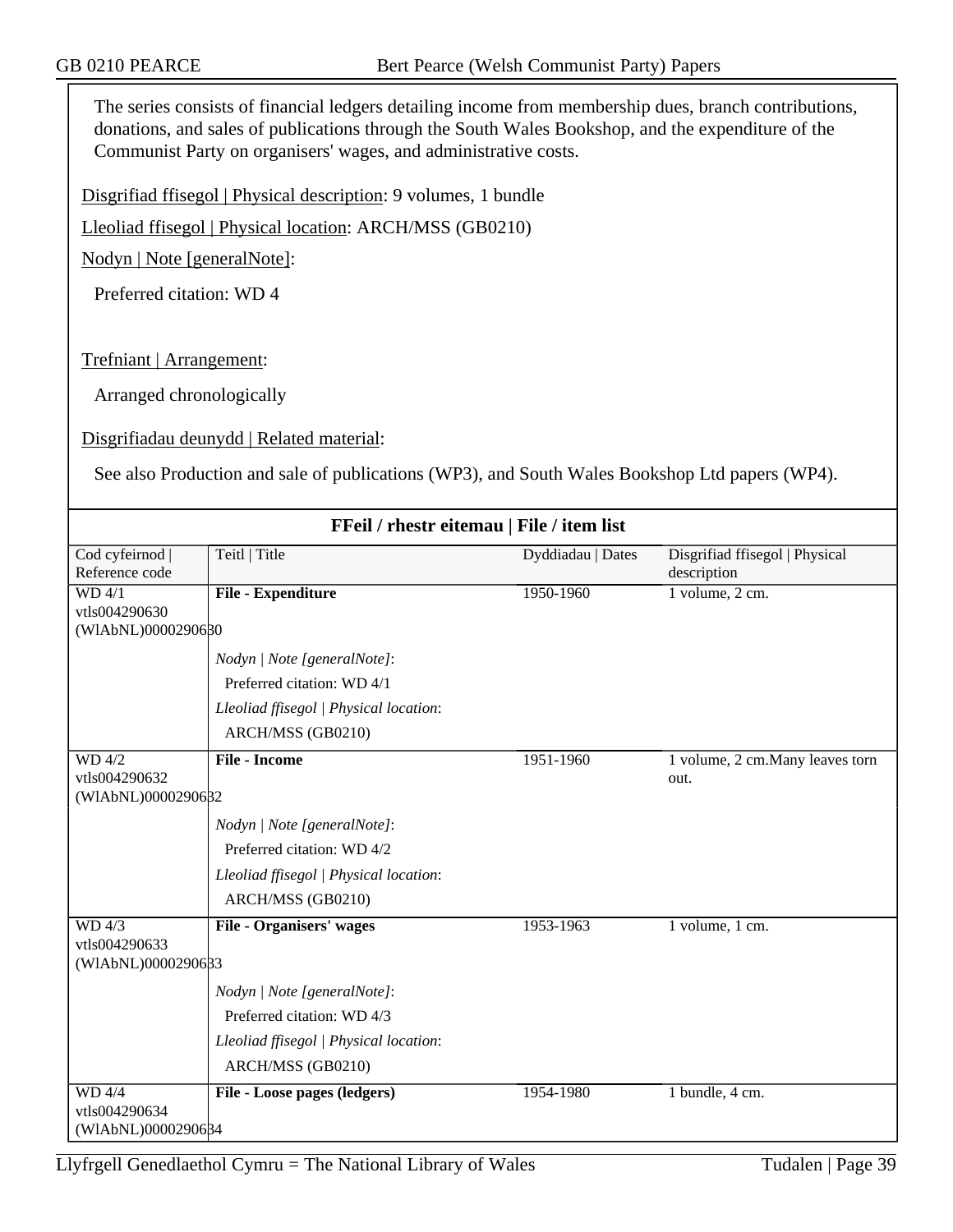|                                               | Natur a chynnwys / Scope and content:                                                                            |           |                 |  |
|-----------------------------------------------|------------------------------------------------------------------------------------------------------------------|-----------|-----------------|--|
|                                               | File comprises loose leaves originally from ledgers mainly noting income from branches, 1954-1980,<br>with gaps. |           |                 |  |
|                                               | Nodyn   Note [generalNote]:                                                                                      |           |                 |  |
|                                               | Preferred citation: WD 4/4                                                                                       |           |                 |  |
|                                               | Lleoliad ffisegol   Physical location:                                                                           |           |                 |  |
|                                               | ARCH/MSS (GB0210)                                                                                                |           |                 |  |
| WD 4/5<br>vtls004290635                       | <b>File - Income from branches</b>                                                                               | 1955-1960 | 1 volume, 2 cm. |  |
| (WIAbNL)0000290635                            |                                                                                                                  |           |                 |  |
|                                               | Nodyn   Note [generalNote]:                                                                                      |           |                 |  |
|                                               | Preferred citation: WD 4/5                                                                                       |           |                 |  |
|                                               | Lleoliad ffisegol   Physical location:                                                                           |           |                 |  |
|                                               | ARCH/MSS (GB0210)                                                                                                |           |                 |  |
| WD 4/6                                        | <b>File - Income from branches</b>                                                                               | 1961-1963 | 1 volume, 1 cm. |  |
| vtls004290638<br>(WIAbNL)0000290688           |                                                                                                                  |           |                 |  |
|                                               | Nodyn   Note [generalNote]:                                                                                      |           |                 |  |
|                                               | Preferred citation: WD 4/6                                                                                       |           |                 |  |
|                                               | Lleoliad ffisegol   Physical location:                                                                           |           |                 |  |
|                                               | ARCH/MSS (GB0210)                                                                                                |           |                 |  |
| <b>WD 4/7</b>                                 | <b>File - Income</b>                                                                                             | 1961-1963 | 1 volume, 1 cm. |  |
| vtls004290639<br>(WIAbNL)0000290639           |                                                                                                                  |           |                 |  |
|                                               | Nodyn   Note [generalNote]:                                                                                      |           |                 |  |
|                                               | Preferred citation: WD 4/7                                                                                       |           |                 |  |
|                                               | Lleoliad ffisegol   Physical location:                                                                           |           |                 |  |
|                                               | ARCH/MSS (GB0210)                                                                                                |           |                 |  |
| WD 4/8                                        | File - Expenditure                                                                                               | 1961-1964 | 1 volume, 1 cm. |  |
| vtls004290640                                 |                                                                                                                  |           |                 |  |
| (WIAbNL)0000290640                            |                                                                                                                  |           |                 |  |
|                                               | Nodyn   Note [generalNote]:                                                                                      |           |                 |  |
|                                               | Preferred citation: WD 4/8                                                                                       |           |                 |  |
|                                               | Lleoliad ffisegol   Physical location:                                                                           |           |                 |  |
|                                               | ARCH/MSS (GB0210)                                                                                                |           |                 |  |
| WD 4/9<br>vtls004290641<br>(WIAbNL)0000290641 | <b>File - Income and expenditure</b>                                                                             | 1963-1964 | 1 volume, 1 cm. |  |
|                                               | Nodyn   Note [generalNote]:                                                                                      |           |                 |  |
|                                               | Preferred citation: WD 4/9                                                                                       |           |                 |  |
|                                               | Lleoliad ffisegol   Physical location:                                                                           |           |                 |  |
|                                               | ARCH/MSS (GB0210)                                                                                                |           |                 |  |
|                                               |                                                                                                                  |           |                 |  |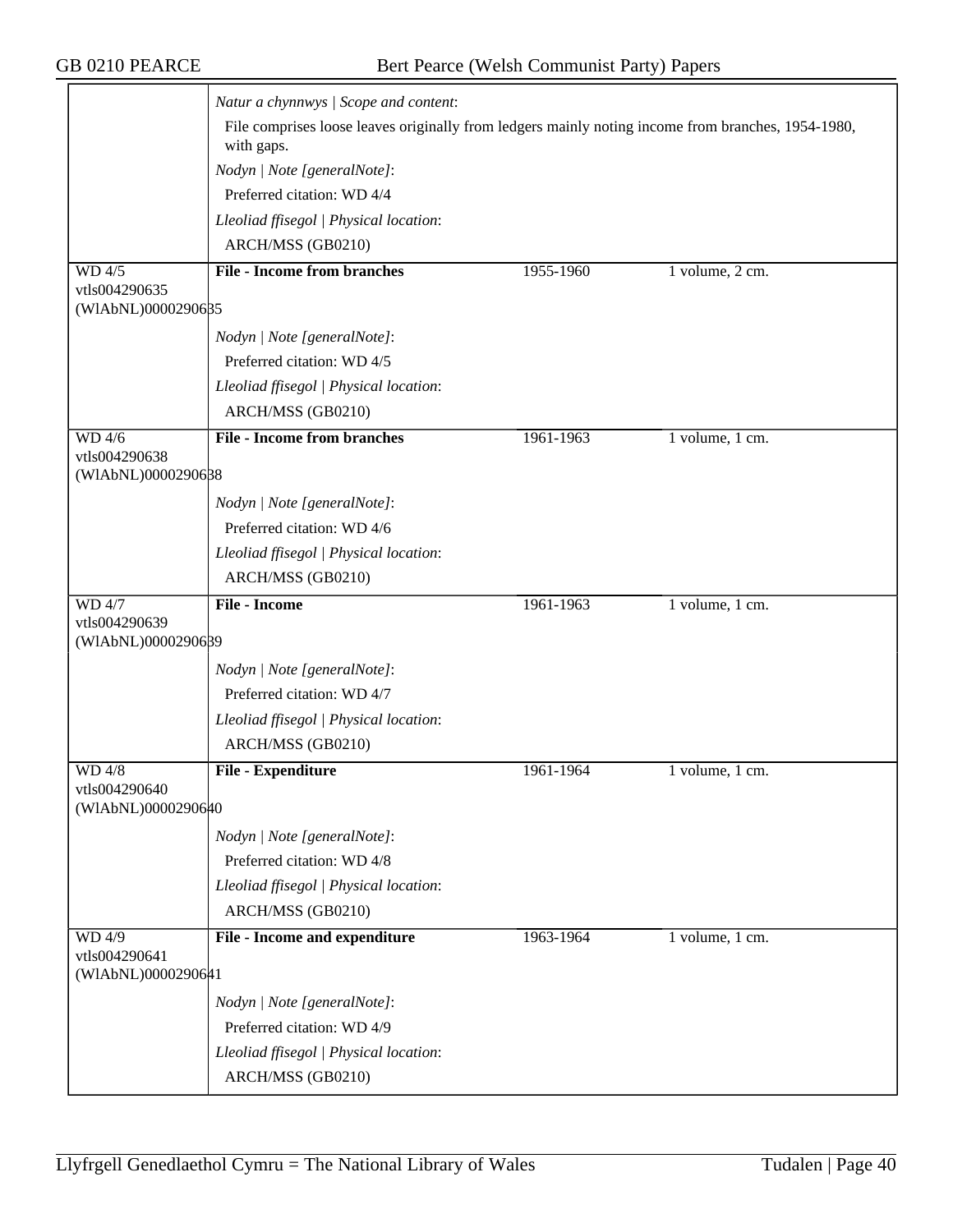| GB 0210 PEARCE                      | Bert Pearce (Welsh Communist Party) Papers                                                        |           |                       |  |
|-------------------------------------|---------------------------------------------------------------------------------------------------|-----------|-----------------------|--|
| WD 4/10<br>vtls004290643            | File - 'Party accounts'                                                                           | 1963-1966 | 1 volume, 1.5 cm.     |  |
| (WIAbNL)0000290643                  |                                                                                                   |           |                       |  |
|                                     | Nodyn   Note [generalNote]:                                                                       |           |                       |  |
|                                     | Preferred citation: WD 4/10                                                                       |           |                       |  |
|                                     | Lleoliad ffisegol   Physical location:                                                            |           |                       |  |
|                                     | ARCH/MSS (GB0210)                                                                                 |           |                       |  |
| <b>WD 4/11</b>                      | File - 'South Wales Bookshop'                                                                     | 1971-1989 | 1 volume, 2 cm.       |  |
| vtls004290644                       |                                                                                                   |           |                       |  |
| (WIAbNL)0000290644                  |                                                                                                   |           |                       |  |
|                                     | Crëwr / Creator:                                                                                  |           |                       |  |
|                                     | South Wales Bookshop Ltd.                                                                         |           |                       |  |
|                                     | Natur a chynnwys / Scope and content:                                                             |           |                       |  |
|                                     | The file includes South Wales Bookshop branch accounts summaries, and personal account summaries. |           |                       |  |
|                                     | Nodyn   Note [generalNote]:                                                                       |           |                       |  |
|                                     | Preferred citation: WD 4/11                                                                       |           |                       |  |
|                                     | Lleoliad ffisegol   Physical location:                                                            |           |                       |  |
|                                     | ARCH/MSS (GB0210)                                                                                 |           |                       |  |
| <b>WD 4/12</b>                      | <b>File - 'South Wales Books'</b>                                                                 | 1980-1990 | 1 volume, 1.5 cm.     |  |
| vtls004290648<br>(WIAbNL)0000290648 |                                                                                                   |           |                       |  |
|                                     | Crëwr   Creator:                                                                                  |           |                       |  |
|                                     |                                                                                                   |           |                       |  |
|                                     | South Wales Bookshop Ltd.                                                                         |           |                       |  |
|                                     | Natur a chynnwys / Scope and content:                                                             |           |                       |  |
|                                     | The file includes South Wales Bookshop income and expenditure.                                    |           |                       |  |
|                                     | Nodyn   Note [generalNote]:<br>Preferred citation: WD 4/12                                        |           |                       |  |
|                                     |                                                                                                   |           |                       |  |
|                                     | Lleoliad ffisegol   Physical location:                                                            |           |                       |  |
|                                     | ARCH/MSS (GB0210)                                                                                 |           |                       |  |
| WD 4/13<br>vtls004290650            | <b>File - Income and expenditure</b>                                                              | 1981-1982 | $1$ volume, $1.5$ cm. |  |
| (WIAbNL)0000290650                  |                                                                                                   |           |                       |  |
|                                     | Nodyn   Note [generalNote]:                                                                       |           |                       |  |
|                                     | Preferred citation: WD 4/13                                                                       |           |                       |  |
|                                     | Lleoliad ffisegol   Physical location:                                                            |           |                       |  |
|                                     | ARCH/MSS (GB0210)                                                                                 |           |                       |  |
| WD 4/14<br>vtls004290651            | <b>File - Income and expenditure</b>                                                              | 1983-1984 | 1 volume, 2 cm.       |  |
| (WIAbNL)0000290651                  |                                                                                                   |           |                       |  |
|                                     | Nodyn   Note [generalNote]:                                                                       |           |                       |  |
|                                     | Preferred citation: WD 4/14                                                                       |           |                       |  |
|                                     | Lleoliad ffisegol   Physical location:                                                            |           |                       |  |
|                                     | ARCH/MSS (GB0210)                                                                                 |           |                       |  |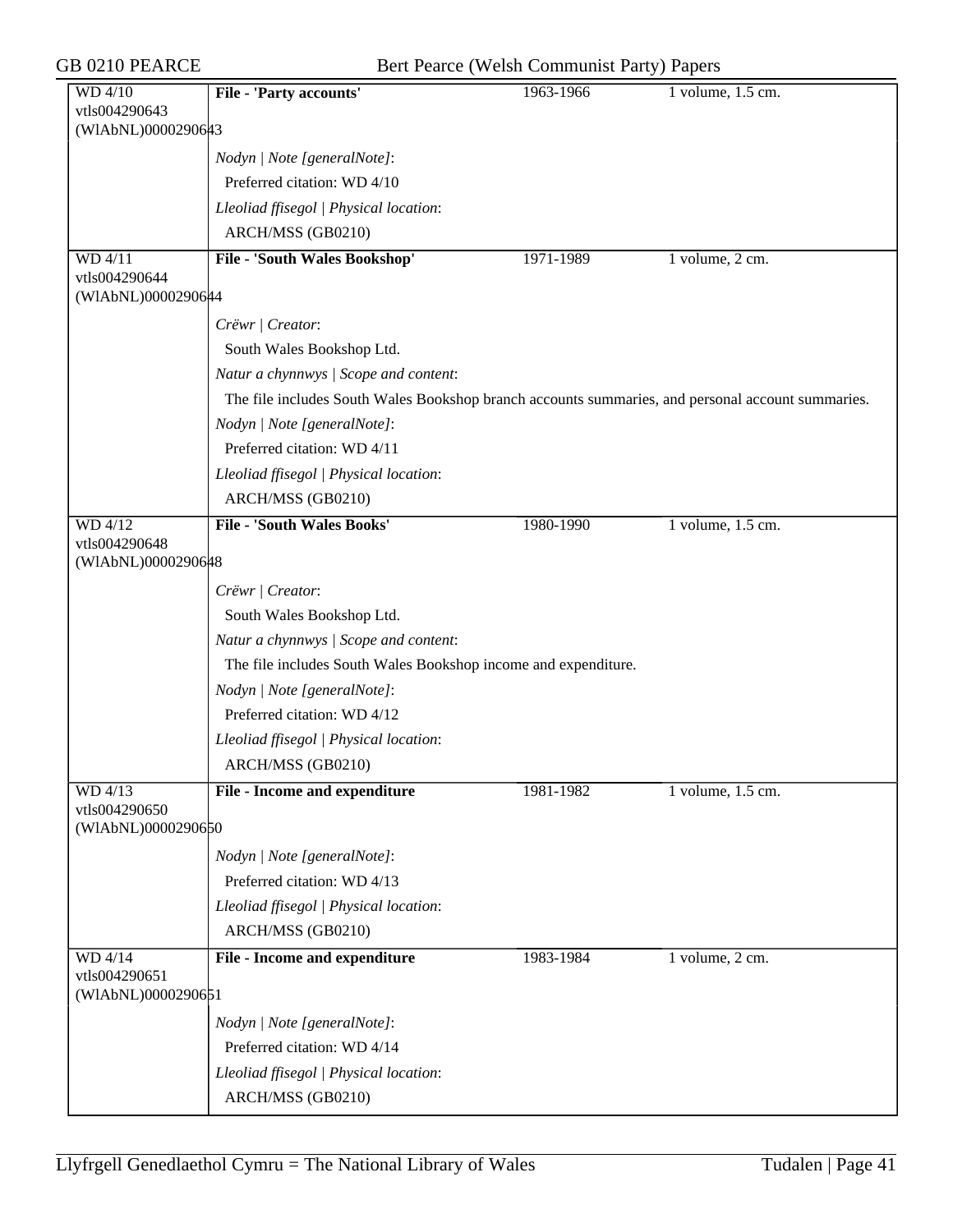## **Cyfres | Series WD 5 vtls004291442 (WlAbNL)0000291442: Obituaries and memorials**

Dyddiad | Date: 1936-2002 (dyddiad creu) | (date of creation)

Natur a chynnwys | Scope and content:

The series includes obituaries, memorials and autobiographies of Communist Party Wales members.

Disgrifiad ffisegol | Physical description: 7 folders, 1 volume

Lleoliad ffisegol | Physical location: ARCH/MSS (GB0210)

Nodyn | Note [generalNote]:

Preferred citation: WD 5

Trefniant | Arrangement:

Arranged chronologically.

| FFeil / rhestr eitemau   File / item list     |                                                                                                                                                                                                                                                                                                                                                                                                                                                                                                                                                                                                                                                                              |                   |                                |
|-----------------------------------------------|------------------------------------------------------------------------------------------------------------------------------------------------------------------------------------------------------------------------------------------------------------------------------------------------------------------------------------------------------------------------------------------------------------------------------------------------------------------------------------------------------------------------------------------------------------------------------------------------------------------------------------------------------------------------------|-------------------|--------------------------------|
| Cod cyfeirnod                                 | Teitl   Title                                                                                                                                                                                                                                                                                                                                                                                                                                                                                                                                                                                                                                                                | Dyddiadau   Dates | Disgrifiad ffisegol   Physical |
| Reference code                                |                                                                                                                                                                                                                                                                                                                                                                                                                                                                                                                                                                                                                                                                              |                   | description                    |
| WD 5/1                                        | File - Edgar Evans' imprisonment                                                                                                                                                                                                                                                                                                                                                                                                                                                                                                                                                                                                                                             | 1936-1966         | 1.5 cm.                        |
| vtls004291462                                 |                                                                                                                                                                                                                                                                                                                                                                                                                                                                                                                                                                                                                                                                              |                   |                                |
| (WIAbNL)0000291462                            |                                                                                                                                                                                                                                                                                                                                                                                                                                                                                                                                                                                                                                                                              |                   |                                |
|                                               | Crëwr   Creator:                                                                                                                                                                                                                                                                                                                                                                                                                                                                                                                                                                                                                                                             |                   |                                |
|                                               | South Wales Miners' Federation                                                                                                                                                                                                                                                                                                                                                                                                                                                                                                                                                                                                                                               |                   |                                |
|                                               | Natur a chynnwys / Scope and content:                                                                                                                                                                                                                                                                                                                                                                                                                                                                                                                                                                                                                                        |                   |                                |
|                                               | The file includes material relating to Councillor Edgar Evans, or 'Edgar the Ironmonger' as he was<br>known, who served a prison sentence of nine months in 1936 for the part he played in the fight to<br>establish a lodge of the South Wales Miners' Federation at the Taff Merthyr Colliery. There is a<br>photograph of the first group of those committed for trial at Taff Merthyr, and twelve photographs of the<br>demonstration and meeting in support of them. The file also includes greetings to Edgar Evans from Tom<br>Mann, Harry Pollitt, and T. E. Nicholas, 1936, with related correspondence, and Edgar Evans' County<br>Council Election leaflet, 1946. |                   |                                |
|                                               | Nodyn   Note [generalNote]:                                                                                                                                                                                                                                                                                                                                                                                                                                                                                                                                                                                                                                                  |                   |                                |
|                                               | Preferred citation: WD 5/1                                                                                                                                                                                                                                                                                                                                                                                                                                                                                                                                                                                                                                                   |                   |                                |
|                                               | Lleoliad ffisegol   Physical location:                                                                                                                                                                                                                                                                                                                                                                                                                                                                                                                                                                                                                                       |                   |                                |
|                                               | ARCH/MSS (GB0210)                                                                                                                                                                                                                                                                                                                                                                                                                                                                                                                                                                                                                                                            |                   |                                |
| WD 5/2<br>vtls004291481<br>(WIAbNL)0000291481 | File - 'Obituaries, notices and records'                                                                                                                                                                                                                                                                                                                                                                                                                                                                                                                                                                                                                                     | 1959-1999         | 2 folders; 8 cm.               |
|                                               | Natur a chynnwys / Scope and content:                                                                                                                                                                                                                                                                                                                                                                                                                                                                                                                                                                                                                                        |                   |                                |
|                                               | The file includes memorial meeting leaflets, obituaries written by Bert Pearce, and information about<br>members of the Communist Party Wales, 1959-1999, including amongst others, Cliff True, Idris Cox,<br>Dave Priscott, Dr Alistair Wilson, Will Paynter, Dr Frank Jarman, Tommy Hanley, Margaret Hunter, Dai<br>Francis, Jack Howells, Iorwerth Badger Price, Howie Martin, Arthur Lewis Jones, Stella Garrett Jones,<br>Bill Waters, Edgar Evans, Frederick Charles Palmer, Dora Cox, Len Jefferies, Dai Dan Evans, Richard<br>Beamish, T. E. Nicholas, Jack Jones, George Baker, George Strangward, and Jim David.                                                   |                   |                                |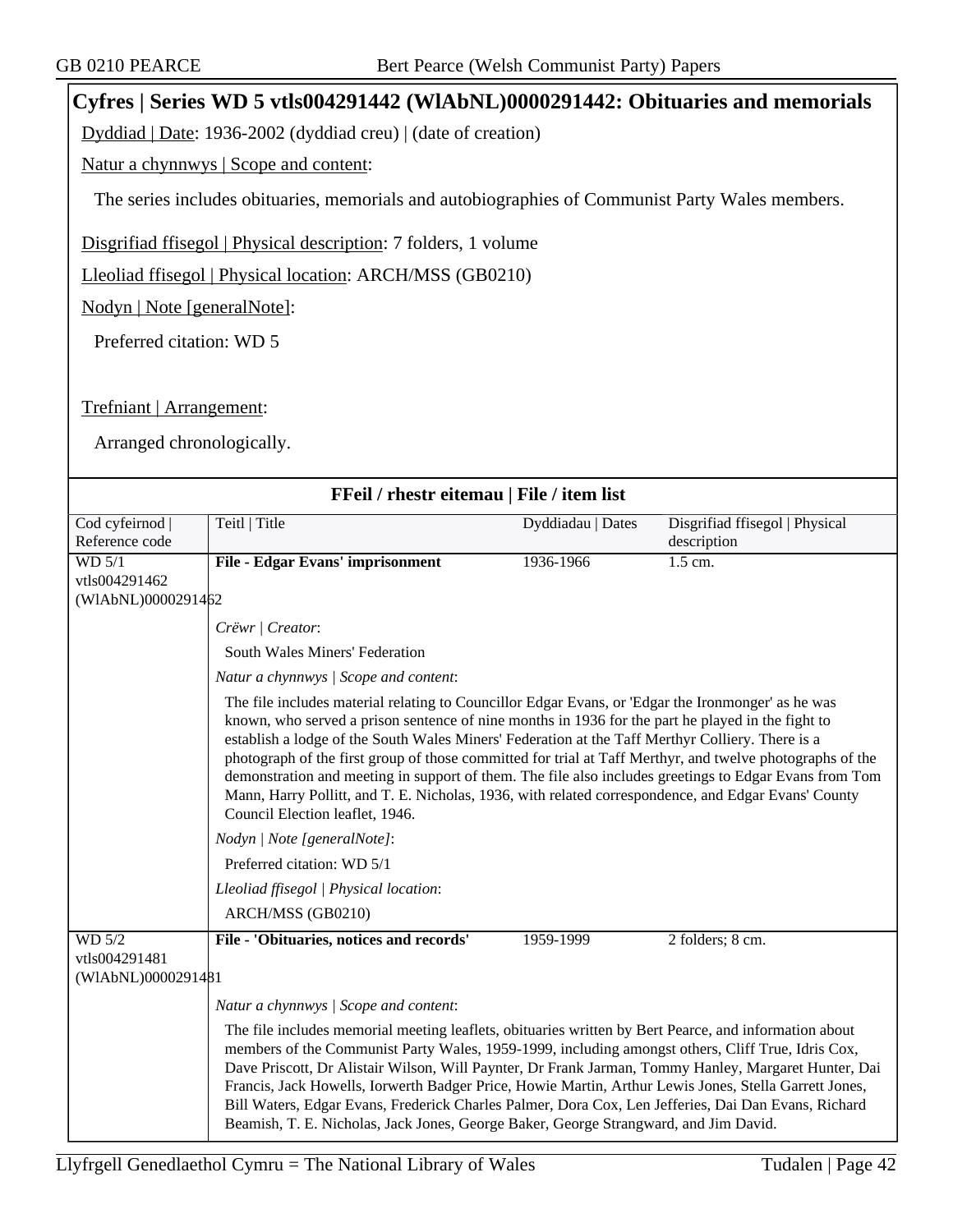|                                     | Nodyn   Note [generalNote]:                                                                                                                                                                                                                                                                                                               |                     |                       |
|-------------------------------------|-------------------------------------------------------------------------------------------------------------------------------------------------------------------------------------------------------------------------------------------------------------------------------------------------------------------------------------------|---------------------|-----------------------|
|                                     | Preferred citation: WD 5/2                                                                                                                                                                                                                                                                                                                |                     |                       |
|                                     | Lleoliad ffisegol   Physical location:                                                                                                                                                                                                                                                                                                    |                     |                       |
|                                     | ARCH/MSS (GB0210)                                                                                                                                                                                                                                                                                                                         |                     |                       |
| WD 5/3                              | <b>File - Memorial meetings and funerals</b>                                                                                                                                                                                                                                                                                              | 1960-2000           | $1 \text{ cm}$ .      |
| vtls004282443<br>(WIAbNL)00002824#3 |                                                                                                                                                                                                                                                                                                                                           |                     |                       |
|                                     | Crëwr   Creator:                                                                                                                                                                                                                                                                                                                          |                     |                       |
|                                     | Pollitt, Harry                                                                                                                                                                                                                                                                                                                            |                     |                       |
|                                     | Natur a chynnwys / Scope and content:                                                                                                                                                                                                                                                                                                     |                     |                       |
|                                     | The file comprises papers relating to memorial meetings and funerals of Harry Pollitt, 1960, Len<br>Jefferies, 1979, Dai Francis 1981, Alistair Wilson 1981 (with photographs), George Baker 1982, Dora<br>Cox, 2000, and the retirement of Annie Powell, 1983 and others, with material relating to T. E. Nicholas,<br>'Niclas y Glais'. |                     |                       |
|                                     | Nodyn   Note [generalNote]:                                                                                                                                                                                                                                                                                                               |                     |                       |
|                                     | Preferred citation: WD 5/3                                                                                                                                                                                                                                                                                                                |                     |                       |
|                                     | Lleoliad ffisegol   Physical location:                                                                                                                                                                                                                                                                                                    |                     |                       |
|                                     | ARCH/MSS (GB0210)                                                                                                                                                                                                                                                                                                                         |                     |                       |
| WD 5/4                              | <b>File - Lil Stratton</b>                                                                                                                                                                                                                                                                                                                | [1983]              | Outsize volume; 1 cm. |
| vtls004291496<br>(WIAbNL)0000291496 |                                                                                                                                                                                                                                                                                                                                           |                     |                       |
|                                     | Natur a chynnwys / Scope and content:                                                                                                                                                                                                                                                                                                     |                     |                       |
|                                     | The file comprises a privately published biography by Harry Stratton of his wife Lil Stratton (1910-1961)<br>entitled "Lil a real adopted daughter of Wales", which was presented to the Welsh Committee of the<br>Communist Party in 1983.                                                                                               |                     |                       |
|                                     | Nodyn   Note [generalNote]:                                                                                                                                                                                                                                                                                                               |                     |                       |
|                                     | Preferred citation: WD 5/4                                                                                                                                                                                                                                                                                                                |                     |                       |
|                                     | Lleoliad ffisegol   Physical location:                                                                                                                                                                                                                                                                                                    |                     |                       |
|                                     | ARCH/MSS (GB0210)                                                                                                                                                                                                                                                                                                                         |                     |                       |
| WD 5/5                              | <b>File - Bert Pearce memorial</b>                                                                                                                                                                                                                                                                                                        | 1983-2002           | 0.5 cm.               |
| vtls004291521<br>(WIAbNL)0000291521 |                                                                                                                                                                                                                                                                                                                                           |                     |                       |
|                                     | Crëwr   Creator:                                                                                                                                                                                                                                                                                                                          |                     |                       |
|                                     | Pearce, Bert                                                                                                                                                                                                                                                                                                                              |                     |                       |
|                                     | Natur a chynnwys / Scope and content:                                                                                                                                                                                                                                                                                                     |                     |                       |
|                                     | The file includes a memorial leaflet to Bert Pearce, and also newspaper cuttings relating to his retirement.                                                                                                                                                                                                                              |                     |                       |
|                                     | Nodyn   Note [generalNote]:                                                                                                                                                                                                                                                                                                               |                     |                       |
|                                     | Preferred citation: WD 5/5                                                                                                                                                                                                                                                                                                                |                     |                       |
|                                     | Lleoliad ffisegol   Physical location:                                                                                                                                                                                                                                                                                                    |                     |                       |
|                                     | ARCH/MSS (GB0210)                                                                                                                                                                                                                                                                                                                         |                     |                       |
| WD 5/6                              | File - Idris Cox autobiography                                                                                                                                                                                                                                                                                                            | $[1960]$ x $[1989]$ | 2.5 cm.               |
| vtls004291530<br>(WIAbNL)0000291580 |                                                                                                                                                                                                                                                                                                                                           |                     |                       |
|                                     |                                                                                                                                                                                                                                                                                                                                           |                     |                       |
|                                     | Crëwr   Creator:                                                                                                                                                                                                                                                                                                                          |                     |                       |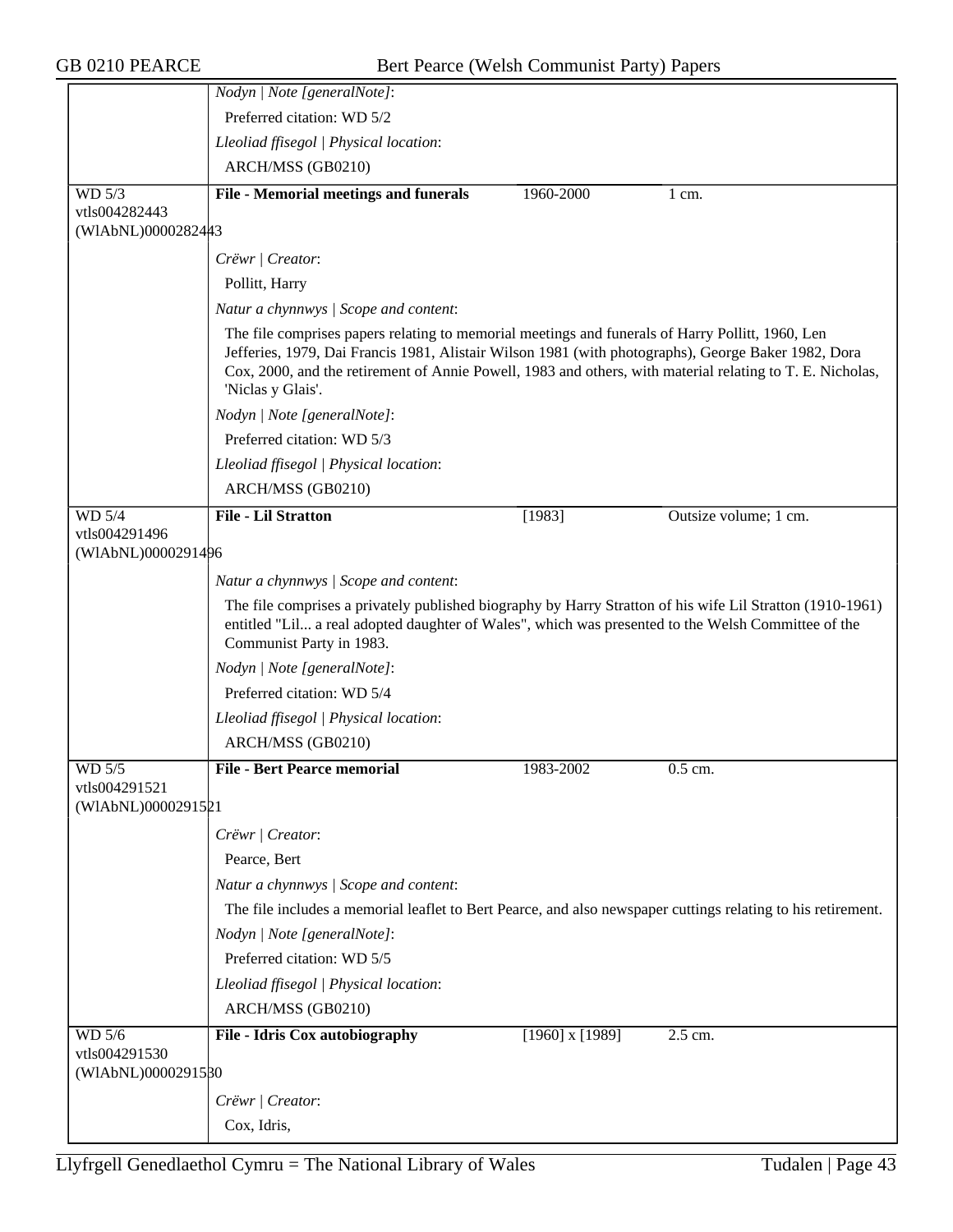|                                               | Natur a chynnwys / Scope and content:                                                                                                                                                         |  |  |  |
|-----------------------------------------------|-----------------------------------------------------------------------------------------------------------------------------------------------------------------------------------------------|--|--|--|
|                                               | The file includes a typescript copy of an undated and unpublished autobiography of Idris Cox, entitled<br>'Story of a Welsh rebel'.                                                           |  |  |  |
|                                               | Nodyn   Note [generalNote]:                                                                                                                                                                   |  |  |  |
|                                               | Preferred citation: WD 5/6                                                                                                                                                                    |  |  |  |
|                                               | Lleoliad ffisegol   Physical location:                                                                                                                                                        |  |  |  |
|                                               | ARCH/MSS (GB0210)                                                                                                                                                                             |  |  |  |
| WD 5/7<br>vtls004291533<br>(WIAbNL)0000291533 | File - Dai Dan Evans' autobiography<br>$[1960]$ x $[1974]$<br>$2 \text{ cm}$ .                                                                                                                |  |  |  |
|                                               | Crëwr   Creator:                                                                                                                                                                              |  |  |  |
|                                               | Evans, Dai Dan, 1898-1974                                                                                                                                                                     |  |  |  |
|                                               | Natur a chynnwys / Scope and content:                                                                                                                                                         |  |  |  |
|                                               | The file includes an apparently incomplete typescript copy, pages 1-117, of an undated and unpublished<br>autobiography, possibly of Dai Dan Evans, entitled 'The University of Hard Knocks'. |  |  |  |
|                                               | Nodyn   Note [generalNote]:                                                                                                                                                                   |  |  |  |
|                                               | Preferred citation: WD 5/7                                                                                                                                                                    |  |  |  |
|                                               | Lleoliad ffisegol   Physical location:                                                                                                                                                        |  |  |  |
|                                               | ARCH/MSS (GB0210)                                                                                                                                                                             |  |  |  |

### **Sub-sub-fonds WE vtls004275809 (WlAbNL)0000275809: Elections**

Dyddiad | Date: 1934-1996 (dyddiad creu) | (date of creation)

Natur a chynnwys | Scope and content:

The group consists of material relating to Communist Party election campaigns in Britain, but mainly in Wales, including election manifestos, 1964-1987, elections results, 1945-1995, files relating to election campaign arrangements, 1934-1987, electoral reform, 1964-1996, general election leaflets, 1935-1989, and local election leaflets, 1946-1992.

Disgrifiad ffisegol | Physical description: 46 folders

Lleoliad ffisegol | Physical location: ARCH/MSS (GB0210)

Nodyn | Note [generalNote]:

Preferred citation: WE

Pwyntiau mynediad | Access points:

- Politics, Practical -- Wales (pwnc) | (subject)
- Elections -- Wales (pwnc) | (subject)
- Campaign paraphernalia -- Wales (pwnc) | (subject)
- Wales -- Politics and government -- 20th century (pwnc) | (subject)

Trefniant | Arrangement: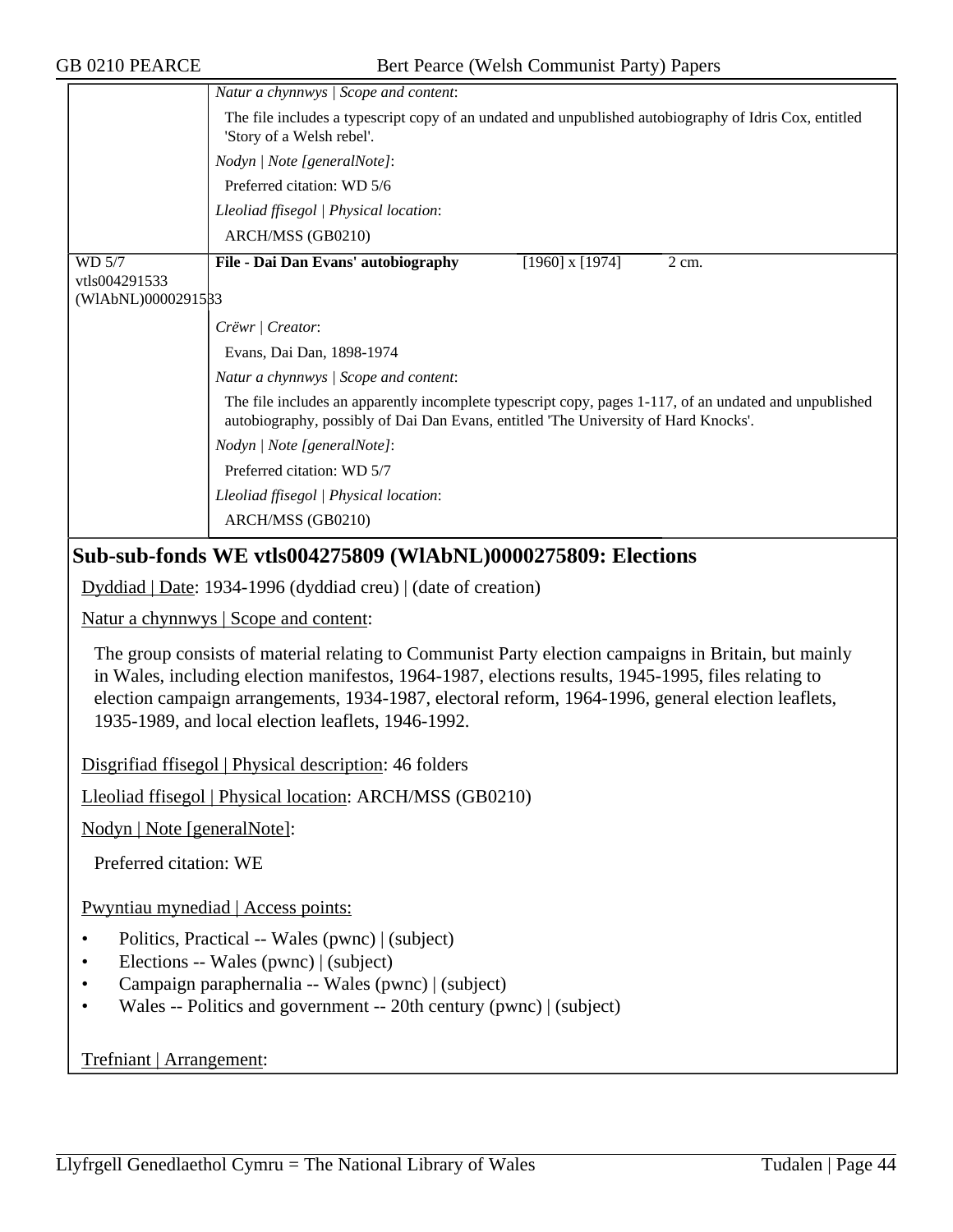Arranged into five series: manifestos, results, arrangements and reform, general election leaflets, and local election leaflets.

Disgrifiadau deunydd | Related material:

Duplicate sets of election leaflets are in the South Wales Miners Library, University College of Swansea.

## **Cyfres | Series WE 1 vtls004275825 (WlAbNL)0000275825: Manifestos**

Dyddiad | Date: 1964-1987 (dyddiad creu) | (date of creation)

Natur a chynnwys | Scope and content:

The series comprises CPGB manifestos and campaign guides, 1964-1987, and Communist election manifestos for Wales, 1966-1983.

Disgrifiad ffisegol | Physical description: 2 folders

Lleoliad ffisegol | Physical location: ARCH/MSS (GB0210)

Nodyn | Note [generalNote]:

Preferred citation: WE 1

Trefniant | Arrangement:

Arranged chronologically.

Ffurf arall ar gael | Alternative form available:

Microfiche copy of Maniffesto'r Blaid Gomiwnyddol (1948) is also available at NLW.

| FFeil / rhestr eitemau   File / item list |                                                                  |                   |                                |  |
|-------------------------------------------|------------------------------------------------------------------|-------------------|--------------------------------|--|
| Cod cyfeirnod                             | Teitl   Title                                                    | Dyddiadau   Dates | Disgrifiad ffisegol   Physical |  |
| Reference code                            |                                                                  |                   | description                    |  |
| WE 1/1                                    | <b>File - CPGB manifesto</b>                                     | 1964-1987         | $2.5$ cm.                      |  |
| vtls004275848                             |                                                                  |                   |                                |  |
| (WIAbNL)0000275848                        |                                                                  |                   |                                |  |
|                                           | Natur a chynnwys / Scope and content:                            |                   |                                |  |
|                                           | The file comprises CPGB election manifestos and campaign guides. |                   |                                |  |
|                                           | Nodyn   Note [generalNote]:                                      |                   |                                |  |
|                                           | Preferred citation: WE 1/1                                       |                   |                                |  |
|                                           | Lleoliad ffisegol   Physical location:                           |                   |                                |  |
|                                           | ARCH/MSS (GB0210)                                                |                   |                                |  |
| WE 1/2                                    | <b>File - Manifesto for Wales</b>                                | 1966-1983         | $1.5$ cm.                      |  |
| vtls004275862                             |                                                                  |                   |                                |  |
| (WIAbNL)0000275862                        |                                                                  |                   |                                |  |
|                                           |                                                                  |                   |                                |  |
|                                           | Natur a chynnwys / Scope and content:                            |                   |                                |  |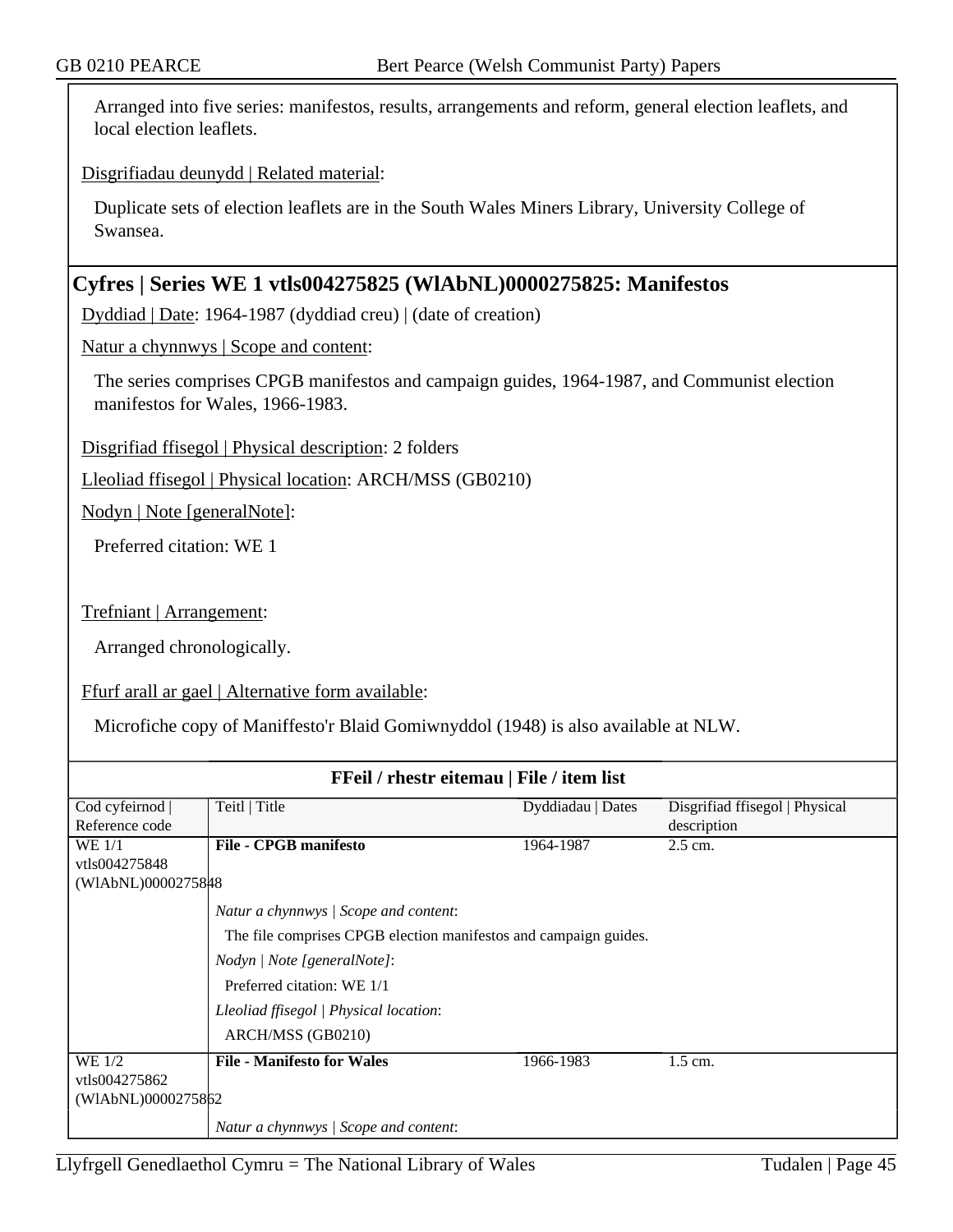The file comprises Communist election manifestos for Wales. *Nodyn | Note [generalNote]*: Preferred citation: WE 1/2 *Lleoliad ffisegol | Physical location*: ARCH/MSS (GB0210)

# **Cyfres | Series WE 2 vtls004275866 (WlAbNL)0000275866: Election results**

Dyddiad | Date: 1945-1995 (mainly 1960s and 1970s) (dyddiad creu) | (date of creation)

Natur a chynnwys | Scope and content:

The series comprises general election and local election results, mainly relating to the Communist Party candidates in South Wales, including newspaper cuttings, summaries of results, analysis and reports, 1945-1995, (mainly 1960s and 1970s).

Disgrifiad ffisegol | Physical description: 3 folders

Lleoliad ffisegol | Physical location: ARCH/MSS (GB0210)

Nodyn | Note [generalNote]:

Preferred citation: WE 2

Trefniant | Arrangement:

Arranged chronologically into three files.

| FFeil / rhestr eitemau   File / item list |                                        |                   |                                |
|-------------------------------------------|----------------------------------------|-------------------|--------------------------------|
| Cod cyfeirnod                             | Teitl   Title                          | Dyddiadau   Dates | Disgrifiad ffisegol   Physical |
| Reference code                            |                                        |                   | description                    |
| WE 2/1                                    | File - Election results, 1945-1969     | 1945-1969         | $2 \text{ cm}$ .               |
| vtls004275868                             |                                        |                   |                                |
| (WIAbNL)0000275868                        |                                        |                   |                                |
|                                           | Nodyn   Note [generalNote]:            |                   |                                |
|                                           | Preferred citation: WE 2/1             |                   |                                |
|                                           | Lleoliad ffisegol   Physical location: |                   |                                |
|                                           | ARCH/MSS (GB0210)                      |                   |                                |
| WE 2/2                                    | File - Election results, 1959-1974     | 1959-1974         | 2.5 cm.                        |
| vtls004275869                             |                                        |                   |                                |
| (WIAbNL)0000275869                        |                                        |                   |                                |
|                                           |                                        |                   |                                |
|                                           | Nodyn   Note [generalNote]:            |                   |                                |
|                                           | Preferred citation: WE 2/2             |                   |                                |
|                                           | Lleoliad ffisegol   Physical location: |                   |                                |
|                                           | ARCH/MSS (GB0210)                      |                   |                                |
| WE 2/3                                    | File - Election results, 1974-1995     | 1974-1995         | $2 \text{ cm}$ .               |
| vtls004275870                             |                                        |                   |                                |
| (WIAbNL)0000275870                        |                                        |                   |                                |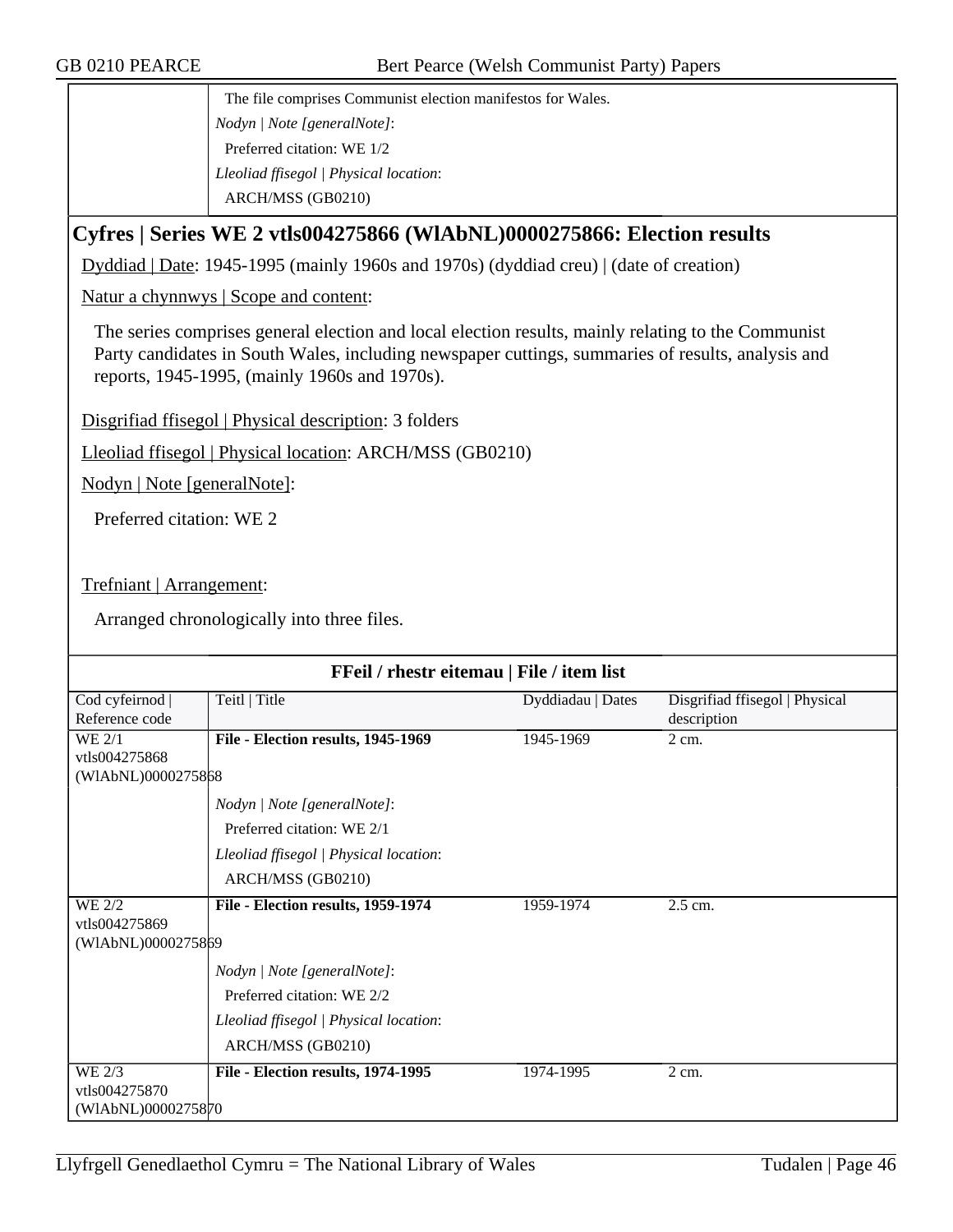*Nodyn | Note [generalNote]*: Preferred citation: WE 2/3 *Lleoliad ffisegol | Physical location*: ARCH/MSS (GB0210)

# **Cyfres | Series WE 3 vtls004275904 (WlAbNL)0000275904: Election reform and arrangements**

Dyddiad | Date: 1934-1996 (dyddiad creu) | (date of creation)

Natur a chynnwys | Scope and content:

The series comprises papers relating to electoral reform, 1964-1996, and to the election campaign arrangements of local and parliamentary elections, 1934-1987.

Disgrifiad ffisegol | Physical description: 4 folders

Lleoliad ffisegol | Physical location: ARCH/MSS (GB0210)

Nodyn | Note [generalNote]:

Preferred citation: WE 3

Trefniant | Arrangement:

Arranged into two files: election arrangements and electoral reform.

| FFeil / rhestr eitemau   File / item list |                                                                                                                                                                                                                                                                                                  |                   |                                |
|-------------------------------------------|--------------------------------------------------------------------------------------------------------------------------------------------------------------------------------------------------------------------------------------------------------------------------------------------------|-------------------|--------------------------------|
| Cod cyfeirnod                             | Teitl   Title                                                                                                                                                                                                                                                                                    | Dyddiadau   Dates | Disgrifiad ffisegol   Physical |
| Reference code                            |                                                                                                                                                                                                                                                                                                  |                   | description                    |
| WE 3/1                                    | <b>File - Election arrangements</b>                                                                                                                                                                                                                                                              | 1934-1987         | 3 folders; 11 cm.              |
| vtls004275924                             |                                                                                                                                                                                                                                                                                                  |                   |                                |
| (WIAbNL)0000275924                        |                                                                                                                                                                                                                                                                                                  |                   |                                |
|                                           | Natur a chynnwys / Scope and content:                                                                                                                                                                                                                                                            |                   |                                |
|                                           | The file comprises minutes of the Communist Party Great Britain political committee, guidelines for<br>canvassers, Welsh Executive Committee reports on parliamentary constituencies, election statements,<br>adoption of candidates, election leaflets, results, and correspondence, 1934-1987. |                   |                                |
|                                           | Nodyn   Note [generalNote]:                                                                                                                                                                                                                                                                      |                   |                                |
|                                           | Preferred citation: WE 3/1                                                                                                                                                                                                                                                                       |                   |                                |
|                                           | Lleoliad ffisegol   Physical location:                                                                                                                                                                                                                                                           |                   |                                |
|                                           | ARCH/MSS (GB0210)                                                                                                                                                                                                                                                                                |                   |                                |
| <b>WE 3/2</b>                             | <b>File - Electoral reform</b>                                                                                                                                                                                                                                                                   | 1964-1996         | $1 \text{ cm}$ .               |
| vtls004275927                             |                                                                                                                                                                                                                                                                                                  |                   |                                |
| (WIAbNL)0000275927                        |                                                                                                                                                                                                                                                                                                  |                   |                                |
|                                           | Natur a chynnwys / Scope and content:                                                                                                                                                                                                                                                            |                   |                                |
|                                           | The file comprises reports on electoral reform, 1964-1996.                                                                                                                                                                                                                                       |                   |                                |
|                                           | Nodyn   Note [generalNote]:                                                                                                                                                                                                                                                                      |                   |                                |
|                                           | Preferred citation: WE 3/2                                                                                                                                                                                                                                                                       |                   |                                |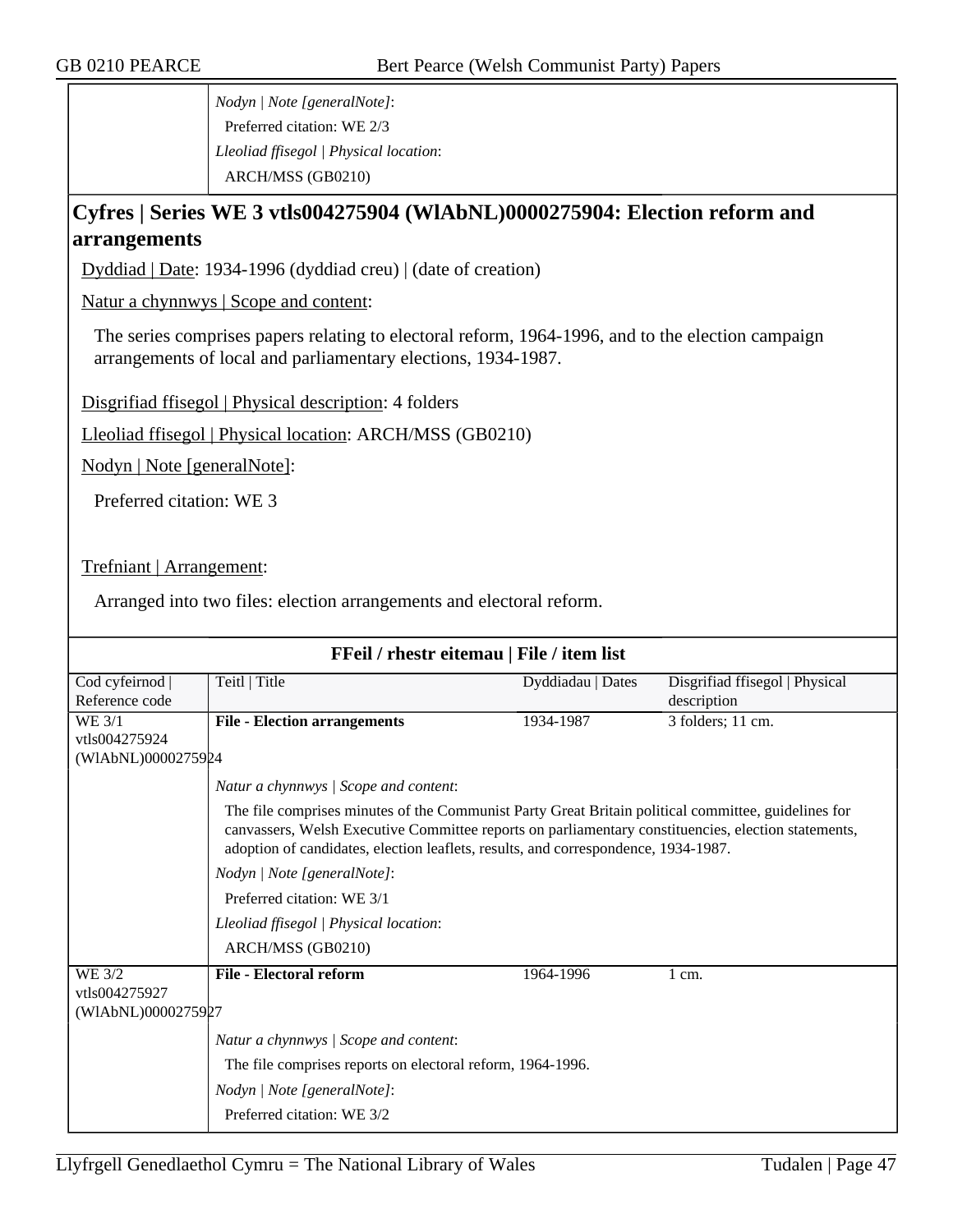*Lleoliad ffisegol | Physical location*: ARCH/MSS (GB0210)

## **Cyfres | Series WE 4 vtls004275937 (WlAbNL)0000275937: General election leaflets**

Dyddiad | Date: 1935-1989 (dyddiad creu) | (date of creation)

Natur a chynnwys | Scope and content:

The series comprises general election and by-election leaflets, 1935, 1955-1989, (mainly 1960s and 1970s), mainly relating to Communist Party candidates in South Wales. Where noted some files also include election results, and papers relating to the arrangements of the campaigns.

Disgrifiad ffisegol | Physical description: 13 folders.

Lleoliad ffisegol | Physical location: ARCH/MSS (GB0210)

Nodyn | Note [generalNote]:

Preferred citation: WE 4

Pwyntiau mynediad | Access points:

• Campaign literature -- Wales, South. (pwnc) | (subject)

Trefniant | Arrangement:

Arranged chronologically.

| FFeil / rhestr eitemau   File / item list |                                                                                                                                                    |                   |                                |
|-------------------------------------------|----------------------------------------------------------------------------------------------------------------------------------------------------|-------------------|--------------------------------|
| Cod cyfeirnod                             | Teitl   Title                                                                                                                                      | Dyddiadau   Dates | Disgrifiad ffisegol   Physical |
| Reference code                            |                                                                                                                                                    |                   | description                    |
| WE 4/1                                    | File - Leaflets, 1935                                                                                                                              | 1935              | $0.5$ cm.                      |
| vtls004275942                             |                                                                                                                                                    |                   |                                |
| (WIAbNL)0000275942                        |                                                                                                                                                    |                   |                                |
|                                           | Crëwr   Creator:                                                                                                                                   |                   |                                |
|                                           | Pollitt, Harry                                                                                                                                     |                   |                                |
|                                           | Natur a chynnwys / Scope and content:                                                                                                              |                   |                                |
|                                           | The file comprises election leaflets of Harry Pollitt, Communist candidate for Rhondda East, and D. R.<br>Grenfell the Labour candidate for Gower. |                   |                                |
|                                           | Nodyn   Note [generalNote]:                                                                                                                        |                   |                                |
|                                           | Preferred citation: WE 4/1                                                                                                                         |                   |                                |
|                                           | Lleoliad ffisegol   Physical location:                                                                                                             |                   |                                |
|                                           | ARCH/MSS (GB0210)                                                                                                                                  |                   |                                |
| WE 4/2                                    | File - Leaflets, 1955 and 1959                                                                                                                     | 1955, 1959        | 0.25 cm.                       |
| vtls004275946                             |                                                                                                                                                    |                   |                                |
| (WIAbNL)0000275946                        |                                                                                                                                                    |                   |                                |
|                                           | Crëwr   Creator:                                                                                                                                   |                   |                                |
|                                           | David, Jim                                                                                                                                         |                   |                                |
|                                           | Natur a chynnwys / Scope and content:                                                                                                              |                   |                                |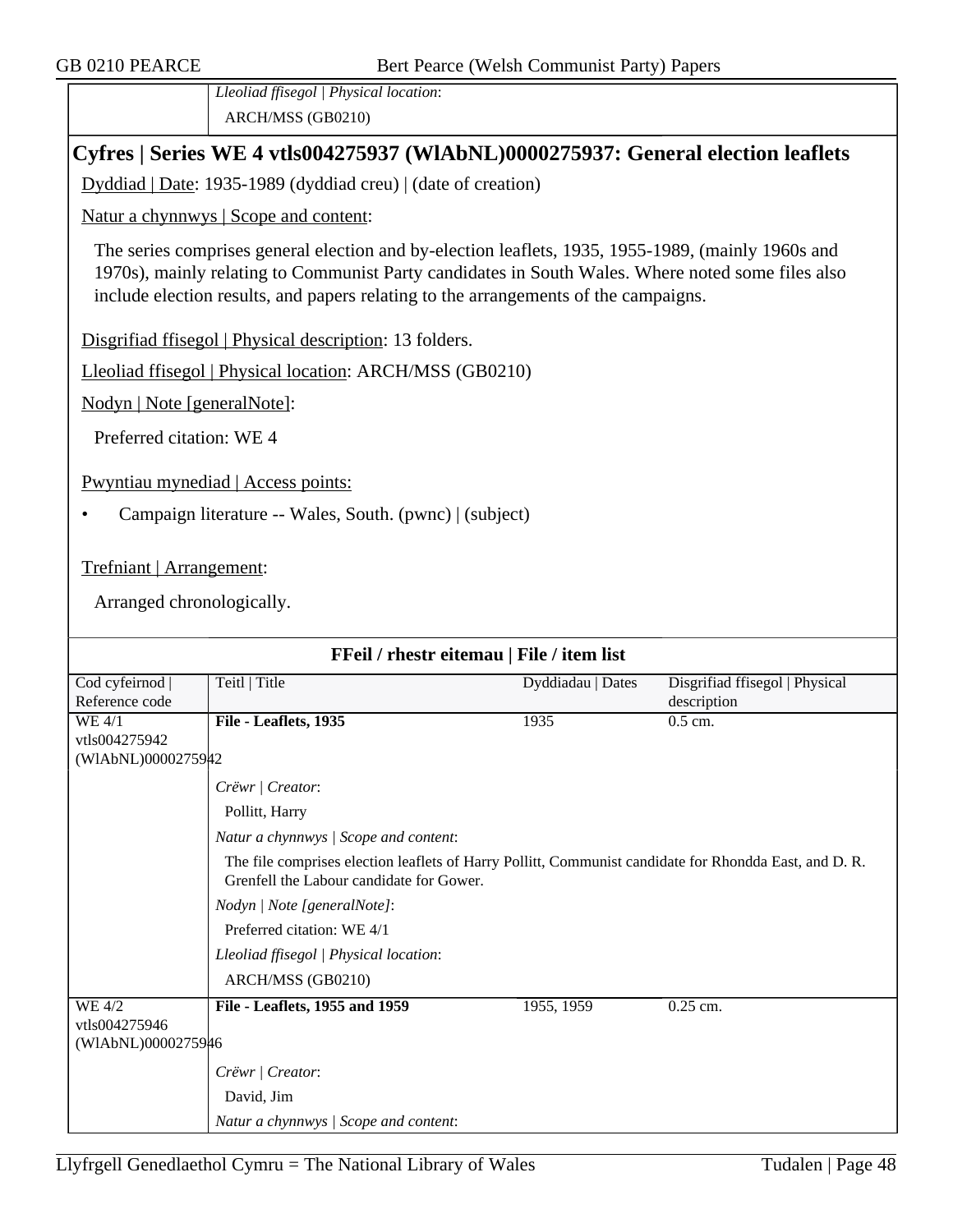|                                     | The file includes the election leaflets of Annie Powell, Communist candidate for Rhondda East and Jim<br>David, Communist candidate for Neath.                                                                                                                                        |                |                    |
|-------------------------------------|---------------------------------------------------------------------------------------------------------------------------------------------------------------------------------------------------------------------------------------------------------------------------------------|----------------|--------------------|
|                                     | Nodyn   Note [generalNote]:                                                                                                                                                                                                                                                           |                |                    |
|                                     | Preferred citation: WE 4/2                                                                                                                                                                                                                                                            |                |                    |
|                                     | Lleoliad ffisegol   Physical location:                                                                                                                                                                                                                                                |                |                    |
|                                     | ARCH/MSS (GB0210)                                                                                                                                                                                                                                                                     |                |                    |
| WE 4/3                              | <b>File - Undated leaflets</b>                                                                                                                                                                                                                                                        | [c. 1964]-1989 | $1.5$ cm.          |
| vtls004275953                       |                                                                                                                                                                                                                                                                                       |                |                    |
| (WIAbNL)0000275953                  |                                                                                                                                                                                                                                                                                       |                |                    |
|                                     | Natur a chynnwys / Scope and content:                                                                                                                                                                                                                                                 |                |                    |
|                                     | The file includes miscellaneous undated Communist Party leaflets, mainly relating to general elections in<br>Wales, c. 1964-1989.                                                                                                                                                     |                |                    |
|                                     | Nodyn   Note [generalNote]:                                                                                                                                                                                                                                                           |                |                    |
|                                     | Preferred citation: WE 4/3                                                                                                                                                                                                                                                            |                |                    |
|                                     | Lleoliad ffisegol   Physical location:                                                                                                                                                                                                                                                |                |                    |
|                                     | ARCH/MSS (GB0210)                                                                                                                                                                                                                                                                     |                |                    |
| $WE$ 4/4                            | File - Swansea East by-election                                                                                                                                                                                                                                                       | 1963           | $\overline{2}$ cm. |
| vtls004275964<br>(WIAbNL)0000275964 |                                                                                                                                                                                                                                                                                       |                |                    |
|                                     | Crëwr   Creator:                                                                                                                                                                                                                                                                      |                |                    |
|                                     | Pearce, Bert                                                                                                                                                                                                                                                                          |                |                    |
|                                     | Natur a chynnwys / Scope and content:                                                                                                                                                                                                                                                 |                |                    |
|                                     | The file comprises material relating to the Swansea East By-election, 28 March 1963, when Bert Pearce<br>was the Communist Party candidate, including election leaflets, speeches, press releases, reports, results,<br>election expenses, and other papers relating to the campaign. |                |                    |
|                                     | Nodyn   Note [generalNote]:                                                                                                                                                                                                                                                           |                |                    |
|                                     | Preferred citation: WE 4/4                                                                                                                                                                                                                                                            |                |                    |
|                                     | Lleoliad ffisegol   Physical location:                                                                                                                                                                                                                                                |                |                    |
|                                     | ARCH/MSS (GB0210)                                                                                                                                                                                                                                                                     |                |                    |
| WE 4/5                              | File - Leaflets, 1964                                                                                                                                                                                                                                                                 | 1964           | 3.5 cm.            |
| vtls004275968<br>(WIAbNL)0000275968 |                                                                                                                                                                                                                                                                                       |                |                    |
|                                     | Crëwr   Creator:                                                                                                                                                                                                                                                                      |                |                    |
|                                     | Hart, Julian Tudor                                                                                                                                                                                                                                                                    |                |                    |
|                                     | Natur a chynnwys / Scope and content:                                                                                                                                                                                                                                                 |                |                    |
|                                     | The file comprises material relating to the 1964 General Election, with election leaflets of Annie Powell                                                                                                                                                                             |                |                    |
|                                     | (Rhondda East), Jim David (Neath), Eddie Jones (Pontypool), Julian Tudor Hart (Aberavon) and Bob<br>Hitchon (Llanelli), and other papers relating to their campaigns.                                                                                                                 |                |                    |
|                                     | Nodyn   Note [generalNote]:                                                                                                                                                                                                                                                           |                |                    |
|                                     | Preferred citation: WE 4/5                                                                                                                                                                                                                                                            |                |                    |
|                                     | Lleoliad ffisegol   Physical location:                                                                                                                                                                                                                                                |                |                    |
|                                     | ARCH/MSS (GB0210)                                                                                                                                                                                                                                                                     |                |                    |
| <b>WE 4/6</b>                       | File - Leaflets, 1966                                                                                                                                                                                                                                                                 | 1966           | 3.5 cm.            |
| vtls004276018                       |                                                                                                                                                                                                                                                                                       |                |                    |
| (WIAbNL)0000276018                  |                                                                                                                                                                                                                                                                                       |                |                    |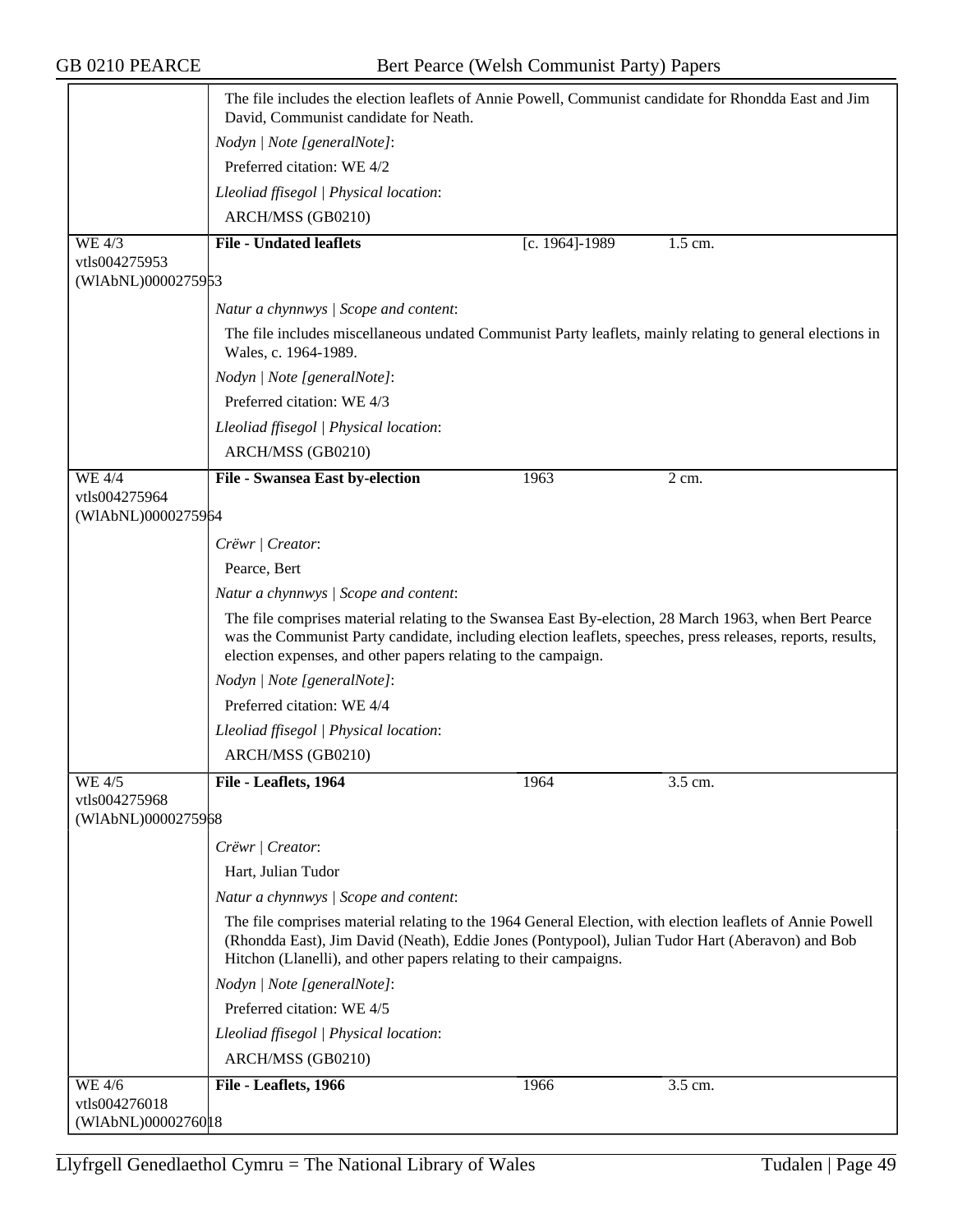|                                     | Crëwr   Creator:                                                                                                                                                                                                                                                                                                                                                          |  |  |  |
|-------------------------------------|---------------------------------------------------------------------------------------------------------------------------------------------------------------------------------------------------------------------------------------------------------------------------------------------------------------------------------------------------------------------------|--|--|--|
|                                     | David, Jim                                                                                                                                                                                                                                                                                                                                                                |  |  |  |
|                                     | Natur a chynnwys / Scope and content:                                                                                                                                                                                                                                                                                                                                     |  |  |  |
|                                     | The file comprises material relating to the 1966 General Election, with election leaflets of Alistair Wilson<br>(Aberdare), Jim David (Neath), Julian Tudor Hart (Aberavon), Arthur True (Rhondda West), Bill Jones<br>(Swansea East), Eddie Jones (Pontypool), Annie Powell (Rhondda East), and Bob Hitchon (Llanelli), and<br>other papers relating to their campaigns. |  |  |  |
|                                     | Nodyn   Note [generalNote]:                                                                                                                                                                                                                                                                                                                                               |  |  |  |
|                                     | Preferred citation: WE 4/6                                                                                                                                                                                                                                                                                                                                                |  |  |  |
|                                     | Lleoliad ffisegol   Physical location:                                                                                                                                                                                                                                                                                                                                    |  |  |  |
|                                     | ARCH/MSS (GB0210)                                                                                                                                                                                                                                                                                                                                                         |  |  |  |
| <b>WE 4/7</b>                       | File - Rhondda West by-election<br>1967<br>$1 \text{ cm}$ .                                                                                                                                                                                                                                                                                                               |  |  |  |
| vtls004276023<br>(WIAbNL)0000276023 |                                                                                                                                                                                                                                                                                                                                                                           |  |  |  |
|                                     | Crëwr   Creator:                                                                                                                                                                                                                                                                                                                                                          |  |  |  |
|                                     | True, Arthur                                                                                                                                                                                                                                                                                                                                                              |  |  |  |
|                                     | Natur a chynnwys / Scope and content:                                                                                                                                                                                                                                                                                                                                     |  |  |  |
|                                     | The file comprises material relating to the Rhondda West By-election, 9 March 1967, when Arthur True<br>was the Communist Party candidate, including election leaflets and other papers relating to the campaign.                                                                                                                                                         |  |  |  |
|                                     | Nodyn   Note [generalNote]:                                                                                                                                                                                                                                                                                                                                               |  |  |  |
|                                     | Preferred citation: WE 4/7                                                                                                                                                                                                                                                                                                                                                |  |  |  |
|                                     | Lleoliad ffisegol   Physical location:                                                                                                                                                                                                                                                                                                                                    |  |  |  |
|                                     | ARCH/MSS (GB0210)                                                                                                                                                                                                                                                                                                                                                         |  |  |  |
| <b>WE 4/8</b>                       | File - Leaflets, 1970<br>1970<br>1.5 cm.                                                                                                                                                                                                                                                                                                                                  |  |  |  |
| vtls004276035                       |                                                                                                                                                                                                                                                                                                                                                                           |  |  |  |
| (WIAbNL)0000276085                  |                                                                                                                                                                                                                                                                                                                                                                           |  |  |  |
|                                     | Crëwr   Creator:                                                                                                                                                                                                                                                                                                                                                          |  |  |  |
|                                     | Hart, Julian Tudor                                                                                                                                                                                                                                                                                                                                                        |  |  |  |
|                                     | Natur a chynnwys / Scope and content:                                                                                                                                                                                                                                                                                                                                     |  |  |  |
|                                     | The file comprises material relating to the 1970 General Election, with election leaflets of Dr Tudor Hart<br>(Aberafan), Alistair Wilson (Aberdare), Arthur Jones (Rhondda East), Bert Pearce (Neath), Arthur True<br>(Rhondda West), Brian Wilkinson (Pontypool) and other papers relating to their campaigns.                                                          |  |  |  |
|                                     | Nodyn   Note [generalNote]:                                                                                                                                                                                                                                                                                                                                               |  |  |  |
|                                     | Preferred citation: WE 4/8                                                                                                                                                                                                                                                                                                                                                |  |  |  |
|                                     | Lleoliad ffisegol   Physical location:                                                                                                                                                                                                                                                                                                                                    |  |  |  |
|                                     | ARCH/MSS (GB0210)                                                                                                                                                                                                                                                                                                                                                         |  |  |  |
| WE 4/9                              | <b>File - Merthyr By-election</b><br>0.25 cm.<br>1972                                                                                                                                                                                                                                                                                                                     |  |  |  |
| vtls004276042<br>(WIAbNL)0000276042 |                                                                                                                                                                                                                                                                                                                                                                           |  |  |  |
|                                     | Crëwr   Creator:                                                                                                                                                                                                                                                                                                                                                          |  |  |  |
|                                     | Jones, Arthur                                                                                                                                                                                                                                                                                                                                                             |  |  |  |
|                                     | Natur a chynnwys / Scope and content:                                                                                                                                                                                                                                                                                                                                     |  |  |  |
|                                     | The file consists of election leaflets of Arthur Jones, Communist candidate in the Merthyr By-election, 13<br>April 1972.                                                                                                                                                                                                                                                 |  |  |  |
|                                     | Nodyn   Note [generalNote]:                                                                                                                                                                                                                                                                                                                                               |  |  |  |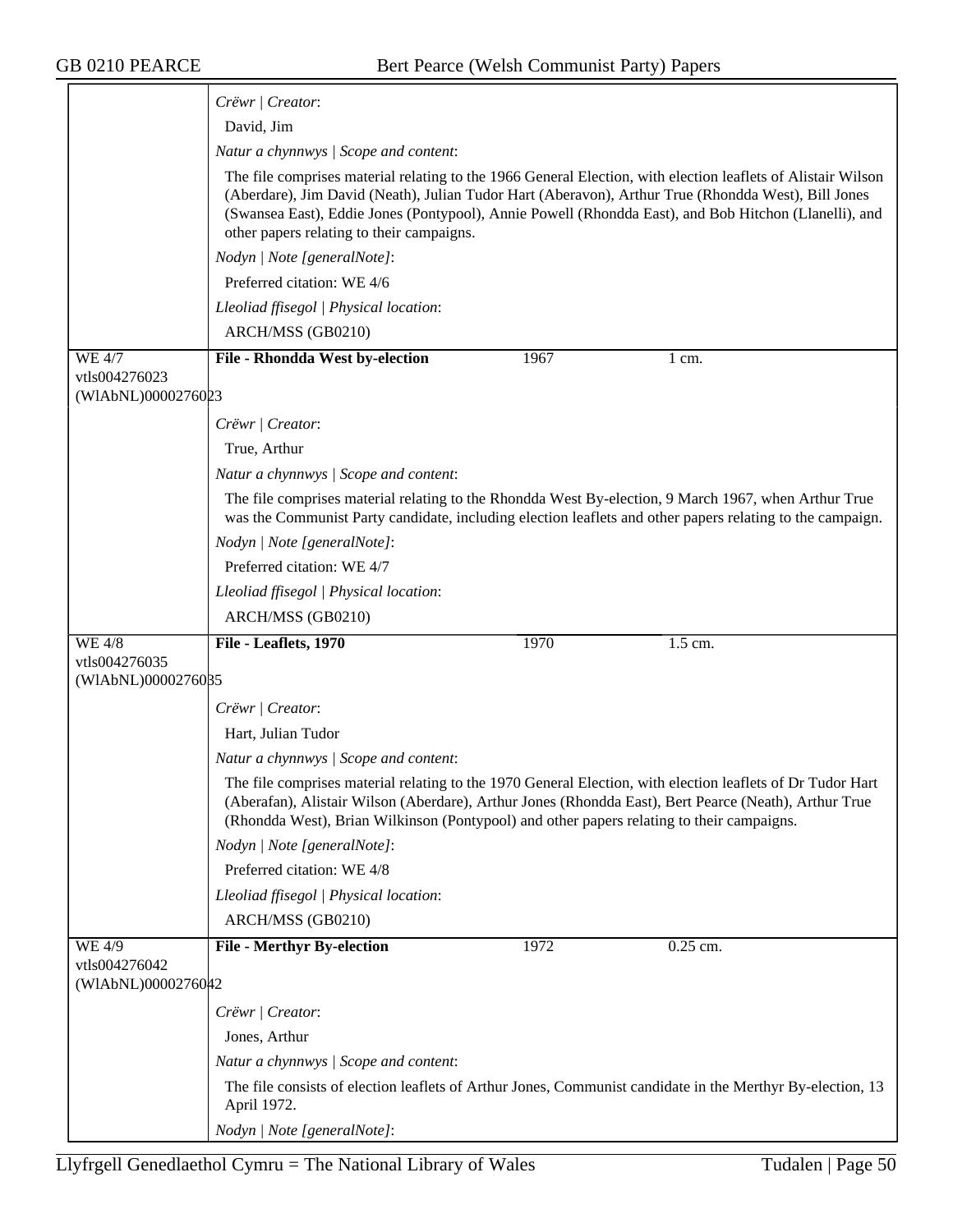|                                     | Preferred citation: WE 4/9                                                                                                                                                                                                                                                                                                                                                                         |      |                                                                                                     |  |  |
|-------------------------------------|----------------------------------------------------------------------------------------------------------------------------------------------------------------------------------------------------------------------------------------------------------------------------------------------------------------------------------------------------------------------------------------------------|------|-----------------------------------------------------------------------------------------------------|--|--|
|                                     | Lleoliad ffisegol   Physical location:                                                                                                                                                                                                                                                                                                                                                             |      |                                                                                                     |  |  |
|                                     | ARCH/MSS (GB0210)                                                                                                                                                                                                                                                                                                                                                                                  |      |                                                                                                     |  |  |
| <b>WE 4/10</b>                      | File - Leaflets, February 1974                                                                                                                                                                                                                                                                                                                                                                     | 1974 | 0.5 cm.                                                                                             |  |  |
| vtls004276046<br>(WIAbNL)0000276046 |                                                                                                                                                                                                                                                                                                                                                                                                    |      |                                                                                                     |  |  |
|                                     | Crëwr   Creator:                                                                                                                                                                                                                                                                                                                                                                                   |      |                                                                                                     |  |  |
|                                     | Williams, Graham                                                                                                                                                                                                                                                                                                                                                                                   |      |                                                                                                     |  |  |
|                                     |                                                                                                                                                                                                                                                                                                                                                                                                    |      |                                                                                                     |  |  |
|                                     | Natur a chynnwys / Scope and content:                                                                                                                                                                                                                                                                                                                                                              |      |                                                                                                     |  |  |
|                                     | The file comprises material relating to the February 1974 General Election, with election leaflets of<br>relating to the Communist Party campaigns.                                                                                                                                                                                                                                                |      | Arthur Jones (Merthyr Tydfil), Arthur True (Rhondda), Graham Williams (Pontypool), and other papers |  |  |
|                                     | Nodyn   Note [generalNote]:                                                                                                                                                                                                                                                                                                                                                                        |      |                                                                                                     |  |  |
|                                     | Preferred citation: WE 4/10                                                                                                                                                                                                                                                                                                                                                                        |      |                                                                                                     |  |  |
|                                     | Lleoliad ffisegol   Physical location:                                                                                                                                                                                                                                                                                                                                                             |      |                                                                                                     |  |  |
|                                     | ARCH/MSS (GB0210)                                                                                                                                                                                                                                                                                                                                                                                  |      |                                                                                                     |  |  |
| WE 4/11                             | File - Leaflets, October 1974                                                                                                                                                                                                                                                                                                                                                                      | 1974 | $0.25$ cm.                                                                                          |  |  |
| vtls004276050                       |                                                                                                                                                                                                                                                                                                                                                                                                    |      |                                                                                                     |  |  |
| (WIAbNL)0000276050                  |                                                                                                                                                                                                                                                                                                                                                                                                    |      |                                                                                                     |  |  |
|                                     | Crëwr   Creator:                                                                                                                                                                                                                                                                                                                                                                                   |      |                                                                                                     |  |  |
|                                     | Roberts, Tom ca. 1937                                                                                                                                                                                                                                                                                                                                                                              |      |                                                                                                     |  |  |
|                                     | Natur a chynnwys / Scope and content:                                                                                                                                                                                                                                                                                                                                                              |      |                                                                                                     |  |  |
|                                     | The file comprises material relating to the October 1974 General Election, with election leaflets of Tom<br>Roberts (Merthyr Tydfil) and Arthur True (Rhondda), and other papers relating to the Communist Party<br>campaigns.                                                                                                                                                                     |      |                                                                                                     |  |  |
|                                     | Nodyn   Note [generalNote]:                                                                                                                                                                                                                                                                                                                                                                        |      |                                                                                                     |  |  |
|                                     | Preferred citation: WE 4/11                                                                                                                                                                                                                                                                                                                                                                        |      |                                                                                                     |  |  |
|                                     | Lleoliad ffisegol   Physical location:                                                                                                                                                                                                                                                                                                                                                             |      |                                                                                                     |  |  |
|                                     | ARCH/MSS (GB0210)                                                                                                                                                                                                                                                                                                                                                                                  |      |                                                                                                     |  |  |
| WE 4/12                             | File - Leaflets, 1979                                                                                                                                                                                                                                                                                                                                                                              | 1979 | 1.5 cm.                                                                                             |  |  |
| vtls004276063<br>(WIAbNL)0000276063 |                                                                                                                                                                                                                                                                                                                                                                                                    |      |                                                                                                     |  |  |
|                                     | Crëwr   Creator:                                                                                                                                                                                                                                                                                                                                                                                   |      |                                                                                                     |  |  |
|                                     | Dennett, Chris, ca. 1944                                                                                                                                                                                                                                                                                                                                                                           |      |                                                                                                     |  |  |
|                                     | Natur a chynnwys / Scope and content:                                                                                                                                                                                                                                                                                                                                                              |      |                                                                                                     |  |  |
|                                     | The file comprises material relating to the 1979 General Election, with the Communist Party election<br>leaflets of Chris Dennett (Merthyr Tydfil), Richard Spencer (Cardiff South East), Gerald Rowden<br>(Aberavon), Arthur True (Rhondda), Bob Hitchon (Llanelli), Bill Jones (Swansea East), Mary Winter<br>(Aberdare), Glyn Davies (East Flint) and other papers relating to their campaigns. |      |                                                                                                     |  |  |
|                                     | Nodyn   Note [generalNote]:                                                                                                                                                                                                                                                                                                                                                                        |      |                                                                                                     |  |  |
|                                     | Preferred citation: WE 4/12                                                                                                                                                                                                                                                                                                                                                                        |      |                                                                                                     |  |  |
|                                     | Lleoliad ffisegol   Physical location:                                                                                                                                                                                                                                                                                                                                                             |      |                                                                                                     |  |  |
|                                     | ARCH/MSS (GB0210)                                                                                                                                                                                                                                                                                                                                                                                  |      |                                                                                                     |  |  |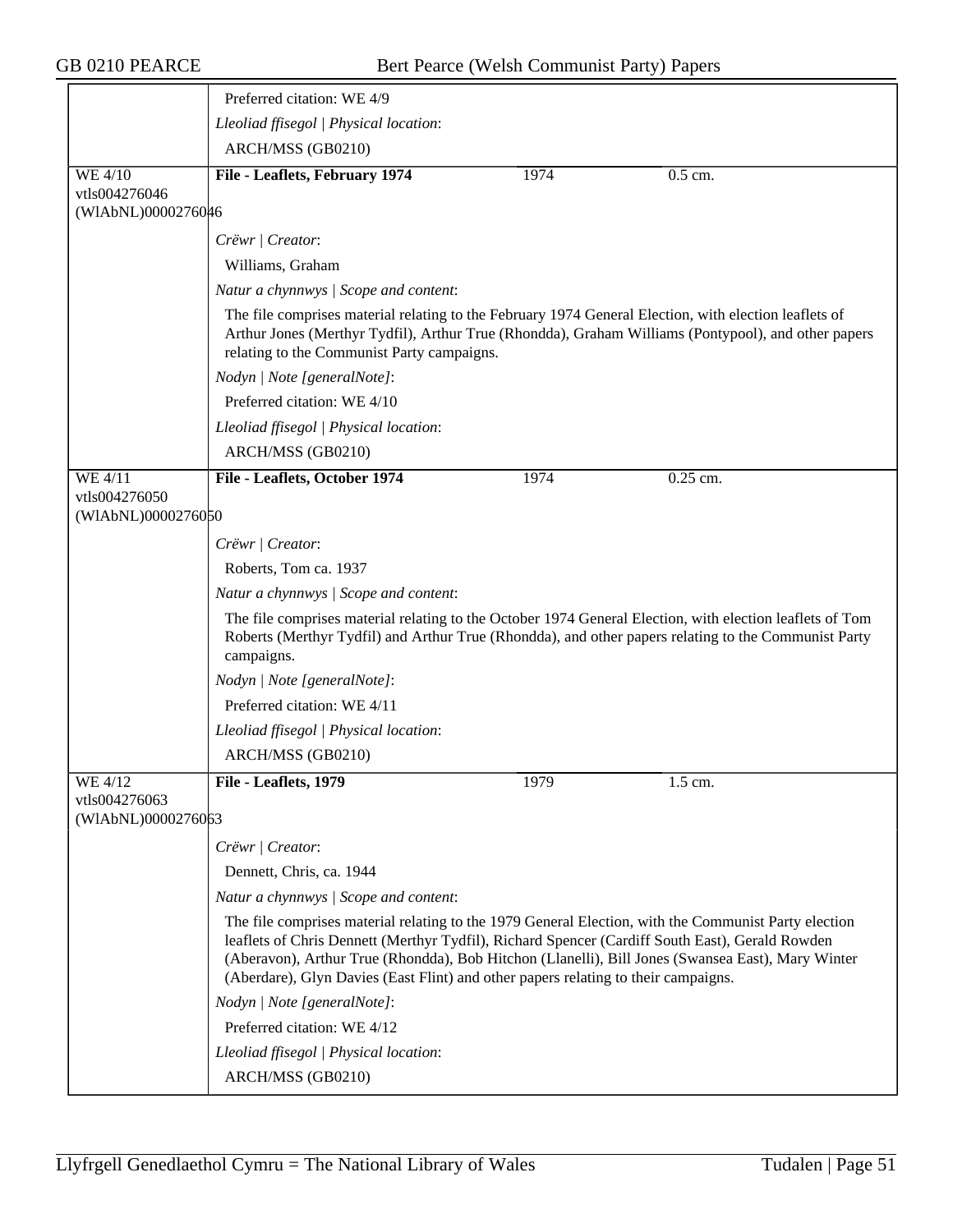| WE 4/13            | <b>File - Leaflets, 1983-1989</b>                                                                                                                                                                                                                                                                                                         | 1983, 1984, 1989 | $0.5$ cm. |
|--------------------|-------------------------------------------------------------------------------------------------------------------------------------------------------------------------------------------------------------------------------------------------------------------------------------------------------------------------------------------|------------------|-----------|
| vtls004276074      |                                                                                                                                                                                                                                                                                                                                           |                  |           |
| (WIAbNL)0000276074 |                                                                                                                                                                                                                                                                                                                                           |                  |           |
|                    | Crëwr   Creator:                                                                                                                                                                                                                                                                                                                          |                  |           |
|                    | Richards, David                                                                                                                                                                                                                                                                                                                           |                  |           |
|                    | Natur a chynnwys / Scope and content:                                                                                                                                                                                                                                                                                                     |                  |           |
|                    | The file comprises election leaflets of Communist Party candidates, namely Arthur True (Rhondda) and<br>Bill Jones (Swansea East) in the 1983 General Election; Mary Winter in the Cwm Cynon By-election, 3<br>May 1984; David Richards in the Pontypridd By-election, 23 February 1989, and other papers relating to<br>their campaigns. |                  |           |
|                    | Nodyn / Note [generalNote]:                                                                                                                                                                                                                                                                                                               |                  |           |
|                    | Preferred citation: WE 4/13                                                                                                                                                                                                                                                                                                               |                  |           |
|                    | Lleoliad ffisegol   Physical location:                                                                                                                                                                                                                                                                                                    |                  |           |
|                    | ARCH/MSS (GB0210)                                                                                                                                                                                                                                                                                                                         |                  |           |

### **Cyfres | Series WE 5 vtls004276160 (WlAbNL)0000276160: Local election leaflets**

Dyddiad | Date: 1946-1992 (dyddiad creu) | (date of creation)

Natur a chynnwys | Scope and content:

The series comprises local election leaflets, 1946-1947, c.1950-1992, (with gaps, mainly 1960s and 1970s), relating to Communist Party candidates in South Wales. Files WE 5/3-22 also include election results, and papers relating to the arrangements of the campaigns.

Disgrifiad ffisegol | Physical description: 29 folders.

Lleoliad ffisegol | Physical location: ARCH/MSS (GB0210)

Nodyn | Note [generalNote]:

Preferred citation: WE 5

Pwyntiau mynediad | Access points:

- Women in politics -- Wales, South. (pwnc) | (subject)
- Women political candidates -- Wales. (pwnc) | (subject)
- Campaign literature -- Wales, South. (pwnc) | (subject)
- Local elections -- Wales, South (pwnc) | (subject)
- Wales. (lle) | (place)

Trefniant | Arrangement:

Arranged chronologically.

| FFeil / rhestr eitemau   File / item list |                        |                   |                                |  |
|-------------------------------------------|------------------------|-------------------|--------------------------------|--|
| $\text{Cod}$ cyfeirnod $\vert$            | Teitl   Title          | Dyddiadau   Dates | Disgrifiad ffisegol   Physical |  |
| Reference code                            |                        |                   | description                    |  |
| WE 5/1                                    | <b>File - Leaflets</b> | 1946-1947         | 2 items                        |  |
| vtls004276192                             |                        |                   |                                |  |
| (WIAbNL)0000276192                        |                        |                   |                                |  |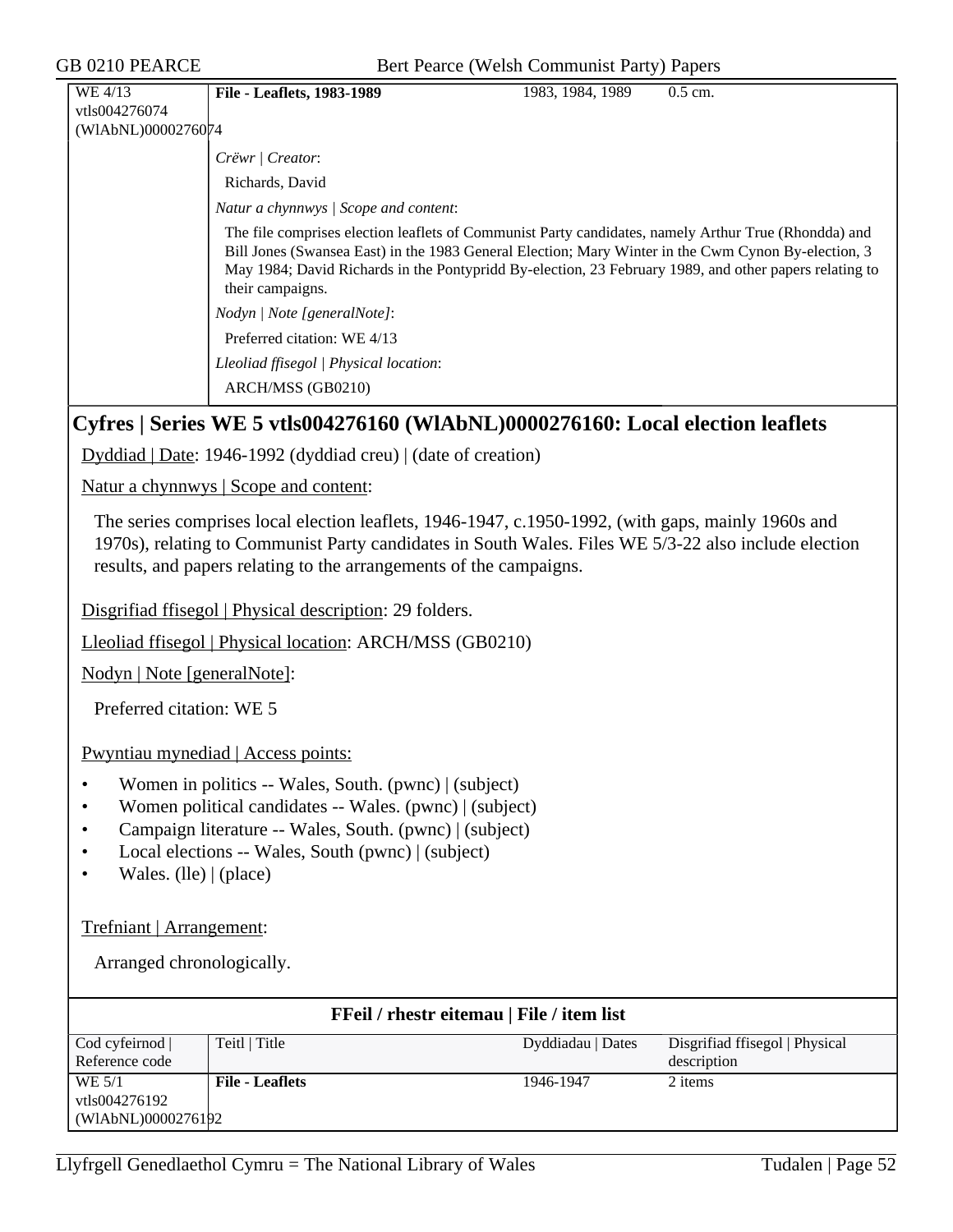|                                     | Natur a chynnwys / Scope and content:                                                                                  |                |         |
|-------------------------------------|------------------------------------------------------------------------------------------------------------------------|----------------|---------|
|                                     | The file comprises election leaflets of Elwyn Davies and Idris Williams, Communist candidates for the<br>Dowlais ward. |                |         |
|                                     | Nodyn   Note [generalNote]:                                                                                            |                |         |
|                                     | Preferred citation: WE 5/1                                                                                             |                |         |
|                                     |                                                                                                                        |                |         |
|                                     | Lleoliad ffisegol   Physical location:                                                                                 |                |         |
|                                     | ARCH/MSS (GB0210)                                                                                                      |                |         |
| <b>WE 5/2</b><br>vtls004276199      | <b>File - Undated leaflets</b>                                                                                         | [c. 1950]-1990 | 1.5 cm. |
| (WIAbNL)0000276199                  |                                                                                                                        |                |         |
|                                     | Nodyn   Note [generalNote]:                                                                                            |                |         |
|                                     | Preferred citation: WE 5/2                                                                                             |                |         |
|                                     | Lleoliad ffisegol   Physical location:                                                                                 |                |         |
|                                     | ARCH/MSS (GB0210)                                                                                                      |                |         |
| WE 5/3                              | <b>File - Leaflets</b>                                                                                                 | 1952-1954      | 0.5 cm. |
| vtls004276209<br>(WIAbNL)0000276209 |                                                                                                                        |                |         |
|                                     | Nodyn   Note [generalNote]:                                                                                            |                |         |
|                                     | Preferred citation: WE 5/3                                                                                             |                |         |
|                                     | Lleoliad ffisegol   Physical location:                                                                                 |                |         |
|                                     | ARCH/MSS (GB0210)                                                                                                      |                |         |
| <b>WE 5/4</b>                       | <b>File - Leaflets</b>                                                                                                 | 1955           | 1 cm.   |
| vtls004276210                       |                                                                                                                        |                |         |
| (WIAbNL)0000276210                  |                                                                                                                        |                |         |
|                                     | Nodyn   Note [generalNote]:                                                                                            |                |         |
|                                     | Preferred citation: WE 5/4                                                                                             |                |         |
|                                     | Lleoliad ffisegol   Physical location:                                                                                 |                |         |
|                                     | ARCH/MSS (GB0210)                                                                                                      |                |         |
| <b>WE 5/5</b><br>vtls004276215      | <b>File - Leaflets</b>                                                                                                 | 1956           | 0.5 cm. |
| (WIAbNL)00002762 15                 |                                                                                                                        |                |         |
|                                     | Nodyn   Note [generalNote]:                                                                                            |                |         |
|                                     | Preferred citation: WE 5/5                                                                                             |                |         |
|                                     | Lleoliad ffisegol   Physical location:                                                                                 |                |         |
|                                     | ARCH/MSS (GB0210)                                                                                                      |                |         |
| WE 5/6                              | <b>File - Leaflets</b>                                                                                                 | 1957           | 0.5 cm. |
| vtls004276217<br>(WIAbNL)0000276217 |                                                                                                                        |                |         |
|                                     |                                                                                                                        |                |         |
|                                     | Nodyn   Note [generalNote]:                                                                                            |                |         |
|                                     | Preferred citation: WE 5/6                                                                                             |                |         |
|                                     | Lleoliad ffisegol   Physical location:                                                                                 |                |         |
|                                     | ARCH/MSS (GB0210)                                                                                                      |                |         |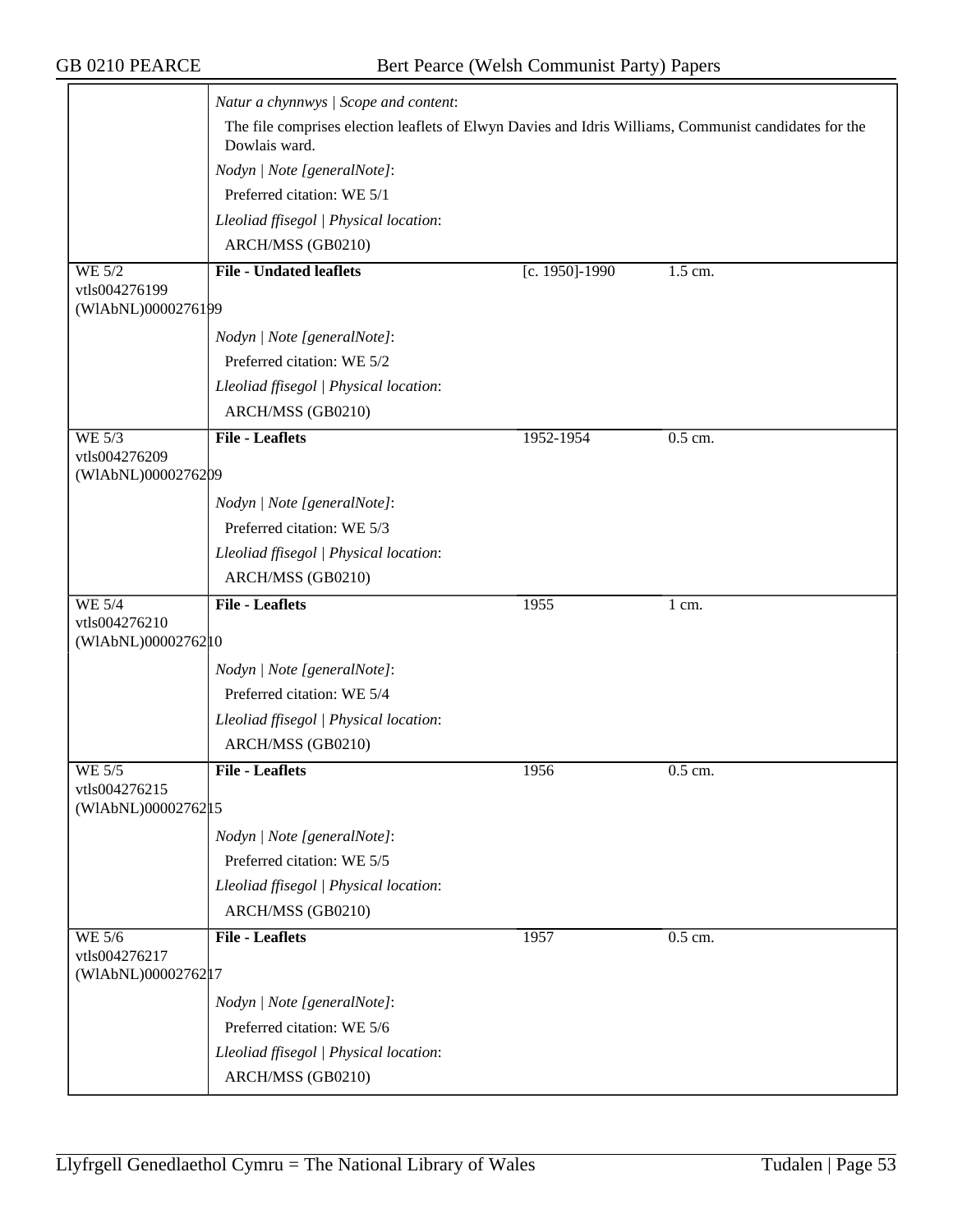| GB 0210 PEARCE                                        | Bert Pearce (Welsh Communist Party) Papers |      |           |  |  |
|-------------------------------------------------------|--------------------------------------------|------|-----------|--|--|
| <b>WE 5/7</b><br>vtls004276218<br>(WIAbNL)00002762 18 | <b>File - Leaflets</b>                     | 1958 | 0.5 cm.   |  |  |
|                                                       |                                            |      |           |  |  |
|                                                       | Nodyn   Note [generalNote]:                |      |           |  |  |
|                                                       | Preferred citation: WE 5/7                 |      |           |  |  |
|                                                       | Lleoliad ffisegol   Physical location:     |      |           |  |  |
|                                                       | ARCH/MSS (GB0210)                          |      |           |  |  |
| <b>WE 5/8</b><br>vtls004276221                        | <b>File - Leaflets</b>                     | 1959 | $0.5$ cm. |  |  |
| (WIAbNL)0000276221                                    |                                            |      |           |  |  |
|                                                       | Nodyn   Note [generalNote]:                |      |           |  |  |
|                                                       | Preferred citation: WE 5/8                 |      |           |  |  |
|                                                       | Lleoliad ffisegol   Physical location:     |      |           |  |  |
|                                                       | ARCH/MSS (GB0210)                          |      |           |  |  |
| <b>WE 5/9</b>                                         | <b>File - Leaflets</b>                     | 1960 | 1.5 cm.   |  |  |
| vtls004276232<br>(WIAbNL)0000276232                   |                                            |      |           |  |  |
|                                                       | Nodyn   Note [generalNote]:                |      |           |  |  |
|                                                       | Preferred citation: WE 5/9                 |      |           |  |  |
|                                                       | Lleoliad ffisegol   Physical location:     |      |           |  |  |
|                                                       | ARCH/MSS (GB0210)                          |      |           |  |  |
| <b>WE 5/10</b><br>vtls004276233<br>(WIAbNL)0000276233 | <b>File - Leaflets</b>                     | 1961 | 2 cm.     |  |  |
|                                                       | Nodyn   Note [generalNote]:                |      |           |  |  |
|                                                       | Preferred citation: WE 5/10                |      |           |  |  |
|                                                       | Lleoliad ffisegol   Physical location:     |      |           |  |  |
|                                                       | ARCH/MSS (GB0210)                          |      |           |  |  |
| WE 5/11                                               | <b>File - Leaflets</b>                     | 1962 | 1.5 cm.   |  |  |
| vtls004276252                                         |                                            |      |           |  |  |
| (WIAbNL)0000276252                                    |                                            |      |           |  |  |
|                                                       | Nodyn   Note [generalNote]:                |      |           |  |  |
|                                                       | Preferred citation: WE 5/11                |      |           |  |  |
|                                                       | Lleoliad ffisegol   Physical location:     |      |           |  |  |
|                                                       | ARCH/MSS (GB0210)                          |      |           |  |  |
| <b>WE 5/12</b><br>vtls004276259<br>(WIAbNL)0000276259 | <b>File - Leaflets</b>                     | 1963 | 1 cm.     |  |  |
|                                                       |                                            |      |           |  |  |
|                                                       | Nodyn   Note [generalNote]:                |      |           |  |  |
|                                                       | Preferred citation: WE 5/12                |      |           |  |  |
|                                                       | Lleoliad ffisegol   Physical location:     |      |           |  |  |
|                                                       | ARCH/MSS (GB0210)                          |      |           |  |  |
| WE 5/13<br>vtls004276271<br>(WIAbNL)0000276271        | <b>File - Leaflets</b>                     | 1964 | 1.5 cm.   |  |  |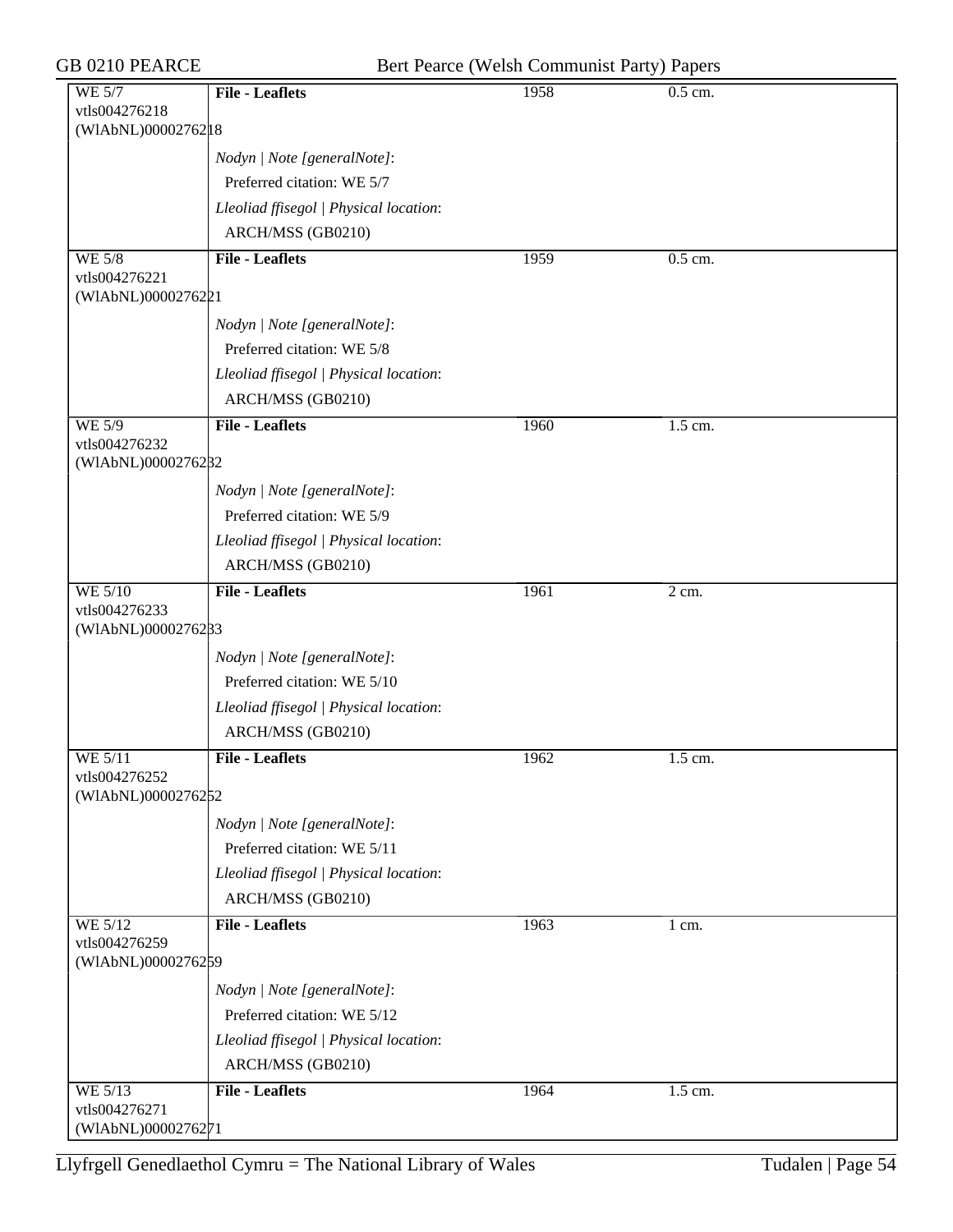|                                     | Nodyn   Note [generalNote]:            |      |                  |  |
|-------------------------------------|----------------------------------------|------|------------------|--|
|                                     | Preferred citation: WE 5/13            |      |                  |  |
|                                     | Lleoliad ffisegol   Physical location: |      |                  |  |
|                                     | ARCH/MSS (GB0210)                      |      |                  |  |
| <b>WE 5/14</b>                      | <b>File - Leaflets</b>                 | 1965 | $1 \text{ cm}$ . |  |
| vtls004276274                       |                                        |      |                  |  |
| (WIAbNL)0000276274                  |                                        |      |                  |  |
|                                     | Nodyn   Note [generalNote]:            |      |                  |  |
|                                     | Preferred citation: WE 5/14            |      |                  |  |
|                                     | Lleoliad ffisegol   Physical location: |      |                  |  |
|                                     | ARCH/MSS (GB0210)                      |      |                  |  |
| <b>WE 5/15</b>                      | <b>File - Leaflets</b>                 | 1966 | 1 cm.            |  |
| vtls004276281<br>(WIAbNL)0000276281 |                                        |      |                  |  |
|                                     |                                        |      |                  |  |
|                                     | Nodyn   Note [generalNote]:            |      |                  |  |
|                                     | Preferred citation: WE 5/15            |      |                  |  |
|                                     | Lleoliad ffisegol   Physical location: |      |                  |  |
|                                     | ARCH/MSS (GB0210)                      |      |                  |  |
| WE 5/16                             | <b>File - Leaflets</b>                 | 1967 | $2$ cm.          |  |
| vtls004276292<br>(WIAbNL)0000276292 |                                        |      |                  |  |
|                                     | Nodyn   Note [generalNote]:            |      |                  |  |
|                                     | Preferred citation: WE 5/16            |      |                  |  |
|                                     | Lleoliad ffisegol   Physical location: |      |                  |  |
|                                     | ARCH/MSS (GB0210)                      |      |                  |  |
|                                     | <b>File - Leaflets</b>                 |      |                  |  |
| <b>WE 5/17</b><br>vtls004276306     |                                        | 1968 | 0.5 cm.          |  |
| (WIAbNL)0000276306                  |                                        |      |                  |  |
|                                     | Nodyn   Note [generalNote]:            |      |                  |  |
|                                     | Preferred citation: WE 5/17            |      |                  |  |
|                                     | Lleoliad ffisegol   Physical location: |      |                  |  |
|                                     | ARCH/MSS (GB0210)                      |      |                  |  |
|                                     | <b>File - Leaflets</b>                 |      |                  |  |
| <b>WE 5/18</b><br>vtls004276313     |                                        | 1969 | $0.5$ cm.        |  |
| (WIAbNL)0000276313                  |                                        |      |                  |  |
|                                     | Nodyn   Note [generalNote]:            |      |                  |  |
|                                     | Preferred citation: WE 5/18            |      |                  |  |
|                                     | Lleoliad ffisegol   Physical location: |      |                  |  |
|                                     | ARCH/MSS (GB0210)                      |      |                  |  |
| WE 5/19                             | <b>File - Leaflets</b>                 | 1970 | 2 cm.            |  |
| vtls004276318                       |                                        |      |                  |  |
| (WIAbNL)0000276318                  |                                        |      |                  |  |
|                                     | Nodyn   Note [generalNote]:            |      |                  |  |
|                                     | Preferred citation: WE 5/19            |      |                  |  |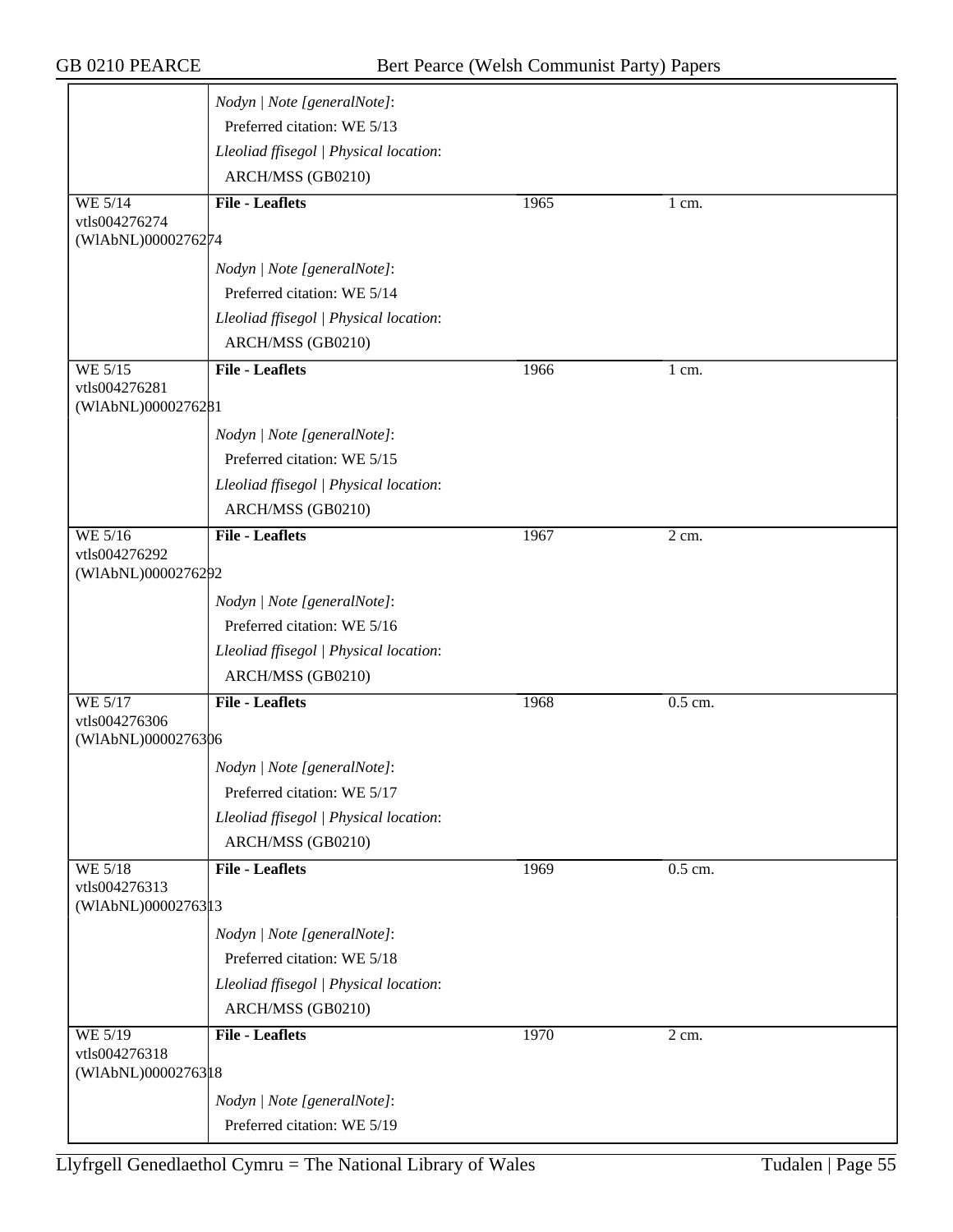|                                     | Lleoliad ffisegol   Physical location: |           |         |
|-------------------------------------|----------------------------------------|-----------|---------|
|                                     | ARCH/MSS (GB0210)                      |           |         |
| WE 5/20                             | <b>File - Leaflets</b>                 | 1971      | 1 cm.   |
| vtls004276323<br>(WIAbNL)0000276323 |                                        |           |         |
|                                     | Nodyn   Note [generalNote]:            |           |         |
|                                     | Preferred citation: WE 5/20            |           |         |
|                                     | Lleoliad ffisegol   Physical location: |           |         |
|                                     | ARCH/MSS (GB0210)                      |           |         |
| WE 5/21                             | <b>File - Leaflets</b>                 | 1972      | 0.5 cm. |
| vtls004276325                       |                                        |           |         |
| (WIAbNL)0000276325                  |                                        |           |         |
|                                     | Nodyn   Note [generalNote]:            |           |         |
|                                     | Preferred citation: WE 5/21            |           |         |
|                                     | Lleoliad ffisegol   Physical location: |           |         |
|                                     | ARCH/MSS (GB0210)                      |           |         |
| <b>WE 5/22</b>                      | <b>File - Leaflets</b>                 | 1973      | 1 cm.   |
| vtls004276327<br>(WIAbNL)0000276327 |                                        |           |         |
|                                     | Nodyn   Note [generalNote]:            |           |         |
|                                     | Preferred citation: WE 5/22            |           |         |
|                                     | Lleoliad ffisegol   Physical location: |           |         |
|                                     | ARCH/MSS (GB0210)                      |           |         |
| WE 5/23                             | <b>File - Leaflets</b>                 | 1974-1975 | 4 items |
| vtls004276328                       |                                        |           |         |
| (WIAbNL)0000276328                  |                                        |           |         |
|                                     | Nodyn   Note [generalNote]:            |           |         |
|                                     | Preferred citation: WE 5/23            |           |         |
|                                     | Lleoliad ffisegol   Physical location: |           |         |
|                                     | ARCH/MSS (GB0210)                      |           |         |
| WE 5/24                             | <b>File - Leaflets</b>                 | 1976      | 0.5 cm. |
| vtls004276343<br>(WIAbNL)0000276343 |                                        |           |         |
|                                     |                                        |           |         |
|                                     | Nodyn   Note [generalNote]:            |           |         |
|                                     | Preferred citation: WE 5/24            |           |         |
|                                     | Lleoliad ffisegol   Physical location: |           |         |
|                                     | ARCH/MSS (GB0210)                      |           |         |
| <b>WE 5/25</b><br>vtls004276349     | <b>File - Leaflets</b>                 | 1977      | 1.5 cm. |
| (WIAbNL)0000276349                  |                                        |           |         |
|                                     | Nodyn   Note [generalNote]:            |           |         |
|                                     | Preferred citation: WE 5/25            |           |         |
|                                     | Lleoliad ffisegol   Physical location: |           |         |
|                                     | ARCH/MSS (GB0210)                      |           |         |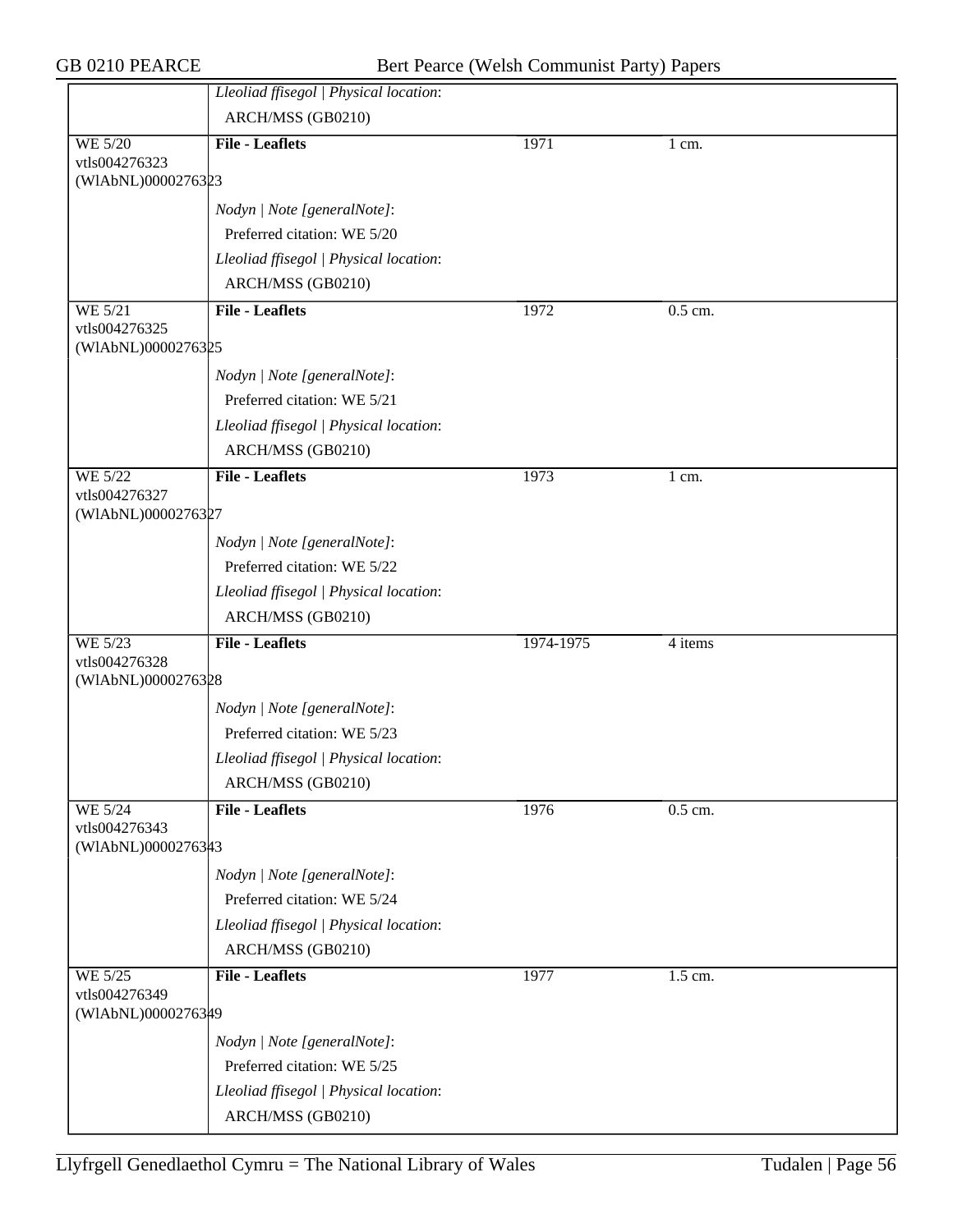GB 0210 PEARCE Bert Pearce (Welsh Communist Party) Papers

|                                                                  |                                                                                                                                                                                                          | $\mathcal{L}$ . The commutation of $\mathcal{L}$ , $\mathcal{L}$ , $\mathcal{L}$ |                      |  |  |
|------------------------------------------------------------------|----------------------------------------------------------------------------------------------------------------------------------------------------------------------------------------------------------|----------------------------------------------------------------------------------|----------------------|--|--|
| WE 5/26                                                          | <b>File - Leaflets</b>                                                                                                                                                                                   | 1979                                                                             | $\overline{0.5}$ cm. |  |  |
| vtls004276353<br>(WIAbNL)0000276353                              |                                                                                                                                                                                                          |                                                                                  |                      |  |  |
|                                                                  | Nodyn   Note [generalNote]:                                                                                                                                                                              |                                                                                  |                      |  |  |
|                                                                  | Preferred citation: WE 5/26                                                                                                                                                                              |                                                                                  |                      |  |  |
|                                                                  | Lleoliad ffisegol   Physical location:                                                                                                                                                                   |                                                                                  |                      |  |  |
|                                                                  | ARCH/MSS (GB0210)                                                                                                                                                                                        |                                                                                  |                      |  |  |
| WE 5/27                                                          | <b>File - Leaflets</b>                                                                                                                                                                                   | 1981, 1983                                                                       | $1 \text{ cm}$ .     |  |  |
| vtls004276359<br>(WIAbNL)0000276359                              |                                                                                                                                                                                                          |                                                                                  |                      |  |  |
|                                                                  | Nodyn   Note [generalNote]:                                                                                                                                                                              |                                                                                  |                      |  |  |
|                                                                  | Preferred citation: WE 5/27                                                                                                                                                                              |                                                                                  |                      |  |  |
|                                                                  | Lleoliad ffisegol   Physical location:                                                                                                                                                                   |                                                                                  |                      |  |  |
|                                                                  | ARCH/MSS (GB0210)                                                                                                                                                                                        |                                                                                  |                      |  |  |
| WE 5/28                                                          | <b>File - Leaflets</b>                                                                                                                                                                                   | 1986-1989                                                                        | $1 \text{ cm}$ .     |  |  |
| vtls004276368                                                    |                                                                                                                                                                                                          |                                                                                  |                      |  |  |
| (WIAbNL)0000276368                                               |                                                                                                                                                                                                          |                                                                                  |                      |  |  |
|                                                                  | Nodyn   Note [generalNote]:                                                                                                                                                                              |                                                                                  |                      |  |  |
|                                                                  | Preferred citation: WE 5/28                                                                                                                                                                              |                                                                                  |                      |  |  |
|                                                                  | Lleoliad ffisegol   Physical location:                                                                                                                                                                   |                                                                                  |                      |  |  |
|                                                                  | ARCH/MSS (GB0210)                                                                                                                                                                                        |                                                                                  |                      |  |  |
| WE 5/29<br>vtls004276370                                         | <b>File - Leaflets</b>                                                                                                                                                                                   | 1990-1992                                                                        | 1 cm.                |  |  |
| (WIAbNL)0000276370                                               |                                                                                                                                                                                                          |                                                                                  |                      |  |  |
|                                                                  | Nodyn   Note [generalNote]:                                                                                                                                                                              |                                                                                  |                      |  |  |
|                                                                  | Preferred citation: WE 5/29                                                                                                                                                                              |                                                                                  |                      |  |  |
|                                                                  | Lleoliad ffisegol   Physical location:                                                                                                                                                                   |                                                                                  |                      |  |  |
|                                                                  | ARCH/MSS (GB0210)                                                                                                                                                                                        |                                                                                  |                      |  |  |
|                                                                  | Sub-sub-fonds WP vtls004278777 (WlAbNL)0000278777: Printed material                                                                                                                                      |                                                                                  |                      |  |  |
|                                                                  | $Dyddiad   Date: 1884-1998 (dyddiad creu)   (date of creation)$                                                                                                                                          |                                                                                  |                      |  |  |
|                                                                  | <u>Natur a chynnwys</u>   Scope and content:                                                                                                                                                             |                                                                                  |                      |  |  |
|                                                                  |                                                                                                                                                                                                          |                                                                                  |                      |  |  |
|                                                                  | The group consists of newspaper cuttings, 1921-1998, copies of 'Party News' and other newsletters,<br>1943-1987, papers relating to the South Wales Bookshop, 1884-1991, and drafts and copies of Cyffro |                                                                                  |                      |  |  |
|                                                                  | and Moving Left in Wales, 1964-1983.                                                                                                                                                                     |                                                                                  |                      |  |  |
|                                                                  |                                                                                                                                                                                                          |                                                                                  |                      |  |  |
| Disgrifiad ffisegol   Physical description: 28 folders, 1 volume |                                                                                                                                                                                                          |                                                                                  |                      |  |  |
| Lleoliad ffisegol   Physical location: ARCH/MSS (GB0210)         |                                                                                                                                                                                                          |                                                                                  |                      |  |  |
| Nodyn   Note [generalNote]:                                      |                                                                                                                                                                                                          |                                                                                  |                      |  |  |
| Preferred citation: WP                                           |                                                                                                                                                                                                          |                                                                                  |                      |  |  |
|                                                                  |                                                                                                                                                                                                          |                                                                                  |                      |  |  |
|                                                                  |                                                                                                                                                                                                          |                                                                                  |                      |  |  |
| Trefniant   Arrangement:                                         |                                                                                                                                                                                                          |                                                                                  |                      |  |  |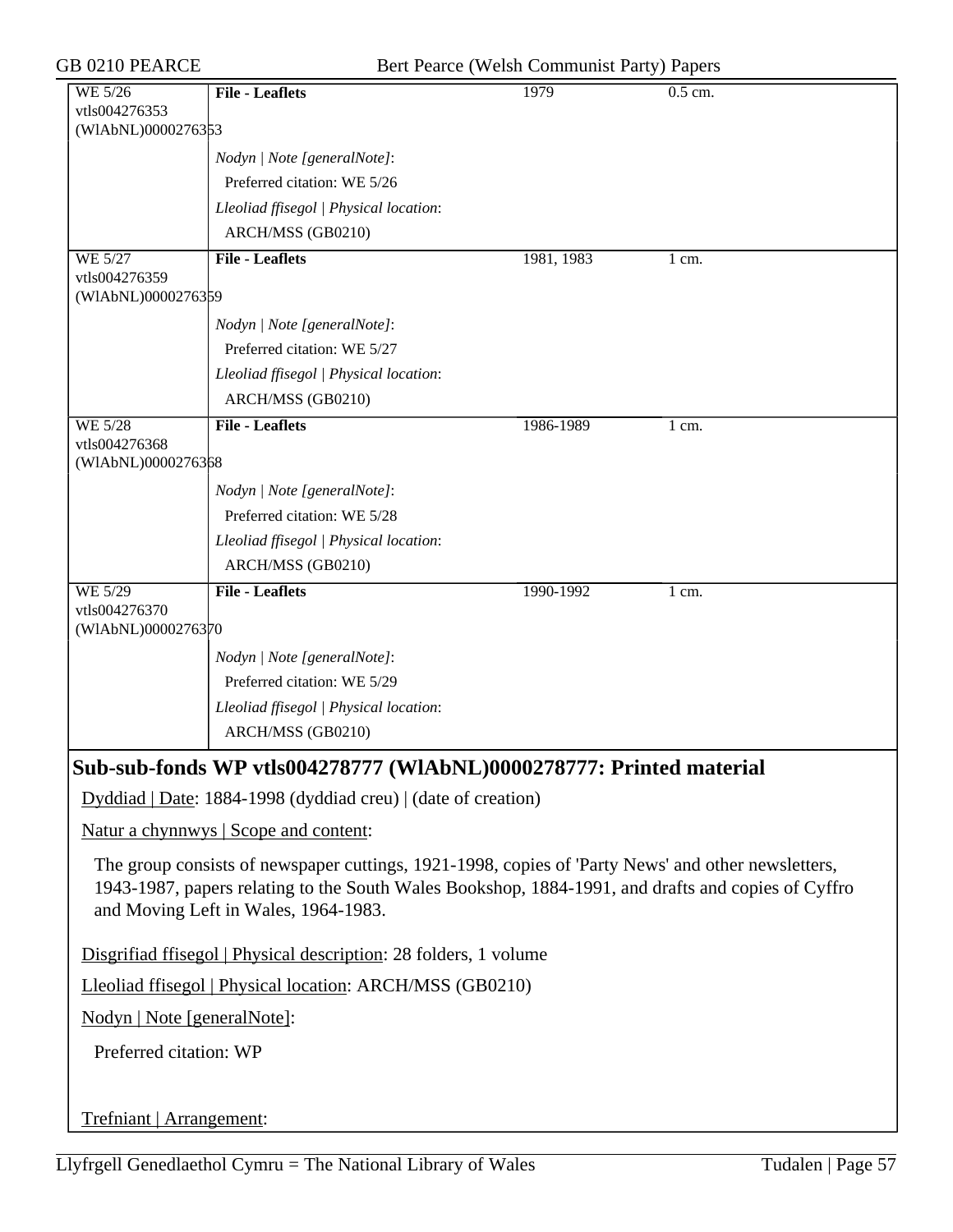Arranged into four series: newspaper cuttings, copies of newsletters, papers relating to the production and sale of publications, and further papers relating to the South Wales Bookshop Ltd.

## **Cyfres | Series WP 1 vtls004278790 (WlAbNL)0000278790: Newspaper cuttings**

Dyddiad | Date: 1921-1998 (dyddiad creu) | (date of creation)

Natur a chynnwys | Scope and content:

The series comprises newspaper cuttings mainly relating to Communism and politics, 1921-1998, with copies of RAF newsletters, 1944.

Disgrifiad ffisegol | Physical description: 7 folders

Lleoliad ffisegol | Physical location: ARCH/MSS (GB0210)

Nodyn | Note [generalNote]:

Preferred citation: WP 1

Pwyntiau mynediad | Access points:

• Newspaper cuttings (ffurfiau dogfennol) | (documentary form)

Trefniant | Arrangement:

Arranged chronologically, apart from WP 1/7 which was a later acquisition.

| FFeil / rhestr eitemau   File / item list |                                                                                                                                                                                                        |                   |                                |  |  |
|-------------------------------------------|--------------------------------------------------------------------------------------------------------------------------------------------------------------------------------------------------------|-------------------|--------------------------------|--|--|
| Cod cyfeirnod                             | Teitl   Title                                                                                                                                                                                          | Dyddiadau   Dates | Disgrifiad ffisegol   Physical |  |  |
| Reference code                            |                                                                                                                                                                                                        |                   | description                    |  |  |
| WP 1/1                                    | <b>File - Newspaper cuttings</b>                                                                                                                                                                       | 1926-1956         | $3.5$ cm.                      |  |  |
| vtls004278793                             |                                                                                                                                                                                                        |                   |                                |  |  |
| (WIAbNL)0000278793                        |                                                                                                                                                                                                        |                   |                                |  |  |
|                                           | Natur a chynnwys / Scope and content:                                                                                                                                                                  |                   |                                |  |  |
|                                           | The file includes a copy of the Birmingham Central Strike Bulletin 1926, and cuttings from the News and<br>Chronicle, Daily Worker, Birmingham Sketch, Daily Sketch, and the Durham County Advertiser. |                   |                                |  |  |
|                                           | Nodyn   Note [generalNote]:                                                                                                                                                                            |                   |                                |  |  |
|                                           | Preferred citation: WP 1/1                                                                                                                                                                             |                   |                                |  |  |
|                                           | Lleoliad ffisegol   Physical location:                                                                                                                                                                 |                   |                                |  |  |
|                                           | ARCH/MSS (GB0210)                                                                                                                                                                                      |                   |                                |  |  |
| WP 1/2                                    | File - 'El Gedida Gazette'                                                                                                                                                                             | 1944              | 0.5 cm.                        |  |  |
| vtls004278795                             |                                                                                                                                                                                                        |                   |                                |  |  |
| (WIAbNL)0000278795                        |                                                                                                                                                                                                        |                   |                                |  |  |
|                                           | Natur a chynnwys / Scope and content:                                                                                                                                                                  |                   |                                |  |  |
|                                           | The file comprises five issues of an RAF typescript newsletter, 'El Gedida Gazette', April-May 1944.                                                                                                   |                   |                                |  |  |
|                                           | Nodyn   Note [generalNote]:                                                                                                                                                                            |                   |                                |  |  |
|                                           | Preferred citation: WP 1/2                                                                                                                                                                             |                   |                                |  |  |
|                                           | Lleoliad ffisegol   Physical location:                                                                                                                                                                 |                   |                                |  |  |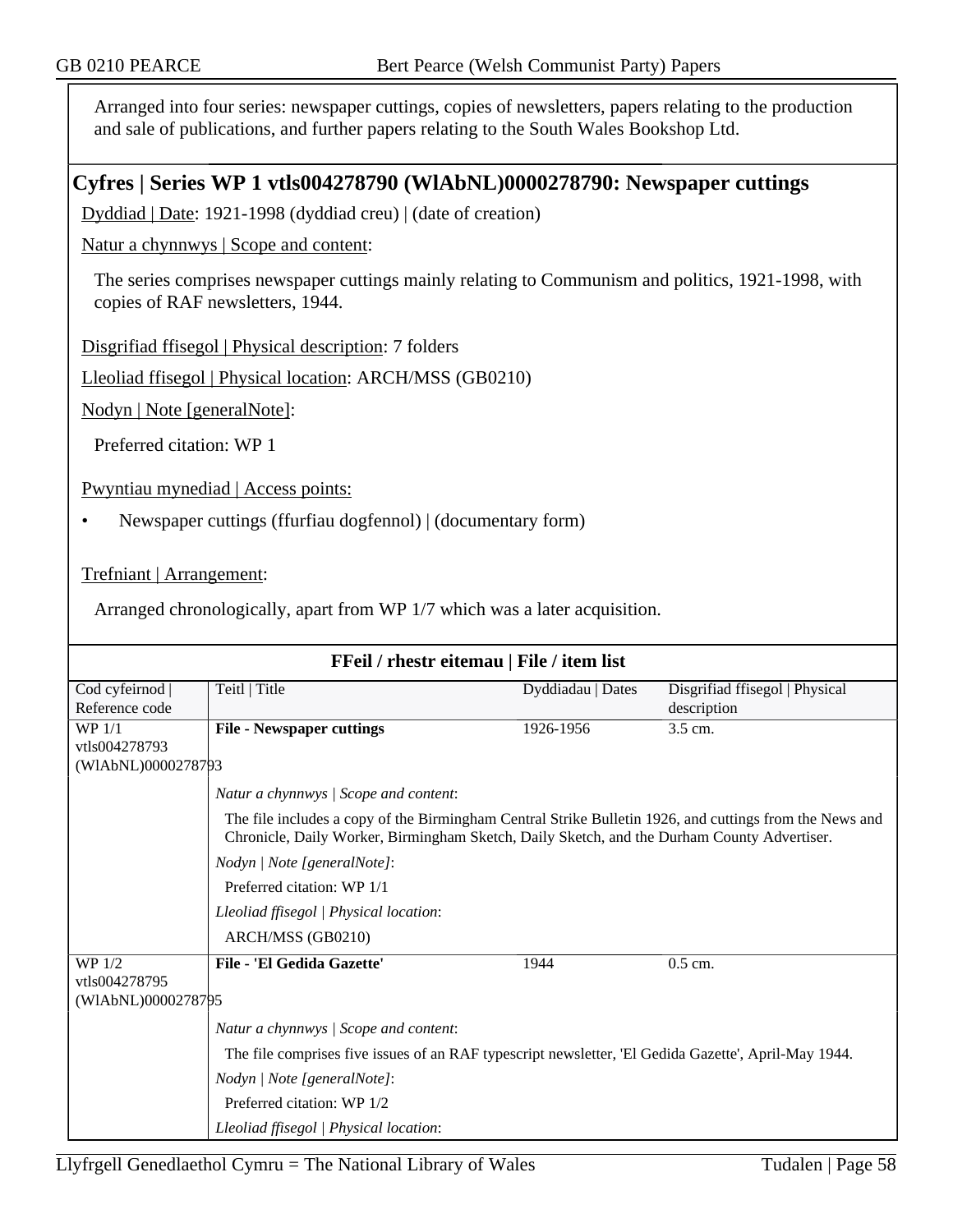|                                               | ARCH/MSS (GB0210)                                                                                                                                                                                     |           |                    |  |  |  |
|-----------------------------------------------|-------------------------------------------------------------------------------------------------------------------------------------------------------------------------------------------------------|-----------|--------------------|--|--|--|
| WP 1/3                                        | <b>File - Newspaper cuttings</b>                                                                                                                                                                      | 1944-1972 | 2.5 cm.            |  |  |  |
| vtls004278800<br>(WIAbNL)0000278800           |                                                                                                                                                                                                       |           |                    |  |  |  |
|                                               |                                                                                                                                                                                                       |           |                    |  |  |  |
|                                               | Natur a chynnwys / Scope and content:                                                                                                                                                                 |           |                    |  |  |  |
|                                               | The file includes newspaper cuttings from In Fact, Daily Worker, Birmingham Mail and Soviet News.                                                                                                     |           |                    |  |  |  |
|                                               | Nodyn   Note [generalNote]:<br>Preferred citation: WP 1/3                                                                                                                                             |           |                    |  |  |  |
|                                               | Lleoliad ffisegol   Physical location:                                                                                                                                                                |           |                    |  |  |  |
|                                               | ARCH/MSS (GB0210)                                                                                                                                                                                     |           |                    |  |  |  |
| $WP$ 1/4                                      | <b>File - Newspaper cuttings</b>                                                                                                                                                                      | 1988-1991 | $2 \text{ cm}$ .   |  |  |  |
| vtls004278832                                 |                                                                                                                                                                                                       |           |                    |  |  |  |
| (WIAbNL)0000278832                            |                                                                                                                                                                                                       |           |                    |  |  |  |
|                                               | Natur a chynnwys / Scope and content:                                                                                                                                                                 |           |                    |  |  |  |
|                                               | The file includes newspaper cuttings, mainly from The Guardian relating to Communism.                                                                                                                 |           |                    |  |  |  |
|                                               | Nodyn   Note [generalNote]:                                                                                                                                                                           |           |                    |  |  |  |
|                                               | Preferred citation: WP 1/4                                                                                                                                                                            |           |                    |  |  |  |
|                                               | Lleoliad ffisegol   Physical location:                                                                                                                                                                |           |                    |  |  |  |
|                                               | ARCH/MSS (GB0210)                                                                                                                                                                                     |           |                    |  |  |  |
| WP 1/5                                        | <b>File - Newspaper cuttings</b>                                                                                                                                                                      | 1990-1996 | $\overline{3}$ cm. |  |  |  |
| vtls004278837<br>(WIAbNL)0000278887           |                                                                                                                                                                                                       |           |                    |  |  |  |
|                                               |                                                                                                                                                                                                       |           |                    |  |  |  |
|                                               | Natur a chynnwys / Scope and content:<br>The file includes newspaper cuttings, mainly from The Guardian and The Western Mail relating to<br>politics, 1990-1991, and 1995-1996.                       |           |                    |  |  |  |
|                                               | Nodyn   Note [generalNote]:                                                                                                                                                                           |           |                    |  |  |  |
|                                               | Preferred citation: WP 1/5                                                                                                                                                                            |           |                    |  |  |  |
|                                               | Lleoliad ffisegol   Physical location:                                                                                                                                                                |           |                    |  |  |  |
|                                               | ARCH/MSS (GB0210)                                                                                                                                                                                     |           |                    |  |  |  |
| WP 1/6                                        | <b>File - Newspaper cuttings</b>                                                                                                                                                                      | 1993-1998 | 3 cm.              |  |  |  |
| vtls004278839                                 |                                                                                                                                                                                                       |           |                    |  |  |  |
| (WIAbNL)0000278889                            |                                                                                                                                                                                                       |           |                    |  |  |  |
|                                               | Natur a chynnwys / Scope and content:                                                                                                                                                                 |           |                    |  |  |  |
|                                               | The file includes newspaper cuttings, mainly from The Guardian and The Western Mail relating to<br>politics, 1993-1998.                                                                               |           |                    |  |  |  |
|                                               | Nodyn   Note [generalNote]:                                                                                                                                                                           |           |                    |  |  |  |
|                                               | Preferred citation: WP 1/6                                                                                                                                                                            |           |                    |  |  |  |
|                                               | Lleoliad ffisegol   Physical location:                                                                                                                                                                |           |                    |  |  |  |
|                                               | ARCH/MSS (GB0210)                                                                                                                                                                                     |           |                    |  |  |  |
| WP 1/7<br>vtls004291128<br>(WIAbNL)0000291128 | <b>File - Newspaper cuttings</b>                                                                                                                                                                      | 1921-1952 | 3 cm.              |  |  |  |
|                                               | Natur a chynnwys / Scope and content:                                                                                                                                                                 |           |                    |  |  |  |
|                                               |                                                                                                                                                                                                       |           |                    |  |  |  |
|                                               | The file includes copies of the Daily Worker, 1930; Communist Daily, 1922; Sunday Worker, 1929;<br>Workers' Life, 1927; the British Worker, Official Strike News Bulletin, 1926; The Communist, 1921; |           |                    |  |  |  |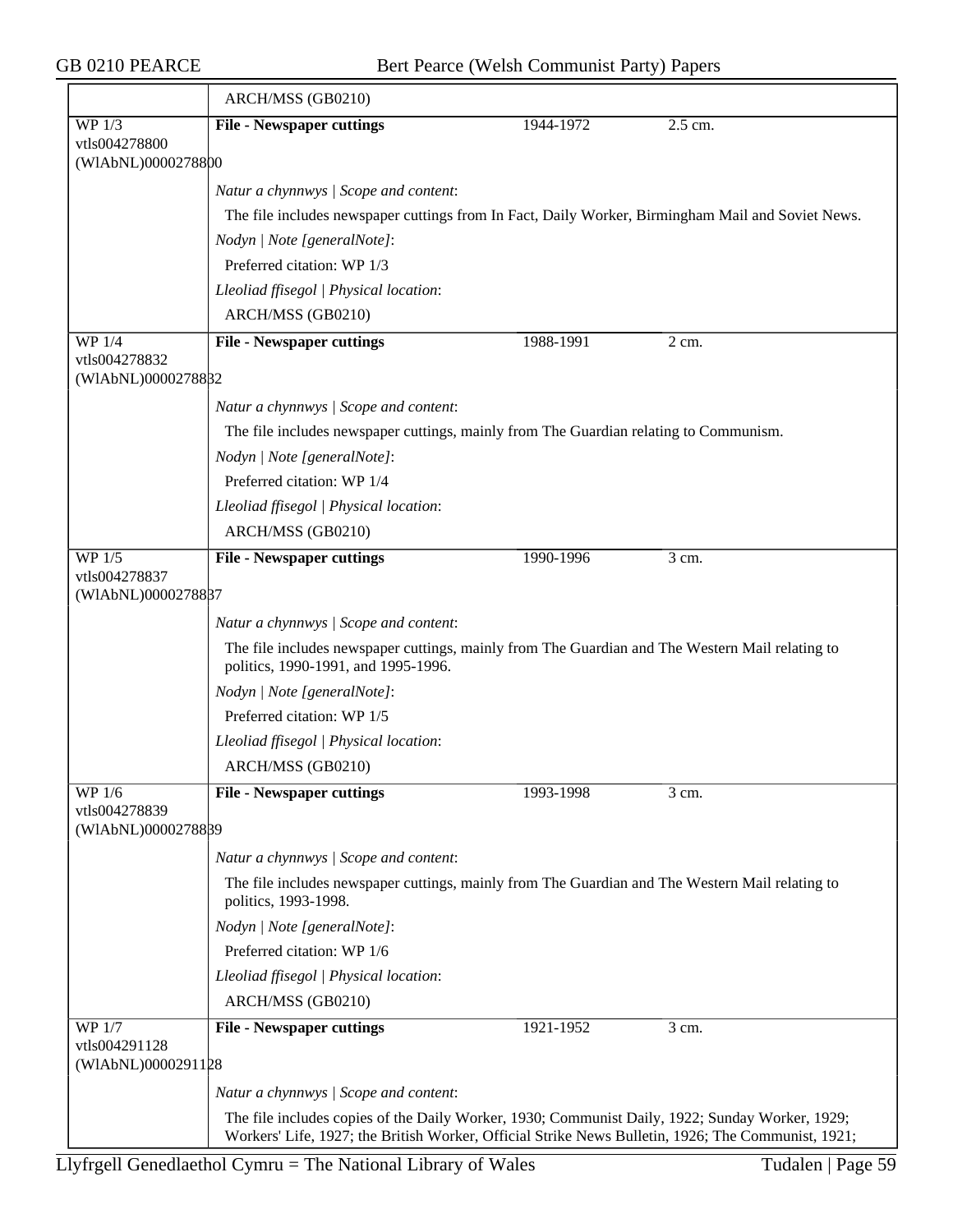Daylight, 1962; Lansbury Labour Weekly, 1925; 'Cwmneol Buster', 1931, and 'Rhondda Vanguard', 1934, and 'Miner's Bulletin', 1940. *Nodyn | Note [generalNote]*: Preferred citation: WP 1/7 *Lleoliad ffisegol | Physical location*: ARCH/MSS (GB0210)

## **Cyfres | Series WP 2 vtls004278847 (WlAbNL)0000278847: Communist Party Wales newsletters**

Dyddiad | Date: 1943-1987 (dyddiad creu) | (date of creation)

Natur a chynnwys | Scope and content:

The series comprises copies, with gaps, of Communist Party Welsh District newsletters, 1943-1987, including 'Party News', 'Monthly Bulletin', 'Bulletin', 'Campaign Bulletin', 'Campaign News', 'The Welsh Communist', and 'Red Alert'.

Disgrifiad ffisegol | Physical description: 10 folders

Lleoliad ffisegol | Physical location: ARCH/MSS (GB0210)

Nodyn | Note [generalNote]:

Preferred citation: WP 2

Trefniant | Arrangement:

Arranged by titles within series (and 'Party News' files arranged chronologically), and chronologically within file unless otherwise noted.

| FFeil / rhestr eitemau   File / item list |                                                                                            |                   |                                |
|-------------------------------------------|--------------------------------------------------------------------------------------------|-------------------|--------------------------------|
| Cod cyfeirnod                             | Teitl   Title                                                                              | Dyddiadau   Dates | Disgrifiad ffisegol   Physical |
| Reference code                            |                                                                                            |                   | description                    |
| WP 2/1                                    | File - 'Party News'                                                                        | 1943-1948         | $1.5$ cm.                      |
| vtls004278850                             |                                                                                            |                   |                                |
| (WIAbNL)0000278850                        |                                                                                            |                   |                                |
|                                           | Crëwr   Creator:                                                                           |                   |                                |
|                                           | Cox, Idris,                                                                                |                   |                                |
|                                           | Natur a chynnwys / Scope and content:                                                      |                   |                                |
|                                           | The file contains copies of 'Party News' edited by Idris Cox, 1943-1946, 1948 (with gaps). |                   |                                |
|                                           | Nodyn   Note [generalNote]:                                                                |                   |                                |
|                                           | Preferred citation: WP 2/1                                                                 |                   |                                |
|                                           | Lleoliad ffisegol   Physical location:                                                     |                   |                                |
|                                           | ARCH/MSS (GB0210)                                                                          |                   |                                |
| WP 2/2                                    | File - 'Party News'                                                                        | 1952-1955         | $2 \text{ cm}$ .               |
| vtls004278877                             |                                                                                            |                   |                                |
| (WIAbNL)0000278877                        |                                                                                            |                   |                                |
|                                           | Nodyn   Note [generalNote]:                                                                |                   |                                |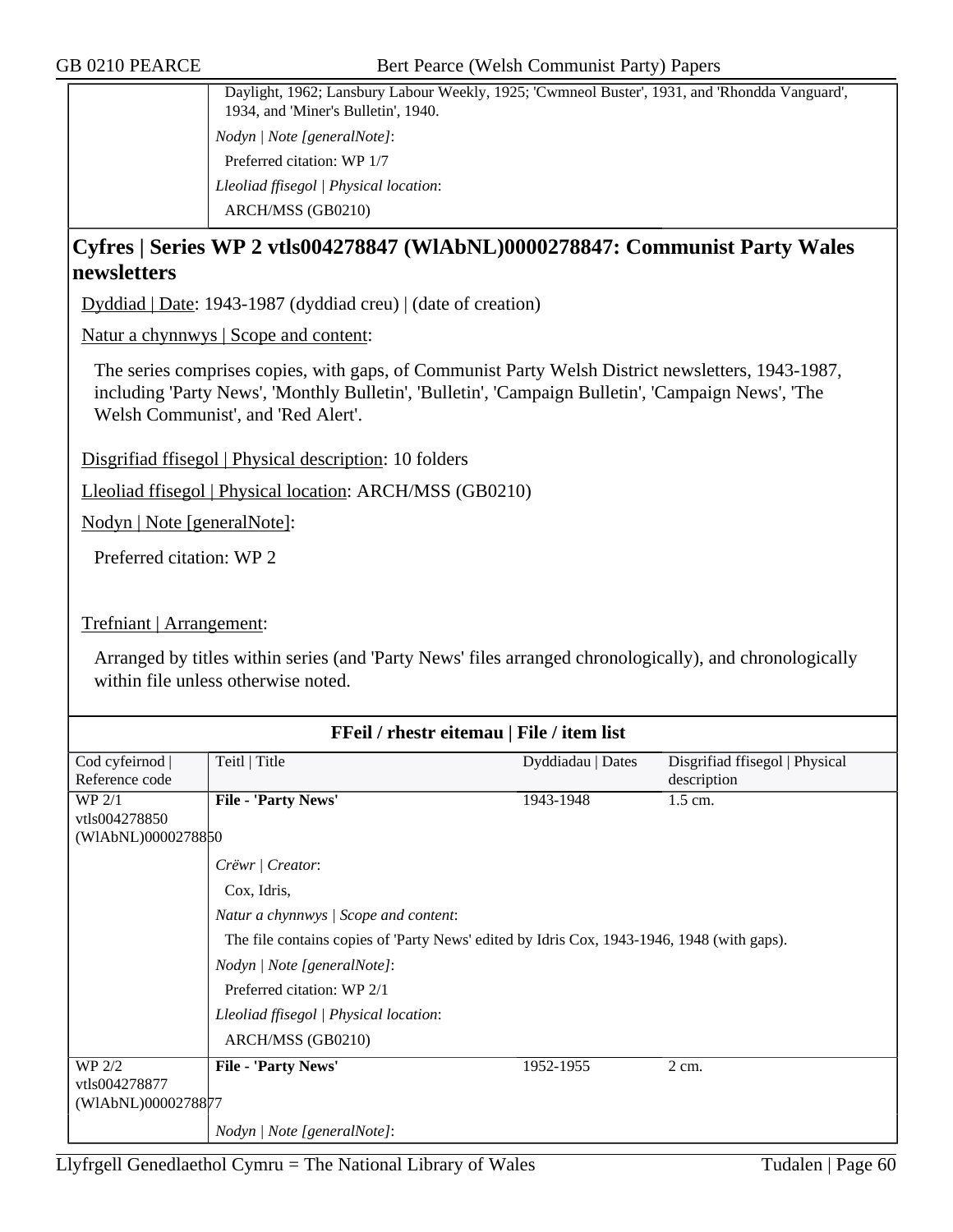|                                     | Preferred citation: WP 2/2                                                                                          |             |         |
|-------------------------------------|---------------------------------------------------------------------------------------------------------------------|-------------|---------|
|                                     | Lleoliad ffisegol   Physical location:                                                                              |             |         |
|                                     | ARCH/MSS (GB0210)                                                                                                   |             |         |
| WP 2/3                              | File - 'Party News'                                                                                                 | 1956-1957   | 2 cm.   |
| vtls004278879<br>(WIAbNL)0000278879 |                                                                                                                     |             |         |
|                                     |                                                                                                                     |             |         |
|                                     | Nodyn   Note [generalNote]:                                                                                         |             |         |
|                                     | Preferred citation: WP 2/3                                                                                          |             |         |
|                                     | Lleoliad ffisegol   Physical location:                                                                              |             |         |
|                                     | ARCH/MSS (GB0210)                                                                                                   |             |         |
| WP 2/4<br>vtls004278883             | File - 'Party News'                                                                                                 | 1958-1959   | 1.5 cm. |
| (WIAbNL)0000278883                  |                                                                                                                     |             |         |
|                                     | Nodyn   Note [generalNote]:                                                                                         |             |         |
|                                     | Preferred citation: WP 2/4                                                                                          |             |         |
|                                     | Lleoliad ffisegol   Physical location:                                                                              |             |         |
|                                     | ARCH/MSS (GB0210)                                                                                                   |             |         |
| WP 2/5                              | File - 'Party News'                                                                                                 | 1960-1964   | $2$ cm. |
| vtls004278888                       |                                                                                                                     |             |         |
| (WIAbNL)0000278888                  |                                                                                                                     |             |         |
|                                     | Nodyn   Note [generalNote]:                                                                                         |             |         |
|                                     | Preferred citation: WP 2/5                                                                                          |             |         |
|                                     | Lleoliad ffisegol   Physical location:                                                                              |             |         |
|                                     | ARCH/MSS (GB0210)                                                                                                   |             |         |
| <b>WP 2/6</b>                       | File - 'Party News'                                                                                                 | 1965-1969   | 1.5 cm. |
| vtls004278891<br>(WIAbNL)0000278891 |                                                                                                                     |             |         |
|                                     | Nodyn   Note [generalNote]:                                                                                         |             |         |
|                                     | Preferred citation: WP 2/6                                                                                          |             |         |
|                                     | Lleoliad ffisegol   Physical location:                                                                              |             |         |
|                                     | ARCH/MSS (GB0210)                                                                                                   |             |         |
| <b>WP 2/7</b>                       | <b>File - 'Monthly Bulletin'</b>                                                                                    | 1947, June- | 0.5 cm. |
| vtls004278895                       |                                                                                                                     | December    |         |
| (WIAbNL)0000278895                  |                                                                                                                     |             |         |
|                                     | Nodyn   Note [generalNote]:                                                                                         |             |         |
|                                     | Preferred citation: WP 2/7                                                                                          |             |         |
|                                     | Lleoliad ffisegol   Physical location:                                                                              |             |         |
|                                     | ARCH/MSS (GB0210)                                                                                                   |             |         |
| <b>WP 2/8</b>                       | File - 'Bulletin' / 'Campaign News'                                                                                 | 1963, 1973  | $1$ cm. |
| vtls004278901<br>(WIAbNL)0000278901 |                                                                                                                     |             |         |
|                                     |                                                                                                                     |             |         |
|                                     | Natur a chynnwys / Scope and content:                                                                               |             |         |
|                                     | The file contains miscellaneous copies of 'Campaign News', 1963, 'Campaign Bulletin', 1973, and<br>'Bulletin' 1973. |             |         |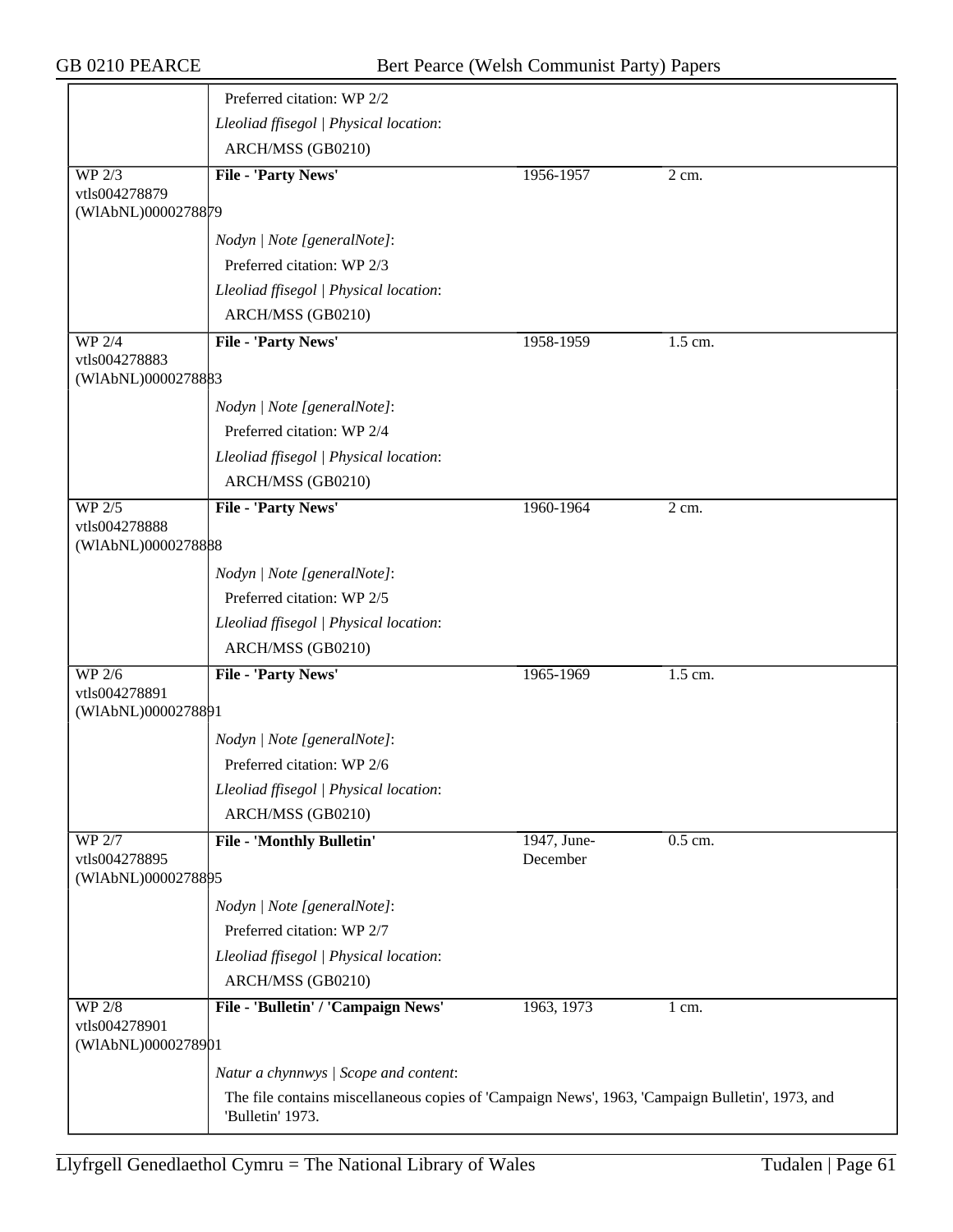|                                   | Nodyn   Note [generalNote]:                                                                                                          |           |                  |
|-----------------------------------|--------------------------------------------------------------------------------------------------------------------------------------|-----------|------------------|
|                                   | Preferred citation: WP 2/8                                                                                                           |           |                  |
|                                   | Lleoliad ffisegol   Physical location:                                                                                               |           |                  |
|                                   | ARCH/MSS (GB0210)                                                                                                                    |           |                  |
| WP 2/9                            | File - 'The Welsh Communist' / 'Y                                                                                                    | 1968-1986 | $1 \text{ cm}$ . |
| vtls004278905                     | <b>Comiwnydd Cymreig'</b>                                                                                                            |           |                  |
| (WIAbNL)0000278905                |                                                                                                                                      |           |                  |
|                                   | Nodyn   Note [generalNote]:                                                                                                          |           |                  |
|                                   | Preferred citation: WP 2/9                                                                                                           |           |                  |
|                                   | Lleoliad ffisegol   Physical location:                                                                                               |           |                  |
|                                   | ARCH/MSS (GB0210)                                                                                                                    |           |                  |
| WP 2/10                           | File - 'Red Alert'                                                                                                                   | 1984-1988 | $1 \text{ cm}$ . |
| vtls004278907                     |                                                                                                                                      |           |                  |
| (WIAbNL)0000278907                |                                                                                                                                      |           |                  |
|                                   | Natur a chynnwys / Scope and content:                                                                                                |           |                  |
|                                   | The file contains copies of 'Red Alert', the newsletter of the Cardiff East branch of the Communist Party,<br>1984-1988 (with gaps). |           |                  |
|                                   | Nodyn   Note [generalNote]:                                                                                                          |           |                  |
|                                   | Preferred citation: WP 2/10                                                                                                          |           |                  |
|                                   | Lleoliad ffisegol   Physical location:                                                                                               |           |                  |
|                                   | ARCH/MSS (GB0210)                                                                                                                    |           |                  |
| $C_{\text{max}}$ $C_{\text{max}}$ | $\sim$ WD 2 -41 004250000 (WILLNII )0000250000. Due deed on and rele of                                                              |           |                  |

### **Cyfres | Series WP 3 vtls004278909 (WlAbNL)0000278909: Production and sale of publications**

Dyddiad | Date: 1952-1983 (dyddiad creu) | (date of creation)

Natur a chynnwys | Scope and content:

The series comprises files relating to the South Wales Bookshop Ltd., Cardiff, with drafts and copies of Cyffro and Moving Left in Wales.

Disgrifiad ffisegol | Physical description: 5 folders

Lleoliad ffisegol | Physical location: ARCH/MSS (GB0210)

Nodyn | Note [generalNote]:

Preferred citation: WP 3

Pwyntiau mynediad | Access points:

• South Wales Bookshop Ltd.

Trefniant | Arrangement:

Arranged by subject.

Disgrifiadau deunydd | Related material: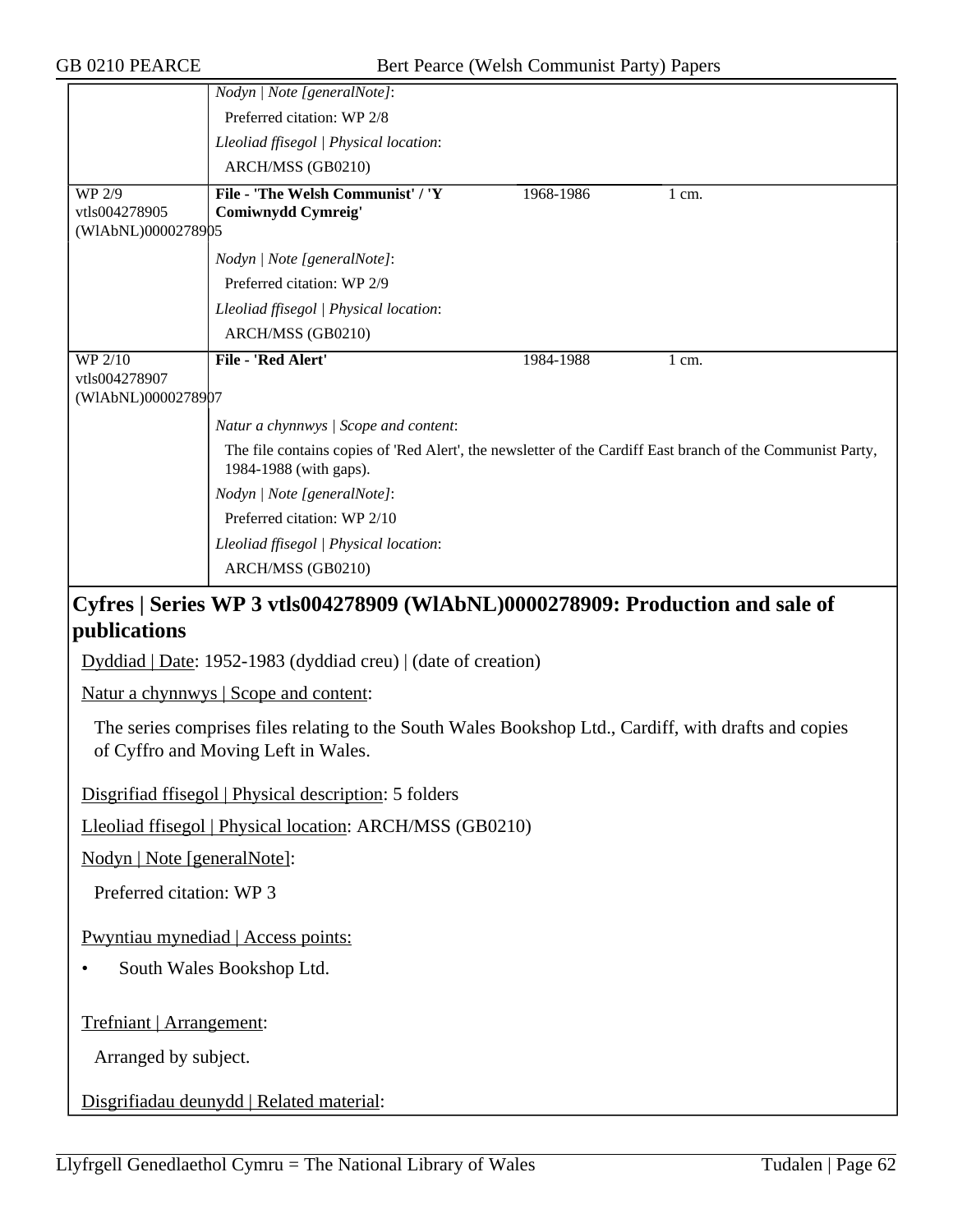| See also WD4, for financial ledgers, and WP4 for minutes and other papers of the South Wales<br>Bookshop Ltd. |                                                                                                                                                                                                                                                                                                             |                   |                                               |  |  |
|---------------------------------------------------------------------------------------------------------------|-------------------------------------------------------------------------------------------------------------------------------------------------------------------------------------------------------------------------------------------------------------------------------------------------------------|-------------------|-----------------------------------------------|--|--|
|                                                                                                               | FFeil / rhestr eitemau   File / item list                                                                                                                                                                                                                                                                   |                   |                                               |  |  |
| Cod cyfeirnod<br>Reference code                                                                               | Teitl   Title                                                                                                                                                                                                                                                                                               | Dyddiadau   Dates | Disgrifiad ffisegol   Physical<br>description |  |  |
| <b>WP 3/1</b>                                                                                                 | <b>File - Distribution and sales</b>                                                                                                                                                                                                                                                                        | 1952-1974         | $3.5$ cm.                                     |  |  |
| vtls004278910<br>(WIAbNL)0000278910                                                                           |                                                                                                                                                                                                                                                                                                             |                   |                                               |  |  |
|                                                                                                               | Natur a chynnwys / Scope and content:                                                                                                                                                                                                                                                                       |                   |                                               |  |  |
|                                                                                                               | The file contains papers relating to the sale of Communist Party literature, with analysis of branch sales,<br>and accounts and correspondence relating to the South Wales Bookshop Ltd. Cardiff, and Central Books<br>Ltd. London, distributors. The file also includes the 'South Wales Book Shop' stamp. |                   |                                               |  |  |
|                                                                                                               | Nodyn   Note [generalNote]:                                                                                                                                                                                                                                                                                 |                   |                                               |  |  |
|                                                                                                               | Preferred citation: WP 3/1                                                                                                                                                                                                                                                                                  |                   |                                               |  |  |
|                                                                                                               | Lleoliad ffisegol   Physical location:                                                                                                                                                                                                                                                                      |                   |                                               |  |  |
|                                                                                                               | ARCH/MSS (GB0210)                                                                                                                                                                                                                                                                                           |                   |                                               |  |  |
| <b>WP 3/2</b>                                                                                                 | <b>File - 'Books Literature Department'</b>                                                                                                                                                                                                                                                                 | 1968-1981         | 0.5 cm.                                       |  |  |
| vtls004278932<br>(WIAbNL)0000278932                                                                           |                                                                                                                                                                                                                                                                                                             |                   |                                               |  |  |
|                                                                                                               | Crëwr   Creator:                                                                                                                                                                                                                                                                                            |                   |                                               |  |  |
|                                                                                                               | Francis, Hywel                                                                                                                                                                                                                                                                                              |                   |                                               |  |  |
|                                                                                                               | Natur a chynnwys / Scope and content:                                                                                                                                                                                                                                                                       |                   |                                               |  |  |
|                                                                                                               | The file includes lists of books on Communism and related topics, and a survey of miners' institute and<br>welfare hall libraries by Hywel Francis, 1973.                                                                                                                                                   |                   |                                               |  |  |
|                                                                                                               | Nodyn   Note [generalNote]:                                                                                                                                                                                                                                                                                 |                   |                                               |  |  |
|                                                                                                               | Preferred citation: WP 3/2                                                                                                                                                                                                                                                                                  |                   |                                               |  |  |
|                                                                                                               | Lleoliad ffisegol   Physical location:                                                                                                                                                                                                                                                                      |                   |                                               |  |  |
|                                                                                                               | ARCH/MSS (GB0210)                                                                                                                                                                                                                                                                                           |                   |                                               |  |  |
| WP 3/3<br>vtls004278939<br>(WIAbNL)0000278989                                                                 | <b>File - Distribution and sales</b>                                                                                                                                                                                                                                                                        | 1979-1981         | 1 cm.                                         |  |  |
|                                                                                                               | Natur a chynnwys / Scope and content:                                                                                                                                                                                                                                                                       |                   |                                               |  |  |
|                                                                                                               | The file contains papers relating to the sale of Communist Party literature, correspondence with the South<br>Wales Bookshop Ltd. Cardiff, and 'Book News', lists of books from the distributors, Central Books Ltd.<br>London.                                                                             |                   |                                               |  |  |
|                                                                                                               | Nodyn   Note [generalNote]:                                                                                                                                                                                                                                                                                 |                   |                                               |  |  |
|                                                                                                               | Preferred citation: WP 3/3                                                                                                                                                                                                                                                                                  |                   |                                               |  |  |
|                                                                                                               | Lleoliad ffisegol   Physical location:                                                                                                                                                                                                                                                                      |                   |                                               |  |  |
|                                                                                                               | ARCH/MSS (GB0210)                                                                                                                                                                                                                                                                                           |                   |                                               |  |  |
| WP 3/4<br>vtls004278962<br>(WIAbNL)0000278962                                                                 | File - Cyffro / Change                                                                                                                                                                                                                                                                                      | 1964-1983         | 3.5 cm.                                       |  |  |
|                                                                                                               | Crëwr   Creator:                                                                                                                                                                                                                                                                                            |                   |                                               |  |  |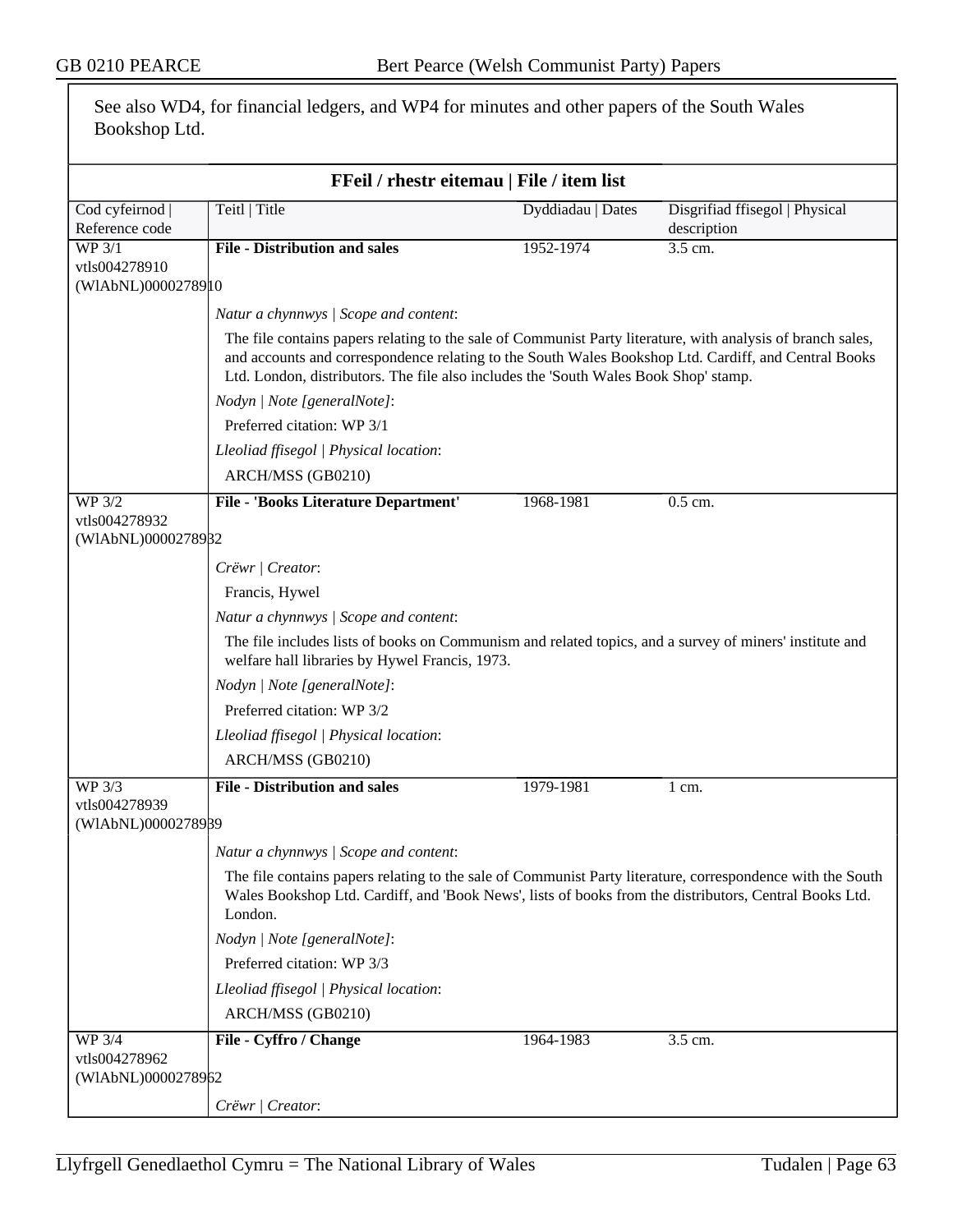|                    | Wilson, Alistair, 1913-1981                                                                                                                                                                                                                 |           |         |  |
|--------------------|---------------------------------------------------------------------------------------------------------------------------------------------------------------------------------------------------------------------------------------------|-----------|---------|--|
|                    |                                                                                                                                                                                                                                             |           |         |  |
|                    | Natur a chynnwys / Scope and content:<br>The file includes papers relating to Communist Party publications in Wales, including copies of Cyffro /<br>Change, a quarterly Marxist journal for Wales, 1971-81.<br>Nodyn   Note [generalNote]: |           |         |  |
|                    |                                                                                                                                                                                                                                             |           |         |  |
|                    |                                                                                                                                                                                                                                             |           |         |  |
|                    |                                                                                                                                                                                                                                             |           |         |  |
|                    | Preferred citation: WP 3/4<br>Lleoliad ffisegol   Physical location:                                                                                                                                                                        |           |         |  |
|                    |                                                                                                                                                                                                                                             |           |         |  |
|                    | ARCH/MSS (GB0210)                                                                                                                                                                                                                           |           |         |  |
| WP 3/5             | <b>File - Moving Left in Wales</b>                                                                                                                                                                                                          | 1982-1983 | 3.5 cm. |  |
| vtls004278971      |                                                                                                                                                                                                                                             |           |         |  |
| (WIAbNL)0000278971 |                                                                                                                                                                                                                                             |           |         |  |
|                    | Crëwr   Creator:                                                                                                                                                                                                                            |           |         |  |
|                    | Natur a chynnwys / Scope and content:                                                                                                                                                                                                       |           |         |  |
|                    | The file includes copies of issues 1-2 of Moving Left in Wales, 1983, with the editorial collective<br>minutes and agenda, and drafts of articles.                                                                                          |           |         |  |
|                    | Nodyn   Note [generalNote]:                                                                                                                                                                                                                 |           |         |  |
|                    | Preferred citation: WP 3/5                                                                                                                                                                                                                  |           |         |  |
|                    | Lleoliad ffisegol   Physical location:                                                                                                                                                                                                      |           |         |  |
|                    | ARCH/MSS (GB0210)                                                                                                                                                                                                                           |           |         |  |

# **Cyfres | Series WP 4 vtls004290552 (WlAbNL)0000290552: South Wales Bookshop Ltd.**

Crëwr | Creator: South Wales Bookshop Ltd.

Dyddiad | Date: 1884-1991 (dyddiad creu) | (date of creation)

Natur a chynnwys | Scope and content:

The series comprises minutes, annual returns and accounts, memorandum and articles of association of the company, lease of the premises and related papers.

Disgrifiad ffisegol | Physical description: 6 folders, 1 volume

Lleoliad ffisegol | Physical location: ARCH/MSS (GB0210)

Nodyn | Note [generalNote]:

Preferred citation: WP 4

Trefniant | Arrangement:

Arranged chronologically.

Disgrifiadau deunydd | Related material:

See also WP 3 Production and sale of publications, and WD4 Financial ledgers.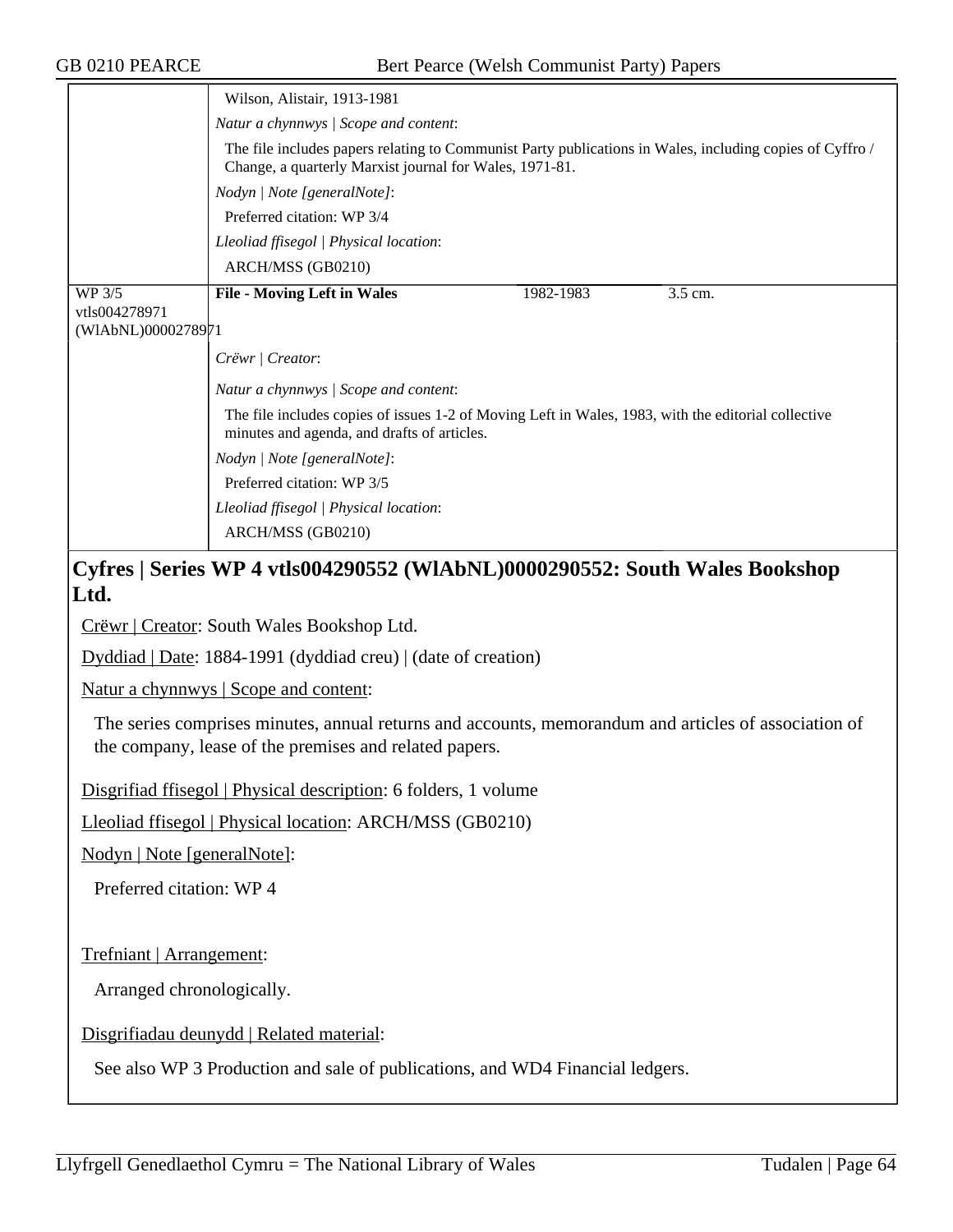| Teitl   Title<br>Disgrifiad ffisegol   Physical<br>Cod cyfeirnod<br>Dyddiadau   Dates<br>Reference code<br>description<br><b>WP 4/1</b><br><b>File - Accounts and balance sheets</b><br>3.5 cm.<br>1884-1986<br>vtls004290553<br>(WIAbNL)0000290553<br>Natur a chynnwys / Scope and content:<br>File includes certificate of incorporation of the South Wales Bookshop, 1942, lease dating from 1884 of 4<br>Tudor Street Cardiff, balance sheet and accounts, 1976, 1982-1989, including financial statements of the<br>progressive premises committee, 1984-1986.<br>Nodyn   Note [generalNote]:<br>Preferred citation: WP 4/1<br>Lleoliad ffisegol   Physical location:<br>ARCH/MSS (GB0210)<br><b>File - Annual returns and accounts</b><br>WP 4/2<br>1942-1982<br>3 cm.<br>vtls004290554<br>(WIAbNL)0000290554<br>Natur a chynnwys / Scope and content:<br>File includes memorandum and articles of association of the South Wales Bookshop Ltd, 1942, with<br>Companies Act annual returns, 1942-82, and balance sheets and accounts for 1981.<br>Nodyn   Note [generalNote]:<br>Preferred citation: WP 4/2<br>Lleoliad ffisegol   Physical location:<br>ARCH/MSS (GB0210)<br><b>File - Minutes</b><br>1 volume: 2 cm.<br>WP 4/3<br>1942-1990<br>vtls004290555<br>(WIAbNL)0000290555<br>Natur a chynnwys / Scope and content:<br>File includes South Wales Bookshop Limited AGM minutes, 1943-89, and minutes of directors, 1942-90.<br>Nodyn   Note [generalNote]:<br>Preferred citation: WP 4/3<br>Lleoliad ffisegol   Physical location:<br>ARCH/MSS (GB0210)<br><b>File - 'Balance sheets'</b><br><b>WP 4/4</b><br>1943-1979<br>2 cm.<br>vtls004290566<br>(WIAbNL)0000290566<br>Natur a chynnwys / Scope and content:<br>File includes directors' reports and accounts of the South Wales Bookshop, 1943-1979.<br>Nodyn   Note [generalNote]:<br>Preferred citation: WP 4/4<br>Lleoliad ffisegol   Physical location:<br>ARCH/MSS (GB0210)<br>File - 'Premises'<br>WP 4/5<br>1943-1984<br>$1 \text{ cm}$ . | FFeil / rhestr eitemau   File / item list |  |  |  |
|----------------------------------------------------------------------------------------------------------------------------------------------------------------------------------------------------------------------------------------------------------------------------------------------------------------------------------------------------------------------------------------------------------------------------------------------------------------------------------------------------------------------------------------------------------------------------------------------------------------------------------------------------------------------------------------------------------------------------------------------------------------------------------------------------------------------------------------------------------------------------------------------------------------------------------------------------------------------------------------------------------------------------------------------------------------------------------------------------------------------------------------------------------------------------------------------------------------------------------------------------------------------------------------------------------------------------------------------------------------------------------------------------------------------------------------------------------------------------------------------------------------------------------------------------------------------------------------------------------------------------------------------------------------------------------------------------------------------------------------------------------------------------------------------------------------------------------------------------------------------------------------------------------------------------------------------------------------------------------------------------------------------|-------------------------------------------|--|--|--|
|                                                                                                                                                                                                                                                                                                                                                                                                                                                                                                                                                                                                                                                                                                                                                                                                                                                                                                                                                                                                                                                                                                                                                                                                                                                                                                                                                                                                                                                                                                                                                                                                                                                                                                                                                                                                                                                                                                                                                                                                                      |                                           |  |  |  |
|                                                                                                                                                                                                                                                                                                                                                                                                                                                                                                                                                                                                                                                                                                                                                                                                                                                                                                                                                                                                                                                                                                                                                                                                                                                                                                                                                                                                                                                                                                                                                                                                                                                                                                                                                                                                                                                                                                                                                                                                                      |                                           |  |  |  |
|                                                                                                                                                                                                                                                                                                                                                                                                                                                                                                                                                                                                                                                                                                                                                                                                                                                                                                                                                                                                                                                                                                                                                                                                                                                                                                                                                                                                                                                                                                                                                                                                                                                                                                                                                                                                                                                                                                                                                                                                                      |                                           |  |  |  |
|                                                                                                                                                                                                                                                                                                                                                                                                                                                                                                                                                                                                                                                                                                                                                                                                                                                                                                                                                                                                                                                                                                                                                                                                                                                                                                                                                                                                                                                                                                                                                                                                                                                                                                                                                                                                                                                                                                                                                                                                                      |                                           |  |  |  |
|                                                                                                                                                                                                                                                                                                                                                                                                                                                                                                                                                                                                                                                                                                                                                                                                                                                                                                                                                                                                                                                                                                                                                                                                                                                                                                                                                                                                                                                                                                                                                                                                                                                                                                                                                                                                                                                                                                                                                                                                                      |                                           |  |  |  |
|                                                                                                                                                                                                                                                                                                                                                                                                                                                                                                                                                                                                                                                                                                                                                                                                                                                                                                                                                                                                                                                                                                                                                                                                                                                                                                                                                                                                                                                                                                                                                                                                                                                                                                                                                                                                                                                                                                                                                                                                                      |                                           |  |  |  |
|                                                                                                                                                                                                                                                                                                                                                                                                                                                                                                                                                                                                                                                                                                                                                                                                                                                                                                                                                                                                                                                                                                                                                                                                                                                                                                                                                                                                                                                                                                                                                                                                                                                                                                                                                                                                                                                                                                                                                                                                                      |                                           |  |  |  |
|                                                                                                                                                                                                                                                                                                                                                                                                                                                                                                                                                                                                                                                                                                                                                                                                                                                                                                                                                                                                                                                                                                                                                                                                                                                                                                                                                                                                                                                                                                                                                                                                                                                                                                                                                                                                                                                                                                                                                                                                                      |                                           |  |  |  |
|                                                                                                                                                                                                                                                                                                                                                                                                                                                                                                                                                                                                                                                                                                                                                                                                                                                                                                                                                                                                                                                                                                                                                                                                                                                                                                                                                                                                                                                                                                                                                                                                                                                                                                                                                                                                                                                                                                                                                                                                                      |                                           |  |  |  |
|                                                                                                                                                                                                                                                                                                                                                                                                                                                                                                                                                                                                                                                                                                                                                                                                                                                                                                                                                                                                                                                                                                                                                                                                                                                                                                                                                                                                                                                                                                                                                                                                                                                                                                                                                                                                                                                                                                                                                                                                                      |                                           |  |  |  |
|                                                                                                                                                                                                                                                                                                                                                                                                                                                                                                                                                                                                                                                                                                                                                                                                                                                                                                                                                                                                                                                                                                                                                                                                                                                                                                                                                                                                                                                                                                                                                                                                                                                                                                                                                                                                                                                                                                                                                                                                                      |                                           |  |  |  |
|                                                                                                                                                                                                                                                                                                                                                                                                                                                                                                                                                                                                                                                                                                                                                                                                                                                                                                                                                                                                                                                                                                                                                                                                                                                                                                                                                                                                                                                                                                                                                                                                                                                                                                                                                                                                                                                                                                                                                                                                                      |                                           |  |  |  |
|                                                                                                                                                                                                                                                                                                                                                                                                                                                                                                                                                                                                                                                                                                                                                                                                                                                                                                                                                                                                                                                                                                                                                                                                                                                                                                                                                                                                                                                                                                                                                                                                                                                                                                                                                                                                                                                                                                                                                                                                                      |                                           |  |  |  |
|                                                                                                                                                                                                                                                                                                                                                                                                                                                                                                                                                                                                                                                                                                                                                                                                                                                                                                                                                                                                                                                                                                                                                                                                                                                                                                                                                                                                                                                                                                                                                                                                                                                                                                                                                                                                                                                                                                                                                                                                                      |                                           |  |  |  |
|                                                                                                                                                                                                                                                                                                                                                                                                                                                                                                                                                                                                                                                                                                                                                                                                                                                                                                                                                                                                                                                                                                                                                                                                                                                                                                                                                                                                                                                                                                                                                                                                                                                                                                                                                                                                                                                                                                                                                                                                                      |                                           |  |  |  |
|                                                                                                                                                                                                                                                                                                                                                                                                                                                                                                                                                                                                                                                                                                                                                                                                                                                                                                                                                                                                                                                                                                                                                                                                                                                                                                                                                                                                                                                                                                                                                                                                                                                                                                                                                                                                                                                                                                                                                                                                                      |                                           |  |  |  |
|                                                                                                                                                                                                                                                                                                                                                                                                                                                                                                                                                                                                                                                                                                                                                                                                                                                                                                                                                                                                                                                                                                                                                                                                                                                                                                                                                                                                                                                                                                                                                                                                                                                                                                                                                                                                                                                                                                                                                                                                                      |                                           |  |  |  |
|                                                                                                                                                                                                                                                                                                                                                                                                                                                                                                                                                                                                                                                                                                                                                                                                                                                                                                                                                                                                                                                                                                                                                                                                                                                                                                                                                                                                                                                                                                                                                                                                                                                                                                                                                                                                                                                                                                                                                                                                                      |                                           |  |  |  |
|                                                                                                                                                                                                                                                                                                                                                                                                                                                                                                                                                                                                                                                                                                                                                                                                                                                                                                                                                                                                                                                                                                                                                                                                                                                                                                                                                                                                                                                                                                                                                                                                                                                                                                                                                                                                                                                                                                                                                                                                                      |                                           |  |  |  |
|                                                                                                                                                                                                                                                                                                                                                                                                                                                                                                                                                                                                                                                                                                                                                                                                                                                                                                                                                                                                                                                                                                                                                                                                                                                                                                                                                                                                                                                                                                                                                                                                                                                                                                                                                                                                                                                                                                                                                                                                                      |                                           |  |  |  |
|                                                                                                                                                                                                                                                                                                                                                                                                                                                                                                                                                                                                                                                                                                                                                                                                                                                                                                                                                                                                                                                                                                                                                                                                                                                                                                                                                                                                                                                                                                                                                                                                                                                                                                                                                                                                                                                                                                                                                                                                                      |                                           |  |  |  |
|                                                                                                                                                                                                                                                                                                                                                                                                                                                                                                                                                                                                                                                                                                                                                                                                                                                                                                                                                                                                                                                                                                                                                                                                                                                                                                                                                                                                                                                                                                                                                                                                                                                                                                                                                                                                                                                                                                                                                                                                                      |                                           |  |  |  |
|                                                                                                                                                                                                                                                                                                                                                                                                                                                                                                                                                                                                                                                                                                                                                                                                                                                                                                                                                                                                                                                                                                                                                                                                                                                                                                                                                                                                                                                                                                                                                                                                                                                                                                                                                                                                                                                                                                                                                                                                                      |                                           |  |  |  |
|                                                                                                                                                                                                                                                                                                                                                                                                                                                                                                                                                                                                                                                                                                                                                                                                                                                                                                                                                                                                                                                                                                                                                                                                                                                                                                                                                                                                                                                                                                                                                                                                                                                                                                                                                                                                                                                                                                                                                                                                                      |                                           |  |  |  |
|                                                                                                                                                                                                                                                                                                                                                                                                                                                                                                                                                                                                                                                                                                                                                                                                                                                                                                                                                                                                                                                                                                                                                                                                                                                                                                                                                                                                                                                                                                                                                                                                                                                                                                                                                                                                                                                                                                                                                                                                                      |                                           |  |  |  |
|                                                                                                                                                                                                                                                                                                                                                                                                                                                                                                                                                                                                                                                                                                                                                                                                                                                                                                                                                                                                                                                                                                                                                                                                                                                                                                                                                                                                                                                                                                                                                                                                                                                                                                                                                                                                                                                                                                                                                                                                                      |                                           |  |  |  |
|                                                                                                                                                                                                                                                                                                                                                                                                                                                                                                                                                                                                                                                                                                                                                                                                                                                                                                                                                                                                                                                                                                                                                                                                                                                                                                                                                                                                                                                                                                                                                                                                                                                                                                                                                                                                                                                                                                                                                                                                                      |                                           |  |  |  |
|                                                                                                                                                                                                                                                                                                                                                                                                                                                                                                                                                                                                                                                                                                                                                                                                                                                                                                                                                                                                                                                                                                                                                                                                                                                                                                                                                                                                                                                                                                                                                                                                                                                                                                                                                                                                                                                                                                                                                                                                                      |                                           |  |  |  |
|                                                                                                                                                                                                                                                                                                                                                                                                                                                                                                                                                                                                                                                                                                                                                                                                                                                                                                                                                                                                                                                                                                                                                                                                                                                                                                                                                                                                                                                                                                                                                                                                                                                                                                                                                                                                                                                                                                                                                                                                                      |                                           |  |  |  |
|                                                                                                                                                                                                                                                                                                                                                                                                                                                                                                                                                                                                                                                                                                                                                                                                                                                                                                                                                                                                                                                                                                                                                                                                                                                                                                                                                                                                                                                                                                                                                                                                                                                                                                                                                                                                                                                                                                                                                                                                                      |                                           |  |  |  |
|                                                                                                                                                                                                                                                                                                                                                                                                                                                                                                                                                                                                                                                                                                                                                                                                                                                                                                                                                                                                                                                                                                                                                                                                                                                                                                                                                                                                                                                                                                                                                                                                                                                                                                                                                                                                                                                                                                                                                                                                                      |                                           |  |  |  |
|                                                                                                                                                                                                                                                                                                                                                                                                                                                                                                                                                                                                                                                                                                                                                                                                                                                                                                                                                                                                                                                                                                                                                                                                                                                                                                                                                                                                                                                                                                                                                                                                                                                                                                                                                                                                                                                                                                                                                                                                                      |                                           |  |  |  |
|                                                                                                                                                                                                                                                                                                                                                                                                                                                                                                                                                                                                                                                                                                                                                                                                                                                                                                                                                                                                                                                                                                                                                                                                                                                                                                                                                                                                                                                                                                                                                                                                                                                                                                                                                                                                                                                                                                                                                                                                                      |                                           |  |  |  |
|                                                                                                                                                                                                                                                                                                                                                                                                                                                                                                                                                                                                                                                                                                                                                                                                                                                                                                                                                                                                                                                                                                                                                                                                                                                                                                                                                                                                                                                                                                                                                                                                                                                                                                                                                                                                                                                                                                                                                                                                                      |                                           |  |  |  |
|                                                                                                                                                                                                                                                                                                                                                                                                                                                                                                                                                                                                                                                                                                                                                                                                                                                                                                                                                                                                                                                                                                                                                                                                                                                                                                                                                                                                                                                                                                                                                                                                                                                                                                                                                                                                                                                                                                                                                                                                                      |                                           |  |  |  |
|                                                                                                                                                                                                                                                                                                                                                                                                                                                                                                                                                                                                                                                                                                                                                                                                                                                                                                                                                                                                                                                                                                                                                                                                                                                                                                                                                                                                                                                                                                                                                                                                                                                                                                                                                                                                                                                                                                                                                                                                                      |                                           |  |  |  |
| vtls004290567<br>(WIAbNL)0000290567                                                                                                                                                                                                                                                                                                                                                                                                                                                                                                                                                                                                                                                                                                                                                                                                                                                                                                                                                                                                                                                                                                                                                                                                                                                                                                                                                                                                                                                                                                                                                                                                                                                                                                                                                                                                                                                                                                                                                                                  |                                           |  |  |  |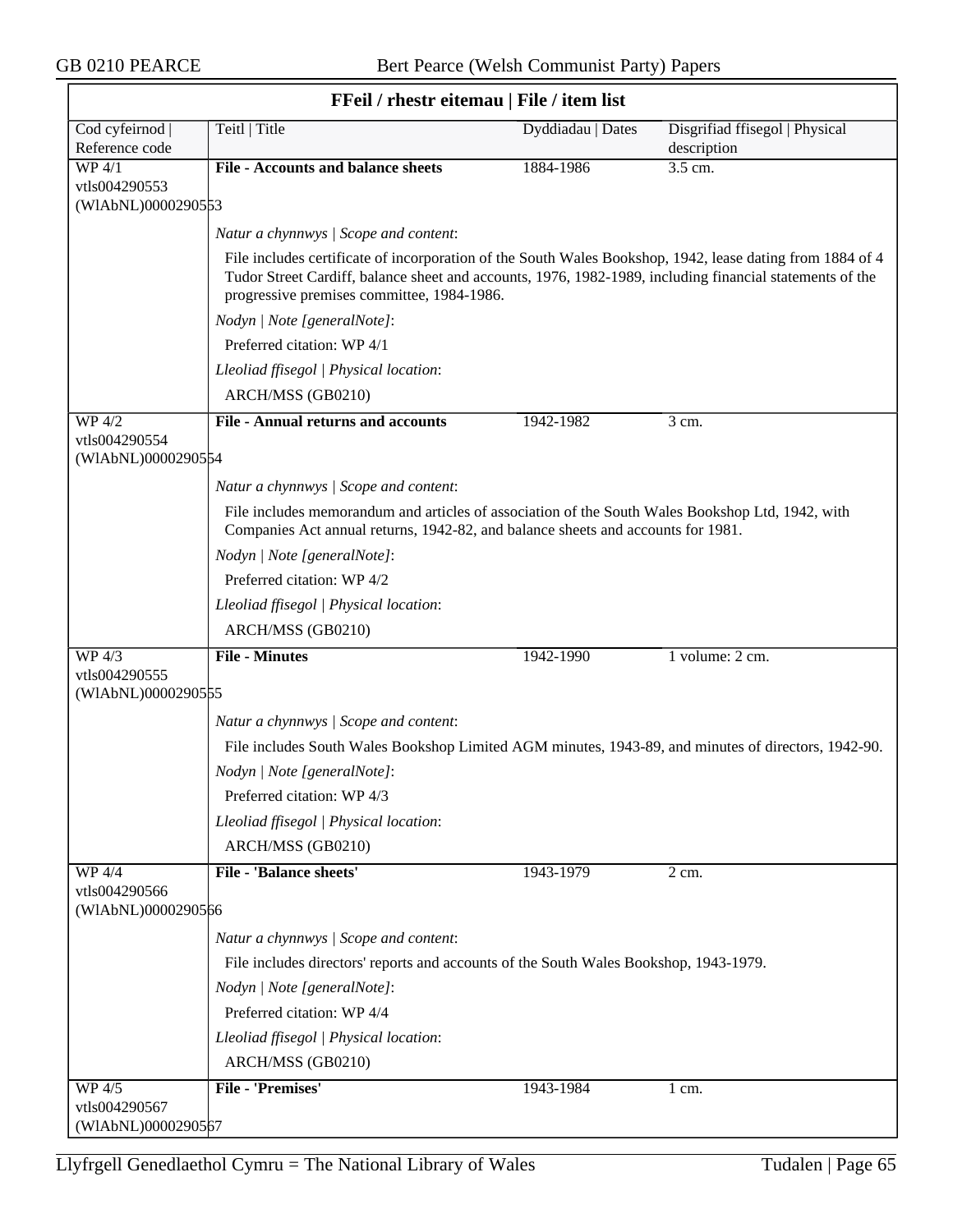|                                     | Natur a chynnwys / Scope and content:                                                                                                                                                                                                                                                             |           |         |
|-------------------------------------|---------------------------------------------------------------------------------------------------------------------------------------------------------------------------------------------------------------------------------------------------------------------------------------------------|-----------|---------|
|                                     | The file includes papers relating to the sale of 278 Newport Road and the purchase of 4 Tudor Street<br>in 1956, share certificates of the South Wales Bookshop Ltd., 1943, and the progressive premises<br>committee minutes and accounts, 1980-3.                                               |           |         |
|                                     | Nodyn   Note [generalNote]:                                                                                                                                                                                                                                                                       |           |         |
|                                     | Preferred citation: WP 4/5                                                                                                                                                                                                                                                                        |           |         |
|                                     | Lleoliad ffisegol   Physical location:                                                                                                                                                                                                                                                            |           |         |
|                                     | ARCH/MSS (GB0210)                                                                                                                                                                                                                                                                                 |           |         |
| WP 4/6                              | <b>File - Financial papers</b>                                                                                                                                                                                                                                                                    | 1962-1988 | 2 cm.   |
| vtls004290569<br>(WIAbNL)0000290569 |                                                                                                                                                                                                                                                                                                   |           |         |
|                                     | Natur a chynnwys / Scope and content:                                                                                                                                                                                                                                                             |           |         |
|                                     | The file comprises South Wales Bookshop Directors reports, annual returns, and other financial papers,<br>1962-1988.                                                                                                                                                                              |           |         |
|                                     | Nodyn   Note [generalNote]:                                                                                                                                                                                                                                                                       |           |         |
|                                     | Preferred citation: WP 4/6                                                                                                                                                                                                                                                                        |           |         |
|                                     | Lleoliad ffisegol   Physical location:                                                                                                                                                                                                                                                            |           |         |
|                                     | ARCH/MSS (GB0210)                                                                                                                                                                                                                                                                                 |           |         |
| WP 4/7                              | <b>File - Financial papers</b>                                                                                                                                                                                                                                                                    | 1982-1991 | 1.5 cm. |
| vtls004290570                       |                                                                                                                                                                                                                                                                                                   |           |         |
| (WIAbNL)0000290570                  |                                                                                                                                                                                                                                                                                                   |           |         |
|                                     | Natur a chynnwys / Scope and content:                                                                                                                                                                                                                                                             |           |         |
|                                     | The file comprises financial papers including directors' reports, and legal documents relating to the sale<br>of 4 Tudor Street, and to the dissolution of South Wales Bookshop Ltd.                                                                                                              |           |         |
|                                     | Nodyn   Note [generalNote]:                                                                                                                                                                                                                                                                       |           |         |
|                                     | Preferred citation: WP 4/7                                                                                                                                                                                                                                                                        |           |         |
|                                     | Lleoliad ffisegol   Physical location:                                                                                                                                                                                                                                                            |           |         |
|                                     | ARCH/MSS (GB0210)                                                                                                                                                                                                                                                                                 |           |         |
|                                     | Sub-sub-fonds WN vtls004279137 (WIAbNL)0000279137: Devolution                                                                                                                                                                                                                                     |           |         |
| Crëwr   Creator:                    |                                                                                                                                                                                                                                                                                                   |           |         |
|                                     | Dyddiad   Date: 1936-1998 (dyddiad creu)   (date of creation)                                                                                                                                                                                                                                     |           |         |
|                                     | Natur a chynnwys   Scope and content:                                                                                                                                                                                                                                                             |           |         |
|                                     | The group comprises Communist policy documents on devolution, 1936-1994, papers relating to the<br>Welsh language and culture, 1949-1968, Scotland, 1967-1992, devolution referenda, 1979 and 1997,<br>Campaign for a Welsh Assembly papers, 1987-1993, and Parliament for Wales campaign papers, |           |         |

1992-1998.

Disgrifiad ffisegol | Physical description: 34 folders

Lleoliad ffisegol | Physical location: ARCH/MSS (GB0210)

Nodyn | Note [generalNote]:

Preferred citation: WN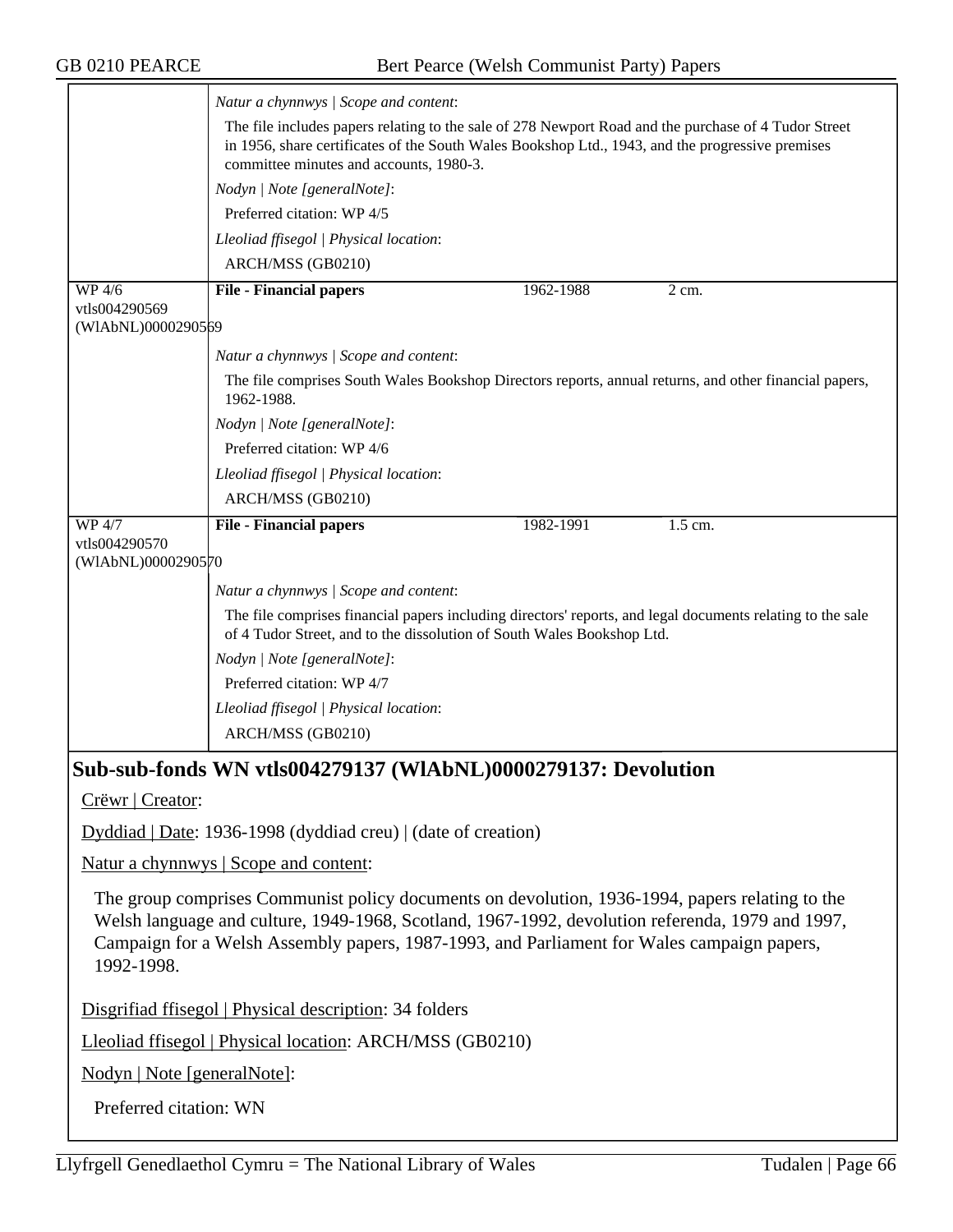Pwyntiau mynediad | Access points:

• Decentralization in government -- Wales (pwnc) | (subject)

Trefniant | Arrangement:

Arranged into six series: Communist policy, Welsh language and culture, Scotland, referenda, Campaign for a Welsh Assembly, and Parliament for Wales campaign.

### **Cyfres | Series WN 1 vtls004279161 (WlAbNL)0000279161: Communist Party policy**

Dyddiad | Date: 1936-1994 (dyddiad creu) | (date of creation)

Natur a chynnwys | Scope and content:

The series includes Communist Party policy documents on devolution in Wales and Scotland, newspaper cuttings, documents produced by other political parties and trade unions in Wales, papers relating to the Kilbrandon report, pamphlets, and notes by Bert Pearce.

Disgrifiad ffisegol | Physical description: 16 folders

Lleoliad ffisegol | Physical location: ARCH/MSS (GB0210)

Nodyn | Note [generalNote]:

Preferred citation: WN 1

Pwyntiau mynediad | Access points:

• Great Britain. Royal Commission on the Constitution, 1973

Trefniant | Arrangement:

Arranged chronologically, apart from WN 1/15 which was a later acquisition.

| <b>FFeil</b> / rhestr eitemau   File / item list |                                                                                                                                             |                   |                                |  |
|--------------------------------------------------|---------------------------------------------------------------------------------------------------------------------------------------------|-------------------|--------------------------------|--|
| Cod cyfeirnod                                    | Teitl   Title                                                                                                                               | Dyddiadau   Dates | Disgrifiad ffisegol   Physical |  |
| Reference code                                   |                                                                                                                                             |                   | description                    |  |
| WN 1/1                                           | <b>File - 'Wales. National Question'</b>                                                                                                    | 1936-1966         | 3.5 cm.                        |  |
| vtls004279202                                    |                                                                                                                                             |                   |                                |  |
| (WIAbNL)0000279202                               |                                                                                                                                             |                   |                                |  |
|                                                  | Natur a chynnwys / Scope and content:                                                                                                       |                   |                                |  |
|                                                  | The file comprises Communist Party pamphlets relating to Wales, and policy documents on Welsh<br>nationalism and self-government for Wales. |                   |                                |  |
|                                                  | Nodyn / Note [generalNote]:                                                                                                                 |                   |                                |  |
|                                                  | Preferred citation: WN 1/1                                                                                                                  |                   |                                |  |
|                                                  | Lleoliad ffisegol   Physical location:                                                                                                      |                   |                                |  |
|                                                  | ARCH/MSS (GB0210)                                                                                                                           |                   |                                |  |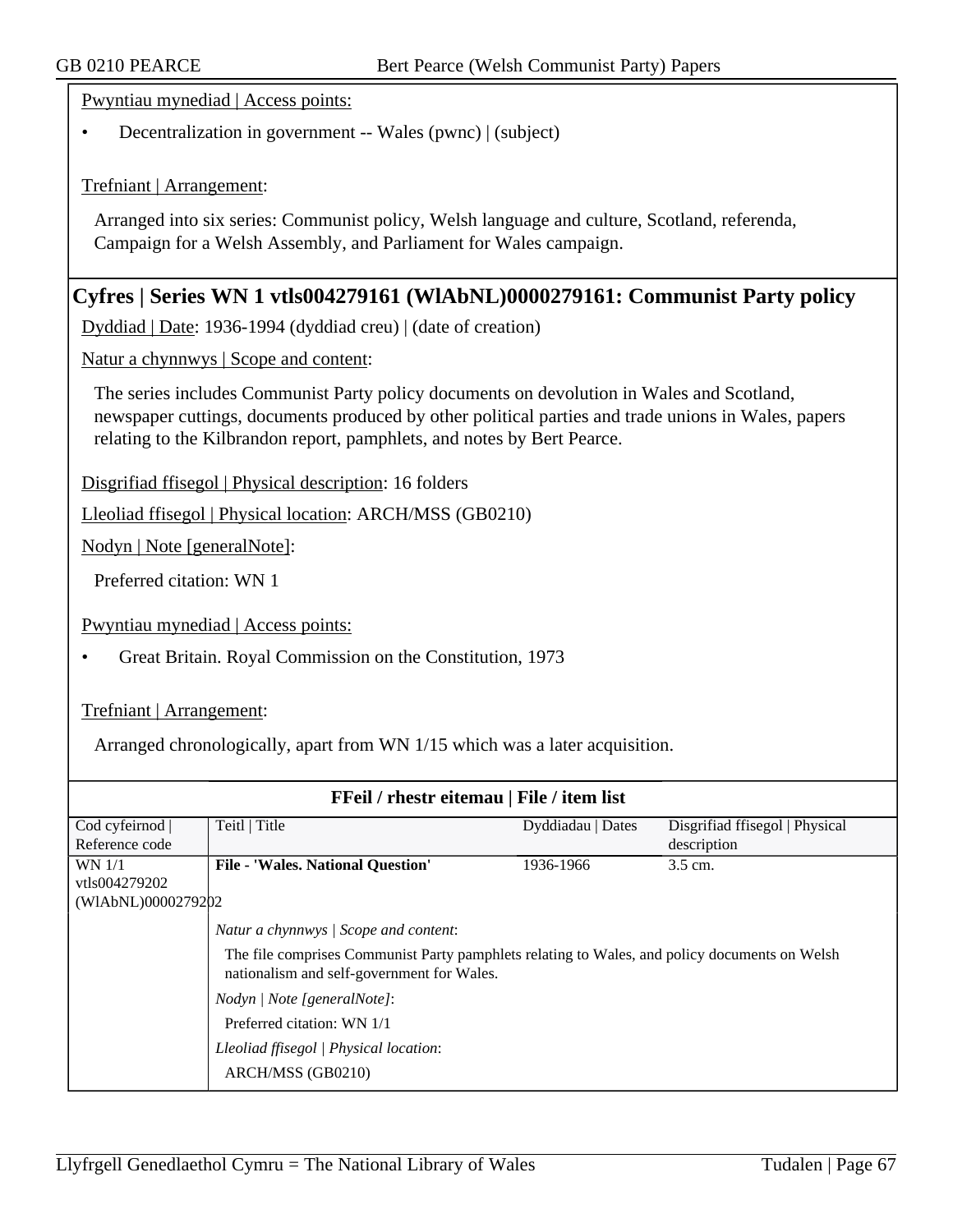GB 0210 PEARCE Bert Pearce (Welsh Communist Party) Papers

| <b>WN 1/2</b>      | <b>File - Evidence on Welsh Parliament</b><br>1944, 1965-1978<br>3.5 cm.                                                                                                                                                                                                                                                                                |
|--------------------|---------------------------------------------------------------------------------------------------------------------------------------------------------------------------------------------------------------------------------------------------------------------------------------------------------------------------------------------------------|
| vtls004279203      |                                                                                                                                                                                                                                                                                                                                                         |
| (WIAbNL)0000279203 |                                                                                                                                                                                                                                                                                                                                                         |
|                    | Crëwr   Creator:                                                                                                                                                                                                                                                                                                                                        |
|                    | Plaid Cymru lctgm -- Meetings                                                                                                                                                                                                                                                                                                                           |
|                    | Natur a chynnwys / Scope and content:                                                                                                                                                                                                                                                                                                                   |
|                    | The file includes reports on devolution by the Communist Party, Plaid Cymru, and the Welsh Liberal<br>Party, with the manifesto of the Socialist Republican Party of Wales / Plaid Gwerin Cymru.                                                                                                                                                        |
|                    | Nodyn   Note [generalNote]:                                                                                                                                                                                                                                                                                                                             |
|                    | Preferred citation: WN 1/2                                                                                                                                                                                                                                                                                                                              |
|                    | Lleoliad ffisegol   Physical location:                                                                                                                                                                                                                                                                                                                  |
|                    | ARCH/MSS (GB0210)                                                                                                                                                                                                                                                                                                                                       |
| WN 1/3             | <b>File - Devolution</b><br>1948-1970<br>2 cm.                                                                                                                                                                                                                                                                                                          |
| vtls004279207      |                                                                                                                                                                                                                                                                                                                                                         |
| (WIAbNL)0000279207 |                                                                                                                                                                                                                                                                                                                                                         |
|                    | Natur a chynnwys / Scope and content:                                                                                                                                                                                                                                                                                                                   |
|                    | The file includes Communist policy documents on devolution, including The National future of Scotland<br>and Wales', 'The problem of Welsh Nationality and the Communist solution', 'Communist policy and<br>problems of Welsh national development today', 'An outline scheme of self-government for Wales', and<br>'The National problem in Britain'. |
|                    | Nodyn   Note [generalNote]:                                                                                                                                                                                                                                                                                                                             |
|                    | Preferred citation: WN 1/3                                                                                                                                                                                                                                                                                                                              |
|                    | Lleoliad ffisegol   Physical location:                                                                                                                                                                                                                                                                                                                  |
|                    | ARCH/MSS (GB0210)                                                                                                                                                                                                                                                                                                                                       |
| WN 1/4             | <b>File - Devolution</b><br>1950, 1970-1980<br>3 cm.                                                                                                                                                                                                                                                                                                    |
| vtls004279220      |                                                                                                                                                                                                                                                                                                                                                         |
| (WIAbNL)0000279220 |                                                                                                                                                                                                                                                                                                                                                         |
|                    | Natur a chynnwys / Scope and content:                                                                                                                                                                                                                                                                                                                   |
|                    | The file includes Communist policy documents on devolution, the manifesto of the Devolution<br>Supporters' group, and the first annual report of Wales TUC, 1974.                                                                                                                                                                                       |
|                    | Nodyn   Note [generalNote]:                                                                                                                                                                                                                                                                                                                             |
|                    | Preferred citation: WN 1/4                                                                                                                                                                                                                                                                                                                              |
|                    | Lleoliad ffisegol   Physical location:                                                                                                                                                                                                                                                                                                                  |
|                    | ARCH/MSS (GB0210)                                                                                                                                                                                                                                                                                                                                       |
| $WN$ $1/5$         | File - 'Misc. Wales C.P. policy papers'<br>1964-1991<br>$1 \text{ cm}$ .                                                                                                                                                                                                                                                                                |
| vtls004279222      |                                                                                                                                                                                                                                                                                                                                                         |
| (WIAbNL)0000279222 |                                                                                                                                                                                                                                                                                                                                                         |
|                    | Natur a chynnwys / Scope and content:                                                                                                                                                                                                                                                                                                                   |
|                    | The file includes Communist policy documents on devolution, national consciousness, and local<br>government, and related material.                                                                                                                                                                                                                      |
|                    | Nodyn   Note [generalNote]:                                                                                                                                                                                                                                                                                                                             |
|                    | Preferred citation: WN 1/5                                                                                                                                                                                                                                                                                                                              |
|                    | Lleoliad ffisegol   Physical location:                                                                                                                                                                                                                                                                                                                  |
|                    | ARCH/MSS (GB0210)                                                                                                                                                                                                                                                                                                                                       |
|                    |                                                                                                                                                                                                                                                                                                                                                         |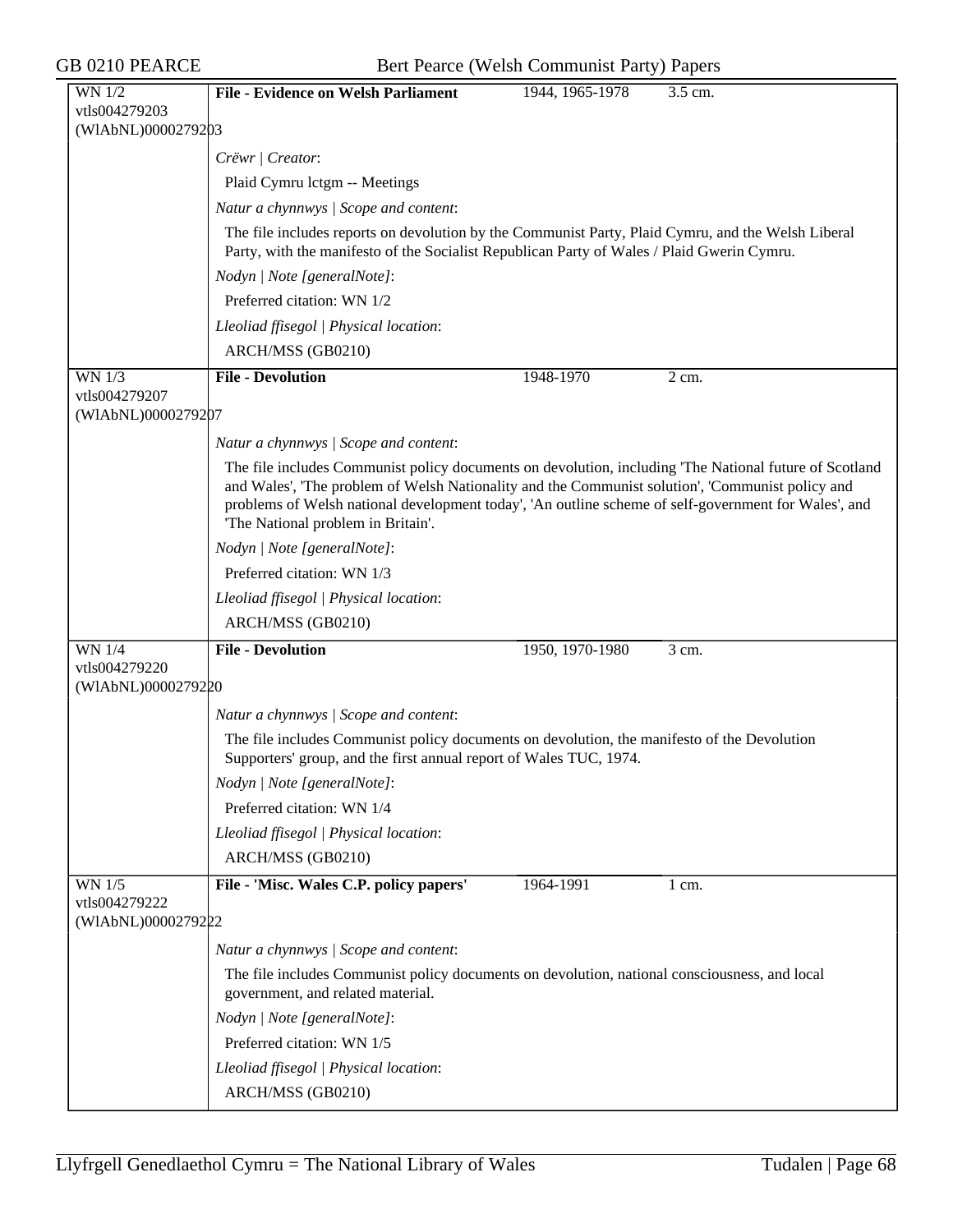| WN 1/6                              | <b>File - Devolution</b>                                                                                                                                                                                                                                                                              | 1967-1989 | 3.5 cm.            |
|-------------------------------------|-------------------------------------------------------------------------------------------------------------------------------------------------------------------------------------------------------------------------------------------------------------------------------------------------------|-----------|--------------------|
| vtls004279225                       |                                                                                                                                                                                                                                                                                                       |           |                    |
| (WIAbNL)0000279225                  |                                                                                                                                                                                                                                                                                                       |           |                    |
|                                     | Natur a chynnwys / Scope and content:                                                                                                                                                                                                                                                                 |           |                    |
|                                     | The file includes Communist policy documents on devolution in Wales and Scotland.                                                                                                                                                                                                                     |           |                    |
|                                     | Nodyn   Note [generalNote]:                                                                                                                                                                                                                                                                           |           |                    |
|                                     | Preferred citation: WN 1/6                                                                                                                                                                                                                                                                            |           |                    |
|                                     | Lleoliad ffisegol   Physical location:                                                                                                                                                                                                                                                                |           |                    |
|                                     | ARCH/MSS (GB0210)                                                                                                                                                                                                                                                                                     |           |                    |
| <b>WN 1/7</b>                       | File - 'Welsh Assembly, democracy and                                                                                                                                                                                                                                                                 | 1967-1991 | 2.5 cm.            |
| vtls004279255                       | devolution'                                                                                                                                                                                                                                                                                           |           |                    |
| (WIAbNL)0000279255                  |                                                                                                                                                                                                                                                                                                       |           |                    |
|                                     | Natur a chynnwys / Scope and content:                                                                                                                                                                                                                                                                 |           |                    |
|                                     | The file includes Communist Party policy on devolution in Wales and Scotland, with notes on the<br>Kilbrandon report, 1967-1979, 1991.                                                                                                                                                                |           |                    |
|                                     | Nodyn   Note [generalNote]:                                                                                                                                                                                                                                                                           |           |                    |
|                                     | Preferred citation: WN 1/7                                                                                                                                                                                                                                                                            |           |                    |
|                                     | Lleoliad ffisegol   Physical location:                                                                                                                                                                                                                                                                |           |                    |
|                                     | ARCH/MSS (GB0210)                                                                                                                                                                                                                                                                                     |           |                    |
| $WN$ $1/8$                          | <b>File - Devolution</b>                                                                                                                                                                                                                                                                              | 1968-1977 | $\overline{2}$ cm. |
| vtls004279262<br>(WIAbNL)0000279262 |                                                                                                                                                                                                                                                                                                       |           |                    |
|                                     | Natur a chynnwys / Scope and content:                                                                                                                                                                                                                                                                 |           |                    |
|                                     | The file comprises printed material on devolution, including Bert Pearce's article on 'The National<br>problem in Britain - reply to discussion', with a draft resolution on democracy in Wales, and a<br>memorandum on the water crisis in Wales.                                                    |           |                    |
|                                     | Nodyn   Note [generalNote]:                                                                                                                                                                                                                                                                           |           |                    |
|                                     | Preferred citation: WN 1/8                                                                                                                                                                                                                                                                            |           |                    |
|                                     | Lleoliad ffisegol   Physical location:                                                                                                                                                                                                                                                                |           |                    |
|                                     | ARCH/MSS (GB0210)                                                                                                                                                                                                                                                                                     |           |                    |
| WN 1/9                              | <b>File - Kilbrandon</b>                                                                                                                                                                                                                                                                              | 1968-1978 | 3.5 cm.            |
| vtls004279294                       |                                                                                                                                                                                                                                                                                                       |           |                    |
|                                     |                                                                                                                                                                                                                                                                                                       |           |                    |
|                                     |                                                                                                                                                                                                                                                                                                       |           |                    |
| (WIAbNL)0000279294                  | Natur a chynnwys / Scope and content:                                                                                                                                                                                                                                                                 |           |                    |
|                                     | The file comprises material relating to the Royal Commission on the constitution - Kilbrandon report<br>(October 1973), including the written evidence of the Communist Party Great Britain, the Welsh<br>Committee of the Communist Party, and of the Labour Party in Wales to the Commission, 1970. |           |                    |
|                                     | Nodyn   Note [generalNote]:                                                                                                                                                                                                                                                                           |           |                    |
|                                     | Preferred citation: WN 1/9                                                                                                                                                                                                                                                                            |           |                    |
|                                     | Lleoliad ffisegol   Physical location:                                                                                                                                                                                                                                                                |           |                    |
|                                     | ARCH/MSS (GB0210)                                                                                                                                                                                                                                                                                     |           |                    |
| WN 1/10                             | <b>File - Devolution</b>                                                                                                                                                                                                                                                                              | 1968-1979 | 2 folders; 5.5 cm. |
| vtls004279297<br>(WIAbNL)0000279297 |                                                                                                                                                                                                                                                                                                       |           |                    |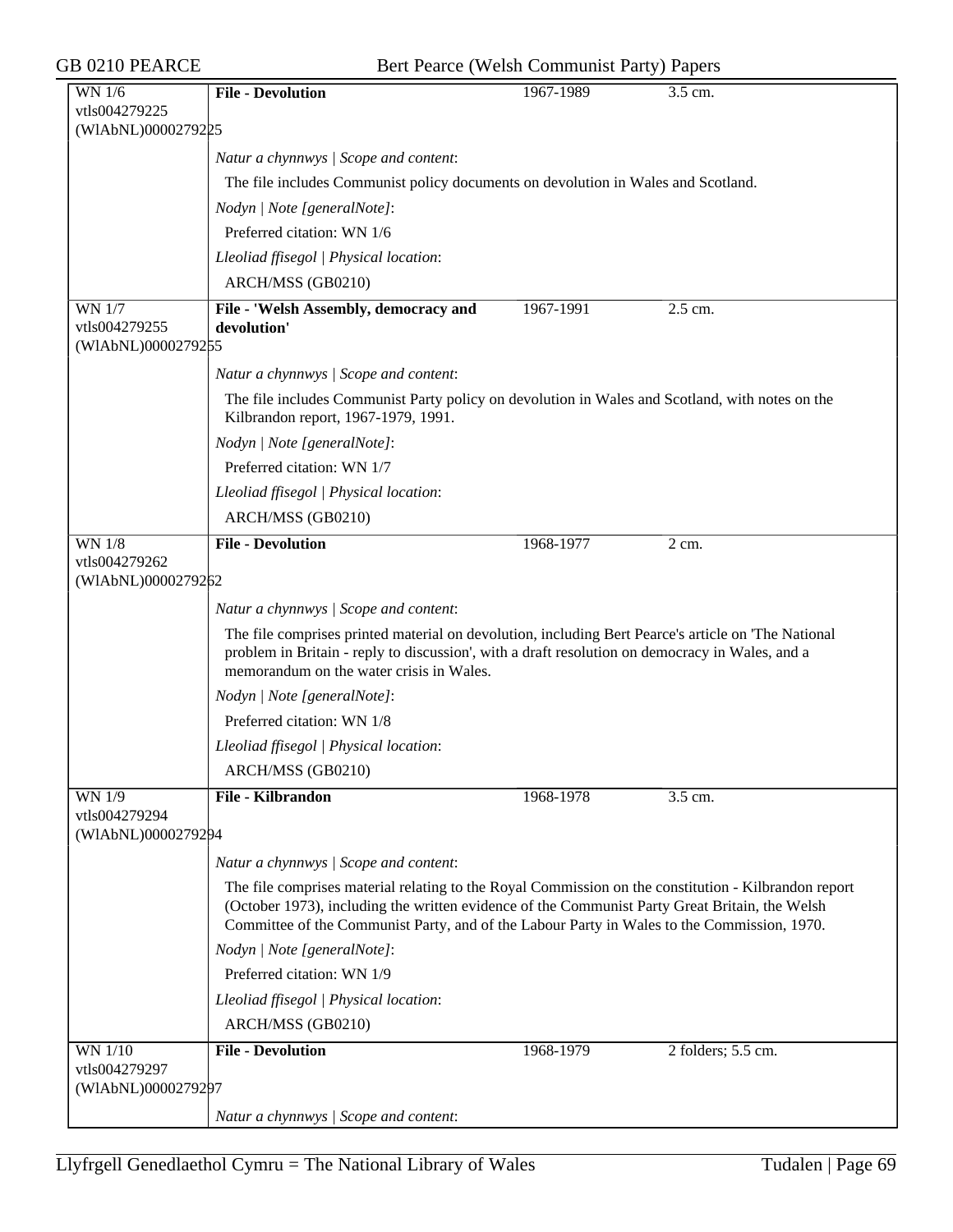|                                     | The file includes Communist Party documents relating to devolution, the Kilbrandon report, and the 1979<br>referenda, with notes by Bert Pearce on a special Welsh committee conference on devolution, 1975. |           |                      |  |
|-------------------------------------|--------------------------------------------------------------------------------------------------------------------------------------------------------------------------------------------------------------|-----------|----------------------|--|
|                                     | Nodyn   Note [generalNote]:                                                                                                                                                                                  |           |                      |  |
|                                     | Preferred citation: WN 1/10                                                                                                                                                                                  |           |                      |  |
|                                     | Lleoliad ffisegol   Physical location:                                                                                                                                                                       |           |                      |  |
|                                     | ARCH/MSS (GB0210)                                                                                                                                                                                            |           |                      |  |
| WN 1/11                             | <b>File - 'DL Wales - Policies on Parliament</b>                                                                                                                                                             | 1968-1992 | 2 cm.                |  |
| vtls004279298                       | for Wales'                                                                                                                                                                                                   |           |                      |  |
| (WIAbNL)0000279298                  |                                                                                                                                                                                                              |           |                      |  |
|                                     | Crëwr   Creator:                                                                                                                                                                                             |           |                      |  |
|                                     | Democratic Left Wales                                                                                                                                                                                        |           |                      |  |
|                                     | Natur a chynnwys / Scope and content:                                                                                                                                                                        |           |                      |  |
|                                     | The file comprises a background paper for the Democratic Left Welsh Conference, October 1992, by<br>Bert Pearce on 'An elected Democratic National Assembly for Wales', with related key policy documents.   |           |                      |  |
|                                     | Nodyn   Note [generalNote]:                                                                                                                                                                                  |           |                      |  |
|                                     | Preferred citation: WN 1/11                                                                                                                                                                                  |           |                      |  |
|                                     | Lleoliad ffisegol   Physical location:                                                                                                                                                                       |           |                      |  |
|                                     | ARCH/MSS (GB0210)                                                                                                                                                                                            |           |                      |  |
| <b>WN 1/12</b>                      | <b>File - Devolution</b>                                                                                                                                                                                     | 1968-1994 | 3.75 cm.             |  |
| vtls004279301<br>(WIAbNL)0000279301 |                                                                                                                                                                                                              |           |                      |  |
|                                     | Natur a chynnwys / Scope and content:                                                                                                                                                                        |           |                      |  |
|                                     | The file comprises printed documents and reports relating to devolution, mainly produced by the<br>Communist Party and the Democratic Left, and also by other political parties and trade unions in Wales.   |           |                      |  |
|                                     | Nodyn   Note [generalNote]:                                                                                                                                                                                  |           |                      |  |
|                                     | Preferred citation: WN 1/12                                                                                                                                                                                  |           |                      |  |
|                                     | Lleoliad ffisegol   Physical location:                                                                                                                                                                       |           |                      |  |
|                                     | ARCH/MSS (GB0210)                                                                                                                                                                                            |           |                      |  |
| WN 1/13                             | <b>File - Devolution</b>                                                                                                                                                                                     | 1974-1987 | $\overline{1.5}$ cm. |  |
| vtls004279302                       |                                                                                                                                                                                                              |           |                      |  |
| (WIAbNL)0000279302                  |                                                                                                                                                                                                              |           |                      |  |
|                                     | Natur a chynnwys / Scope and content:                                                                                                                                                                        |           |                      |  |
|                                     | The file includes material relating to devolution, and the Wales for the Assembly Campaign, with 1979<br>referendum campaign leaflets.                                                                       |           |                      |  |
|                                     | Nodyn   Note [generalNote]:                                                                                                                                                                                  |           |                      |  |
|                                     | Preferred citation: WN 1/13                                                                                                                                                                                  |           |                      |  |
|                                     | Lleoliad ffisegol   Physical location:                                                                                                                                                                       |           |                      |  |
|                                     | ARCH/MSS (GB0210)                                                                                                                                                                                            |           |                      |  |
| WN 1/14                             | <b>File - Devolution</b>                                                                                                                                                                                     | 1975-1991 | 3.5 cm.              |  |
| vtls004279358                       |                                                                                                                                                                                                              |           |                      |  |
| (WIAbNL)0000279358                  |                                                                                                                                                                                                              |           |                      |  |
|                                     | Natur a chynnwys / Scope and content:                                                                                                                                                                        |           |                      |  |
|                                     | The file includes documents relating to devolution and the Campaign for a Welsh Assembly, with an<br>essay by R. O. Humphreys on 'The left and the National question in Wales', 1985.                        |           |                      |  |
|                                     | Nodyn   Note [generalNote]:                                                                                                                                                                                  |           |                      |  |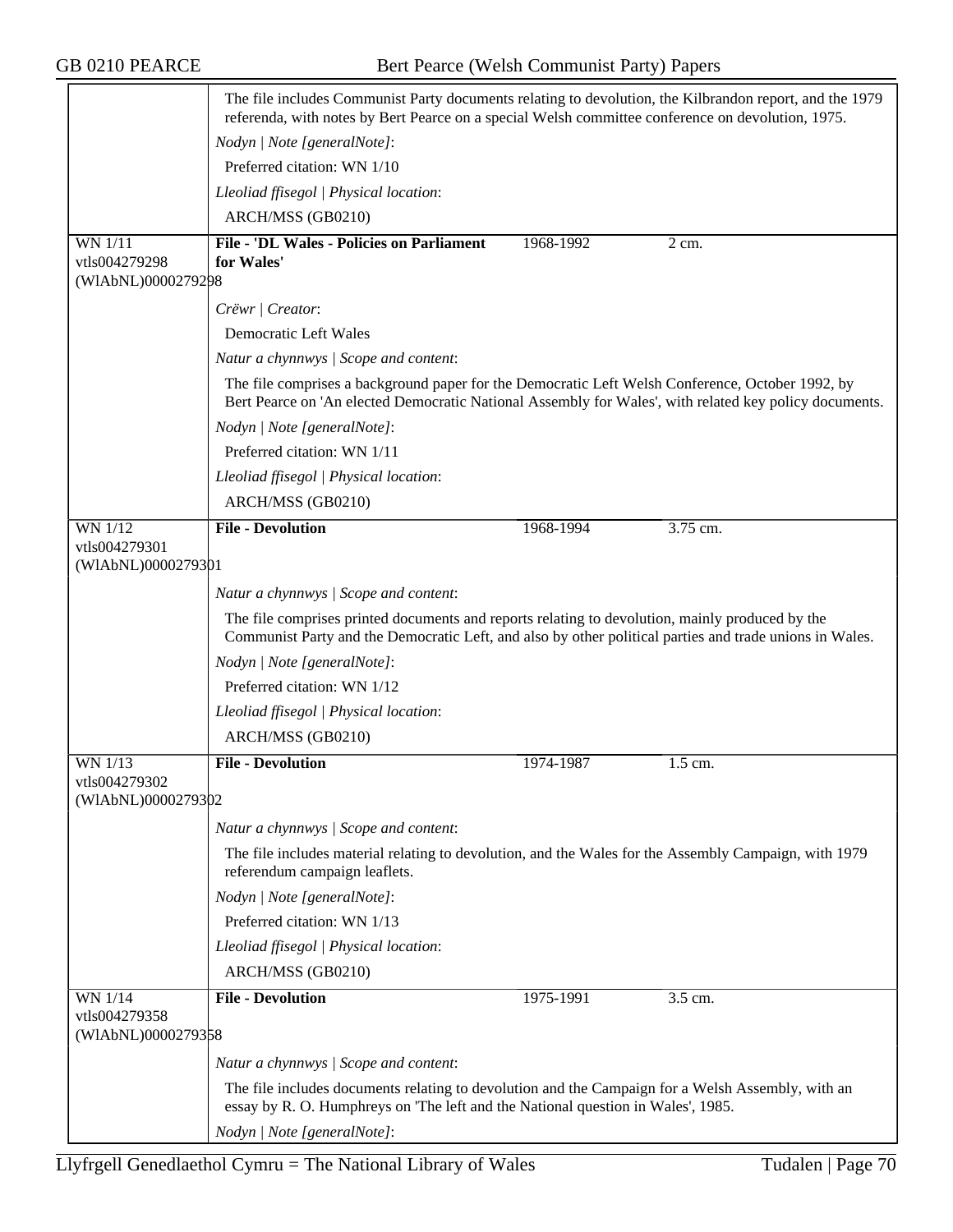|                                                                           | Preferred citation: WN 1/14                                                                                                                                                                                                                                                                                               |           |           |  |
|---------------------------------------------------------------------------|---------------------------------------------------------------------------------------------------------------------------------------------------------------------------------------------------------------------------------------------------------------------------------------------------------------------------|-----------|-----------|--|
|                                                                           | Lleoliad ffisegol   Physical location:                                                                                                                                                                                                                                                                                    |           |           |  |
|                                                                           | ARCH/MSS (GB0210)                                                                                                                                                                                                                                                                                                         |           |           |  |
| WN 1/15<br>vtls004291164<br>(WIAbNL)0000291164                            | <b>File - Devolution</b>                                                                                                                                                                                                                                                                                                  | 1949-1981 | $1.5$ cm. |  |
|                                                                           | Crëwr   Creator:                                                                                                                                                                                                                                                                                                          |           |           |  |
|                                                                           | Wilson, Alistair, 1913-1981                                                                                                                                                                                                                                                                                               |           |           |  |
|                                                                           | Natur a chynnwys / Scope and content:                                                                                                                                                                                                                                                                                     |           |           |  |
|                                                                           | The file includes policy documents relating to devolution, including a transcript of Bert Pearce and Dr<br>Alistair Wilson's evidence to the Crowther Commission on the Constitution, 1970, report on the National<br>question in Scotland and Wales by G. Thomson, 1949, and NUS Wales statement on devolution, c. 1975. |           |           |  |
|                                                                           | Nodyn   Note [generalNote]:                                                                                                                                                                                                                                                                                               |           |           |  |
|                                                                           | Preferred citation: WN 1/15                                                                                                                                                                                                                                                                                               |           |           |  |
|                                                                           | Lleoliad ffisegol   Physical location:                                                                                                                                                                                                                                                                                    |           |           |  |
|                                                                           | ARCH/MSS (GB0210)                                                                                                                                                                                                                                                                                                         |           |           |  |
| Cyfres   Series WN 2 vtls004279364 (WlAbNL)0000279364: Welsh language and |                                                                                                                                                                                                                                                                                                                           |           |           |  |
| culture                                                                   |                                                                                                                                                                                                                                                                                                                           |           |           |  |
| Dyddiad   Date: 1949-1968 (dyddiad creu)   (date of creation)             |                                                                                                                                                                                                                                                                                                                           |           |           |  |
| Natur a chynnwys   Scope and content:                                     |                                                                                                                                                                                                                                                                                                                           |           |           |  |

The series comprises newspaper cuttings, leaflets and articles on Wales, the Welsh language and culture, including a questionnaire on the Welsh language answered by the Welsh Committee of the Communist Party, 1957, notes on 'Problems of Welsh national development today', 1967, and typescript of 'Languages and the National and Colonial question' by W. B. Lockwood, 1955.

Disgrifiad ffisegol | Physical description: 1 folder

Lleoliad ffisegol | Physical location: ARCH/MSS (GB0210)

Nodyn | Note [generalNote]:

Preferred citation: WN 2

Trefniant | Arrangement:

Trefniant: Arranged into a single file.

| <b>FFeil</b> / rhestr eitemau   File / item list |                                   |                   |                                |  |  |
|--------------------------------------------------|-----------------------------------|-------------------|--------------------------------|--|--|
| Cod cyfeirnod                                    | Teitl   Title                     | Dyddiadau   Dates | Disgrifiad ffisegol   Physical |  |  |
| Reference code                                   |                                   |                   | description                    |  |  |
| WN 2/1                                           | File - Welsh language and culture | 1949-1968         | $2.5$ cm.                      |  |  |
| vtls004279383                                    |                                   |                   |                                |  |  |
| (WIAbNL)0000279383                               |                                   |                   |                                |  |  |
|                                                  | Crëwr / Creator:                  |                   |                                |  |  |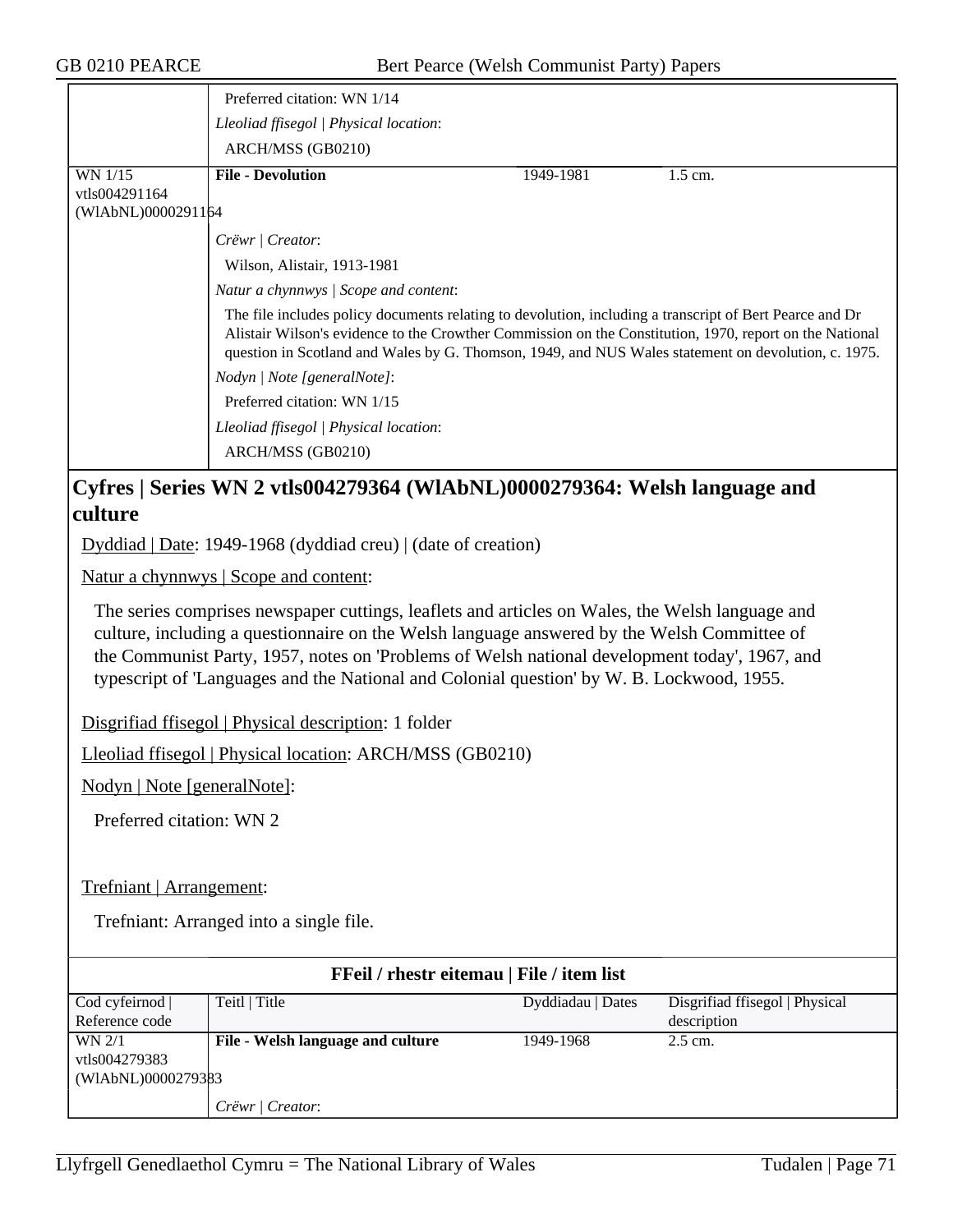Lockwood, W. B. (William Burley) *Nodyn | Note [generalNote]*: Preferred citation: WN 2/1 *Lleoliad ffisegol | Physical location*: ARCH/MSS (GB0210)

## **Cyfres | Series WN 3 vtls004279390 (WlAbNL)0000279390: Scotland**

Dyddiad | Date: 1967-1992 (dyddiad creu) | (date of creation)

Natur a chynnwys | Scope and content:

The series comprises publications and Communist policy documents on devolution for Scotland.

Disgrifiad ffisegol | Physical description: 2 folders

Lleoliad ffisegol | Physical location: ARCH/MSS (GB0210)

Nodyn | Note [generalNote]:

Preferred citation: WN 3

Pwyntiau mynediad | Access points:

• Decentralization in government -- Scotland (pwnc) | (subject)

Trefniant | Arrangement:

Arranged chronologically, and original order within each file.

| FFeil / rhestr eitemau   File / item list |                                                                                                                                                                                       |                   |                                |  |  |  |
|-------------------------------------------|---------------------------------------------------------------------------------------------------------------------------------------------------------------------------------------|-------------------|--------------------------------|--|--|--|
| Cod cyfeirnod                             | Teitl   Title                                                                                                                                                                         | Dyddiadau   Dates | Disgrifiad ffisegol   Physical |  |  |  |
| Reference code                            |                                                                                                                                                                                       |                   | description                    |  |  |  |
| WN 3/1                                    | <b>File - Devolution in Scotland</b>                                                                                                                                                  | 1967-1989         | $3 \text{ cm}$ .               |  |  |  |
| vtls004279401                             |                                                                                                                                                                                       |                   |                                |  |  |  |
| (WIAbNL)0000279401                        |                                                                                                                                                                                       |                   |                                |  |  |  |
|                                           | Natur a chynnwys / Scope and content:                                                                                                                                                 |                   |                                |  |  |  |
|                                           | The file contains mainly printed material relating to devolution in Scotland, including copies of 'Scottish<br>Marxist' and the Campaign for a Scottish Parliament campaign material. |                   |                                |  |  |  |
|                                           | Nodyn   Note [generalNote]:                                                                                                                                                           |                   |                                |  |  |  |
|                                           | Preferred citation: WN 3/1                                                                                                                                                            |                   |                                |  |  |  |
|                                           | Lleoliad ffisegol   Physical location:                                                                                                                                                |                   |                                |  |  |  |
|                                           | ARCH/MSS (GB0210)                                                                                                                                                                     |                   |                                |  |  |  |
| <b>WN 3/2</b>                             | <b>File - Devolution in Scotland</b>                                                                                                                                                  | 1986-1992         | 2 cm.                          |  |  |  |
| vtls004279404                             |                                                                                                                                                                                       |                   |                                |  |  |  |
| (WIAbNL)0000279404                        |                                                                                                                                                                                       |                   |                                |  |  |  |
|                                           | Natur a chynnwys / Scope and content:                                                                                                                                                 |                   |                                |  |  |  |
|                                           | The file contains mainly printed material relating to devolution in Scotland, including copies of Radical<br>Scotland and the Campaign for a Scottish Assembly campaign material.     |                   |                                |  |  |  |
|                                           | Nodyn   Note [generalNote]:                                                                                                                                                           |                   |                                |  |  |  |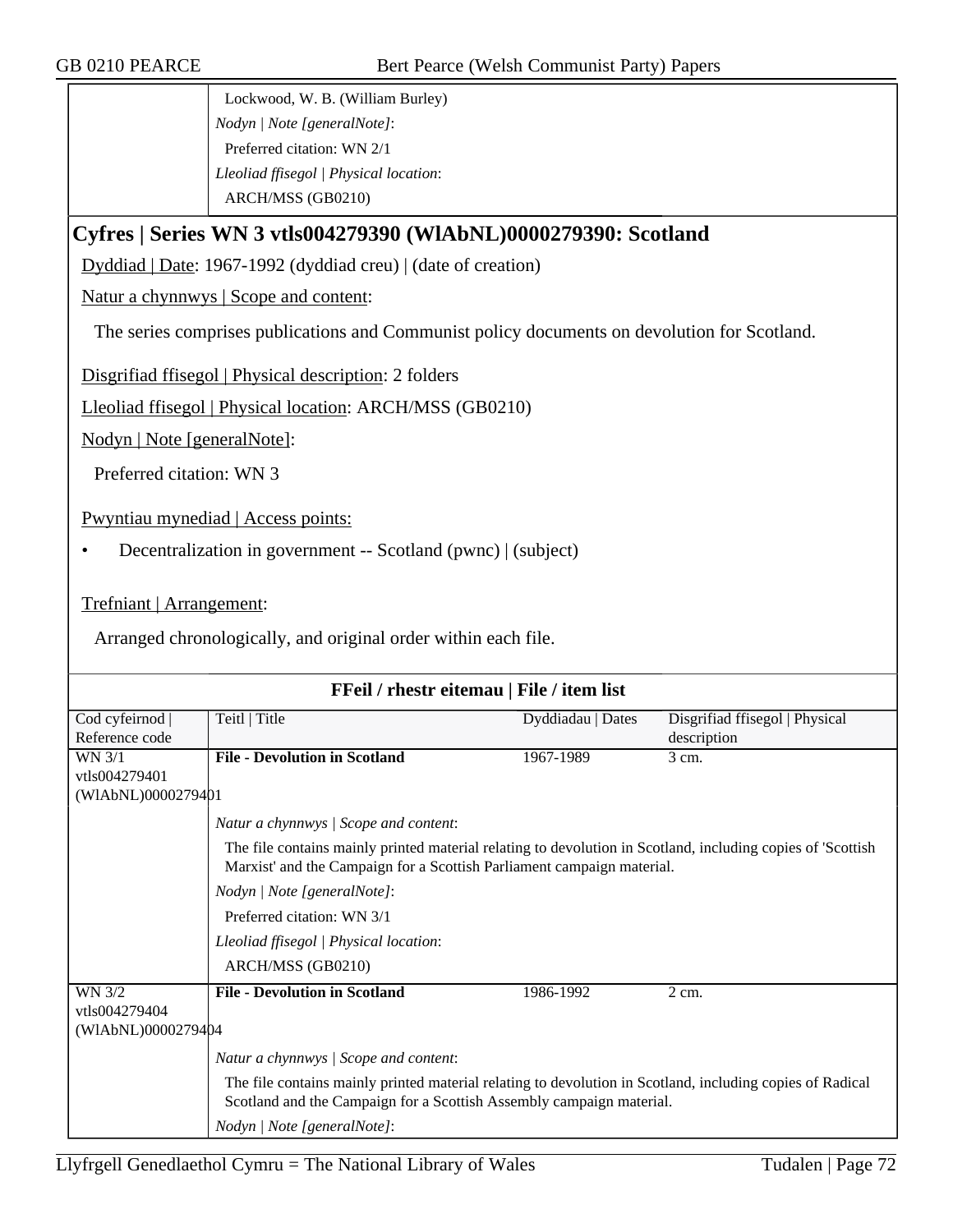Preferred citation: WN 3/2 *Lleoliad ffisegol | Physical location*: ARCH/MSS (GB0210)

## **Cyfres | Series WN 4 vtls004279428 (WlAbNL)0000279428: Referenda, 1979 and 1997**

Dyddiad | Date: 1974-1997 (dyddiad creu) | (date of creation)

Natur a chynnwys | Scope and content:

The series includes papers relating to the two devolution referenda in Wales, with government publications, campaign leaflets, and related material.

Disgrifiad ffisegol | Physical description: 2 folders

Lleoliad ffisegol | Physical location: ARCH/MSS (GB0210)

Nodyn | Note [generalNote]:

Preferred citation: WN 4

Trefniant | Arrangement:

Arranged chronologically in two files.

| FFeil / rhestr eitemau   File / item list |                                                                                                                                                                       |                   |                                |  |  |
|-------------------------------------------|-----------------------------------------------------------------------------------------------------------------------------------------------------------------------|-------------------|--------------------------------|--|--|
| Cod cyfeirnod                             | Teitl   Title                                                                                                                                                         | Dyddiadau   Dates | Disgrifiad ffisegol   Physical |  |  |
| Reference code                            |                                                                                                                                                                       |                   | description                    |  |  |
| WN 4/1                                    | File - 1979 referendum                                                                                                                                                | 1974-1980         | 3.5 cm.                        |  |  |
| vtls004279435                             |                                                                                                                                                                       |                   |                                |  |  |
| (WIAbNL)0000279485                        |                                                                                                                                                                       |                   |                                |  |  |
|                                           | Natur a chynnwys / Scope and content:                                                                                                                                 |                   |                                |  |  |
|                                           | The file includes printed material, including the Scotland and Wales Bill, 'Yes for Wales' leaflets, Wales<br>for the Assembly campaign reports, and related papers.  |                   |                                |  |  |
|                                           | Nodyn   Note [generalNote]:                                                                                                                                           |                   |                                |  |  |
|                                           | Preferred citation: WN 4/1                                                                                                                                            |                   |                                |  |  |
|                                           | Lleoliad ffisegol   Physical location:                                                                                                                                |                   |                                |  |  |
|                                           | ARCH/MSS (GB0210)                                                                                                                                                     |                   |                                |  |  |
| WN 4/2                                    | File - 1997 referendum                                                                                                                                                | 1997              | 3.5 cm.                        |  |  |
| vtls004279437                             |                                                                                                                                                                       |                   |                                |  |  |
| (WIAbNL)0000279487                        |                                                                                                                                                                       |                   |                                |  |  |
|                                           | Natur a chynnwys / Scope and content:                                                                                                                                 |                   |                                |  |  |
|                                           | The file includes printed material, including the Government of Wales Bill, 'Yes for Wales' campaign<br>posters, referendum study papers, and copies of the Red Kite. |                   |                                |  |  |
|                                           | Nodyn   Note [generalNote]:                                                                                                                                           |                   |                                |  |  |
|                                           | Preferred citation: WN 4/2                                                                                                                                            |                   |                                |  |  |
|                                           | Lleoliad ffisegol   Physical location:                                                                                                                                |                   |                                |  |  |
|                                           | ARCH/MSS (GB0210)                                                                                                                                                     |                   |                                |  |  |
|                                           |                                                                                                                                                                       |                   |                                |  |  |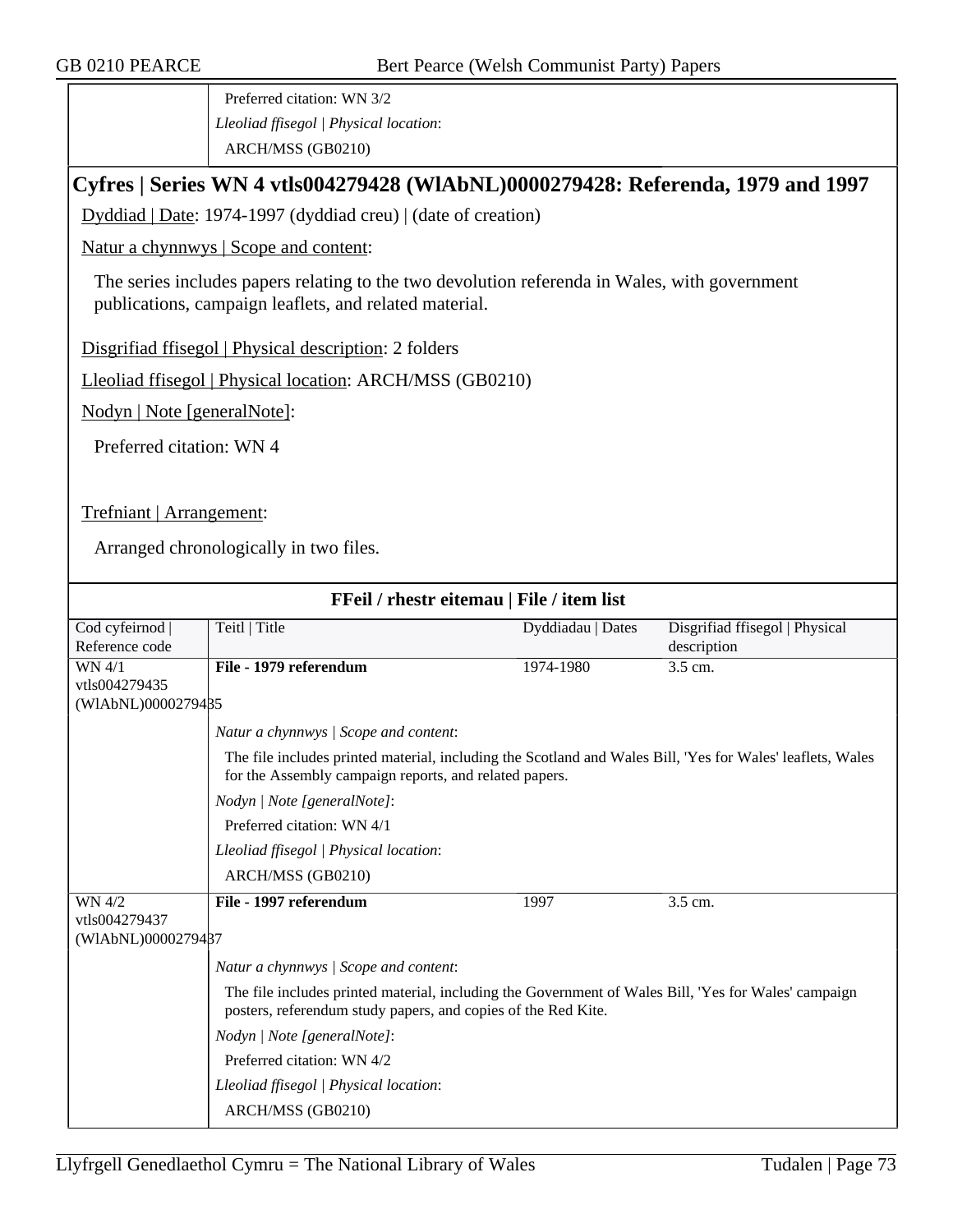# **Cyfres | Series WN 5 vtls004279506 (WlAbNL)0000279506: Campaign for a Welsh Assembly papers**

Crëwr | Creator: Parliament for Wales Campaign

Dyddiad | Date: 1987-1993 (dyddiad creu) | (date of creation)

Natur a chynnwys | Scope and content:

The series includes minutes, agenda and papers relating to the Campaign for a Welsh Assembly, with related newspaper cuttings.

Disgrifiad ffisegol | Physical description: 5 folders

Lleoliad ffisegol | Physical location: ARCH/MSS (GB0210)

Nodyn | Note [generalNote]:

Preferred citation: WN 5

Trefniant | Arrangement:

Arranged chronologically into four files.

Disgrifiadau deunydd | Related material:

Further papers of the Parliament for Wales Campaign and the Campaign for a Welsh Assembly are in NLW Parliament for Wales Campaign Records and the John Osmond Papers.

| FFeil / rhestr eitemau   File / item list            |                                                                                                                                                                                                |                   |                                               |  |  |
|------------------------------------------------------|------------------------------------------------------------------------------------------------------------------------------------------------------------------------------------------------|-------------------|-----------------------------------------------|--|--|
| Cod cyfeirnod  <br>Reference code                    | Teitl   Title                                                                                                                                                                                  | Dyddiadau   Dates | Disgrifiad ffisegol   Physical<br>description |  |  |
| WN 5/1<br>vtls004279515<br>(WIAbNL)00002795 15       | <b>File - Campaign for a Welsh Assembly</b>                                                                                                                                                    | 1987-1990         | 2 folders; 5 cm.                              |  |  |
|                                                      | Natur a chynnwys / Scope and content:<br>The file includes agenda and minutes of the Campaign for a Welsh Assembly, and papers relating to the<br>founding of the campaign.                    |                   |                                               |  |  |
|                                                      | Nodyn   Note [generalNote]:<br>Preferred citation: WN 5/1<br>Lleoliad ffisegol   Physical location:<br>ARCH/MSS (GB0210)                                                                       |                   |                                               |  |  |
| <b>WN 5/2</b><br>vtls004279517<br>(WIAbNL)0000279517 | <b>File - Campaign for a Welsh Assembly</b>                                                                                                                                                    | 1988-1992         | 3 cm.                                         |  |  |
|                                                      | Natur a chynnwys / Scope and content:<br>The file includes newspaper cuttings relating to devolution, local government, the assembly and the<br>Welsh language.<br>Nodyn   Note [generalNote]: |                   |                                               |  |  |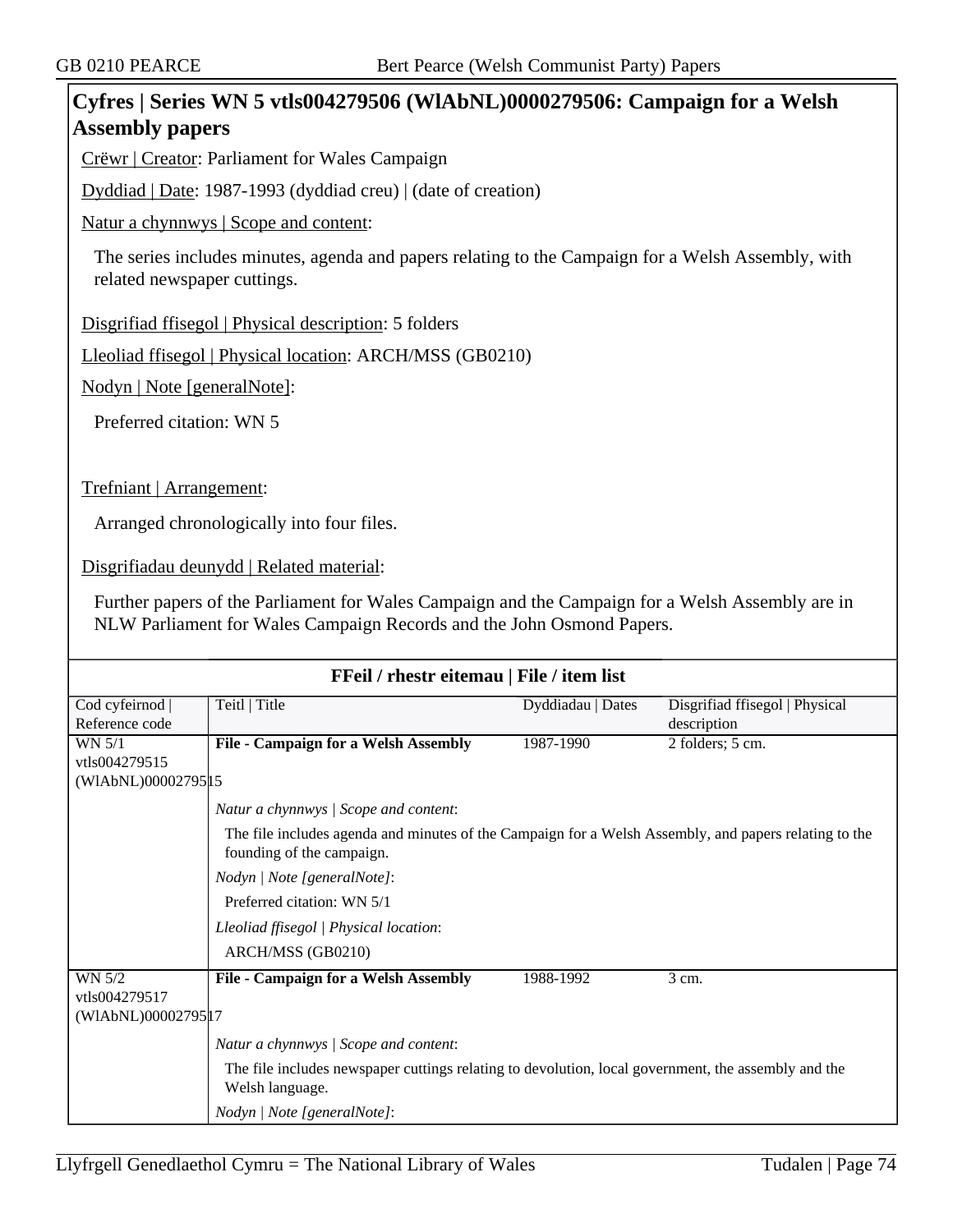|                                     | Preferred citation: WN 5/2                                                                                                                                                        |           |       |  |  |  |
|-------------------------------------|-----------------------------------------------------------------------------------------------------------------------------------------------------------------------------------|-----------|-------|--|--|--|
|                                     | Lleoliad ffisegol   Physical location:                                                                                                                                            |           |       |  |  |  |
|                                     | ARCH/MSS (GB0210)                                                                                                                                                                 |           |       |  |  |  |
| WN 5/3                              | <b>File - Campaign for a Welsh Assembly</b>                                                                                                                                       | 1988-1992 | 3 cm. |  |  |  |
| vtls004279519                       |                                                                                                                                                                                   |           |       |  |  |  |
| (WIAbNL)00002795 19                 |                                                                                                                                                                                   |           |       |  |  |  |
|                                     | Natur a chynnwys / Scope and content:                                                                                                                                             |           |       |  |  |  |
|                                     | The file includes papers relating to the Campaign for a Welsh Assembly, and to local government in<br>Wales.                                                                      |           |       |  |  |  |
|                                     | Nodyn   Note [generalNote]:                                                                                                                                                       |           |       |  |  |  |
|                                     | Preferred citation: WN 5/3                                                                                                                                                        |           |       |  |  |  |
|                                     | Lleoliad ffisegol   Physical location:                                                                                                                                            |           |       |  |  |  |
|                                     | ARCH/MSS (GB0210)                                                                                                                                                                 |           |       |  |  |  |
| <b>WN 5/4</b>                       | <b>File - Campaign for a Welsh Assembly</b>                                                                                                                                       | 1992-1993 | 3 cm. |  |  |  |
| vtls004279532<br>(WIAbNL)0000279532 |                                                                                                                                                                                   |           |       |  |  |  |
|                                     | Natur a chynnwys / Scope and content:                                                                                                                                             |           |       |  |  |  |
|                                     | The file includes agenda, minutes, and newsletters of the Campaign for a Welsh Assembly.                                                                                          |           |       |  |  |  |
|                                     | Nodyn   Note [generalNote]:                                                                                                                                                       |           |       |  |  |  |
|                                     | Preferred citation: WN 5/4                                                                                                                                                        |           |       |  |  |  |
|                                     | Lleoliad ffisegol   Physical location:                                                                                                                                            |           |       |  |  |  |
|                                     | ARCH/MSS (GB0210)                                                                                                                                                                 |           |       |  |  |  |
|                                     | Cyfres   Series WN 6 vtls004279537 (WlAbNL)0000279537: Parliament for Wales                                                                                                       |           |       |  |  |  |
| <b>Campaign papers</b>              |                                                                                                                                                                                   |           |       |  |  |  |
|                                     | Crëwr   Creator: Parliament for Wales Campaign                                                                                                                                    |           |       |  |  |  |
|                                     | Dyddiad   Date: 1992-1998 (dyddiad creu)   (date of creation)                                                                                                                     |           |       |  |  |  |
|                                     | Natur a chynnwys   Scope and content:                                                                                                                                             |           |       |  |  |  |
|                                     | The series comprises papers relating to the Parliament for Wales Campaign, including agenda,<br>minutes, reports, financial papers, petition, newsletters, and conference papers. |           |       |  |  |  |
|                                     | Disgrifiad ffisegol   Physical description: 8 folders                                                                                                                             |           |       |  |  |  |
|                                     | Lleoliad ffisegol   Physical location: ARCH/MSS (GB0210)                                                                                                                          |           |       |  |  |  |
|                                     | Nodyn   Note [generalNote]:                                                                                                                                                       |           |       |  |  |  |
| Preferred citation: WN 6            |                                                                                                                                                                                   |           |       |  |  |  |
|                                     | Trefniant   Arrangement:                                                                                                                                                          |           |       |  |  |  |
| Arranged chronologically.           |                                                                                                                                                                                   |           |       |  |  |  |
|                                     | Disgrifiadau deunydd   Related material:                                                                                                                                          |           |       |  |  |  |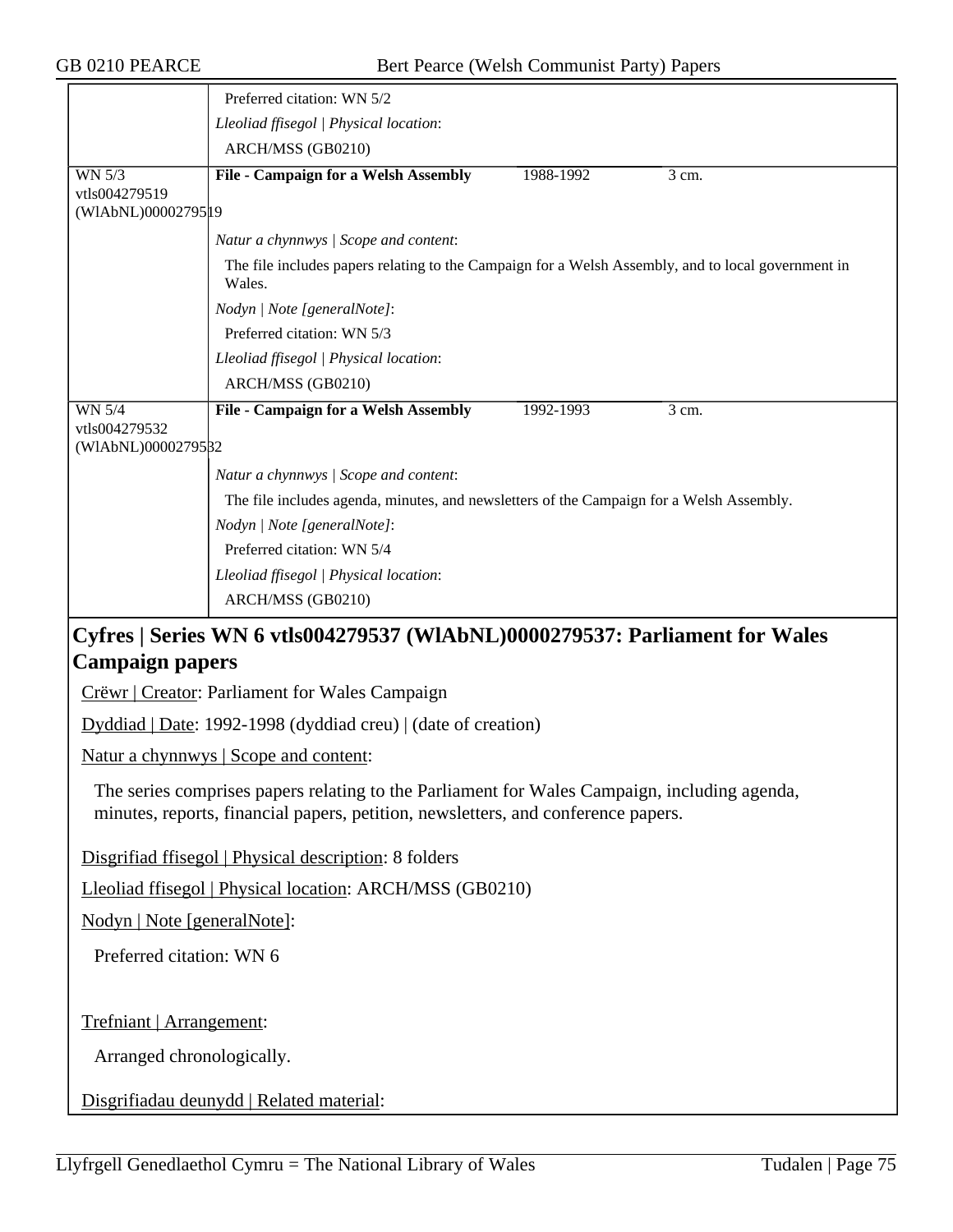Further papers of the Parliament for Wales Campaign and the Campaign for a Welsh Assembly are in NLW Parliament for Wales Campaign Records and the John Osmond Papers.

| FFeil / rhestr eitemau   File / item list     |                                                                                           |                   |                                               |  |
|-----------------------------------------------|-------------------------------------------------------------------------------------------|-------------------|-----------------------------------------------|--|
| Cod cyfeirnod<br>Reference code               | Teitl   Title                                                                             | Dyddiadau   Dates | Disgrifiad ffisegol   Physical<br>description |  |
| WN 6/1<br>vtls004279539<br>(WIAbNL)0000279589 | <b>File - Parliament for Wales Campaign</b>                                               | 1992-1994         | $1.75$ cm.                                    |  |
|                                               | Nodyn   Note [generalNote]:                                                               |                   |                                               |  |
|                                               | Preferred citation: WN 6/1                                                                |                   |                                               |  |
|                                               | Lleoliad ffisegol   Physical location:                                                    |                   |                                               |  |
|                                               | ARCH/MSS (GB0210)                                                                         |                   |                                               |  |
| WN 6/2                                        | <b>File - Parliament for Wales Campaign</b>                                               | 1993-1994         | 2 folders; 5 cm.                              |  |
| vtls004279543<br>(WIAbNL)0000279543           |                                                                                           |                   |                                               |  |
|                                               | Nodyn   Note [generalNote]:                                                               |                   |                                               |  |
|                                               | Preferred citation: WN 6/2                                                                |                   |                                               |  |
|                                               | Lleoliad ffisegol   Physical location:                                                    |                   |                                               |  |
|                                               | ARCH/MSS (GB0210)                                                                         |                   |                                               |  |
| WN 6/3                                        | <b>File - Parliament for Wales Campaign</b>                                               | 1993-1995         | 2.5 cm.                                       |  |
| vtls004279545<br>(WIAbNL)0000279545           |                                                                                           |                   |                                               |  |
|                                               | Nodyn   Note [generalNote]:                                                               |                   |                                               |  |
|                                               | Preferred citation: WN 6/3                                                                |                   |                                               |  |
|                                               | Lleoliad ffisegol   Physical location:                                                    |                   |                                               |  |
|                                               | ARCH/MSS (GB0210)                                                                         |                   |                                               |  |
| WN 6/4                                        | <b>File - Parliament for Wales Campaign</b>                                               | 1993-1998         | 2 folders; 6 cm.                              |  |
| vtls004279548<br>(WIAbNL)00002795#8           |                                                                                           |                   |                                               |  |
|                                               | Nodyn   Note [generalNote]:                                                               |                   |                                               |  |
|                                               | Preferred citation: WN 6/4                                                                |                   |                                               |  |
|                                               | Lleoliad ffisegol   Physical location:                                                    |                   |                                               |  |
|                                               | ARCH/MSS (GB0210)                                                                         |                   |                                               |  |
| WN 6/5                                        | <b>File - Parliament for Wales Campaign</b>                                               | 1994              | 2.75 cm.                                      |  |
| vtls004279552<br>(WIAbNL)0000279552           |                                                                                           |                   |                                               |  |
|                                               | Natur a chynnwys / Scope and content:                                                     |                   |                                               |  |
|                                               | The file comprises mainly papers relating to the petition in Llanfair Pwllgwyngyll, 1994. |                   |                                               |  |
|                                               | Nodyn   Note [generalNote]:                                                               |                   |                                               |  |
|                                               | Preferred citation: WN 6/5                                                                |                   |                                               |  |
|                                               | Lleoliad ffisegol   Physical location:                                                    |                   |                                               |  |
|                                               | ARCH/MSS (GB0210)                                                                         |                   |                                               |  |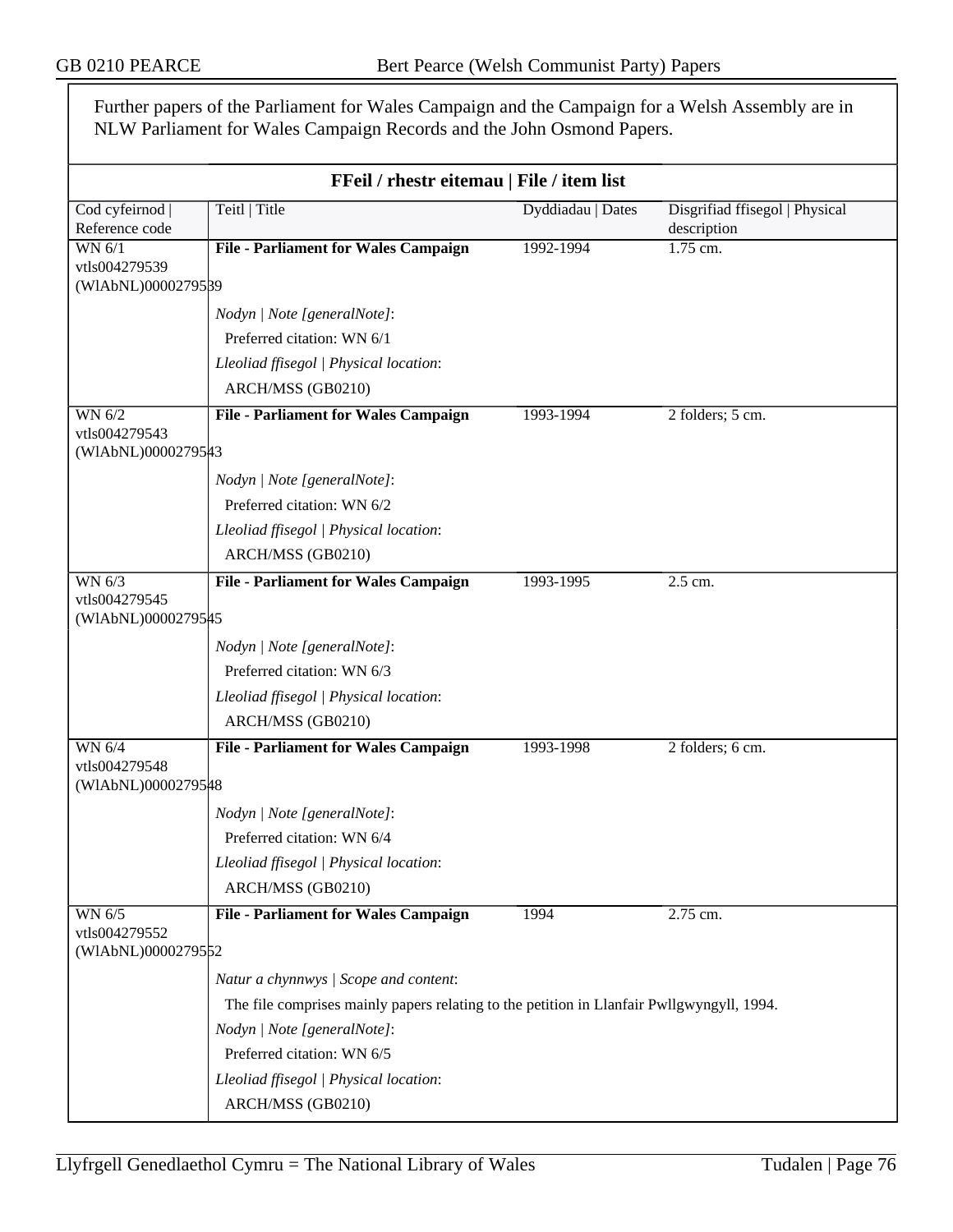| WN 6/6             | <b>File - Parliament for Wales Campaign</b>                                                                                             | 1994 | $2 \text{ cm}$ . |
|--------------------|-----------------------------------------------------------------------------------------------------------------------------------------|------|------------------|
| vtls004279554      |                                                                                                                                         |      |                  |
| (WIAbNL)0000279554 |                                                                                                                                         |      |                  |
|                    | Natur a chynnwys / Scope and content:                                                                                                   |      |                  |
|                    | The file comprises mainly papers relating to the 'Democracy conference on the future government of<br>Wales', Llandrindod, March, 1994. |      |                  |
|                    | Nodyn   Note [generalNote]:                                                                                                             |      |                  |
|                    | Preferred citation: WN 6/6                                                                                                              |      |                  |
|                    | Lleoliad ffisegol   Physical location:                                                                                                  |      |                  |
|                    | ARCH/MSS (GB0210)                                                                                                                       |      |                  |

## **Sub-sub-fonds WS vtls004280913 (WlAbNL)0000280913: Industry and industrial disputes**

Dyddiad | Date: 1892-1998 [mainly c. 1940]-[c. 1990] (dyddiad creu) | (date of creation)

Natur a chynnwys | Scope and content:

The group comprises papers relating to trade unions, 1892-1998, unemployment and economic policy, 1916-1987, the mining industry and miners' strikes, 1924-1993, and the steel and tinplate industry, 1943-1983.

Disgrifiad ffisegol | Physical description: 37 folders

Lleoliad ffisegol | Physical location: ARCH/MSS (GB0210)

Nodyn | Note [generalNote]:

Preferred citation: WS

Pwyntiau mynediad | Access points:

- Mining engineering -- Wales, South (pwnc) | (subject)
- Labor unions -- Wales, South (pwnc) | (subject)
- Steel industry and trade -- Wales, South (pwnc) | (subject)
- Tinplate industry -- Wales, South (pwnc) | (subject)

### Trefniant | Arrangement:

Arranged into four series: trade unions, economy and unemployment, miners, and the steel and tinplate industry.

## **Cyfres | Series WS 1 vtls004280214 (WlAbNL)0000280214: Trade Unions**

Dyddiad | Date: 1892-1998 (dyddiad creu) | (date of creation)

Natur a chynnwys | Scope and content:

The series comprises papers relating to trade unions, including the Wales TUC, Amalgamated Union of Engineering workers (AUEW), National Union of Seamen, and the Transport and General Workers'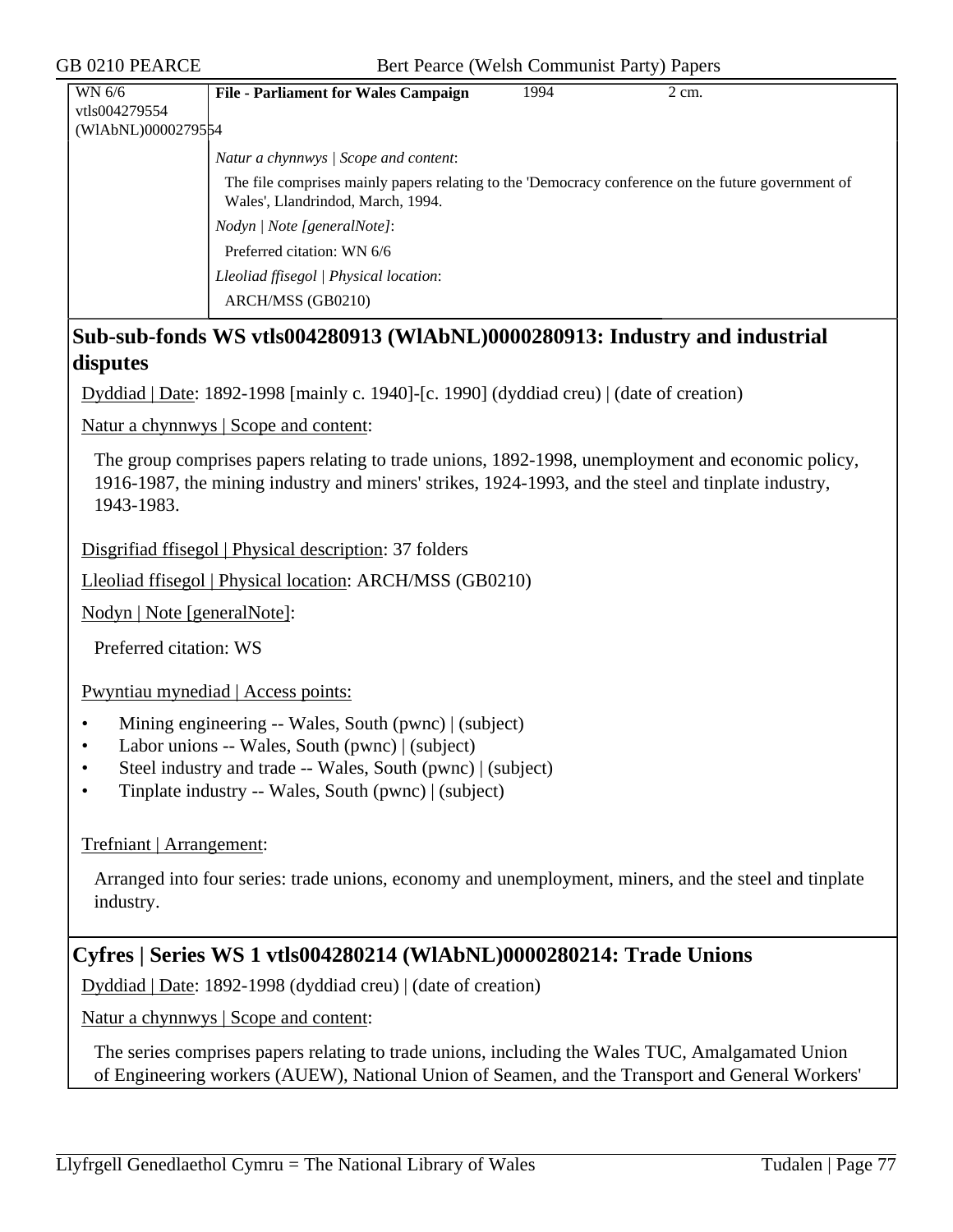Union (TGWU), with analyses of the occupations and union membership of Communist Party Wales members.

Disgrifiad ffisegol | Physical description: 9 folders

Lleoliad ffisegol | Physical location: ARCH/MSS (GB0210)

Nodyn | Note [generalNote]:

Preferred citation: WS 1

Pwyntiau mynediad | Access points:

- Amalgamated Engineering Union
- Transport and General Workers' Union (Great Britain)
- National Union of Seamen (Great Britain)
- Trades Union Congress
- Labor unions -- Political activity (pwnc) | (subject)
- Sailors -- Labor unions. (pwnc) | (subject)
- Engineers -- Labor unions (pwnc) | (subject)

Trefniant | Arrangement:

| FFeil / rhestr eitemau   File / item list |                                                                                                                                                                                                                                                                                                                                                                                                                                                                                                                                                                    |                   |                                |  |  |
|-------------------------------------------|--------------------------------------------------------------------------------------------------------------------------------------------------------------------------------------------------------------------------------------------------------------------------------------------------------------------------------------------------------------------------------------------------------------------------------------------------------------------------------------------------------------------------------------------------------------------|-------------------|--------------------------------|--|--|
| Cod cyfeirnod                             | Teitl   Title                                                                                                                                                                                                                                                                                                                                                                                                                                                                                                                                                      | Dyddiadau   Dates | Disgrifiad ffisegol   Physical |  |  |
| Reference code                            |                                                                                                                                                                                                                                                                                                                                                                                                                                                                                                                                                                    |                   | description                    |  |  |
| WS 1/1                                    | <b>File - Birmingham Trade Unions</b>                                                                                                                                                                                                                                                                                                                                                                                                                                                                                                                              | 1892-1946         | 1.5 cm.                        |  |  |
| vtls004280784                             |                                                                                                                                                                                                                                                                                                                                                                                                                                                                                                                                                                    |                   |                                |  |  |
| (WIAbNL)0000280784                        |                                                                                                                                                                                                                                                                                                                                                                                                                                                                                                                                                                    |                   |                                |  |  |
|                                           | Natur a chynnwys / Scope and content:                                                                                                                                                                                                                                                                                                                                                                                                                                                                                                                              |                   |                                |  |  |
|                                           | The file includes a souvenir copy of the minutes of the Birmingham Trade Union emergency committee<br>during the General Strike of 1926, and extracts from the Birmingham Trades Council annual reports,<br>1892-1937.                                                                                                                                                                                                                                                                                                                                             |                   |                                |  |  |
|                                           | Nodyn   Note [generalNote]:                                                                                                                                                                                                                                                                                                                                                                                                                                                                                                                                        |                   |                                |  |  |
|                                           | Preferred citation: WS 1/1                                                                                                                                                                                                                                                                                                                                                                                                                                                                                                                                         |                   |                                |  |  |
|                                           | Lleoliad ffisegol   Physical location:                                                                                                                                                                                                                                                                                                                                                                                                                                                                                                                             |                   |                                |  |  |
|                                           | ARCH/MSS (GB0210)                                                                                                                                                                                                                                                                                                                                                                                                                                                                                                                                                  |                   |                                |  |  |
| $\overline{\text{WS }1/2}$                | <b>File - Trade Unions</b>                                                                                                                                                                                                                                                                                                                                                                                                                                                                                                                                         | 1944-1964         | 2 folders; 4 cm.               |  |  |
| vtls004280792                             |                                                                                                                                                                                                                                                                                                                                                                                                                                                                                                                                                                    |                   |                                |  |  |
| (WIAbNL)0000280792                        |                                                                                                                                                                                                                                                                                                                                                                                                                                                                                                                                                                    |                   |                                |  |  |
|                                           | Natur a chynnwys / Scope and content:                                                                                                                                                                                                                                                                                                                                                                                                                                                                                                                              |                   |                                |  |  |
|                                           | The file includes policy statements, rules, minutes and related papers, 1944-1964, relating to various<br>trade union organisations, including the Draughtsmen's and Allied Technicians' Association, the<br>Glamorgan, Monmouthshire and West Wales Federation of Trades Councils, the Clerical and<br>Administrative Workers' Union, the Amalgamated Union of Engineering Workers (AUEW), the<br>Amalgamated Union of Foundryworkers (AUFW), National Union of Seamen, and the Transport and<br>General Workers' Union (TGWU), with also reports on coal mining. |                   |                                |  |  |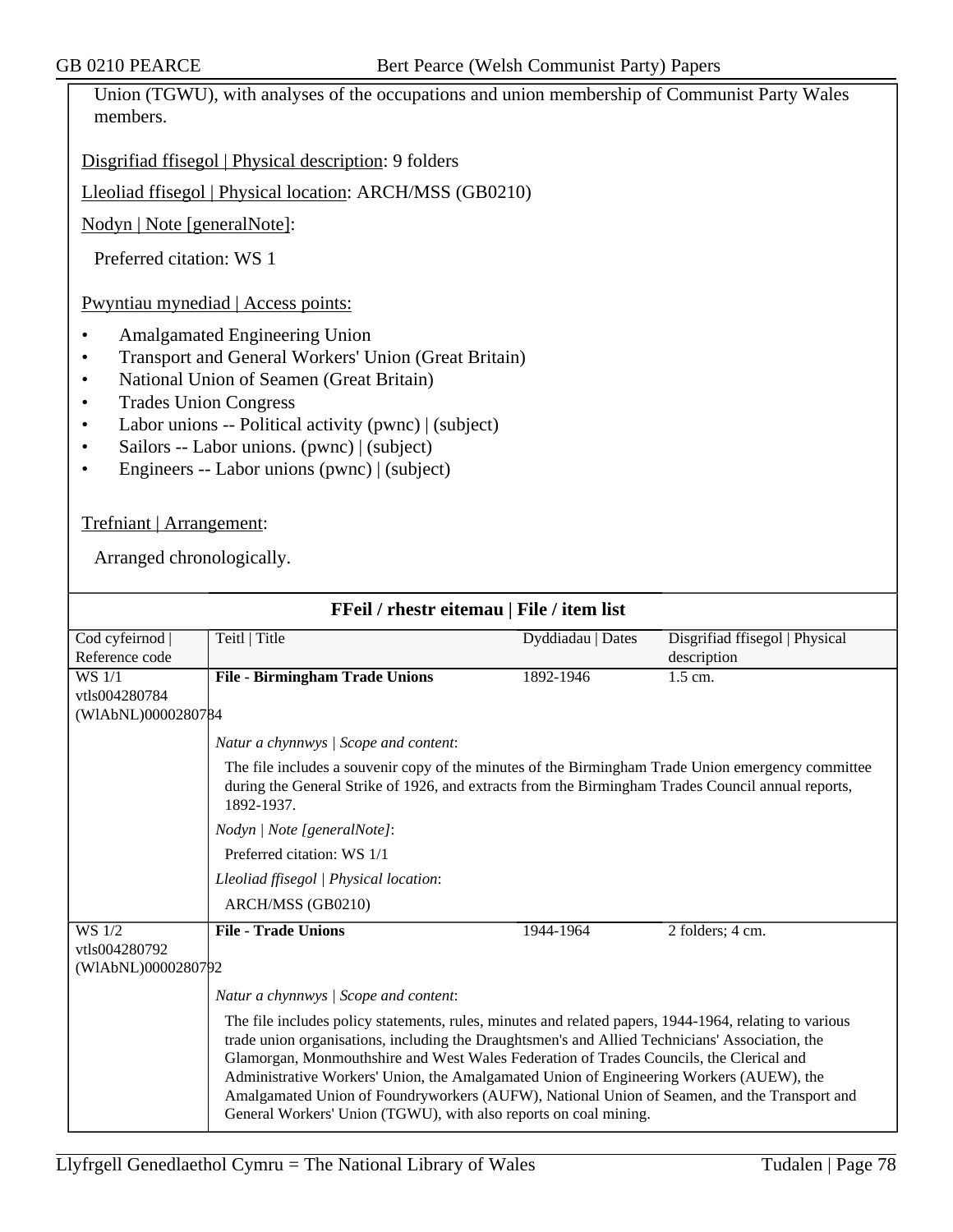|                                     | Nodyn   Note [generalNote]:                                                                                                                                              |           |         |
|-------------------------------------|--------------------------------------------------------------------------------------------------------------------------------------------------------------------------|-----------|---------|
|                                     | Preferred citation: WS 1/2                                                                                                                                               |           |         |
|                                     | Lleoliad ffisegol   Physical location:                                                                                                                                   |           |         |
|                                     | ARCH/MSS (GB0210)                                                                                                                                                        |           |         |
| WS 1/3                              | <b>File - Trade Unions and Transport</b>                                                                                                                                 | 1945-1973 | 1 cm.   |
| vtls004280803                       |                                                                                                                                                                          |           |         |
| (WIAbNL)0000280803                  |                                                                                                                                                                          |           |         |
|                                     | Natur a chynnwys / Scope and content:                                                                                                                                    |           |         |
|                                     | The file includes policy statements and leaflets relating to roads, docks, railways, transport and the<br>National Union of Seamen.                                      |           |         |
|                                     | Nodyn   Note [generalNote]:                                                                                                                                              |           |         |
|                                     | Preferred citation: WS 1/3                                                                                                                                               |           |         |
|                                     | Lleoliad ffisegol   Physical location:                                                                                                                                   |           |         |
|                                     | ARCH/MSS (GB0210)                                                                                                                                                        |           |         |
| WS 1/4<br>vtls004280809             | File - Industrial, Union, and Membership<br><b>Analysis</b>                                                                                                              | 1956-1964 | 3 cm.   |
| (WIAbNL)0000280809                  |                                                                                                                                                                          |           |         |
|                                     | Natur a chynnwys / Scope and content:                                                                                                                                    |           |         |
|                                     | The file comprises forms recording the occupations, and trade union and co-operative membership, of<br>men and women who were members of the Communist Party.            |           |         |
|                                     | Nodyn   Note [generalNote]:                                                                                                                                              |           |         |
|                                     | Preferred citation: WS 1/4                                                                                                                                               |           |         |
|                                     | Lleoliad ffisegol   Physical location:                                                                                                                                   |           |         |
|                                     | ARCH/MSS (GB0210)                                                                                                                                                        |           |         |
| WS 1/5                              | <b>File - Trade Unions</b>                                                                                                                                               | 1957-1991 | 3 cm.   |
| vtls004280819<br>(WIAbNL)0000280819 |                                                                                                                                                                          |           |         |
|                                     | Natur a chynnwys / Scope and content:                                                                                                                                    |           |         |
|                                     | The file comprises papers relating to trade unions, 1957-1959, and 1969-1991, especially Wales TUC and<br><b>TGWU Wales.</b>                                             |           |         |
|                                     | Nodyn   Note [generalNote]:                                                                                                                                              |           |         |
|                                     | Preferred citation: WS 1/5                                                                                                                                               |           |         |
|                                     | Lleoliad ffisegol   Physical location:                                                                                                                                   |           |         |
|                                     | ARCH/MSS (GB0210)                                                                                                                                                        |           |         |
| <b>WS</b> 1/6                       | <b>File - Trade Unions</b>                                                                                                                                               | 1974-1998 | $3$ cm. |
| vtls004280827<br>(WIAbNL)0000280827 |                                                                                                                                                                          |           |         |
|                                     | Natur a chynnwys / Scope and content:                                                                                                                                    |           |         |
|                                     | The file comprises papers relating to various trade unions, 1974-1998, especially Wales TUC, with Bert<br>Pearce's USDAW contribution cards for 1984-1986 and 1993-1998. |           |         |
|                                     | Nodyn   Note [generalNote]:                                                                                                                                              |           |         |
|                                     | Preferred citation: WS 1/6                                                                                                                                               |           |         |
|                                     | Lleoliad ffisegol   Physical location:                                                                                                                                   |           |         |
|                                     | ARCH/MSS (GB0210)                                                                                                                                                        |           |         |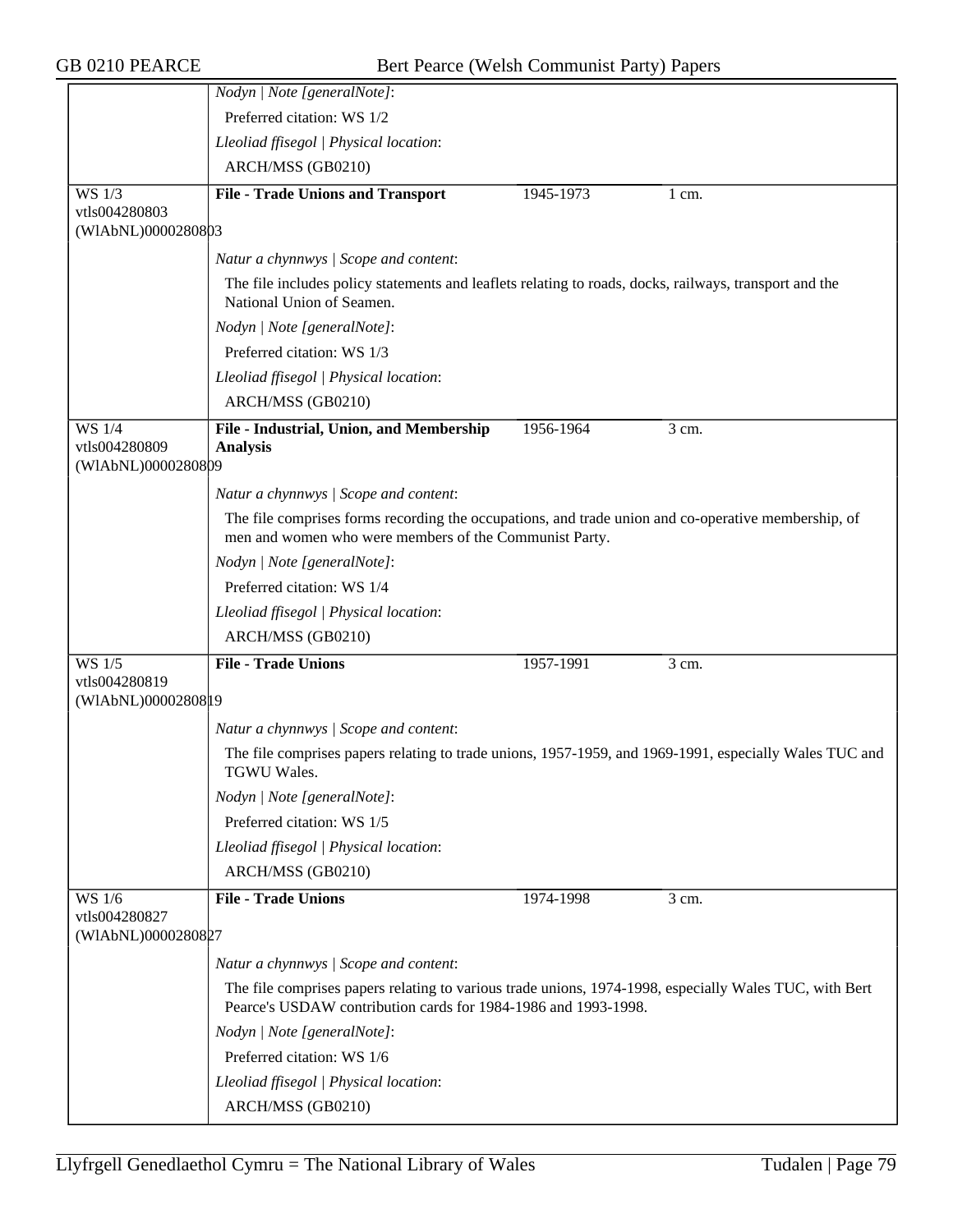| GB 0210 PEARCE                      |                                                                                                                                   | Bert Pearce (Welsh Communist Party) Papers |                                                                                                   |
|-------------------------------------|-----------------------------------------------------------------------------------------------------------------------------------|--------------------------------------------|---------------------------------------------------------------------------------------------------|
| <b>WS 1/7</b>                       | <b>File - Engineering Workers</b>                                                                                                 | 1974-1977                                  | 1.5 cm.                                                                                           |
| vtls004280833<br>(WIAbNL)000028083  |                                                                                                                                   |                                            |                                                                                                   |
|                                     |                                                                                                                                   |                                            |                                                                                                   |
|                                     | Natur a chynnwys / Scope and content:                                                                                             |                                            |                                                                                                   |
|                                     |                                                                                                                                   |                                            | The file comprises papers relating mainly to the Amalgamated Union of Engineering Workers (AUEW). |
|                                     | Nodyn   Note [generalNote]:                                                                                                       |                                            |                                                                                                   |
|                                     | Preferred citation: WS 1/7                                                                                                        |                                            |                                                                                                   |
|                                     | Lleoliad ffisegol   Physical location:                                                                                            |                                            |                                                                                                   |
|                                     | ARCH/MSS (GB0210)                                                                                                                 |                                            |                                                                                                   |
| <b>WS 1/8</b>                       | <b>File - Wales TUC</b>                                                                                                           | 1981                                       | $\overline{1.5}$ cm.                                                                              |
| vtls004280836<br>(WIAbNL)0000280886 |                                                                                                                                   |                                            |                                                                                                   |
|                                     | Natur a chynnwys / Scope and content:                                                                                             |                                            |                                                                                                   |
|                                     | The file comprises papers relating mainly to the Wales TUC consultative 'Social Plan'.                                            |                                            |                                                                                                   |
|                                     |                                                                                                                                   |                                            |                                                                                                   |
|                                     | Nodyn   Note [generalNote]:<br>Preferred citation: WS 1/8                                                                         |                                            |                                                                                                   |
|                                     |                                                                                                                                   |                                            |                                                                                                   |
|                                     | Lleoliad ffisegol   Physical location:                                                                                            |                                            |                                                                                                   |
|                                     | ARCH/MSS (GB0210)                                                                                                                 |                                            |                                                                                                   |
|                                     | Cyfres   Series WS 2 vtls004280842 (WIAbNL)0000280842: Economy, industry and                                                      |                                            |                                                                                                   |
| unemployment                        |                                                                                                                                   |                                            |                                                                                                   |
|                                     | Dyddiad   Date: 1916-1987 (dyddiad creu)   (date of creation)                                                                     |                                            |                                                                                                   |
|                                     | Natur a chynnwys   Scope and content:                                                                                             |                                            |                                                                                                   |
|                                     | The series comprises papers relating to the economy of Wales, unemployment, the South Wales<br>valleys, industry and agriculture. |                                            |                                                                                                   |
|                                     | Disgrifiad ffisegol   Physical description: 5 folders, 1 box                                                                      |                                            |                                                                                                   |
|                                     | Lleoliad ffisegol   Physical location: ARCH/MSS (GB0210)                                                                          |                                            |                                                                                                   |
|                                     | Nodyn   Note [generalNote]:                                                                                                       |                                            |                                                                                                   |
| Preferred citation: WS 2            |                                                                                                                                   |                                            |                                                                                                   |
| Trefniant   Arrangement:            |                                                                                                                                   |                                            |                                                                                                   |
|                                     |                                                                                                                                   |                                            |                                                                                                   |
|                                     | Arranged chronologically                                                                                                          |                                            |                                                                                                   |
|                                     | Disgrifiadau deunydd   Related material:                                                                                          |                                            |                                                                                                   |
|                                     | See GP1 for publications relating to similar subjects.                                                                            |                                            |                                                                                                   |
|                                     |                                                                                                                                   | FFeil / rhestr eitemau   File / item list  |                                                                                                   |
| Cod cyfeirnod  <br>Reference code   | Teitl   Title                                                                                                                     | Dyddiadau   Dates                          | Disgrifiad ffisegol   Physical<br>description                                                     |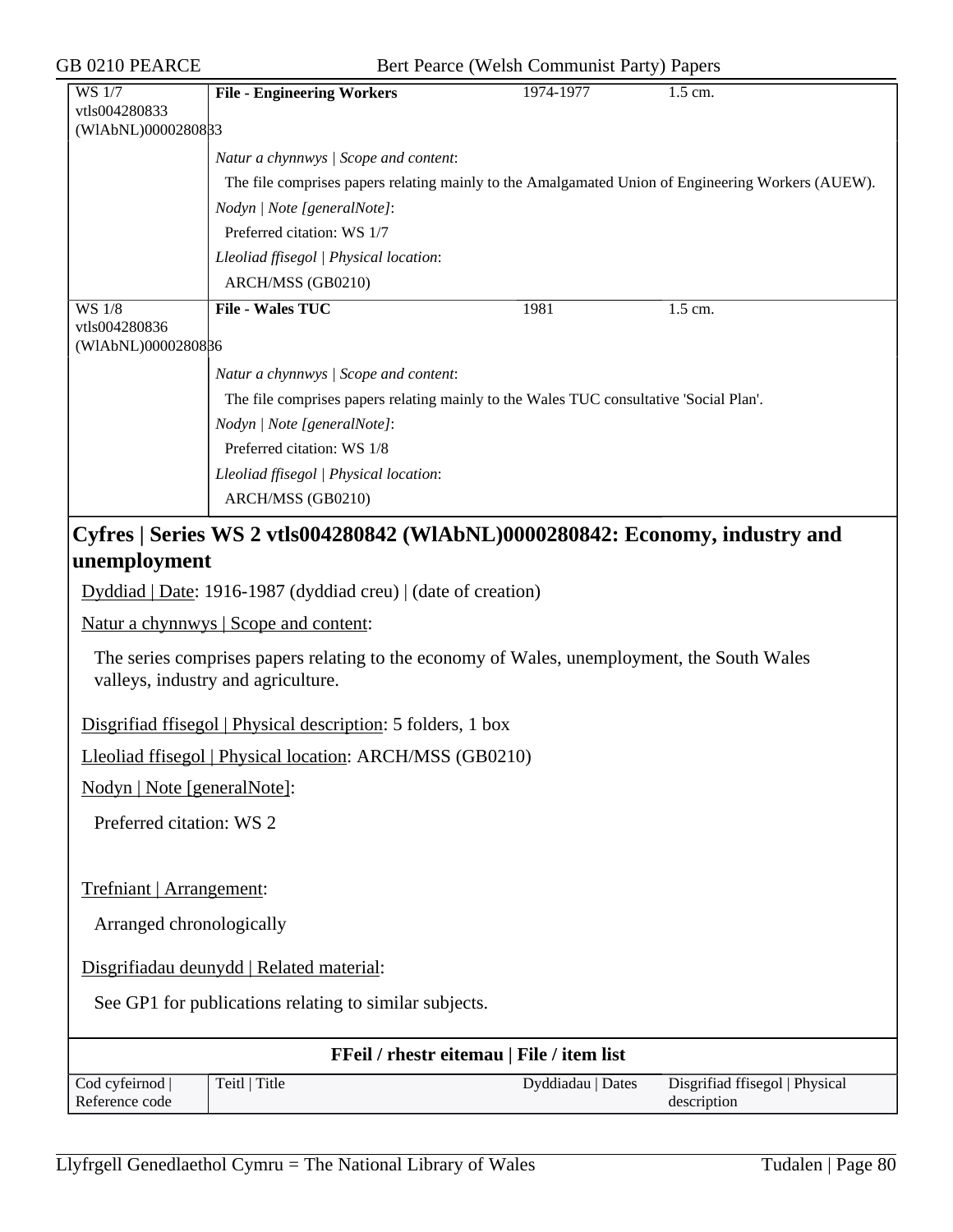GB 0210 PEARCE Bert Pearce (Welsh Communist Party) Papers

| WS 2/1                              | <b>File - Economic documents</b>                                                                                                                                                                                                                       | 1916, 1966-1980 | 2.25 cm.           |  |
|-------------------------------------|--------------------------------------------------------------------------------------------------------------------------------------------------------------------------------------------------------------------------------------------------------|-----------------|--------------------|--|
| vtls004280924                       |                                                                                                                                                                                                                                                        |                 |                    |  |
| (WIAbNL)0000280924                  |                                                                                                                                                                                                                                                        |                 |                    |  |
|                                     | Natur a chynnwys / Scope and content:                                                                                                                                                                                                                  |                 |                    |  |
|                                     | The file contains Memorandum on the Industrial Situation After the War (1916), and Industry in Rural<br>Wales (1966), with Communist Party typescript reports on the British economy.                                                                  |                 |                    |  |
|                                     | Nodyn   Note [generalNote]:                                                                                                                                                                                                                            |                 |                    |  |
|                                     | Preferred citation: WS 2/1                                                                                                                                                                                                                             |                 |                    |  |
|                                     | Lleoliad ffisegol   Physical location:                                                                                                                                                                                                                 |                 |                    |  |
|                                     | ARCH/MSS (GB0210)                                                                                                                                                                                                                                      |                 |                    |  |
| WS 2/2                              | File - Agriculture                                                                                                                                                                                                                                     | 1942-1971       | $\overline{2}$ cm. |  |
| vtls004280926<br>(WIAbNL)0000280926 |                                                                                                                                                                                                                                                        |                 |                    |  |
|                                     |                                                                                                                                                                                                                                                        |                 |                    |  |
|                                     | Natur a chynnwys / Scope and content:                                                                                                                                                                                                                  |                 |                    |  |
|                                     | The file contains Communist Party typescript reports and pamphlets on agriculture in Wales and Britain.                                                                                                                                                |                 |                    |  |
|                                     | Nodyn   Note [generalNote]:                                                                                                                                                                                                                            |                 |                    |  |
|                                     | Preferred citation: WS 2/2                                                                                                                                                                                                                             |                 |                    |  |
|                                     | Lleoliad ffisegol   Physical location:                                                                                                                                                                                                                 |                 |                    |  |
|                                     | ARCH/MSS (GB0210)                                                                                                                                                                                                                                      |                 |                    |  |
| WS 2/3                              | <b>File - 'Wales Industrial'</b>                                                                                                                                                                                                                       | 1958-1963       | 1 cm.              |  |
| vtls004280933<br>(WIAbNL)0000280933 |                                                                                                                                                                                                                                                        |                 |                    |  |
|                                     |                                                                                                                                                                                                                                                        |                 |                    |  |
|                                     | Natur a chynnwys / Scope and content:                                                                                                                                                                                                                  |                 |                    |  |
|                                     | The file includes manuscript notes on industrial topics, possibly relating to a Communist Party<br>conference on industry.                                                                                                                             |                 |                    |  |
|                                     | Nodyn   Note [generalNote]:                                                                                                                                                                                                                            |                 |                    |  |
|                                     | Preferred citation: WS 2/3                                                                                                                                                                                                                             |                 |                    |  |
|                                     | Lleoliad ffisegol   Physical location:                                                                                                                                                                                                                 |                 |                    |  |
|                                     | ARCH/MSS (GB0210)                                                                                                                                                                                                                                      |                 |                    |  |
| WS 2/4                              | File - 'Cymoedd 74 / Valleys 74'                                                                                                                                                                                                                       | 1965-1978       | 1 box; 8.5 cm.     |  |
| vtls004280950                       |                                                                                                                                                                                                                                                        |                 |                    |  |
| (WIAbNL)0000280950                  |                                                                                                                                                                                                                                                        |                 |                    |  |
|                                     | Crëwr   Creator:                                                                                                                                                                                                                                       |                 |                    |  |
|                                     | Cymoedd 74 / Valleys 74 conference (1974 : Glamorgan Polytechnic)                                                                                                                                                                                      |                 |                    |  |
|                                     | Natur a chynnwys / Scope and content:                                                                                                                                                                                                                  |                 |                    |  |
|                                     | The file comprises conference papers relating to the 'Cymoedd 74 / Valleys 74' conference on a socio-<br>economic strategy for the South Wales valleys, along with papers, reports and publications relating to the<br>Welsh language and the economy. |                 |                    |  |
|                                     | Nodyn   Note [generalNote]:                                                                                                                                                                                                                            |                 |                    |  |
|                                     | Preferred citation: WS 2/4                                                                                                                                                                                                                             |                 |                    |  |
|                                     | Lleoliad ffisegol   Physical location:                                                                                                                                                                                                                 |                 |                    |  |
|                                     | ARCH/MSS (GB0210)                                                                                                                                                                                                                                      |                 |                    |  |
| <b>WS 2/5</b>                       | File - 'Economic policy papers'                                                                                                                                                                                                                        | 1970-1987       | 4 cm.              |  |
| vtls004280965                       |                                                                                                                                                                                                                                                        |                 |                    |  |
| (WIAbNL)0000280965                  |                                                                                                                                                                                                                                                        |                 |                    |  |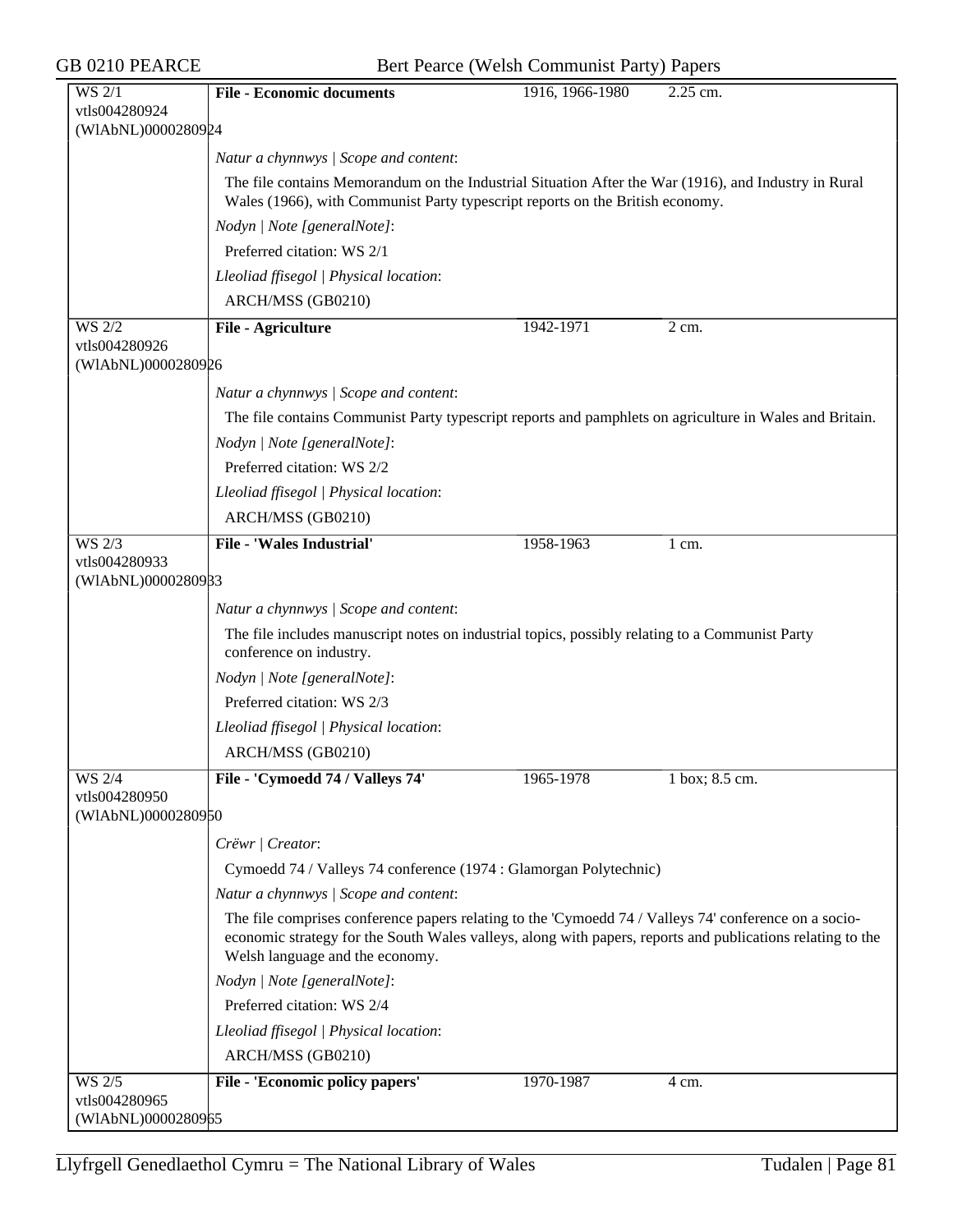|                                               | Natur a chynnwys / Scope and content:<br>The file comprises Communist Party publications and reports on economics, industry and unemployment.<br>Nodyn   Note [generalNote]:<br>Preferred citation: WS 2/5<br>Lleoliad ffisegol   Physical location:<br>ARCH/MSS (GB0210) |           |           |
|-----------------------------------------------|---------------------------------------------------------------------------------------------------------------------------------------------------------------------------------------------------------------------------------------------------------------------------|-----------|-----------|
| WS 2/6<br>vtls004280974<br>(WIAbNL)0000280974 | File - Unemployment and the economy                                                                                                                                                                                                                                       | 1974-1986 | $1.5$ cm. |
|                                               | Natur a chynnwys   Scope and content:<br>The file comprises Communist Party reports and related papers on industry, mining and unemployment.<br>Nodyn   Note [generalNote]:<br>Preferred citation: WS 2/6<br>Lleoliad ffisegol   Physical location:<br>ARCH/MSS (GB0210)  |           |           |

# **Cyfres | Series WS 3 vtls004281028 (WlAbNL)0000281028: Miners**

Crëwr | Creator: Great Britain. National Coal Board

Dyddiad | Date: 1924-1993 (dyddiad creu) | (date of creation)

Natur a chynnwys | Scope and content:

The series includes Communist Party policy and research documents on the mining industry, especially in South Wales, with papers relating to health issues including pneumoconiosis, and to the campaigns to stop the closure of pits. The series also includes material relating to the NCB, NUM, and trade unions; publications, leaflets, correspondence and newspaper cuttings.

Disgrifiad ffisegol | Physical description: 18 folders

Lleoliad ffisegol | Physical location: ARCH/MSS (GB0210)

Nodyn | Note [generalNote]:

Preferred citation: WS 3

Pwyntiau mynediad | Access points:

- National Union of Mineworkers
- Coal mines and mining -- Wales, South (pwnc) | (subject)
- Coal miners -- Health and hygiene -- Wales, South (pwnc) | (subject)
- Strikes and lockouts -- Coal mining -- Wales, South (pwnc) | (subject)
- Coal miners -- Labor unions -- Wales, South (pwnc) | (subject)

Trefniant | Arrangement:

Arranged chronologically and original order within each file.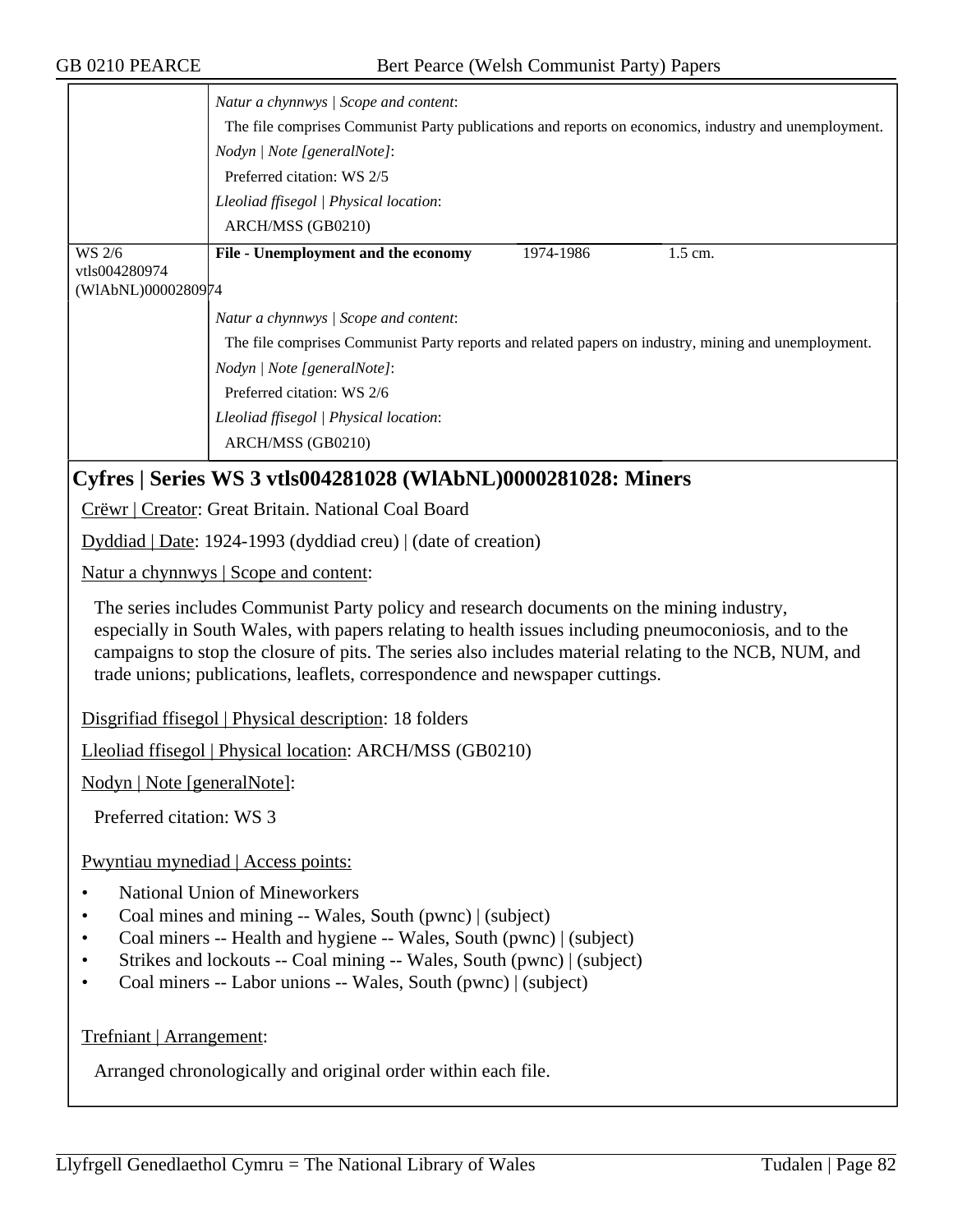| FFeil / rhestr eitemau   File / item list |                                                                                                                                                                                                                                                                                                                                                                                                                                                                                                                                                                                                                      |                   |                                |  |  |
|-------------------------------------------|----------------------------------------------------------------------------------------------------------------------------------------------------------------------------------------------------------------------------------------------------------------------------------------------------------------------------------------------------------------------------------------------------------------------------------------------------------------------------------------------------------------------------------------------------------------------------------------------------------------------|-------------------|--------------------------------|--|--|
| Cod cyfeirnod                             | Teitl   Title                                                                                                                                                                                                                                                                                                                                                                                                                                                                                                                                                                                                        | Dyddiadau   Dates | Disgrifiad ffisegol   Physical |  |  |
| Reference code                            |                                                                                                                                                                                                                                                                                                                                                                                                                                                                                                                                                                                                                      |                   | description                    |  |  |
| <b>WS 3/1</b><br>vtls004281073            | <b>File - South Wales Miners Federation</b>                                                                                                                                                                                                                                                                                                                                                                                                                                                                                                                                                                          | 1924-1938         | 2 cm.                          |  |  |
| (WIAbNL)0000281073                        |                                                                                                                                                                                                                                                                                                                                                                                                                                                                                                                                                                                                                      |                   |                                |  |  |
|                                           | Crëwr   Creator:                                                                                                                                                                                                                                                                                                                                                                                                                                                                                                                                                                                                     |                   |                                |  |  |
|                                           | Horner, Arthur, 1894-1968                                                                                                                                                                                                                                                                                                                                                                                                                                                                                                                                                                                            |                   |                                |  |  |
|                                           | Natur a chynnwys / Scope and content:                                                                                                                                                                                                                                                                                                                                                                                                                                                                                                                                                                                |                   |                                |  |  |
|                                           | The file includes material relating to the SWMF or 'Fed', including printed material and papers relating<br>to the Ferndale Lodge; with newspaper cuttings, including Colliery workers magazine, 1924 the<br>official organ of the SWMF, Miners campaign special, 1935; Workers Life 1929; Rhondda Vanguard,<br>1935-1937; the South Wales Miner 1933; Rhondda Clarion 1935-1936, (and a reprint of The Herald,<br>1913-1915). Also includes a poster of the South Wales Miners' march to London, 1927, and the election<br>messages of Arthur Horner (1933), and Will Paynter in the Porth RUDC election [c. 1935]. |                   |                                |  |  |
|                                           | Nodyn   Note [generalNote]:                                                                                                                                                                                                                                                                                                                                                                                                                                                                                                                                                                                          |                   |                                |  |  |
|                                           | Preferred citation: WS 3/1                                                                                                                                                                                                                                                                                                                                                                                                                                                                                                                                                                                           |                   |                                |  |  |
|                                           | Lleoliad ffisegol   Physical location:                                                                                                                                                                                                                                                                                                                                                                                                                                                                                                                                                                               |                   |                                |  |  |
|                                           | ARCH/MSS (GB0210)                                                                                                                                                                                                                                                                                                                                                                                                                                                                                                                                                                                                    |                   |                                |  |  |
| WS 3/2                                    | <b>File - The Miners' Monthly</b>                                                                                                                                                                                                                                                                                                                                                                                                                                                                                                                                                                                    | 1934-1938         | 2 cm.                          |  |  |
| vtls004281076<br>(WIAbNL)0000281076       |                                                                                                                                                                                                                                                                                                                                                                                                                                                                                                                                                                                                                      |                   |                                |  |  |
|                                           | Crëwr   Creator:                                                                                                                                                                                                                                                                                                                                                                                                                                                                                                                                                                                                     |                   |                                |  |  |
|                                           | South Wales Miners' Federation                                                                                                                                                                                                                                                                                                                                                                                                                                                                                                                                                                                       |                   |                                |  |  |
|                                           | Natur a chynnwys / Scope and content:                                                                                                                                                                                                                                                                                                                                                                                                                                                                                                                                                                                |                   |                                |  |  |
|                                           | The file includes copies of The Miners' Monthly, issued by the South Wales Miners' Federation,                                                                                                                                                                                                                                                                                                                                                                                                                                                                                                                       |                   |                                |  |  |
|                                           | 1934-1938, with gaps.                                                                                                                                                                                                                                                                                                                                                                                                                                                                                                                                                                                                |                   |                                |  |  |
|                                           | Nodyn   Note [generalNote]:                                                                                                                                                                                                                                                                                                                                                                                                                                                                                                                                                                                          |                   |                                |  |  |
|                                           | Preferred citation: WS 3/2                                                                                                                                                                                                                                                                                                                                                                                                                                                                                                                                                                                           |                   |                                |  |  |
|                                           | Lleoliad ffisegol   Physical location:                                                                                                                                                                                                                                                                                                                                                                                                                                                                                                                                                                               |                   |                                |  |  |
|                                           | ARCH/MSS (GB0210)                                                                                                                                                                                                                                                                                                                                                                                                                                                                                                                                                                                                    |                   |                                |  |  |
| WS 3/3<br>vtls004281081                   | File - 'Health in Mining. Pneumoconiosis'                                                                                                                                                                                                                                                                                                                                                                                                                                                                                                                                                                            | 1946-1960         | 3 cm.                          |  |  |
| (WIAbNL)0000281081                        |                                                                                                                                                                                                                                                                                                                                                                                                                                                                                                                                                                                                                      |                   |                                |  |  |
|                                           | Crëwr   Creator:                                                                                                                                                                                                                                                                                                                                                                                                                                                                                                                                                                                                     |                   |                                |  |  |
|                                           | Pollitt, Harry                                                                                                                                                                                                                                                                                                                                                                                                                                                                                                                                                                                                       |                   |                                |  |  |
|                                           | Natur a chynnwys / Scope and content:                                                                                                                                                                                                                                                                                                                                                                                                                                                                                                                                                                                |                   |                                |  |  |
|                                           | The file includes typescript reports on the mining industry, pneumoconiosis and tuberculosis in South<br>Wales, the Forster Commission, wage settlements, coal utilisation, the Schuman Plan and the miners, and<br>a copy of The Miners' Next Step by Harry Pollitt (1948).                                                                                                                                                                                                                                                                                                                                         |                   |                                |  |  |
|                                           | Nodyn   Note [generalNote]:                                                                                                                                                                                                                                                                                                                                                                                                                                                                                                                                                                                          |                   |                                |  |  |
|                                           | Preferred citation: WS 3/3                                                                                                                                                                                                                                                                                                                                                                                                                                                                                                                                                                                           |                   |                                |  |  |
|                                           | Lleoliad ffisegol   Physical location:                                                                                                                                                                                                                                                                                                                                                                                                                                                                                                                                                                               |                   |                                |  |  |
|                                           | ARCH/MSS (GB0210)                                                                                                                                                                                                                                                                                                                                                                                                                                                                                                                                                                                                    |                   |                                |  |  |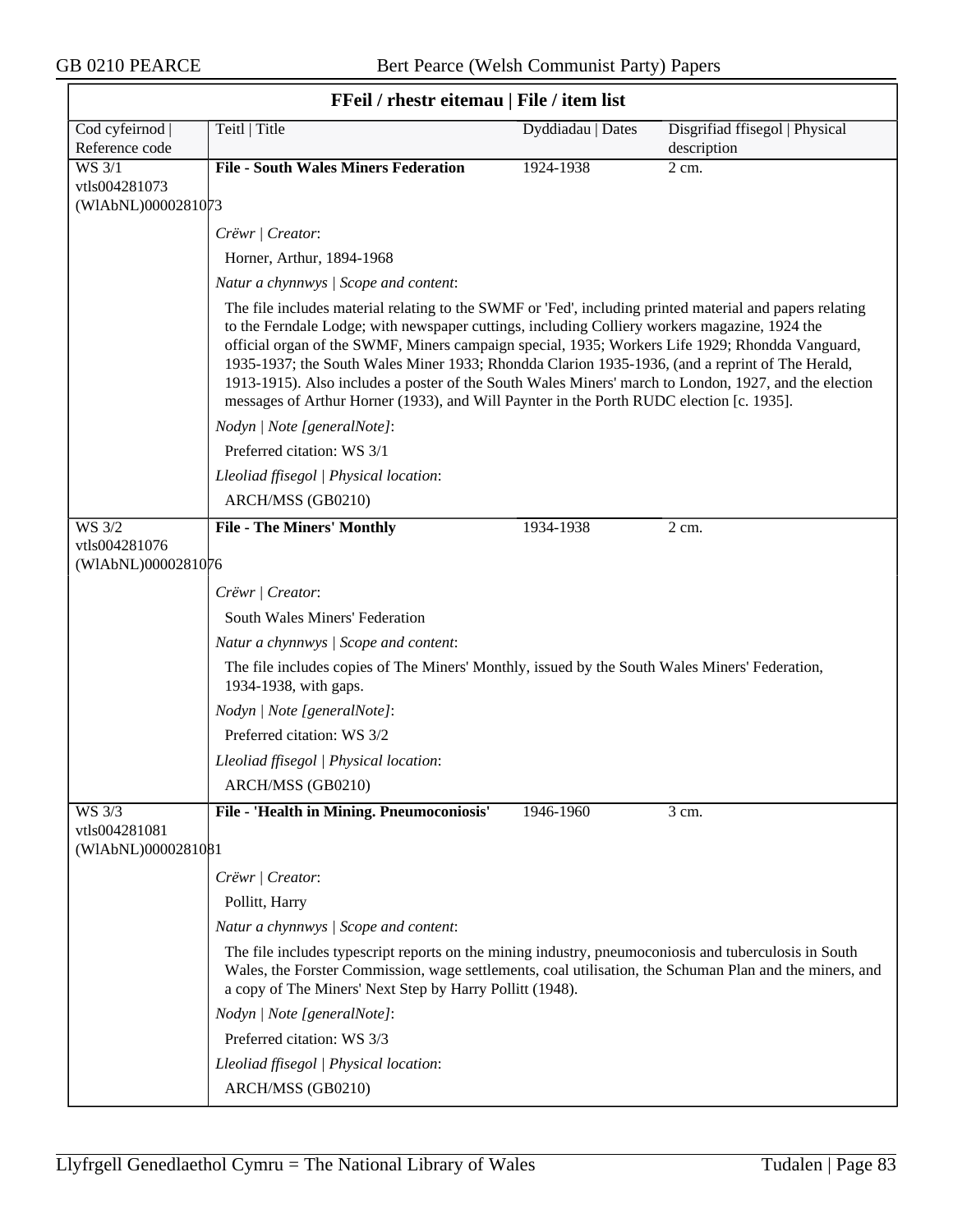| <b>GB 0210 PEARCE</b>                                |                                                                                                                                                                                                                | Bert Pearce (Welsh Communist Party) Papers |                  |  |
|------------------------------------------------------|----------------------------------------------------------------------------------------------------------------------------------------------------------------------------------------------------------------|--------------------------------------------|------------------|--|
| WS 3/4<br>vtls004281084                              | <b>File - 'Miners'</b>                                                                                                                                                                                         | 1950-1965                                  | 1 cm.            |  |
| (WIAbNL)0000281084                                   |                                                                                                                                                                                                                |                                            |                  |  |
|                                                      | Natur a chynnwys / Scope and content:                                                                                                                                                                          |                                            |                  |  |
|                                                      | The file includes typescript reports and pamphlets on the mining industry.                                                                                                                                     |                                            |                  |  |
|                                                      | Nodyn   Note [generalNote]:                                                                                                                                                                                    |                                            |                  |  |
|                                                      | Preferred citation: WS 3/4                                                                                                                                                                                     |                                            |                  |  |
|                                                      | Lleoliad ffisegol   Physical location:                                                                                                                                                                         |                                            |                  |  |
|                                                      | ARCH/MSS (GB0210)                                                                                                                                                                                              |                                            |                  |  |
| <b>WS 3/5</b><br>vtls004281092                       | <b>File - Pit Closures</b>                                                                                                                                                                                     | 1951-1968                                  | $1 \text{ cm}$ . |  |
| (WIAbNL)0000281092                                   |                                                                                                                                                                                                                |                                            |                  |  |
|                                                      | Natur a chynnwys / Scope and content:                                                                                                                                                                          |                                            |                  |  |
|                                                      | The file includes policy documents and leaflets relating to campaigns against pit closure, including<br>Pwllbach colliery in 1966, newspaper cuttings, and the rules of the Co-operative Society.              |                                            |                  |  |
|                                                      | Nodyn   Note [generalNote]:                                                                                                                                                                                    |                                            |                  |  |
|                                                      | Preferred citation: WS 3/5                                                                                                                                                                                     |                                            |                  |  |
|                                                      | Lleoliad ffisegol   Physical location:                                                                                                                                                                         |                                            |                  |  |
|                                                      | ARCH/MSS (GB0210)                                                                                                                                                                                              |                                            |                  |  |
| <b>WS 3/6</b>                                        | File - 'Miners 1964'                                                                                                                                                                                           | 1959-1975                                  | 2 folders; 7 cm. |  |
| vtls004281098<br>(WIAbNL)0000281098                  |                                                                                                                                                                                                                |                                            |                  |  |
|                                                      | Natur a chynnwys / Scope and content:                                                                                                                                                                          |                                            |                  |  |
|                                                      | The file includes policy documents and plans for the mining industry, mainly 1964, with pamphlets and<br>newspaper cuttings.                                                                                   |                                            |                  |  |
|                                                      | Nodyn   Note [generalNote]:                                                                                                                                                                                    |                                            |                  |  |
|                                                      | Preferred citation: WS 3/6                                                                                                                                                                                     |                                            |                  |  |
|                                                      | Lleoliad ffisegol   Physical location:                                                                                                                                                                         |                                            |                  |  |
|                                                      | ARCH/MSS (GB0210)                                                                                                                                                                                              |                                            |                  |  |
| WS 3/7<br>vtls004281147<br>(WIAbNL)00002811#7        | <b>File - Leaflets</b>                                                                                                                                                                                         | $[1960] - 1993$                            | $1 \text{ cm}$ . |  |
|                                                      | Natur a chynnwys / Scope and content:                                                                                                                                                                          |                                            |                  |  |
|                                                      | The file contains mainly undated leaflets produced by the Communist Party and the Democratic Left<br>relating to the miners' struggles.                                                                        |                                            |                  |  |
|                                                      | Nodyn   Note [generalNote]:                                                                                                                                                                                    |                                            |                  |  |
|                                                      | Preferred citation: WS 3/7                                                                                                                                                                                     |                                            |                  |  |
|                                                      | Lleoliad ffisegol   Physical location:                                                                                                                                                                         |                                            |                  |  |
|                                                      | ARCH/MSS (GB0210)                                                                                                                                                                                              |                                            |                  |  |
| <b>WS 3/8</b><br>vtls004281153<br>(WIAbNL)0000281153 | File - 'Coal'                                                                                                                                                                                                  | 1961-1967                                  | 3.5 cm.          |  |
|                                                      |                                                                                                                                                                                                                |                                            |                  |  |
|                                                      | Natur a chynnwys / Scope and content:                                                                                                                                                                          |                                            |                  |  |
|                                                      | The file contains Communist Party papers relating to pit closures, booklets and newspaper cuttings<br>relating to the mining industry, and a poster relating to a public meeting in 1963 against unemployment. |                                            |                  |  |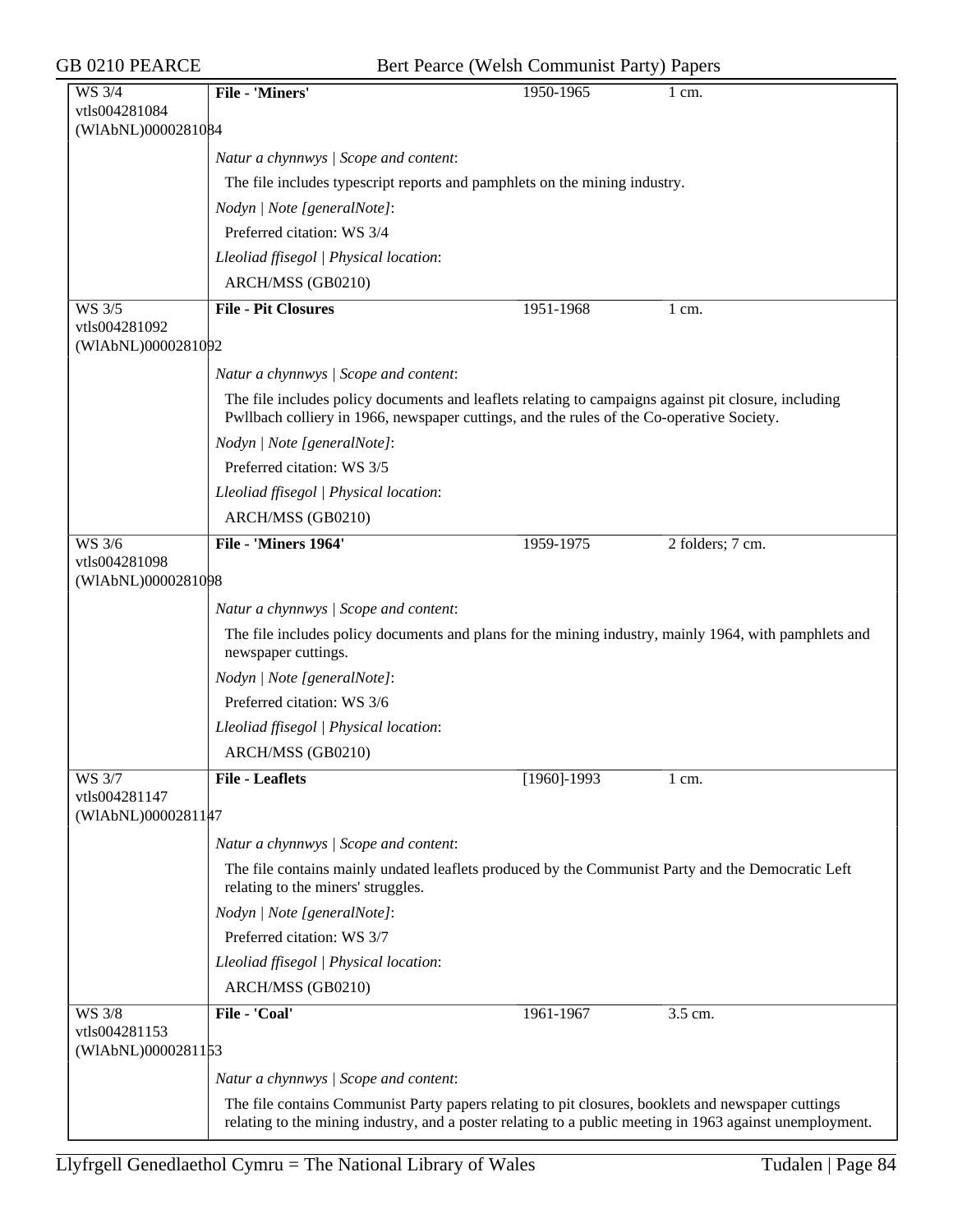|                                     | Nodyn   Note [generalNote]:                                                                                                                                                                                  |            |                  |
|-------------------------------------|--------------------------------------------------------------------------------------------------------------------------------------------------------------------------------------------------------------|------------|------------------|
|                                     | Preferred citation: WS 3/8                                                                                                                                                                                   |            |                  |
|                                     | Lleoliad ffisegol   Physical location:                                                                                                                                                                       |            |                  |
|                                     | ARCH/MSS (GB0210)                                                                                                                                                                                            |            |                  |
| WS 3/9                              | File - 'Speakers' notes - mining'                                                                                                                                                                            | 1965-1967  | 2 cm.            |
| vtls004281187<br>(WIAbNL)0000281187 |                                                                                                                                                                                                              |            |                  |
|                                     | Crëwr   Creator:                                                                                                                                                                                             |            |                  |
|                                     | Paynter, Will, 1903-1984                                                                                                                                                                                     |            |                  |
|                                     | Natur a chynnwys / Scope and content:                                                                                                                                                                        |            |                  |
|                                     | The file contains papers, booklets and newspaper cuttings relating to the mining industry, and includes a<br>letter to Bert Pearce from Will Paynter, relating to his speech at Cory Hall, Cardiff, in 1967. |            |                  |
|                                     | Nodyn   Note [generalNote]:                                                                                                                                                                                  |            |                  |
|                                     | Preferred citation: WS 3/9                                                                                                                                                                                   |            |                  |
|                                     | Lleoliad ffisegol   Physical location:                                                                                                                                                                       |            |                  |
|                                     |                                                                                                                                                                                                              |            |                  |
| <b>WS 3/10</b>                      | ARCH/MSS (GB0210)<br><b>File - Miners</b>                                                                                                                                                                    | 1965-1971, | $1.5$ cm.        |
| vtls004281190<br>(WIAbNL)0000281190 |                                                                                                                                                                                                              | 1981-1983  |                  |
|                                     | Natur a chynnwys / Scope and content:                                                                                                                                                                        |            |                  |
|                                     | The file contains Communist Party documents and newspaper cuttings relating to the mining industry and<br>to the National energy policy, mostly 1967.                                                        |            |                  |
|                                     | Nodyn   Note [generalNote]:                                                                                                                                                                                  |            |                  |
|                                     | Preferred citation: WS 3/10                                                                                                                                                                                  |            |                  |
|                                     | Lleoliad ffisegol   Physical location:                                                                                                                                                                       |            |                  |
|                                     | ARCH/MSS (GB0210)                                                                                                                                                                                            |            |                  |
| WS 3/11                             | <b>File - Miners</b>                                                                                                                                                                                         | 1969-1977  | $2 \text{ cm}$ . |
| vtls004281195<br>(WIAbNL)0000281195 |                                                                                                                                                                                                              |            |                  |
|                                     | Natur a chynnwys / Scope and content:                                                                                                                                                                        |            |                  |
|                                     | The file contains Communist Party documents and newspaper cuttings relating to the mining industry and<br>to retirement, with NUM South Wales area council directories for 1969 and 1971.                    |            |                  |
|                                     | Nodyn   Note [generalNote]:                                                                                                                                                                                  |            |                  |
|                                     | Preferred citation: WS 3/11                                                                                                                                                                                  |            |                  |
|                                     | Lleoliad ffisegol   Physical location:                                                                                                                                                                       |            |                  |
|                                     | ARCH/MSS (GB0210)                                                                                                                                                                                            |            |                  |
| WS 3/12                             | <b>File - Miners</b>                                                                                                                                                                                         | 1972-1979  | 2 cm.            |
| vtls004281196                       |                                                                                                                                                                                                              |            |                  |
| (WIAbNL)0000281196                  |                                                                                                                                                                                                              |            |                  |
|                                     | Crëwr   Creator:                                                                                                                                                                                             |            |                  |
|                                     | South Wales miners Eisteddfod (1972: Porthcawl)                                                                                                                                                              |            |                  |
|                                     | Natur a chynnwys / Scope and content:                                                                                                                                                                        |            |                  |
|                                     | The file contains Communist Party documents relating to the campaign against pit closures, with South<br>Wales miners Eisteddfod programmes for 1972 and 1977.                                               |            |                  |
|                                     | Nodyn   Note [generalNote]:                                                                                                                                                                                  |            |                  |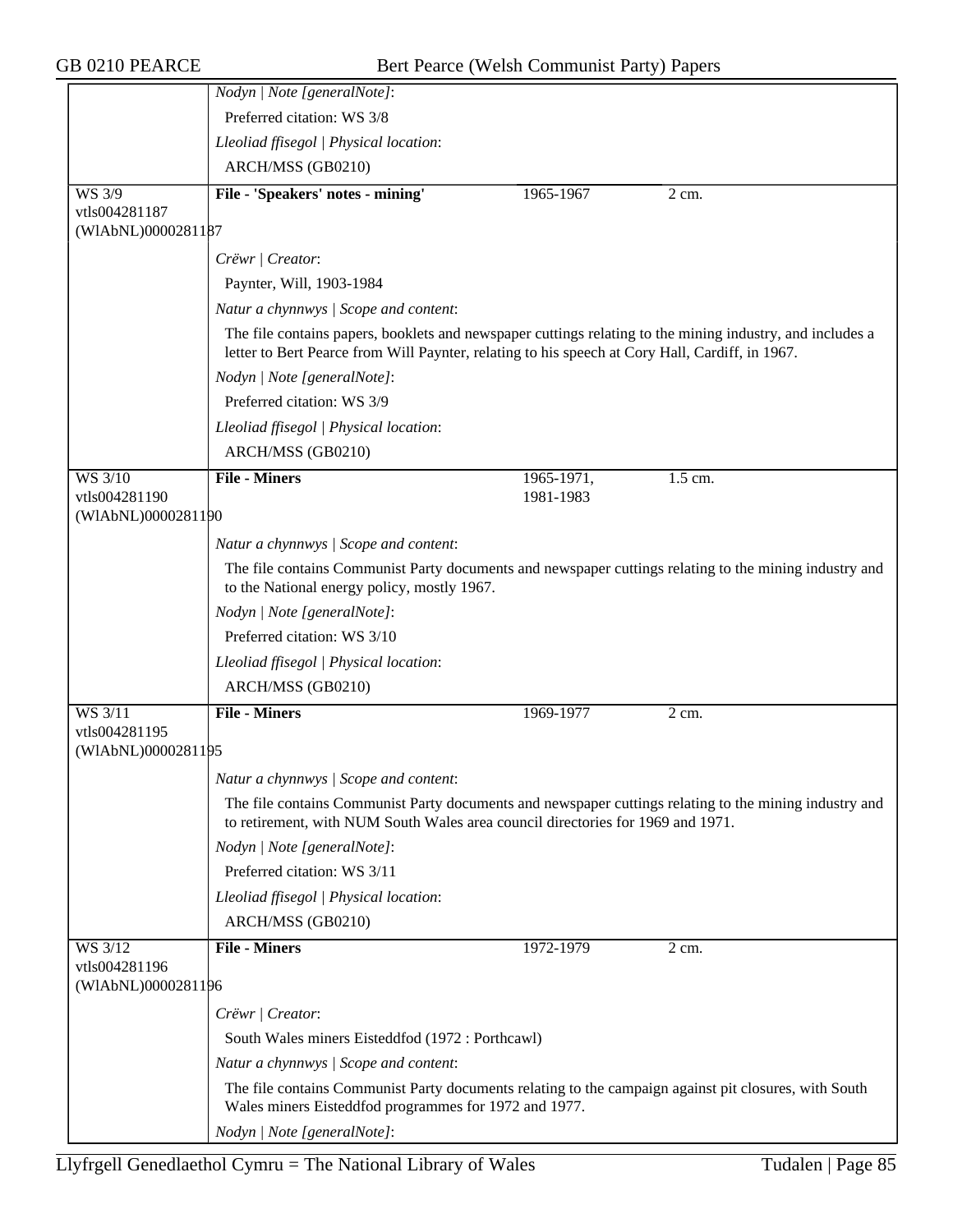|                                                | Preferred citation: WS 3/12                                                                                                                                                                                                                                                                                                          |           |                    |
|------------------------------------------------|--------------------------------------------------------------------------------------------------------------------------------------------------------------------------------------------------------------------------------------------------------------------------------------------------------------------------------------|-----------|--------------------|
|                                                | Lleoliad ffisegol   Physical location:                                                                                                                                                                                                                                                                                               |           |                    |
|                                                | ARCH/MSS (GB0210)                                                                                                                                                                                                                                                                                                                    |           |                    |
| WS 3/13                                        | <b>File - Miners' Strike</b>                                                                                                                                                                                                                                                                                                         | 1981-1988 | 3.5 cm.            |
| vtls004281219<br>(WIAbNL)00002812 19           |                                                                                                                                                                                                                                                                                                                                      |           |                    |
|                                                | Natur a chynnwys / Scope and content:                                                                                                                                                                                                                                                                                                |           |                    |
|                                                | The file contains Communist Party statements and leaflets relating to the 1984-1985 miners' strike, NUM<br>Campaign for Coal briefing booklets with related material, essays and articles on the effect of pit closures<br>on the economy, and documents produced by support groups.                                                 |           |                    |
|                                                | Nodyn   Note [generalNote]:                                                                                                                                                                                                                                                                                                          |           |                    |
|                                                | Preferred citation: WS 3/13                                                                                                                                                                                                                                                                                                          |           |                    |
|                                                | Lleoliad ffisegol   Physical location:                                                                                                                                                                                                                                                                                               |           |                    |
|                                                | ARCH/MSS (GB0210)                                                                                                                                                                                                                                                                                                                    |           |                    |
| WS 3/14<br>vtls004281266                       | File - Miners' strike and support groups                                                                                                                                                                                                                                                                                             | 1983-1988 | 2 folders; 6.5 cm. |
| (WIAbNL)0000281266                             |                                                                                                                                                                                                                                                                                                                                      |           |                    |
|                                                | Crëwr   Creator:                                                                                                                                                                                                                                                                                                                     |           |                    |
|                                                | Francis, Hywel                                                                                                                                                                                                                                                                                                                       |           |                    |
|                                                | Natur a chynnwys / Scope and content:                                                                                                                                                                                                                                                                                                |           |                    |
|                                                | The file contains essays, leaflets and posters relating to the miners' strike, including papers presented by<br>Hywel Francis, NUM newsletters and reports, newsletters of support groups in Cardiff and the South<br>Wales coalfield, and a pamphlet entitled 'Notts women strike back' by the Nottingham womens' support<br>group. |           |                    |
|                                                | Nodyn   Note [generalNote]:                                                                                                                                                                                                                                                                                                          |           |                    |
|                                                | Preferred citation: WS 3/14                                                                                                                                                                                                                                                                                                          |           |                    |
|                                                | Lleoliad ffisegol   Physical location:                                                                                                                                                                                                                                                                                               |           |                    |
|                                                | ARCH/MSS (GB0210)                                                                                                                                                                                                                                                                                                                    |           |                    |
| WS 3/15<br>vtls004281288<br>(WIAbNL)0000281288 | <b>File - 'Cardiff Miners' Co-ordinating</b><br>Committee'                                                                                                                                                                                                                                                                           | 1984-1986 | 1.5 cm.            |
|                                                | Natur a chynnwys / Scope and content:                                                                                                                                                                                                                                                                                                |           |                    |
|                                                | The file contains papers relating to the miners' strike, the Wales Congress in Support of Mining<br>Communities, and to Cardiff and South Wales Coalfield support groups.                                                                                                                                                            |           |                    |
|                                                | Nodyn   Note [generalNote]:                                                                                                                                                                                                                                                                                                          |           |                    |
|                                                | Preferred citation: WS 3/15                                                                                                                                                                                                                                                                                                          |           |                    |
|                                                | Lleoliad ffisegol   Physical location:                                                                                                                                                                                                                                                                                               |           |                    |
|                                                | ARCH/MSS (GB0210)                                                                                                                                                                                                                                                                                                                    |           |                    |
| WS 3/16<br>vtls004281296                       | File - St. John's Colliery, Maesteg                                                                                                                                                                                                                                                                                                  | 1985      | $1 \text{ cm}$ .   |
| (WIAbNL)0000281296                             |                                                                                                                                                                                                                                                                                                                                      |           |                    |
|                                                | Natur a chynnwys / Scope and content:                                                                                                                                                                                                                                                                                                |           |                    |
|                                                | The file contains written evidence presented to the public inquiry into the proposed closure of St. John's<br>Colliery, Maesteg, and a report on the findings of the inquiry.                                                                                                                                                        |           |                    |
|                                                | Nodyn   Note [generalNote]:                                                                                                                                                                                                                                                                                                          |           |                    |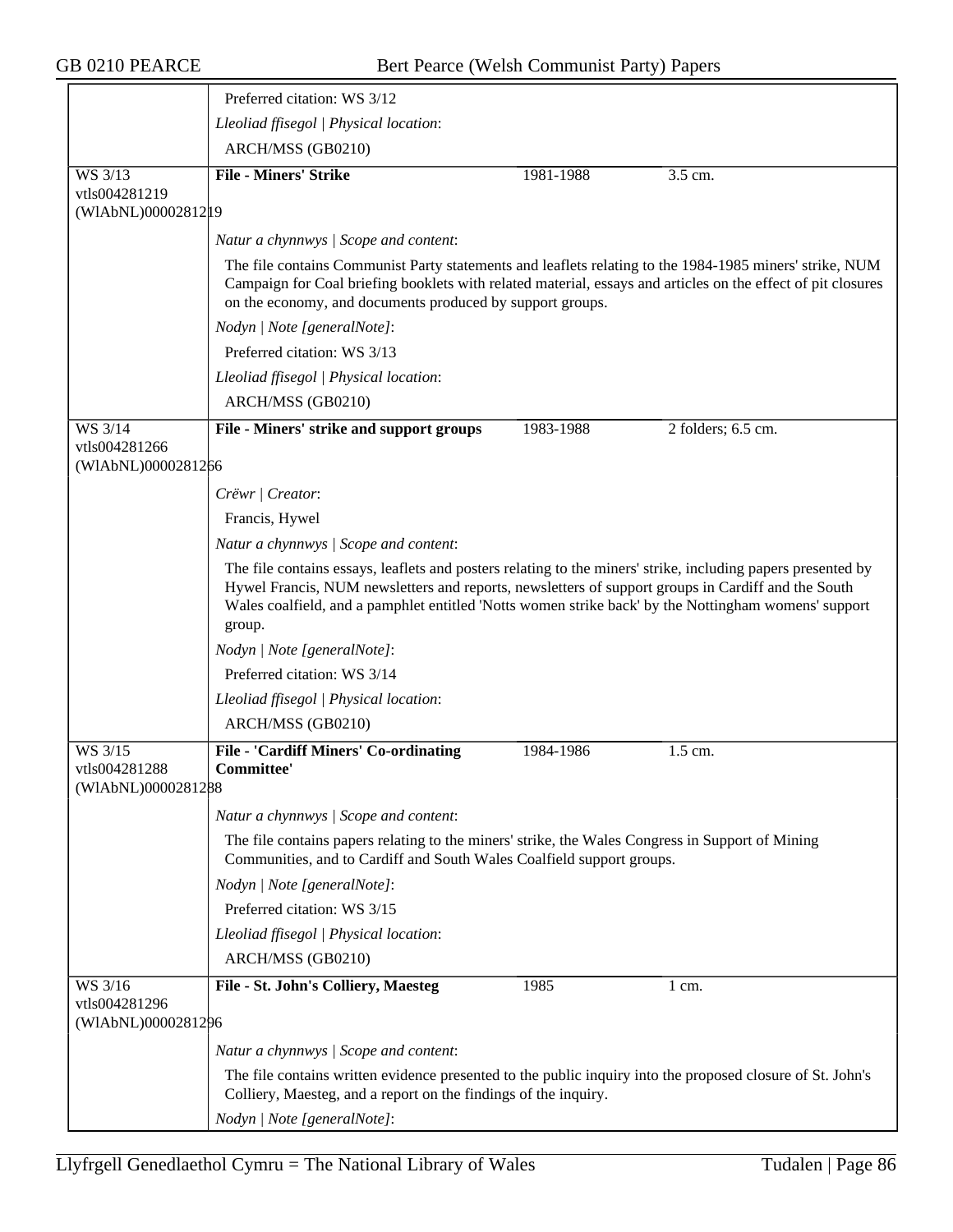Preferred citation: WS 3/16 *Lleoliad ffisegol | Physical location*: ARCH/MSS (GB0210)

## **Cyfres | Series WS 4 vtls004281386 (WlAbNL)0000281386: Steel and tinplate industry**

Dyddiad | Date: 1943-1983 (dyddiad creu) | (date of creation)

Natur a chynnwys | Scope and content:

The series includes Communist Party publications, policy declarations, leaflets, and research notes relating to the steel and tinplate industry, mainly in South Wales.

Disgrifiad ffisegol | Physical description: 4 folders

Lleoliad ffisegol | Physical location: ARCH/MSS (GB0210)

Nodyn | Note [generalNote]:

Preferred citation: WS 4

Pwyntiau mynediad | Access points:

- Steel industry and trade -- Wales, South (pwnc) | (subject)
- Tinplate industry -- Wales, South (pwnc) | (subject)

Trefniant | Arrangement:

| FFeil / rhestr eitemau   File / item list |                                                                                                                                                                                                                                                                                                                         |                   |                                |  |  |
|-------------------------------------------|-------------------------------------------------------------------------------------------------------------------------------------------------------------------------------------------------------------------------------------------------------------------------------------------------------------------------|-------------------|--------------------------------|--|--|
| Cod cyfeirnod                             | Teitl   Title                                                                                                                                                                                                                                                                                                           | Dyddiadau   Dates | Disgrifiad ffisegol   Physical |  |  |
| Reference code                            |                                                                                                                                                                                                                                                                                                                         |                   | description                    |  |  |
| WS 4/1                                    | <b>File - Steel and tinplate</b>                                                                                                                                                                                                                                                                                        | 1943-1955         | 3.5 cm.                        |  |  |
| vtls004281392                             |                                                                                                                                                                                                                                                                                                                         |                   |                                |  |  |
| (WIAbNL)0000281392                        |                                                                                                                                                                                                                                                                                                                         |                   |                                |  |  |
|                                           | Natur a chynnwys / Scope and content:                                                                                                                                                                                                                                                                                   |                   |                                |  |  |
|                                           | The file includes reports, pamphlets, leaflets and newspaper cuttings relating to the steel and tinplate<br>industry, with Rules of the British Iron, Steel, and Kindred Trades Associations for 1943 and 1952, and a<br>memorandum on the South Wales Steel and Tinplate Industry by the Swansea research group, 1944. |                   |                                |  |  |
|                                           | Nodyn   Note [generalNote]:                                                                                                                                                                                                                                                                                             |                   |                                |  |  |
|                                           | Preferred citation: WS 4/1                                                                                                                                                                                                                                                                                              |                   |                                |  |  |
|                                           | Lleoliad ffisegol   Physical location:                                                                                                                                                                                                                                                                                  |                   |                                |  |  |
|                                           | ARCH/MSS (GB0210)                                                                                                                                                                                                                                                                                                       |                   |                                |  |  |
| WS 4/2                                    | <b>File - Steel</b>                                                                                                                                                                                                                                                                                                     | 1946-1983         | 1.5 cm.                        |  |  |
| vtls004281394                             |                                                                                                                                                                                                                                                                                                                         |                   |                                |  |  |
|                                           | (WIAbNL)0000281394                                                                                                                                                                                                                                                                                                      |                   |                                |  |  |
|                                           | Natur a chynnwys / Scope and content:                                                                                                                                                                                                                                                                                   |                   |                                |  |  |
|                                           | The file includes reports and leaflets relating to the steel industry, with a report on the social and<br>economic aspects of the planned closure at Ebbw Vale steel works [1976].                                                                                                                                      |                   |                                |  |  |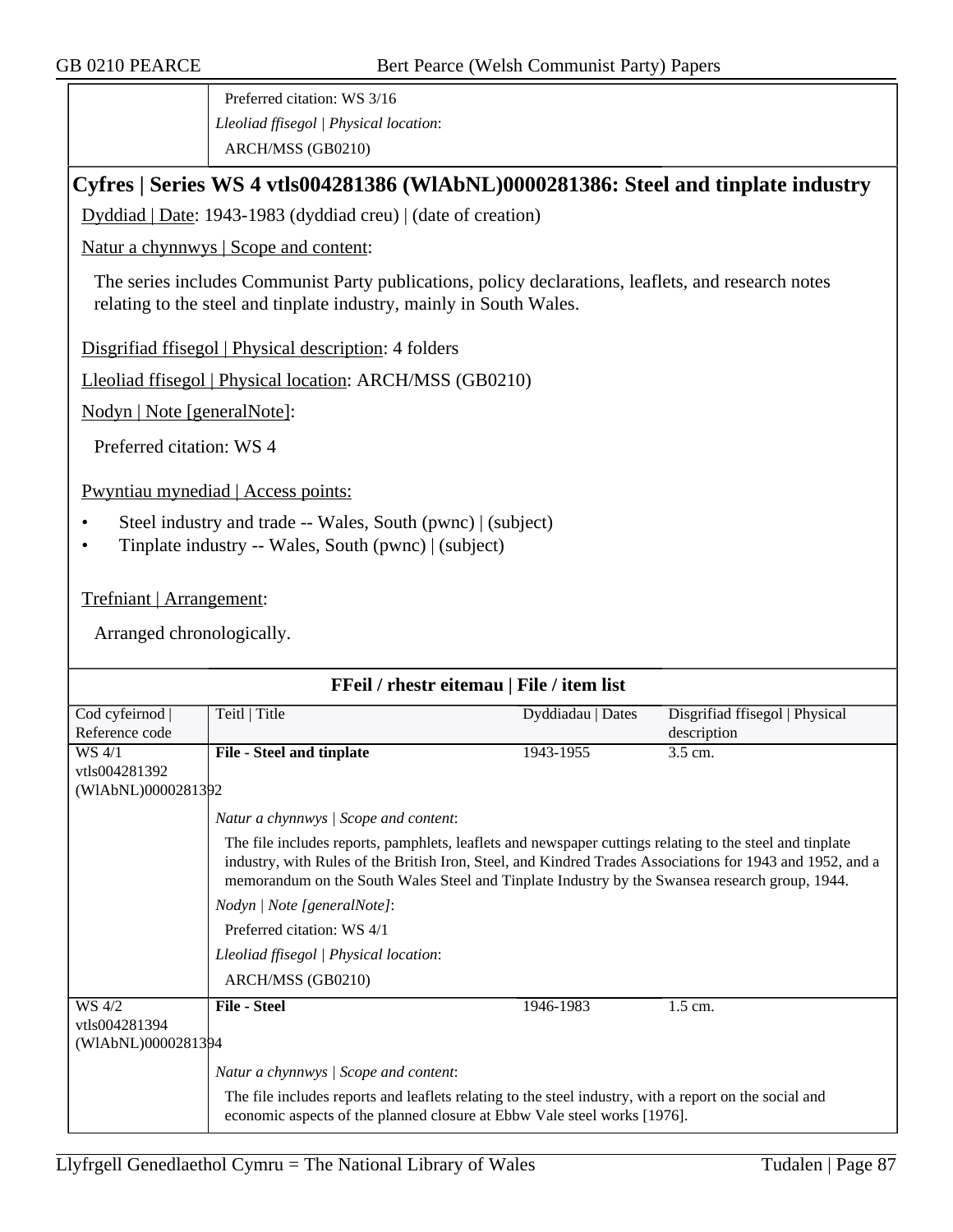|                                     | Nodyn   Note [generalNote]:                                                                                                                                                                                           |               |         |
|-------------------------------------|-----------------------------------------------------------------------------------------------------------------------------------------------------------------------------------------------------------------------|---------------|---------|
|                                     | Preferred citation: WS 4/2                                                                                                                                                                                            |               |         |
|                                     | Lleoliad ffisegol   Physical location:                                                                                                                                                                                |               |         |
|                                     | ARCH/MSS (GB0210)                                                                                                                                                                                                     |               |         |
| WS 4/3                              | <b>File - Steel and tinplate</b>                                                                                                                                                                                      | 1957-1961     | 3 cm.   |
| vtls004281395<br>(WIAbNL)0000281395 |                                                                                                                                                                                                                       |               |         |
|                                     | Natur a chynnwys / Scope and content:                                                                                                                                                                                 |               |         |
|                                     | The file includes newspaper cuttings, correspondence, and Communist Party statements on the steel and<br>tinplate industry.                                                                                           |               |         |
|                                     | Nodyn   Note [generalNote]:                                                                                                                                                                                           |               |         |
|                                     | Preferred citation: WS 4/3                                                                                                                                                                                            |               |         |
|                                     | Lleoliad ffisegol   Physical location:                                                                                                                                                                                |               |         |
|                                     | ARCH/MSS (GB0210)                                                                                                                                                                                                     |               |         |
| WS 4/4                              | <b>File - Steel</b>                                                                                                                                                                                                   | 1968-[c.1980] | 2.5 cm. |
| vtls004281437                       |                                                                                                                                                                                                                       |               |         |
| (WIAbNL)0000281487                  |                                                                                                                                                                                                                       |               |         |
|                                     | Natur a chynnwys / Scope and content:                                                                                                                                                                                 |               |         |
|                                     | The file includes a British Steel Corporation document on work conditions, 1968, a list of conveners and<br>shop stewards in South Wales heavy industries, and a 'Shotton Steel Appeal' leaflet, with related papers. |               |         |
|                                     | Nodyn   Note [generalNote]:                                                                                                                                                                                           |               |         |
|                                     | Preferred citation: WS 4/4                                                                                                                                                                                            |               |         |
|                                     | Lleoliad ffisegol   Physical location:                                                                                                                                                                                |               |         |
|                                     | ARCH/MSS (GB0210)                                                                                                                                                                                                     |               |         |
|                                     | Sub-sub-fonds WA vtls004281556 (WIAbNL)0000281556: Campaigns and pressure                                                                                                                                             |               |         |

## **groups**

Dyddiad | Date: 1919-1995 (dyddiad creu) | (date of creation)

Natur a chynnwys | Scope and content:

The group comprises papers relating to international affairs, 1919-1978, racism and the anti-apartheid movement, 1955-1995, the peace movement and CND, 1960-1992, the People's March for Jobs, 1981-1983, and the poll tax campaign, 1988-1990.

Disgrifiad ffisegol | Physical description: 18 folders

Lleoliad ffisegol | Physical location: ARCH/MSS (GB0210)

Nodyn | Note [generalNote]:

Preferred citation: WA

Pwyntiau mynediad | Access points:

• Pressure groups -- Wales (pwnc) | (subject)

Trefniant | Arrangement: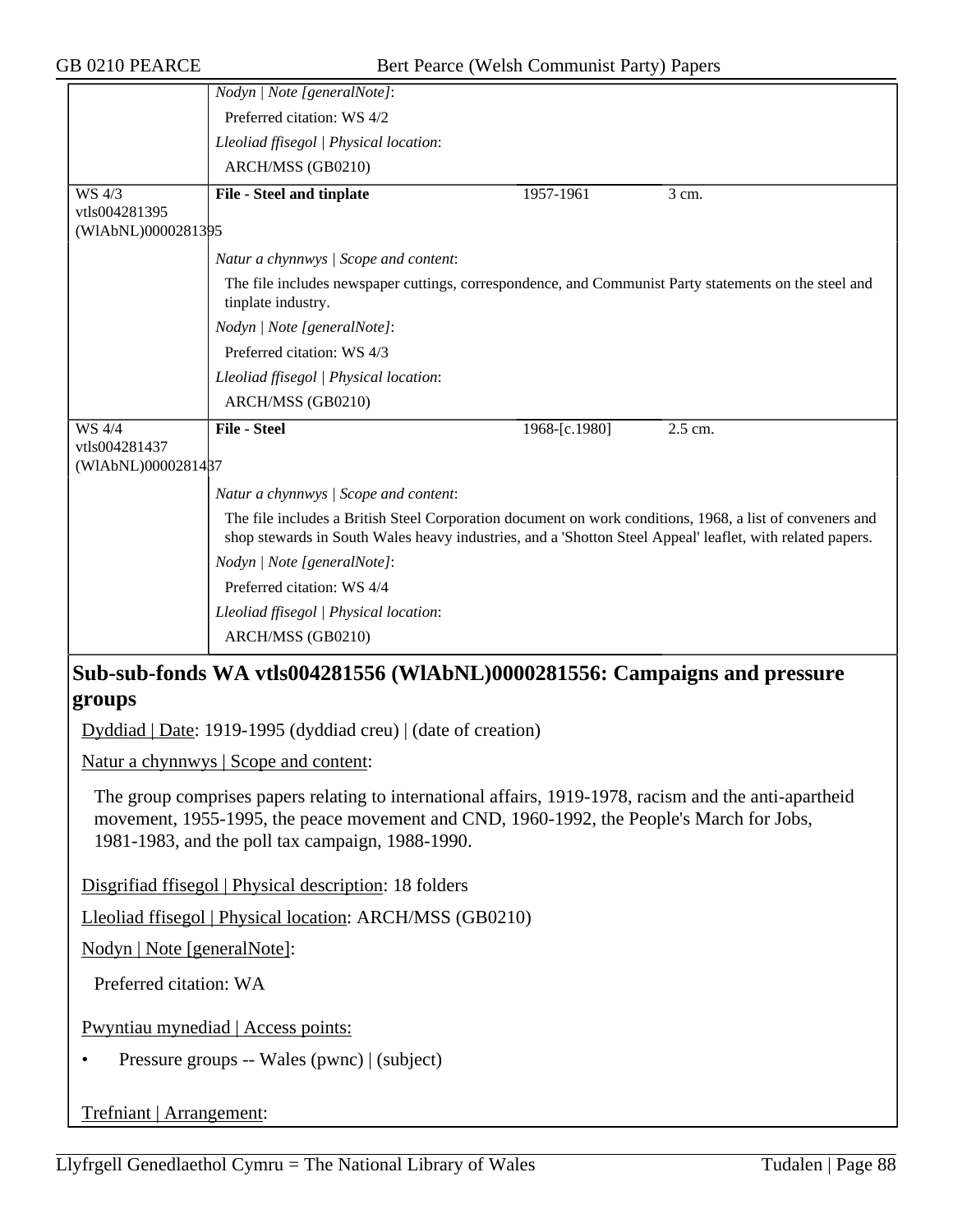Arranged into five series: international affairs, anti-apartheid, peace, People's March for Jobs, and poll tax.

# **Cyfres | Series WA 1 vtls004281577 (WlAbNL)0000281577: International affairs**

Dyddiad | Date: 1919-1978 (dyddiad creu) | (date of creation)

Natur a chynnwys | Scope and content:

The series includes papers relating to Greece, Czechoslovakia, and various Solidarity campaigns.

Disgrifiad ffisegol | Physical description: 3 folders

Lleoliad ffisegol | Physical location: ARCH/MSS (GB0210)

Nodyn | Note [generalNote]:

Preferred citation: WA 1

Pwyntiau mynediad | Access points:

• Communist countries (pwnc) | (subject)

Trefniant | Arrangement:

Arranged chronologically and original order within each file.

| FFeil / rhestr eitemau   File / item list |                                                                                                                                                                                                       |                   |                                               |
|-------------------------------------------|-------------------------------------------------------------------------------------------------------------------------------------------------------------------------------------------------------|-------------------|-----------------------------------------------|
| Cod cyfeirnod  <br>Reference code         | Teitl   Title                                                                                                                                                                                         | Dyddiadau   Dates | Disgrifiad ffisegol   Physical<br>description |
| WA 1/1<br>vtls004281586                   | <b>File - Solidarity campaigns</b>                                                                                                                                                                    | 1919, 1948-1978   | 3 cm.                                         |
| (WIAbNL)0000281586                        |                                                                                                                                                                                                       |                   |                                               |
|                                           | Natur a chynnwys / Scope and content:                                                                                                                                                                 |                   |                                               |
|                                           | The file includes leaflets and reports relating to Solidarity Campaigns for Chile, Spain and Cuba, with<br>papers relating to North Russia, France, Somaliland and the movement for colonial freedom. |                   |                                               |
|                                           | Nodyn   Note [generalNote]:                                                                                                                                                                           |                   |                                               |
|                                           | Preferred citation: WA 1/1                                                                                                                                                                            |                   |                                               |
|                                           | Lleoliad ffisegol   Physical location:                                                                                                                                                                |                   |                                               |
|                                           | ARCH/MSS (GB0210)                                                                                                                                                                                     |                   |                                               |
| <b>WA 1/2</b>                             | File - 'Czechoslovakia'                                                                                                                                                                               | 1951, 1968        | 3.5 cm.                                       |
| vtls004281589<br>(WIAbNL)0000281589       |                                                                                                                                                                                                       |                   |                                               |
|                                           | Natur a chynnwys / Scope and content:                                                                                                                                                                 |                   |                                               |
|                                           | The file includes newspaper articles, printed material and Communist Committee reports on<br>Czechoslovakia and Eastern Europe.                                                                       |                   |                                               |
|                                           | Nodyn   Note [generalNote]:                                                                                                                                                                           |                   |                                               |
|                                           | Preferred citation: WA 1/2                                                                                                                                                                            |                   |                                               |
|                                           | Lleoliad ffisegol   Physical location:                                                                                                                                                                |                   |                                               |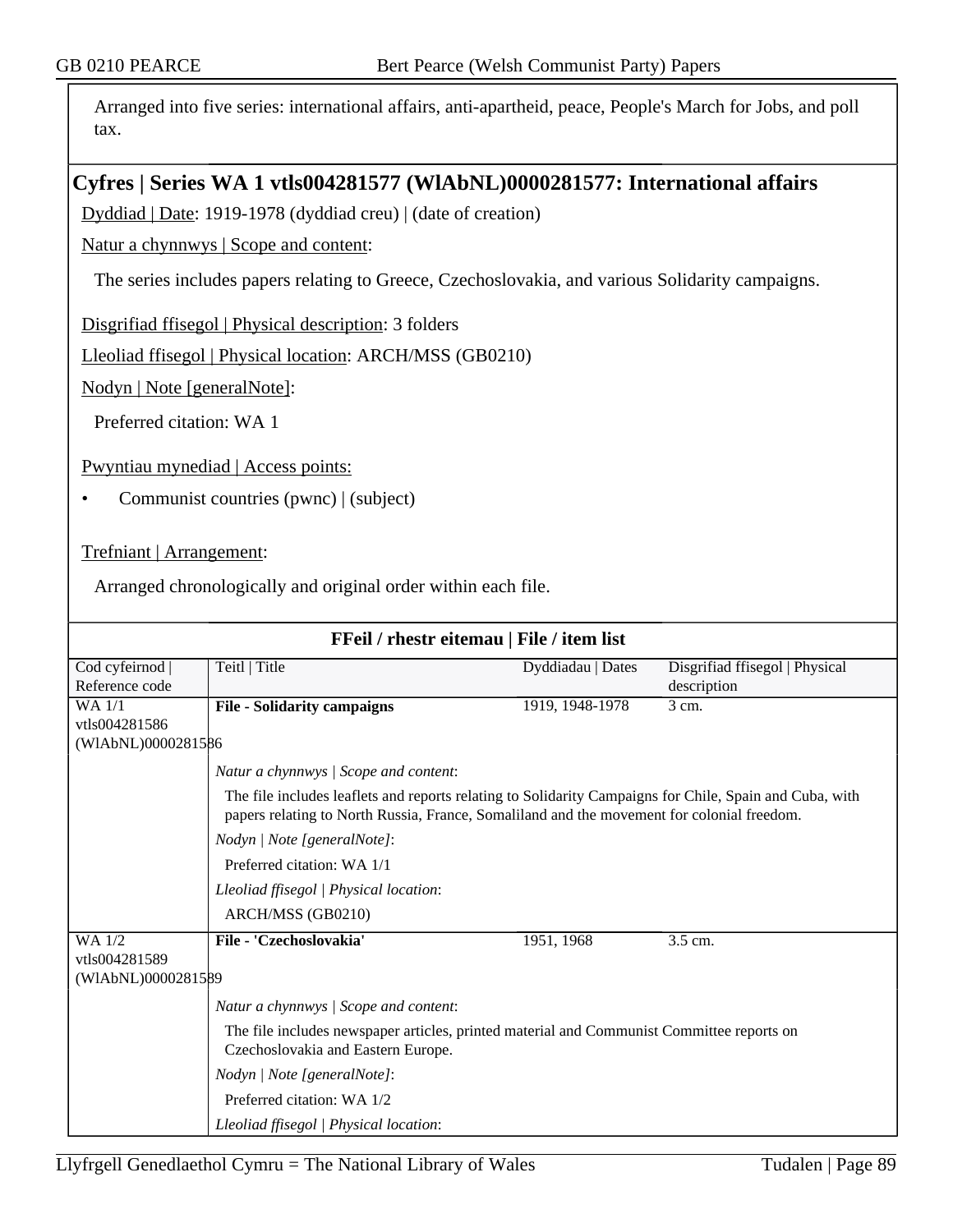| <b>GB 0210 PEARCE</b>           |                                                                                                                                                                                                                                                                                                                                                                                                                         | Bert Pearce (Welsh Communist Party) Papers                                                           |  |  |  |
|---------------------------------|-------------------------------------------------------------------------------------------------------------------------------------------------------------------------------------------------------------------------------------------------------------------------------------------------------------------------------------------------------------------------------------------------------------------------|------------------------------------------------------------------------------------------------------|--|--|--|
|                                 | ARCH/MSS (GB0210)                                                                                                                                                                                                                                                                                                                                                                                                       |                                                                                                      |  |  |  |
| <b>WA 1/3</b><br>vtls004281593  | <b>File - Greece</b>                                                                                                                                                                                                                                                                                                                                                                                                    | 1954-1968, 1994<br>2.5 cm.                                                                           |  |  |  |
| (WIAbNL)0000281593              |                                                                                                                                                                                                                                                                                                                                                                                                                         |                                                                                                      |  |  |  |
|                                 | Crëwr   Creator:                                                                                                                                                                                                                                                                                                                                                                                                        |                                                                                                      |  |  |  |
|                                 | Ambatielos, Tony, ca. 1914 -                                                                                                                                                                                                                                                                                                                                                                                            |                                                                                                      |  |  |  |
|                                 | Natur a chynnwys / Scope and content:                                                                                                                                                                                                                                                                                                                                                                                   |                                                                                                      |  |  |  |
|                                 | The file includes papers relating to Greece, and especially to Tony Ambatielos, a Greek political prisoner,<br>and to his Welsh wife Betty Ambatielos who was a friend of Bert Pearce. Also papers relating to the<br>League for Democracy in Greece Cardiff branch, and the Committee for the repatriation of Greek<br>political refugees, with Communist Party statements on Greece, and Greek news agency bulletins. |                                                                                                      |  |  |  |
|                                 | Nodyn   Note [generalNote]:                                                                                                                                                                                                                                                                                                                                                                                             |                                                                                                      |  |  |  |
|                                 | Preferred citation: WA 1/3                                                                                                                                                                                                                                                                                                                                                                                              |                                                                                                      |  |  |  |
|                                 | Lleoliad ffisegol   Physical location:                                                                                                                                                                                                                                                                                                                                                                                  |                                                                                                      |  |  |  |
|                                 | ARCH/MSS (GB0210)                                                                                                                                                                                                                                                                                                                                                                                                       |                                                                                                      |  |  |  |
|                                 |                                                                                                                                                                                                                                                                                                                                                                                                                         | Cyfres   Series WA 2 vtls004281628 (WIAbNL)0000281628: Anti-apartheid                                |  |  |  |
|                                 | Dyddiad   Date: 1955-1995 (dyddiad creu)   (date of creation)                                                                                                                                                                                                                                                                                                                                                           |                                                                                                      |  |  |  |
|                                 | <u>Natur a chynnwys</u>   Scope and content:                                                                                                                                                                                                                                                                                                                                                                            |                                                                                                      |  |  |  |
|                                 |                                                                                                                                                                                                                                                                                                                                                                                                                         |                                                                                                      |  |  |  |
|                                 |                                                                                                                                                                                                                                                                                                                                                                                                                         | The series comprises papers relating to racism and the anti-apartheid movement, especially in Wales. |  |  |  |
|                                 | Disgrifiad ffisegol   Physical description: 3 folders                                                                                                                                                                                                                                                                                                                                                                   |                                                                                                      |  |  |  |
|                                 | Lleoliad ffisegol   Physical location: ARCH/MSS (GB0210)                                                                                                                                                                                                                                                                                                                                                                |                                                                                                      |  |  |  |
| Nodyn   Note [generalNote]:     |                                                                                                                                                                                                                                                                                                                                                                                                                         |                                                                                                      |  |  |  |
| Preferred citation: WA 2        |                                                                                                                                                                                                                                                                                                                                                                                                                         |                                                                                                      |  |  |  |
|                                 |                                                                                                                                                                                                                                                                                                                                                                                                                         |                                                                                                      |  |  |  |
|                                 | <b>Pwyntiau mynediad</b>   Access points:                                                                                                                                                                                                                                                                                                                                                                               |                                                                                                      |  |  |  |
|                                 | Anti-apartheid movements -- Wales. (pwnc)   (subject)                                                                                                                                                                                                                                                                                                                                                                   |                                                                                                      |  |  |  |
|                                 |                                                                                                                                                                                                                                                                                                                                                                                                                         |                                                                                                      |  |  |  |
| Trefniant   Arrangement:        |                                                                                                                                                                                                                                                                                                                                                                                                                         |                                                                                                      |  |  |  |
|                                 |                                                                                                                                                                                                                                                                                                                                                                                                                         |                                                                                                      |  |  |  |
| Arranged chronologically.       |                                                                                                                                                                                                                                                                                                                                                                                                                         |                                                                                                      |  |  |  |
|                                 |                                                                                                                                                                                                                                                                                                                                                                                                                         |                                                                                                      |  |  |  |
|                                 |                                                                                                                                                                                                                                                                                                                                                                                                                         | FFeil / rhestr eitemau   File / item list                                                            |  |  |  |
| Cod cyfeirnod<br>Reference code | Teitl   Title                                                                                                                                                                                                                                                                                                                                                                                                           | Dyddiadau   Dates<br>Disgrifiad ffisegol   Physical<br>description                                   |  |  |  |
| $WA$ $2/1$                      | File - 'Racialism'                                                                                                                                                                                                                                                                                                                                                                                                      | 1955-1992<br>3 cm.                                                                                   |  |  |  |
| vtls004281679                   |                                                                                                                                                                                                                                                                                                                                                                                                                         |                                                                                                      |  |  |  |
| (WIAbNL)0000281679              |                                                                                                                                                                                                                                                                                                                                                                                                                         |                                                                                                      |  |  |  |
|                                 | Crëwr   Creator:                                                                                                                                                                                                                                                                                                                                                                                                        |                                                                                                      |  |  |  |
|                                 | <b>African National Congress</b>                                                                                                                                                                                                                                                                                                                                                                                        |                                                                                                      |  |  |  |

*Natur a chynnwys | Scope and content*: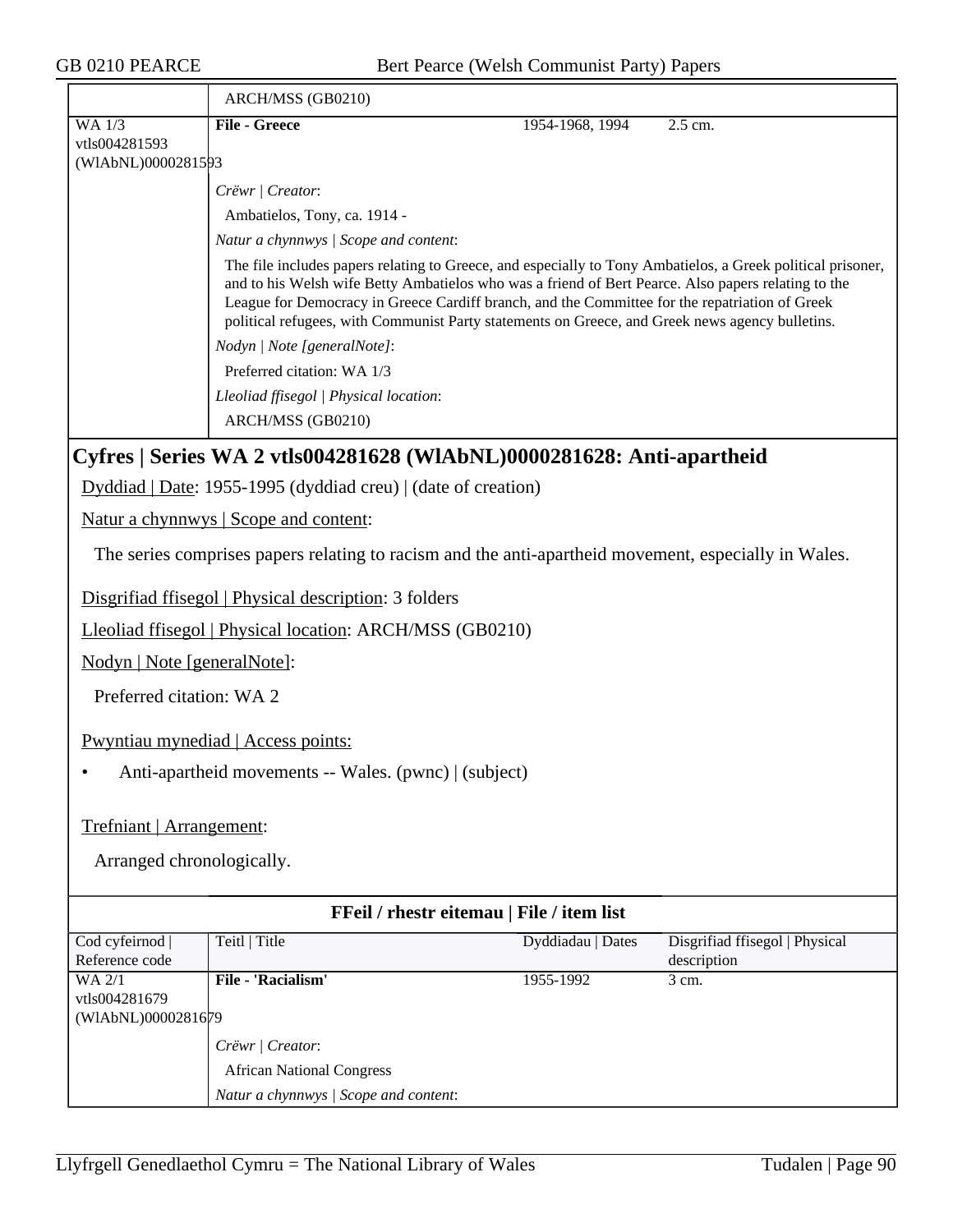|                                                                                                    | The file includes reports, leaflets and pamphlets relating to racism, immigration, anti-apartheid, Anti-<br>Fascism, the Anti-Nazi League, the African National Congress (ANC), and the National Front.                         |           |       |  |
|----------------------------------------------------------------------------------------------------|---------------------------------------------------------------------------------------------------------------------------------------------------------------------------------------------------------------------------------|-----------|-------|--|
|                                                                                                    | Nodyn   Note [generalNote]:                                                                                                                                                                                                     |           |       |  |
|                                                                                                    | Preferred citation: WA 2/1                                                                                                                                                                                                      |           |       |  |
|                                                                                                    | Lleoliad ffisegol   Physical location:                                                                                                                                                                                          |           |       |  |
|                                                                                                    | ARCH/MSS (GB0210)                                                                                                                                                                                                               |           |       |  |
| WA 2/2                                                                                             | File - Anti-apartheid                                                                                                                                                                                                           | 1963-1995 | 1 cm. |  |
| vtls004281689<br>(WIAbNL)0000281689                                                                |                                                                                                                                                                                                                                 |           |       |  |
|                                                                                                    |                                                                                                                                                                                                                                 |           |       |  |
|                                                                                                    | Crëwr   Creator:                                                                                                                                                                                                                |           |       |  |
|                                                                                                    | Anti-apartheid Movement                                                                                                                                                                                                         |           |       |  |
|                                                                                                    | Natur a chynnwys / Scope and content:                                                                                                                                                                                           |           |       |  |
|                                                                                                    | The file includes leaflets and papers relating to the Anti-apartheid movement, including Wales Anti-<br>apartheid and Cardiff Anti-apartheid.                                                                                   |           |       |  |
|                                                                                                    | Nodyn   Note [generalNote]:                                                                                                                                                                                                     |           |       |  |
|                                                                                                    | Preferred citation: WA 2/2                                                                                                                                                                                                      |           |       |  |
|                                                                                                    | Lleoliad ffisegol   Physical location:                                                                                                                                                                                          |           |       |  |
|                                                                                                    | ARCH/MSS (GB0210)                                                                                                                                                                                                               |           |       |  |
| <b>WA 2/3</b><br>vtls004281696                                                                     | File - Welsh Committee Against Racialism                                                                                                                                                                                        | 1968-1982 | 1 cm. |  |
| (WIAbNL)0000281696                                                                                 |                                                                                                                                                                                                                                 |           |       |  |
|                                                                                                    | Crëwr   Creator:                                                                                                                                                                                                                |           |       |  |
|                                                                                                    | Welsh Committee Against Racialism                                                                                                                                                                                               |           |       |  |
|                                                                                                    | Natur a chynnwys / Scope and content:                                                                                                                                                                                           |           |       |  |
|                                                                                                    | The file includes leaflets and papers relating to the Welsh Committee Against Racialism (including their<br>official stamp), and Cardiff Committee Against Racialism, with a Communist Party education pack on<br>South Africa. |           |       |  |
|                                                                                                    | Nodyn   Note [generalNote]:                                                                                                                                                                                                     |           |       |  |
|                                                                                                    | Preferred citation: WA 2/3                                                                                                                                                                                                      |           |       |  |
|                                                                                                    | Lleoliad ffisegol   Physical location:                                                                                                                                                                                          |           |       |  |
|                                                                                                    | ARCH/MSS (GB0210)                                                                                                                                                                                                               |           |       |  |
|                                                                                                    | Cyfres   Series WA 3 vtls004281708 (WIAbNL)0000281708: Peace movement                                                                                                                                                           |           |       |  |
|                                                                                                    | Crëwr   Creator: Campaign for Nuclear Disarmament.                                                                                                                                                                              |           |       |  |
|                                                                                                    | Dyddiad   Date: 1960-1992 (dyddiad creu)   (date of creation)                                                                                                                                                                   |           |       |  |
|                                                                                                    | Natur a chynnwys   Scope and content:                                                                                                                                                                                           |           |       |  |
| The series includes leaflets and papers relating to peace groups, CND, nuclear power, and Vietnam. |                                                                                                                                                                                                                                 |           |       |  |
|                                                                                                    | Disgrifiad ffisegol   Physical description: 4 folders                                                                                                                                                                           |           |       |  |
|                                                                                                    | Lleoliad ffisegol   Physical location: ARCH/MSS (GB0210)                                                                                                                                                                        |           |       |  |
| Nodyn   Note [generalNote]:                                                                        |                                                                                                                                                                                                                                 |           |       |  |
| Preferred citation: WA 3                                                                           |                                                                                                                                                                                                                                 |           |       |  |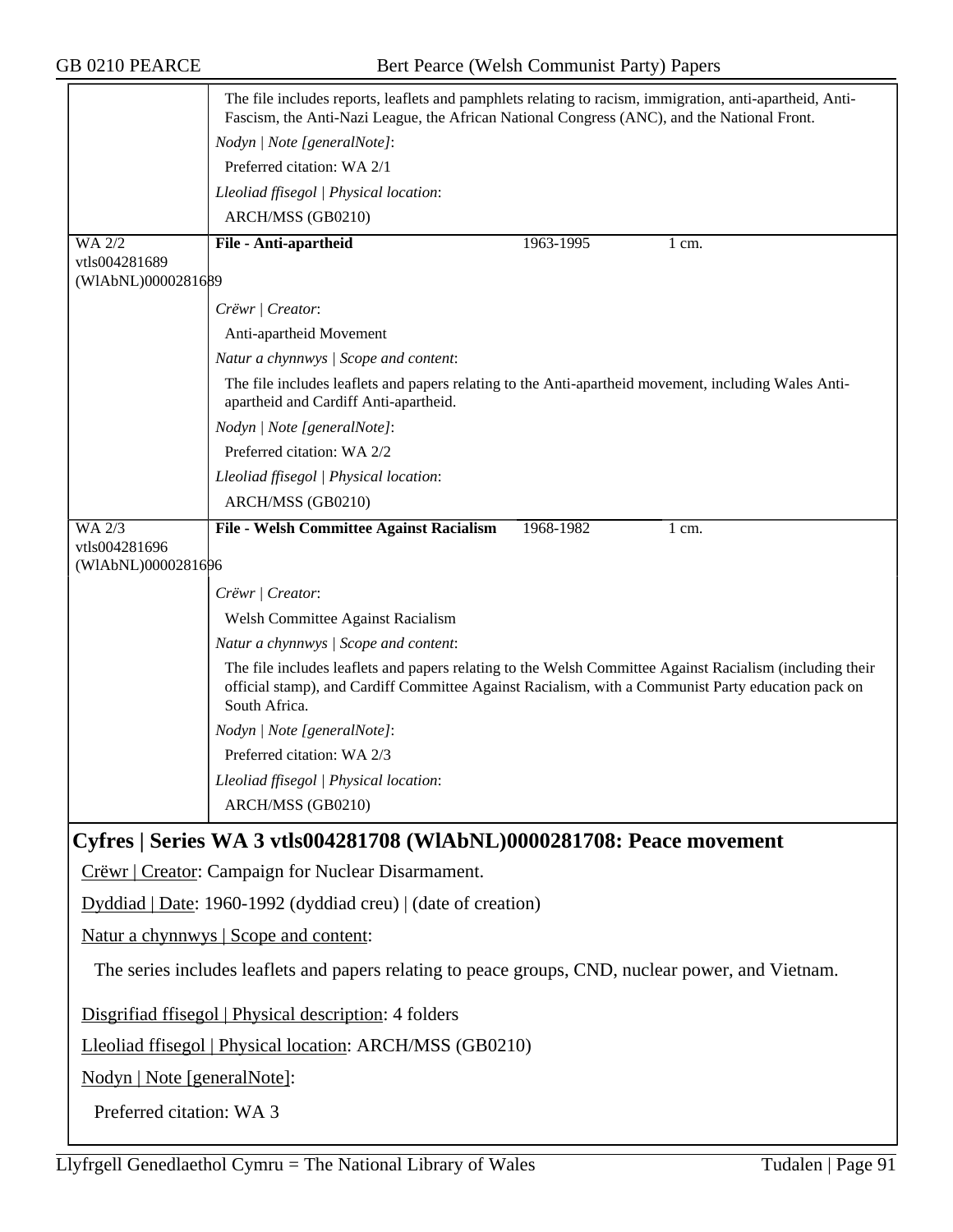|                                             | Pwyntiau mynediad   Access points:                                                                                                                                                                    |                   |                                |  |
|---------------------------------------------|-------------------------------------------------------------------------------------------------------------------------------------------------------------------------------------------------------|-------------------|--------------------------------|--|
|                                             | Nuclear energy (pwnc)   (subject)                                                                                                                                                                     |                   |                                |  |
| Peace movements -- Wales (pwnc)   (subject) |                                                                                                                                                                                                       |                   |                                |  |
|                                             |                                                                                                                                                                                                       |                   |                                |  |
| Trefniant   Arrangement:                    |                                                                                                                                                                                                       |                   |                                |  |
|                                             |                                                                                                                                                                                                       |                   |                                |  |
|                                             | Arranged chronologically and original order within each file.                                                                                                                                         |                   |                                |  |
|                                             | FFeil / rhestr eitemau   File / item list                                                                                                                                                             |                   |                                |  |
| Cod cyfeirnod                               | Teitl   Title                                                                                                                                                                                         | Dyddiadau   Dates | Disgrifiad ffisegol   Physical |  |
| Reference code                              |                                                                                                                                                                                                       |                   | description                    |  |
| $WA$ $3/1$                                  | <b>File - Vietnam</b>                                                                                                                                                                                 | 1960-1972         | 2 folders; 6.5 cm.             |  |
| vtls004281710<br>(WIAbNL)00002817 10        |                                                                                                                                                                                                       |                   |                                |  |
|                                             | Natur a chynnwys / Scope and content:                                                                                                                                                                 |                   |                                |  |
|                                             | The file includes leaflets, pamphlets and information relating to the Vietnam war, the National Vietnam                                                                                               |                   |                                |  |
|                                             | Campaign Committee, British Peoples declaration for peace in Vietnam, British campaign for peace in                                                                                                   |                   |                                |  |
|                                             | Vietnam, British Vietnam Committee, and the Vietnam Solidarity Campaign, with papers relating to the<br>Aldermaston march, British Peace Committee, CND Welsh region, the 'No German Troops in Wales' |                   |                                |  |
|                                             | campaign, and the Caerwent American arms base.                                                                                                                                                        |                   |                                |  |
|                                             | Nodyn   Note [generalNote]:                                                                                                                                                                           |                   |                                |  |
|                                             | Preferred citation: WA 3/1                                                                                                                                                                            |                   |                                |  |
|                                             | Lleoliad ffisegol   Physical location:                                                                                                                                                                |                   |                                |  |
|                                             | ARCH/MSS (GB0210)                                                                                                                                                                                     |                   |                                |  |
| <b>WA 3/2</b>                               | <b>File - Nuclear power</b>                                                                                                                                                                           | 1977-1992         | 0.5 cm.                        |  |
| vtls004281713<br>(WIAbNL)0000281713         |                                                                                                                                                                                                       |                   |                                |  |
|                                             | Natur a chynnwys / Scope and content:                                                                                                                                                                 |                   |                                |  |
|                                             | The file includes Communist Party and CND leaflets and papers relating to nuclear power.                                                                                                              |                   |                                |  |
|                                             | Nodyn   Note [generalNote]:                                                                                                                                                                           |                   |                                |  |
|                                             | Preferred citation: WA 3/2                                                                                                                                                                            |                   |                                |  |
|                                             | Lleoliad ffisegol   Physical location:                                                                                                                                                                |                   |                                |  |
|                                             | ARCH/MSS (GB0210)                                                                                                                                                                                     |                   |                                |  |
| WA 3/3                                      | File - 'Peace Advisory. G. Crabb'                                                                                                                                                                     | 1984-1989         | 0.5 cm.                        |  |
| vtls004281715<br>(WIAbNL)00002817 15        |                                                                                                                                                                                                       |                   |                                |  |
|                                             | Crëwr   Creator:                                                                                                                                                                                      |                   |                                |  |
|                                             | Crabb, George                                                                                                                                                                                         |                   |                                |  |
|                                             | Natur a chynnwys / Scope and content:                                                                                                                                                                 |                   |                                |  |
|                                             | The file includes papers relating to the Communist Party peace advisory committee, whose convener was                                                                                                 |                   |                                |  |
|                                             | George Crabb.                                                                                                                                                                                         |                   |                                |  |
|                                             | Nodyn   Note [generalNote]:                                                                                                                                                                           |                   |                                |  |
|                                             | Preferred citation: WA 3/3                                                                                                                                                                            |                   |                                |  |
|                                             | Lleoliad ffisegol   Physical location:                                                                                                                                                                |                   |                                |  |
|                                             | ARCH/MSS (GB0210)                                                                                                                                                                                     |                   |                                |  |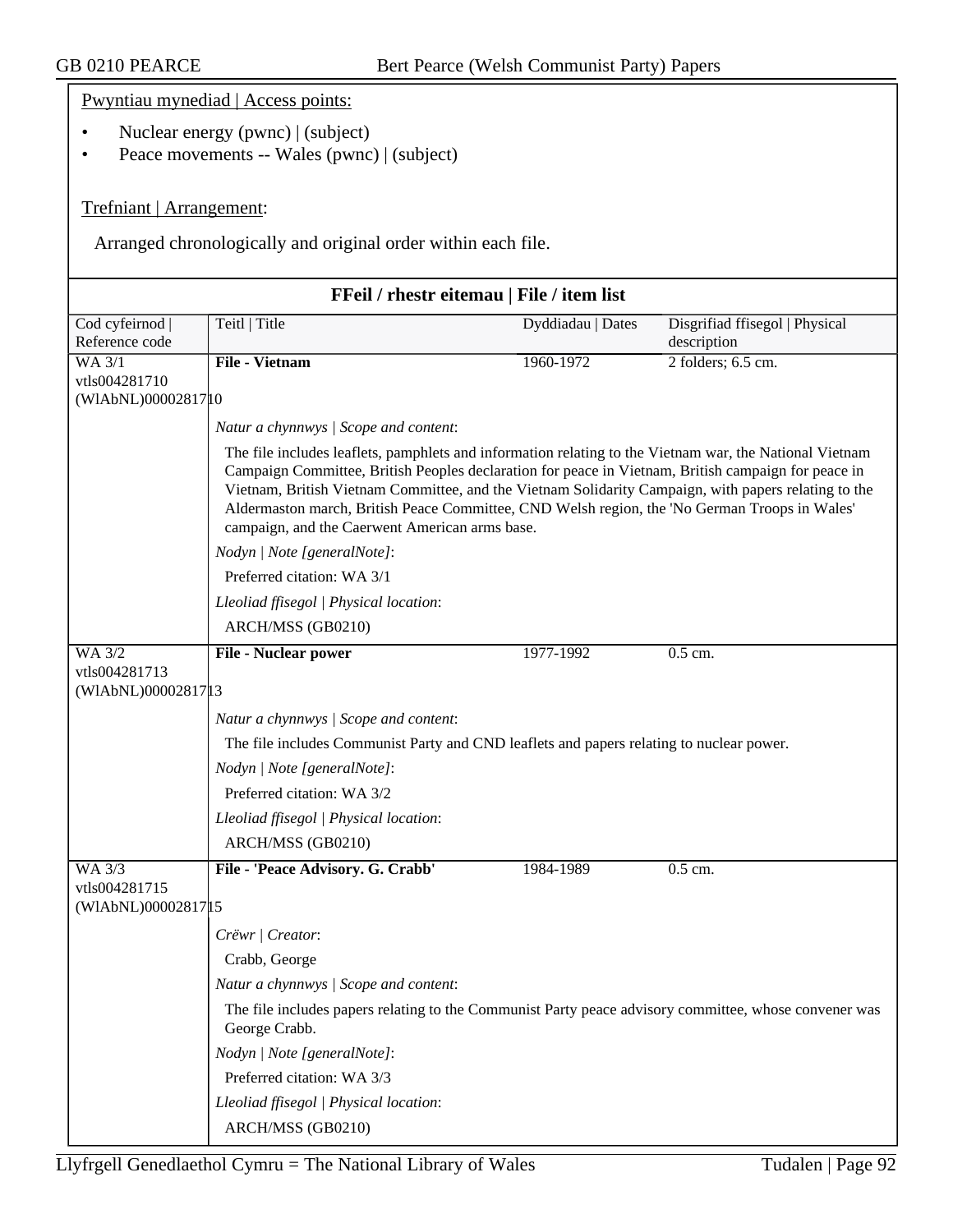## **Cyfres | Series WA 4 vtls004281806 (WlAbNL)0000281806: People's March for Jobs**

Crëwr | Creator: People's March for Jobs

Dyddiad | Date: 1981-1983 (dyddiad creu) | (date of creation)

Natur a chynnwys | Scope and content:

The series relates to the three marches that were organised between 1981 and 1983. The first, 1-30 May 1981, was the month long People's March to London, from Yorkshire to London, and from Liverpool to London. It included a South Wales Section, 15-22 May, from Llanelli, Neath, Pencoed, Tonypandy, Porth, Aberdare, Treforest, and Llanrumney to London. -- The second, 16-18 Sept. 1982, was a three day march in Wales from Rhondda, Merthyr, Ebbw Vale and Pontypool to Cardiff. It was jointly organised by the People's March for Jobs, Wales TUC and the Jobs for Youth Campaign. -- The third, April-June 1983, was the People's March for Jobs and Peace, organised by the TUC from Glasgow and the North west to London.

Disgrifiad ffisegol | Physical description: 5 folders

Lleoliad ffisegol | Physical location: ARCH/MSS (GB0210)

Nodyn | Note [generalNote]:

Preferred citation: WA 4

Pwyntiau mynediad | Access points:

- Unemployment -- Wales, South. (pwnc) | (subject)
- Demonstrations -- Wales, South. (pwnc) | (subject)
- Demonstrations -- England -- London. (pwnc) | (subject)
- London. (lle) | (place)

Trefniant | Arrangement:

| <b>FFeil</b> / rhestr eitemau   File / item list |                                                                                                                                                                                                                                                            |                   |                                |
|--------------------------------------------------|------------------------------------------------------------------------------------------------------------------------------------------------------------------------------------------------------------------------------------------------------------|-------------------|--------------------------------|
| Cod cyfeirnod                                    | Teitl   Title                                                                                                                                                                                                                                              | Dyddiadau   Dates | Disgrifiad ffisegol   Physical |
| Reference code                                   |                                                                                                                                                                                                                                                            |                   | description                    |
| WA 4/1                                           | <b>File - South Wales march</b>                                                                                                                                                                                                                            | 1981              | 3.5 cm.                        |
| vtls004281840                                    |                                                                                                                                                                                                                                                            |                   |                                |
| (WIAbNL)0000281840                               |                                                                                                                                                                                                                                                            |                   |                                |
|                                                  | Natur a chynnwys   Scope and content:                                                                                                                                                                                                                      |                   |                                |
|                                                  | The file comprises papers relating to the South Wales march to support the People's March for Jobs, 1-30<br>May 1981, from Liverpool to London, including the Wales campaign committee itinerary and leaflets<br>and Bert Pearce's official marcher badge. |                   |                                |
|                                                  | Nodyn / Note [generalNote]:                                                                                                                                                                                                                                |                   |                                |
|                                                  | Preferred citation: WA 4/1                                                                                                                                                                                                                                 |                   |                                |
|                                                  | Lleoliad ffisegol   Physical location:                                                                                                                                                                                                                     |                   |                                |
|                                                  | ARCH/MSS (GB0210)                                                                                                                                                                                                                                          |                   |                                |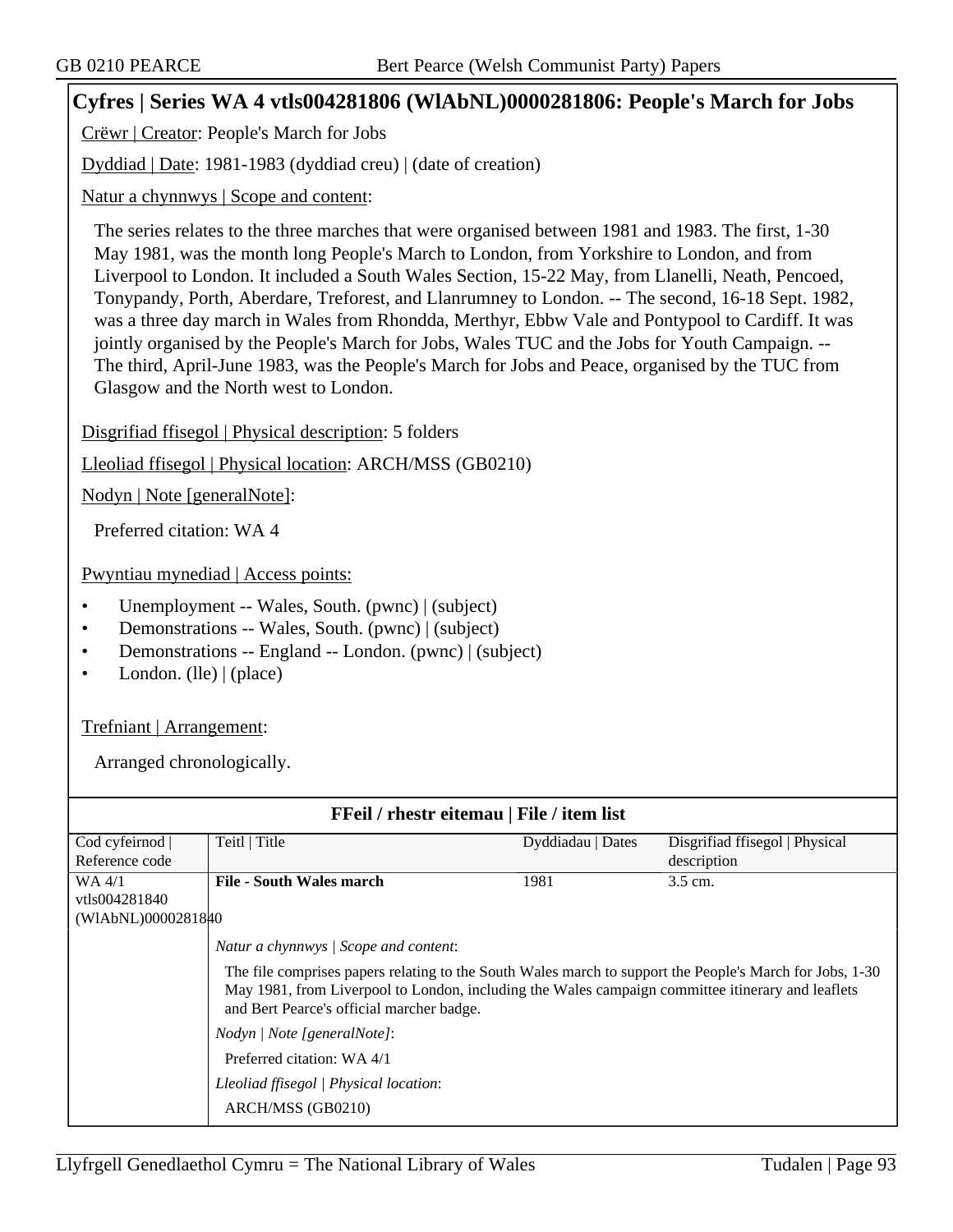| GB 0210 PEARCE                                       | Bert Pearce (Welsh Communist Party) Papers                                                                                                                                                                                                          |           |                                                                                                          |  |
|------------------------------------------------------|-----------------------------------------------------------------------------------------------------------------------------------------------------------------------------------------------------------------------------------------------------|-----------|----------------------------------------------------------------------------------------------------------|--|
| WA 4/2<br>vtls004281842<br>(WIAbNL)0000281842        | <b>File - Newspaper cuttings</b>                                                                                                                                                                                                                    | 1981      | 3 cm.                                                                                                    |  |
|                                                      | Natur a chynnwys / Scope and content:                                                                                                                                                                                                               |           |                                                                                                          |  |
|                                                      | The file comprises newspaper cuttings relating to the People's March for Jobs, 1-30 May 1981.                                                                                                                                                       |           |                                                                                                          |  |
|                                                      | Nodyn   Note [generalNote]:                                                                                                                                                                                                                         |           |                                                                                                          |  |
|                                                      | Preferred citation: WA 4/2                                                                                                                                                                                                                          |           |                                                                                                          |  |
|                                                      | Lleoliad ffisegol   Physical location:                                                                                                                                                                                                              |           |                                                                                                          |  |
|                                                      | ARCH/MSS (GB0210)                                                                                                                                                                                                                                   |           |                                                                                                          |  |
| <b>WA 4/3</b>                                        | File - People's March for Jobs 1982                                                                                                                                                                                                                 | 1981-1982 | $2 \text{ cm}$ .                                                                                         |  |
| vtls004281852<br>(WIAbNL)0000281852                  |                                                                                                                                                                                                                                                     |           |                                                                                                          |  |
|                                                      | Natur a chynnwys / Scope and content:                                                                                                                                                                                                               |           |                                                                                                          |  |
|                                                      | The file comprises information sheets, finances and papers relating to the arrangements for the Wales<br>People's March for Jobs, 16-18 September 1982, including papers relating to the Midlands People's<br>March for Jobs, 15-18 September 1982. |           |                                                                                                          |  |
|                                                      | Nodyn   Note [generalNote]:                                                                                                                                                                                                                         |           |                                                                                                          |  |
|                                                      | Preferred citation: WA 4/3                                                                                                                                                                                                                          |           |                                                                                                          |  |
|                                                      | Lleoliad ffisegol   Physical location:                                                                                                                                                                                                              |           |                                                                                                          |  |
|                                                      | ARCH/MSS (GB0210)                                                                                                                                                                                                                                   |           |                                                                                                          |  |
| <b>WA 4/4</b><br>vtls004281857<br>(WIAbNL)0000281857 | <b>File - People's March for Jobs</b>                                                                                                                                                                                                               | 1981-1983 | 3 cm.                                                                                                    |  |
|                                                      | Natur a chynnwys / Scope and content:                                                                                                                                                                                                               |           |                                                                                                          |  |
|                                                      | The file comprises Wales People's March for Jobs committee minutes and planning conference, Oct.<br>1981, Midlands People's campaign for jobs and Merthyr peoples campaign for jobs papers.                                                         |           |                                                                                                          |  |
|                                                      | Nodyn   Note [generalNote]:                                                                                                                                                                                                                         |           |                                                                                                          |  |
|                                                      | Preferred citation: WA 4/4                                                                                                                                                                                                                          |           |                                                                                                          |  |
|                                                      | Lleoliad ffisegol   Physical location:                                                                                                                                                                                                              |           |                                                                                                          |  |
|                                                      | ARCH/MSS (GB0210)                                                                                                                                                                                                                                   |           |                                                                                                          |  |
| WA 4/5<br>vtls004281865<br>(WIAbNL)0000281865        | File - People's March for Jobs 1983                                                                                                                                                                                                                 | 1983      | $1.5$ cm.                                                                                                |  |
|                                                      | Natur a chynnwys / Scope and content:<br>London, April-June 1983.<br>Nodyn   Note [generalNote]:<br>Preferred citation: WA 4/5<br>Lleoliad ffisegol   Physical location:<br>ARCH/MSS (GB0210)                                                       |           | The file comprises information sheets and papers relating to the People's March for Jobs from Glasgow to |  |
|                                                      | Cyfres   Series WA 5 vtls004281883 (WIAbNL)0000281883: Poll Tax                                                                                                                                                                                     |           |                                                                                                          |  |
| Crëwr   Creator:                                     |                                                                                                                                                                                                                                                     |           |                                                                                                          |  |
|                                                      | Dyddiad   Date: 1988-1990 (dyddiad creu)   (date of creation)                                                                                                                                                                                       |           |                                                                                                          |  |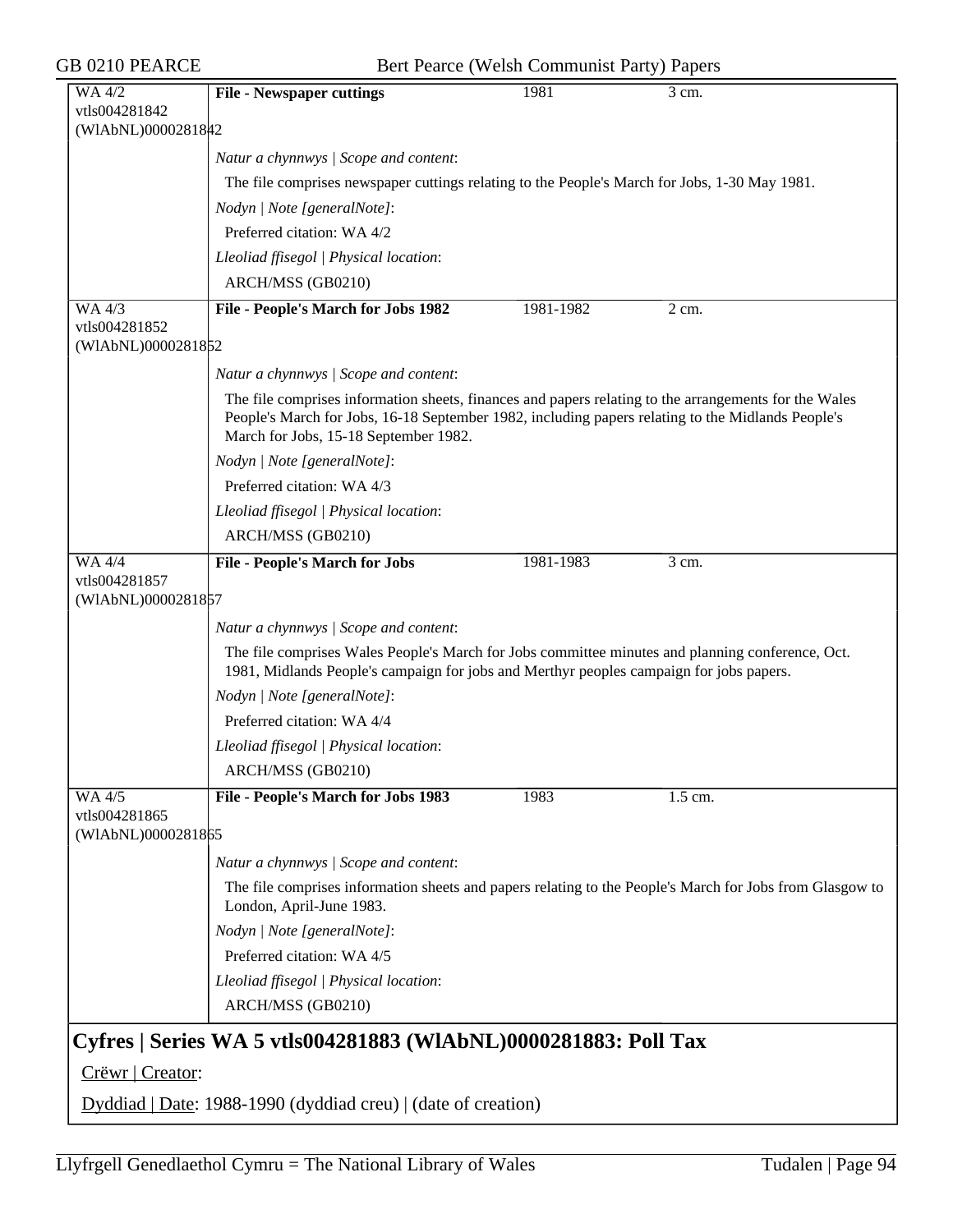Natur a chynnwys | Scope and content:

The series comprises papers relating to the campaign against the poll tax, 1988-1990, especially in Wales.

Disgrifiad ffisegol | Physical description: 4 folders

Lleoliad ffisegol | Physical location: ARCH/MSS (GB0210)

Nodyn | Note [generalNote]:

Preferred citation: WA 5

Pwyntiau mynediad | Access points:

- Poll tax -- Wales. (pwnc) | (subject)
- Demonstrations -- England -- London. (pwnc) | (subject)

## Trefniant | Arrangement:

| FFeil / rhestr eitemau   File / item list     |                                                                                                                                                                                                                                                                                                                                                                                                                      |                   |                                               |
|-----------------------------------------------|----------------------------------------------------------------------------------------------------------------------------------------------------------------------------------------------------------------------------------------------------------------------------------------------------------------------------------------------------------------------------------------------------------------------|-------------------|-----------------------------------------------|
| Cod cyfeirnod<br>Reference code               | Teitl   Title                                                                                                                                                                                                                                                                                                                                                                                                        | Dyddiadau   Dates | Disgrifiad ffisegol   Physical<br>description |
| WA 5/1<br>vtls004281930<br>(WIAbNL)0000281980 | <b>File - Poll Tax</b>                                                                                                                                                                                                                                                                                                                                                                                               | 1988-1989         | $0.5$ cm.                                     |
|                                               | Crëwr   Creator:<br>Council of Churches for Wales<br>Natur a chynnwys / Scope and content:<br>The file includes correspondence and information sheets relating to the campaign against the Poll Tax in<br>Lampeter, Rhondda, and Cynon Valley, and by the Council of Churches for Wales.<br>Nodyn   Note [generalNote]:<br>Preferred citation: WA 5/1<br>Lleoliad ffisegol   Physical location:<br>ARCH/MSS (GB0210) |                   |                                               |
| WA 5/2<br>vtls004281936<br>(WIAbNL)0000281986 | File - Poll Axe the poll tax<br>Natur a chynnwys / Scope and content:<br>The file includes the constitution, press releases and papers relating to the 'Poleaxe the Poll Tax', Cardiff<br>co-ordinating committee.<br>Nodyn   Note [generalNote]:<br>Preferred citation: WA 5/2<br>Lleoliad ffisegol   Physical location:<br>ARCH/MSS (GB0210)                                                                       | 1988-1990         | $1 \text{ cm}$ .                              |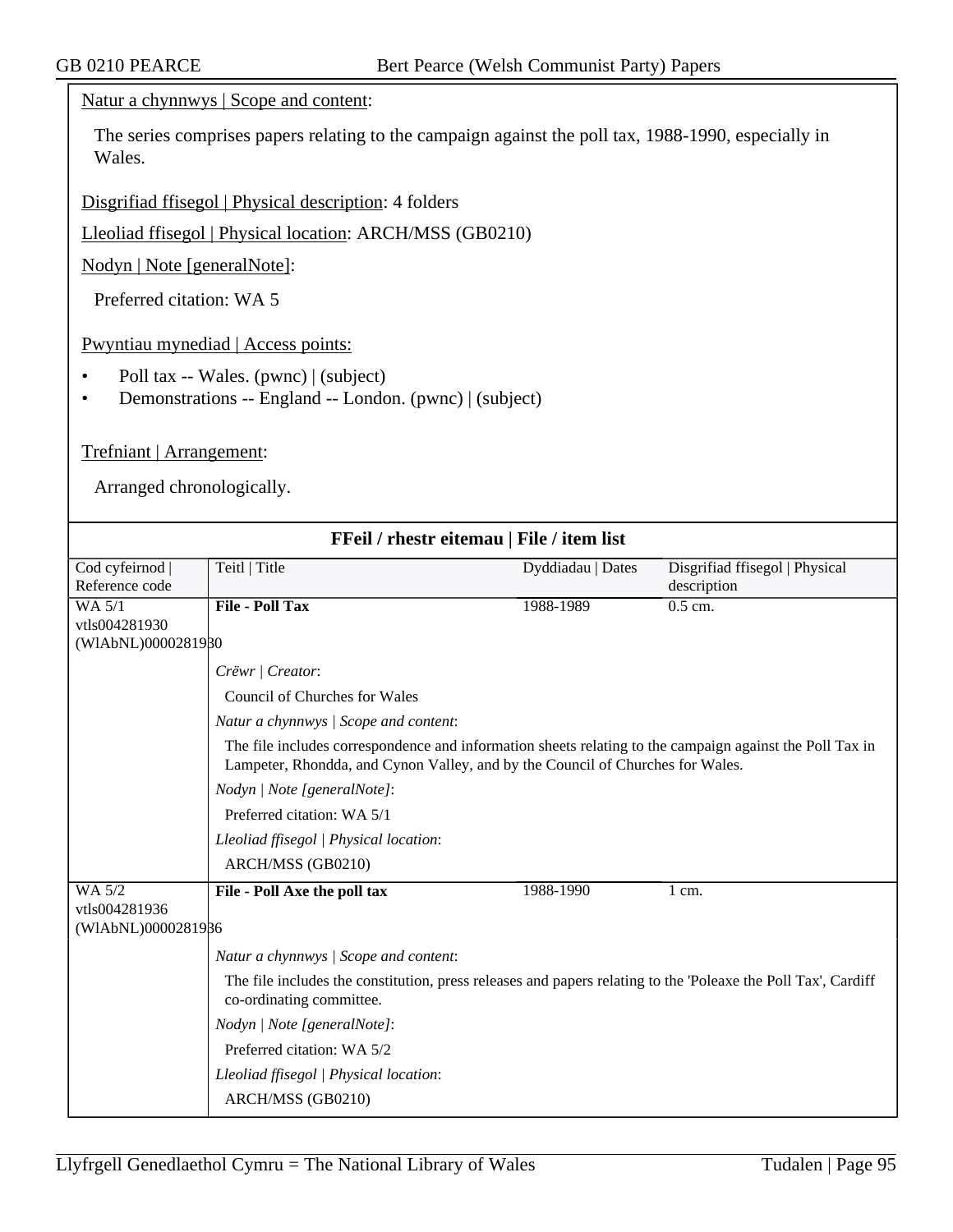GB 0210 PEARCE Bert Pearce (Welsh Communist Party) Papers

| <b>File - Poll tax</b>                                                                                                                                     | 1988-1990 | 1.5 cm.                                                                                            |  |  |
|------------------------------------------------------------------------------------------------------------------------------------------------------------|-----------|----------------------------------------------------------------------------------------------------|--|--|
|                                                                                                                                                            |           |                                                                                                    |  |  |
| (WIAbNL)0000281939                                                                                                                                         |           |                                                                                                    |  |  |
| Natur a chynnwys / Scope and content:                                                                                                                      |           |                                                                                                    |  |  |
| The file includes leaflets and papers relating to the anti-poll tax campaign by the Communist Party,<br>Labour Party, Trade Unions and the Poll Tax Forum. |           |                                                                                                    |  |  |
| Nodyn   Note [generalNote]:                                                                                                                                |           |                                                                                                    |  |  |
| Preferred citation: WA 5/3                                                                                                                                 |           |                                                                                                    |  |  |
| Lleoliad ffisegol   Physical location:                                                                                                                     |           |                                                                                                    |  |  |
| ARCH/MSS (GB0210)                                                                                                                                          |           |                                                                                                    |  |  |
| <b>File - Poll tax</b>                                                                                                                                     | 1989-1990 | 1 cm.                                                                                              |  |  |
|                                                                                                                                                            |           |                                                                                                    |  |  |
| (WIAbNL)0000281947                                                                                                                                         |           |                                                                                                    |  |  |
| Natur a chynnwys / Scope and content:                                                                                                                      |           |                                                                                                    |  |  |
| erbyn Treth y Pen.                                                                                                                                         |           |                                                                                                    |  |  |
| Nodyn   Note [generalNote]:                                                                                                                                |           |                                                                                                    |  |  |
| Preferred citation: WA 5/4                                                                                                                                 |           |                                                                                                    |  |  |
| Lleoliad ffisegol   Physical location:                                                                                                                     |           |                                                                                                    |  |  |
| ARCH/MSS (GB0210)                                                                                                                                          |           |                                                                                                    |  |  |
|                                                                                                                                                            |           | The file includes minutes and papers of the Wales Campaign against the Poll Tax / Ymgyrch Cymru yn |  |  |

# **Sub-sub-fonds WJ vtls004282014 (WlAbNL)0000282014: Subject files**

Dyddiad | Date: 1935-2000 (dyddiad creu) | (date of creation)

Natur a chynnwys | Scope and content:

The group includes files of miscellaneous accumulated material relating to the Communist Party, Welsh affairs, devolution, the labour movement, social issues and miscellaneous subjects. They include material produced by the Communist Party Great Britain or Communist Party Wales District, and also documents relating to particular subjects of interest. Some may be research files created by Bert Pearce while preparing an article or leaflet. Most of the files contain information relating to a variety of subjects and only the most significant subjects are noted in the description. They may also occasionally contain minutes of committee meetings, election leaflets, information leaflets, publications, magazines, reports, correspondence, or notes. The dates are often wide ranging since they contain accumulated documents and publications relating to a subject.

Disgrifiad ffisegol | Physical description: 23 folders

Lleoliad ffisegol | Physical location: ARCH/MSS (GB0210)

Nodyn | Note [generalNote]:

Preferred citation: WJ

Trefniant | Arrangement: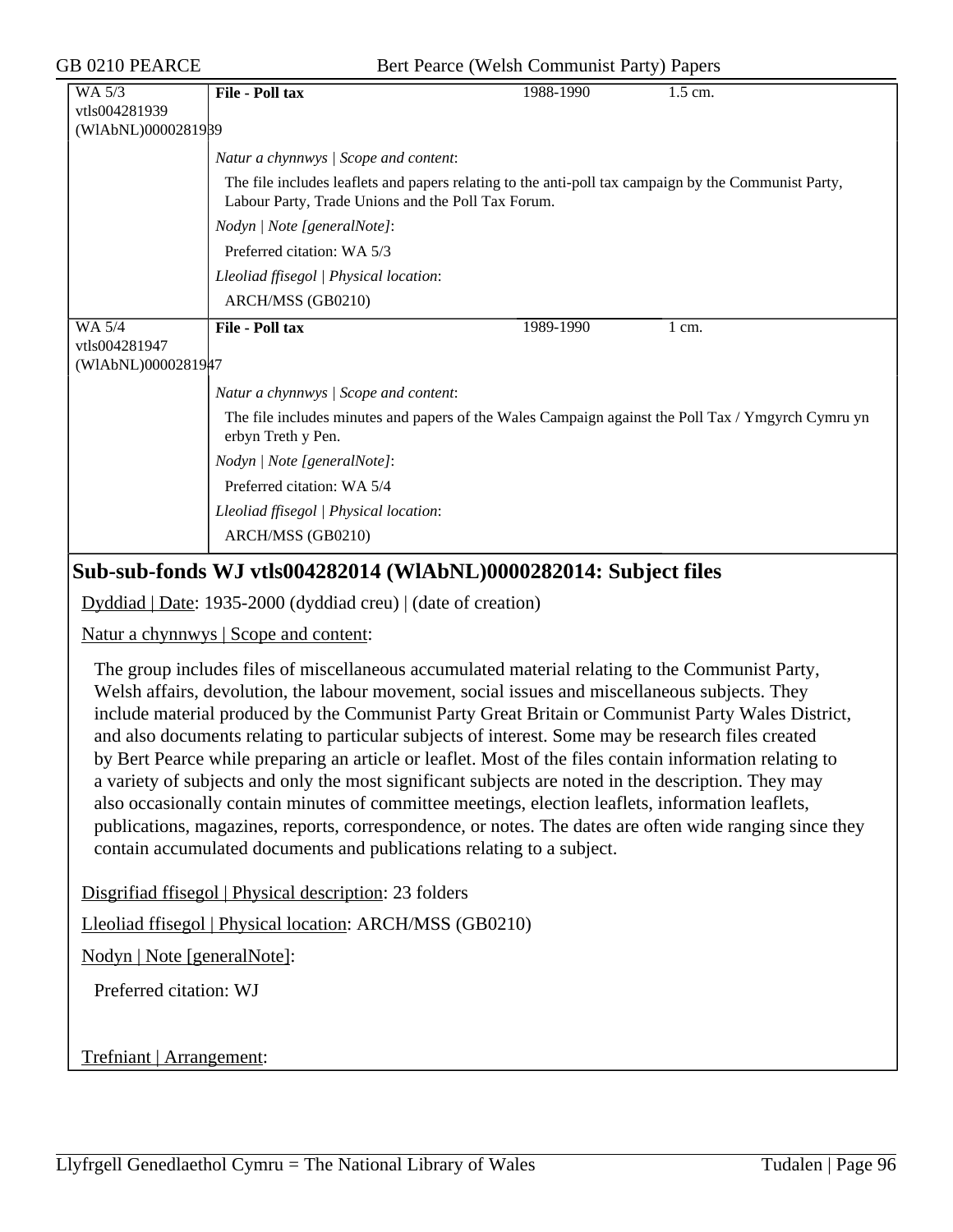| later acquisitions.                                     | Arranged chronologically within the group into twenty-three files, apart from WJ /19-23 which were                                                                    |                                                                                                       |                                               |  |
|---------------------------------------------------------|-----------------------------------------------------------------------------------------------------------------------------------------------------------------------|-------------------------------------------------------------------------------------------------------|-----------------------------------------------|--|
|                                                         |                                                                                                                                                                       | FFeil / rhestr eitemau   File / item list                                                             |                                               |  |
| Cod cyfeirnod<br>Reference code                         | Teitl   Title                                                                                                                                                         | Dyddiadau   Dates                                                                                     | Disgrifiad ffisegol   Physical<br>description |  |
| WJ/1                                                    | File - 'BP misc. papers to sort'                                                                                                                                      | 1935-1989                                                                                             | 3.5 cm.                                       |  |
| vtls004282092<br>(WIAbNL)0000282092                     |                                                                                                                                                                       |                                                                                                       |                                               |  |
|                                                         | Crëwr   Creator:                                                                                                                                                      |                                                                                                       |                                               |  |
|                                                         | <b>Communist International</b>                                                                                                                                        |                                                                                                       |                                               |  |
|                                                         | Natur a chynnwys / Scope and content:                                                                                                                                 |                                                                                                       |                                               |  |
|                                                         | democracy, and elections.                                                                                                                                             | The file includes papers relating to the seventh world congress of the Communist International, 1935, |                                               |  |
| Nodyn   Note [generalNote]:<br>Preferred citation: WJ/1 |                                                                                                                                                                       |                                                                                                       |                                               |  |
|                                                         |                                                                                                                                                                       |                                                                                                       |                                               |  |
|                                                         | ARCH/MSS (GB0210)                                                                                                                                                     |                                                                                                       |                                               |  |
| WJ/2                                                    | <b>File - Subject files</b>                                                                                                                                           | 1940-1984                                                                                             | 3.5 cm.                                       |  |
| vtls004282098<br>(WIAbNL)0000282098                     |                                                                                                                                                                       |                                                                                                       |                                               |  |
|                                                         | Natur a chynnwys / Scope and content:                                                                                                                                 |                                                                                                       |                                               |  |
|                                                         | The file includes papers relating to the Welsh nation and culture, and rural development, and a<br>memorandum of evidence to the Royal Commission on the press, 1961. |                                                                                                       |                                               |  |
|                                                         | Nodyn   Note [generalNote]:                                                                                                                                           |                                                                                                       |                                               |  |
|                                                         | Preferred citation: WJ/2                                                                                                                                              |                                                                                                       |                                               |  |
|                                                         | Lleoliad ffisegol   Physical location:                                                                                                                                |                                                                                                       |                                               |  |
|                                                         | ARCH/MSS (GB0210)                                                                                                                                                     |                                                                                                       |                                               |  |
| WJ/3                                                    | <b>File - Subject files</b>                                                                                                                                           | 1940-1998                                                                                             | 2 cm.                                         |  |
| vtls004282114<br>(WIAbNL)00002821 14                    |                                                                                                                                                                       |                                                                                                       |                                               |  |
|                                                         | Natur a chynnwys / Scope and content:                                                                                                                                 |                                                                                                       |                                               |  |
|                                                         | The file includes papers relating to Birmingham tenants, 1940, Poland, 1980, and devolution in Wales<br>and Scotland, 1977-1998.                                      |                                                                                                       |                                               |  |
|                                                         | Nodyn   Note [generalNote]:                                                                                                                                           |                                                                                                       |                                               |  |
|                                                         | Preferred citation: WJ/3                                                                                                                                              |                                                                                                       |                                               |  |
|                                                         | Lleoliad ffisegol   Physical location:                                                                                                                                |                                                                                                       |                                               |  |
|                                                         | ARCH/MSS (GB0210)                                                                                                                                                     |                                                                                                       |                                               |  |
| WJ/4<br>vtls004282251                                   | File - Poetry and autobiography                                                                                                                                       | 1941-1997                                                                                             | 5 cm.                                         |  |
| (WIAbNL)0000282251                                      |                                                                                                                                                                       |                                                                                                       |                                               |  |
|                                                         | Crëwr   Creator:                                                                                                                                                      |                                                                                                       |                                               |  |
|                                                         | Rees, Richard J.                                                                                                                                                      |                                                                                                       |                                               |  |
|                                                         | Natur a chynnwys / Scope and content:                                                                                                                                 |                                                                                                       |                                               |  |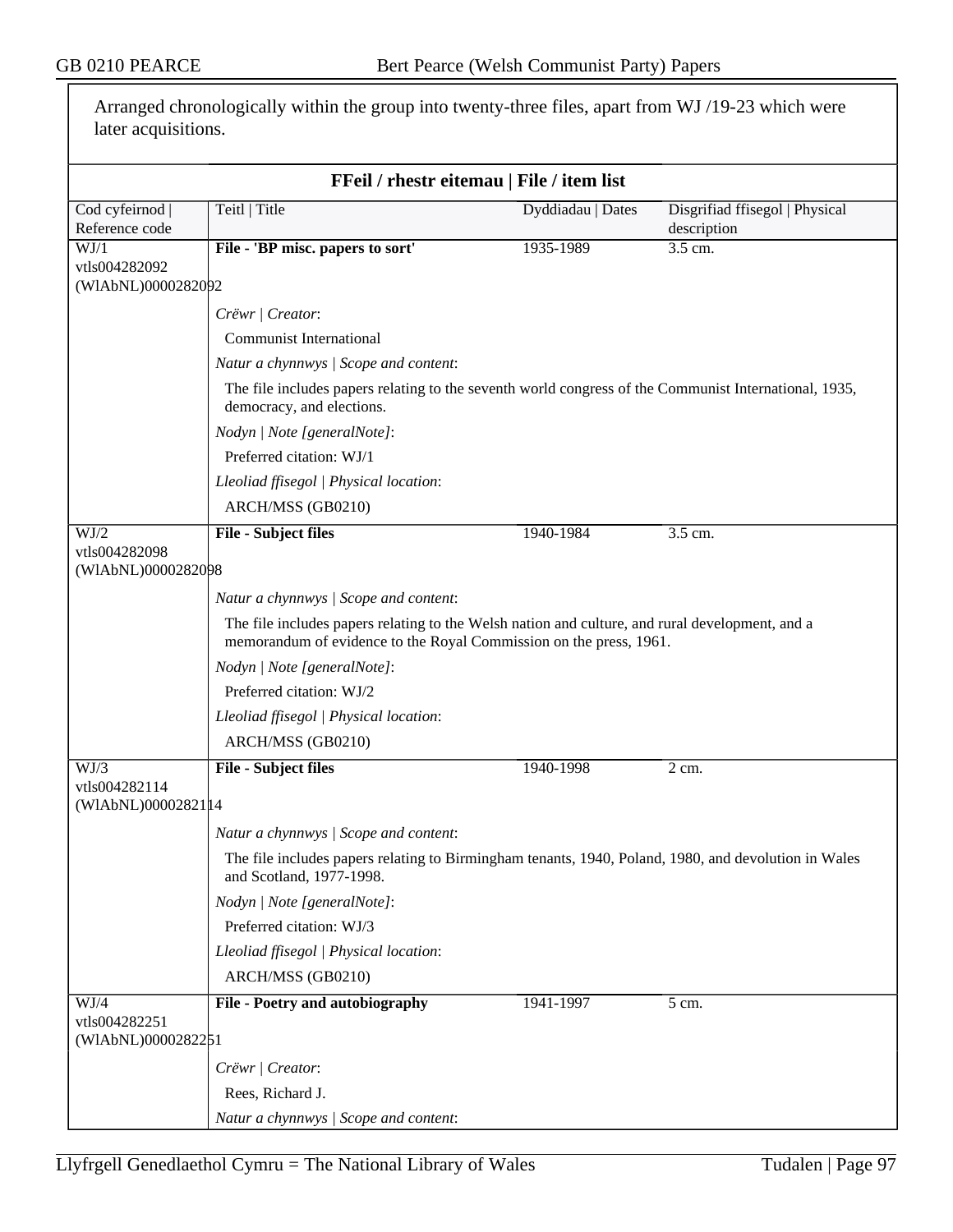|                                             | The file includes typescript copies of poems by George Tattum, a MS book of poetry by W. E. Jones,<br>a MS copy of an autobiography, 'Men, Mines and Miners' by Richard J. Rees, and papers relating to a<br>photographic exhibition of Soviet Life in Ystradgynlais. |           |                  |
|---------------------------------------------|-----------------------------------------------------------------------------------------------------------------------------------------------------------------------------------------------------------------------------------------------------------------------|-----------|------------------|
|                                             | Nodyn   Note [generalNote]:                                                                                                                                                                                                                                           |           |                  |
|                                             | Preferred citation: WJ/4                                                                                                                                                                                                                                              |           |                  |
|                                             | Lleoliad ffisegol   Physical location:                                                                                                                                                                                                                                |           |                  |
|                                             | ARCH/MSS (GB0210)                                                                                                                                                                                                                                                     |           |                  |
| WJ/5                                        | <b>File - Subject files</b>                                                                                                                                                                                                                                           | 1943-2000 | 2.5 cm.          |
| vtls004282254<br>(WIAbNL)0000282254         |                                                                                                                                                                                                                                                                       |           |                  |
|                                             | Natur a chynnwys / Scope and content:                                                                                                                                                                                                                                 |           |                  |
|                                             | The file includes papers relating to the partition of Ireland.                                                                                                                                                                                                        |           |                  |
|                                             | Nodyn   Note [generalNote]:                                                                                                                                                                                                                                           |           |                  |
|                                             | Preferred citation: WJ/5                                                                                                                                                                                                                                              |           |                  |
|                                             | Lleoliad ffisegol   Physical location:                                                                                                                                                                                                                                |           |                  |
|                                             | ARCH/MSS (GB0210)                                                                                                                                                                                                                                                     |           |                  |
| WJ/6                                        | <b>File - Subject files</b>                                                                                                                                                                                                                                           | 1946-1956 | $0.5$ cm.        |
| vtls004282270<br>(WIAbNL)0000282270         |                                                                                                                                                                                                                                                                       |           |                  |
|                                             | Natur a chynnwys / Scope and content:                                                                                                                                                                                                                                 |           |                  |
|                                             | The file includes papers relating to local government and the Labour movement, with a 'Declaration'<br>on the dissolution of the Revolutionary Communist Party and the entry of its members into the Labour<br>Party', 1949.                                          |           |                  |
|                                             | Nodyn   Note [generalNote]:                                                                                                                                                                                                                                           |           |                  |
|                                             | Preferred citation: WJ/6                                                                                                                                                                                                                                              |           |                  |
|                                             | Lleoliad ffisegol   Physical location:                                                                                                                                                                                                                                |           |                  |
|                                             | ARCH/MSS (GB0210)                                                                                                                                                                                                                                                     |           |                  |
| WJ/7                                        | File - 'Misc. docs 1976'                                                                                                                                                                                                                                              | 1952-1977 | $2 \text{ cm}$ . |
| vtls004282280                               |                                                                                                                                                                                                                                                                       |           |                  |
| (WIAbNL)0000282280                          |                                                                                                                                                                                                                                                                       |           |                  |
|                                             | Natur a chynnwys / Scope and content:                                                                                                                                                                                                                                 |           |                  |
|                                             | The file includes papers relating to Kenya, 1952, and The Morning Star 1975.                                                                                                                                                                                          |           |                  |
|                                             | Nodyn   Note [generalNote]:                                                                                                                                                                                                                                           |           |                  |
|                                             | Preferred citation: WJ/7                                                                                                                                                                                                                                              |           |                  |
|                                             | Lleoliad ffisegol   Physical location:                                                                                                                                                                                                                                |           |                  |
|                                             | ARCH/MSS (GB0210)                                                                                                                                                                                                                                                     |           |                  |
| WJ/8<br>vtls004282283<br>(WIAbNL)0000282283 | <b>File - Subject files</b>                                                                                                                                                                                                                                           | 1952-1978 | 2 cm.            |
|                                             |                                                                                                                                                                                                                                                                       |           |                  |
|                                             | Crëwr   Creator:                                                                                                                                                                                                                                                      |           |                  |
|                                             | Young Communist League (Great Britain)                                                                                                                                                                                                                                |           |                  |
|                                             | Natur a chynnwys / Scope and content:                                                                                                                                                                                                                                 |           |                  |
|                                             | The file includes papers relating to Vietnam, higher education and the Young Communist League.                                                                                                                                                                        |           |                  |
|                                             | Nodyn   Note [generalNote]:                                                                                                                                                                                                                                           |           |                  |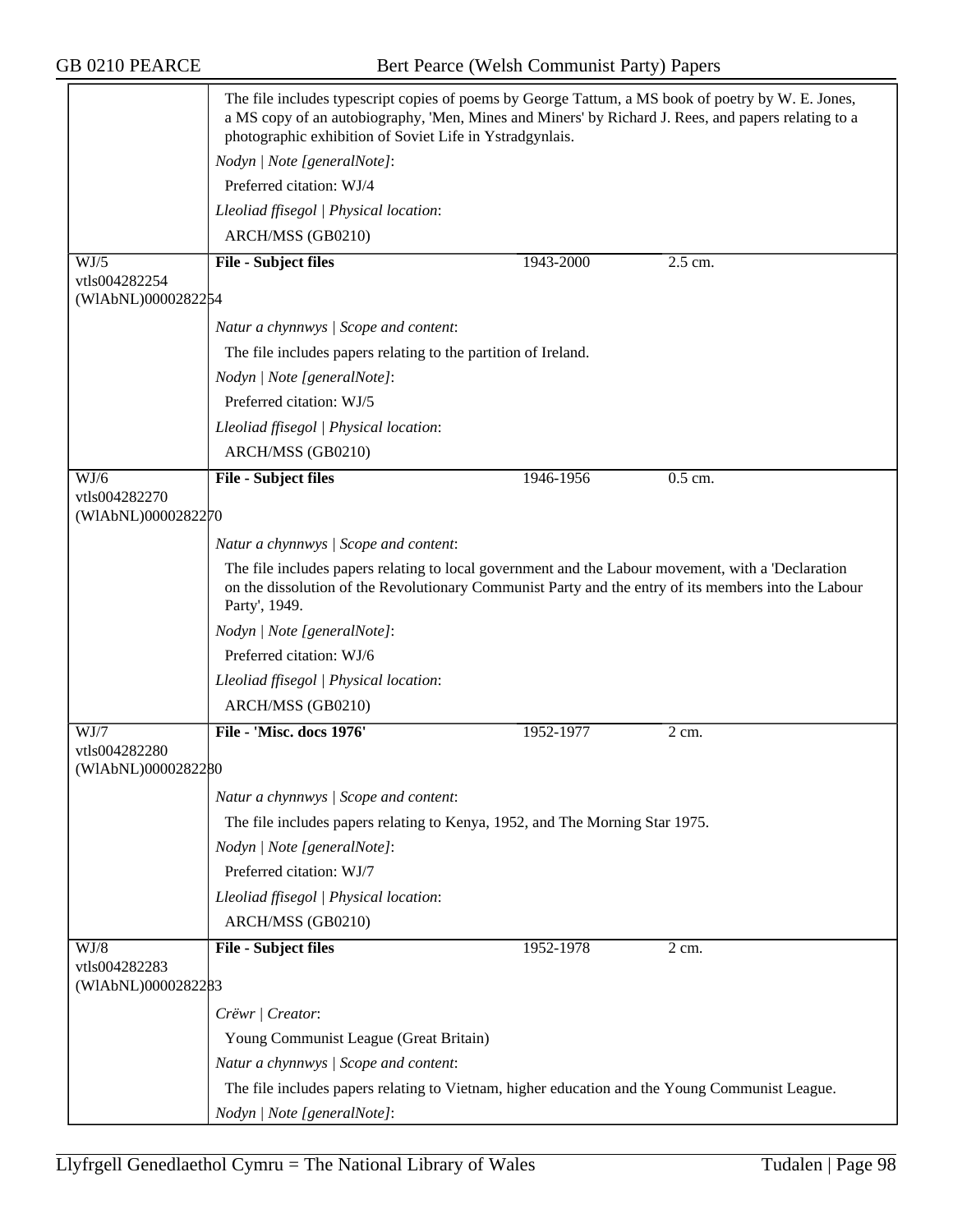|                                              | Preferred citation: WJ/8                                                                                                                           |                 |                  |
|----------------------------------------------|----------------------------------------------------------------------------------------------------------------------------------------------------|-----------------|------------------|
|                                              | Lleoliad ffisegol   Physical location:                                                                                                             |                 |                  |
|                                              | ARCH/MSS (GB0210)                                                                                                                                  |                 |                  |
| WJ/9                                         | <b>File - Subject files</b>                                                                                                                        | 1953-1982       | $1 \text{ cm}$ . |
| vtls004282420<br>(WIAbNL)0000282420          |                                                                                                                                                    |                 |                  |
|                                              | Natur a chynnwys / Scope and content:                                                                                                              |                 |                  |
|                                              | The file includes papers relating to Scottish affairs, 1953, Birmingham Communist Party, 1956, and the<br>Welsh leasehold reform campaign, 1982.   |                 |                  |
|                                              | Nodyn   Note [generalNote]:                                                                                                                        |                 |                  |
|                                              | Preferred citation: WJ/9                                                                                                                           |                 |                  |
|                                              | Lleoliad ffisegol   Physical location:                                                                                                             |                 |                  |
|                                              | ARCH/MSS (GB0210)                                                                                                                                  |                 |                  |
| WJ/10<br>vtls004282432<br>(WIAbNL)0000282482 | File - 'BP files to be sorted, mostly<br>1966-1976'                                                                                                | $[1958] - 1982$ | 3 cm.            |
|                                              | Crëwr   Creator:                                                                                                                                   |                 |                  |
|                                              | People's March for Jobs                                                                                                                            |                 |                  |
|                                              | Natur a chynnwys / Scope and content:                                                                                                              |                 |                  |
|                                              | The file includes papers relating to the People's March for Jobs, Pit closures and miners, with the CPGB<br>Midlands District Bulletin, 1959-1960. |                 |                  |
|                                              | Nodyn   Note [generalNote]:                                                                                                                        |                 |                  |
|                                              | Preferred citation: WJ/10                                                                                                                          |                 |                  |
|                                              | Lleoliad ffisegol   Physical location:                                                                                                             |                 |                  |
|                                              | ARCH/MSS (GB0210)                                                                                                                                  |                 |                  |
| WJ/11                                        | <b>File - Subject files</b>                                                                                                                        | 1959-1988       | 2.5 cm.          |
| vtls004282437<br>(WIAbNL)0000282487          |                                                                                                                                                    |                 |                  |
|                                              | Crëwr   Creator:                                                                                                                                   |                 |                  |
|                                              | Young Communist League (Great Britain)                                                                                                             |                 |                  |
|                                              | Natur a chynnwys / Scope and content:                                                                                                              |                 |                  |
|                                              | The file includes papers relating to unemployment, and the Young Communist League.                                                                 |                 |                  |
|                                              | Nodyn   Note [generalNote]:                                                                                                                        |                 |                  |
|                                              | Preferred citation: WJ/11                                                                                                                          |                 |                  |
|                                              | Lleoliad ffisegol   Physical location:                                                                                                             |                 |                  |
|                                              | ARCH/MSS (GB0210)                                                                                                                                  |                 |                  |
| WJ/12<br>vtls004282444<br>(WIAbNL)0000282444 | <b>File - Local government</b>                                                                                                                     | 1961-2000       | 2.5 cm.          |
|                                              | Natur a chynnwys / Scope and content:                                                                                                              |                 |                  |
|                                              | The file comprises papers relating to the Communist Party and the Carmarthen conference of the local<br>government boundary commission.            |                 |                  |
|                                              | Nodyn   Note [generalNote]:                                                                                                                        |                 |                  |
|                                              | Preferred citation: WJ/12                                                                                                                          |                 |                  |
|                                              |                                                                                                                                                    |                 |                  |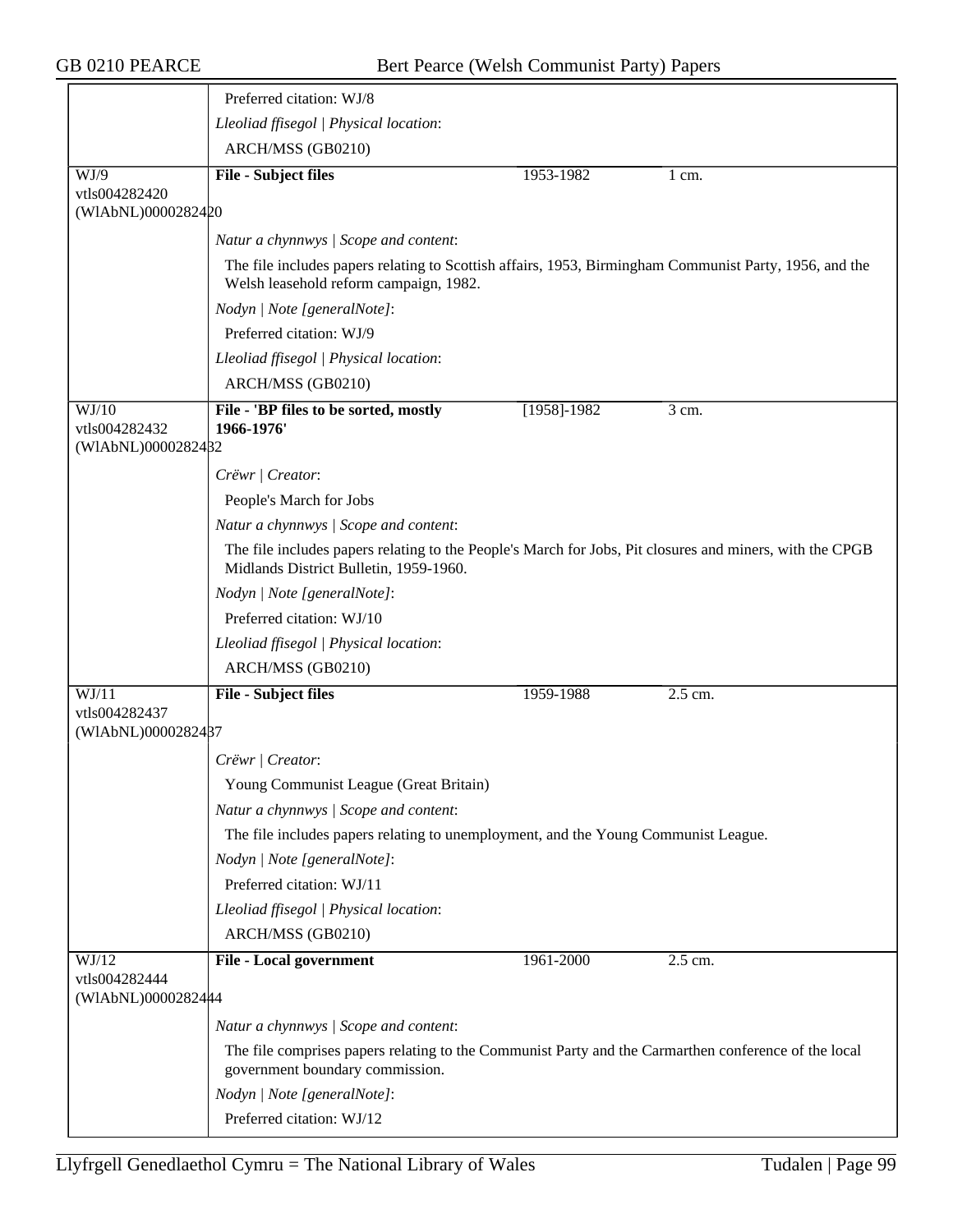|                                     | Lleoliad ffisegol   Physical location:                                                                                                                    |           |         |
|-------------------------------------|-----------------------------------------------------------------------------------------------------------------------------------------------------------|-----------|---------|
|                                     | ARCH/MSS (GB0210)                                                                                                                                         |           |         |
| WJ/13                               | <b>File - Subject files</b>                                                                                                                               | 1963-1991 | 3.5 cm. |
| vtls004282457                       |                                                                                                                                                           |           |         |
| (WIAbNL)0000282457                  |                                                                                                                                                           |           |         |
|                                     | Crëwr   Creator:                                                                                                                                          |           |         |
|                                     | <b>Labour Party Wales</b>                                                                                                                                 |           |         |
|                                     | Natur a chynnwys / Scope and content:                                                                                                                     |           |         |
|                                     | The file includes papers relating to the Communist Party Wales District, the Young Communist League,<br>the Welsh Council of Labour, 1967, and elections. |           |         |
|                                     | Nodyn   Note [generalNote]:                                                                                                                               |           |         |
|                                     | Preferred citation: WJ/13                                                                                                                                 |           |         |
|                                     | Lleoliad ffisegol   Physical location:                                                                                                                    |           |         |
|                                     | ARCH/MSS (GB0210)                                                                                                                                         |           |         |
| WJ/14                               | <b>File - Subject files</b>                                                                                                                               | 1963-1993 | 3.5 cm. |
| vtls004282459<br>(WIAbNL)0000282459 |                                                                                                                                                           |           |         |
|                                     | Crëwr   Creator:                                                                                                                                          |           |         |
|                                     | Communist Party of Great Britain Wales District                                                                                                           |           |         |
|                                     | Natur a chynnwys / Scope and content:                                                                                                                     |           |         |
|                                     | The file includes papers relating to Nicaragua, and drafts of a thesis on Communism with extracts of<br>interviews with Bert Pearce.                      |           |         |
|                                     | Nodyn   Note [generalNote]:                                                                                                                               |           |         |
|                                     | Preferred citation: WJ/14                                                                                                                                 |           |         |
|                                     | Lleoliad ffisegol   Physical location:                                                                                                                    |           |         |
|                                     | ARCH/MSS (GB0210)                                                                                                                                         |           |         |
| WJ/15                               | <b>File - Health</b>                                                                                                                                      | 1965-1999 | 4 cm.   |
| vtls004282462<br>(WIAbNL)0000282462 |                                                                                                                                                           |           |         |
|                                     | Crëwr / Creator:                                                                                                                                          |           |         |
|                                     | Socialist Health Association                                                                                                                              |           |         |
|                                     | Natur a chynnwys / Scope and content:                                                                                                                     |           |         |
|                                     | The file includes papers relating to the Wales pensioners Union, Socialist Health Association, NHS, and<br>disabilities.                                  |           |         |
|                                     | Nodyn   Note [generalNote]:                                                                                                                               |           |         |
|                                     | Preferred citation: WJ/15                                                                                                                                 |           |         |
|                                     | Lleoliad ffisegol   Physical location:                                                                                                                    |           |         |
|                                     | ARCH/MSS (GB0210)                                                                                                                                         |           |         |
| WJ/16                               | <b>File - Subject files</b>                                                                                                                               | 1975-1999 | 4 cm.   |
| vtls004282463                       |                                                                                                                                                           |           |         |
| (WIAbNL)0000282463                  |                                                                                                                                                           |           |         |
|                                     | Crëwr   Creator:                                                                                                                                          |           |         |
|                                     | South Wales Miners' Library                                                                                                                               |           |         |
|                                     | Natur a chynnwys / Scope and content:                                                                                                                     |           |         |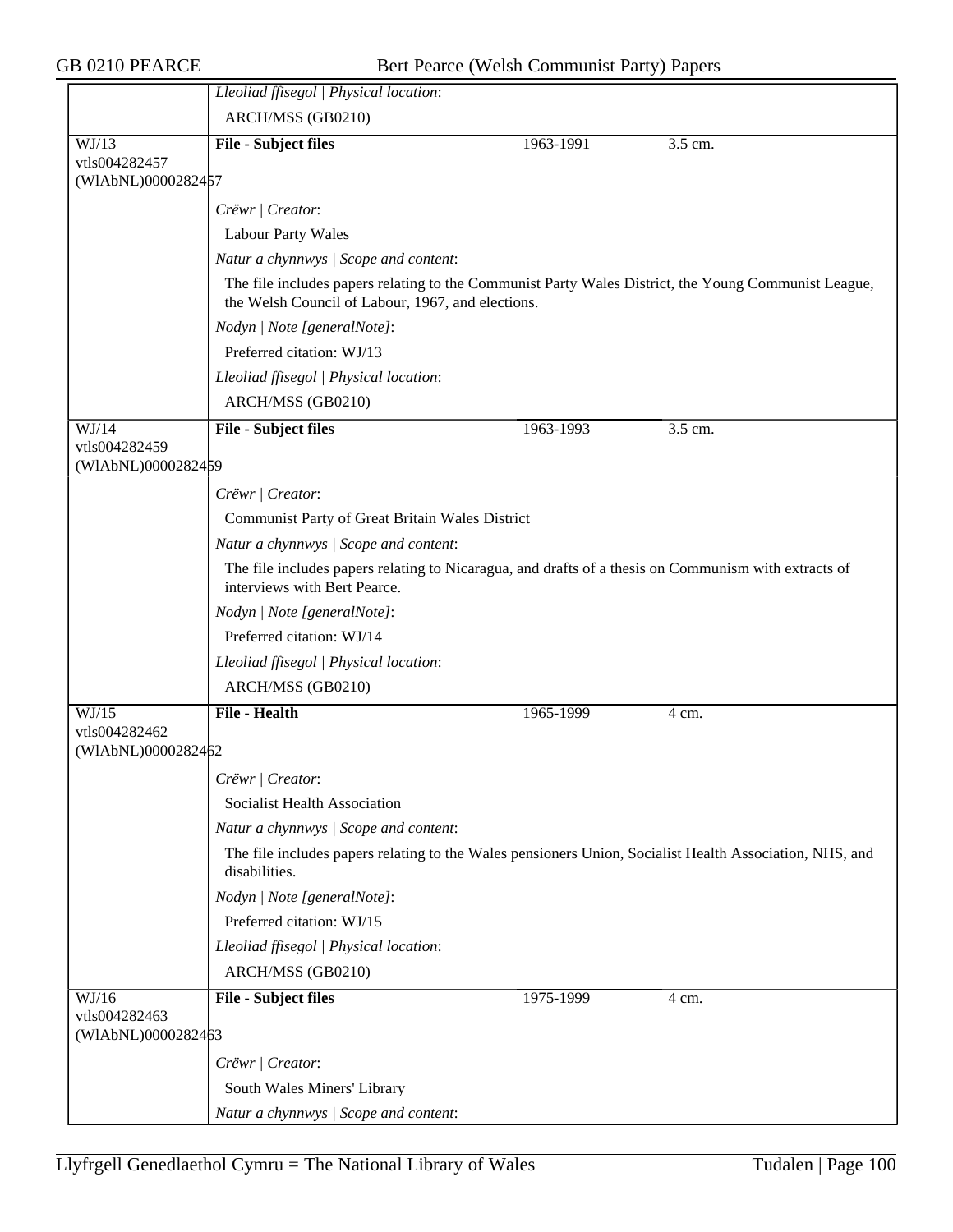|                                     | The file includes papers relating to the South Wales Miners' Library, to Cornwall, and to the Communist<br>Party Wales District and the Democratic Left.                                                 |           |         |
|-------------------------------------|----------------------------------------------------------------------------------------------------------------------------------------------------------------------------------------------------------|-----------|---------|
|                                     | Nodyn   Note [generalNote]:                                                                                                                                                                              |           |         |
|                                     | Preferred citation: WJ/16                                                                                                                                                                                |           |         |
|                                     | Lleoliad ffisegol   Physical location:                                                                                                                                                                   |           |         |
|                                     | ARCH/MSS (GB0210)                                                                                                                                                                                        |           |         |
| WJ/17                               | <b>File - Subject files</b>                                                                                                                                                                              | 1976-1983 | 1.5 cm. |
| vtls004282464                       |                                                                                                                                                                                                          |           |         |
| (WIAbNL)0000282464                  |                                                                                                                                                                                                          |           |         |
|                                     | Natur a chynnwys / Scope and content:                                                                                                                                                                    |           |         |
|                                     | The file includes papers relating to miners, Socialism, and science and technology.                                                                                                                      |           |         |
|                                     | Nodyn   Note [generalNote]:                                                                                                                                                                              |           |         |
|                                     | Preferred citation: WJ/17                                                                                                                                                                                |           |         |
|                                     | Lleoliad ffisegol   Physical location:                                                                                                                                                                   |           |         |
|                                     | ARCH/MSS (GB0210)                                                                                                                                                                                        |           |         |
| WJ/18                               | <b>File - 'Archive notes'</b>                                                                                                                                                                            | 1982-2000 | 2.5 cm. |
| vtls004282467                       |                                                                                                                                                                                                          |           |         |
| (WIAbNL)0000282467                  |                                                                                                                                                                                                          |           |         |
|                                     | Natur a chynnwys / Scope and content:                                                                                                                                                                    |           |         |
|                                     | The file comprises papers relating to the Communist Party Wales archive, including correspondence with<br>The National Library of Wales, and copies of the Welsh Political Archive newsletter.           |           |         |
|                                     | Nodyn   Note [generalNote]:                                                                                                                                                                              |           |         |
|                                     | Preferred citation: WJ/18                                                                                                                                                                                |           |         |
|                                     | Lleoliad ffisegol   Physical location:                                                                                                                                                                   |           |         |
|                                     | ARCH/MSS (GB0210)                                                                                                                                                                                        |           |         |
| WJ/19                               | <b>File - Subject files</b>                                                                                                                                                                              | 1947-1985 | 2.5 cm. |
| vtls004291582                       |                                                                                                                                                                                                          |           |         |
| (WIAbNL)0000291582                  |                                                                                                                                                                                                          |           |         |
|                                     | Crëwr   Creator:                                                                                                                                                                                         |           |         |
|                                     | Hughes, H. G. A. (Henry Goronwy Alun), 1921-                                                                                                                                                             |           |         |
|                                     | Natur a chynnwys / Scope and content:                                                                                                                                                                    |           |         |
|                                     | The file contains a typescript copy of the 'The Communist manifesto and Wales, 1848-1948', by C. Lloyd<br>Humphries, 1947, pamphlets edited by Goronwy Alun Hughes, and copies of 'Our History Journal'. |           |         |
|                                     | Nodyn   Note [generalNote]:                                                                                                                                                                              |           |         |
|                                     | Preferred citation: WJ/19                                                                                                                                                                                |           |         |
|                                     | Lleoliad ffisegol   Physical location:                                                                                                                                                                   |           |         |
|                                     | ARCH/MSS (GB0210)                                                                                                                                                                                        |           |         |
| WJ/20                               | <b>File - Subject files</b>                                                                                                                                                                              | 1951-1996 | 2.5 cm. |
| vtls004291583<br>(WIAbNL)0000291583 |                                                                                                                                                                                                          |           |         |
|                                     | Natur a chynnwys / Scope and content:                                                                                                                                                                    |           |         |
|                                     |                                                                                                                                                                                                          |           |         |
|                                     | The file contains reports and articles on Communism and papers relating to the Welsh District.                                                                                                           |           |         |
|                                     | Nodyn   Note [generalNote]:                                                                                                                                                                              |           |         |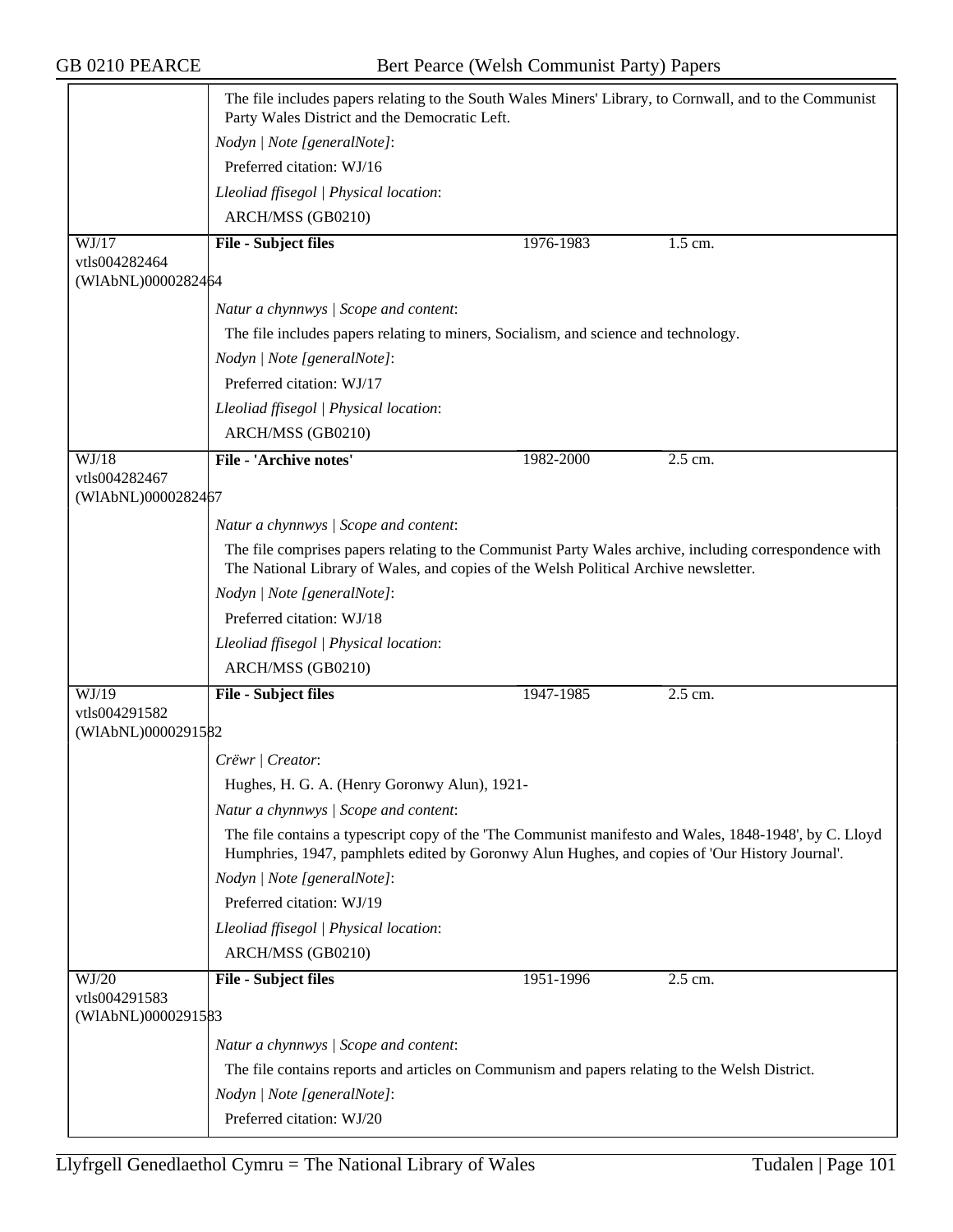|                                       | Lleoliad ffisegol   Physical location:                                                                                                                                                                                                                                                      |           |                  |
|---------------------------------------|---------------------------------------------------------------------------------------------------------------------------------------------------------------------------------------------------------------------------------------------------------------------------------------------|-----------|------------------|
|                                       | ARCH/MSS (GB0210)                                                                                                                                                                                                                                                                           |           |                  |
| WJ/21                                 | <b>File - Holidays in USSR</b>                                                                                                                                                                                                                                                              | 1963-1965 | 1.5 cm.          |
| vtls004291587                         |                                                                                                                                                                                                                                                                                             |           |                  |
| (WIAbNL)0000291587                    |                                                                                                                                                                                                                                                                                             |           |                  |
|                                       | Crëwr   Creator:                                                                                                                                                                                                                                                                            |           |                  |
|                                       | Evans, Dai Dan, 1898-1974                                                                                                                                                                                                                                                                   |           |                  |
|                                       | Natur a chynnwys / Scope and content:                                                                                                                                                                                                                                                       |           |                  |
|                                       | The file contains 'Holidays in USSR', a report of impressions and comments of members of the British<br>miners who visited the Soviet Union in August 1965, including comments by Dai Dan Evans, and a<br>related letter.                                                                   |           |                  |
|                                       | Nodyn   Note [generalNote]:                                                                                                                                                                                                                                                                 |           |                  |
|                                       | Preferred citation: WJ/21                                                                                                                                                                                                                                                                   |           |                  |
|                                       | Lleoliad ffisegol   Physical location:                                                                                                                                                                                                                                                      |           |                  |
|                                       | ARCH/MSS (GB0210)                                                                                                                                                                                                                                                                           |           |                  |
| WJ/22                                 | <b>File - Employment</b>                                                                                                                                                                                                                                                                    | 1963-1985 | $1 \text{ cm}$ . |
| vtls004291588                         |                                                                                                                                                                                                                                                                                             |           |                  |
| (WIAbNL)0000291588                    |                                                                                                                                                                                                                                                                                             |           |                  |
|                                       | Natur a chynnwys / Scope and content:                                                                                                                                                                                                                                                       |           |                  |
|                                       | The file contains reports and leaflets relating to unemployment, the motor industry, trade unions and<br>miners.                                                                                                                                                                            |           |                  |
|                                       | Nodyn   Note [generalNote]:                                                                                                                                                                                                                                                                 |           |                  |
|                                       | Preferred citation: WJ/22                                                                                                                                                                                                                                                                   |           |                  |
|                                       | Lleoliad ffisegol   Physical location:                                                                                                                                                                                                                                                      |           |                  |
|                                       | ARCH/MSS (GB0210)                                                                                                                                                                                                                                                                           |           |                  |
| WJ/23                                 | <b>File - Subject files</b>                                                                                                                                                                                                                                                                 | 1979-1997 | $1 \text{ cm}$ . |
| vtls004291589<br>(WIAbNL)0000291589   |                                                                                                                                                                                                                                                                                             |           |                  |
|                                       | Crëwr   Creator:                                                                                                                                                                                                                                                                            |           |                  |
|                                       | Democratic Left Wales Green Socialist Network                                                                                                                                                                                                                                               |           |                  |
|                                       | Natur a chynnwys / Scope and content:                                                                                                                                                                                                                                                       |           |                  |
|                                       | The file contains papers relating to the Morning Star, coalmining in South Wales, unemployment in<br>Cardiff, constitution of the Green Socialist network, the Democratic Left Wales, and includes a Labour<br>Party Wales medal to commemorate the National Rally in Cardiff, 4 July 1981. |           |                  |
|                                       | Nodyn   Note [generalNote]:                                                                                                                                                                                                                                                                 |           |                  |
|                                       | Preferred citation: WJ/23                                                                                                                                                                                                                                                                   |           |                  |
|                                       | Lleoliad ffisegol   Physical location:                                                                                                                                                                                                                                                      |           |                  |
|                                       | ARCH/MSS (GB0210)                                                                                                                                                                                                                                                                           |           |                  |
|                                       | Sub-sub-fonds WT vtls004284020 (WlAbNL)0000284020: Party Education                                                                                                                                                                                                                          |           |                  |
| Crëwr   Creator:                      |                                                                                                                                                                                                                                                                                             |           |                  |
|                                       | Dyddiad   Date: 1928-1998 (accumulated 1917-1947) (dyddiad creu)   (date of creation)                                                                                                                                                                                                       |           |                  |
| Natur a chynnwys   Scope and content: |                                                                                                                                                                                                                                                                                             |           |                  |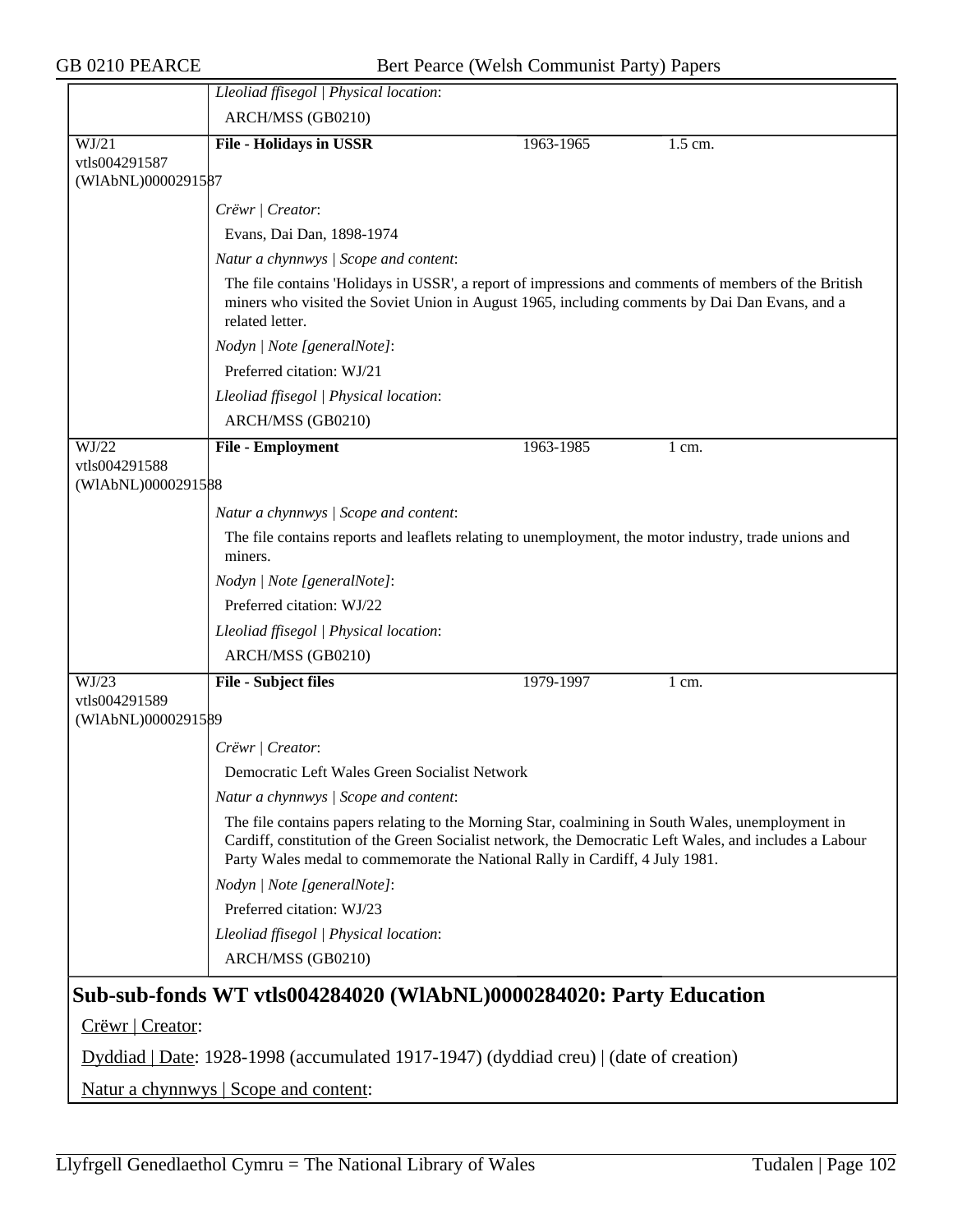Many of the files in this series were used for Party education purposes, and many relate to a summer course or weekend school held by the Communist Party. They may include Communist Party education department material, central propaganda department material, arrangements for schools, lists of attendees, speakers' papers, pamphlets, education packs, books, newspaper cuttings, leaflets, and notes by Bert Pearce or his pupils.

Disgrifiad ffisegol | Physical description: 27 folders

Lleoliad ffisegol | Physical location: ARCH/MSS (GB0210)

Nodyn | Note [generalNote]:

Preferred citation: WT

Pwyntiau mynediad | Access points:

- Communist teachers -- Great Britain. (pwnc) | (subject)
- Communist teachers -- Wales, South (pwnc) | (subject)
- Communist education -- Great Britain. (pwnc) | (subject)
- Communist education -- Wales, South. (pwnc) | (subject)
- Adult education -- Wales (pwnc) | (subject)
- Propaganda, Communist -- Wales. (pwnc) | (subject)

## Trefniant | Arrangement:

Arranged chronologically within the group into twenty-five files, apart from WT/24-25 which were later acquisitions.

| FFeil / rhestr eitemau   File / item list |                                                                                                                                                                                              |                   |                                |
|-------------------------------------------|----------------------------------------------------------------------------------------------------------------------------------------------------------------------------------------------|-------------------|--------------------------------|
| Cod cyfeirnod                             | Teitl   Title                                                                                                                                                                                | Dyddiadau   Dates | Disgrifiad ffisegol   Physical |
| Reference code                            |                                                                                                                                                                                              |                   | description                    |
| WT/1                                      | <b>File - Communist Party History</b>                                                                                                                                                        | 1928-1991         | $6 \text{ cm}$ .               |
| vtls004284065                             |                                                                                                                                                                                              |                   |                                |
| (WIAbNL)0000284065                        |                                                                                                                                                                                              |                   |                                |
|                                           | Crëwr   Creator:                                                                                                                                                                             |                   |                                |
|                                           | Communist Party of Great Britain. Rhondda Area                                                                                                                                               |                   |                                |
|                                           | Natur a chynnwys / Scope and content:                                                                                                                                                        |                   |                                |
|                                           | The file contains pamphlets relating to the history of the Communist Party, with material relating to<br>Wales including the programme of the Rhondda area Communist Party conference, 1949. |                   |                                |
|                                           | Nodyn   Note [generalNote]:                                                                                                                                                                  |                   |                                |
|                                           | Preferred citation: WT/1                                                                                                                                                                     |                   |                                |
|                                           | Lleoliad ffisegol   Physical location:                                                                                                                                                       |                   |                                |
|                                           | ARCH/MSS (GB0210)                                                                                                                                                                            |                   |                                |
| WT/2                                      | File - 'Party Education 1980-1981'                                                                                                                                                           | 1937-1991         | $2.5$ cm.                      |
| vtls004284068                             |                                                                                                                                                                                              |                   |                                |
| (WIAbNL)0000284068                        |                                                                                                                                                                                              |                   |                                |
|                                           | Natur a chynnwys / Scope and content:                                                                                                                                                        |                   |                                |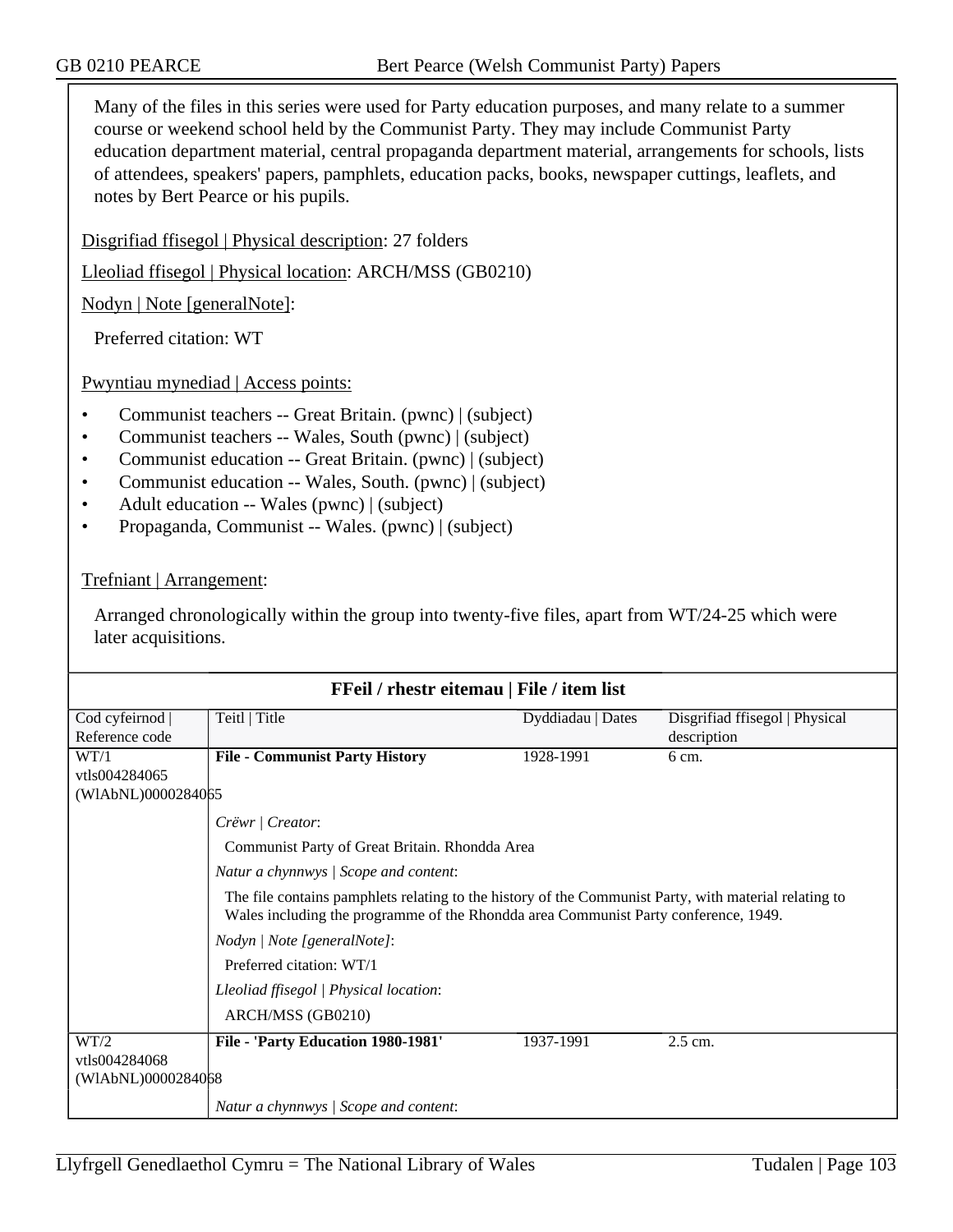|                                     | The file includes Communist Party education department discussion packs on 'Revolutionary strategy in<br>the '80s', Marxist education programme, 1981, and newspaper cuttings relating to the miners, 1959-1964.         |                         |                  |
|-------------------------------------|--------------------------------------------------------------------------------------------------------------------------------------------------------------------------------------------------------------------------|-------------------------|------------------|
|                                     | Nodyn   Note [generalNote]:                                                                                                                                                                                              |                         |                  |
|                                     | Preferred citation: WT/2                                                                                                                                                                                                 |                         |                  |
|                                     | Lleoliad ffisegol   Physical location:                                                                                                                                                                                   |                         |                  |
|                                     | ARCH/MSS (GB0210)                                                                                                                                                                                                        |                         |                  |
| WT/3                                | <b>File - Education programmes</b>                                                                                                                                                                                       | 1939-1957               | 2 folders; 7 cm. |
| vtls004284080                       |                                                                                                                                                                                                                          |                         |                  |
| (WIAbNL)0000284080                  |                                                                                                                                                                                                                          |                         |                  |
|                                     | Crëwr   Creator:                                                                                                                                                                                                         |                         |                  |
|                                     | Communist Party of Great Britain Midlands District                                                                                                                                                                       |                         |                  |
|                                     | Natur a chynnwys / Scope and content:                                                                                                                                                                                    |                         |                  |
|                                     | The file includes Central Education Department syllabuses, reading and study programmes on various<br>subjects, information notes on Party branches, and papers relating to Party education in the Midlands<br>District. |                         |                  |
|                                     | Nodyn   Note [generalNote]:                                                                                                                                                                                              |                         |                  |
|                                     | Preferred citation: WT/3                                                                                                                                                                                                 |                         |                  |
|                                     | Lleoliad ffisegol   Physical location:                                                                                                                                                                                   |                         |                  |
|                                     | ARCH/MSS (GB0210)                                                                                                                                                                                                        |                         |                  |
| WT/4                                | <b>File - Education</b>                                                                                                                                                                                                  | $[c.1950]$ - $[c.1980]$ | 3 cm.            |
| vtls004284085                       |                                                                                                                                                                                                                          |                         |                  |
| (WIAbNL)0000284085                  |                                                                                                                                                                                                                          |                         |                  |
|                                     | Natur a chynnwys   Scope and content:                                                                                                                                                                                    |                         |                  |
|                                     | The file includes articles, essays and notes for classes.                                                                                                                                                                |                         |                  |
|                                     | Nodyn   Note [generalNote]:                                                                                                                                                                                              |                         |                  |
|                                     | Preferred citation: WT/4                                                                                                                                                                                                 |                         |                  |
|                                     | Lleoliad ffisegol   Physical location:                                                                                                                                                                                   |                         |                  |
|                                     | ARCH/MSS (GB0210)                                                                                                                                                                                                        |                         |                  |
| WT/5                                | <b>File - Central Education Department</b>                                                                                                                                                                               | 1949-1959               | 3.5 cm.          |
| vtls004284094<br>(WIAbNL)0000284094 |                                                                                                                                                                                                                          |                         |                  |
|                                     |                                                                                                                                                                                                                          |                         |                  |
|                                     | Crëwr   Creator:                                                                                                                                                                                                         |                         |                  |
|                                     | Lockwood, W. B. (William Burley)                                                                                                                                                                                         |                         |                  |
|                                     | Natur a chynnwys / Scope and content:                                                                                                                                                                                    |                         |                  |
|                                     | The file includes central education department syllabuses, central propaganda department speakers' notes,<br>with related correspondence, including a letter and article from Bill Lockwood.                             |                         |                  |
|                                     | Nodyn   Note [generalNote]:                                                                                                                                                                                              |                         |                  |
|                                     | Preferred citation: WT/5                                                                                                                                                                                                 |                         |                  |
|                                     | Lleoliad ffisegol   Physical location:                                                                                                                                                                                   |                         |                  |
|                                     | ARCH/MSS (GB0210)                                                                                                                                                                                                        |                         |                  |
| WT/6                                | <b>File - 'Party Education'</b>                                                                                                                                                                                          | 1950-1958               | 4.5 cm.          |
| vtls004284121                       |                                                                                                                                                                                                                          |                         |                  |
| (WIAbNL)0000284121                  |                                                                                                                                                                                                                          |                         |                  |
|                                     | Natur a chynnwys / Scope and content:                                                                                                                                                                                    |                         |                  |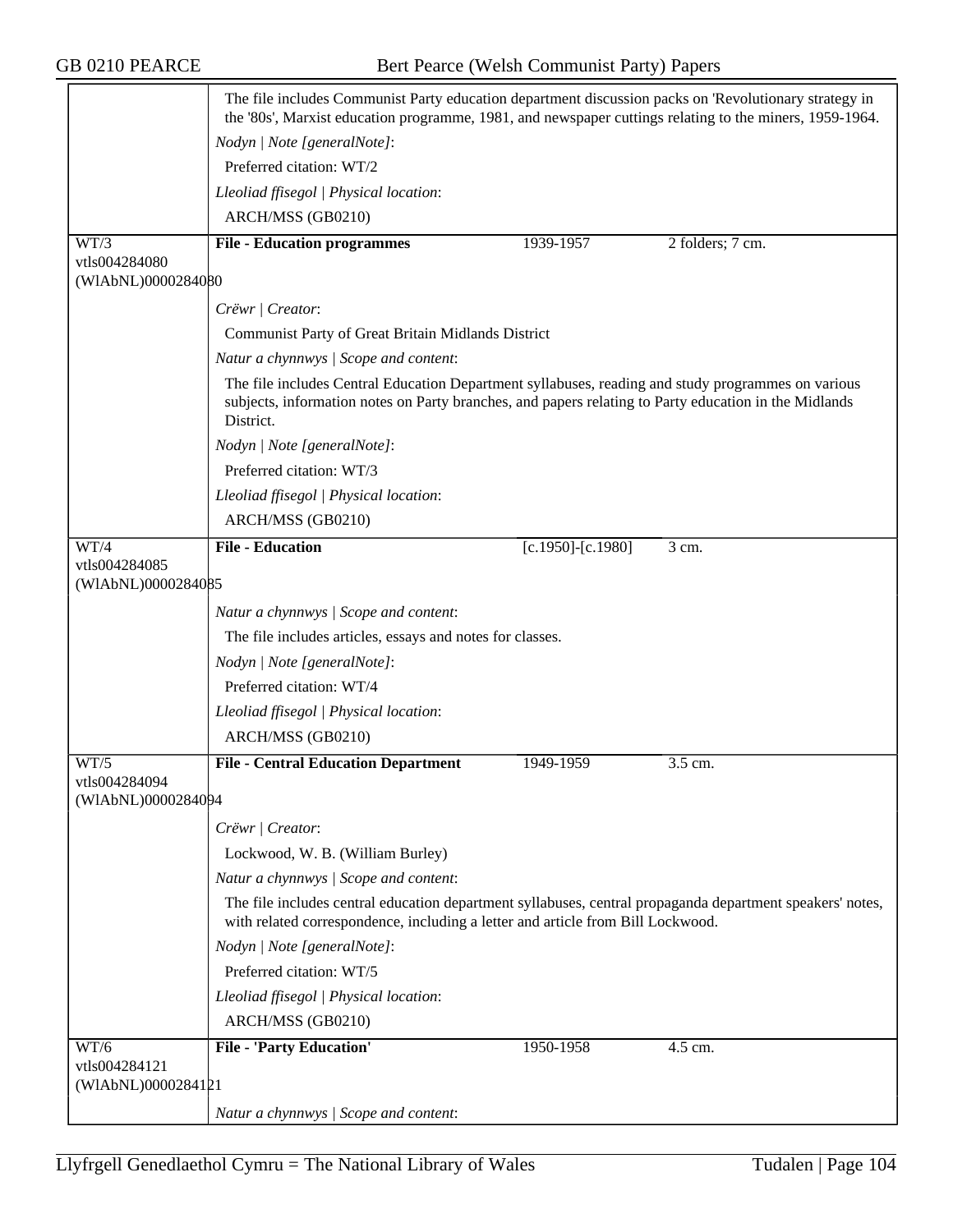|                                     | The file includes central education department study syllabuses, central propaganda department speakers'<br>notes, and papers relating to women's schools, weekend and summer schools.                                                                                       |           |                  |
|-------------------------------------|------------------------------------------------------------------------------------------------------------------------------------------------------------------------------------------------------------------------------------------------------------------------------|-----------|------------------|
|                                     | Nodyn   Note [generalNote]:                                                                                                                                                                                                                                                  |           |                  |
|                                     | Preferred citation: WT/6                                                                                                                                                                                                                                                     |           |                  |
|                                     | Lleoliad ffisegol   Physical location:                                                                                                                                                                                                                                       |           |                  |
|                                     | ARCH/MSS (GB0210)                                                                                                                                                                                                                                                            |           |                  |
| WT/7                                | <b>File - Women's rights</b>                                                                                                                                                                                                                                                 | 1950-1989 | 3 cm.            |
| vtls004284127                       |                                                                                                                                                                                                                                                                              |           |                  |
| (WIAbNL)0000284127                  |                                                                                                                                                                                                                                                                              |           |                  |
|                                     | Natur a chynnwys / Scope and content:                                                                                                                                                                                                                                        |           |                  |
|                                     | The file includes leaflets, articles and Communist Party education department material relating to<br>women's rights and equal opportunities, including papers relating to the women's advisory committee of<br>the Communist Party, and the Wales women's rights committee. |           |                  |
|                                     | Nodyn   Note [generalNote]:                                                                                                                                                                                                                                                  |           |                  |
|                                     | Preferred citation: WT/7                                                                                                                                                                                                                                                     |           |                  |
|                                     | Lleoliad ffisegol   Physical location:                                                                                                                                                                                                                                       |           |                  |
|                                     | ARCH/MSS (GB0210)                                                                                                                                                                                                                                                            |           |                  |
| WT/8                                | <b>File - 'Party Education'</b>                                                                                                                                                                                                                                              | 1952-1984 | $1 \text{ cm}$ . |
| vtls004284128<br>(WIAbNL)0000284128 |                                                                                                                                                                                                                                                                              |           |                  |
|                                     | Natur a chynnwys / Scope and content:                                                                                                                                                                                                                                        |           |                  |
|                                     | The file comprises 'Party education syllabus notes and policy documents'.                                                                                                                                                                                                    |           |                  |
|                                     | Nodyn   Note [generalNote]:                                                                                                                                                                                                                                                  |           |                  |
|                                     | Preferred citation: WT/8                                                                                                                                                                                                                                                     |           |                  |
|                                     | Lleoliad ffisegol   Physical location:                                                                                                                                                                                                                                       |           |                  |
|                                     | ARCH/MSS (GB0210)                                                                                                                                                                                                                                                            |           |                  |
| WT/9                                | File - 'W. E. Schools'                                                                                                                                                                                                                                                       | 1953-1983 | 2 cm.            |
| vtls004284130                       |                                                                                                                                                                                                                                                                              |           |                  |
| (WIAbNL)0000284180                  |                                                                                                                                                                                                                                                                              |           |                  |
|                                     | Natur a chynnwys / Scope and content:                                                                                                                                                                                                                                        |           |                  |
|                                     | The file comprises syllabuses and papers relating to weekend schools, mainly 1962-1965.                                                                                                                                                                                      |           |                  |
|                                     | Nodyn   Note [generalNote]:                                                                                                                                                                                                                                                  |           |                  |
|                                     | Preferred citation: WT/9                                                                                                                                                                                                                                                     |           |                  |
|                                     | Lleoliad ffisegol   Physical location:                                                                                                                                                                                                                                       |           |                  |
|                                     | ARCH/MSS (GB0210)                                                                                                                                                                                                                                                            |           |                  |
| WT/10                               | File - 'Lecture. Strategy for Socialism'                                                                                                                                                                                                                                     | 1956-1984 | 4.5 cm.          |
| vtls004284132<br>(WIAbNL)0000284132 |                                                                                                                                                                                                                                                                              |           |                  |
|                                     | Crëwr   Creator:                                                                                                                                                                                                                                                             |           |                  |
|                                     | Young Communist League (Great Britain)                                                                                                                                                                                                                                       |           |                  |
|                                     | Natur a chynnwys / Scope and content:                                                                                                                                                                                                                                        |           |                  |
|                                     | The file comprises articles and notes for a lecture on 'Strategy for Socialism', including material relating<br>to the Young Communist League, and to Czechoslovakia and Hungary.                                                                                            |           |                  |
|                                     | Nodyn   Note [generalNote]:                                                                                                                                                                                                                                                  |           |                  |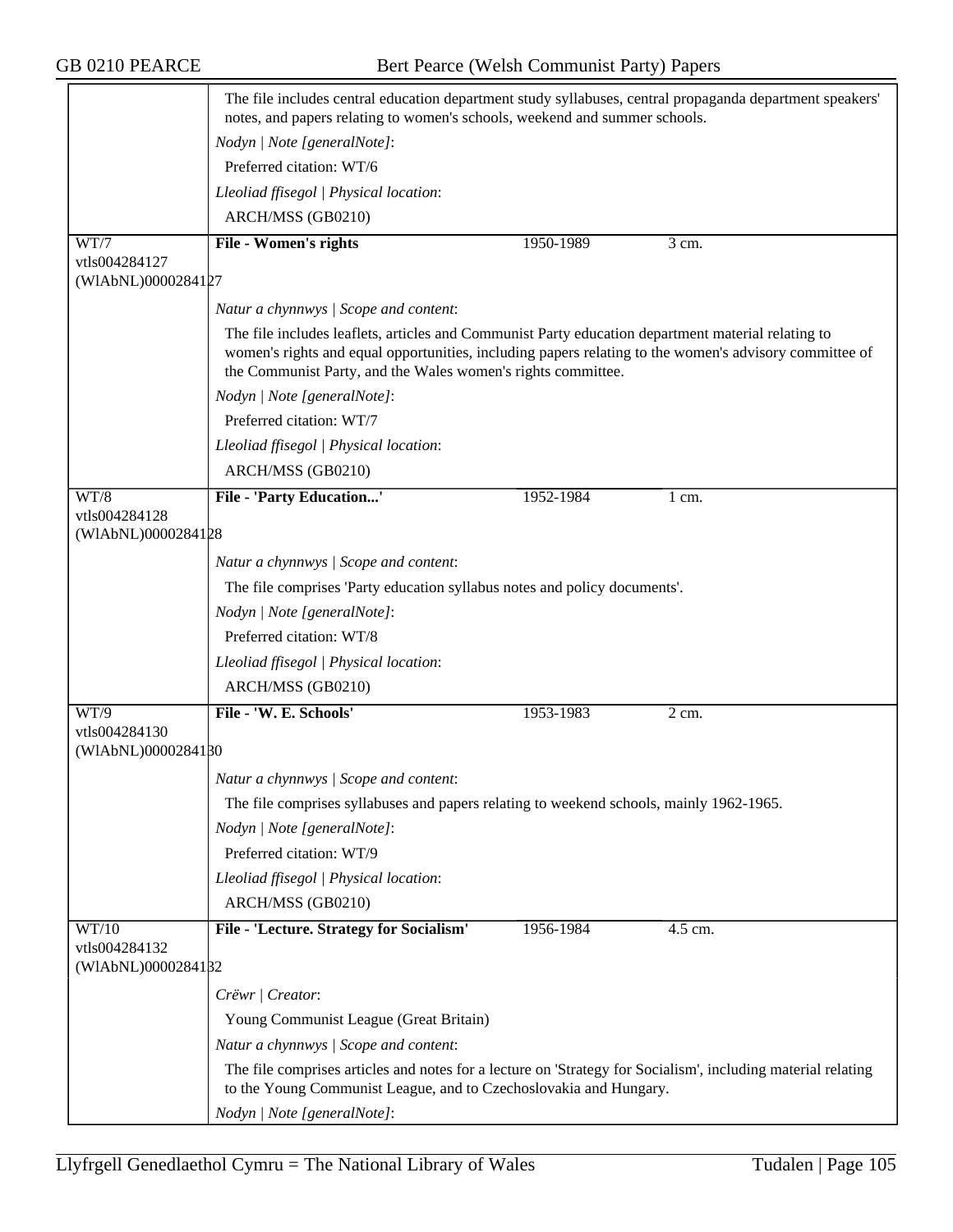|                                     | Preferred citation: WT/10                                                                                                                                  |                 |       |
|-------------------------------------|------------------------------------------------------------------------------------------------------------------------------------------------------------|-----------------|-------|
|                                     | Lleoliad ffisegol   Physical location:                                                                                                                     |                 |       |
|                                     | ARCH/MSS (GB0210)                                                                                                                                          |                 |       |
| WT/11                               | File - 'Education papers 1993'                                                                                                                             | 1961, 1992-1998 | 6 cm. |
| vtls004284925                       |                                                                                                                                                            |                 |       |
| (WIAbNL)0000284925                  |                                                                                                                                                            |                 |       |
|                                     | Crëwr   Creator:                                                                                                                                           |                 |       |
|                                     | National Union of Teachers.                                                                                                                                |                 |       |
|                                     | Natur a chynnwys / Scope and content:                                                                                                                      |                 |       |
|                                     | The file comprises papers relating to education, including London Comprehensive schools, 1961, and the<br>NUT, and copies of Education Today and Tomorrow. |                 |       |
|                                     | Nodyn   Note [generalNote]:                                                                                                                                |                 |       |
|                                     | Preferred citation: WT/11                                                                                                                                  |                 |       |
|                                     | Lleoliad ffisegol   Physical location:                                                                                                                     |                 |       |
|                                     | ARCH/MSS (GB0210)                                                                                                                                          |                 |       |
| WT/12                               | <b>File - 'Education. Students School'</b>                                                                                                                 | $[1962] - 1963$ | 6 cm. |
| vtls004284926                       |                                                                                                                                                            |                 |       |
| (WIAbNL)0000284926                  |                                                                                                                                                            |                 |       |
|                                     | Natur a chynnwys / Scope and content:                                                                                                                      |                 |       |
|                                     | The file comprises lecture notes by Bert Pearce and arrangements for a student school on 'Students and<br>the Class Struggle'.                             |                 |       |
|                                     | Nodyn   Note [generalNote]:                                                                                                                                |                 |       |
|                                     | Preferred citation: WT/12                                                                                                                                  |                 |       |
|                                     | Lleoliad ffisegol   Physical location:                                                                                                                     |                 |       |
|                                     | ARCH/MSS (GB0210)                                                                                                                                          |                 |       |
| WT/13                               | <b>File - Education</b>                                                                                                                                    | 1962-1970       | 3 cm. |
| vtls004284927<br>(WIAbNL)0000284927 |                                                                                                                                                            |                 |       |
|                                     | Natur a chynnwys / Scope and content:                                                                                                                      |                 |       |
|                                     | The file comprises central education department study material and tutors' guides for national training<br>schools.                                        |                 |       |
|                                     | Nodyn   Note [generalNote]:                                                                                                                                |                 |       |
|                                     | Preferred citation: WT/13                                                                                                                                  |                 |       |
|                                     | Lleoliad ffisegol   Physical location:                                                                                                                     |                 |       |
|                                     | ARCH/MSS (GB0210)                                                                                                                                          |                 |       |
| WT/14                               | File - 'Education and plans by Gwyn                                                                                                                        | 1964-1982       | 3 cm. |
| vtls004284933                       | <b>Williams and Bert Pearce.'</b>                                                                                                                          |                 |       |
| (WIAbNL)000028493                   | Crëwr   Creator:                                                                                                                                           |                 |       |
|                                     | Williams, Gwyn A                                                                                                                                           |                 |       |
|                                     | Natur a chynnwys / Scope and content:                                                                                                                      |                 |       |
|                                     | The file comprises Party education programmes, plans for publications and election leaflets, with letters                                                  |                 |       |
|                                     | to Bert Pearce from Professor Gwyn A. Williams relating to Communist study schools.                                                                        |                 |       |
|                                     | Nodyn   Note [generalNote]:                                                                                                                                |                 |       |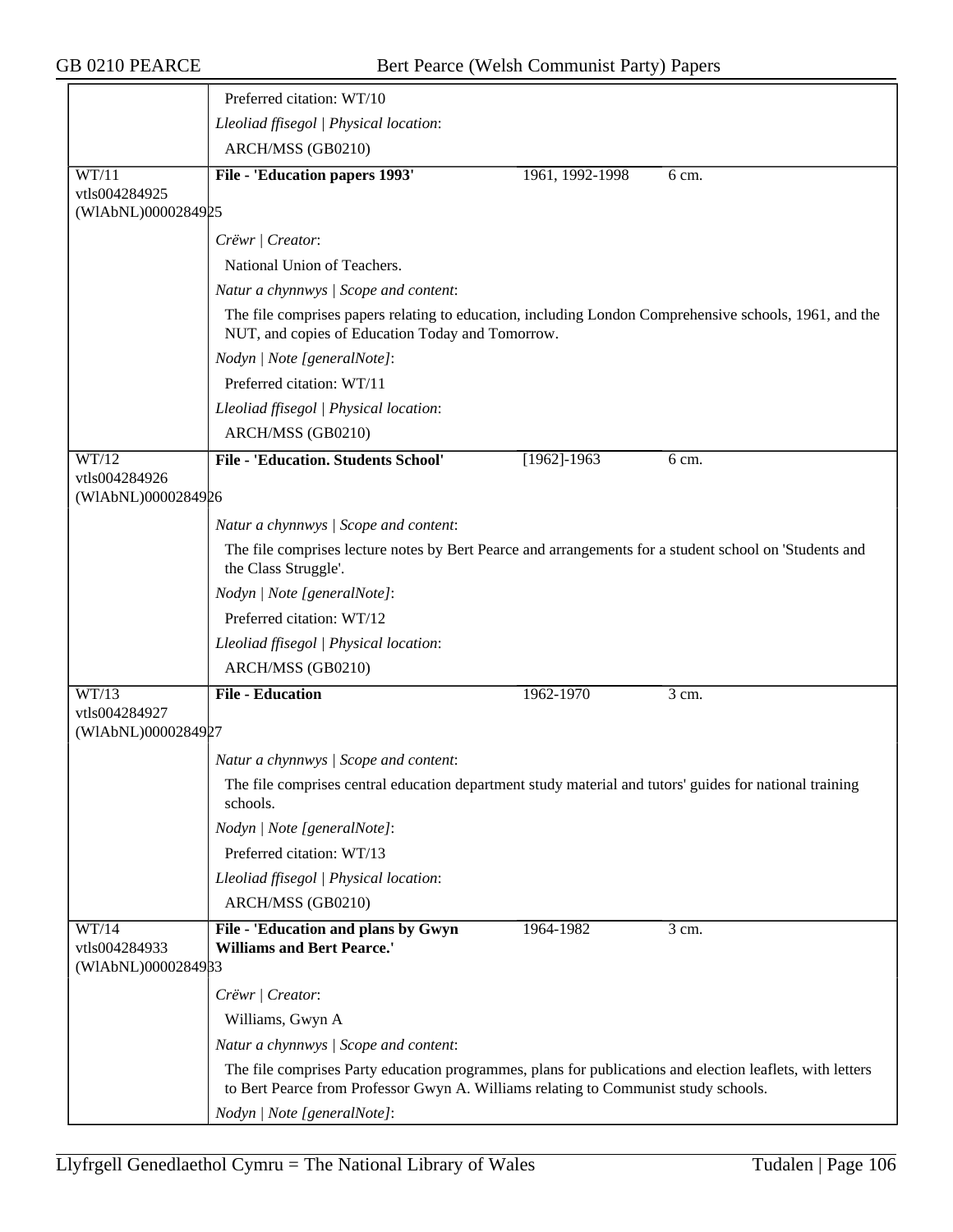|                                     | Preferred citation: WT/14                                                                           |           |           |
|-------------------------------------|-----------------------------------------------------------------------------------------------------|-----------|-----------|
|                                     | Lleoliad ffisegol   Physical location:                                                              |           |           |
|                                     | ARCH/MSS (GB0210)                                                                                   |           |           |
| WT/15                               | <b>File - Party Education</b>                                                                       | 1965-1985 | $1.5$ cm. |
| vtls004284934                       |                                                                                                     |           |           |
| (WIAbNL)0000284984                  |                                                                                                     |           |           |
|                                     | Natur a chynnwys / Scope and content:                                                               |           |           |
|                                     | The file comprises papers relating to the Communist Party education programme, especially in Wales. |           |           |
|                                     | Nodyn   Note [generalNote]:                                                                         |           |           |
|                                     | Preferred citation: WT/15                                                                           |           |           |
|                                     | Lleoliad ffisegol   Physical location:                                                              |           |           |
|                                     | ARCH/MSS (GB0210)                                                                                   |           |           |
| WT/16                               | <b>File - Party Education packs</b>                                                                 | 1966-1990 | 3.5 cm.   |
| vtls004284940<br>(WIAbNL)0000284940 |                                                                                                     |           |           |
|                                     |                                                                                                     |           |           |
|                                     | Natur a chynnwys / Scope and content:                                                               |           |           |
|                                     | The file comprises Communist Party education department packs and material on various subjects.     |           |           |
|                                     | Nodyn   Note [generalNote]:                                                                         |           |           |
|                                     | Preferred citation: WT/16                                                                           |           |           |
|                                     | Lleoliad ffisegol   Physical location:                                                              |           |           |
|                                     | ARCH/MSS (GB0210)                                                                                   |           |           |
| WT/17<br>vtls004284941              | <b>File - 'Welsh Committee extras'</b>                                                              | 1967-1996 | 2 cm.     |
| (WIAbNL)0000284941                  |                                                                                                     |           |           |
|                                     | Natur a chynnwys / Scope and content:                                                               |           |           |
|                                     | The file comprises educational pamphlets and newspaper cuttings.                                    |           |           |
|                                     | Nodyn   Note [generalNote]:                                                                         |           |           |
|                                     | Preferred citation: WT/17                                                                           |           |           |
|                                     | Lleoliad ffisegol   Physical location:                                                              |           |           |
|                                     | ARCH/MSS (GB0210)                                                                                   |           |           |
| WT/18                               | File - 'Misc. papers'                                                                               | 1968-1988 | 2.5 cm.   |
| vtls004284945                       |                                                                                                     |           |           |
| (WIAbNL)0000284945                  |                                                                                                     |           |           |
|                                     | Natur a chynnwys / Scope and content:                                                               |           |           |
|                                     | The file comprises material relating to branch education programmes and elections.                  |           |           |
|                                     | Nodyn   Note [generalNote]:                                                                         |           |           |
|                                     | Preferred citation: WT/18                                                                           |           |           |
|                                     | Lleoliad ffisegol   Physical location:                                                              |           |           |
|                                     | ARCH/MSS (GB0210)                                                                                   |           |           |
| WT/19                               | <b>File - Party education</b>                                                                       | 1970-1978 | 4 cm.     |
| vtls004284946                       |                                                                                                     |           |           |
| (WIAbNL)0000284946                  |                                                                                                     |           |           |
|                                     | Natur a chynnwys / Scope and content:                                                               |           |           |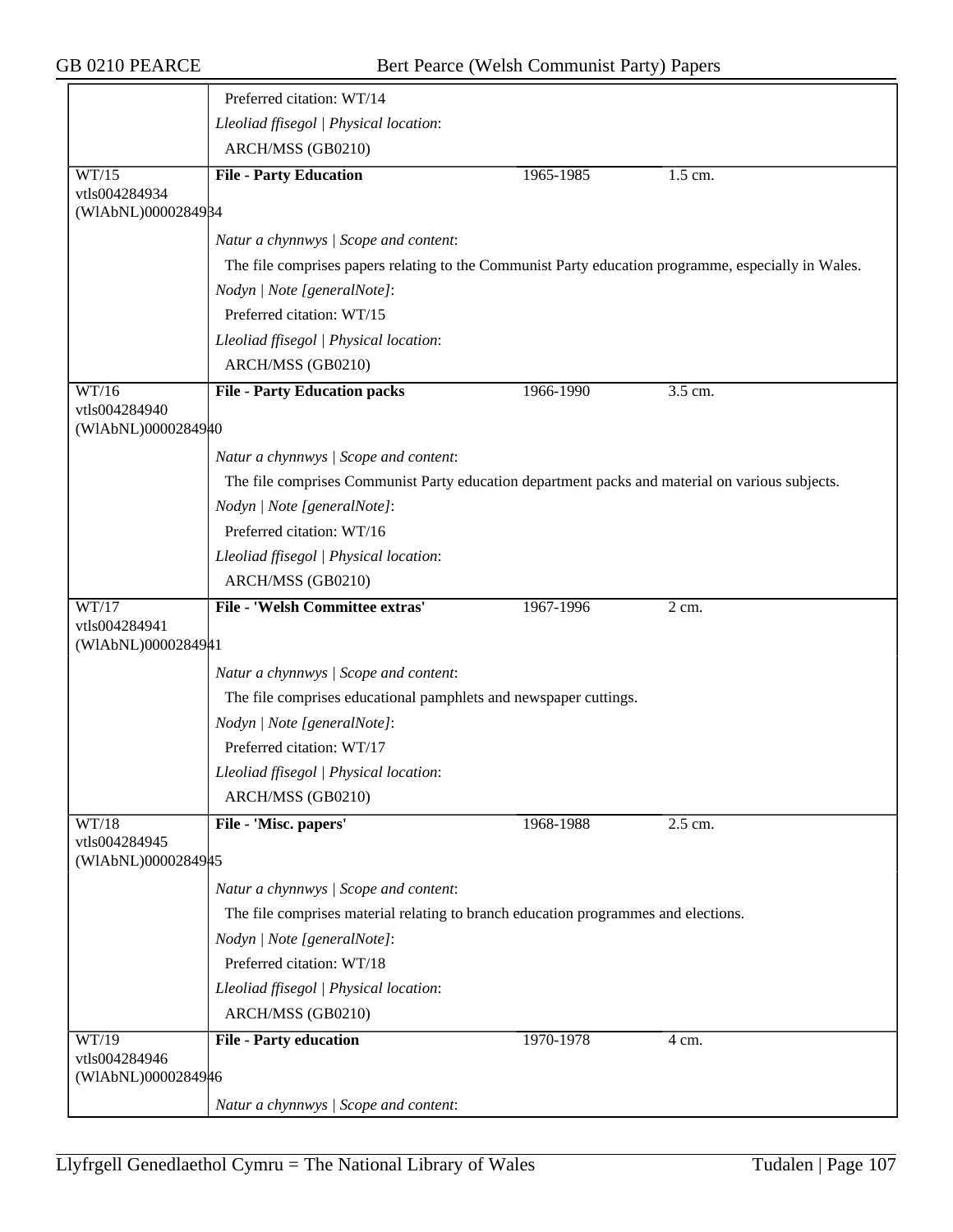|                        | The file comprises central education department study material for weekend schools, and programmes for<br>Party education in Wales.                                                                                                                                                                                 |
|------------------------|---------------------------------------------------------------------------------------------------------------------------------------------------------------------------------------------------------------------------------------------------------------------------------------------------------------------|
|                        | Nodyn   Note [generalNote]:                                                                                                                                                                                                                                                                                         |
|                        | Preferred citation: WT/19                                                                                                                                                                                                                                                                                           |
|                        | Lleoliad ffisegol   Physical location:                                                                                                                                                                                                                                                                              |
|                        | ARCH/MSS (GB0210)                                                                                                                                                                                                                                                                                                   |
| WT/20                  | <b>File - Equal Opportunities</b><br>1973-1983<br>4 cm.                                                                                                                                                                                                                                                             |
| vtls004284986          |                                                                                                                                                                                                                                                                                                                     |
| (WIAbNL)0000284986     |                                                                                                                                                                                                                                                                                                                     |
|                        | Crëwr   Creator:                                                                                                                                                                                                                                                                                                    |
|                        | Cardiff Communist Party women's group                                                                                                                                                                                                                                                                               |
|                        | Natur a chynnwys / Scope and content:                                                                                                                                                                                                                                                                               |
|                        | The file includes Communist Party education department material relating to women's rights and equal<br>opportunities, and to the Cardiff Communist Party women's group.                                                                                                                                            |
|                        | Nodyn   Note [generalNote]:                                                                                                                                                                                                                                                                                         |
|                        | Preferred citation: WT/20                                                                                                                                                                                                                                                                                           |
|                        | Lleoliad ffisegol   Physical location:                                                                                                                                                                                                                                                                              |
|                        | ARCH/MSS (GB0210)                                                                                                                                                                                                                                                                                                   |
| WT/21                  | <b>File - Socialist history</b><br>1976-1998<br>3.5 cm.                                                                                                                                                                                                                                                             |
| vtls004284988          |                                                                                                                                                                                                                                                                                                                     |
| (WIAbNL)0000284988     |                                                                                                                                                                                                                                                                                                                     |
|                        | Crëwr   Creator:                                                                                                                                                                                                                                                                                                    |
|                        | Llafur                                                                                                                                                                                                                                                                                                              |
|                        | Natur a chynnwys / Scope and content:                                                                                                                                                                                                                                                                               |
|                        | The file comprises material relating to Communist Party education, the Socialist History Society and<br>Llafur: Society for the study of Welsh Labour History.                                                                                                                                                      |
|                        | Nodyn   Note [generalNote]:                                                                                                                                                                                                                                                                                         |
|                        | Preferred citation: WT/21                                                                                                                                                                                                                                                                                           |
|                        | Lleoliad ffisegol   Physical location:                                                                                                                                                                                                                                                                              |
|                        | ARCH/MSS (GB0210)                                                                                                                                                                                                                                                                                                   |
| WT/22<br>vtls004285013 | File - 'Identity and ideology' conference<br>1978-[1983]<br>2.5 cm.                                                                                                                                                                                                                                                 |
| (WIAbNL)00002850 13    |                                                                                                                                                                                                                                                                                                                     |
|                        | Crëwr   Creator:                                                                                                                                                                                                                                                                                                    |
|                        | Osmond, John                                                                                                                                                                                                                                                                                                        |
|                        | Natur a chynnwys / Scope and content:                                                                                                                                                                                                                                                                               |
|                        | The file includes papers for conferences on 'Identity and ideology' at Abergavenny, 1978, and<br>Aberystwyth, 1979, and letters from John Osmond relating to the conference, with typescript drafts of<br>sections of Robert Griffiths, S. O. Davies - a socialist faith (1983), and a letter from Alistair Wilson. |
|                        | Nodyn   Note [generalNote]:                                                                                                                                                                                                                                                                                         |
|                        | Preferred citation: WT/22                                                                                                                                                                                                                                                                                           |
|                        | Lleoliad ffisegol   Physical location:                                                                                                                                                                                                                                                                              |
|                        | ARCH/MSS (GB0210)                                                                                                                                                                                                                                                                                                   |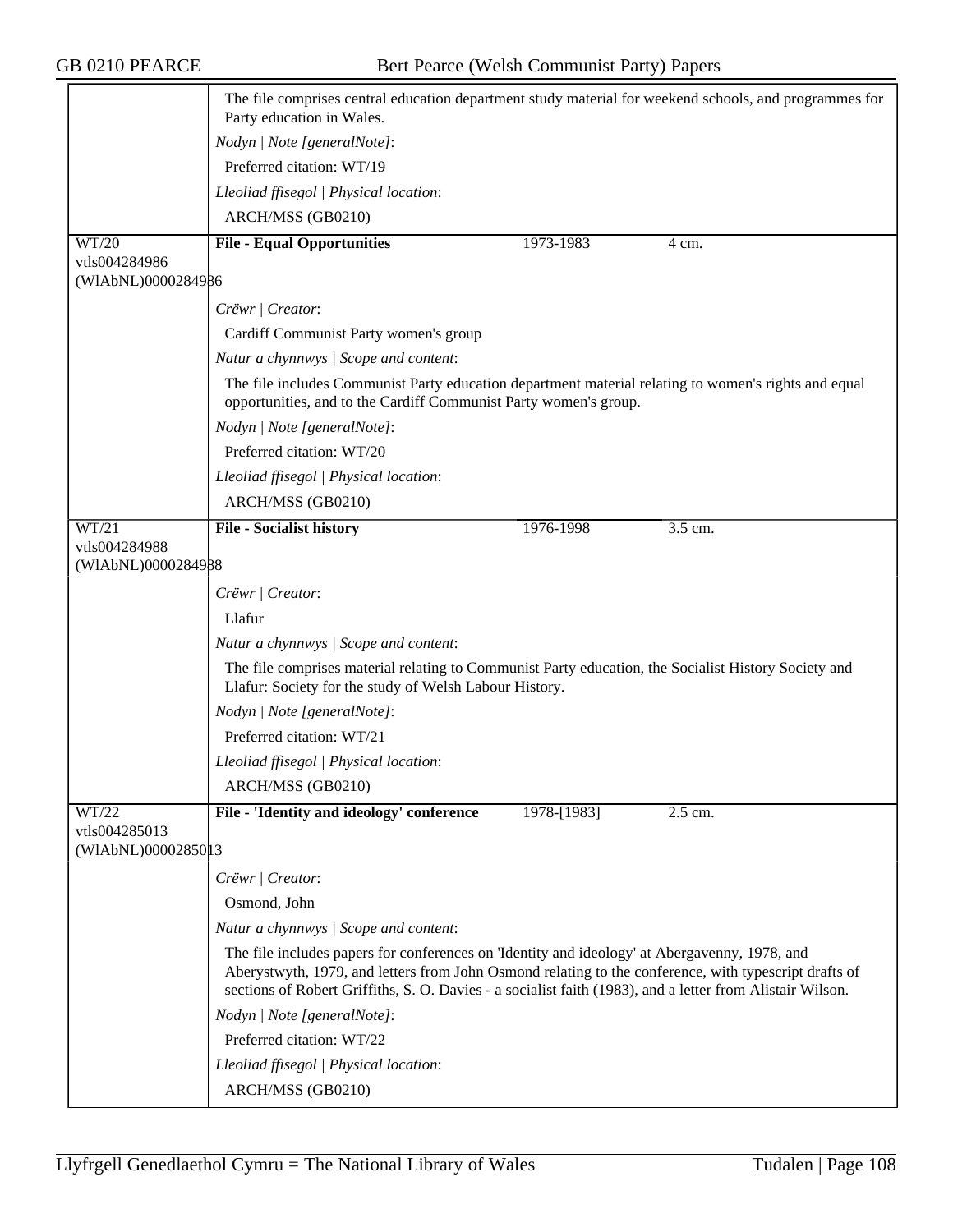GB 0210 PEARCE Bert Pearce (Welsh Communist Party) Papers

| WT/23                               | <b>File - Education</b>                                                                                                                                                                                                                                                                                                                             | 1979-1988           | 2 folders; 6 cm. |  |
|-------------------------------------|-----------------------------------------------------------------------------------------------------------------------------------------------------------------------------------------------------------------------------------------------------------------------------------------------------------------------------------------------------|---------------------|------------------|--|
| vtls004285027                       |                                                                                                                                                                                                                                                                                                                                                     |                     |                  |  |
| (WIAbNL)0000285027                  |                                                                                                                                                                                                                                                                                                                                                     |                     |                  |  |
|                                     | Crëwr   Creator:                                                                                                                                                                                                                                                                                                                                    |                     |                  |  |
|                                     | Aaronovitch, Sam                                                                                                                                                                                                                                                                                                                                    |                     |                  |  |
|                                     | Natur a chynnwys / Scope and content:                                                                                                                                                                                                                                                                                                               |                     |                  |  |
|                                     | The file includes papers relating to education programmes for Wales, the theology and ideology<br>committee, weekend and summer schools, Communist Party education packs relating to Poland and to<br>Sam Aaronovitch's The road from Thatcherism : the alternative economic strategy (1981), with a letter<br>from Sam Aaronovitch to Bert Pearce. |                     |                  |  |
|                                     | Nodyn   Note [generalNote]:                                                                                                                                                                                                                                                                                                                         |                     |                  |  |
|                                     | Preferred citation: WT/23                                                                                                                                                                                                                                                                                                                           |                     |                  |  |
|                                     | Lleoliad ffisegol   Physical location:                                                                                                                                                                                                                                                                                                              |                     |                  |  |
|                                     | ARCH/MSS (GB0210)                                                                                                                                                                                                                                                                                                                                   |                     |                  |  |
| WT/24                               | <b>File - Notebooks</b>                                                                                                                                                                                                                                                                                                                             | $[1950]$ - $[1980]$ | 4 volumes, 3 cm. |  |
| vtls004291148<br>(WIAbNL)0000291148 |                                                                                                                                                                                                                                                                                                                                                     |                     |                  |  |
|                                     | Natur a chynnwys / Scope and content:                                                                                                                                                                                                                                                                                                               |                     |                  |  |
|                                     | The file comprises four undated notebooks on politics and Communism, presumably from Communist<br>Party schools and courses, written in Bert Pearce's hand.                                                                                                                                                                                         |                     |                  |  |
|                                     | Nodyn   Note [generalNote]:                                                                                                                                                                                                                                                                                                                         |                     |                  |  |
|                                     | Preferred citation: WT/24                                                                                                                                                                                                                                                                                                                           |                     |                  |  |
|                                     | Lleoliad ffisegol   Physical location:                                                                                                                                                                                                                                                                                                              |                     |                  |  |
|                                     | ARCH/MSS (GB0210)                                                                                                                                                                                                                                                                                                                                   |                     |                  |  |
| WT/25                               | <b>File - Education</b>                                                                                                                                                                                                                                                                                                                             | 1959-1973           | 3 cm.            |  |
| vtls004291149<br>(WIAbNL)00002911#9 |                                                                                                                                                                                                                                                                                                                                                     |                     |                  |  |
|                                     | Natur a chynnwys / Scope and content:                                                                                                                                                                                                                                                                                                               |                     |                  |  |
|                                     | The file comprises notes and papers relating to Party education, including staff study days, 1959, branch<br>secretaries' school, 1965, central education department syllabus, 1966, and Party education in Wales<br>programme for Wales, 1970.                                                                                                     |                     |                  |  |
|                                     | Nodyn   Note [generalNote]:                                                                                                                                                                                                                                                                                                                         |                     |                  |  |
|                                     | Preferred citation: WT/25                                                                                                                                                                                                                                                                                                                           |                     |                  |  |
|                                     | Lleoliad ffisegol   Physical location:                                                                                                                                                                                                                                                                                                              |                     |                  |  |
|                                     | ARCH/MSS (GB0210)                                                                                                                                                                                                                                                                                                                                   |                     |                  |  |
|                                     | Is-fonds   Subfonds D vtls004285056 (WIAbNL)0000285056: Democratic Left Wales                                                                                                                                                                                                                                                                       |                     |                  |  |
|                                     |                                                                                                                                                                                                                                                                                                                                                     |                     |                  |  |

Crëwr | Creator: Democratic Left

Dyddiad | Date: 1978-1999 (accumulated [c.1990]-1999) (dyddiad creu) | (date of creation)

Natur a chynnwys | Scope and content:

The group consists of minutes and papers of the Democratic Left and the Democratic Left Wales / Chwith Democrataidd Cymru, 1978-1999, papers relating to the reorganisation of the CPGB and the new constitution of the Democratic Left, 1979-1998, Democratic Left financial papers, 1989-1998, and publications, 1990-1999; with papers relating to the Green Socialist Network, 1986-1999.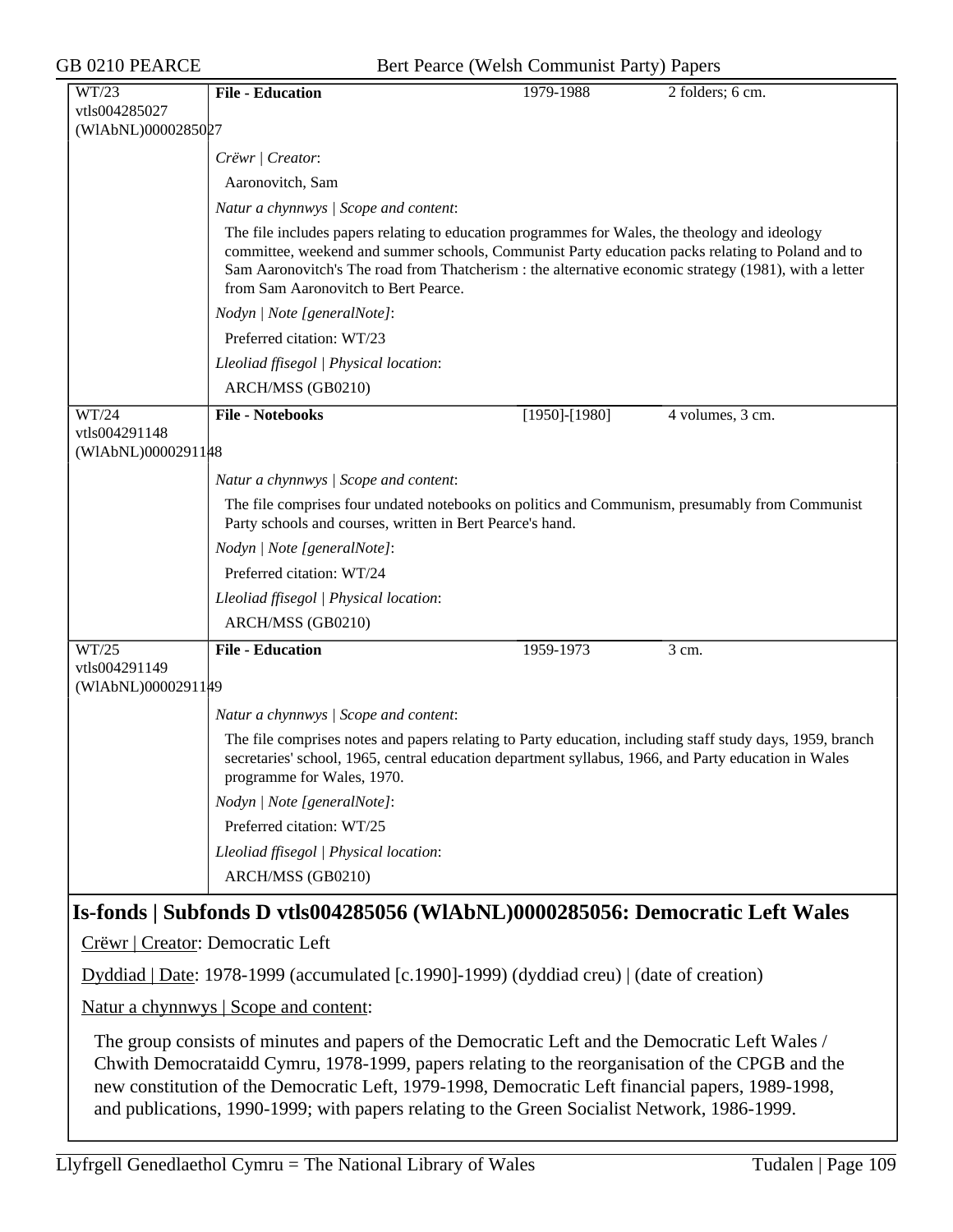Disgrifiad ffisegol | Physical description: 0.063 cubic metres (7 boxes)

Lleoliad ffisegol | Physical location: ARCH/MSS (GB0210)

Nodyn | Note [generalNote]:

Preferred citation: D

Pwyntiau mynediad | Access points:

- Democratic Left Wales
- Democratic Left Green Socialist Network
- Democratic Left Wales Green Socialist Network
- Green movement -- Wales (pwnc) | (subject)

## Trefniant | Arrangement:

Arranged into five series: Democratic Left minutes, constitution, finances, and publications, and Green Socialist Network.

Disgrifiadau deunydd | Related material:

For related material see also WN 1/11-12 and WS 3/7. See also a file on the Democratic Left (NLW, Welsh Political Archive Ephemera).

## **Cyfres | Series D1 vtls004285077 (WlAbNL)0000285077: Minutes and papers**

Dyddiad | Date: 1978-1999 (dyddiad creu) | (date of creation)

Natur a chynnwys | Scope and content:

The series comprises minutes and papers of the Democratic Left and the Democratic Left Wales, with some Democratic Left and Communist Party Great Britain conference papers, and Green Socialist Network papers.

Disgrifiad ffisegol | Physical description: 8 folders

Lleoliad ffisegol | Physical location: ARCH/MSS (GB0210)

Nodyn | Note [generalNote]:

Preferred citation: D1

Trefniant | Arrangement:

Arranged chronologically within the series.

| <b>FFeil / rhestr eitemau   File / item list</b> |               |                   |                                |
|--------------------------------------------------|---------------|-------------------|--------------------------------|
| Cod cyfeirnod                                    | Teitl   Title | Dyddiadau   Dates | Disgrifiad ffisegol   Physical |
| Reference code                                   |               |                   | description                    |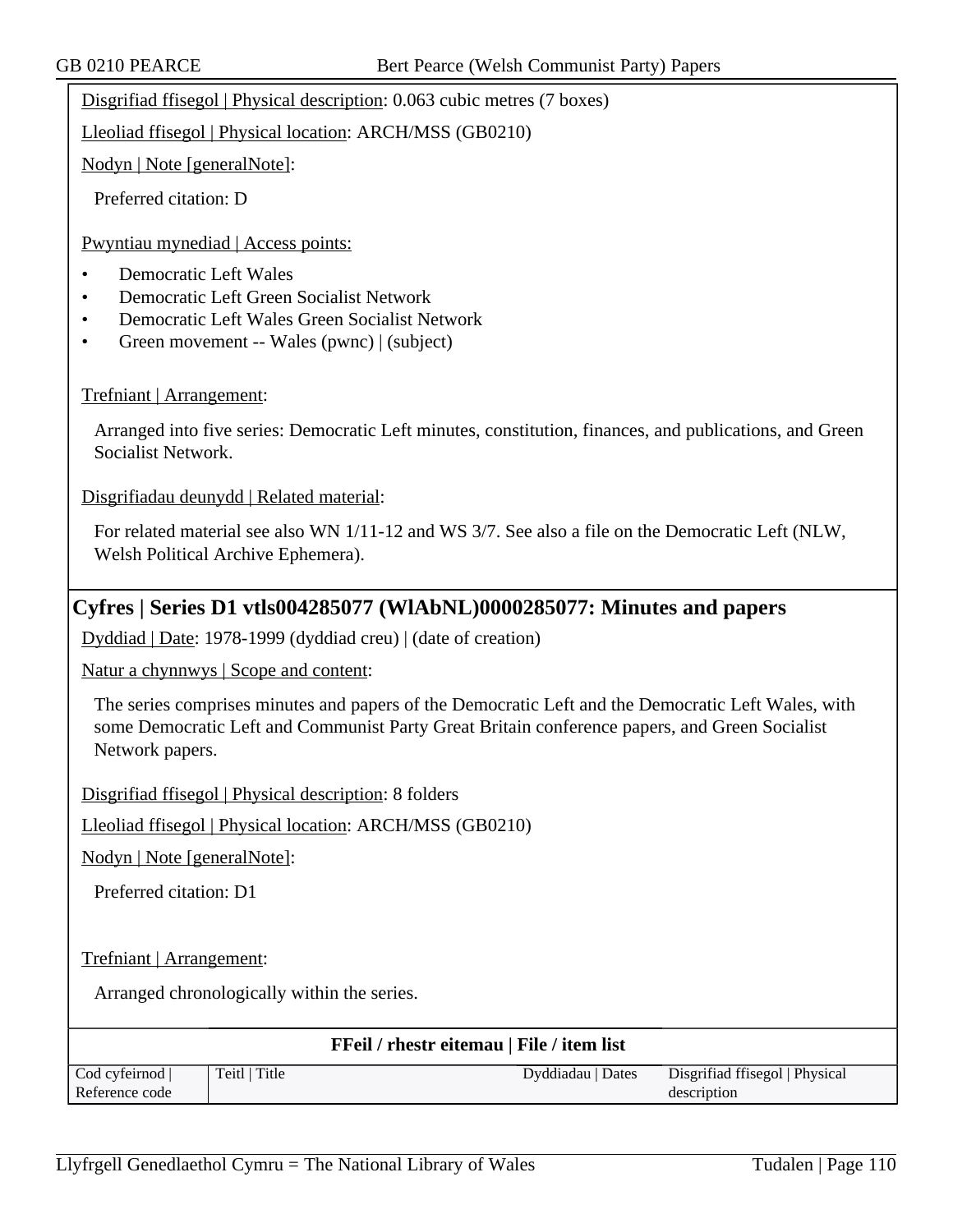GB 0210 PEARCE Bert Pearce (Welsh Communist Party) Papers

| D1/1                                        | <b>File - 'TUC Conference and Democratic</b>                                                                                                  | 1978-1994 | 2 cm.            |
|---------------------------------------------|-----------------------------------------------------------------------------------------------------------------------------------------------|-----------|------------------|
| vtls004285079                               | Left, 1993-94'                                                                                                                                |           |                  |
| (WIAbNL)0000285079                          |                                                                                                                                               |           |                  |
|                                             | Crëwr   Creator:                                                                                                                              |           |                  |
|                                             | Wales TUC                                                                                                                                     |           |                  |
|                                             | Natur a chynnwys / Scope and content:                                                                                                         |           |                  |
|                                             | The file includes annual reports and papers relating to the Wales TUC, 1993-1994, and to the Democratic<br>Left, 1992-1994.                   |           |                  |
|                                             | Nodyn   Note [generalNote]:                                                                                                                   |           |                  |
|                                             | Preferred citation: D1/1                                                                                                                      |           |                  |
|                                             | Lleoliad ffisegol   Physical location:                                                                                                        |           |                  |
|                                             | ARCH/MSS (GB0210)                                                                                                                             |           |                  |
| D1/2<br>vtls004285088<br>(WIAbNL)0000285088 | File - 'Welsh Council DL, minutes and<br>papers, 1992-93'                                                                                     | 1990-1993 | $1 \text{ cm}$ . |
|                                             | Natur a chynnwys / Scope and content:                                                                                                         |           |                  |
|                                             | The file includes Democratic Left minutes and papers, 1992-1993.                                                                              |           |                  |
|                                             | Nodyn   Note [generalNote]:                                                                                                                   |           |                  |
|                                             | Preferred citation: D1/2                                                                                                                      |           |                  |
|                                             | Lleoliad ffisegol   Physical location:                                                                                                        |           |                  |
|                                             | ARCH/MSS (GB0210)                                                                                                                             |           |                  |
| D1/3                                        | <b>File - Democratic Left Wales</b>                                                                                                           | 1991-1993 | 4 cm.            |
| vtls004285094<br>(WIAbNL)0000285094         |                                                                                                                                               |           |                  |
|                                             | Natur a chynnwys / Scope and content:                                                                                                         |           |                  |
|                                             | The file includes Democratic Left Wales constitution and minutes, with papers relating to the first Welsh<br>National Congress, October 1992. |           |                  |
|                                             | Nodyn   Note [generalNote]:                                                                                                                   |           |                  |
|                                             | Preferred citation: D1/3                                                                                                                      |           |                  |
|                                             | Lleoliad ffisegol   Physical location:                                                                                                        |           |                  |
|                                             | ARCH/MSS (GB0210)                                                                                                                             |           |                  |
| D1/4<br>vtls004285097<br>(WIAbNL)0000285097 | <b>File - Democratic Left</b>                                                                                                                 | 1991-1998 | 2 cm.            |
|                                             | Natur a chynnwys / Scope and content:                                                                                                         |           |                  |
|                                             | The file includes minutes and papers of the Democratic Left and Democratic Left Wales.                                                        |           |                  |
|                                             | Nodyn   Note [generalNote]:                                                                                                                   |           |                  |
|                                             | Preferred citation: D1/4                                                                                                                      |           |                  |
|                                             | Lleoliad ffisegol   Physical location:                                                                                                        |           |                  |
|                                             | ARCH/MSS (GB0210)                                                                                                                             |           |                  |
| D1/5                                        | <b>File - Democratic Left</b>                                                                                                                 | 1992-1994 | $1 \text{ cm}$ . |
| vtls004285175<br>(WIAbNL)0000285175         |                                                                                                                                               |           |                  |
|                                             | Crëwr   Creator:                                                                                                                              |           |                  |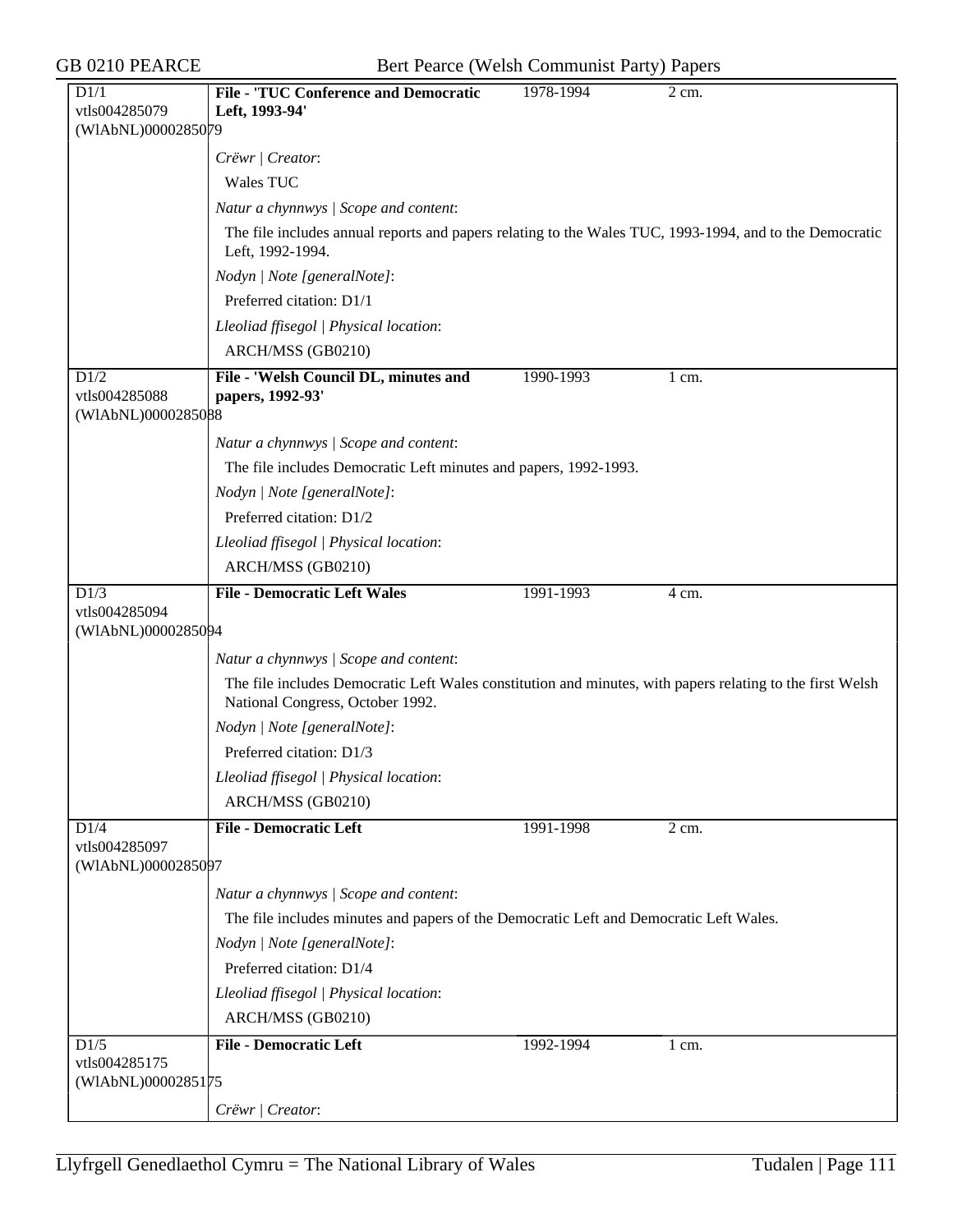|                                                               | Anti-apartheid Movement                                                                                                                                                                                                                           |  |  |  |
|---------------------------------------------------------------|---------------------------------------------------------------------------------------------------------------------------------------------------------------------------------------------------------------------------------------------------|--|--|--|
|                                                               | Natur a chynnwys / Scope and content:                                                                                                                                                                                                             |  |  |  |
|                                                               | The file includes minutes and papers of the Democratic Left and Democratic Left Wales, with the report<br>of the Democratic Left's federal conference 1993, and papers relating to the Wales Anti-Apartheid<br>Movement and the Wales Pensioners. |  |  |  |
|                                                               | Nodyn   Note [generalNote]:                                                                                                                                                                                                                       |  |  |  |
|                                                               | Preferred citation: D1/5                                                                                                                                                                                                                          |  |  |  |
|                                                               | Lleoliad ffisegol   Physical location:                                                                                                                                                                                                            |  |  |  |
|                                                               | ARCH/MSS (GB0210)                                                                                                                                                                                                                                 |  |  |  |
| D1/6                                                          | <b>File - Democratic Left</b><br>1992-1999<br>$3$ cm.                                                                                                                                                                                             |  |  |  |
| vtls004285179<br>(WIAbNL)0000285179                           |                                                                                                                                                                                                                                                   |  |  |  |
|                                                               | Natur a chynnwys / Scope and content:                                                                                                                                                                                                             |  |  |  |
|                                                               | The file includes minutes and papers of the Democratic Left, Democratic Left Wales and the Green                                                                                                                                                  |  |  |  |
|                                                               | Socialist Network.                                                                                                                                                                                                                                |  |  |  |
|                                                               | Nodyn   Note [generalNote]:                                                                                                                                                                                                                       |  |  |  |
|                                                               | Preferred citation: D1/6                                                                                                                                                                                                                          |  |  |  |
|                                                               | Lleoliad ffisegol   Physical location:                                                                                                                                                                                                            |  |  |  |
|                                                               | ARCH/MSS (GB0210)                                                                                                                                                                                                                                 |  |  |  |
| D1/7                                                          | <b>File - Democratic Left Conferences</b><br>1993, 1995, 1997<br>2.5 cm.                                                                                                                                                                          |  |  |  |
| vtls004285192<br>(WIAbNL)0000285192                           |                                                                                                                                                                                                                                                   |  |  |  |
|                                                               |                                                                                                                                                                                                                                                   |  |  |  |
|                                                               | Natur a chynnwys / Scope and content:                                                                                                                                                                                                             |  |  |  |
|                                                               | The file includes papers relating to Democratic Left Conferences, 1993, 1995 and 1997.                                                                                                                                                            |  |  |  |
|                                                               | Nodyn   Note [generalNote]:                                                                                                                                                                                                                       |  |  |  |
|                                                               | Preferred citation: D1/7                                                                                                                                                                                                                          |  |  |  |
|                                                               | Lleoliad ffisegol   Physical location:                                                                                                                                                                                                            |  |  |  |
|                                                               | ARCH/MSS (GB0210)                                                                                                                                                                                                                                 |  |  |  |
| D1/8<br>vtls004285194<br>(WIAbNL)0000285194                   | <b>File - Democratic Left and Green Socialist</b><br>2.5 cm.<br>1993, 1995, 1997<br><b>Network</b>                                                                                                                                                |  |  |  |
|                                                               | Natur a chynnwys   Scope and content:                                                                                                                                                                                                             |  |  |  |
|                                                               | The file includes papers relating to the Democratic Left, Democratic Left Scotland and to the Green<br>Socialist Network, including the constitution of the Green Socialist Network.                                                              |  |  |  |
|                                                               | Nodyn   Note [generalNote]:                                                                                                                                                                                                                       |  |  |  |
|                                                               | Preferred citation: D1/8                                                                                                                                                                                                                          |  |  |  |
|                                                               | Lleoliad ffisegol   Physical location:                                                                                                                                                                                                            |  |  |  |
|                                                               | ARCH/MSS (GB0210)                                                                                                                                                                                                                                 |  |  |  |
|                                                               | Cyfres   Series D2 vtls004285215 (WIAbNL)0000285215: New Constitution                                                                                                                                                                             |  |  |  |
| Dyddiad   Date: 1979-1998 (dyddiad creu)   (date of creation) |                                                                                                                                                                                                                                                   |  |  |  |
|                                                               | <u>Natur a chynnwys</u>   Scope and content:                                                                                                                                                                                                      |  |  |  |

The series comprises papers relating to the demise of the Communist Party of Great Britain and the formation of the Democratic Left, including the draft constitution and manifesto of the Democratic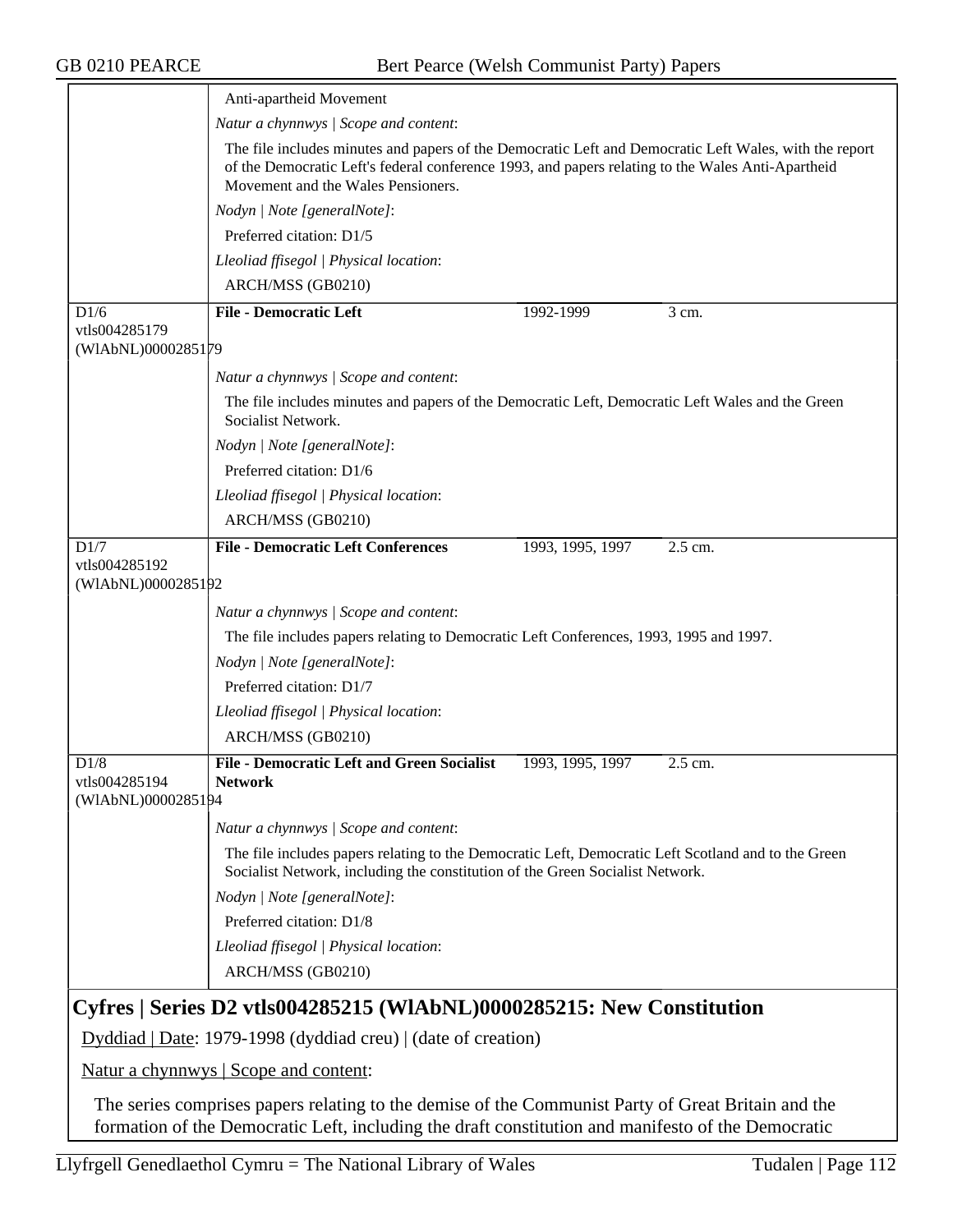Left, and its publication entitled The New Times, with papers relating to the Communist Party Great Britain and Communist Party Wales.

Disgrifiad ffisegol | Physical description: 6 folders

Lleoliad ffisegol | Physical location: ARCH/MSS (GB0210)

Nodyn | Note [generalNote]:

Preferred citation: D2

Pwyntiau mynediad | Access points:

• Communist revisionism -- Great Britain. (pwnc) | (subject)

Trefniant | Arrangement:

Arranged chronologically within the series.

Disgrifiadau deunydd | Related material:

For related material see also GP2 British Road to Socialism Commission, and GC/11 CPGB Congress, 1991.

| FFeil / rhestr eitemau   File / item list |                                                                                                                                                                                                   |                   |                                |  |
|-------------------------------------------|---------------------------------------------------------------------------------------------------------------------------------------------------------------------------------------------------|-------------------|--------------------------------|--|
| Cod cyfeirnod                             | Teitl   Title                                                                                                                                                                                     | Dyddiadau   Dates | Disgrifiad ffisegol   Physical |  |
| Reference code                            |                                                                                                                                                                                                   |                   | description                    |  |
| D2/1                                      | File - 'Reorganisation, Feb.-Apr. 1991'                                                                                                                                                           | 1979-1991         | $1$ cm.                        |  |
| vtls004285223                             |                                                                                                                                                                                                   |                   |                                |  |
| (WIAbNL)0000285223                        |                                                                                                                                                                                                   |                   |                                |  |
|                                           | Natur a chynnwys   Scope and content:                                                                                                                                                             |                   |                                |  |
|                                           | The file comprises papers on the reorganisation of the Communist Party in Wales, February-April 1991,<br>along with copies of previous congress proposals, 1979-1990, and other policy documents. |                   |                                |  |
|                                           | Nodyn   Note [generalNote]:                                                                                                                                                                       |                   |                                |  |
|                                           | Preferred citation: D2/1                                                                                                                                                                          |                   |                                |  |
|                                           | Lleoliad ffisegol   Physical location:                                                                                                                                                            |                   |                                |  |
|                                           | ARCH/MSS (GB0210)                                                                                                                                                                                 |                   |                                |  |
| D2/2                                      | <b>File - Transformation pack</b>                                                                                                                                                                 | 1982-1993         | 2 cm.                          |  |
| vtls004285224                             |                                                                                                                                                                                                   |                   |                                |  |
| (WIAbNL)0000285224                        |                                                                                                                                                                                                   |                   |                                |  |
|                                           | Natur a chynnwys / Scope and content:                                                                                                                                                             |                   |                                |  |
|                                           | The file includes the Democratic Left 'Transformation pack' with a copy of the draft constitution and<br>related papers, mainly 1991-1993.                                                        |                   |                                |  |
|                                           | Nodyn   Note [generalNote]:                                                                                                                                                                       |                   |                                |  |
|                                           | Preferred citation: D2/2                                                                                                                                                                          |                   |                                |  |
|                                           | Lleoliad ffisegol   Physical location:                                                                                                                                                            |                   |                                |  |
|                                           | ARCH/MSS (GB0210)                                                                                                                                                                                 |                   |                                |  |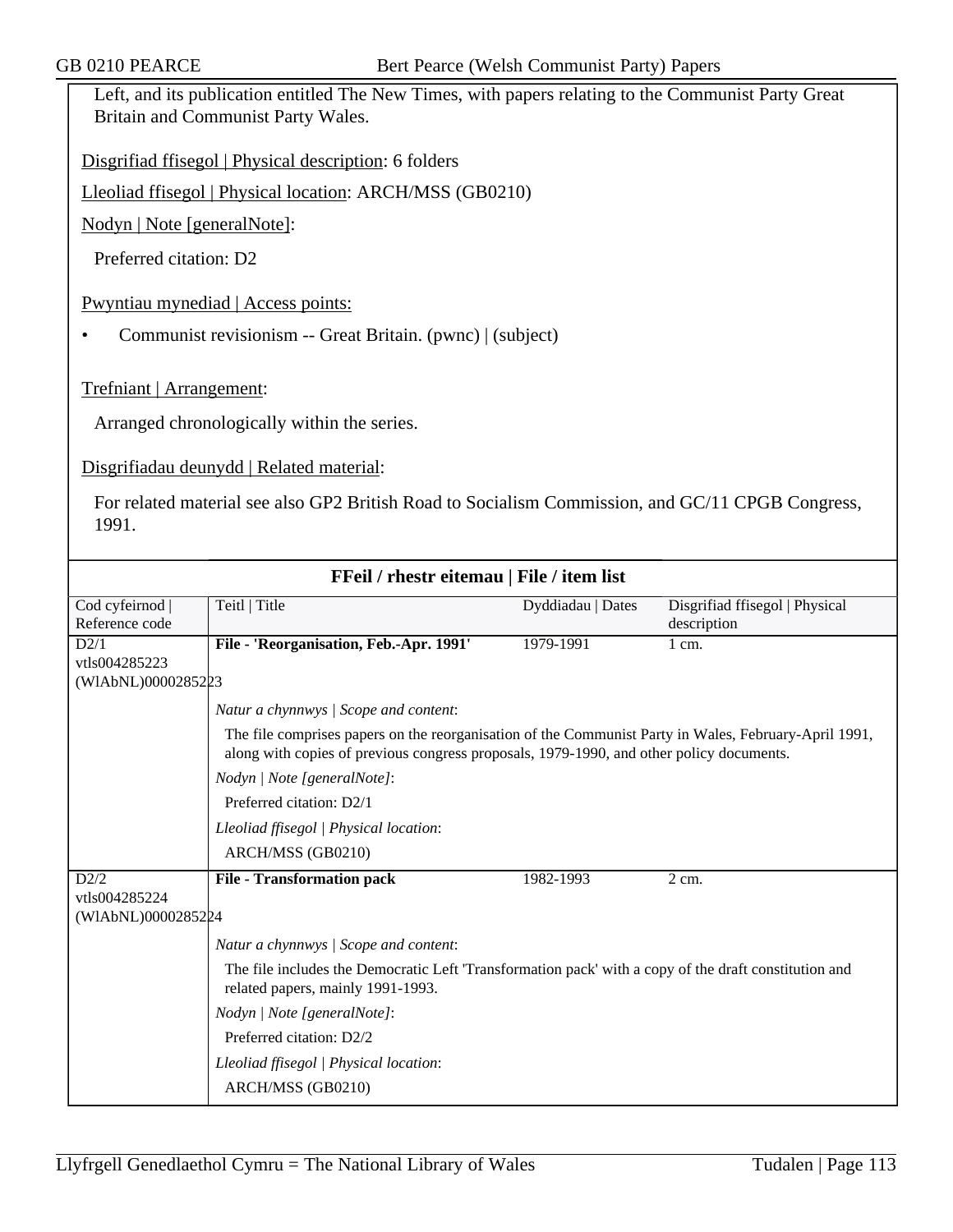GB 0210 PEARCE Bert Pearce (Welsh Communist Party) Papers

| D2/3                                | File - Newspapers and newspaper cuttings                                                                                                                                                                                                                                                                                       | 1985-1992 | 4 cm.            |  |  |
|-------------------------------------|--------------------------------------------------------------------------------------------------------------------------------------------------------------------------------------------------------------------------------------------------------------------------------------------------------------------------------|-----------|------------------|--|--|
| vtls004285228                       |                                                                                                                                                                                                                                                                                                                                |           |                  |  |  |
| (WIAbNL)0000285228                  |                                                                                                                                                                                                                                                                                                                                |           |                  |  |  |
|                                     | Natur a chynnwys / Scope and content:                                                                                                                                                                                                                                                                                          |           |                  |  |  |
|                                     | The file includes newspaper cuttings and papers relating to the Communist Party and the Democratic<br>Left, mainly 1990-1992, including copies of Changes, 7 Days, and the Morning Star.                                                                                                                                       |           |                  |  |  |
|                                     | Nodyn   Note [generalNote]:                                                                                                                                                                                                                                                                                                    |           |                  |  |  |
|                                     | Preferred citation: D2/3                                                                                                                                                                                                                                                                                                       |           |                  |  |  |
|                                     | Lleoliad ffisegol   Physical location:                                                                                                                                                                                                                                                                                         |           |                  |  |  |
|                                     | ARCH/MSS (GB0210)                                                                                                                                                                                                                                                                                                              |           |                  |  |  |
| D2/4                                | <b>File - Manifesto for New Times</b>                                                                                                                                                                                                                                                                                          | 1989      | 2 folders; 4 cm. |  |  |
| vtls004285232                       |                                                                                                                                                                                                                                                                                                                                |           |                  |  |  |
| (WIAbNL)0000285282                  |                                                                                                                                                                                                                                                                                                                                |           |                  |  |  |
|                                     | Crëwr   Creator:                                                                                                                                                                                                                                                                                                               |           |                  |  |  |
|                                     | Natur a chynnwys / Scope and content:                                                                                                                                                                                                                                                                                          |           |                  |  |  |
|                                     | The file includes notes by Bert Pearce on The British Road to Socialism and the new manifesto, a<br>synopsis of the 'Manifesto for New Times', with related correspondence, press releases and newspaper<br>cuttings.                                                                                                          |           |                  |  |  |
|                                     | Nodyn   Note [generalNote]:                                                                                                                                                                                                                                                                                                    |           |                  |  |  |
|                                     | Preferred citation: D2/4                                                                                                                                                                                                                                                                                                       |           |                  |  |  |
|                                     | Lleoliad ffisegol   Physical location:                                                                                                                                                                                                                                                                                         |           |                  |  |  |
|                                     | ARCH/MSS (GB0210)                                                                                                                                                                                                                                                                                                              |           |                  |  |  |
| D2/5                                | <b>File - Democratic Left Wales</b>                                                                                                                                                                                                                                                                                            | 1990-1998 | 2.5 cm.          |  |  |
| vtls004285238                       |                                                                                                                                                                                                                                                                                                                                |           |                  |  |  |
| (WIAbNL)0000285288                  |                                                                                                                                                                                                                                                                                                                                |           |                  |  |  |
|                                     | Natur a chynnwys / Scope and content:                                                                                                                                                                                                                                                                                          |           |                  |  |  |
|                                     | The file includes correspondence, documents relating to the new constitution, and other papers relating to<br>the Democratic Left Wales, 1992-1998, with Communist Party Welsh Committee minutes, 1991.                                                                                                                        |           |                  |  |  |
|                                     | Nodyn   Note [generalNote]:                                                                                                                                                                                                                                                                                                    |           |                  |  |  |
|                                     | Preferred citation: D2/5                                                                                                                                                                                                                                                                                                       |           |                  |  |  |
|                                     | Lleoliad ffisegol   Physical location:                                                                                                                                                                                                                                                                                         |           |                  |  |  |
|                                     | ARCH/MSS (GB0210)                                                                                                                                                                                                                                                                                                              |           |                  |  |  |
| D2/6                                | <b>File - Democratic Left constitution</b>                                                                                                                                                                                                                                                                                     | 1991-1997 | 2.5 cm.          |  |  |
| vtls004285248<br>(WIAbNL)0000285248 |                                                                                                                                                                                                                                                                                                                                |           |                  |  |  |
|                                     | Natur a chynnwys / Scope and content:                                                                                                                                                                                                                                                                                          |           |                  |  |  |
|                                     | The file includes copies of the Democratic Left constitution, draft constitution and draft Welsh<br>constitution, a copy of New Times New Labour, arguments towards a democratic left, 1997, with<br>documents relating to the transformation of the Party in Wales, 1991, and to the Welsh Communist Party<br>Congress, 1991. |           |                  |  |  |
|                                     | Nodyn   Note [generalNote]:                                                                                                                                                                                                                                                                                                    |           |                  |  |  |
|                                     | Preferred citation: D2/6                                                                                                                                                                                                                                                                                                       |           |                  |  |  |
|                                     | Lleoliad ffisegol   Physical location:                                                                                                                                                                                                                                                                                         |           |                  |  |  |
|                                     | ARCH/MSS (GB0210)                                                                                                                                                                                                                                                                                                              |           |                  |  |  |
|                                     | $\Gamma$ vfres   Series D3 vtls004285249 (WIAbNL)0000285249 $\cdot$ Finances                                                                                                                                                                                                                                                   |           |                  |  |  |

## **Cyfres | Series D3 vtls004285249 (WlAbNL)0000285249: Finances**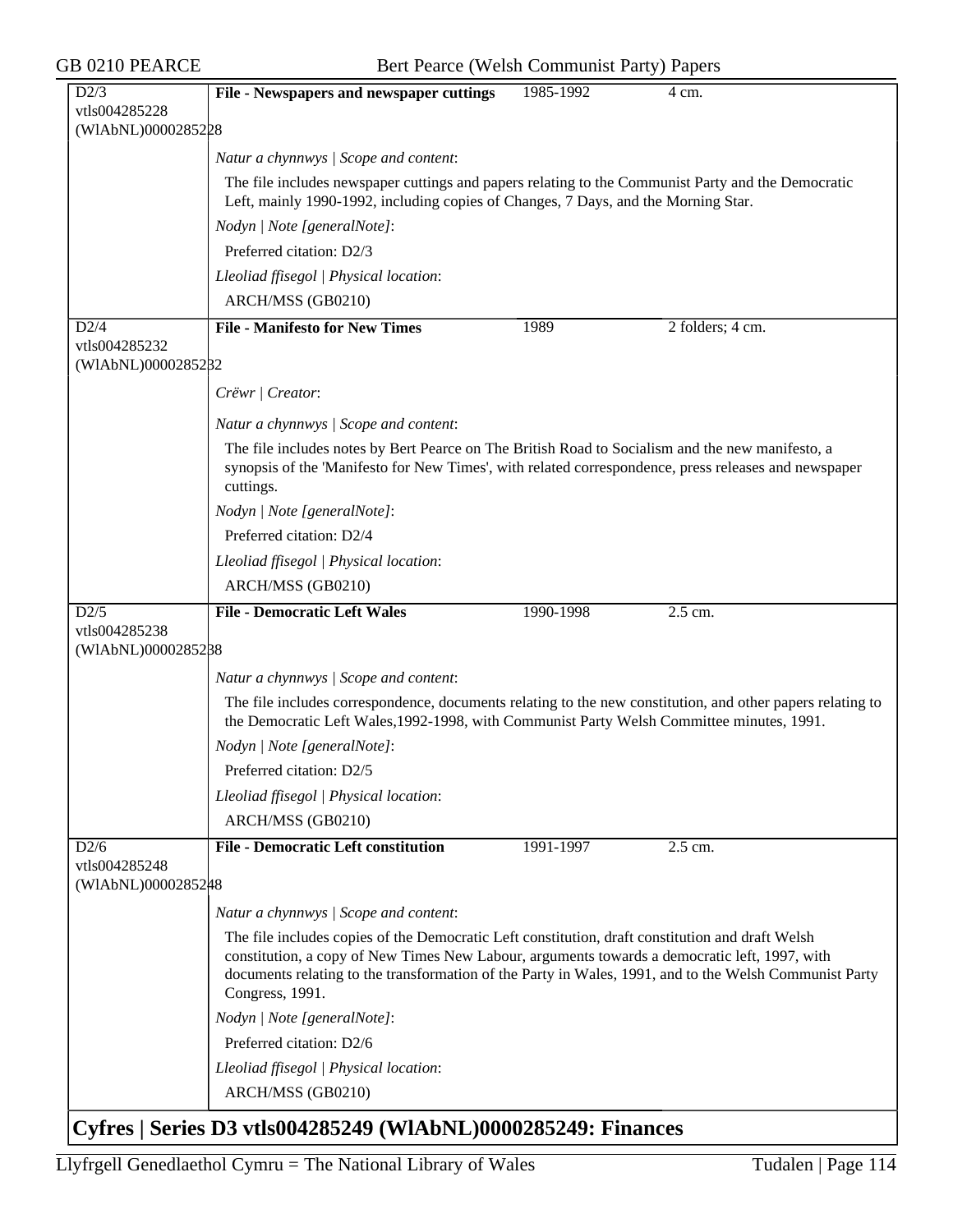Dyddiad | Date: 1989-1998 (dyddiad creu) | (date of creation)

Natur a chynnwys | Scope and content:

The series comprises financial papers of the Democratic Left and also of the Communist Party Cardiff branch.

Disgrifiad ffisegol | Physical description: 2 folders

Lleoliad ffisegol | Physical location: ARCH/MSS (GB0210)

Nodyn | Note [generalNote]:

Preferred citation: D3

Trefniant | Arrangement:

Arranged chronologically.

| FFeil / rhestr eitemau   File / item list                         |                                                                                                     |                   |                                |  |
|-------------------------------------------------------------------|-----------------------------------------------------------------------------------------------------|-------------------|--------------------------------|--|
| Cod cyfeirnod                                                     | Teitl   Title                                                                                       | Dyddiadau   Dates | Disgrifiad ffisegol   Physical |  |
| Reference code                                                    |                                                                                                     |                   | description                    |  |
| D3/1                                                              | <b>File - 'Democratic Left finance'</b>                                                             | 1989-1993         | 3 cm.                          |  |
| vtls004285251                                                     |                                                                                                     |                   |                                |  |
| (WIAbNL)0000285251                                                |                                                                                                     |                   |                                |  |
|                                                                   | Natur a chynnwys / Scope and content:                                                               |                   |                                |  |
|                                                                   | The file comprises statements of accounts of the Democratic Left, and related papers.               |                   |                                |  |
|                                                                   | Nodyn   Note [generalNote]:                                                                         |                   |                                |  |
|                                                                   | Preferred citation: D3/1                                                                            |                   |                                |  |
|                                                                   | Lleoliad ffisegol   Physical location:                                                              |                   |                                |  |
|                                                                   | ARCH/MSS (GB0210)                                                                                   |                   |                                |  |
| D3/2                                                              | <b>File - Democratic Left finance</b>                                                               | 1990-1998         | 4 cm.                          |  |
| vtls004285264                                                     |                                                                                                     |                   |                                |  |
| (WIAbNL)0000285264                                                |                                                                                                     |                   |                                |  |
|                                                                   | Natur a chynnwys / Scope and content:                                                               |                   |                                |  |
|                                                                   | The file comprises financial papers of the Democratic Left, with bank statements of the Communist   |                   |                                |  |
|                                                                   | Party Welsh Committee, 1990-1992, and of the Democratic Left, 1992-1994, and papers relating to the |                   |                                |  |
|                                                                   | finances of their publications and the resource centre at Brechfa.                                  |                   |                                |  |
|                                                                   | Nodyn   Note [generalNote]:                                                                         |                   |                                |  |
|                                                                   | Preferred citation: D3/2                                                                            |                   |                                |  |
|                                                                   | Lleoliad ffisegol   Physical location:                                                              |                   |                                |  |
|                                                                   | ARCH/MSS (GB0210)                                                                                   |                   |                                |  |
| Cyfres   Series D4 vtls004285267 (WlAbNL)0000285267: Publications |                                                                                                     |                   |                                |  |
|                                                                   |                                                                                                     |                   |                                |  |
| Dyddiad   Date: 1990-1999 (dyddiad creu)   (date of creation)     |                                                                                                     |                   |                                |  |
|                                                                   | Natur a chynnwys   Scope and content:                                                               |                   |                                |  |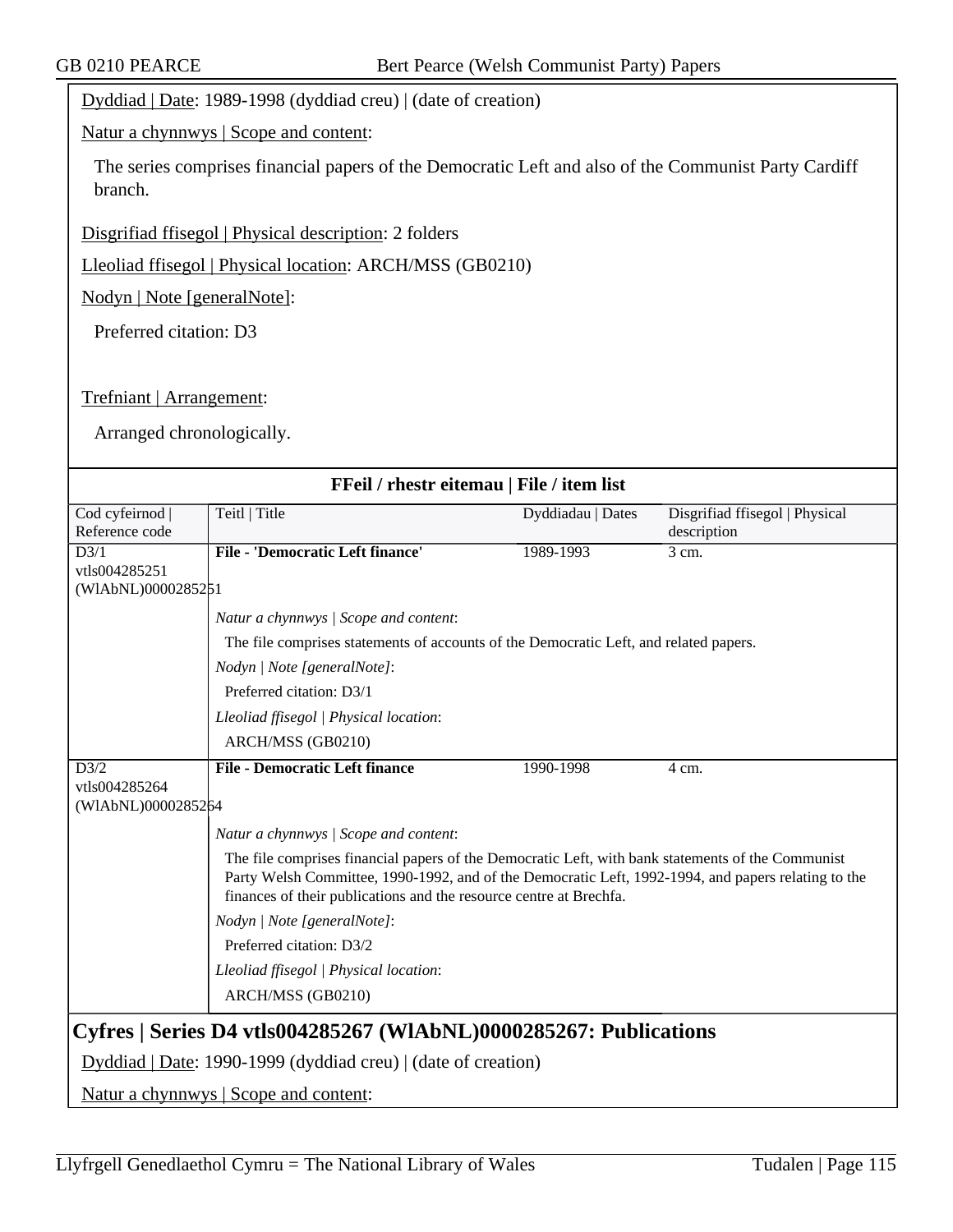The series contains copies of New Times, 1992-1999, with gaps, and Red Kite, 1992-1997, with gaps.

Disgrifiad ffisegol | Physical description: 1 bundle, 1 folder

Lleoliad ffisegol | Physical location: ARCH/MSS (GB0210)

Nodyn | Note [generalNote]:

Preferred citation: D4

Trefniant | Arrangement:

Arranged by publication, and chronologically within each file.

| FFeil / rhestr eitemau   File / item list                                                                                                     |                                                                                                                                                                                                                                                                                                                                                                                                     |                   |                                |  |  |
|-----------------------------------------------------------------------------------------------------------------------------------------------|-----------------------------------------------------------------------------------------------------------------------------------------------------------------------------------------------------------------------------------------------------------------------------------------------------------------------------------------------------------------------------------------------------|-------------------|--------------------------------|--|--|
| Cod cyfeirnod                                                                                                                                 | Teitl   Title                                                                                                                                                                                                                                                                                                                                                                                       | Dyddiadau   Dates | Disgrifiad ffisegol   Physical |  |  |
| Reference code                                                                                                                                |                                                                                                                                                                                                                                                                                                                                                                                                     |                   | description                    |  |  |
| $\overline{D4/1}$                                                                                                                             | <b>File - New Times</b>                                                                                                                                                                                                                                                                                                                                                                             | 1990-1999, with   | 1 bundle and 1 volume; 8 cm.   |  |  |
| vtls004285268                                                                                                                                 |                                                                                                                                                                                                                                                                                                                                                                                                     | gaps              |                                |  |  |
| (WIAbNL)0000285268                                                                                                                            |                                                                                                                                                                                                                                                                                                                                                                                                     |                   |                                |  |  |
|                                                                                                                                               | Natur a chynnwys / Scope and content:                                                                                                                                                                                                                                                                                                                                                               |                   |                                |  |  |
|                                                                                                                                               | The file contains copies of New Times, the fortnightly journal of the Democratic Left, July 1992 -<br>December 1998 (nos. 15, 76, 94, 103-104, 107, 109-122, 124, 129, 132, 143-145, 150-154), and New<br>Times monthly magazine, September - November 1999 (issues 7-9), with a copy of New Times : The<br>Changing Face of Politics in the 1990s, edited by Stuart Hall and Martin Jacques, 1990. |                   |                                |  |  |
|                                                                                                                                               | Nodyn   Note [generalNote]:                                                                                                                                                                                                                                                                                                                                                                         |                   |                                |  |  |
|                                                                                                                                               | Preferred citation: D4/1                                                                                                                                                                                                                                                                                                                                                                            |                   |                                |  |  |
|                                                                                                                                               | Lleoliad ffisegol   Physical location:                                                                                                                                                                                                                                                                                                                                                              |                   |                                |  |  |
|                                                                                                                                               | ARCH/MSS (GB0210)                                                                                                                                                                                                                                                                                                                                                                                   |                   |                                |  |  |
| D4/2                                                                                                                                          | <b>File - Red Kite</b>                                                                                                                                                                                                                                                                                                                                                                              | 1992-1997, with   | 3 cm.                          |  |  |
| vtls004285270                                                                                                                                 |                                                                                                                                                                                                                                                                                                                                                                                                     | gaps              |                                |  |  |
| (WIAbNL)0000285270                                                                                                                            |                                                                                                                                                                                                                                                                                                                                                                                                     |                   |                                |  |  |
|                                                                                                                                               | Natur a chynnwys / Scope and content:                                                                                                                                                                                                                                                                                                                                                               |                   |                                |  |  |
|                                                                                                                                               | The file contains copies of The Red Kite: Y Barcud Coch, the newsletter for the Democratic Left /<br>Chwith Democrataidd in Wales, 1992-1997 (nos. 2-10, 12-28, 31-32, 36, 40, 45-46).                                                                                                                                                                                                              |                   |                                |  |  |
|                                                                                                                                               | Nodyn   Note [generalNote]:                                                                                                                                                                                                                                                                                                                                                                         |                   |                                |  |  |
|                                                                                                                                               | Preferred citation: D4/2                                                                                                                                                                                                                                                                                                                                                                            |                   |                                |  |  |
|                                                                                                                                               | Lleoliad ffisegol   Physical location:                                                                                                                                                                                                                                                                                                                                                              |                   |                                |  |  |
|                                                                                                                                               | ARCH/MSS (GB0210)                                                                                                                                                                                                                                                                                                                                                                                   |                   |                                |  |  |
| Cyfres   Series D5 vtls004285282 (WIAbNL)0000285282: Green Socialist Network<br>Dyddiad   Date: 1986-1999 (dyddiad creu)   (date of creation) |                                                                                                                                                                                                                                                                                                                                                                                                     |                   |                                |  |  |
| <u>Natur a chynnwys</u>   Scope and content:                                                                                                  |                                                                                                                                                                                                                                                                                                                                                                                                     |                   |                                |  |  |